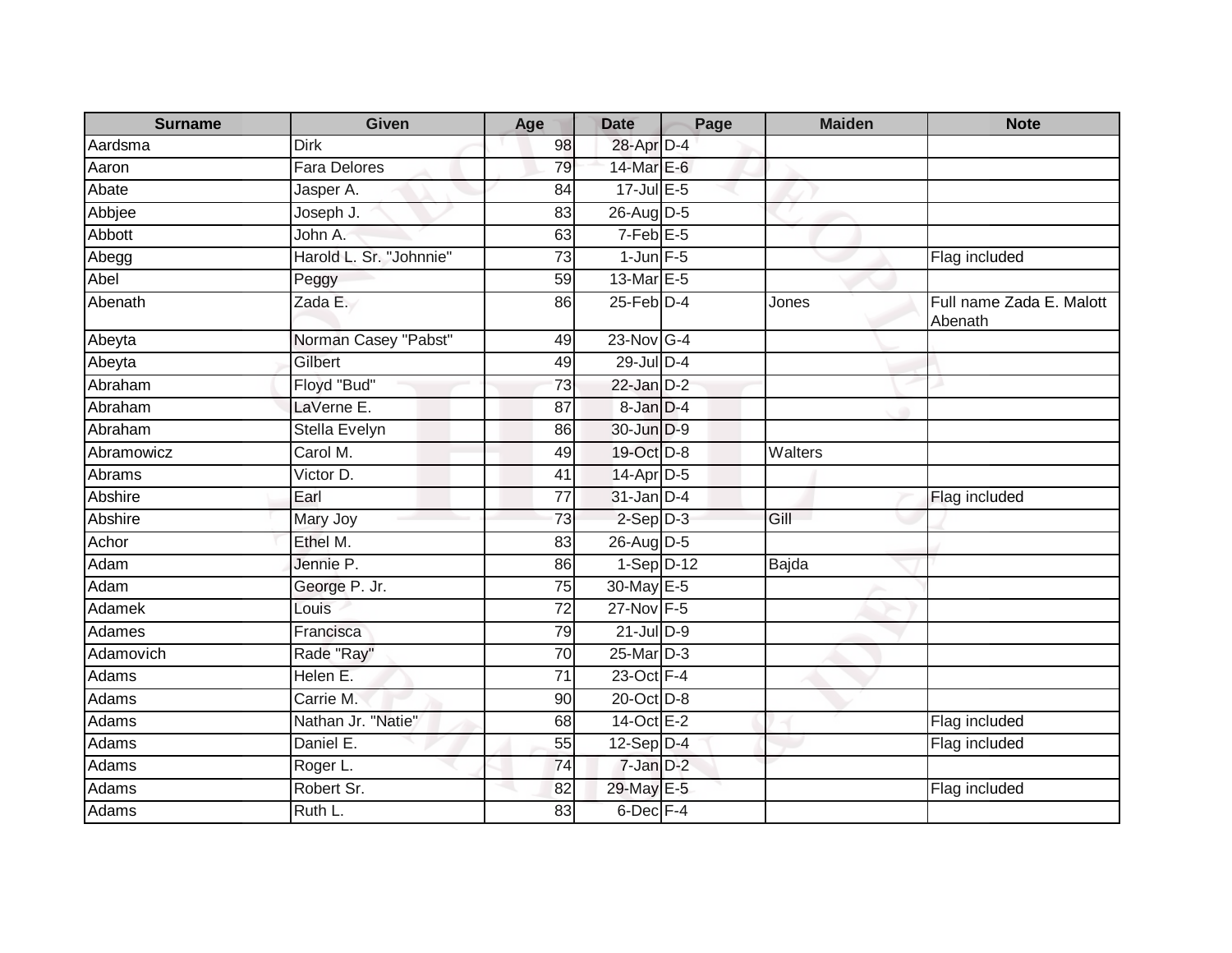| <b>Adams</b>  | Troy                  | 65              | $1-Aug$ E-5      |          |                       |
|---------------|-----------------------|-----------------|------------------|----------|-----------------------|
| Adams         | <b>Thomas Orville</b> | 91              | 7-Jan D-2        |          |                       |
| Adams         | Lois J.               | $\overline{72}$ | $6$ -Jul $F-5$   |          |                       |
| Adams         | Darwin C. "D.C."      | 85              | $6$ -Aug $D$ -5  |          |                       |
| Adams         | Mildred V.            | $\overline{84}$ | $18$ -Feb $D-3$  |          |                       |
| Adams         | Genevieve C.          | 96              | 10-Mar D-5       |          |                       |
| Addison       | Ruth N.               | 88              | 20-Oct D-8       | Nelson   |                       |
| Adducci       | Richard E.            | 59              | $21$ -Jun $E-5$  |          |                       |
| Adinolfi      | Ann S.                | 88              | 10-Oct $F-4$     |          |                       |
| Adkinson      | Clara M.              |                 | 19-Mar D-5       | Hoyle    |                       |
| Adler         | Sharon                | 66              | $2-Sep$ $D-3$    | Rettig   |                       |
| Adley         | Ruth P.               | $\overline{88}$ | $19$ -Feb $D-2$  | Aageberg |                       |
| Aeschliman    | Melvin "Mel"          | 89              | $28$ -Jan $D-3$  |          |                       |
| Agnello       | Salvatore "San"       | 76              | 23-Aug E-5       |          | Flag included         |
| Aguillon      | Jesse F.              | 69              | 30-Jul D-5       |          | <b>Cross included</b> |
| Ahlborn       | <b>Helen</b>          | $\overline{93}$ | 20-Dec F-4       |          |                       |
| Ahlers        | Maxine L.             | 69              | $1$ -Jun $F-5$   |          |                       |
| Ahlgrim       | Robert L.             | 76              | 24-Mar D-6       |          |                       |
| Ahrens        | Oscar L.              | 87              | $21$ -Jul $D-9$  |          |                       |
| Aicher        | Theresa M.            | 69              | $1$ -Jan $D-5$   |          |                       |
| <b>Akers</b>  | Millard F. Jr.        | 75              | $12$ -Feb $D-4$  |          | Flag included         |
| Alb           | Helen                 | 85              | 26-May D-6       |          |                       |
| Albers        | Helen E.              | 94              | $1$ -Jun $F - 5$ |          |                       |
| <b>Albert</b> | Douglas J.            | 44              | $31$ -Jan D-4    |          |                       |
| Albrecht      | Margaret              | 91              | $29$ -Oct $E-6$  |          |                       |
| Alcala        | <b>Frieda Nell</b>    | $\overline{82}$ | $8$ -Jul $D-2$   | Ball     |                       |
| Aldrin        | Elizabeth L.          | $\overline{81}$ | $5$ -Oct G-5     | Deiotte  |                       |
| Alexander     | Walter F.             | 61              | 8-May E-4        |          |                       |
| Alexander     | David E.              | 65              | $1$ -Jun $F-5$   |          |                       |
| Alexanderson  | Ronald W.             | 54              | $9$ -Jun $D-8$   |          |                       |
| Alfaro        | Richard J.            | 61              | $15$ -Dec $D-8$  |          |                       |
| <b>Alkers</b> | Atha Alene            | 92              | $11-Feb$ D-2     |          |                       |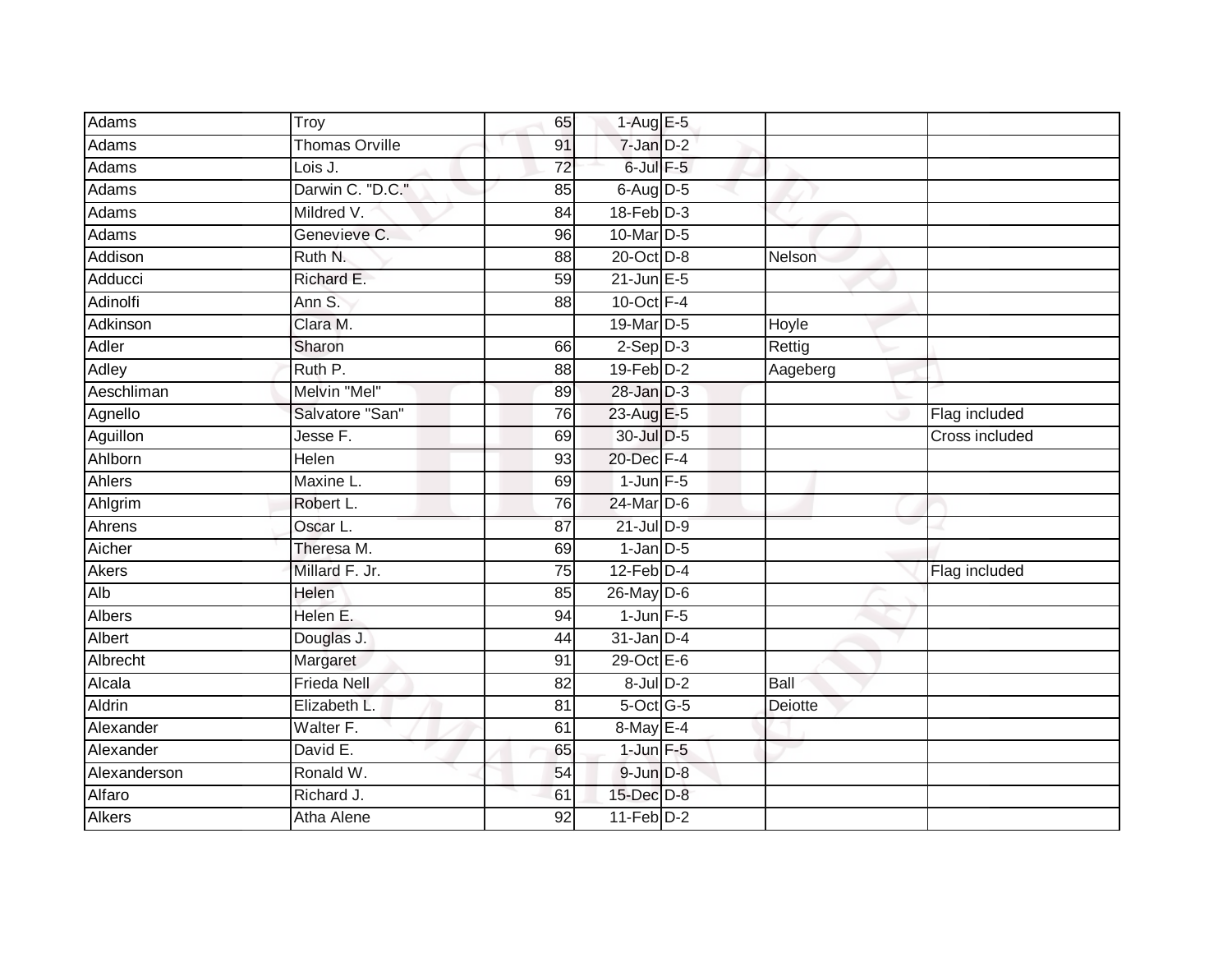| Allaway      | Betty M.            | 78              | 3-Apr E-5              | Gabbart   |                                           |
|--------------|---------------------|-----------------|------------------------|-----------|-------------------------------------------|
| Allegree     | Helen L.            | 92              | $2$ -Nov $E-4$         |           |                                           |
| Allen        | <b>Mary Lou</b>     | $\overline{71}$ | 16-Aug E-5             | Shelhart  | Full name Mary Lou<br>Rainford Allen      |
| Allen        | Violet              | 89              | $18 - \text{Sep}E - 5$ |           |                                           |
| Allen        | John W. Sr. "Bill"  | 90              | $2$ -Feb $F-5$         |           |                                           |
| Allen        | John M. Sr.         | 86              | 12-Dec G-6             |           | Flag included                             |
| Allen        | Bonnie Jean         | 65              | 5-Mar D-5              |           |                                           |
| Allen        | Carol E.            | $\overline{74}$ | 17-Oct F-5             | Soderlund |                                           |
| Allen        | H.D. "Red"          | 60              | $2$ -Jan $D-3$         |           |                                           |
| Aller        | Frank C. "Toby"     |                 | $18$ -Jul E-4          |           |                                           |
| Aller        | Violet              | 84              | $17 - Jan$ $D-4$       |           | Full name Violet Aller<br>Hosszu-Tangel   |
| Allison      | Charles C.          | 89              | 28-Dec G-4             |           | Flag included                             |
| Almason      | Mary                | 89              | 21-May D-5             |           |                                           |
| Almazan      | David Lopez Sr.     |                 | 2-Apr D-4              |           |                                           |
| <b>Alois</b> | Tara S. "Terry"     |                 | 29-Oct E-6             | Sheehy    |                                           |
| Alonzo       | Trinidad G. "Trini" |                 | 20-Aug D-4             |           | Flag included                             |
| Alspach      | Harry L.            | 91              | 19-Apr E-5             |           | Masonic emblem included                   |
| Alt          | Mary E.             | 83              | $16$ -Jan D-5          |           |                                           |
| Altgilbers   | Wallace             |                 | $6$ -Nov $F-5$         |           |                                           |
| Alvarado     | Adolfo I.           | 67              | 29-Apr D-2             |           |                                           |
| Alvarez      | Louis               | $\overline{72}$ | $13$ -Jun $E-4$        |           |                                           |
| Alvarez      | Refugio "Cuca"      | 97              | 5-Feb D-4              | Rivera    |                                           |
| Alwood       | <b>Clara Marie</b>  | 88              | $16$ -Jul D-5          |           |                                           |
| Alyea        | Ruth M.             | 73              | $1-Mar$ F-1            |           |                                           |
| Alyea        | Pauline D.          | 88              | 1-May $E-4$            |           |                                           |
| Amelse       | Joseph M.           | 90              | $26$ -AugD-3           |           |                                           |
| Ammons       | Milena              | 48              | 17-Oct F-6             |           | Milena Ammons Kosanic /<br>Cross included |
| Anders       | <b>Stanley</b>      | 74              | 18-May F-4             |           | (Stan Paradzinski)                        |
| Andersen     | Ingrid N.           | 94              | $24$ -Jun $D-3$        |           |                                           |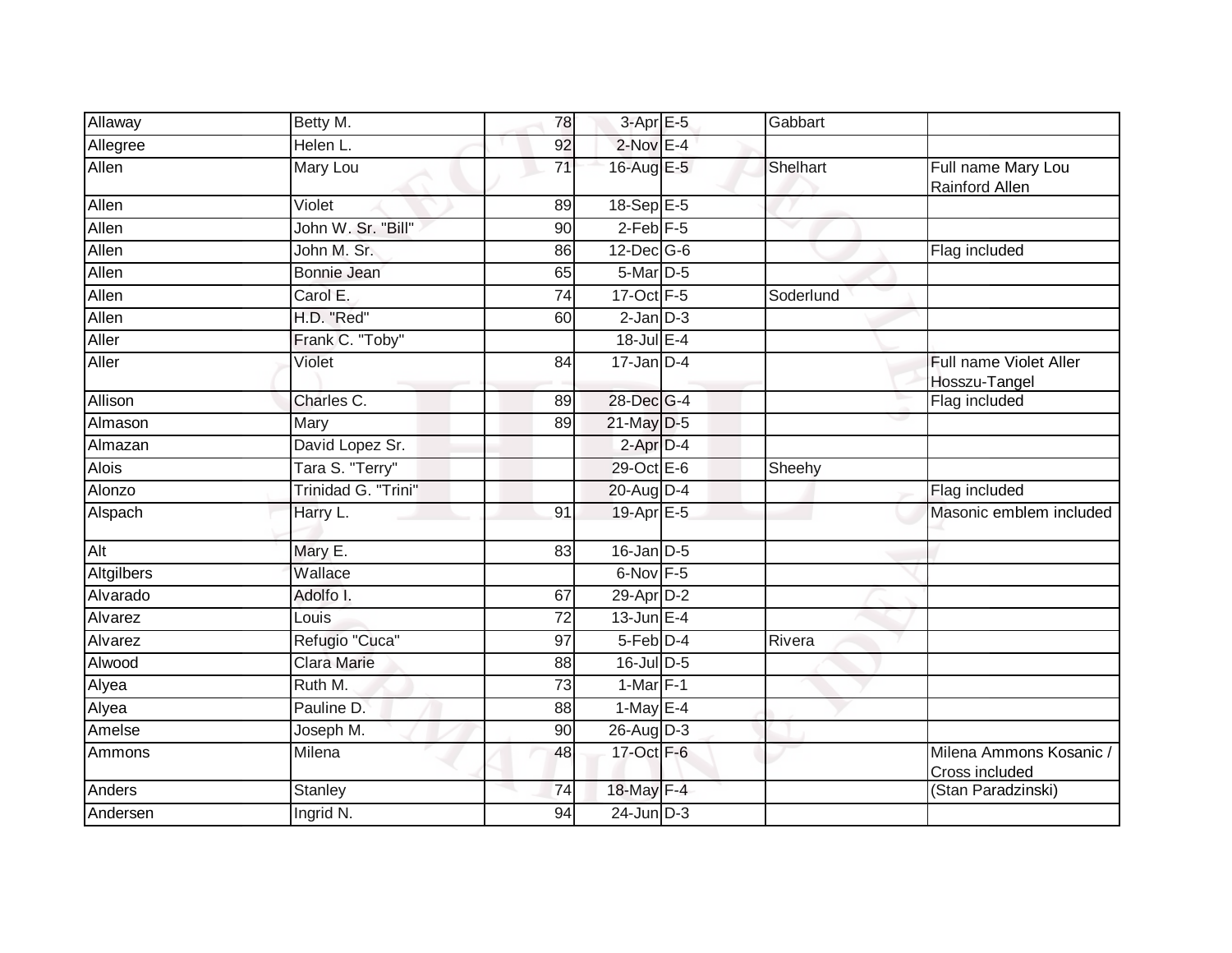| Anderson  | James C. III         | 66              | 29-Nov F-3             |              |                                        |
|-----------|----------------------|-----------------|------------------------|--------------|----------------------------------------|
| Anderson  | Leona                | 68              | 27-Sep E-6             | <b>Rizzo</b> |                                        |
| Anderson  | Marion A.            | 63              | 26-Sep E-5             | Swanson      |                                        |
| Anderson  | Dorothy Jo           | 74              | $12$ -AugD-2           | Malone       |                                        |
| Anderson  | Wallace Carl "Wally" | 79              | 31-May E-6             |              | Flag included                          |
| Anderson  | Helen                | 86              | $13-Au\overline{g}D-5$ |              |                                        |
| Anderson  | Melissa K.           | 16              | 28-Oct E-3             |              |                                        |
| Anderson  | Pearl R.             | 91              | $4-Sep$ E-4            | Coplin       |                                        |
| Anderson  | Katherine            | 91              | 31-Oct G-5             |              |                                        |
| Anderson  | Albert L.            | 61              | 12-Aug D-2             |              |                                        |
| Anderson  | Robert J.            | $\overline{72}$ | 19-Jul E-4             |              | Flag included                          |
| Anderson  | Elsie H.             | 78              | $21$ -Feb $E-5$        |              |                                        |
| Anderson  | Georgia              |                 | 5-Apr <sub>F-1</sub>   |              | Full name Georgia<br>Anderson McCraine |
| Anderson  | William L. "Bill"    | 62              | 24-Mar D-6             |              | Flag included                          |
| Anderson  | <b>Bob</b>           | $\overline{77}$ | 11-Jan $E-4$           |              | Picture included                       |
| Anderson  | Wayne Raymond        | 68              | 16-Dec E-4             |              |                                        |
| Anderson  | John "Jack"          | 67              | $14$ -Jan $D-3$        |              |                                        |
| Anderson  | Clarabell N.         | 85              | 20-Mar E-4             |              |                                        |
| Anderson  | Ruth L.              | 83              | $27$ -Feb $E-4$        | Kuning       |                                        |
| Anderson  | Dorothy Lorraine     | 78              | 26-Mar D-4             |              |                                        |
| Anderson  | Florence A.          | 79              | $7$ -Jun $E$ -6        | Zandy        |                                        |
| Andjelich | Dusan                | 79              | 25-Sep E-5             |              |                                        |
| Ando      | Ethel                | 95              | 19-Mar D-5             |              |                                        |
| Andreatos | Dean N.              |                 | $21-Sep$ F-4           |              |                                        |
| Andrews   | KingJohn L. II       | 18              | $6$ -Jan $D-4$         |              |                                        |
| Andrulis  | Albert C.            | 85              | $2$ -May $D-5$         |              |                                        |
| Angelone  | <b>Attilio</b>       | $\overline{77}$ | 25-Nov E-4             |              |                                        |
| Angelov   | Alexandra            |                 | 23-Aug E-5             | Parkevich    |                                        |
| Angelucci | Glenda A.            | 38              | 28-Apr D-4             |              |                                        |
| Angotti   | Henrietta C.         | 70              | $9$ -May $E-5$         | <b>Blair</b> |                                        |
| Angotti   | Ralph F.             | 74              | 13-Dec F-5             |              |                                        |
|           |                      |                 |                        |              |                                        |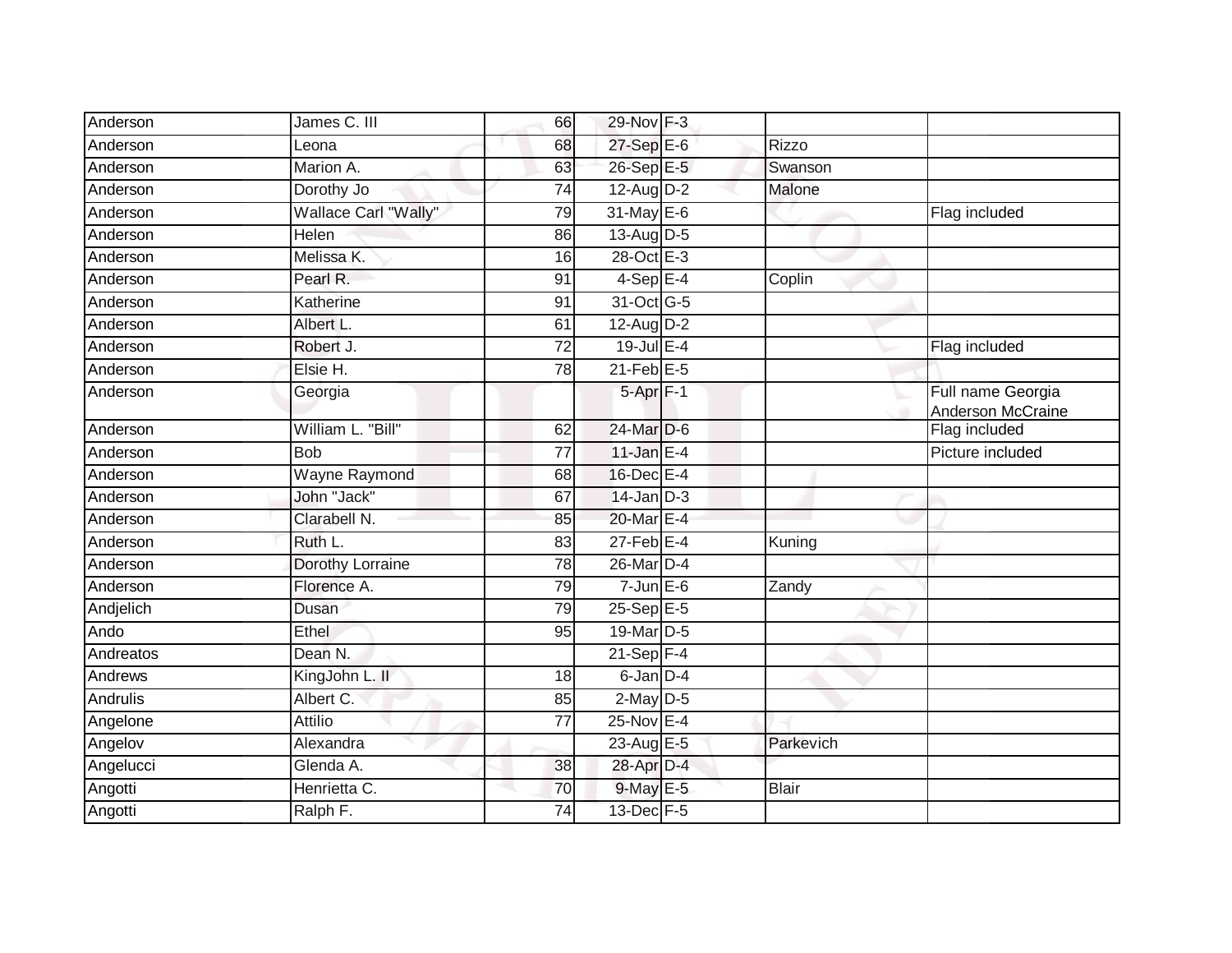| Anguiano     | Carlos             | 29  | 20-Oct D-8      |                |                                                  |
|--------------|--------------------|-----|-----------------|----------------|--------------------------------------------------|
| Anich        | Victor J. Sr.      | 88  | $21$ -Jul $D-9$ |                |                                                  |
| Anich        | John K.            | 75  | 20-Jul F-5      |                |                                                  |
| Anton        | Diana C.           | 47  | 1-May $E-4$     |                |                                                  |
| Anton        | Olympia            | 88  | 19-May D-8      | <b>Berelos</b> |                                                  |
| Antonopulos  | Floerence M.       | 89  | $15$ -Feb $E-4$ | Frigo          |                                                  |
| Apple        | Pearl V.           | 102 | 22-Dec D-7      |                | Full name Pearl V. Woods<br>(Rosewinkel) (Apple) |
| Arbanas      | Susan C.           | 53  | $27$ -Nov F-5   | Sagert         |                                                  |
| Arceo        | Cereida            | 63  | $22$ -Jul $D-3$ |                |                                                  |
| Archer       | Gladys G.          | 95  | 25-Jun D-5      |                | Full name Gladys G.<br>Burress (Hubinger-Archer) |
| Archer       | Albert A.          | 81  | 28-Feb E-4      |                | Flag included                                    |
| Archer       | Mary Lou           | 74  | 23-Apr E-4      |                |                                                  |
| Arden        | <b>Thomas Paul</b> | 53  | 29-May E-5      |                | Flag included                                    |
| Argeroudis   | George             | 70  | $31$ -Jan D-4   |                |                                                  |
| <b>Arlis</b> | Ross               | 72  | 22-May E-7      | Zahrndt        |                                                  |
| Armin        | Joseph S.          | 76  | $28$ -Jul $D-9$ |                | Flag included                                    |
| Armin        | <b>Julius</b>      | 89  | $22$ -Apr $D-3$ |                |                                                  |
| Armour       | L.V.               | 82  | $20$ -Jan $D-5$ |                |                                                  |
| Armstrong    | George H.          | 89  | $2$ -Feb $F-5$  |                |                                                  |
| Armstrong    | Howard E. Sr.      | 80  | $3$ -Jan $D-5$  |                | Flag included                                    |
| Arndt        | Fred E.            | 85  | $11-Oct$ F-4    |                |                                                  |
| Arndt        | Margaret           | 99  | 10-Apr E-5      | Steinhauer     |                                                  |
| Arnett       | Amos R.            | 57  | 15-Apr E-4      |                | Flag included                                    |
| Arnett       | Grace R. Reverend  | 84  | 27-Oct D-10     |                | Full name Reverend<br>Grace R. (Arnett) Roach    |
| Arnold       | William R. Jr.     | 37  | $9$ -Jul $D$ -5 |                |                                                  |
| Arnold       | Fred               | 78  | 4-Feb D-2       |                |                                                  |
| Arnold       | Guenter            | 80  | 1-Oct D-12      |                |                                                  |
| Arnold       | Carol D.           | 57  | $4$ -Jan E-5    |                |                                                  |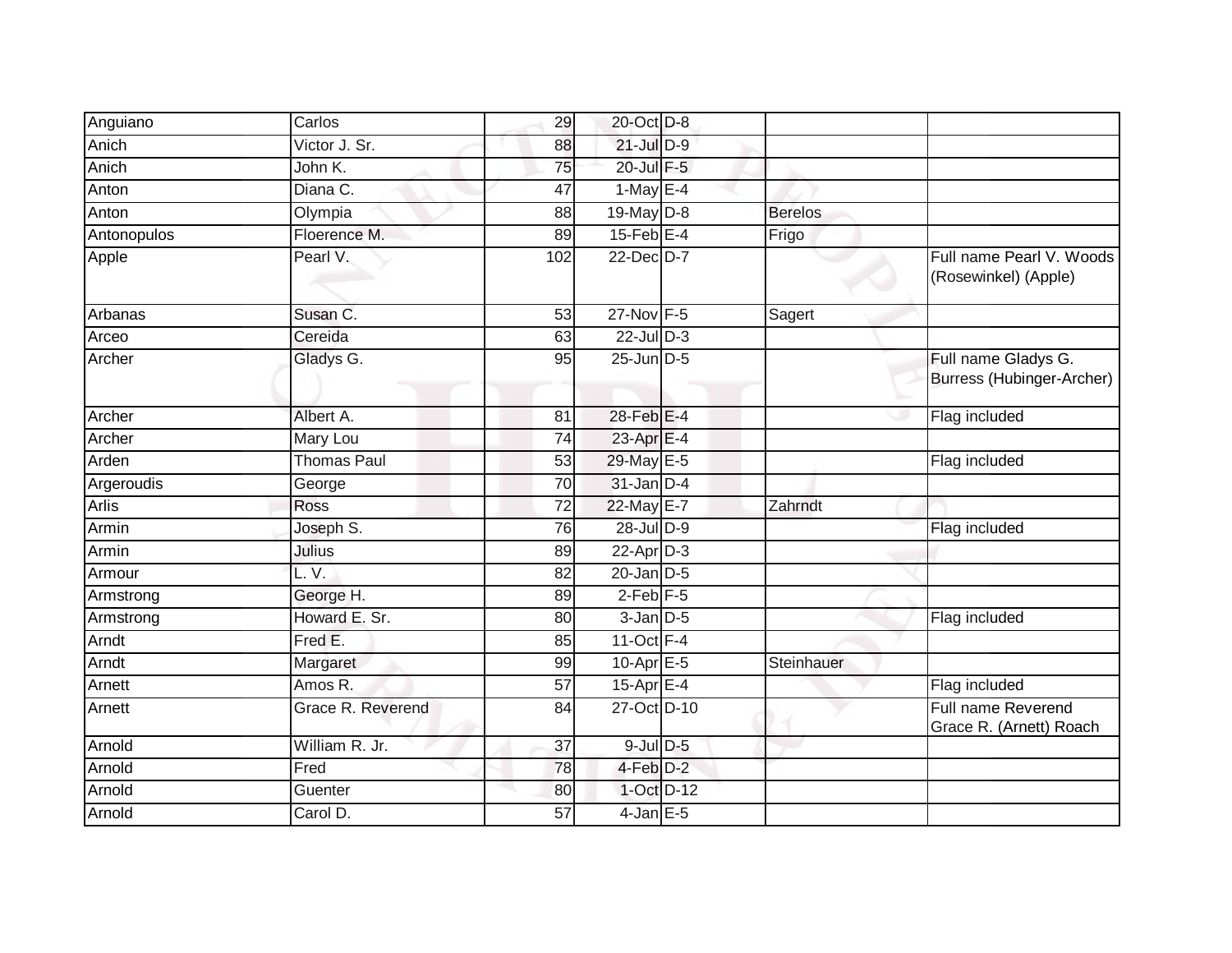| Arrigo        | <b>Katherine Ann</b>    | 52              | $27$ -Jan D-5     | Frigo    |                                     |
|---------------|-------------------------|-----------------|-------------------|----------|-------------------------------------|
| Arroyo        | Florencia               | 78              | 28-Dec G-4        |          |                                     |
| Arseneau      | Basil J. "Frog"         | 80              | 24-Jan D-5        |          |                                     |
| Arteaga       | <b>Dolores</b>          | 86              | $9$ -Jun $D-8$    |          | Full name Dolores Manzo-<br>Arteaga |
| Artis         | Luther (Reverend)       | 85              | $14$ -Feb $E$ -4  |          |                                     |
| Artrip        | Florence Leona          | $\overline{70}$ | 10-Mar D-5        |          |                                     |
| Asbell        | Lena M.                 | 79              | $29$ -Oct $E-6$   |          |                                     |
| Asby          | Jacqueline A. "Jacki"   | 56              | $5-Aug$ D-4       |          |                                     |
| Ashboth       | Lewis H. "Poppy"        | 83              | 31-Dec E-5        |          |                                     |
| Ashmore       | Grace E.                | 85              | 31-Mar E-4        | Jarrad   |                                     |
| Ashton        | Joyce W.                | 79              | 31-Jul E-4        |          |                                     |
| Ashworth      | Lorene <sub>N.</sub>    | 78              | 18-Jul E-4        |          |                                     |
| Ashworth      | William A.              | 54              | 29-Jul D-4        |          |                                     |
| Aspinwall     | William "Bill" Jr.      |                 | $4$ -Jul $E-4$    |          |                                     |
| Atherton      | Evelyn                  | 63              | 7-Oct E-4         | Yazvec   | Angel Included                      |
| <b>Atkins</b> | Corrine                 | 79              | 2-May D-5         |          |                                     |
| <b>Atkins</b> | Philip L.               | 59              | 11-Oct $F-4$      |          |                                     |
| Atwood        | Harold "The Bagel King" |                 | $9-$ Sep $D-3$    |          |                                     |
| Aube          | Frances A. "Fran"       | 60              | $15$ -Jan $ D-5 $ |          |                                     |
| Auble         | Louis P.                | 67              | $16$ -Feb $F-4$   |          |                                     |
| August        | Adele M.                | 60              | 23-Apr E-4        | Lange    |                                     |
| Augustinovich | <b>Barbara</b>          | 92              | $2$ -Jun $D-5$    |          |                                     |
| Aul           | Mitzi Ann               |                 | $24-Sep$ D-4      | Goldfarb |                                     |
| Ault          | Dorothy E.              | 85              | 18-Sep E-5        |          |                                     |
| Ausenbaugh    | Ruben D.                | $\overline{73}$ | $27$ -Jun $E-4$   |          |                                     |
| Austgen       | <b>Ronald Edward</b>    | 69              | $16-Sep$ D-2      |          |                                     |
| Austgen       | Carol A.                | $\overline{56}$ | 6-May D-3         |          |                                     |
| Autran        | Catherine               | 93              | $12$ -Feb $D-4$   |          |                                     |
| Avalos        | Mary E.                 | 83              | 7-Mar E-4         |          |                                     |
| Avila         | Arturo R.               | 71              | $5-Sep$ $D-5$     |          |                                     |
| Ayers         | Laura Mae               | 86              | 14-Nov F-5        |          |                                     |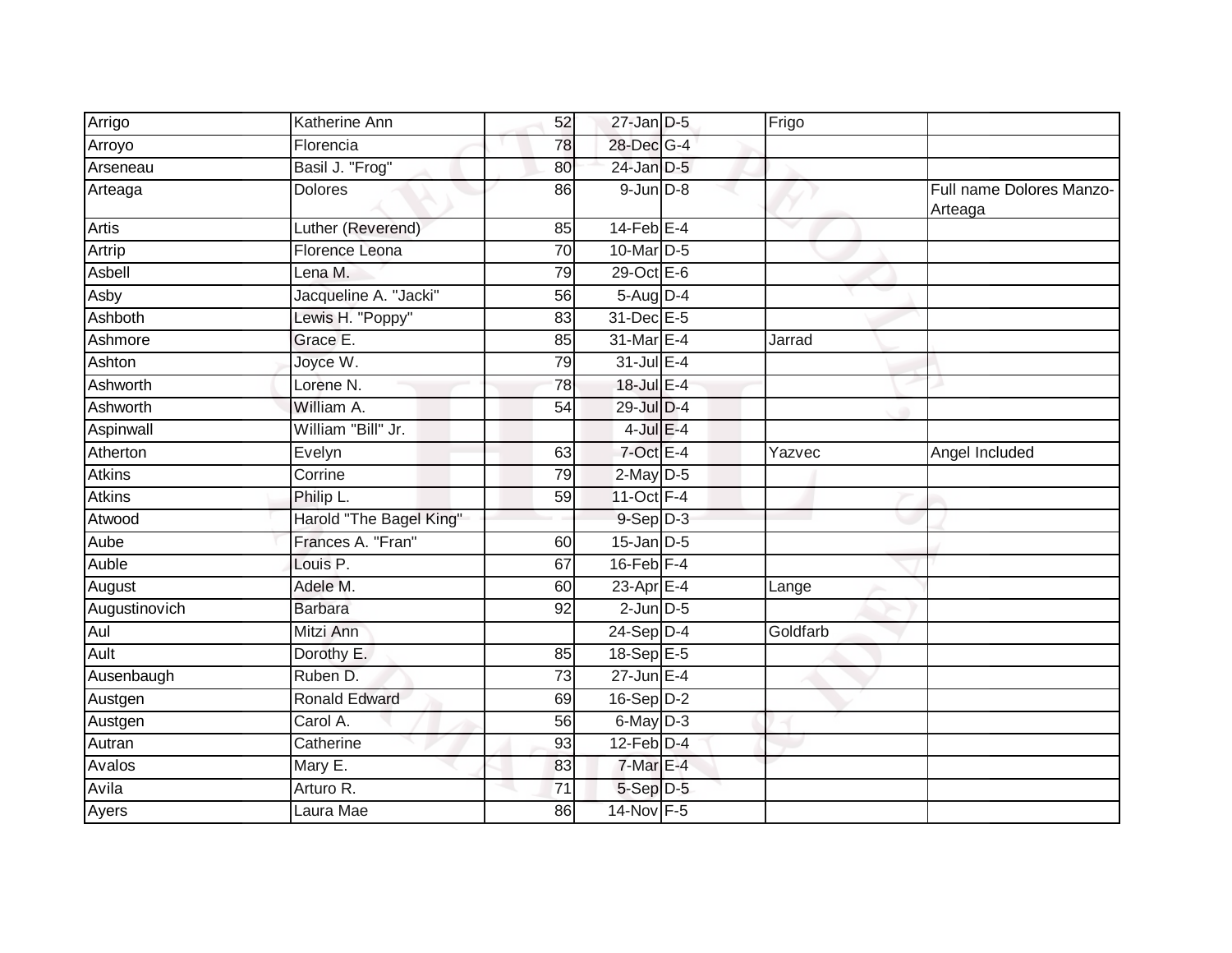| <b>Azbill</b>  | Charles H. Shorty           | 71              | 15-Mar E-5      |           |                                          |
|----------------|-----------------------------|-----------------|-----------------|-----------|------------------------------------------|
| Baarsch        | Theresa "Trae"              | 99              | 23-Jun D-9      |           |                                          |
| <b>Baatz</b>   | Joseph F.                   | 56              | 21-Nov F-5      |           |                                          |
| Babcock        | <b>Elizabeth Beatrice</b>   | 81              | 23-Oct F-4      |           |                                          |
| <b>Babcoke</b> | Garold F.                   | 89              | $27$ -Feb $E-4$ |           |                                          |
| Babincsak      | Paul J.                     | 87              | 27-Mar E-5      |           | Flag included                            |
| Babinczki      | John G.                     | 72              | $6$ -Dec $F-4$  |           |                                          |
| <b>Babinec</b> | <b>John Anthony</b>         | 83              | $13$ -Jul $F-5$ |           | Flag included                            |
| Babuscio       | James                       | 82              | 19-Feb D-2      |           |                                          |
| Bach           | Everett F. 'Doc" "Skinny"   |                 | $24$ -Feb $D-5$ |           | Flag included                            |
| Bachman        | Jacqueline I.               | 63              | 16-May E-5      |           |                                          |
| Bacholz        | Douglas Sr.                 |                 | $21$ -Jul $D-9$ |           |                                          |
| Baciu          | Aurelia                     | 83              | 13-Jul F-5      |           |                                          |
| Backe          | Edward P.                   | 60              | 31-Jul E-4      |           |                                          |
| Backe          | Thomas M.                   | 39              | 21-Mar E-5      |           |                                          |
| Backstrom      | Casperetta "Cathy"          | 68              | 22-Nov E-4      |           |                                          |
| Bacon          | William H. "Bill"           | $\overline{57}$ | 16-Oct F-5      |           | Flag included                            |
| Badali         | Vivian M.                   | 53              | $6$ -Dec $F-4$  | Ostarello |                                          |
| Badovinese     | Irene A.                    | 77              | $19$ -Feb $D-2$ | David     |                                          |
| Badten         | Fred E.                     | 87              | 18-Jul E-4      |           |                                          |
| Baesler        | Wayne H.                    | 70              | 30-Apr D-4      |           |                                          |
| Baeza          | Raul Sr. "Bully"            | 61              | $15$ -Jun $F-5$ |           | Flag included                            |
| <b>Baffa</b>   | Yolanda                     | 91              | 15-Aug D-5      | Panozzo   |                                          |
| Baggarly       | <b>Medrith Charlene</b>     | 86              | $23$ -Jul $D-5$ | Umbaugh   |                                          |
| <b>Bahner</b>  | <b>Robert Hart</b>          | 53              | $7-MarE-4$      |           |                                          |
| Bailey         | Wally H. "Buddy"            | 77              | $15$ -Apr $E-4$ |           |                                          |
| <b>Bailey</b>  | Ruben Anthony III           |                 | $7$ -Jun $E$ -6 |           |                                          |
| Bailey         | <b>Helene Marie "Ellen"</b> | 73              | $14$ -Jul $D-9$ |           |                                          |
| Bailey         | Pamela J.                   | 52              | $6$ -Jul $F-5$  |           | Full name Pamela J.<br>Fankhauser-Bailey |
| <b>Bailey</b>  | George Bowen                | 91              | 26-May D-6      |           |                                          |
| <b>Bailey</b>  | <b>Edward Andrew</b>        | 80              | $2$ -Oct $F-4$  |           | Flag included                            |
|                |                             |                 |                 |           |                                          |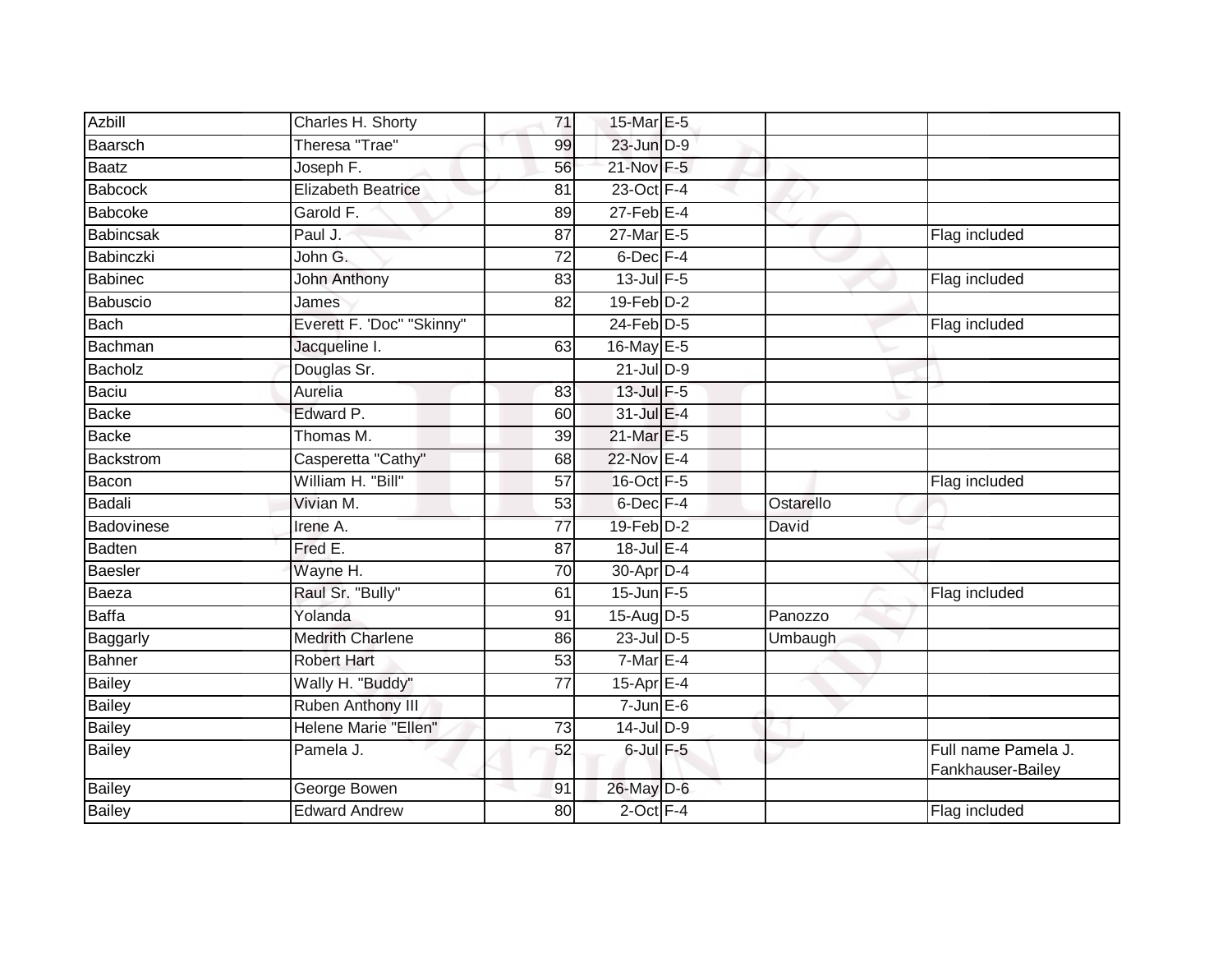| <b>Bailey</b>  | Ronald W.                | 62              | 16-Mar F-4      |           |               |
|----------------|--------------------------|-----------------|-----------------|-----------|---------------|
| <b>Bailey</b>  | Leroy                    | 62              | 20-Jun E-4      |           |               |
| <b>Bailey</b>  | Helen L.                 | 87              | $21$ -Apr $D-6$ | Reimer    |               |
| <b>Baisley</b> | Walter F.                | 79              | 31-Oct G-5      |           |               |
| Bajda          | Matthew J.               | $\overline{87}$ | $20 - Apr$ F-4  |           |               |
| Bajza          | Carol A.                 | 50              | $4$ -Apr $E-4$  |           |               |
| Baker          | David G.                 | 50              | $5-Nov$ E-4     |           |               |
| Baker          | Dean F. "Dino"           | 74              | $22$ -Jul $D-3$ |           |               |
| Baker          | Christine V.             | 84              | $15-Aug$ D-5    | Rybarczyk |               |
| Baker          | Patricia M.              | 76              | $11-Nov$ E-2    |           |               |
| Baker          | <b>Bettyanne Lavina</b>  | 83              | 14-Sep F-5      | Lochte    |               |
| Baker          | Marie Virginia           | 93              | $31$ -Jul E-4   |           |               |
| Baker          | Elaine A.                | 74              | $14$ -Jan $D-3$ | Hecht     |               |
| Baker          | <b>Walter Eugene</b>     | 82              | $1-NovE-4$      |           | Flag included |
| Baker          | William R "Bill"         | 63              | $14$ -Jun $F-2$ |           |               |
| <b>Bakker</b>  | Kenneth                  | 59              | $21$ -Jun $E-5$ |           |               |
| <b>Bakker</b>  | Arline                   | $\overline{84}$ | 28-Mar E-6      |           |               |
| Balaban        | Dana M.                  | 39              | $1$ -Jan $D-5$  |           |               |
| Balac          | Petar 'Pero"             | 69              | $9$ -Jan $D$ -5 |           |               |
| Balanoff       | <b>Clement SR.</b>       | 76              | 27-Nov F-5      |           |               |
| Balas          | Bernard A.               | 65              | $1-Oct$ D-12    |           |               |
| Balboa         | Antonio III              | 55              | $5$ -Jun $E-4$  |           | Flag included |
| Baldea         | Èli                      |                 | 21-Aug E-5      |           | Flag included |
| Baldwin        | James Kyle               | 60              | 25-Jul E-4      |           |               |
| <b>Bales</b>   | <b>Marie Fern</b>        | 86              | $21$ -Jan $D-3$ |           |               |
| Bales          | Marian                   | 78              | $29$ -Oct $E-6$ | Rouse     |               |
| Balitewicz     | Casimir J. "Casey" "Jim" | 93              | $4$ -Jul $E-4$  |           |               |
| Balka          | Eizabeth                 | 87              | 28-Jul D-9      |           |               |
| <b>Balko</b>   | Florence M.              | 72              | 16-May E-5      | Gawrych   |               |
| Balko          | Mary                     | 79              | $7$ -Jul $D-9$  |           |               |
| Ball           | Elmer H.                 | 88              | 30-Sep D-14     |           |               |
| Balla          | Irene A.                 | $\overline{80}$ | 9-Nov G-5       |           |               |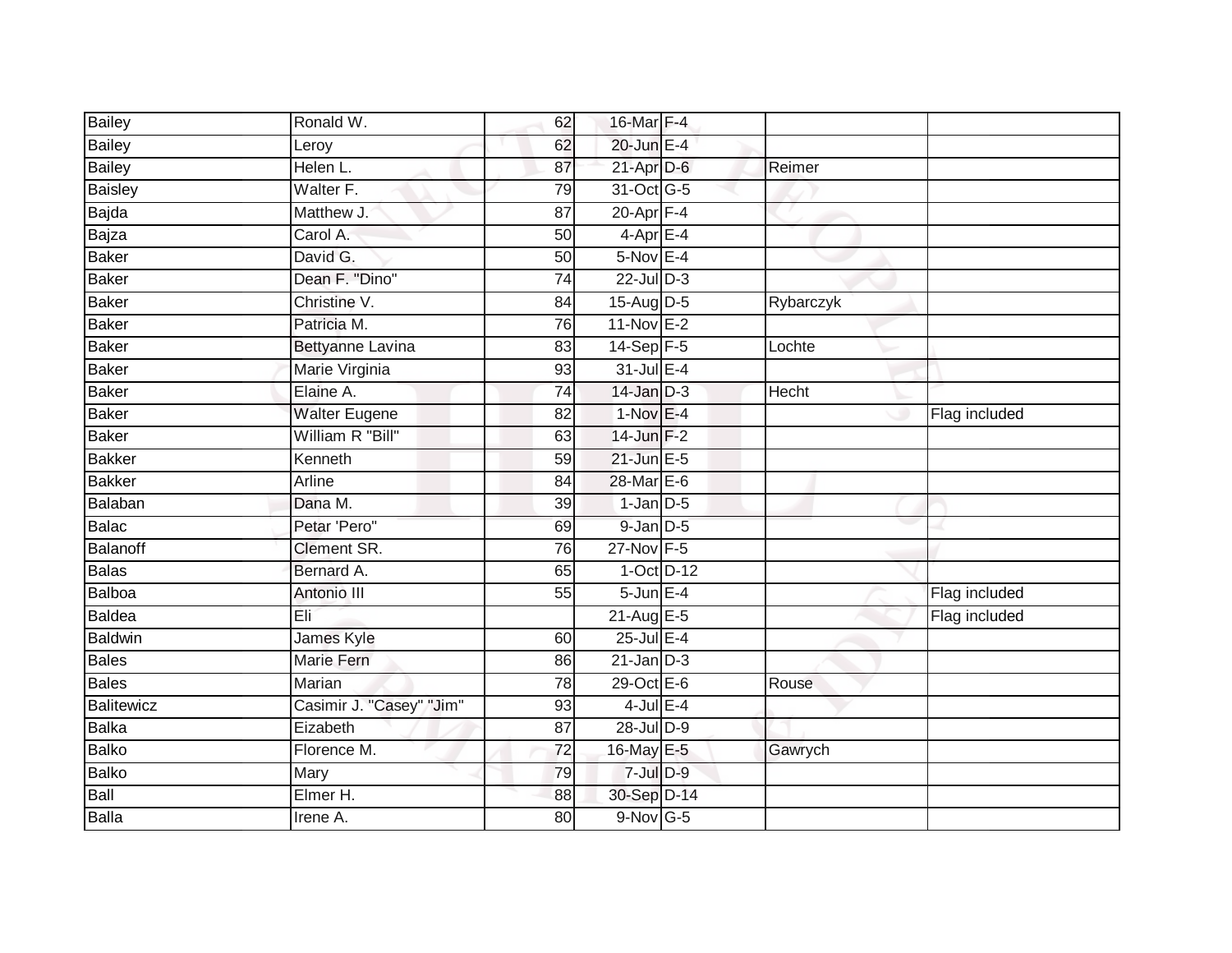| Ballard              | Eileen M. "Kitty"     | 43              | 18-Oct F-4       |                |                  |
|----------------------|-----------------------|-----------------|------------------|----------------|------------------|
| <b>Ball-Billings</b> | Mildred L. "Millie"   | 81              | $2$ -Feb $F-5$   | Roeder         | Picture included |
| <b>Balogh</b>        | Elizabeth M.          | 96              | 20-Dec F-4       |                |                  |
| Baltrukonis          | Petra Tecla           | 84              | 27-May D-2       |                |                  |
| <b>Baltrusis</b>     | Edmund                | 60              | $19$ -Feb $D-2$  |                |                  |
| <b>Baltrusis</b>     | Vickie L.             | 46              | 17-Dec E-5       |                |                  |
| Balucki              | Diane                 | 48              | $22$ -Aug E-5    |                |                  |
| Bamberg              | <b>Bernice</b>        | 82              | $29$ -Jun F-5    |                |                  |
| Ban                  | JoAnne P.             | 65              | $11-Feb$ D-2     |                |                  |
| Banas                | John                  | $\overline{82}$ | 19-Sep E-5       |                |                  |
| Banasiak             | Emily                 |                 | 15-Oct E-5       | <b>Staszak</b> |                  |
| Bando                | Anita L.              | 66              | $16$ -Feb $F-4$  |                |                  |
| Bandura              | Anne                  | 85              | 8-Jan D-4        |                |                  |
| Bane                 | William L. "Bill"     | 57              | 18-Apr E-5       |                |                  |
| <b>Banet</b>         | Mary S.               | $\overline{75}$ | 30-Jan D-4       | Sermersheim    |                  |
| Bannon               | <b>Charles Grundy</b> | 75              | 10-Sep D-5       |                |                  |
| Banovic              | Lillian               | $\overline{91}$ | $9$ -Dec $E-2$   |                |                  |
| Bantley              | Larry J. "Joe"        | 38              | 4-Mar D-4        |                |                  |
| <b>Barach</b>        | Diana "Daisy"         | 76              | 9-Apr D-4        |                |                  |
| Baralli              | J. Bernard            | $\overline{87}$ | $27 - SepE-6$    | Stiller        |                  |
| Baran                | Johanna               | 84              | 5-Feb D-4        | Schwerhoff     |                  |
| <b>Baran</b>         | Edward J.             | 78              | 26-Aug D-3       |                | Flag included    |
| Baranko              | Gloria M.             | 67              | $29$ -Jun F-5    |                |                  |
| Barba                | Rita C.               | 50              | $24$ -Jun $D-3$  |                |                  |
| Bardens              | John W. D.V. M. "Doc" | 78              | 25-May F-4       |                |                  |
| Barehead             | Paul H.               | $\overline{71}$ | $22$ -Feb $E$ -5 |                | Picture included |
| <b>Barke</b>         | Mary P.               | 96              | $21-Sep$ F-5     |                |                  |
| <b>Barker</b>        | Lorraine L.           | 74              | $21$ -Mar $E-5$  | Ledna          |                  |
| Barkey               | Freddie G.            | 65              | 25-Mar D-4       |                | Flag included    |
| Barlog               | Gregory J. "Greg"     | 42              | 18-Feb D-3       |                |                  |
| Barnes               | Daniel                | 47              | 24-Dec E-5       |                |                  |
| Barnes               | Margaret L.           | 73              | 8-Aug E-5        | Skovel         |                  |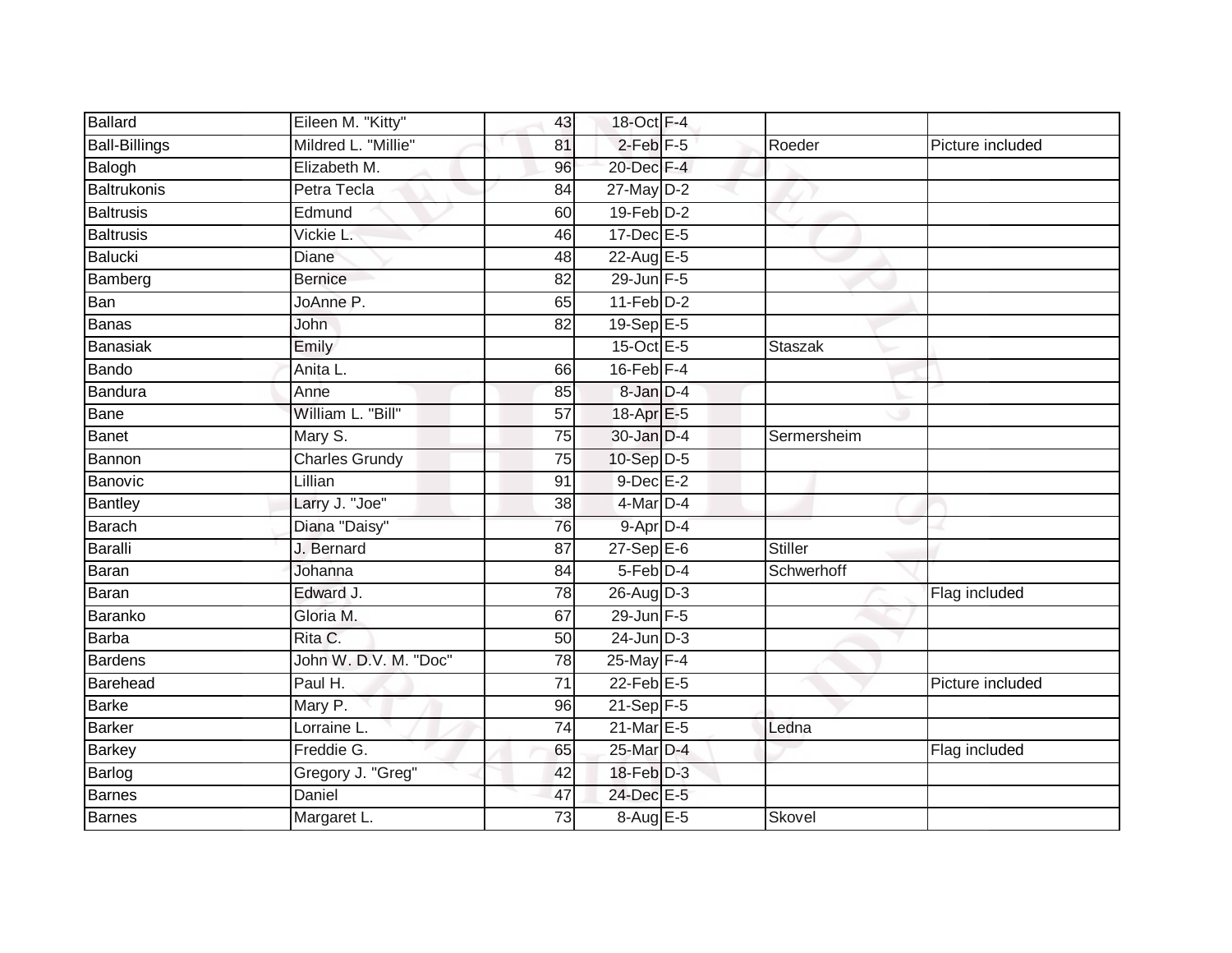| Barnes          | <b>Rex Henry</b>        | 73              | 16-Apr D-5       |               |                                       |
|-----------------|-------------------------|-----------------|------------------|---------------|---------------------------------------|
| Barnes          | Constance N. "Komenich" | 57              | 26-Oct G-4       | Robinson      |                                       |
| <b>Barnes</b>   | Lucy                    | 80              | $4-SepE-4$       | Tomsic        |                                       |
| Barnett         | Hubert Sr. "Barney"     | 79              | $30 - Jan$ $D-4$ |               |                                       |
| <b>Barnett</b>  | Donna                   |                 | $28 - Jan$ $D-3$ | Popovich      |                                       |
| Barney          | Margaret E.             | 79              | $9$ -Feb $F-4$   | <b>Doyle</b>  | Full name Margaret E.<br>Recke Barney |
| Barnhouse       | Norman O.               | 78              | 27-May D-2       |               | Flag and Masonic emblem<br>included   |
| Baron           | John                    | 77              | $20$ -Mar $E-4$  |               |                                       |
| Barone          | Annunziata              | $\overline{73}$ | $24$ -Feb $D-5$  |               |                                       |
| Barowski        | Martha                  | 88              | 25-Mar D-3       |               |                                       |
| <b>Barrett</b>  | Deloris "Dee"           | 84              | 27-Mar E-5       |               |                                       |
| <b>Barrick</b>  | Dennis W.               | 64              | 24-Apr E-4       |               |                                       |
| <b>Barsley</b>  | Grace B.                | 83              | $1-Dec$ $D-8$    |               |                                       |
| Bartelmann      | Rudoplh Jr."Rudy"       | 64              | 6-Dec F-4        |               |                                       |
| Bartha          | <b>Bela</b>             | 80              | 18-Sep E-5       |               |                                       |
| Barthold        | <b>Herman Fred</b>      | 81              | 22-May E-5       |               | Picture and Flag included             |
| Bartholomew     | Penny Louise            | 45              | $3$ -Jun $D-2$   | Nelson        |                                       |
| Bartholomew     | Emily J.                | 79              | $20$ -Nov $F-4$  | Kolodziejczyk |                                       |
| <b>Bartlett</b> | Norman Lee              | 67              | 18-Aug D-9       |               | Flag and Picture included             |
| <b>Bartlett</b> | James M.                | 83              | 21-May D-5       |               |                                       |
| <b>Bartley</b>  | Deborah Mae             | $\overline{47}$ | 19-Oct G-4       | Johnson       |                                       |
| Bartniczak      | Stanley A.              | 87              | $2$ -Apr $D-4$   |               |                                       |
| <b>Bartok</b>   | June F.                 | 77              | 9-Oct F-4        | Gough         |                                       |
| Barton          | Sally                   | 88              | $21$ -Jul $D-9$  |               |                                       |
| Barton          | Beverly Ann             | 65              | $13$ -Jan $D-5$  |               |                                       |
| <b>Bartosh</b>  | Anthony                 | 84              | $5-Nov$ E-4      |               | Flag included                         |
| Bartoszek       | Kenneth E.              | 58              | 19-Feb D-2       |               |                                       |
| Bartowski       | Gusty A.                | 75              | 15-Dec D-8       |               |                                       |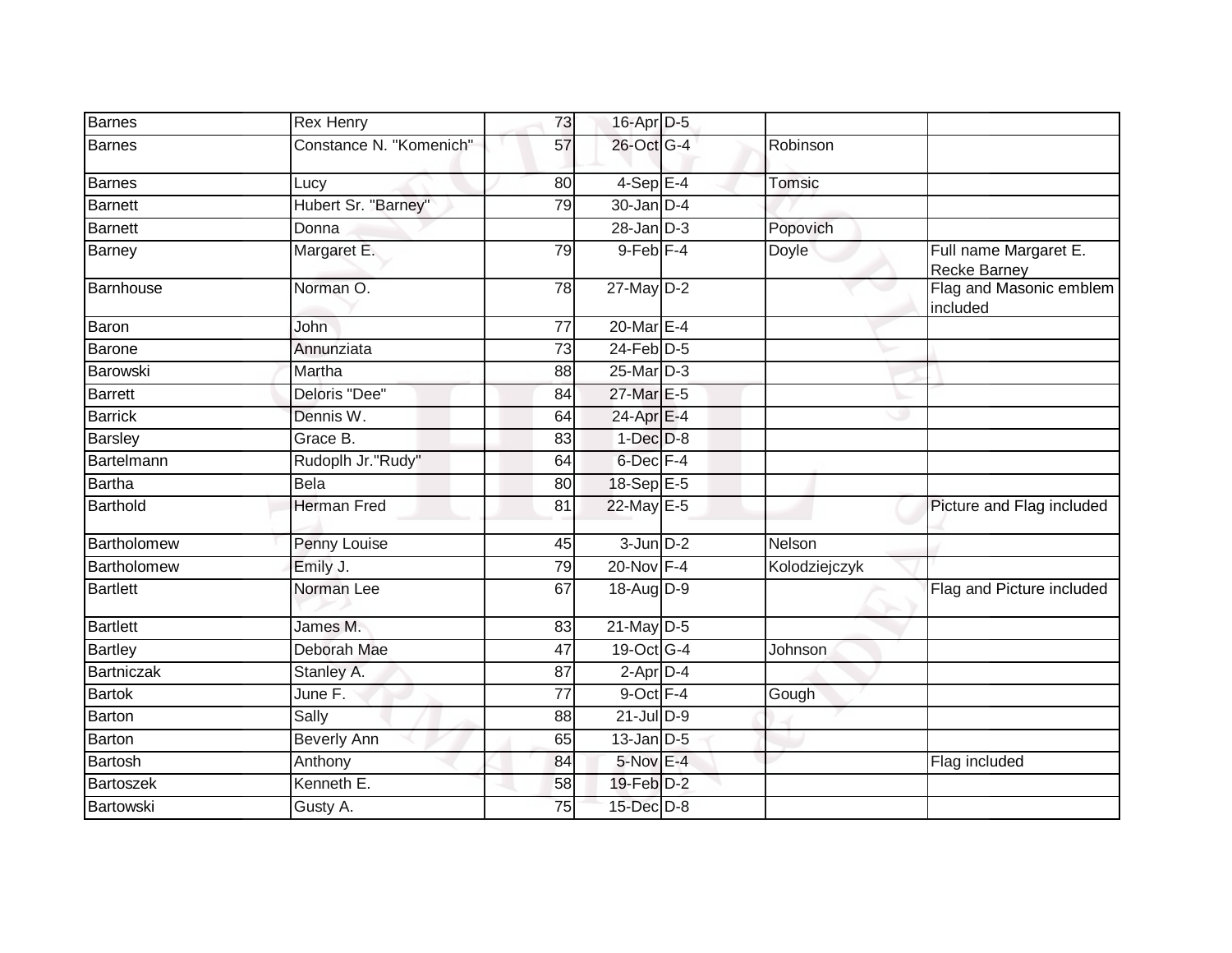| <b>Bartzis</b>   | <b>Christopher Daniel</b> | 17 months       | 20-Apr F-4       |                   |                                              |
|------------------|---------------------------|-----------------|------------------|-------------------|----------------------------------------------|
| Basanda          | Raymond C.                | 80              | 24-Dec E-5       |                   |                                              |
| <b>Basile</b>    | Samuel A.                 | 83              | 12-Mar D-5       |                   |                                              |
| <b>Basile</b>    | Margaret                  | 91              | $31$ -Jul $E-4$  | Perniciaro        |                                              |
| Basney           | Roland A. "Buzz"          | $\overline{82}$ | $3$ -Oct $E - 6$ |                   |                                              |
| <b>Batdorf</b>   | James D.                  | $\overline{78}$ | $16$ -Feb $F-4$  |                   | Flag included                                |
| Bateman          | Kenneth Raymond           | 73              | $20$ -Jun $E-4$  |                   |                                              |
| <b>Bates</b>     | Lloyd                     | 47              | $23$ -Jun $D-9$  |                   | Picture included                             |
| <b>Bates</b>     | <b>Bettie Ann</b>         | 52              | 19-May D-8       |                   |                                              |
| Batson           | Thomas H.                 | 79              | 29-Oct E-6       |                   | Flag and Picture included                    |
| <b>Battle</b>    | Pearly                    | 63              | $12$ -Feb $D-4$  |                   |                                              |
| Battleday        | <b>Bernard</b>            | 78              | 15-Nov E-4       |                   |                                              |
| <b>Batwinski</b> | Linda L.                  | 61              | $11$ -Jan E-4    |                   |                                              |
| <b>Bauer</b>     | Wanda M.                  | 88              | 28-Jun E-5       |                   |                                              |
| Baughard         | Robert Lee "Too Bob"      | 53              | 5-Jun E-4        |                   |                                              |
| Baumgartner      | Herman A.                 | 86              | 20-Feb E-4       | Foote             | Flag included                                |
| Bayne            | Kathryn Lee               | 88              | $18$ -Jan E-6    |                   |                                              |
| Baza             | Carol A.                  | 50              | $3-Apr \E 5$     | Graham            |                                              |
| <b>Bazil</b>     | Mary                      | 91              | 19-Jan F-5       |                   |                                              |
| Beal             | AnnBell                   | 81              | 16-Mar F-4       |                   |                                              |
| <b>Beals</b>     | Harold F.                 | $\overline{72}$ | $12$ -Jun $E-4$  |                   | Flag included                                |
| Beantes          | Rebeca                    | 79              | $3$ -Jan $D-5$   |                   |                                              |
| Beard            | John Ed "Johnny"          | 68              | $22$ -Jun F-5    |                   |                                              |
| <b>Beare</b>     | Cora Belle                | 92              | 8-Nov E-4        |                   | Full name Cora Belle<br><b>Bridges Beare</b> |
| Beauchamp        | Cecelia R.                | 77              | 13-Oct D-8       | <b>Broadfield</b> |                                              |
| Beauchamp        | Agnes L.                  | 85              | 9-Oct F-4        |                   |                                              |
| <b>Beaulieu</b>  | Lawrence Sr               | 79              | $11-Sep$ D-5     |                   | Flag included                                |
| Bechinski        | Bertha A.                 | 86              | $1-Sep$ $D-12$   |                   |                                              |
| Bechtel          | Edwin G.                  | 55              | 12-May D-6       |                   |                                              |
| <b>Becich</b>    | Daniel J. Jr.             | 60              | 9-Dec E-2        |                   |                                              |
| <b>Beck</b>      | Vernie                    | 86              | $4$ -Apr $E-4$   | Mroz              |                                              |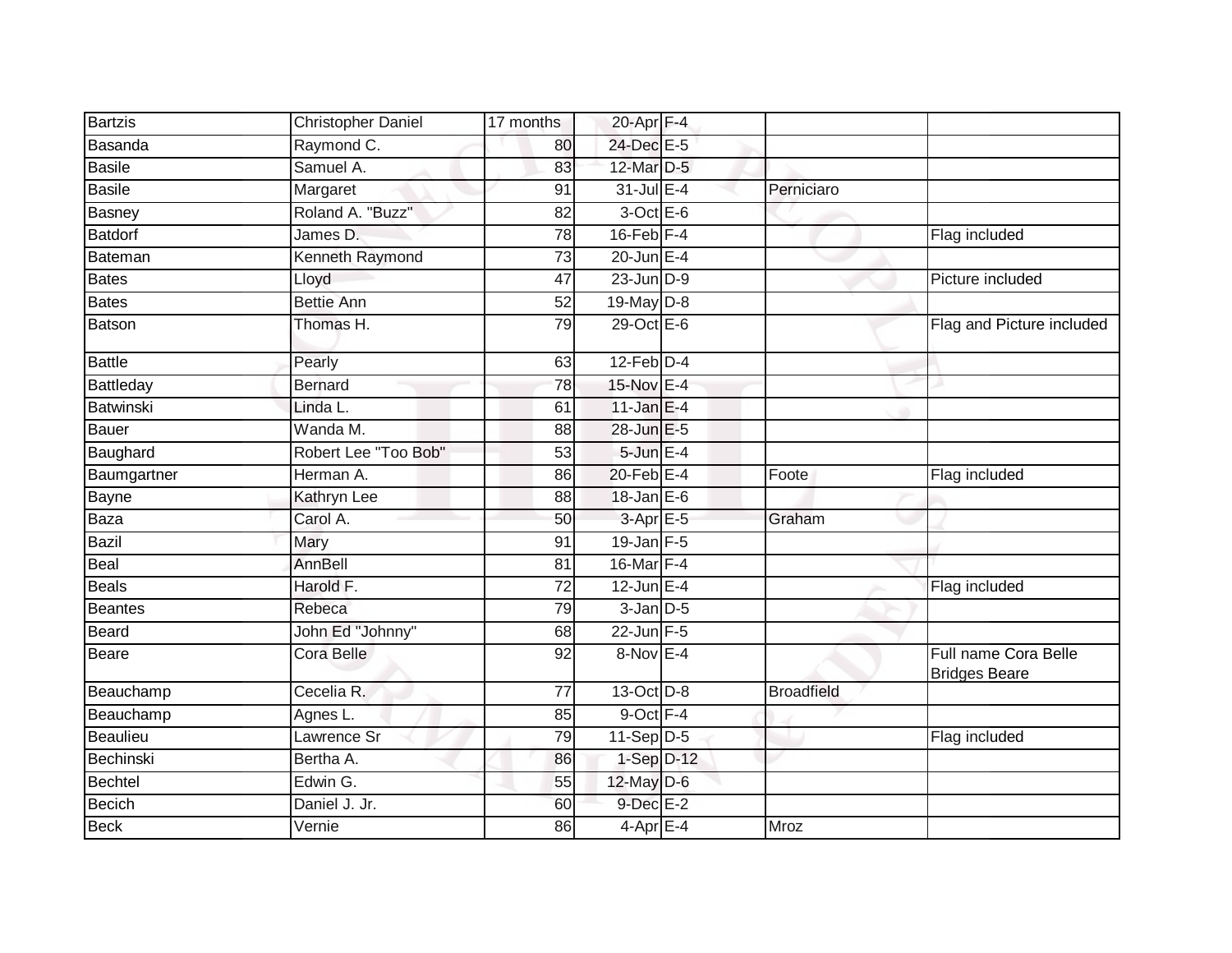| Becker           | John                 | 76              | $1-Sep$ D-12            |                |                                     |
|------------------|----------------------|-----------------|-------------------------|----------------|-------------------------------------|
| Becker           | Ed                   |                 | 6-Sep E-4               |                |                                     |
| <b>Becker</b>    | Elizabeth Veronica   | 87              | 29-Jan D-5              |                |                                     |
| <b>Becker</b>    | Donald C.            | 71              | $15-Sep D-8$            |                |                                     |
| <b>Becker</b>    | Frieda               | 95              | 25-Mar D-3              | <b>Stockle</b> |                                     |
| Beckman          | <b>Dorothea</b>      | 93              | $2$ -Nov G-5            | Schmelter      |                                     |
| Beckmann         | Sadie                | 80              | 13-Mar E-5              |                | Full name Sadie Jabaay<br>Beckmann  |
| <b>Beckrich</b>  | Denis W. "Din"       | 66              | $11$ -Jan E-5           |                |                                     |
| <b>Bednar</b>    | Donald "Si"          | 61              | $28$ -Jan $D-4$         |                |                                     |
| Bednar           | Stephen J.           | 65              | $19$ -Jun $E - 5$       |                |                                     |
| Bednarek         | Edward               | 82              | $1-Nov$ E-4             |                | Flag included                       |
| <b>Bedwell</b>   | Thelma               | 87              | 16-Dec E-4              | Decker         |                                     |
| <b>Beebe</b>     | Charles R.           | 52              | 24-Mar D-6              |                |                                     |
| <b>Beebe</b>     | <b>Walter Stuart</b> | 68              | 9-Oct F-4               |                |                                     |
| <b>Beecher</b>   | George D.            | 83              | 20-Aug E-5              |                | Flag included                       |
| <b>Beecher</b>   | Everett G.           | 87              | $3-Mar\overline{D} - 6$ |                |                                     |
| Beecher          | Lillie               | 84              | 19-May D-8              |                |                                     |
| Begley           | Ronald T.            | 56              | 23-Oct F-4              |                | Flag Included                       |
| Behn             | Warren A. "Bean"     | 78              | 22-Aug E-5              |                |                                     |
| <b>Behrendt</b>  | Isabelle H.          |                 | $24$ -Jan $D-5$         |                |                                     |
| Belansky         | Joseph John          | $\overline{77}$ | $2$ -Oct $F-2$          |                |                                     |
| Belko            | Patricia D.          | 75              | 22-Oct E-4              | Barron         |                                     |
| Bell             | Richard Sr.          | 80              | 26-Sep E-5              |                |                                     |
| Bell             | Estel R.             | 91              | $8$ -Jun $F-4$          |                |                                     |
| Bell             | Norman D.            | 88              | 15-May E-5              |                | Flag included                       |
| Bell             | Lahue Jr.            | 64              | 18-Dec F-5              |                |                                     |
| <b>Bell</b>      | Olive M.             | 95              | 25-Nov E-4              |                |                                     |
| Bell             | George Jr.           |                 | 17-Mar D-5              |                |                                     |
| <b>Bellessis</b> | Pete                 | 73              | $1-Dec$ $D-8$           |                | Flag included                       |
| Belovar          | Bernandine M.        | 90              | 21-Aug E-5              | Greathouse     |                                     |
| <b>Belshaw</b>   | Opal M.(Little)      | 85              | $2$ -Jan $D-3$          |                | Full name Opal M. Little<br>Beishaw |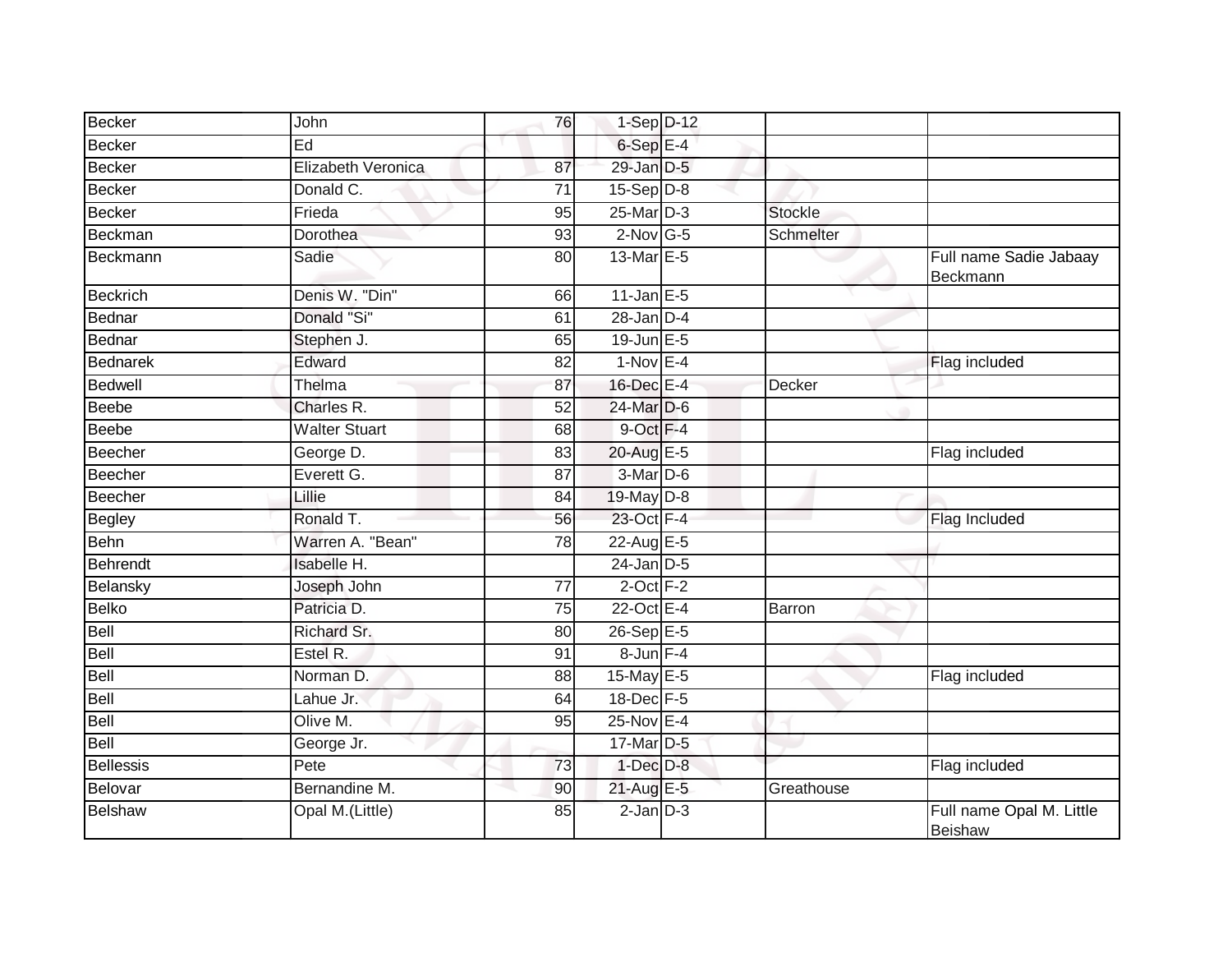| Frederick "Fred"   | 62              |  |                                                                                                                                                                                                                                                                                                                                                                                                                                                                                                            |                                     |
|--------------------|-----------------|--|------------------------------------------------------------------------------------------------------------------------------------------------------------------------------------------------------------------------------------------------------------------------------------------------------------------------------------------------------------------------------------------------------------------------------------------------------------------------------------------------------------|-------------------------------------|
| <b>Nicholas</b>    | 101             |  |                                                                                                                                                                                                                                                                                                                                                                                                                                                                                                            |                                     |
| William J.         | 84              |  |                                                                                                                                                                                                                                                                                                                                                                                                                                                                                                            | Flag included                       |
| Gwendolyn          | 39              |  | Bell                                                                                                                                                                                                                                                                                                                                                                                                                                                                                                       |                                     |
| <b>Brother</b>     |                 |  |                                                                                                                                                                                                                                                                                                                                                                                                                                                                                                            |                                     |
| Michaline T.       | 89              |  |                                                                                                                                                                                                                                                                                                                                                                                                                                                                                                            |                                     |
| Stephen            | 79              |  |                                                                                                                                                                                                                                                                                                                                                                                                                                                                                                            | Flag included                       |
| <b>Martha Rose</b> | 85              |  | Ciesar                                                                                                                                                                                                                                                                                                                                                                                                                                                                                                     |                                     |
| Florence S.        | 81              |  | Wisniewski                                                                                                                                                                                                                                                                                                                                                                                                                                                                                                 |                                     |
| Katherine          | 92              |  | Freeman                                                                                                                                                                                                                                                                                                                                                                                                                                                                                                    |                                     |
| Michael G.         | 94              |  |                                                                                                                                                                                                                                                                                                                                                                                                                                                                                                            |                                     |
| George R.Jr.       | 70              |  |                                                                                                                                                                                                                                                                                                                                                                                                                                                                                                            |                                     |
| Norma Jean         | $\overline{75}$ |  |                                                                                                                                                                                                                                                                                                                                                                                                                                                                                                            |                                     |
| Louise W.          | 84              |  |                                                                                                                                                                                                                                                                                                                                                                                                                                                                                                            |                                     |
| Alfred E. "Bud"    | 43              |  |                                                                                                                                                                                                                                                                                                                                                                                                                                                                                                            |                                     |
| August J. "Jack"   | 92              |  |                                                                                                                                                                                                                                                                                                                                                                                                                                                                                                            |                                     |
| <b>Nola</b>        | 83              |  |                                                                                                                                                                                                                                                                                                                                                                                                                                                                                                            | Full name Nola Bentley<br>Snider    |
| George E.          | 84              |  |                                                                                                                                                                                                                                                                                                                                                                                                                                                                                                            | Flag included                       |
| Jospeh G. Sr.      | 86              |  |                                                                                                                                                                                                                                                                                                                                                                                                                                                                                                            | Flag included                       |
| Allen C.           | 54              |  |                                                                                                                                                                                                                                                                                                                                                                                                                                                                                                            | Flag included                       |
| Elizabeth G.       | 103             |  |                                                                                                                                                                                                                                                                                                                                                                                                                                                                                                            |                                     |
| Sigvald L.         | 76              |  |                                                                                                                                                                                                                                                                                                                                                                                                                                                                                                            |                                     |
| Mary J.            | 67              |  |                                                                                                                                                                                                                                                                                                                                                                                                                                                                                                            |                                     |
| Ebert E. Jr.       | 75              |  |                                                                                                                                                                                                                                                                                                                                                                                                                                                                                                            |                                     |
| Alyce F.           | 83              |  |                                                                                                                                                                                                                                                                                                                                                                                                                                                                                                            |                                     |
| Fred W.            | 81              |  |                                                                                                                                                                                                                                                                                                                                                                                                                                                                                                            |                                     |
| Marie M.           | $\overline{92}$ |  |                                                                                                                                                                                                                                                                                                                                                                                                                                                                                                            |                                     |
| Viola B.           | 78              |  |                                                                                                                                                                                                                                                                                                                                                                                                                                                                                                            |                                     |
| Allan W.           | 81              |  |                                                                                                                                                                                                                                                                                                                                                                                                                                                                                                            | Flag and Masonic emblem<br>included |
| Nikola             | 76              |  |                                                                                                                                                                                                                                                                                                                                                                                                                                                                                                            |                                     |
| Richard B.         | 74              |  |                                                                                                                                                                                                                                                                                                                                                                                                                                                                                                            |                                     |
|                    |                 |  | 30-Oct F-4<br>15-Jan D-5<br>13-Nov F-5<br>16-Mar F-5<br>5-Oct G-6<br>$9$ -Jul $D$ -5<br>$24$ -Jun $D-3$<br>14-May D-4<br>$16$ -Jun $D-8$<br>$24$ -Jun $D-3$<br>20-Aug E-5<br>$13-Sep$ E-6<br>19-Feb D-2<br>$30$ -Jan $D-4$<br>29-May E-5<br>22-May E-5<br>$22$ -Jan $D-4$<br>$2$ -Jun $D-5$<br>23-Aug E-5<br>$16$ -Feb $F-4$<br>$25 - SepE-5$<br>30-Apr D-4<br>18-Nov E-3<br>10-Apr $E-5$<br>23-Oct F-4<br>$16$ -Jan $ D-5 $<br>$22-Sep D-9$<br>26-Aug D-5<br>$2$ -Jun $D-5$<br>12-Oct G-4<br>$22-Sep$ D-9 |                                     |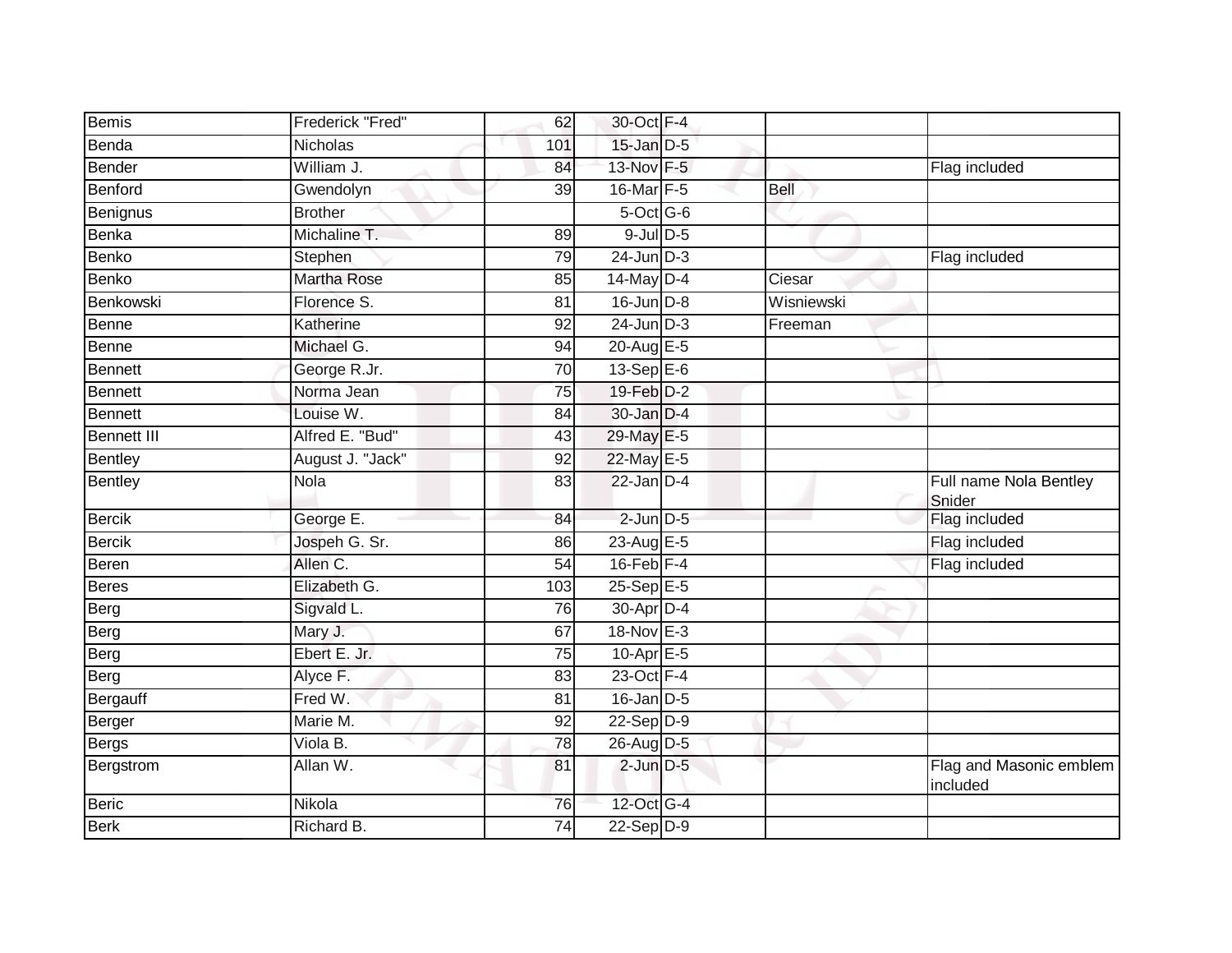| <b>Berke</b>       | Toni W.             | 48              | 25-Nov E-4      |                 |                                          |
|--------------------|---------------------|-----------------|-----------------|-----------------|------------------------------------------|
| Berkery            | Mary Ann            | 84              | $3$ -Jun $D-2$  | Dineen          | Full name Mary Ann<br>Mandernack Berkery |
| <b>Berkowitz</b>   | Seymour S.          | 87              | $4$ -Apr $E-4$  |                 | Flag included                            |
| Berland            | Bertha Ruth "Betty" | 85              | 27-Aug D-4      |                 |                                          |
| Berman             | David L.            | 42              | 30-Dec E-2      | w               |                                          |
| Bernacchi          | Donald              | $\overline{71}$ | $22$ -Jan $D-2$ |                 |                                          |
| <b>Bernacke</b>    | Wanda "Von"         | 85              | $5-Apr$ E-6     | Wysocki         |                                          |
| Bernal             | Anna                | 83              | $5-NovE-4$      |                 |                                          |
| Bernal             | Darlene J.          | $\overline{53}$ | 17-May E-5      | <b>Boone</b>    |                                          |
| Berntsen           | Arlene A.           | 66              | $15$ -Dec $D-8$ |                 |                                          |
| <b>Berry</b>       | Martha J.           | 42              | $6$ -Jul $F-5$  |                 |                                          |
| Berry              | Richard J. Jr.      | 44              | 11-Dec F-5      |                 |                                          |
| Berry              | Faith M.            | 80              | 22-Oct E-4      |                 |                                          |
| <b>Berry</b>       | George H.           | 61              | 18-Aug D-9      |                 |                                          |
| <b>Berry</b>       | Karan               | 38              | 25-Jun D-5      |                 |                                          |
| Berry              | Hilda F.            | 83              | 31-Oct G-5      |                 |                                          |
| Bertalan           | Jane                | 74              | 8-Mar E-4       | Torphy          |                                          |
| Bertino            | James D.            | 91              | 3-Nov D-8       |                 | Flag included                            |
| Bertossi           | <b>Ilaria</b>       |                 | $14$ -Aug D-4   | <b>Bozzetti</b> | Full name Iliaria Santina<br>Bertossi    |
| Berwanger          | Alice M.            | 90              | $14$ -Jul $D-9$ |                 |                                          |
| <b>Best</b>        | George W. Jr.       | 70              | $2$ -Jul $D$ -5 |                 |                                          |
| <b>Besterfield</b> | Helen               | 67              | 28-Aug E-4      |                 |                                          |
| <b>Beyers</b>      | Thomas J.           | 84              | $21$ -Jan $D-3$ |                 |                                          |
| <b>Bialas</b>      | Kathleen D.         | 60              | $15$ -Dec $D-8$ |                 |                                          |
| <b>Bialker</b>     | Walter              | 93              | 10-Oct $F-4$    |                 |                                          |
| Bibawy             | Blanche N.          | 67              | 22-Oct E-4      |                 |                                          |
| <b>Bidwell</b>     | Douglas J.          | 30              | 16-Aug E-5      |                 |                                          |
| <b>Bielecki</b>    | Helen               | 88              | 31-Jul E-5      |                 |                                          |
| <b>Bielski</b>     | Helen T.            | $\overline{71}$ | 8-May E-4       |                 |                                          |
| Bierma             | <b>Nickolas</b>     | 82              | 25-Mar D-4      |                 |                                          |
| <b>Biernat</b>     | Stanley E.          | 77              | $20$ -Feb $E-4$ |                 |                                          |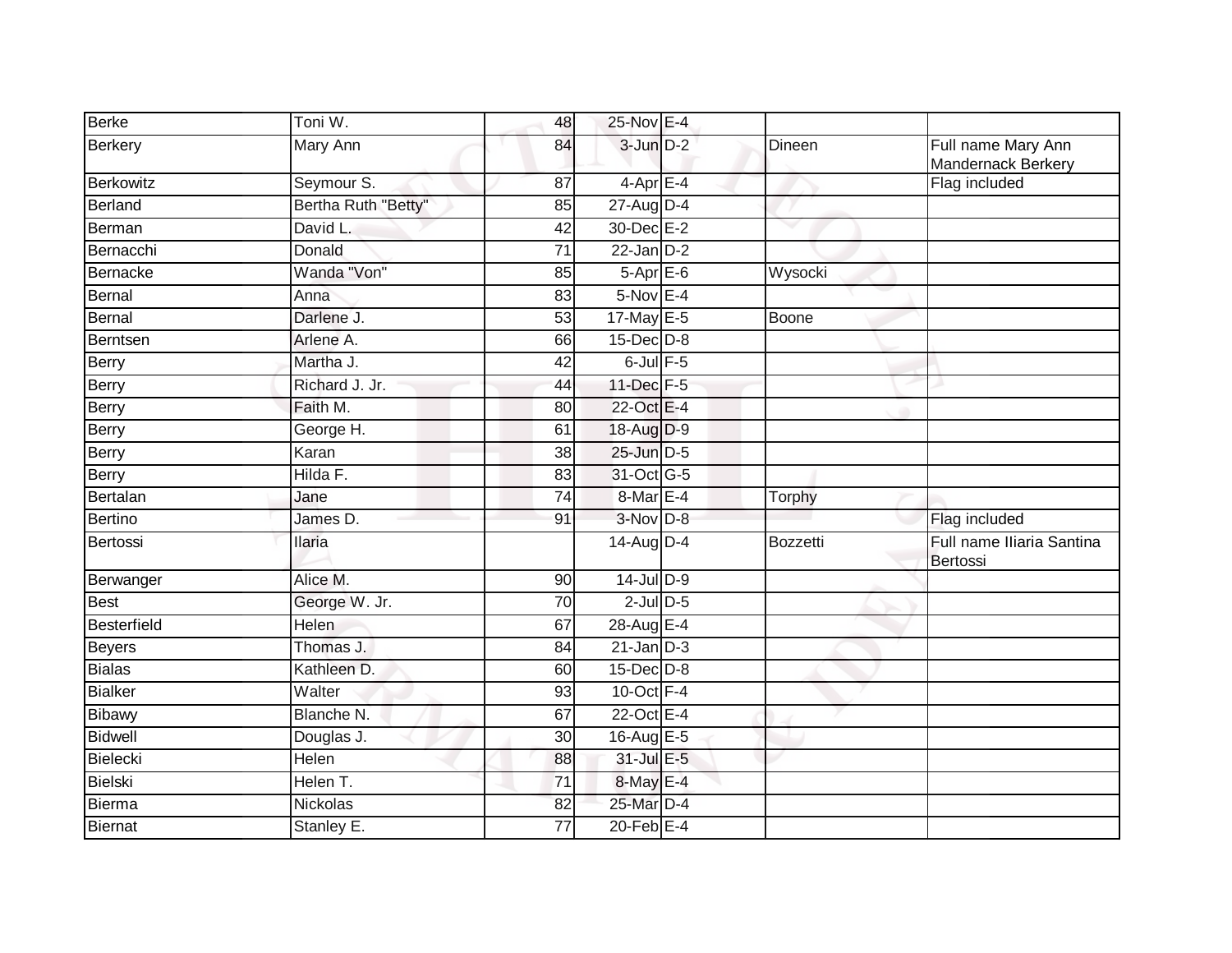| <b>Biernat</b>    | Marie G.                  | 92              | 20-Apr F-4            | Wawrzyniak  |                  |
|-------------------|---------------------------|-----------------|-----------------------|-------------|------------------|
| Biesboer          | Josephine                 | 75              | 22-May E-5            | Granato     |                  |
| <b>Biestek</b>    | John S.                   | 82              | 5-Mar D-5             |             | Flag included    |
| <b>Biggs</b>      | Dorothy Anna              | 77              | $3$ -Dec $E-4$        |             |                  |
| <b>Bigos</b>      | Conrad F.                 | 75              | $7-Nov$ G-5           |             | Flag included    |
| <b>Bigus</b>      | Joseph I.                 | 81              | 27-Mar E-5            |             | Flag included    |
| <b>Billerbeck</b> | Charlotte                 | 88              | 11-Aug D-10           |             |                  |
| Billerbeck        | Vera V.                   | 78              | $2-Apr\overline{D-4}$ |             |                  |
| <b>Billich</b>    | Carl "Cotty"              | 88              | $2$ -Jan $D-3$        |             |                  |
| <b>Billings</b>   | Mildred L. "Millie"       | $\overline{81}$ | $2-Feb$ F-5           | Roeder      | Picture included |
| Billstrand        | Michael C.                | 15              | 24-Nov D-11           |             |                  |
| Bingaman          | Gerald W. "Jerry"         | 50              | $4$ -Jun $D-4$        |             | Flag included    |
| <b>Birky</b>      | Marlin G.                 | 66              | 6-Aug D-5             |             |                  |
| <b>Birky</b>      | <b>Clifford Christian</b> | 91              | $25$ -Jan E-4         |             |                  |
| <b>Biron</b>      | Marie J.                  | 80              | 18-Apr E-5            | Sutfin      |                  |
| Bishop            | Hazel L.                  | 86              | 24-Jul E-4            |             |                  |
| Bishop            | Josie Mae                 | 55              | $11$ -Jul E-5         |             |                  |
| Bishop            | Nancy L.                  | 54              | 30-Sep D-14           | <b>Hyrn</b> |                  |
| <b>Bishop</b>     | Jeraldean W.              | 85              | 15-Sep D-8            |             | Picture included |
| <b>Bittick</b>    | <b>Adeline Ruth</b>       | 88              | 29-Oct E-6            |             |                  |
| <b>Black</b>      | Mary A.                   | 89              | $2$ -Apr $D-5$        | Ratkay      |                  |
| <b>Black</b>      | <b>David Ernest</b>       | 63              | $3-AprE-6$            |             |                  |
| Blackman          | Jack                      | $\overline{77}$ | 12-Oct G-4            |             |                  |
| Blackman          | Patricia (Trask)          | 52              | $2$ -Nov G-5          |             |                  |
| Blagojevich       | Staka "Stella"            |                 | $9$ -Feb $F-4$        |             |                  |
| Blair             | James $E$ .               | 63              | 5-Mar D-5             |             | Flag included    |
| <b>Blake</b>      | Louis McKinley Jr.        | 76              | $2$ -Aug E-4          |             |                  |
| <b>Blake</b>      | Robert J.                 | 55              | 8-Jan D-4             |             |                  |
| Blakeley          | Frank W.                  | 89              | $2$ -Oct $F-4$        |             |                  |
| Blanco            | Katherine Ann "Kitty"     | 58              | 13-Nov F-5            |             |                  |
| Blanco            | Ramon Michael Jr.Dr.      | 69              | 12-Jan F-5            | Monching    |                  |
| <b>Bland</b>      | Elizabeth C.              | 93              | 4-Oct F-5             |             |                  |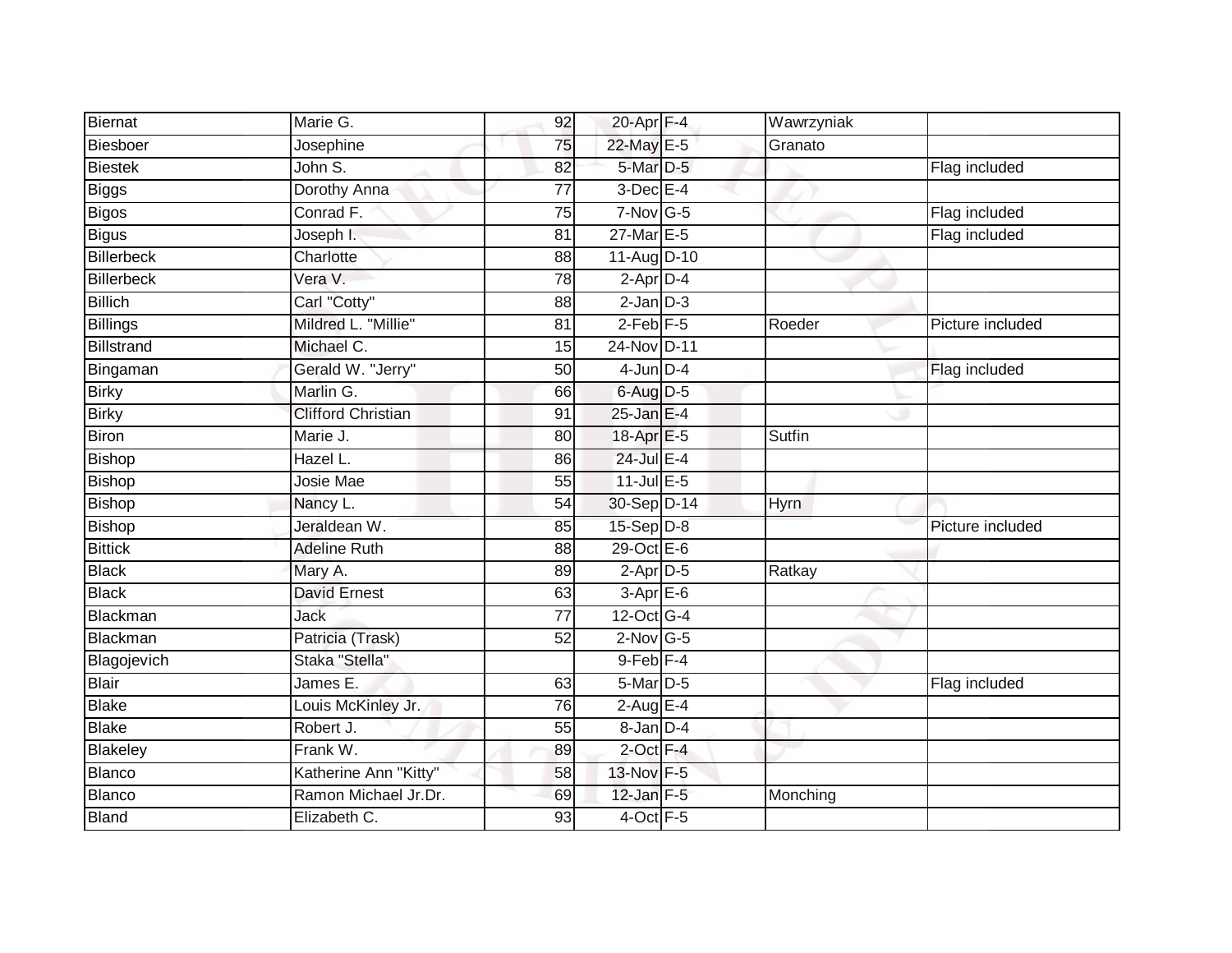| Blaney                 | John Jr.            |    | 12-Aug D-2            |              |                                               |
|------------------------|---------------------|----|-----------------------|--------------|-----------------------------------------------|
| <b>Blanke</b>          | Juanita W.          | 82 | 4-Dec F-4             |              |                                               |
| <b>Blasko</b>          | <b>Brian Gerard</b> | 44 | $17$ -Feb $D-5$       |              |                                               |
| <b>Blastick</b>        | Ethel A.            | 92 | $19$ -May D-8         | Williamson   | Full name Ethel A. (Wolfe)<br><b>Blastick</b> |
| Blatnicky              | Edwin J. Sr. Rev.   | 68 | 30-Apr D-4            |              |                                               |
| Blazek                 | Elizabeth M.        | 56 | 14-Jul D-9            |              |                                               |
| <b>Blazevich-Kmatz</b> | Ann Marie           | 87 | 5-Feb D-5             | <b>Tarka</b> | Full name Ann Marie<br>Blazevich-Kmatz        |
| <b>Blee</b>            | John D.             | 73 | $25$ -Jul $E-4$       |              |                                               |
| <b>Blood</b>           | <b>Bud James</b>    | 78 | $31$ -Jan D-5         |              | Flag included                                 |
| Bloomberg              | Luther G.           | 91 | $8$ -Jul $D-2$        |              |                                               |
| Bloomingdale           | Lucille D.          | 87 | $9$ -Dec $E-2$        |              |                                               |
| <b>Blosfield</b>       | John T.             | 19 | $5-Sep$ D-5           |              |                                               |
| Blossom                | Richard Alan "Rick" | 43 | $3-Nov$ $D-8$         |              |                                               |
| <b>Blouin</b>          | Reginald J.         | 78 | 13-Apr <sub>F-5</sub> |              |                                               |
| Blume                  | Margaret A.         | 88 | 27-Oct D-8            |              |                                               |
| <b>Blumer</b>          | Elizabeth "Joan"    | 73 | $1$ -Jul $D-4$        |              |                                               |
| <b>Blumi</b>           | Carl J.             | 85 | $24$ -Jan $D-5$       |              |                                               |
| Blystone               | Leona M.            | 87 | $9$ -Jul $D$ -5       |              | Full name Leona M.<br>Symons Blystone         |
| Blystone               | Benjamin F."Red"    | 84 | $9$ -Jul $D$ -5       |              |                                               |
| <b>Bobeck</b>          | Len F.              | 86 | 26-Jul E-4            |              | Flag included                                 |
| Boberski               | Josephine M.        | 86 | $27$ -May D-2         |              |                                               |
| <b>Boblitt</b>         | Verna L.            | 52 | 16-Aug E-5            |              |                                               |
| Bobowsky               | Cecilia V.          | 84 | $1-Oct$ D-12          | Reba         |                                               |
| <b>Bochik</b>          | Frank Jr.           | 82 | $21$ -Aug E-5         |              | Flag included                                 |
| Bochnowksi             | Frances A.          | 92 | 14-Mar E-6            |              |                                               |
| <b>Bock</b>            | <b>Walter Paul</b>  | 85 | $24$ -Mar $D-6$       |              |                                               |
| Bodnar                 | John J.             | 88 | $12$ -Jun $E-4$       |              |                                               |
| Bodnar                 | Michael C.          | 67 | $2$ -Apr $D-5$        |              |                                               |
| <b>Bodnar</b>          | Jean S.             | 88 | 6-Jun E-4             |              |                                               |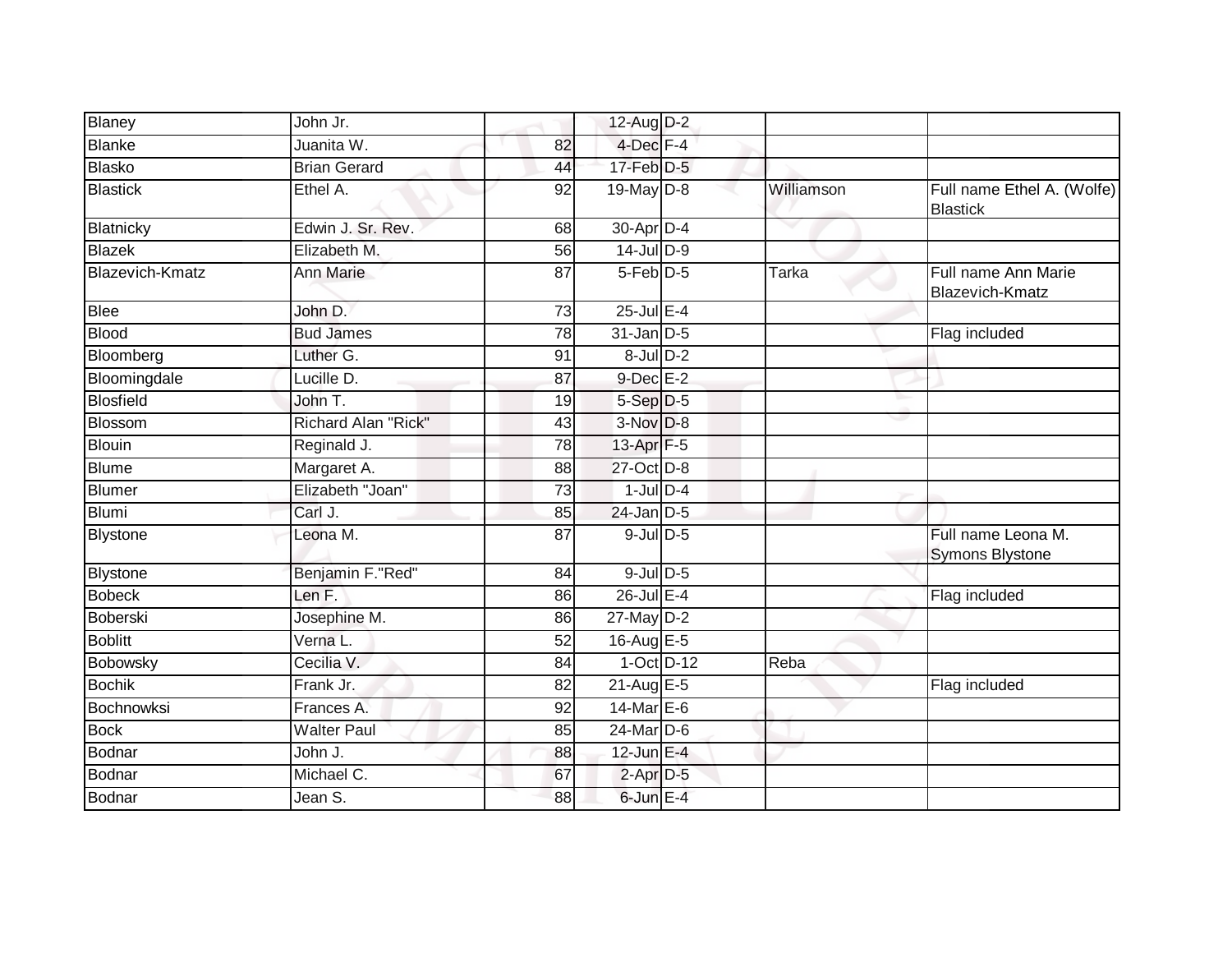| Boehmer        | Grasce                              |                 | 4-Mar D-4             |                | Full name Grasce                                   |
|----------------|-------------------------------------|-----------------|-----------------------|----------------|----------------------------------------------------|
|                |                                     |                 |                       |                | <b>Boehmer Dobson</b>                              |
| Boerema        | Karen                               |                 | 25-Jul E-4            | <b>Baker</b>   |                                                    |
| <b>Boesch</b>  | Otto A.                             | 89              | $13$ -Jul $F-5$       |                |                                                    |
| Boeskool       | Colton J.                           | 22 months       | 26-Jul E-4            |                |                                                    |
| <b>Boessel</b> | Fredrick H. Jr.                     | 83              | 19-Mar <sub>D-5</sub> |                | Flag included                                      |
| Boetcher       | Marvin C.                           | 78              | 17-Oct F-5            |                |                                                    |
| Bogaski        | Morris L.                           | 66              | $1$ -Jan $D-5$        |                |                                                    |
| Bogdan         | Mary J.                             | 82              | $11-Sep$ D-5          |                | Cross included                                     |
| Bognar         | Elizabeth                           | 93              | $27 - Apr$ F-4        |                |                                                    |
| Bogovich       | Paul P. Rev.Msgr.                   | 86              | $2$ -Jun $D-5$        |                |                                                    |
| <b>Bogs</b>    | Robert Edward Sr.                   | 74              | $3$ -Oct $E$ -6       |                |                                                    |
| Bogucki        | Lillian "Nana"                      | 89              | 11-Dec F-5            |                |                                                    |
| <b>Bohem</b>   | Oscar T.                            | 62              | 30-May E-5            |                | Flag included                                      |
| <b>Bohlen</b>  | Isabel M.                           |                 | 13-Feb E-5            | McWilliams     |                                                    |
| <b>Bohling</b> | Margaret V.                         | 80              | 7-Jan D-2             |                |                                                    |
| <b>Bohling</b> | <b>Edward Carl "Swede"</b>          | 90              | 16-May E-5            |                |                                                    |
| Bojda          | Henry F. "Hank"                     | 81              | $3$ -Jan $D-5$        |                | Flag included                                      |
| <b>Bokodi</b>  | Margaret                            | 70              | 11-Apr $E-4$          | Csmereka       |                                                    |
| <b>Bolch</b>   | Helen                               | 87              | $21$ -Jan $D-3$       |                |                                                    |
| <b>Bolde</b>   | Helen                               | 82              | 16-Nov G-6            | Kozicki        | Full name Helen (Bolde)<br>Ross                    |
| Bolen          | Capitola "Chick"                    | 73              | 29-Oct E-6            |                |                                                    |
| <b>Boles</b>   | Paula                               |                 | $20$ -Jun $E-4$       | <b>Bridges</b> | Full name Paula (Taylor)<br>Boles / Cross included |
| Bolin          | <b>Franklin Eugene</b><br>"Squeaky" | $\overline{70}$ | 13-Jul F-5            |                |                                                    |
| <b>Boling</b>  | Beulah "Mae"                        | 74              | 23-Jul D-5            |                |                                                    |
| Bolkovatz      | Helen                               | 87              | 30-Apr D-4            | Golubic        |                                                    |
| Bolsega        | Joseph S.                           | 84              | $23$ -Feb $F-5$       |                |                                                    |
| <b>Bolvin</b>  | Sherman Lee                         | 80              | 29-Oct E-6            |                | Flag included                                      |
| Bombar         | Carole J.                           | 69              | 28-May D-4            |                |                                                    |
| Bombardo       | Kathryn T.                          | 87              | $19$ -Jun $E - 5$     |                |                                                    |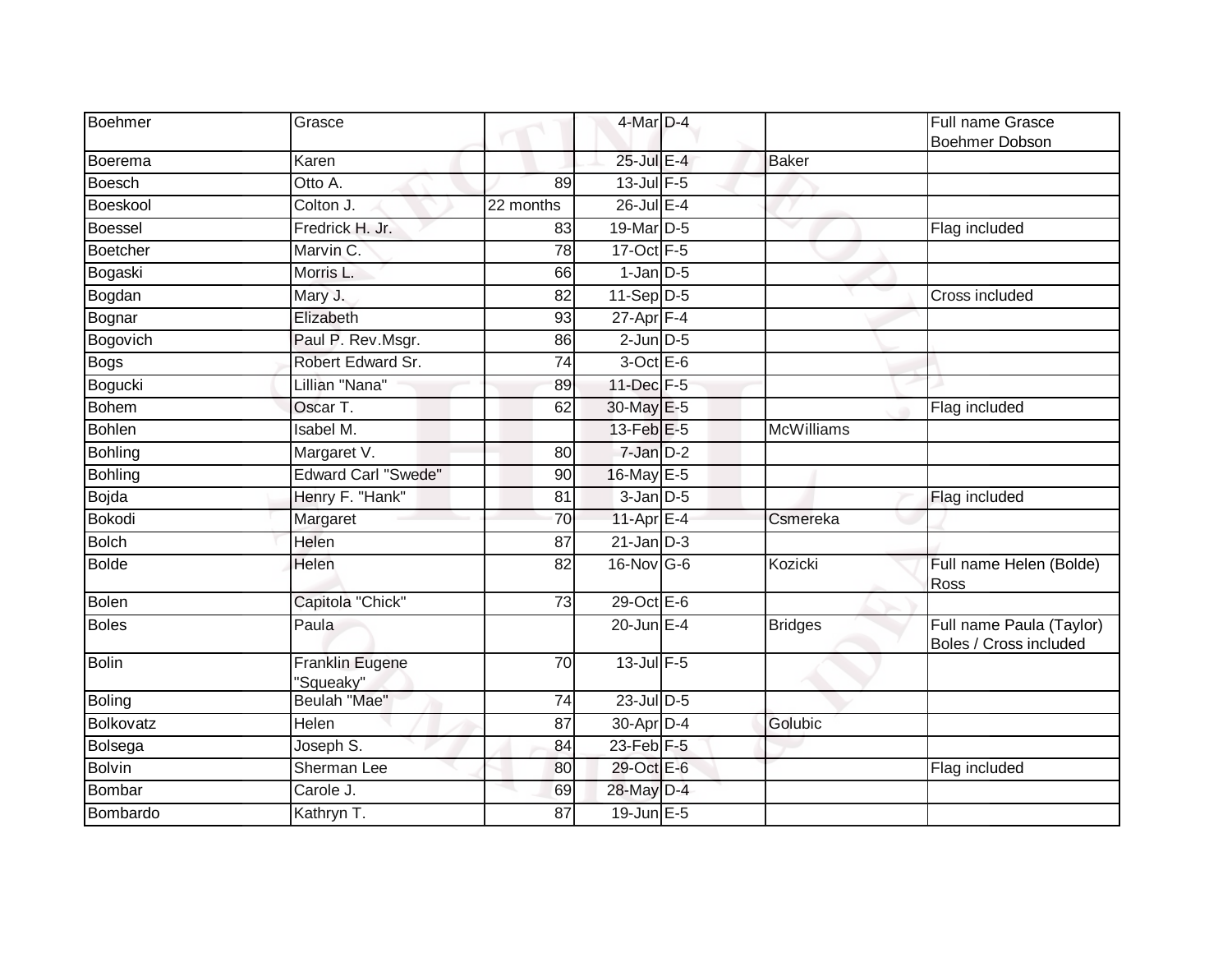| Bomberger        | <b>Helen Carr</b>  | 89              | 24-Sep D-4              |              | Picture included       |
|------------------|--------------------|-----------------|-------------------------|--------------|------------------------|
| Bonaguro         | Helen H.           | 80              | 10-Nov D-8              |              |                        |
| Boncela          | Stanley J.         | 88              | $2$ -Dec $E-4$          |              | Flag included          |
| <b>Bond</b>      | Marilyn Elaine     | 68              | $21$ -Aug $E-5$         | <b>Minch</b> |                        |
| <b>Bondi</b>     | Delmo              | 83              | $14$ -Apr $D-5$         |              | Flag included          |
| Bongiovanni      | <b>Richard Guy</b> | 62              | $28$ -Feb $E-4$         |              |                        |
| Bonhama          | EuGeane            | 23              | $21-Nov$ F-5            |              |                        |
| Bonnema          | Joseph A. "Bonks"  | 22              | $23$ -Feb $F-5$         |              |                        |
| <b>Bookhart</b>  | Joseph M.          | 82              | 30-Apr D-4              |              | Flag included          |
| <b>Borchardt</b> | Robert W. "Bob"    | 75              | $6$ -Mar $E - 5$        |              | Flag included          |
| <b>Boren</b>     | Josephine Marie    | 75              | $25$ -AugD-9            | Michael      |                        |
| Borg             | Gertrude "Gertie"  | 88              | 28-Apr D-4              | Proll        |                        |
| <b>Borger</b>    | Sadie              | 77              | 27-Dec G-4              |              | See Sadie Hough-Borger |
| Borgman          | Marjorie           | 90              | 24-Jun D-5              |              |                        |
| <b>Borlick</b>   | Paul W.            | $\overline{72}$ | 13-Dec F-5              |              |                        |
| <b>Borovich</b>  | Jovan 'John"       | 76              | 19-Jan F-5              |              |                        |
| <b>Borowski</b>  | Martha             | 88              | 26-Mar D-4              |              |                        |
| Borowski         | Emma               | 80              | $12$ -Jul E-4           | <b>Skiba</b> |                        |
| Borowski         | Helen              | 83              | $9$ -May $E$ -5         | Cmielewski   |                        |
| <b>Borries</b>   | Pamela S.          | 43              | 19-Apr E-6              | Cogdill      |                        |
| Bortolami        | Anthony            | 76              | 22-May E-5              |              | Flag included          |
| <b>Bos</b>       | Jennie             | 91              | $1-\overline{Sep}$ D-12 |              |                        |
| <b>Bosak</b>     | Sophie "Gerry"     | 84              | 13-Mar $E-5$            |              |                        |
| <b>Bosak</b>     | Barbara C.         | 93              | $30$ -JulD-5            |              |                        |
| <b>Boss</b>      | Andrew             | 79              | $16-Sep D-2$            |              | Flag included          |
| <b>Botma</b>     | Dale R. "Stork"    | 52              | $11-Feb$ D-2            |              |                        |
| Botman           | Angelina Theresa   | $\overline{73}$ | 27-Nov F-5              |              |                        |
| <b>Botos</b>     | Christine J.       | 88              | $6$ -Dec $F-4$          | Malachowski  |                        |
| <b>Bots</b>      | Margaeret V.       | 88              | $16$ -Jul $D-5$         |              |                        |
| <b>Boudreaux</b> | Hayes J. Jr.       | 76              | 10-Feb D-5              |              | Flag included          |
| <b>Boule</b>     | Malcolm            | 76              | 24-Jul E-4              |              |                        |
| Bova             | Frank A.           | 60              | $20$ -May $D-2$         |              |                        |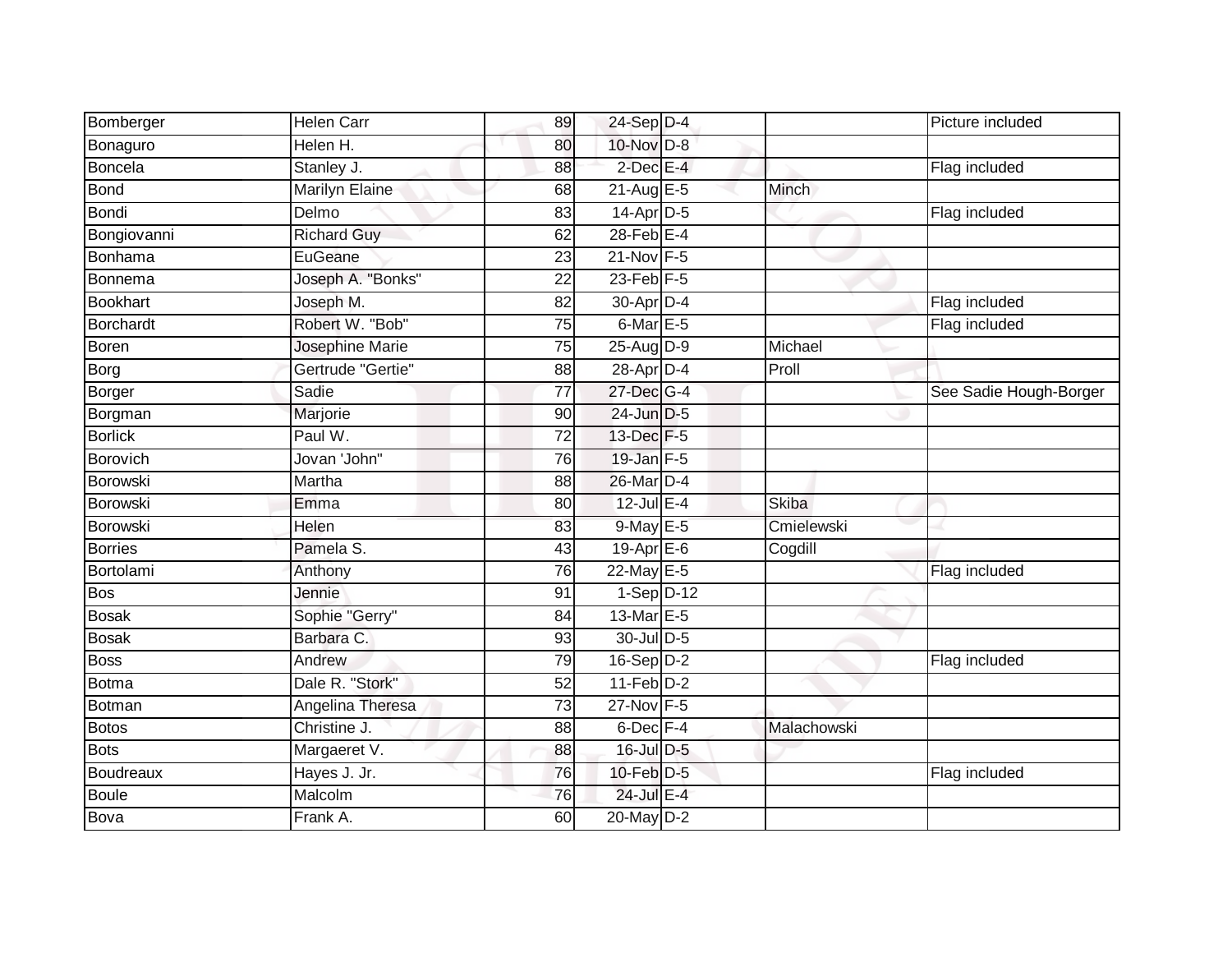| Bovenkerk       | Howard P.              | 82              | 25-Nov E-5               |                |               |
|-----------------|------------------------|-----------------|--------------------------|----------------|---------------|
| Bovissuto       | Ralph "Butch"          | 59              | 8-Apr D-2                |                |               |
| Bowater         | George B. Jr.          | 67              | 22-Sep D-9               |                |               |
| <b>Bowen</b>    | Betty R.               | 79              | $1$ -Jun $F-5$           |                |               |
| Bowen           | Nathan Matthew         | 10              | $27$ -May $D-2$          |                |               |
| <b>Bower</b>    | Agatha M.              | $\overline{71}$ | 6-Feb <sup>E-4</sup>     |                |               |
| Bowers          | Eleanor                | 86              | $14-Nov$ F-5             |                |               |
| Bowgren         | <b>Jeffrey Scott</b>   | 31              | $13$ -Jan D-5            |                |               |
| Bowman          | Josephine              |                 | 14-Sep F-5               | Sampognaro     |               |
| Bowman          | Ethel B.               | 94              | $8 - Jan \overline{D-4}$ |                |               |
| <b>Boxley</b>   | Fern Lucille           | 79              | $16$ -Feb $F-4$          |                |               |
| Boyan           | Max J.                 | 85              | $7$ -Dec $G-4$           |                | Flag included |
| Boyd            | Veronica Patricia      | 73              | $13$ -Jan $D-5$          |                |               |
| Boyd            | Orville L.             | 87              | 8-Mar E-4                |                |               |
| <b>Boyd</b>     | Edna J.                | $\overline{95}$ | 14-Sep F-5               |                |               |
| Boyd            | Nellie M.              | 91              | 16-Apr D-5               | <b>Dildine</b> |               |
| Boyer           | Stuart W. Sr.          | 86              | 19-Sep E-5               |                |               |
| Boyle           | Joseph E.              | 73              | 4-Dec F-4                |                |               |
| Bozickovich     | Sophie                 |                 | $10$ -Jan $D-5$          |                |               |
| <b>Bracken</b>  | Dorothy E.             | $\overline{92}$ | 3-Mar D-6                |                |               |
| <b>Bracker</b>  | Sarah Jane             | 56              | $25$ -AugD-9             |                |               |
| <b>Bradach</b>  | Regina Teofila         | 76              | $17 - Jun$ $D-3$         | Dombrowski     |               |
| <b>Bradford</b> | Eugenie                |                 | $7$ -Apr $D-6$           |                |               |
| <b>Bradford</b> | Dalores A.             | 79              | $8$ -Oct E-4             |                |               |
| Bradford        | Terry A.               | 53              | $5-Sep$ D-5              |                |               |
| Brading         | Vergil E.              | 92              | 18-May F-4               |                | Flag included |
| <b>Bradley</b>  | Patrick T.             | 59              | 14-May D-4               |                | Flag included |
| <b>Bradley</b>  | <b>James Patrick</b>   | 78              | 15-May E-5               |                | Flag included |
| <b>Bradley</b>  | <b>Isabella Nicole</b> | Infant          | $3$ -Jun $D-3$           |                |               |
| Bradney         | <b>James Scott</b>     | 46              | 6-Dec F-4                |                |               |
| Bradshaw        | Charles T.             | 81              | 12-Jun E-4               |                |               |
| <b>Bradtke</b>  | Margaret M. 'Peggy"    | $\overline{77}$ | $25$ -Jan $E-4$          | Schoenberger   |               |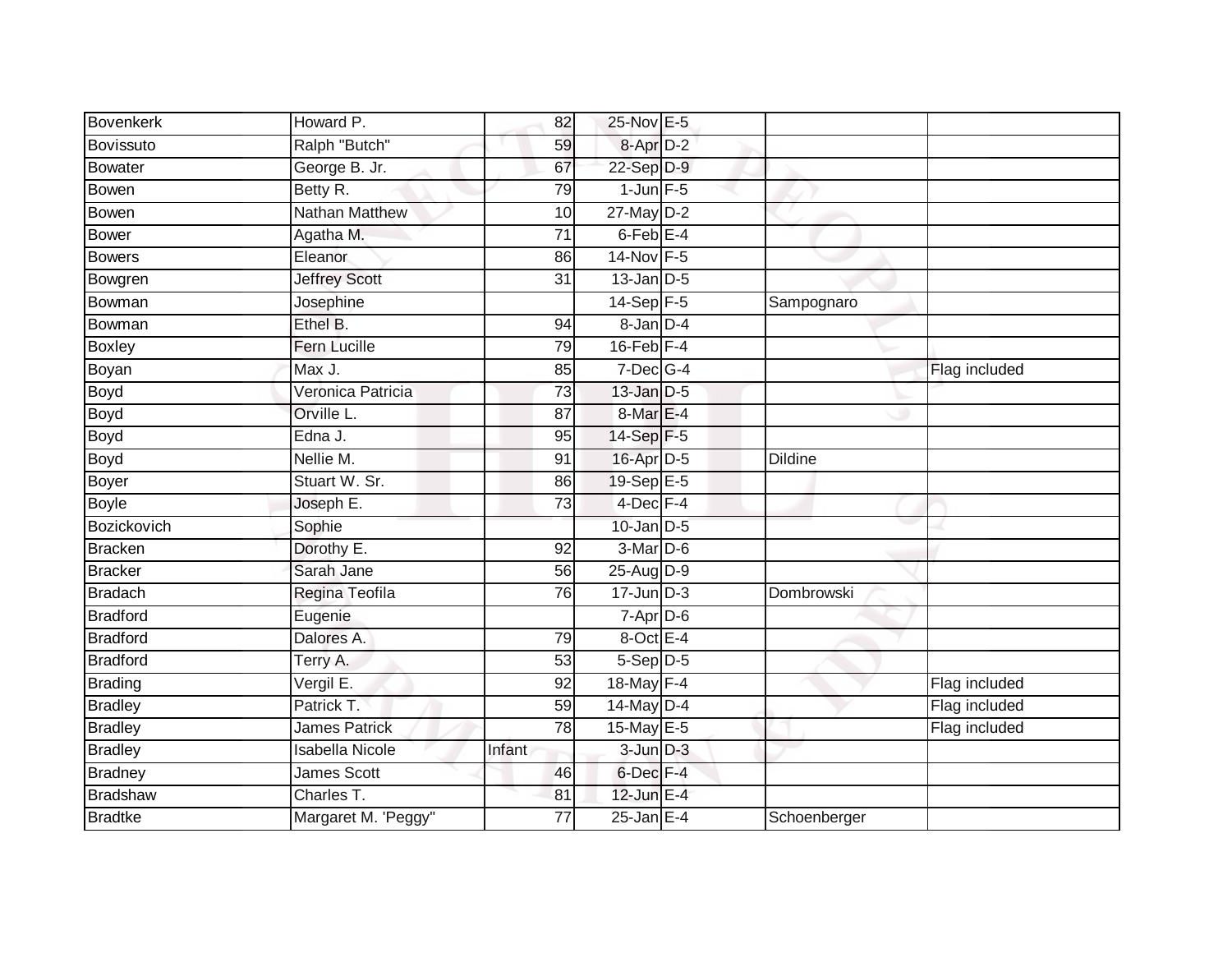| <b>Bragg</b>     | Lou                 | 87              | 7-May D-5        | Shelmadine  | Full name Lou Powers-<br><b>Bragg</b> |
|------------------|---------------------|-----------------|------------------|-------------|---------------------------------------|
| Bragiel          | Josephine M.        | 82              | 3-Feb D-6        | Bajda       |                                       |
| <b>Bragiel</b>   | Irene R.            | 82              | $16-Sep$ D-2     | Grelak      |                                       |
| Brandenburg      | Bethel G.           | 81              | $4$ -Jan $E$ -5  |             | Flag included                         |
| Brandford        | Rachel              | 90              | 10-Oct F-5       |             |                                       |
| <b>Brandon</b>   | Anna Inez           | 85              | 20-Nov F-4       | Van Orman   |                                       |
| <b>Brandys</b>   | Lottie              | 87              | $10-Sep$ D-5     | Christoff   |                                       |
| <b>Brantley</b>  | Larry J. "Joe"      | $\overline{38}$ | 5-Mar D-5        |             |                                       |
| <b>Braviere</b>  | Joan                | 71              | $10 - Jan$ $D-5$ |             |                                       |
| <b>Brawley</b>   | Jessie A.           | 50              | 26-Jun E-5       |             |                                       |
| <b>Brayboy</b>   | Elroy J.            | 55              | 15-Dec D-8       |             | Flag included                         |
| <b>Brayfield</b> | Herman              | 83              | $7-MarE-5$       |             |                                       |
| Breaz            | Emil                | 79              | 19-Oct G-5       |             | Flag included                         |
| Breeden          | John O.             | 53              | $3-AprE-6$       |             |                                       |
| <b>Breisch</b>   | Hazel E.            | 85              | 17-Jan D-4       | Johnson     |                                       |
| Brenton-Klemchuk | Helen               | 80              | $21$ -Jun $E-5$  | Yacuk       |                                       |
| <b>Brett</b>     | <b>Rose Marie</b>   | 72              | 28-Dec G-4       |             |                                       |
| Breu             | Geraldine M. "Geri" | $\overline{71}$ | 26-Dec G-6       |             | Praying hands included                |
| <b>Brewer</b>    | Annetta             | 83              | 22-Oct E-4       | Siget       |                                       |
| Brezinski        | George              | 85              | $2$ -Oct $F-2$   |             |                                       |
| Bridegroom       | Alice Fern          | 72              | $17 - Jun$ D-4   |             |                                       |
| <b>Briggs</b>    | Patricia J.         |                 | $17$ -Nov $D-8$  |             |                                       |
| <b>Briggs</b>    | Patricia J.         | 80              | 20-Oct D-8       |             |                                       |
| <b>Brill</b>     | Barbara M.          | 90              | $22$ -Jul $D-3$  |             |                                       |
| <b>Brindley</b>  | Donald E.           | $\overline{68}$ | $3$ -Dec $E-4$   |             |                                       |
| <b>Brink</b>     | Lois Jean           | 76              | 28-Jun E-5       | Eenigenburg |                                       |
| Brinkman         | Madelyn R.          | 85              | 15-Mar E-5       |             |                                       |
| Briski           | Leonard C.          | 77              | 17-Dec E-5       |             |                                       |
| <b>Brislen</b>   | Cheryl Ann          | 72              | 24-Feb D-5       | Reilly      |                                       |
| Britweiser       | William J.          | 87              | 28-Apr D-4       |             |                                       |
| <b>Brne</b>      | Dawn D.             | 42              | 25-Nov E-5       |             |                                       |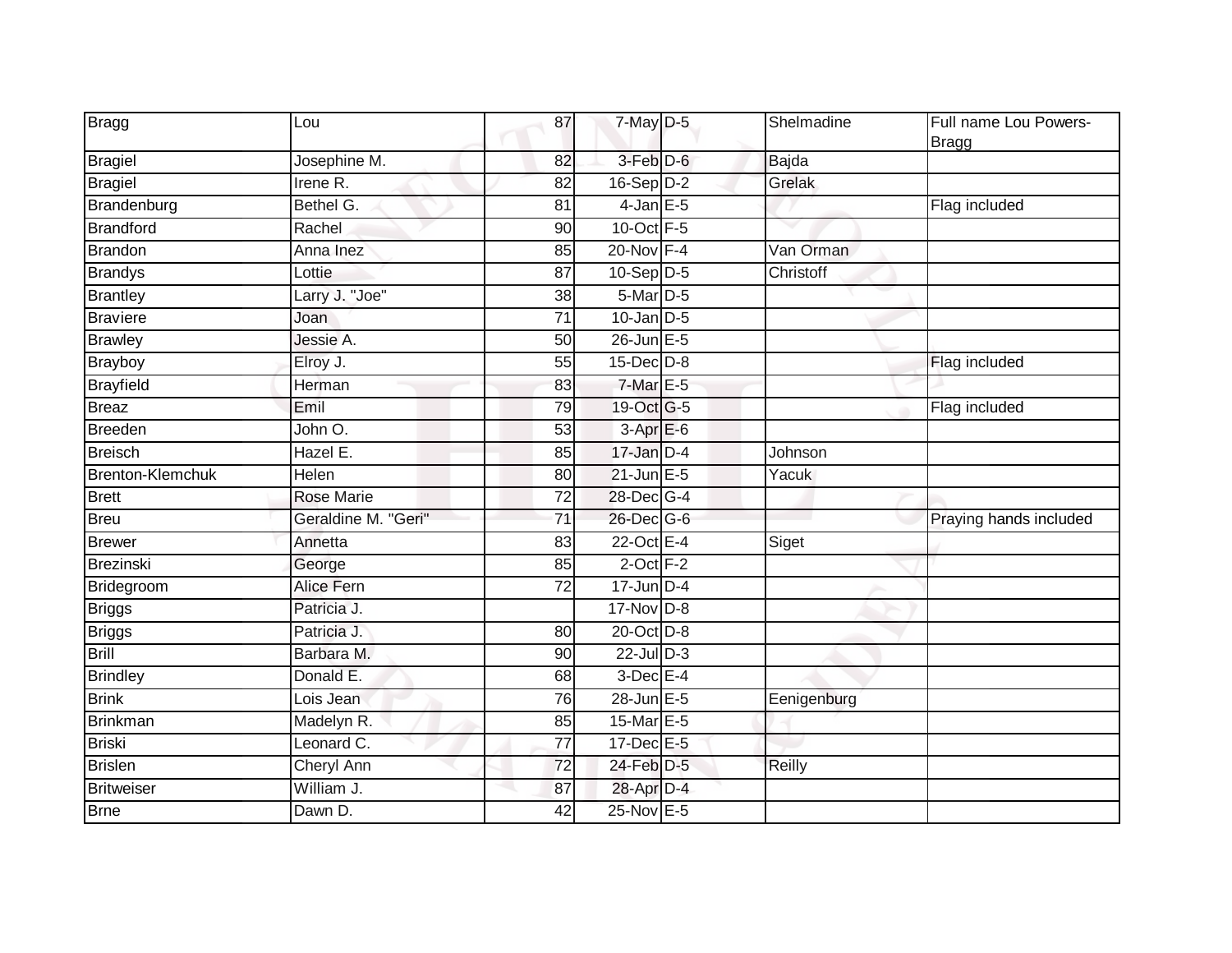| <b>Brocco</b><br>22-Jun F-5<br><b>Charles Anthony</b><br>60<br>28-Aug E-5<br>Brockman-Heath<br>Kmatz<br>80<br>Lily<br>Dorothy D.<br>$14$ -Aug $D-4$<br><b>Brockus</b><br>89<br>Richard A.<br>$7$ -May $D-5$<br>Brockway<br>72<br>Flag included<br>$17$ -Feb $D-5$<br><b>Broda</b><br>Phillip<br>30<br>William F.<br>$21$ -May $D-5$<br>Flag included<br><b>Broderick</b><br>73<br>$2$ -Feb $F-5$<br>Full name Ellen I.<br>Ellen I. "Jackie"<br>79<br><b>Brogan</b><br>Yarborough Brogan<br><b>Brookhart</b><br>Joseph M.<br>82<br>$2$ -May $D-6$<br>Flag included<br>15-Oct E-5<br><b>Brooks</b><br>Kathryn L.<br>56<br>Ronald E.<br>$4$ -Jun $D-4$<br><b>Brooks</b><br>63<br>Monroe W.E.<br>$11-Sep$ D-6<br><b>Brosius</b><br>89<br><b>Broski</b><br>31-Jan D-5<br>Alex<br>82<br>C.<br>Flag included<br><b>Browder</b><br>Roosevelt Sr<br>$2$ -Dec $E-4$<br>68<br>Harold D. Jr. "Buzz"<br>$9-Nov$ G-5<br><b>Brown</b><br>54<br><b>Brown</b><br>28-Apr D-4<br>Johnie<br>82<br>$17$ -Jul $E-5$<br>Maria E.<br><b>Brown</b><br>44<br>Garibay<br>Cross included<br>11-Mar $D-2$<br><b>Brown</b><br>Willie W.<br>65<br>Gertrude E. "Tudy"<br>30-Apr D-4<br><b>Brown</b><br>88<br>Schmueser<br>Donald G.<br>31-Dec E-5<br><b>Brown</b><br>74<br><b>Brown</b><br>$15-Sep$ D-8<br>Whitt<br><b>Tina Marie</b><br>42<br>Fae E.<br>$11$ -Jan E-5<br>Thon<br><b>Brown</b><br>84<br><b>Brown</b><br>Geraldine R.<br>$9$ -Jan $D$ -5<br>Raab<br>70<br>Jimmie L. "Plank"<br>$26$ -Jul $E-4$<br><b>Brown</b><br>46<br>$28$ -Mar $E-6$<br><b>Brown</b><br><b>Hugh Hodges</b><br>94<br><b>Brown</b><br>Corrine<br>15-Aug $D-5$<br>37<br>Keene<br><b>Brown</b><br>$10$ -Jul $E$ -6<br>Vienna R.<br>64<br><b>Bennett</b><br>Cathy L. "Cat"<br>25-Jul E-4<br><b>Brown</b><br>54<br>Althea Joyce "Josin"<br>14-Sep F-5<br><b>Brown</b><br>45<br>John $\overline{S}$ .<br><b>Brown</b><br>11-Apr E-4<br>29-Jun F-5<br><b>Brown</b><br>Clarence John "Brownie"<br>81<br>Flag included | <b>Broaders</b> | Woodrow Sr. | 63 | 11-May F-4 |  |                          |
|----------------------------------------------------------------------------------------------------------------------------------------------------------------------------------------------------------------------------------------------------------------------------------------------------------------------------------------------------------------------------------------------------------------------------------------------------------------------------------------------------------------------------------------------------------------------------------------------------------------------------------------------------------------------------------------------------------------------------------------------------------------------------------------------------------------------------------------------------------------------------------------------------------------------------------------------------------------------------------------------------------------------------------------------------------------------------------------------------------------------------------------------------------------------------------------------------------------------------------------------------------------------------------------------------------------------------------------------------------------------------------------------------------------------------------------------------------------------------------------------------------------------------------------------------------------------------------------------------------------------------------------------------------------------------------------------------------------------------------------------------------------------------------------------------------------------------------------------------------------------------------------------------------------------------------------------------------------|-----------------|-------------|----|------------|--|--------------------------|
|                                                                                                                                                                                                                                                                                                                                                                                                                                                                                                                                                                                                                                                                                                                                                                                                                                                                                                                                                                                                                                                                                                                                                                                                                                                                                                                                                                                                                                                                                                                                                                                                                                                                                                                                                                                                                                                                                                                                                                |                 |             |    |            |  |                          |
|                                                                                                                                                                                                                                                                                                                                                                                                                                                                                                                                                                                                                                                                                                                                                                                                                                                                                                                                                                                                                                                                                                                                                                                                                                                                                                                                                                                                                                                                                                                                                                                                                                                                                                                                                                                                                                                                                                                                                                |                 |             |    |            |  |                          |
|                                                                                                                                                                                                                                                                                                                                                                                                                                                                                                                                                                                                                                                                                                                                                                                                                                                                                                                                                                                                                                                                                                                                                                                                                                                                                                                                                                                                                                                                                                                                                                                                                                                                                                                                                                                                                                                                                                                                                                |                 |             |    |            |  |                          |
|                                                                                                                                                                                                                                                                                                                                                                                                                                                                                                                                                                                                                                                                                                                                                                                                                                                                                                                                                                                                                                                                                                                                                                                                                                                                                                                                                                                                                                                                                                                                                                                                                                                                                                                                                                                                                                                                                                                                                                |                 |             |    |            |  |                          |
|                                                                                                                                                                                                                                                                                                                                                                                                                                                                                                                                                                                                                                                                                                                                                                                                                                                                                                                                                                                                                                                                                                                                                                                                                                                                                                                                                                                                                                                                                                                                                                                                                                                                                                                                                                                                                                                                                                                                                                |                 |             |    |            |  |                          |
|                                                                                                                                                                                                                                                                                                                                                                                                                                                                                                                                                                                                                                                                                                                                                                                                                                                                                                                                                                                                                                                                                                                                                                                                                                                                                                                                                                                                                                                                                                                                                                                                                                                                                                                                                                                                                                                                                                                                                                |                 |             |    |            |  |                          |
|                                                                                                                                                                                                                                                                                                                                                                                                                                                                                                                                                                                                                                                                                                                                                                                                                                                                                                                                                                                                                                                                                                                                                                                                                                                                                                                                                                                                                                                                                                                                                                                                                                                                                                                                                                                                                                                                                                                                                                |                 |             |    |            |  |                          |
|                                                                                                                                                                                                                                                                                                                                                                                                                                                                                                                                                                                                                                                                                                                                                                                                                                                                                                                                                                                                                                                                                                                                                                                                                                                                                                                                                                                                                                                                                                                                                                                                                                                                                                                                                                                                                                                                                                                                                                |                 |             |    |            |  |                          |
|                                                                                                                                                                                                                                                                                                                                                                                                                                                                                                                                                                                                                                                                                                                                                                                                                                                                                                                                                                                                                                                                                                                                                                                                                                                                                                                                                                                                                                                                                                                                                                                                                                                                                                                                                                                                                                                                                                                                                                |                 |             |    |            |  |                          |
|                                                                                                                                                                                                                                                                                                                                                                                                                                                                                                                                                                                                                                                                                                                                                                                                                                                                                                                                                                                                                                                                                                                                                                                                                                                                                                                                                                                                                                                                                                                                                                                                                                                                                                                                                                                                                                                                                                                                                                |                 |             |    |            |  |                          |
|                                                                                                                                                                                                                                                                                                                                                                                                                                                                                                                                                                                                                                                                                                                                                                                                                                                                                                                                                                                                                                                                                                                                                                                                                                                                                                                                                                                                                                                                                                                                                                                                                                                                                                                                                                                                                                                                                                                                                                |                 |             |    |            |  |                          |
|                                                                                                                                                                                                                                                                                                                                                                                                                                                                                                                                                                                                                                                                                                                                                                                                                                                                                                                                                                                                                                                                                                                                                                                                                                                                                                                                                                                                                                                                                                                                                                                                                                                                                                                                                                                                                                                                                                                                                                |                 |             |    |            |  | Alex Brzozowski Broski / |
|                                                                                                                                                                                                                                                                                                                                                                                                                                                                                                                                                                                                                                                                                                                                                                                                                                                                                                                                                                                                                                                                                                                                                                                                                                                                                                                                                                                                                                                                                                                                                                                                                                                                                                                                                                                                                                                                                                                                                                |                 |             |    |            |  |                          |
|                                                                                                                                                                                                                                                                                                                                                                                                                                                                                                                                                                                                                                                                                                                                                                                                                                                                                                                                                                                                                                                                                                                                                                                                                                                                                                                                                                                                                                                                                                                                                                                                                                                                                                                                                                                                                                                                                                                                                                |                 |             |    |            |  |                          |
|                                                                                                                                                                                                                                                                                                                                                                                                                                                                                                                                                                                                                                                                                                                                                                                                                                                                                                                                                                                                                                                                                                                                                                                                                                                                                                                                                                                                                                                                                                                                                                                                                                                                                                                                                                                                                                                                                                                                                                |                 |             |    |            |  |                          |
|                                                                                                                                                                                                                                                                                                                                                                                                                                                                                                                                                                                                                                                                                                                                                                                                                                                                                                                                                                                                                                                                                                                                                                                                                                                                                                                                                                                                                                                                                                                                                                                                                                                                                                                                                                                                                                                                                                                                                                |                 |             |    |            |  |                          |
|                                                                                                                                                                                                                                                                                                                                                                                                                                                                                                                                                                                                                                                                                                                                                                                                                                                                                                                                                                                                                                                                                                                                                                                                                                                                                                                                                                                                                                                                                                                                                                                                                                                                                                                                                                                                                                                                                                                                                                |                 |             |    |            |  |                          |
|                                                                                                                                                                                                                                                                                                                                                                                                                                                                                                                                                                                                                                                                                                                                                                                                                                                                                                                                                                                                                                                                                                                                                                                                                                                                                                                                                                                                                                                                                                                                                                                                                                                                                                                                                                                                                                                                                                                                                                |                 |             |    |            |  |                          |
|                                                                                                                                                                                                                                                                                                                                                                                                                                                                                                                                                                                                                                                                                                                                                                                                                                                                                                                                                                                                                                                                                                                                                                                                                                                                                                                                                                                                                                                                                                                                                                                                                                                                                                                                                                                                                                                                                                                                                                |                 |             |    |            |  |                          |
|                                                                                                                                                                                                                                                                                                                                                                                                                                                                                                                                                                                                                                                                                                                                                                                                                                                                                                                                                                                                                                                                                                                                                                                                                                                                                                                                                                                                                                                                                                                                                                                                                                                                                                                                                                                                                                                                                                                                                                |                 |             |    |            |  |                          |
|                                                                                                                                                                                                                                                                                                                                                                                                                                                                                                                                                                                                                                                                                                                                                                                                                                                                                                                                                                                                                                                                                                                                                                                                                                                                                                                                                                                                                                                                                                                                                                                                                                                                                                                                                                                                                                                                                                                                                                |                 |             |    |            |  |                          |
|                                                                                                                                                                                                                                                                                                                                                                                                                                                                                                                                                                                                                                                                                                                                                                                                                                                                                                                                                                                                                                                                                                                                                                                                                                                                                                                                                                                                                                                                                                                                                                                                                                                                                                                                                                                                                                                                                                                                                                |                 |             |    |            |  |                          |
|                                                                                                                                                                                                                                                                                                                                                                                                                                                                                                                                                                                                                                                                                                                                                                                                                                                                                                                                                                                                                                                                                                                                                                                                                                                                                                                                                                                                                                                                                                                                                                                                                                                                                                                                                                                                                                                                                                                                                                |                 |             |    |            |  |                          |
|                                                                                                                                                                                                                                                                                                                                                                                                                                                                                                                                                                                                                                                                                                                                                                                                                                                                                                                                                                                                                                                                                                                                                                                                                                                                                                                                                                                                                                                                                                                                                                                                                                                                                                                                                                                                                                                                                                                                                                |                 |             |    |            |  |                          |
|                                                                                                                                                                                                                                                                                                                                                                                                                                                                                                                                                                                                                                                                                                                                                                                                                                                                                                                                                                                                                                                                                                                                                                                                                                                                                                                                                                                                                                                                                                                                                                                                                                                                                                                                                                                                                                                                                                                                                                |                 |             |    |            |  |                          |
|                                                                                                                                                                                                                                                                                                                                                                                                                                                                                                                                                                                                                                                                                                                                                                                                                                                                                                                                                                                                                                                                                                                                                                                                                                                                                                                                                                                                                                                                                                                                                                                                                                                                                                                                                                                                                                                                                                                                                                |                 |             |    |            |  |                          |
|                                                                                                                                                                                                                                                                                                                                                                                                                                                                                                                                                                                                                                                                                                                                                                                                                                                                                                                                                                                                                                                                                                                                                                                                                                                                                                                                                                                                                                                                                                                                                                                                                                                                                                                                                                                                                                                                                                                                                                |                 |             |    |            |  |                          |
|                                                                                                                                                                                                                                                                                                                                                                                                                                                                                                                                                                                                                                                                                                                                                                                                                                                                                                                                                                                                                                                                                                                                                                                                                                                                                                                                                                                                                                                                                                                                                                                                                                                                                                                                                                                                                                                                                                                                                                |                 |             |    |            |  |                          |
|                                                                                                                                                                                                                                                                                                                                                                                                                                                                                                                                                                                                                                                                                                                                                                                                                                                                                                                                                                                                                                                                                                                                                                                                                                                                                                                                                                                                                                                                                                                                                                                                                                                                                                                                                                                                                                                                                                                                                                |                 |             |    |            |  |                          |
|                                                                                                                                                                                                                                                                                                                                                                                                                                                                                                                                                                                                                                                                                                                                                                                                                                                                                                                                                                                                                                                                                                                                                                                                                                                                                                                                                                                                                                                                                                                                                                                                                                                                                                                                                                                                                                                                                                                                                                |                 |             |    |            |  |                          |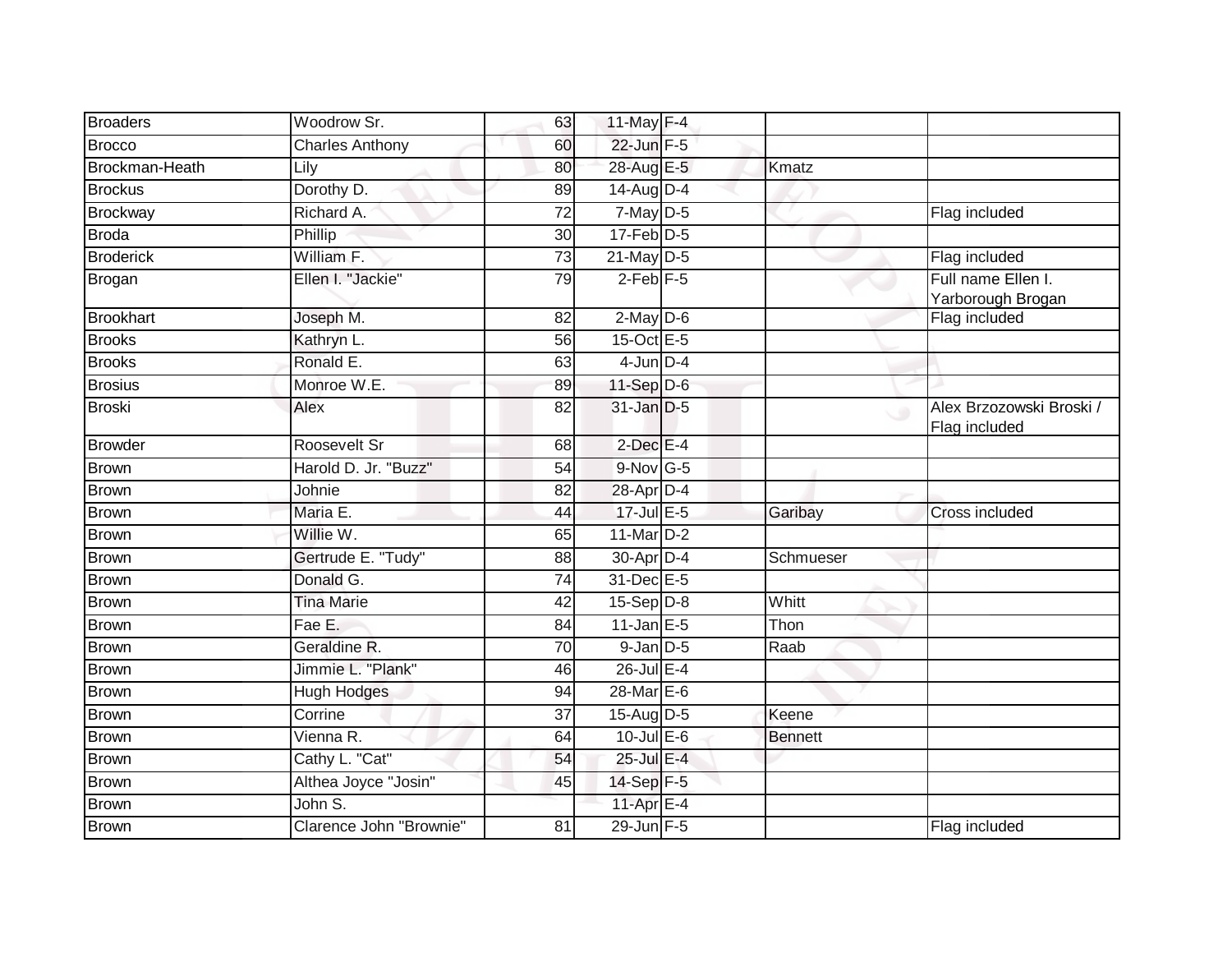| <b>Brown</b>    | Malcom F. "Mac"       | 68              | 27-Apr F-4           |                | Flag and Picture included                            |
|-----------------|-----------------------|-----------------|----------------------|----------------|------------------------------------------------------|
| <b>Brown</b>    | Sally J.              | 76              | 15-Sep D-10          |                |                                                      |
| <b>Brown</b>    | <b>Herbert</b>        | 65              | $22$ -Jan $D-2$      |                |                                                      |
| <b>Brown</b>    | Wayman H.             | 69              | 26-Jul E-4           |                | Flag included                                        |
| <b>Brown</b>    | Marie Antoinette      |                 | $12$ -Jan F-5        | v              | Full name Marie<br>Antoinette Carr Brown             |
| <b>Brown</b>    | Margaret              | $\overline{73}$ | $5 - Jan$ $F - 5$    |                |                                                      |
| Brown           | Vincent L.            | 49              | 11-May $F-4$         |                |                                                      |
| Brown           | Michael L. Jr.        | 18              | $23-Sep D-2$         |                |                                                      |
| <b>Browning</b> | Mary E.               | 80              | 22-Oct E-4           |                |                                                      |
| <b>Browning</b> | Betty L.              | 70              | $17-AprE-4$          |                |                                                      |
| Brozynski       | Stanley A.            | 88              | 29-Jul D-4           |                | Flag included                                        |
| <b>Bruce</b>    | Norma Jean            | 66              | $16$ -Feb $F-4$      |                |                                                      |
| <b>Bruckman</b> | <b>Edna Marie</b>     | 82              | 10-Dec E-4           | Angle          |                                                      |
| <b>Bruesch</b>  | <b>John Fredrick</b>  | 55              | 14-Aug D-4           |                |                                                      |
| <b>Bruich</b>   | Nicholas "Blackie"    | 80              | $2-Nov$ E-4          |                | Flag and Picture included                            |
| <b>Bruns</b>    | Richard J. "Sonny"    | 72              | 29-Mar E-5           |                |                                                      |
| <b>Brunt</b>    | <b>Catherine Jane</b> | 87              | $9-Sep$ $D-3$        | O'Brien        |                                                      |
| <b>Brvenik</b>  | Mildred A. "Millie"   | 84              | $26$ -Feb $D-5$      |                |                                                      |
| <b>Bryant</b>   | Curtis D.             | 55              | $14$ -Jul D-9        |                |                                                      |
| Brzenzinski     | Marlene D.            | 64              | 6-Feb <sup>E-4</sup> |                |                                                      |
| Brzgalski       | Esther V.             | 86              | 13-Oct D-8           |                |                                                      |
| Brzozowski      | Alex                  | 82              | $31$ -Jan $D-5$      |                | Full name Alex<br>Brzozowski Broski Flag<br>included |
| <b>Bubalo</b>   | Lois M.               | 94              | $4-SepE-4$           | <b>Patrick</b> |                                                      |
| Buchanan        | Glenn C.              | 102             | $5$ -Feb $D-4$       |                |                                                      |
| Buchanan        | Hildreth              | 93              | 17-Apr E-5           | <b>Summers</b> | Full name Hildreth<br><b>Buchanan Jeffries</b>       |
| <b>Bucholz</b>  | Douglas Sr.           |                 | 19-Jul E-4           |                |                                                      |
| <b>Buck</b>     | <b>Alice</b>          | 54              | $2$ -Jan $D-3$       |                |                                                      |
| <b>Buckler</b>  | Earl J.               | 80              | $7$ -Jul $D-9$       |                |                                                      |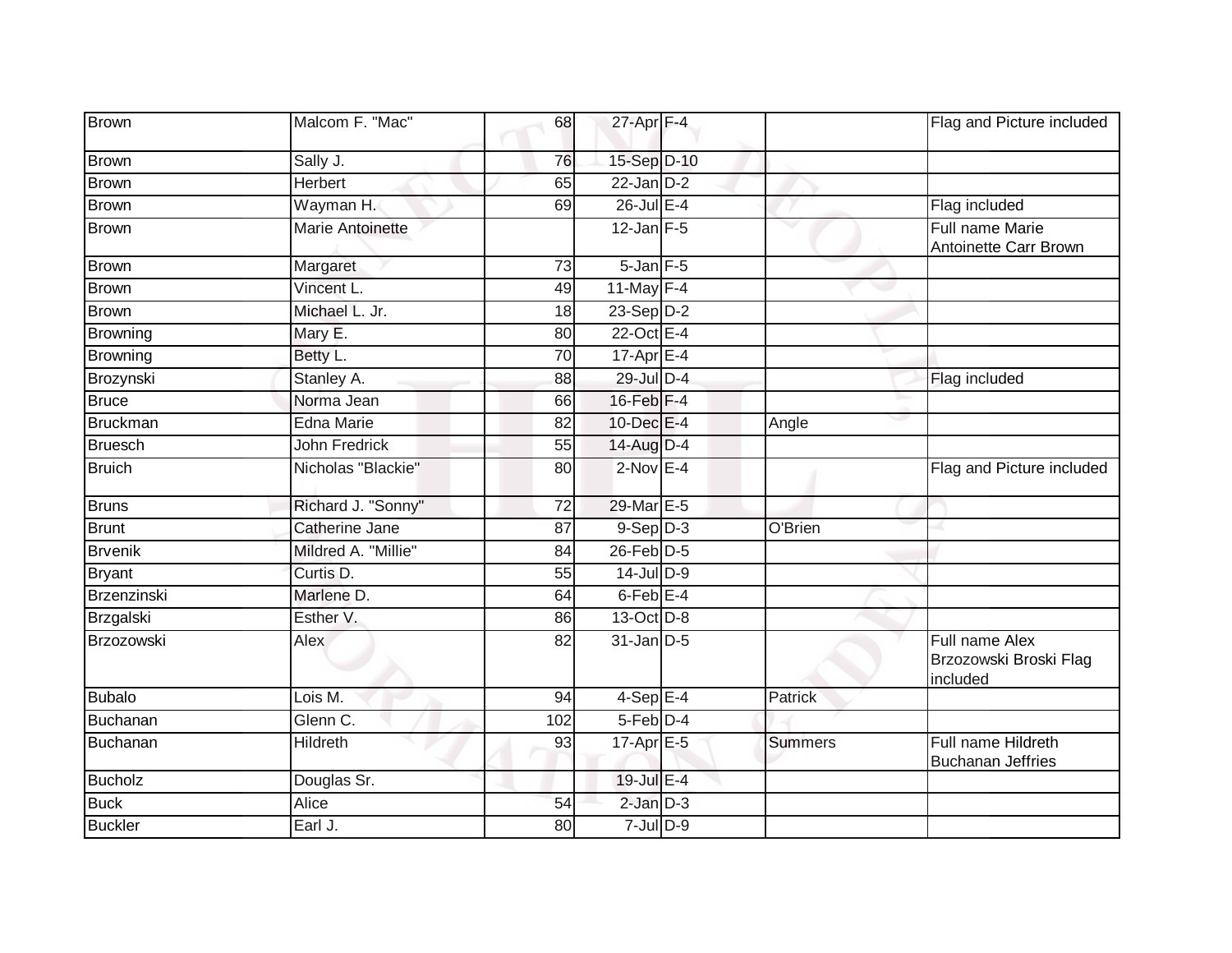| <b>Buckley</b>  | Edna Mae               |                 | 19-Dec F-5      |              |                                         |
|-----------------|------------------------|-----------------|-----------------|--------------|-----------------------------------------|
| <b>Buckley</b>  | Ethel R. "Ma"          | 87              | 5-Feb D-4       | Jingling     |                                         |
| <b>Buckley</b>  | Mary Jane              | $\overline{77}$ | $1$ -Jul $D-4$  | Kowalczyk    |                                         |
| Buckmaster      | Noah                   | Infant          | 30-Nov G-5      |              |                                         |
| Buckmaster      | <b>Daniel Fred</b>     | 90              | $3-MarD-6$      |              |                                         |
| Buckmaster      | Noah Steven            | Infant          | $8$ -Dec $D$ -8 |              |                                         |
| <b>Buda</b>     | Frank Joseph "Joe"     | 19              | 22-Aug $E-5$    |              |                                         |
| <b>Budrick</b>  | Mary                   | 91              | $12$ -Aug D-2   |              |                                         |
| <b>Buha</b>     | Rade                   | 27              | $24-SepD-5$     |              |                                         |
| <b>Buick</b>    | Mary Lou               | 59              | $9$ -Dec $E-2$  | Larkin       |                                         |
| <b>Buksar</b>   | Lorraine M.            | $\overline{73}$ | 20-Sep E-5      | Golubiewski  |                                         |
| Bukur           | Richard M.             | 65              | 15-Aug $D-5$    |              |                                         |
| Bulla           | Mathew Raymond         | 16              | 10-Jul E-5      |              |                                         |
| <b>Bullock</b>  | Carolyn V.             | 64              | 7-May D-5       | Lee          |                                         |
| Bultema         | Herman P.              | 89              | 10-Oct F-5      |              |                                         |
| <b>Bulza</b>    | John Jr "Uncle Johnny" | 74              | $8$ -Jul $D-3$  |              |                                         |
| Bunting         | Kemp                   |                 | $3$ -Jan $D$ -5 |              |                                         |
| <b>Burbage</b>  | Barbara C.             | 74              | $8$ -Mar $E-4$  |              |                                         |
| <b>Burbee</b>   | Donald W.              | 67              | $1-Sep$ D-12    |              |                                         |
| <b>Burbee</b>   | Judith B.              | 67              | $1-Sep$ D-12    | Hansen       |                                         |
| <b>Burch</b>    | Andrew R.              | 85              | $25$ -Feb $D-2$ |              | Flag included                           |
| <b>Burchett</b> | Laura M.               | 80              | $16$ -Jul D-5   |              |                                         |
| <b>Burd</b>     | Robert J.              | 82              | $19$ -Jul E-5   |              | Flag included                           |
| <b>Burda</b>    | Esther                 | $\overline{72}$ | 25-Nov E-5      | <b>Burda</b> | Full name Esther<br>Januszewski (Burda) |
| <b>Burda</b>    | Ursula A. "Daisy"      | 84              | 15-Apr E-5      | Ulaszek      |                                         |
| Burger          | William J.             | 62              | $1-Dec$ $D-9$   |              |                                         |
| <b>Burgess</b>  | Marie J.               | 60              | 11-Aug D-10     | Summer       |                                         |
| <b>Burk</b>     | Robert E.              | 68              | $24-Sep$ D-5    |              |                                         |
| Burkat          | James                  | 48              | 25-Oct E-4      |              |                                         |
| Burke           | Hazel                  | 92              | 16-May E-5      |              |                                         |
| <b>Burke</b>    | Mary P.                | 96              | $22-Sep$ D-9    |              |                                         |
|                 |                        |                 |                 |              |                                         |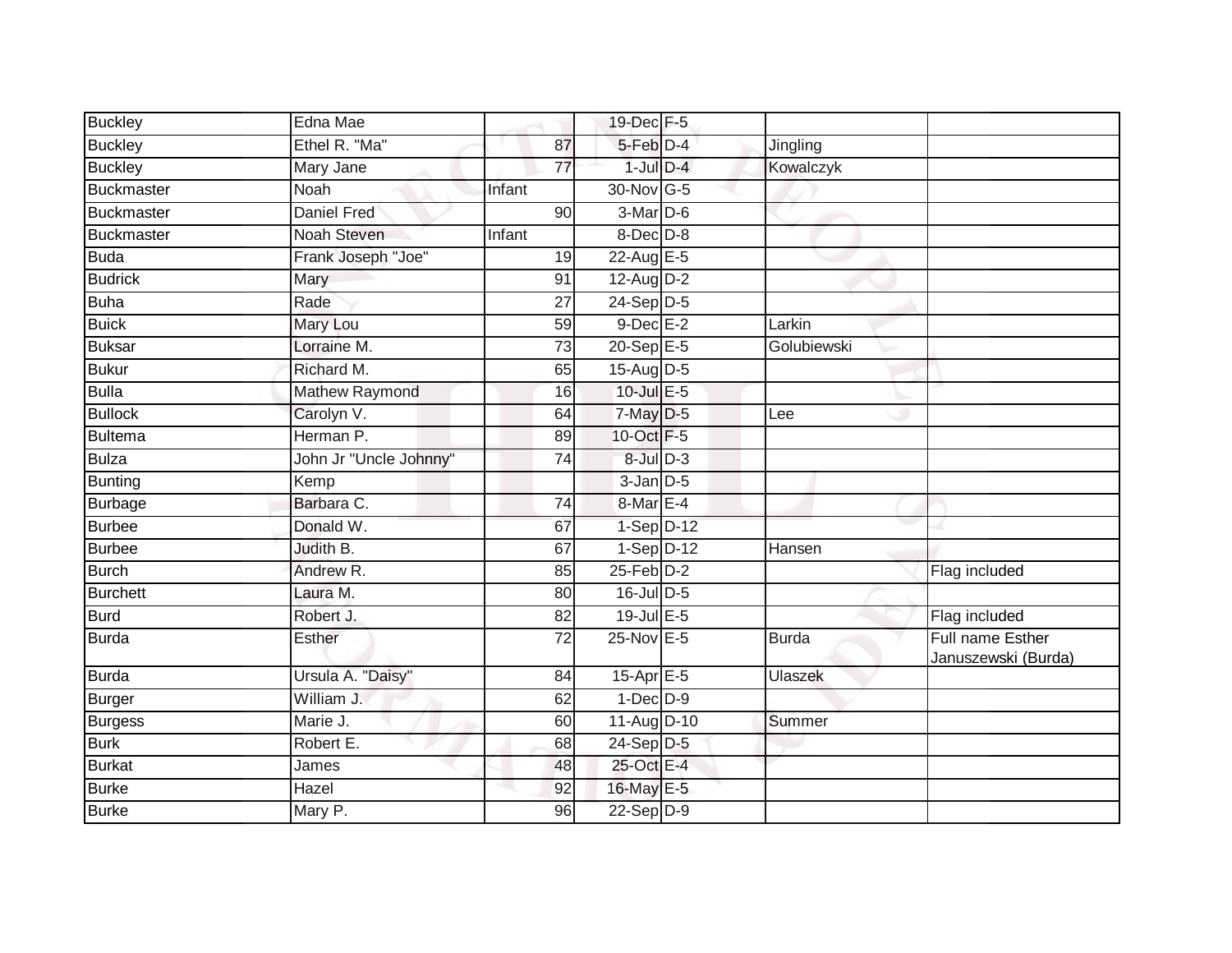| Burke           | Joseph Michael      | 48              | 10-Mar D-5       |                 |                                                  |
|-----------------|---------------------|-----------------|------------------|-----------------|--------------------------------------------------|
| <b>Burke</b>    | Richard C.          | 58              | 5-Oct G-5        |                 |                                                  |
| <b>Burkland</b> | Robert Andrew "Bob" | 80              | 8-Sep D-8        |                 |                                                  |
| <b>Burks</b>    | Phillip Sr.         | 47              | $8$ -Mar $E - 4$ |                 |                                                  |
| <b>Burnett</b>  | <b>Marie</b>        | 90              | $7 - Aug$ $D-5$  | <b>Hutchens</b> | Full name Marie Whitaker<br><b>Burnett</b>       |
| <b>Burns</b>    | August "Augie" V.   | 68              | 11-Dec F-5       |                 |                                                  |
| <b>Burns</b>    | William G.          | 85              | 30-Mar F-4       |                 |                                                  |
| <b>Burns</b>    | Curtis              | 63              | $6$ -Jul $F-5$   |                 |                                                  |
| Burns           | Eugene E.           | 77              | $6$ -Nov $F-5$   |                 |                                                  |
| <b>Burns</b>    | Charles B.          | 67              | $7 - Apr$ $D-6$  |                 |                                                  |
| <b>Burns</b>    | Vernice I.          | 73              | $4$ -Jun $D-5$   |                 |                                                  |
| <b>Burress</b>  | Gladys G.           | 95              | 25-Jun D-5       |                 | Full name Gladys G.<br>Burress (Hubinger-Archer) |
| <b>Bursac</b>   | Eli                 | 78              | $21$ -Jun $E-5$  |                 |                                                  |
| <b>Burt</b>     | Rosemary A.         | $\overline{72}$ | 16-May E-5       |                 |                                                  |
| <b>Burton</b>   | Hazel M.            | 101             | $7$ -Jan $D-2$   |                 |                                                  |
| Burtorac        | Vincent T. Sr.      | 89              | $2$ -Nov $E - 5$ |                 |                                                  |
| <b>Busching</b> | Audrey Lea          | 74              | $1-Jan$ D-5      |                 |                                                  |
| <b>Bush</b>     | Janice J.           | 100             | $2$ -Mar $F-5$   |                 |                                                  |
| <b>Busse</b>    | Marie E.            | 70              | $22-Sep$ D-9     |                 |                                                  |
| Butryman        | <b>Raymond Alex</b> | 80              | 22-Apr D-3       |                 |                                                  |
| <b>Buzalas</b>  | Mary Evellyn        | $\overline{81}$ | $21$ -Jul $D-9$  |                 | Picture included                                 |
| <b>Buzea</b>    | Earl L.             | 78              | 16-Jul D-5       |                 | Flag included                                    |
| Buzinski        | Jenie               | 89              | 29-Jul D-4       | <b>CzerkAs</b>  |                                                  |
| Buzinski        | Ray J.              | 78              | 24-Aug F-5       |                 | Flag included                                    |
| <b>Byers</b>    | Susannah A.         | 69              | 19-Sep E-5       |                 |                                                  |
| <b>Bykowicz</b> | Karen J.            | 49              | $4$ -Aug $D-8$   |                 |                                                  |
| Byrum           | Rita                | 52              | 16-Aug E-5       | <b>Holmes</b>   | Full name Rita Moore<br>Byrum                    |
| <b>Byrum</b>    | David A.            | 46              | 31-Oct G-5       |                 |                                                  |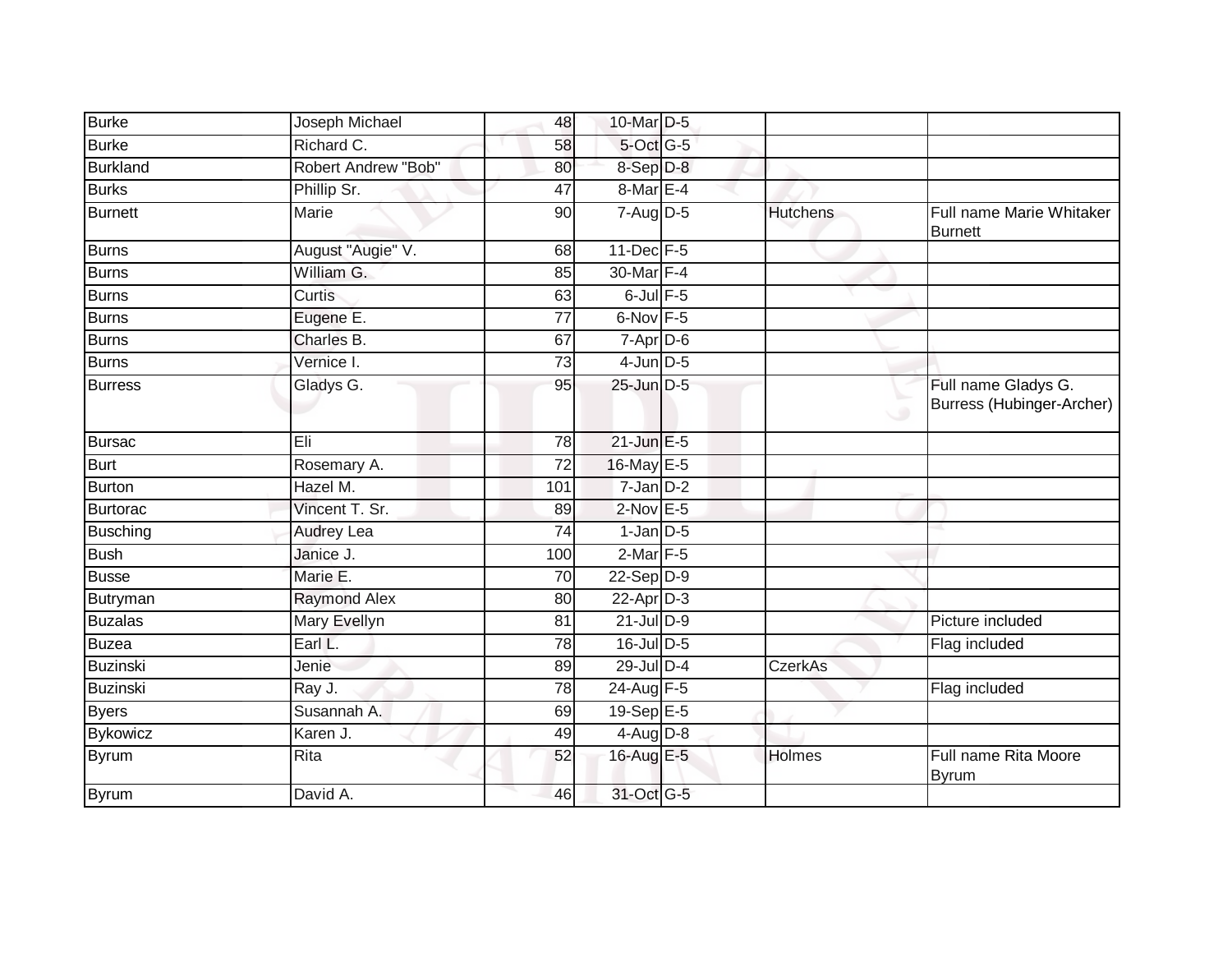| Bzibziak  | SR. Rose Therese O.S.F. (<br>SR. M. Asteria) | 87              | 13-Nov F-5            |                |                                       |
|-----------|----------------------------------------------|-----------------|-----------------------|----------------|---------------------------------------|
| Caballero | <b>Blas</b>                                  |                 | 26-Dec G-6            |                |                                       |
| Cadle     | Juanita                                      | $\overline{87}$ | 8-Feb <sup>IF-1</sup> |                |                                       |
| Caffarini | Matthew R.                                   | 2 months        | $9-Nov$ G-5           |                |                                       |
| Cagle     | Maureen K.                                   | 60              | $22$ -Feb $E-5$       | Eddy           |                                       |
| Cain      | John D.                                      | 41              | 19-Dec F-5            |                |                                       |
| Cain      | <b>Jack Lee</b>                              | 55              | $7-Feb$ E-5           |                |                                       |
| Calderon  | Concepcion                                   | 95              | $15$ -Jan $D-5$       |                |                                       |
| Caldwell  | Myrtle Evelyn                                | 73              | $21$ -Dec $G-5$       | Schoolcraft    |                                       |
| Caldwell  | Lois J.                                      | 68              | 25-Nov E-5            |                |                                       |
| Caldwell  | Clifford Lee Sr "Blackie"                    | 76              | 23-Jul D-5            |                | Flag included                         |
| Caldwell  | Sophia E.                                    | 83              | 30-Jan D-4            |                |                                       |
| Caldwell  | Helen B.                                     | 76              | 16-Sep D-2            |                |                                       |
| Calgaro   | Delmar G.                                    |                 | $7-MarE-5$            |                |                                       |
| Callahan  | <b>Shannnon Michael</b>                      | $\overline{25}$ | 12-May D-6            |                |                                       |
| Camarda   | Rose M.                                      | 80              | 4-Feb D-2             | Frangione      |                                       |
| Camarillo | Jose                                         | 91              | 18-Oct F-5            |                |                                       |
| Cambe     | Alvin                                        | 80              | 16-Dec E-4            |                |                                       |
| Campbell  | James F.                                     | 64              | $20$ -Jun $E-4$       |                |                                       |
| Campbell  | Jerry B.                                     | 69              | $9$ -Jun $D-8$        |                |                                       |
| Campbell  | Angela                                       | 33              | $5$ -Dec $G-4$        |                | Full name Angela<br>Espinoza-Campbell |
| Canary    | Bernard Y.                                   | 85              | $11-Feb$ D-3          |                |                                       |
| Canner    | Rose                                         | 97              | $1-Sep$ D-12          |                |                                       |
| Cantelope | Donna Marie                                  | 68              | $4$ -Nov E-3          |                |                                       |
| Cantrell  | Betty C.                                     | $\overline{72}$ | $5-Nov$ E-4           | <b>Roberts</b> |                                       |
| Canzoneri | Daniel Anthony                               | 35              | 14-Oct E-2            |                |                                       |
| Cap       | John J.                                      | 87              | $24-Apr \nE-5$        |                | Picture included                      |
| Carcamo   | Isaias                                       | 41              | 17-Feb D-5            |                |                                       |
| Cardell   | Erin P.                                      | 62              | 24-Sep D-5            |                |                                       |
| Cardin    | Roland "Red"                                 | 67              | $21$ -Jun $E-5$       |                |                                       |
| Carey     | Donna Lee                                    | 52              | 21-Mar E-5            |                |                                       |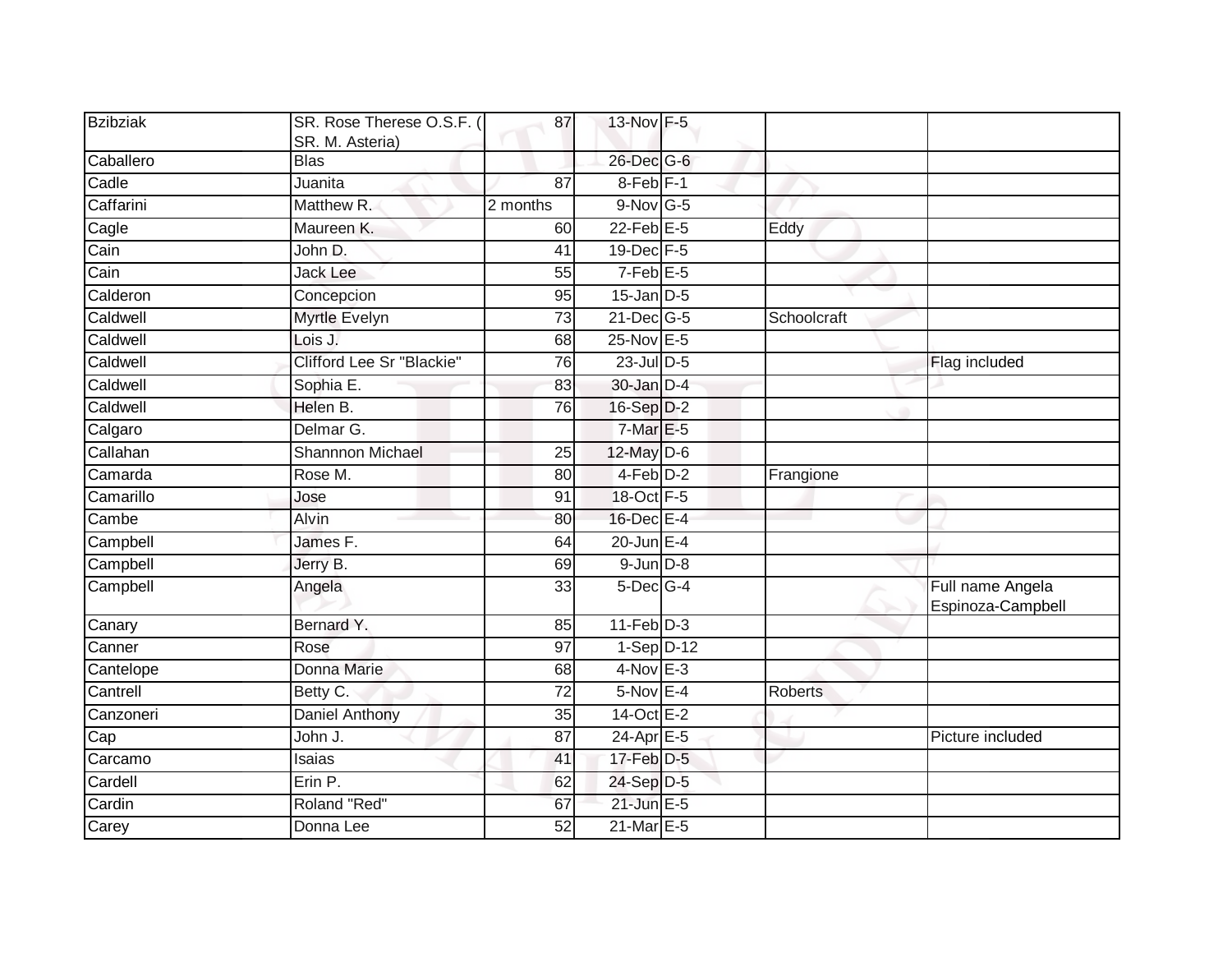| Carey     | Anna M.                 | 89              | $7$ -Dec $G-4$    |               |                                          |
|-----------|-------------------------|-----------------|-------------------|---------------|------------------------------------------|
| Carley    | James R. "Jim'          | 82              | 29-Mar E-5        |               |                                          |
| Carley    | Elsie                   | 76              | 17-May E-5        |               |                                          |
| Carlson   | Lillian                 | 94              | $10$ -Feb $D-5$   |               |                                          |
| Carlson   | Lorraine                | 83              | $29$ -Jun F-5     |               |                                          |
| Carlson   | Mary                    | 90              | $21$ -Feb $E-5$   | <b>Sissel</b> |                                          |
| Carlson   | Florence M.             | 91              | $15$ -Dec $D$ -8  |               |                                          |
| Carlson   | Clarence L. "Budd"      | 81              | 16-Oct F-5        |               | Flag included                            |
| Carlyle   | Ella                    | 94              | $19$ -Feb $D-4$   | <b>Hetzer</b> | Full name Ella Carlyle<br>Spellman       |
| Carpemter | Neil                    | 71              | $1-Oct$ $D-12$    |               |                                          |
| Carpenter | Leo M.                  | 83              | $7$ -Mar $E-5$    |               | Flag included                            |
| Carpenter | Marie C.                | 89              | $21$ -Nov $F - 5$ |               |                                          |
| Carpenter | <b>Judith Ann</b>       | 58              | 24-Sep D-5        | Stiller       |                                          |
| Carr      | Roberta J.              | 75              | $19$ -Aug $D-2$   |               |                                          |
| Carr      | <b>Marie Antoinette</b> |                 | $12$ -Jan $F-5$   |               | Full name Marie<br>Antoinette Carr Brown |
| Carr      | <b>Donald Duane</b>     | 74              | $7 - Jun$ $E-6$   |               |                                          |
| Carr      | <b>Thomas Edward</b>    | 67              | $1$ -Mar $F-1$    |               |                                          |
| Carr      | Anna Grace "Anne"       | 82              | 11-Mar D-4        |               | Full name Anna Grace<br>(Carr) Mazure    |
| Carr      | Edna E.                 | 91              | $17$ -Feb $D-5$   |               |                                          |
| Carr      | Betty J.                | $\overline{72}$ | $18$ -Jul $E$ -5  | Volkman       |                                          |
| Carrabine | <b>Dolores</b>          | 71              | 22-Dec D-5        | Ogrin         |                                          |
| Carranza  | Maria De Zavala "Tita"  | 87              | $3$ -Jun $D-3$    |               | Full name Maria De<br>Zavala Carranza    |
| Carrasco  | John F.                 | 37              | $14-Sep$ F-5      |               |                                          |
| Carrell   | Betty L.                | 74              | $14$ -Dec $G-8$   |               |                                          |
| Carroll   | William F.              | 80              | $10$ -Mar $ D-5 $ |               | Flag included                            |
| Carroll   | Edward H. Sr            | 74              | $23$ -Jan $D-4$   |               |                                          |
| Carrubba  | Lorraine                | 78              | 23-Aug E-5        |               | Lorraine (Swirtz) Carruba                |
| Carson    | Delores A.              | 81              | 24-May E-5        |               |                                          |
| Carson    | Phyllis T.              | 98              | 20-Dec F-4        |               |                                          |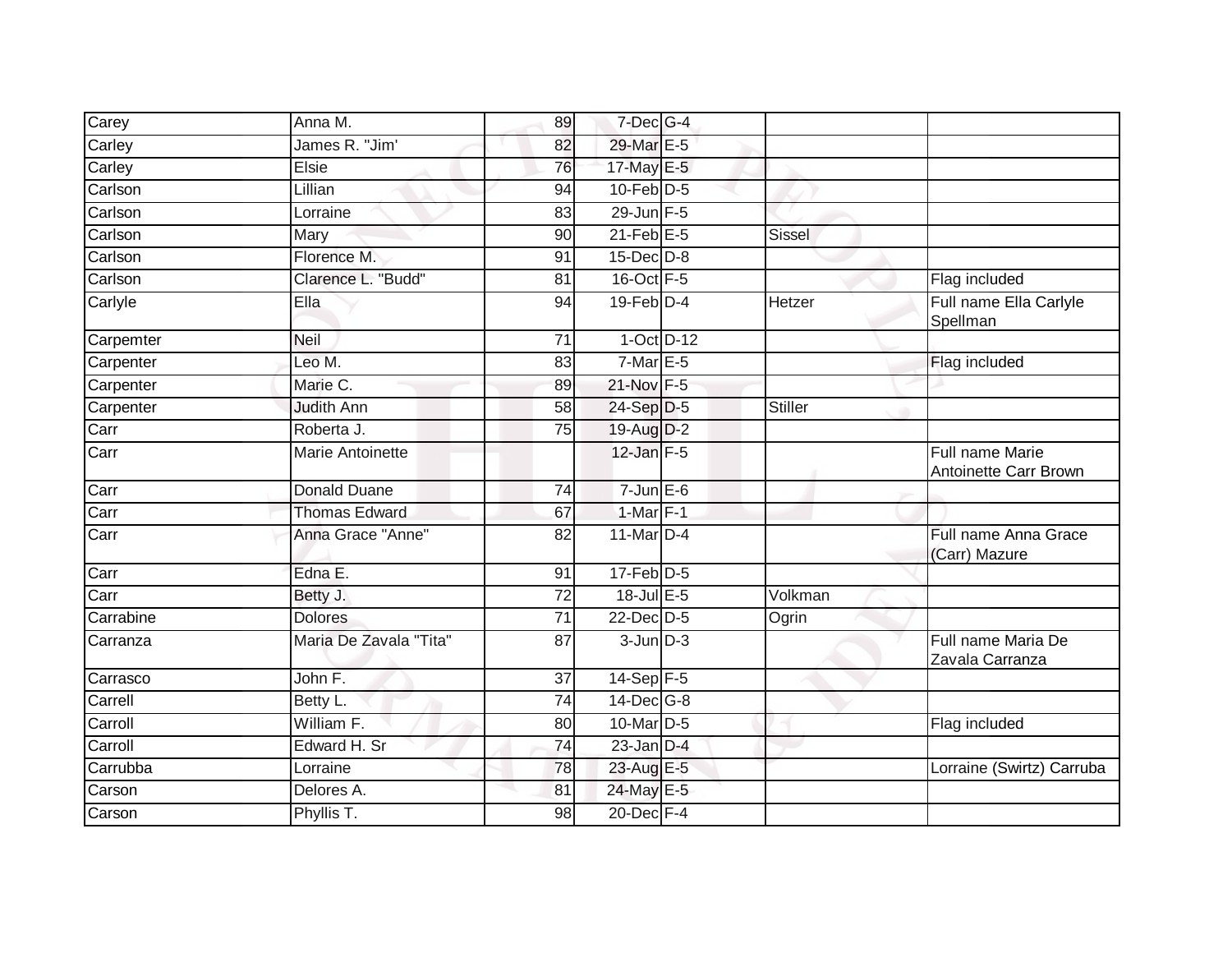| Carter      | Charles Wayne                 | 62              | 24-Dec E-5           |           |                                   |
|-------------|-------------------------------|-----------------|----------------------|-----------|-----------------------------------|
| Carter      | Stanley                       | 70              | 8-Feb <sup>F-1</sup> |           |                                   |
| Carter      | Ann                           | 91              | 30-Jun D-9           |           | Full name Ann (Carter)<br>Freeman |
| Carter      | John Ross                     | 47              | $4-SepE-4$           |           |                                   |
| Carter      | Marguerite                    | 77              | $25$ -Jan E-4        |           |                                   |
| Carter      | Floyd A.                      | 82              | 26-Nov E-4           |           | Flag and Masonic emblem           |
| Casiano     | David                         | 51              | $11$ -Dec $F-5$      |           |                                   |
| Cass        | Helen                         | 88              | 16-May E-7           | Parke     |                                   |
| Cassiday    | Jack                          | 80              | 8-May E-5            |           |                                   |
| Cassidy     | Phillip L.                    | 62              | $13$ -Jun $E - 5$    |           |                                   |
| Castagna    | Paul                          | 71              | 12-Mar D-5           |           |                                   |
| Castaneda   | Jonathon                      | 22              | 26-Mar D-4           |           |                                   |
| Castellanos | Richard J. "Rick"             | 61              | 24-Oct G-4           |           |                                   |
| Castellanos | Frances                       | 53              | 25-Feb D-2           |           |                                   |
| Castillo    | Mateeo T. Sr.                 | 71              | 31-Jul E-5           |           |                                   |
| Castillo    | Julian F. "Charro"            | 78              | 13-Oct D-8           |           | Flag included                     |
| Castor      | Frank                         | 88              | $1-Sep$ D-12         |           |                                   |
| Castro      | Candida                       | 75              | $1-Nov$ E-5          | Diaz      |                                   |
| Cathcart    | Vera Opal                     | 84              | 11-Apr $E-4$         |           |                                   |
| Cattoni     | Raymond "Cat"                 | $\overline{77}$ | $20$ -Feb $E-5$      |           | Flag included                     |
| Cattoni     | Theodore J.                   | 84              | $16$ -May $E$ -5     |           | Flag included                     |
| Caudill     | Patricia A.                   | 64              | $5-Sep$ D-5          |           |                                   |
| Cauley      | <b>Glendon Thomas 'Bumps"</b> | 50              | $2$ -Oct $F-2$       |           |                                   |
| Cavinder    | Elberta M. "Peaches"          | 92              | 23-Oct F-5           | Schussler |                                   |
| Ceballo     | Roberto                       | 71              | 29-May E-5           |           |                                   |
| Ceko        | Nikola                        | 80              | $23-Sep D-2$         |           |                                   |
| Cerino      | Hazel L.                      | 81              | $6$ -Jan $D-4$       |           |                                   |
| Cermak      | Edward J. Jr.                 | 57              | $2$ -Apr $D-5$       |           |                                   |
| Chajmik     | Joseph B.                     | 68              | $14$ -Feb $E-4$      |           | Flag included                     |
| Chakonas    | Christina R.                  | $\overline{17}$ | $9$ -Jul $D$ -5      |           |                                   |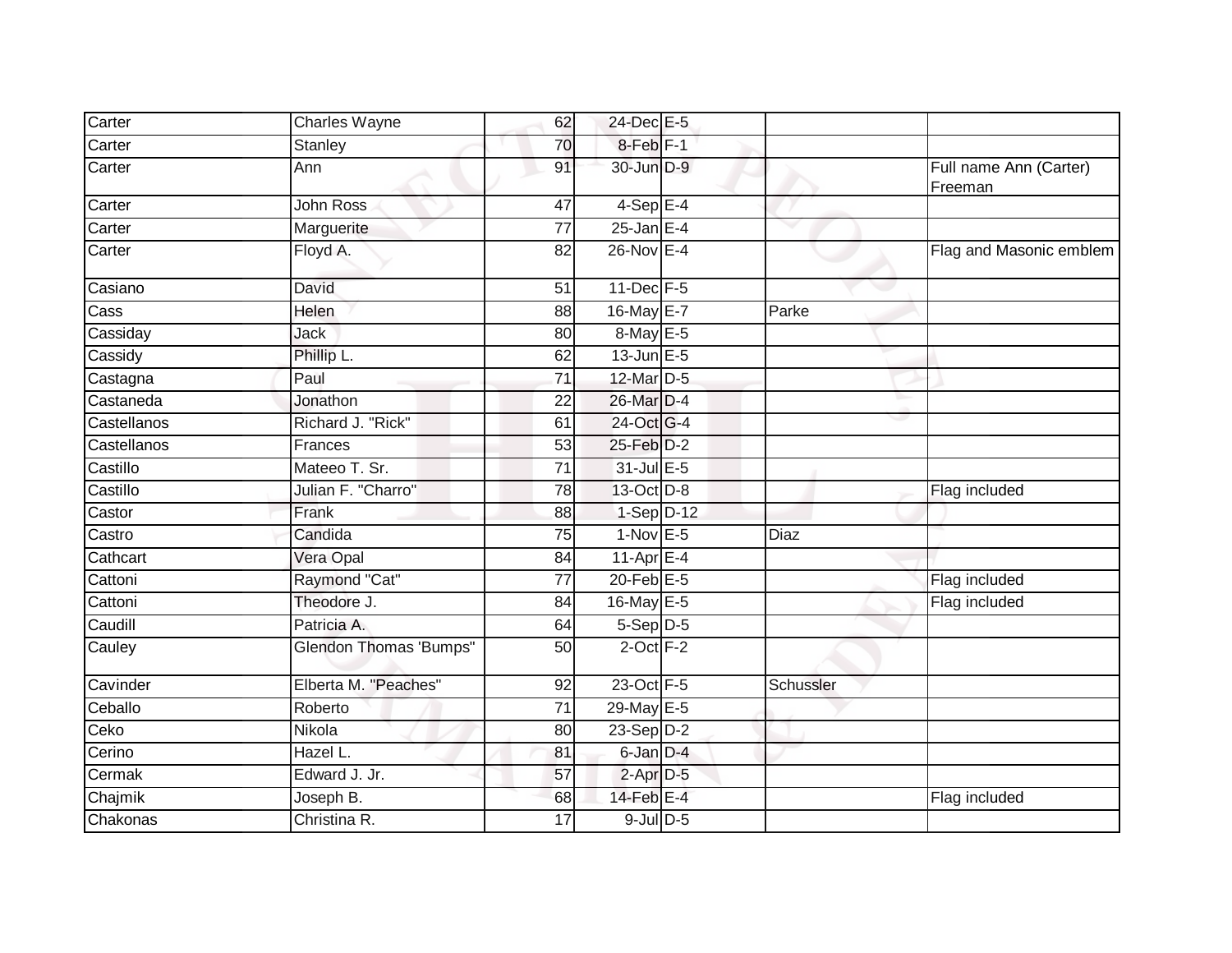| Chakos    | Elma A.             | 76              | $20$ -Jan $D-5$   |         |                |
|-----------|---------------------|-----------------|-------------------|---------|----------------|
| Chalos    | Jeanne Evelyn       |                 | 25-Jan E-4        |         |                |
| Chamorro  | Evelyn              | 40              | 25-Mar D-4        |         |                |
| Champion  | <b>Thelma Bynum</b> | 78              | 24-Jul E-4        |         |                |
| Chanall   | Hazel L.            | 87              | $14$ -Jul D-9     |         |                |
| Chandler  | Kathryn             | 87              | $2$ -Aug E-4      |         |                |
| Chandler  | Judith A.           | 49              | $12$ -Jan $F-5$   |         |                |
| Chapman   | Walter "Clark"      | 92              | 15-May E-5        |         |                |
| Chappelle | Theresa K.          | 88              | $22$ -Jul $D-4$   | Kanya   |                |
| Chappini  | Joseph A.           | 83              | 13-Mar E-5        |         | Flag included  |
| Chartrand | Shirley A.          | 78              | $18-Sep$ $E-5$    | O'Brien |                |
| Chasko    | John Sr.            | $\overline{82}$ | $20$ -Aug $D-4$   |         | Flag included  |
| Chatfield | Dorothy Mae         | 71              | $9-AugE-5$        |         | Cross included |
| Chavez    | Alvino              | 79              | $12$ -Feb $D-4$   |         |                |
| Chavez    | Florence            | 85              | $4$ -Jul $E-4$    |         |                |
| Chavka    | John                |                 | 9-Sep D-4         |         |                |
| Cheek     | Donald A.           | 73              | $4-Aug$ $D-8$     |         |                |
| Cheek     | Carlos              | Infant          | 23-May E-4        |         |                |
| Cheeseman | Robert W. Jr.       | 64              | $11$ -Apr $E-4$   |         |                |
| Cheever   | Ralph A.            | 79              | $11-AprE-4$       |         |                |
| Cheney    | Clarence Jr. "Paul" | 72              | $5-AprE-6$        |         |                |
| Chengary  | Joseph              | 96              | $25$ -Feb $D-3$   |         |                |
| Chepregi  | <b>Moses</b>        | 78              | $26$ -Jun $E - 5$ |         |                |
| Cherbak   | Victor              | 59              | $4-SepE-4$        |         |                |
| Cherven   | Mary                | 94              | 31-May E-6        | Mello   |                |
| Chiabai   | Albert T.           | 88              | 22-Oct E-4        |         | Flag included  |
| Chidester | DeLorn L."Chet"     | 73              | $12$ -Feb $D-4$   |         |                |
| Chigas    | John M. "Jack"      | 58              | 9-May E-5         |         |                |
| Chigas    | John Sr.            | 90              | 20-Jun E-4        |         |                |
| Childs    | Evellyn Hilma       | 86              | 27-Jun E-5        |         |                |
| Chisek    | Edward C.           | 48              | $2$ -Nov E-4      |         |                |
| Chmielek  | Helen               | 87              | $21$ -Jan $D-3$   | Pokraka |                |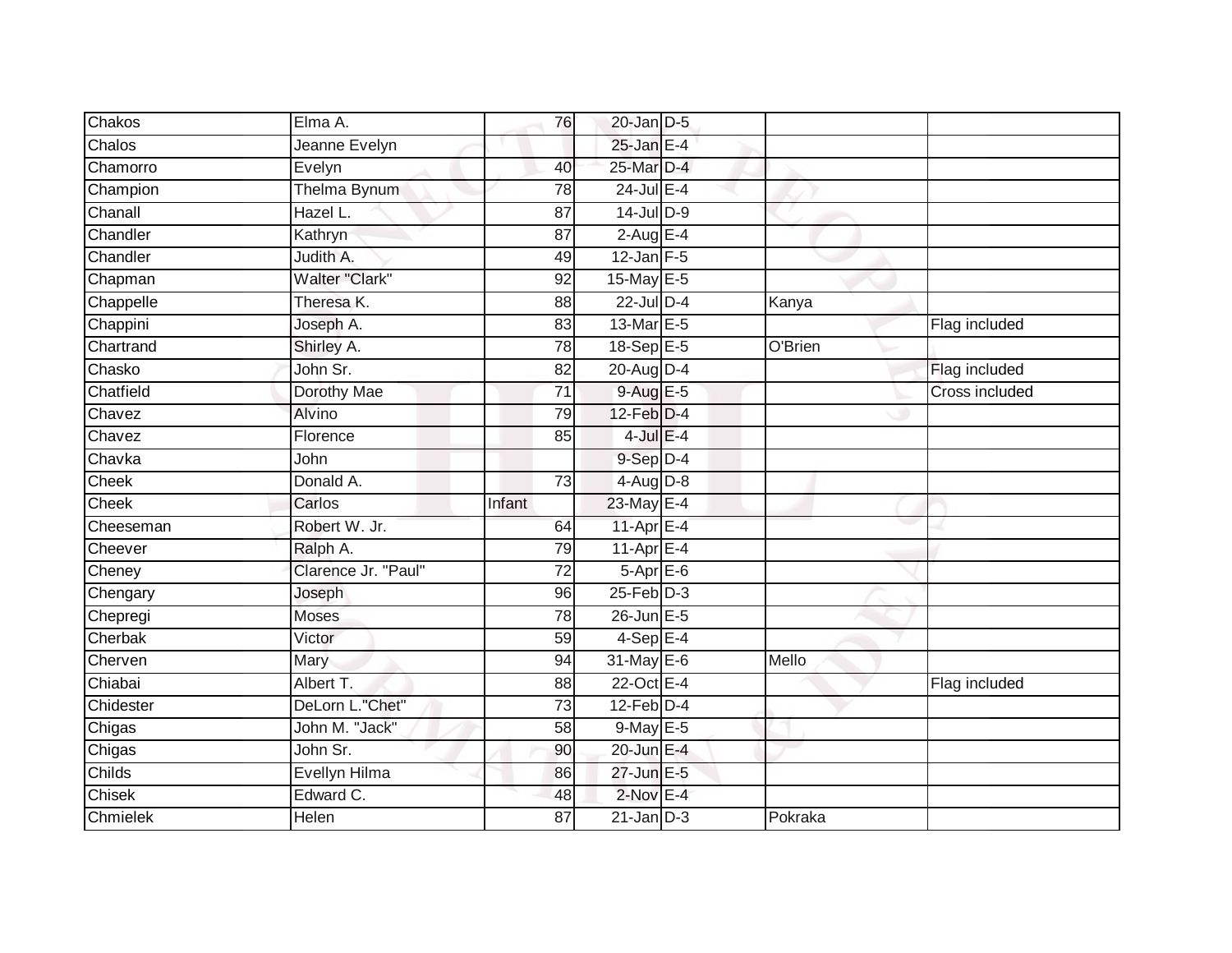| Chmura        | Richard (Little Brother) | 44              | 28-Apr D-4            |               |                                        |
|---------------|--------------------------|-----------------|-----------------------|---------------|----------------------------------------|
| Chornack      | Helen                    | 90              | $15-Sep$ $D-8$        |               |                                        |
| Choucalas     | Kaliope                  | 88              | 10-Mar D-5            |               |                                        |
| Chovan        | Andrew Jr.               | 84              | 23-Aug $E-5$          |               | Flag included                          |
| Christ        | Elias W. "Louis"         | $\overline{71}$ | $12$ -Jun $E-5$       |               | Flag included                          |
| Christensen   | <b>Bertha</b>            | 90              | $18$ -Jan E-6         | DeHaan        |                                        |
| Christensen   | Caroline G.              | 94              | $30$ -Jan $D-4$       | Kintzele      |                                        |
| Christensen   | Lucille Ruth             | 90              | 6-Jan D-4             |               |                                        |
| Christenson   | Roland L.                | 86              | $5-Nov$ E-5           |               |                                        |
| Christenson   | Harry M. Jr. "J.R."      | 67              | $1-AugE-5$            |               |                                        |
| Christian     | Nora M.                  | 93              | $21$ -Jul $D-9$       |               |                                        |
| Christiansen  | Mary                     | 90              | 5-Apr E-6             | Oresik        | Full name Mary Czarny-<br>Christiansen |
| Christodoulou | <b>Nick</b>              | 67              | 13-Mar E-5            |               |                                        |
| Christoph     | Kay                      | 72              | $3$ -Dec $E-4$        |               |                                        |
| Christy       | Alice R.                 | 80              | 30-Sep D-14           |               |                                        |
| Christy       | James David              | 67              | 15-Mar E-5            |               |                                        |
| Chrzanowski   | Stanley J.               | $\overline{71}$ | $2-Apr\overline{D-5}$ |               |                                        |
| Chudy         | Robert E.                | 41              | 17-Aug F-4            |               |                                        |
| Chudy         | Chester                  | 87              | 20-Oct D-8            |               |                                        |
| Chuich        | Mary Lee                 | 67              | $16$ -Jan $D-5$       |               |                                        |
| Chumbley      | Patricia Mae             | 54              | 28-Jul D-9            | Van Der Weide |                                        |
| Chy           | Michael R. Jr.           | 60              | $8$ -Oct $E - 4$      |               |                                        |
| Chynoweth     | <b>Helen</b>             | 90              | $7-Nov$ G-5           |               |                                        |
| Cicero        | Nancy                    | 91              | 16-Sep D-2            | Merlo         |                                        |
| Cicero        | Carl Joseph              | $\overline{57}$ | 16-Aug E-5            |               | Flag included                          |
| Cichocki      | Edward C.                | 76              | 10-Oct F-5            |               |                                        |
| Cichocki      | Eugene M. "Sonny"        | 75              | 20-Mar E-4            |               | Flag included                          |
| Cichy         | Alex                     | 80              | 9-Aug E-5             |               |                                        |
| Ciciora       | Richard J.               | 43              | 11-Oct F-4            |               |                                        |
| Cidylo        | Jerry                    | 88              | 26-Aug D-3            |               | Flag included                          |
| Ciesielski    | Estelle T.               | 87              | 11-Dec F-5            |               |                                        |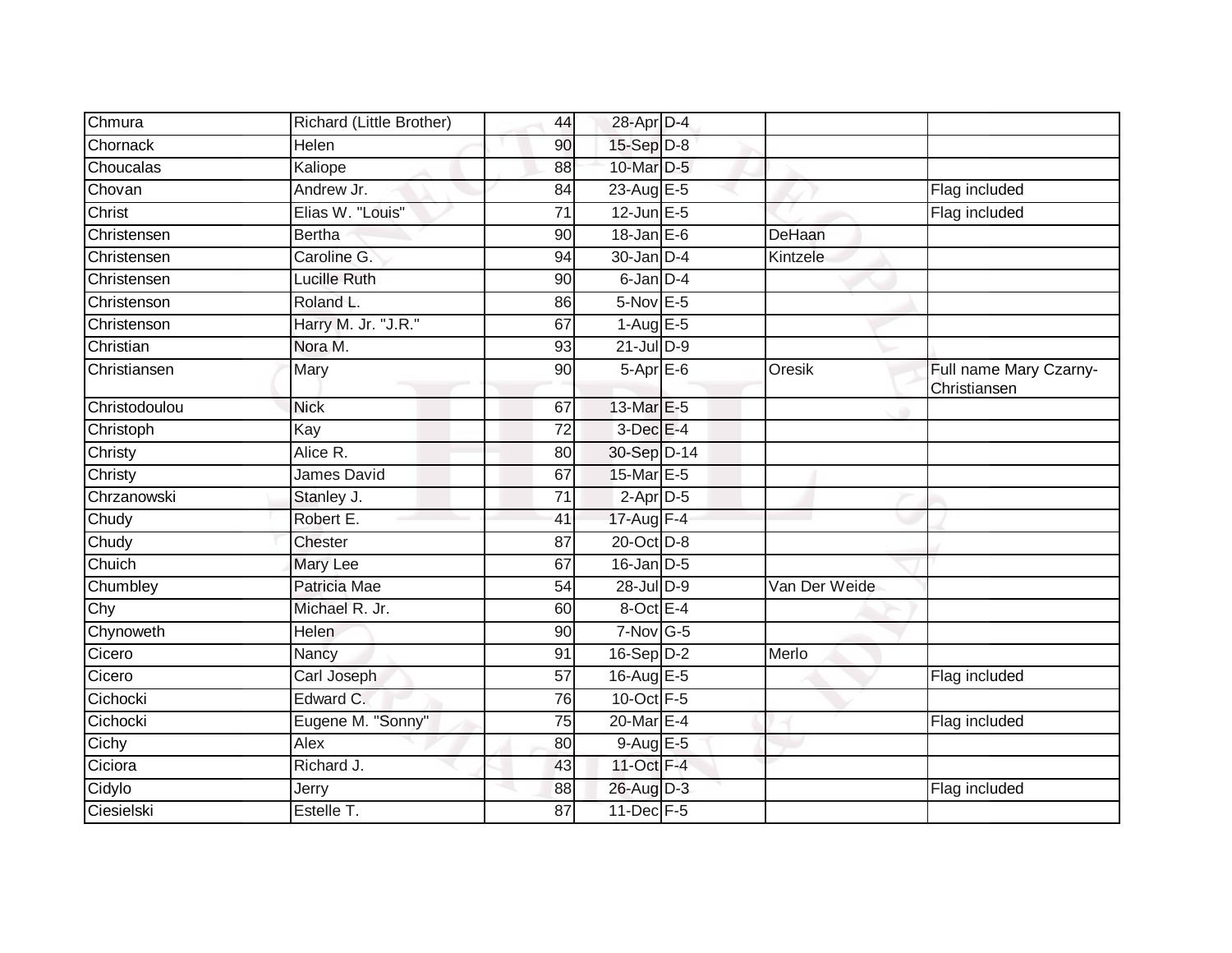| Ciesielski-Kozlowski | Mary                 | 94              | 31-Mar E-4                |                |                                          |
|----------------------|----------------------|-----------------|---------------------------|----------------|------------------------------------------|
| Ciesla               | Emelia R.            |                 | 3-Mar D-6                 | Virva          |                                          |
| Cieszkiewicz         | Mitchell S.          | $\overline{72}$ | 10-Mar D-5                |                |                                          |
| Ciez                 | Marianne V.          |                 | $11$ -Jun $D-4$           | <b>Dybell</b>  | Flag included                            |
| Cimaroli             | <b>Margaret Mary</b> | 79              | $7-FebE-5$                | Fata           |                                          |
| Cimesa               | Daniel               | 59              | $17 - \overline{Apr}$ E-4 |                | Flag included                            |
| Cioe                 | Everisto             | 87              | 30-Oct F-4                |                | Flag included                            |
| Ciucki               | Michael A.           | 50              | 26-Nov E-4                |                |                                          |
| Clancy               | Anton G.             | 39              | $6$ -Mar $E - 5$          |                |                                          |
| Clark                | Juliana Josephine    | 92              | $1$ -Jun $F-5$            |                |                                          |
| Clark                | Verda G.             | 76              | $19$ -Feb $D-3$           | Moye           | Picture included                         |
| Clark                | Jacob Tyler          | 5 months        | $3$ -Jan $D-5$            |                |                                          |
| Clark                | Randle               | 79              | 7-Apr D-6                 |                | Flag included                            |
| Clarke               | Marie K.             | 77              | 29-May E-5                |                |                                          |
| Clay                 | Donald R.            | 60              | 10-Oct F-5                |                |                                          |
| Claybough            | Constance V.         | 50              | 25-Sep E-5                |                |                                          |
| Claypool             | <b>Martha Grace</b>  | 98              | 18-Jun D-6                | Calhoun        | Full name Martha Grace<br>Claypool Marti |
| Clayton              | Harvey W.            | 83              | $26$ -Jan $F-4$           |                | Flag included                            |
| Cleavenger           | William D.           | 86              | $14$ -Feb $E-4$           |                |                                          |
| Cleavey              | Winston A.           | 87              | $20$ -Mar $E-4$           |                |                                          |
| Clemans              | Earnest Jr.          | 62              | 25-Dec C-5                |                |                                          |
| Clemens              | David Sr.            | 59              | 18-Dec F-5                |                |                                          |
| Clement              | Judge James L.       | 74              | 16-Aug $E-5$              |                | Flag included                            |
| Clementina           | Perez                | 80              | 5-Mar D-5                 |                | Picture included                         |
| Clifford             | Kathryn A.           | 62              | $29$ -Jul $D-4$           |                |                                          |
| Clifford             | Danice               | 74              | $26$ -May D-6             | <b>Baltich</b> |                                          |
| Clifford             | <b>Mary Audrey</b>   | 96              | $7-Nov$ G-5               |                |                                          |
| Cline                | Mildred J.           | 100             | $25$ -Jun $D-5$           | Rutledge       |                                          |
| Clipka               | <b>Mike</b>          | 75              | $1-Mar$ F-1               |                | Flag included                            |
| Clippinger           | Marie G.             | 89              | $31$ -Jan $D-5$           |                |                                          |
| Cloghessy            | Eileen M.            | 83              | 5-Feb D-4                 | Ryan           |                                          |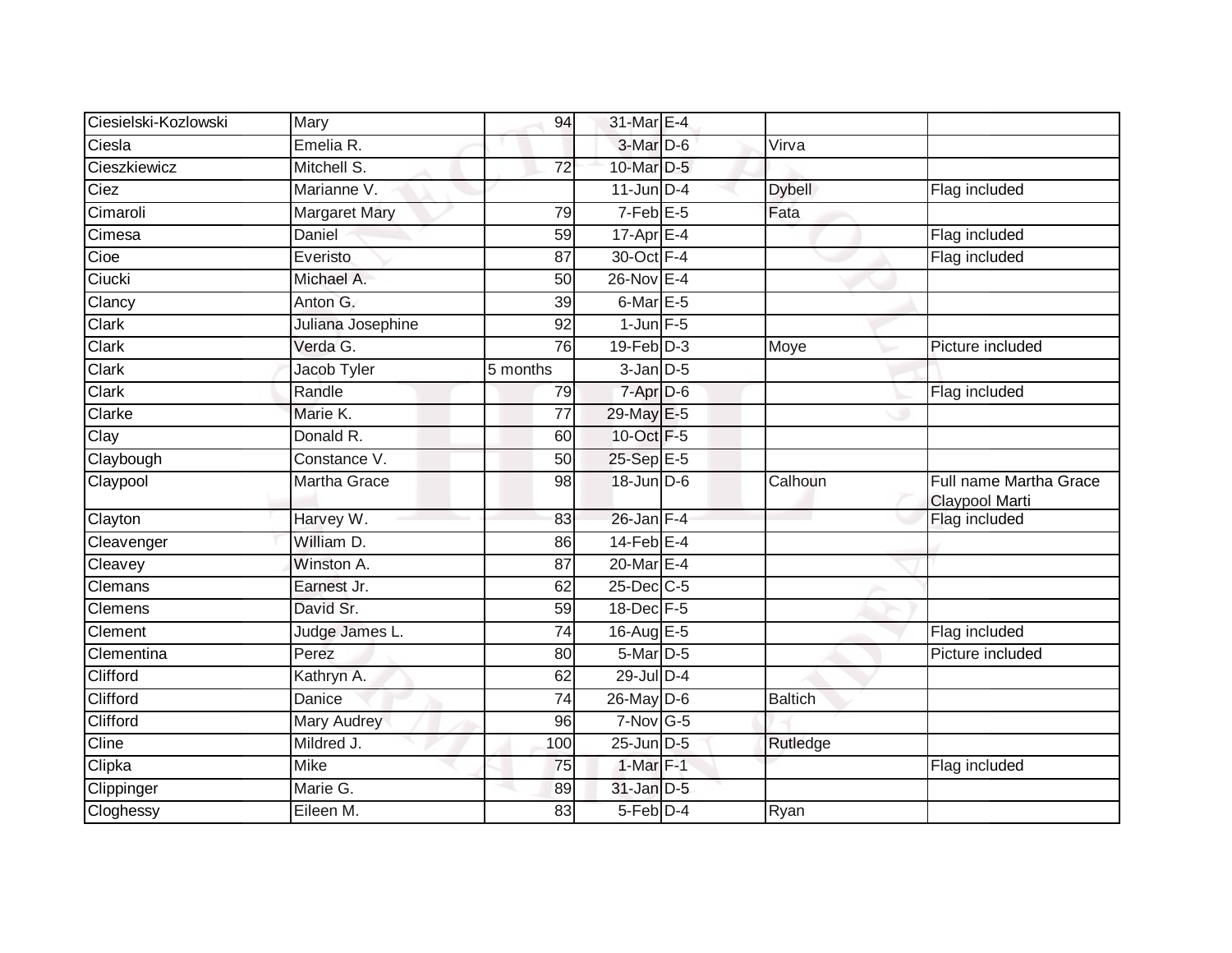| Clouse         | Charles M.              | 88              | 26-Jul E-5       |       |                 |                                     |
|----------------|-------------------------|-----------------|------------------|-------|-----------------|-------------------------------------|
| Clouser        | Sarah                   | 82              | 22-Sep D-9       |       |                 |                                     |
| Clow           | Laura J.                | 86              | 8-Mar E-5        |       |                 |                                     |
| Cloyd          | Jennie $\overline{H}$ . | 79              | 20-Aug E-5       |       |                 |                                     |
| <b>Cluck</b>   | <b>Marion Louise</b>    | 85              | $15$ -Jun F-5    |       |                 |                                     |
| Cobb           | <b>Willie Lee</b>       | $\overline{78}$ | $14$ -Jan D-4    |       |                 |                                     |
| Cobb           | James "Red"             | 74              | 23-Jun D-10      |       |                 |                                     |
| Coburn         | Joan T.                 | 76              | 8-Mar E-5        |       |                 |                                     |
| Cochran        | Marjorie H.             | 79              | 13-Nov F-5       |       | Martin          |                                     |
| Coda           | Marilyn D.              | $\overline{72}$ | $10$ -Jun $D-2$  |       | <b>Bresland</b> |                                     |
| Coffman        | Ora Bell                | 93              | $5$ -Jan $F$ -5  |       |                 |                                     |
| Coffman        | Eloise H. "Lois"        | 87              | $17$ -Jun $D-4$  |       | Hermansen       |                                     |
| Cogswell       | <b>Arhur Hale</b>       | 6               | 70 Decmeber      | $F-4$ |                 |                                     |
| Cohen          | James B.                | $\overline{53}$ | 24-Mar D-6       |       |                 |                                     |
| Coin           | <b>Marvin Evans</b>     | 65              | 29-Apr D-2       |       |                 |                                     |
| Coker          | <b>Ralph Robert</b>     | 67              | 4-Mar D-4        |       |                 |                                     |
| Cole           | <b>Tommie Donte</b>     | 22              | 10-Apr $E-5$     |       |                 | Cross included                      |
| Cole           | Raymond L.              | 62              | 23-Sep D-3       |       |                 | Flag included                       |
| Cole           | Donald D.               | $\overline{76}$ | 31-Oct G-6       |       |                 | Flag included                       |
| Cole           | <b>Agnes Christina</b>  | 88              | $20$ -Jun $E-4$  |       | Jensen          |                                     |
| Cole           | Mildred H.              | 88              | $11-Feb$ D-3     |       |                 |                                     |
| Cole           | <b>John Earl</b>        | 96              | $26 - Jan$ $F-4$ |       |                 |                                     |
| Cole           | Doris C.                |                 | 20-Nov F-4       |       | Horst           |                                     |
| Coley          | Dorothy E.              | $\overline{77}$ | 14-Mar $E-6$     |       |                 |                                     |
| Colley         | Nicole 'Nikki"          | 26              | 14-Aug D-4       |       |                 |                                     |
| Collier        | Estelle                 | 82              | 19-Apr E-5       |       | Wilson          | Full name Estelle (Sims)<br>Collier |
| <b>Collins</b> | William "Mice"          | 39              | $2$ -Oct $F-4$   |       |                 |                                     |
| Collins        | Arthur T. Jr.           | 66              | 16-Jun D-8       |       |                 |                                     |
| Collins        | William J.              | 79              | 18-Apr E-5       |       |                 |                                     |
| Collins        | Marjorie                |                 | 15-Dec D-9       |       | Petersen        |                                     |
| Collins        | Rozella                 | 86              | $20$ -Feb $E-5$  |       | McMahon         |                                     |
|                |                         |                 |                  |       |                 |                                     |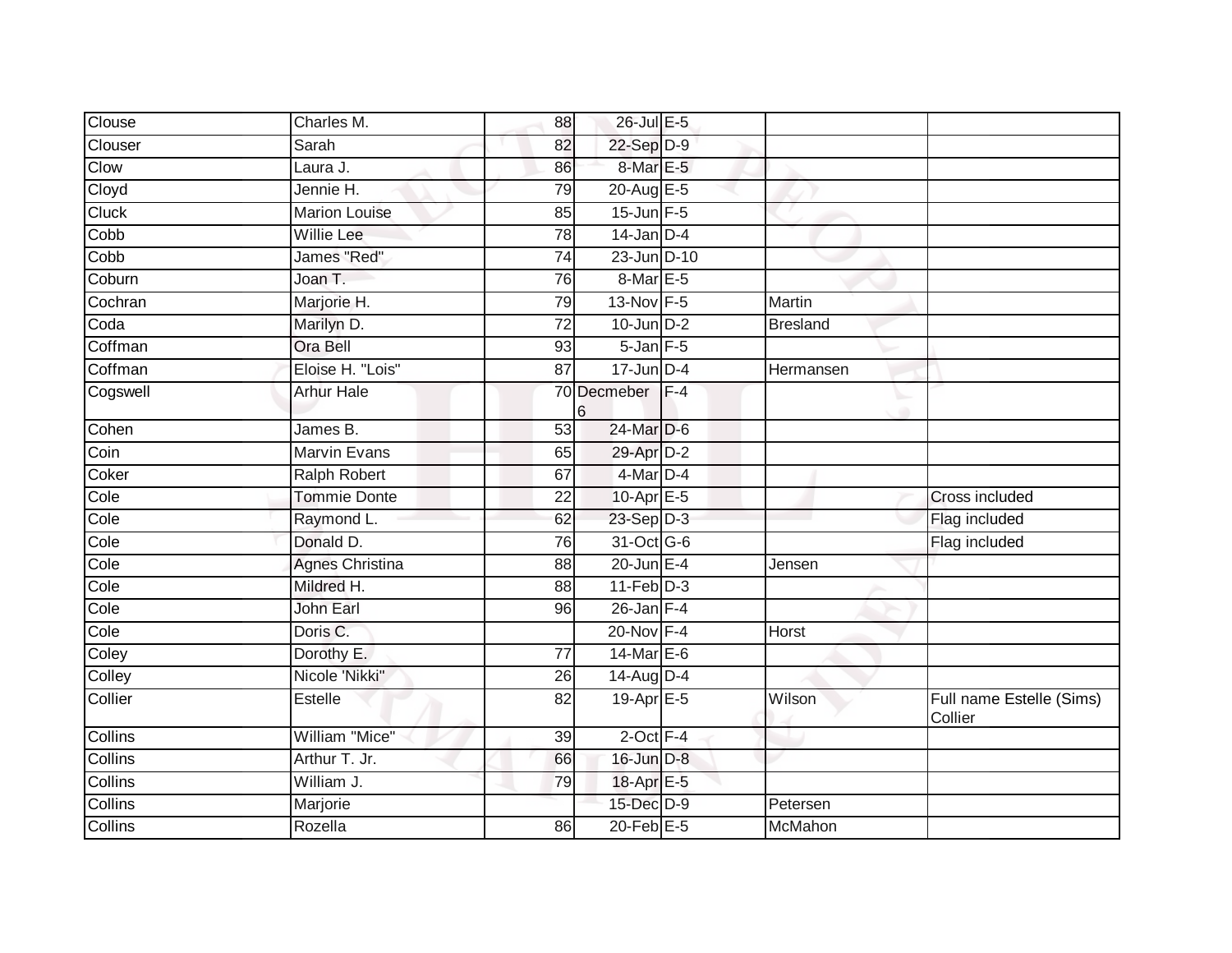| Collins  | Lynn A.                          | 50              | 11-Jul E-5           |              |                                            |
|----------|----------------------------------|-----------------|----------------------|--------------|--------------------------------------------|
| Collins  | Harley George Sr.                |                 | $3-Sep$ D-4          |              |                                            |
| Collins  | James L.                         | 67              | 22-Nov E-4           |              |                                            |
| Collins  | Tom L.                           | 63              | 8-Apr <sub>D-3</sub> |              |                                            |
| Colon    | Juanita                          | $\overline{76}$ | $22$ -Oct E-4        |              |                                            |
| Colon    | Norma I.                         | 49              | 14-Oct E-2           |              |                                            |
| Colosimo | Fred A.                          |                 | 21-Nov F-5           | Horst        |                                            |
| Colwell  | Anne L.                          | 81              | 12-May D-6           | Combs        |                                            |
| Combs    | Jerry D.                         | 60              | $12$ -Aug $D-2$      |              |                                            |
| Comer    | Michael "Bean"                   | $\overline{54}$ | 8-Oct E-4            |              |                                            |
| Comiskey | Thomas $\overline{\mathsf{W}}$ . |                 | $4-AprE-5$           |              | Flag included                              |
| Companik | Thomas L.                        | 65              | 31-Oct G-6           |              |                                            |
| Compass  | Edith V.                         | 86              | 30-Nov G-5           |              |                                            |
| Compston | Steven L.                        | 40              | 24-Nov D-11          |              |                                            |
| Comstock | Kennedy W.                       | 84              | $21$ -Jan $D-3$      |              |                                            |
| Conboy   | George L. "Pappy"                | 92              | 29-Jun F-5           |              |                                            |
| Condes   | George D.                        | 84              | 28-Jun E-5           |              | Flag included                              |
| Condes   | Riley Anne Julianna              | Infant          | 20-Oct D-8           |              | <b>Infant Twins</b>                        |
| Condes   | <b>Samuel Mark</b>               | Infant          | 20-Oct D-8           |              | <b>Infant Twins</b>                        |
| Condeux  | <b>Elizabeth Mary</b>            |                 | $12$ -Jan $F-5$      | <b>Banfy</b> | Full name Elizabeth Mary<br>Condeux (Orha) |
| Condo    | Marvin D.                        |                 | 12-May D-6           |              | Flag included                              |
| Conger   | Mary Josephine                   |                 | $2$ -Aug E-4         | Whistler     |                                            |
| Conley   | Michael F.                       | 85              | 27-Dec G-4           |              |                                            |
| Conn     | Mildred I. "Millie"              | 70              | $17$ -Feb $D-5$      | Hunt         |                                            |
| Connelly | Helen A.                         | 93              | $18 - Jan$ $E-6$     |              |                                            |
| Conner   | Dean L.                          | 69              | 19-May D-8           |              | Flag included                              |
| Connolly | Patrick J. (Father)              | 60              | 31-Dec E-5           |              | Picture included                           |
| Connors  | Charles P.                       | 56              | 1-Oct D-12           |              | Picture included                           |
| Connors  | Valerie J.                       | 59              | 10-Nov D-9           |              |                                            |
| Connors  | Gladys June                      |                 | $21$ -Jun $E-5$      |              |                                            |
| Conrad   | Shelley                          | 25              | 11-Mar D-3           | Garner       |                                            |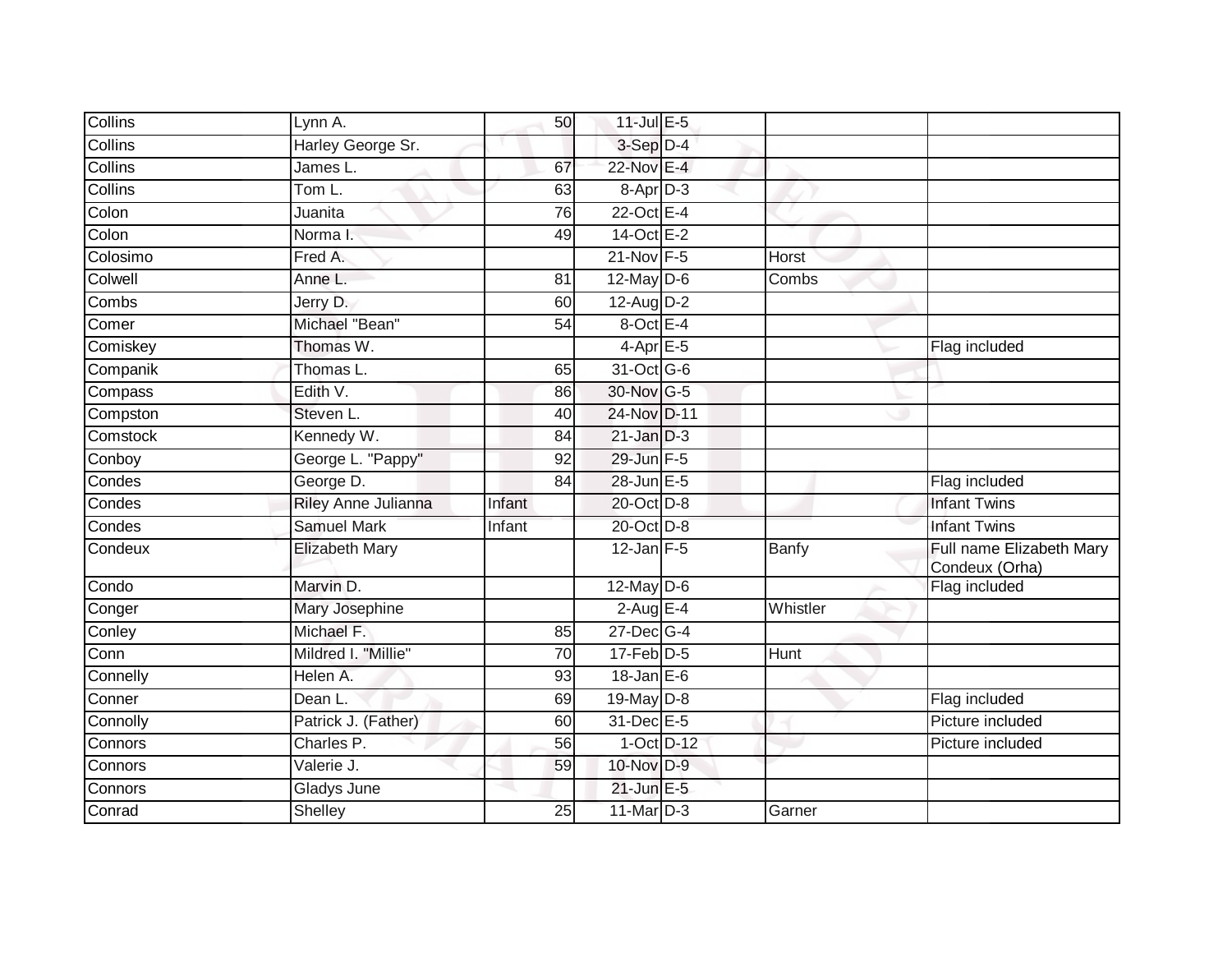| Conway             | Willard A. Sr.           | 82 | $25$ -Feb $D-3$       |          |                                                     |
|--------------------|--------------------------|----|-----------------------|----------|-----------------------------------------------------|
| Cook               | Charles "Gene"           | 73 | $5-Nov$ E-4           |          |                                                     |
| Cook               | Melissa M. "Mo"          | 29 | 14-Mar E-6            |          |                                                     |
| Cook               | Robert                   | 81 | 20-Jun $E-4$          |          |                                                     |
| Cook               | Vanessa Katreen          | 49 | 28-Mar E-6            | Spann    |                                                     |
| Cook               | <b>Clint Allan</b>       | 52 | $8-Nov$ E-4           |          |                                                     |
| Cooley             | Christopher K. "Chris"   | 29 | $15$ -Nov $E-4$       |          |                                                     |
| Coolman-Sturtevant | Florence EveyIn          | 86 | $20 - Apr$ F-6        | Whisnand | Full name Florence<br>Evelyn Coolman-<br>Sturtevant |
| Cooper             | Jeremy A.                | 21 | $2$ -Jun $D-5$        |          |                                                     |
| Cooper             | Lucille                  | 92 | 20-Aug E-5            |          |                                                     |
| Cooper             | Kenneth W.               | 88 | 19-Oct G-5            |          |                                                     |
| Cooper             | Rettia F.                | 77 | $9$ -Feb $F-4$        | Fritz    |                                                     |
| Cooper             | Martha M.                | 66 | 26-Feb D-5            |          |                                                     |
| Cooskey-Wilson     | Joan L.                  | 59 | 31-Mar E-4            |          |                                                     |
| Coots              | Rolley P.                | 45 | 10-Apr <sub>E-5</sub> |          |                                                     |
| Copley             | Dorothy E.               | 48 | $3-Mar$ D-6           |          |                                                     |
| Coppinger          | Lonnie Dale Sr. "Shorty" | 65 | 26-Jun E-5.           |          |                                                     |
| Coram              | Charles E.               | 71 | 14-Aug D-4            |          | Flag included                                       |
| Corbeille          | Dorothy M.               | 77 | $26$ -Feb $D-5$       | Webdell  |                                                     |
| Corbett            | Robert Louis "Bob"       | 64 | $24$ -Feb $D-5$       |          |                                                     |
| Corbett            | Henry M.                 | 93 | 23-May E-4            |          |                                                     |
| Corbin             | Morton                   | 74 | $21$ -Jul D-9         |          |                                                     |
| Corder             | David John               | 21 | $20$ -Jan $D-5$       |          |                                                     |
| Cordilla           | Jani Nicole              |    | $17$ -Jan D-4         |          |                                                     |
| Corduneanu         | Ella A.                  | 77 | 28-Nov C-5            |          |                                                     |
| Corey              | Donald                   | 94 | $16$ -Feb $F-5$       |          |                                                     |
| Coria              | Margarita                | 85 | $4$ -Dec $F-4$        |          |                                                     |
| Corle              | <b>Dwight Schubert</b>   | 73 | 3-Oct E-6             |          |                                                     |
| Corman             | Ruth M.                  | 72 | $2$ -Nov $E - 5$      |          |                                                     |
| Cormican           | Michael A. "Big Mike"    | 71 | 28-Sep F-5            |          | Flag included                                       |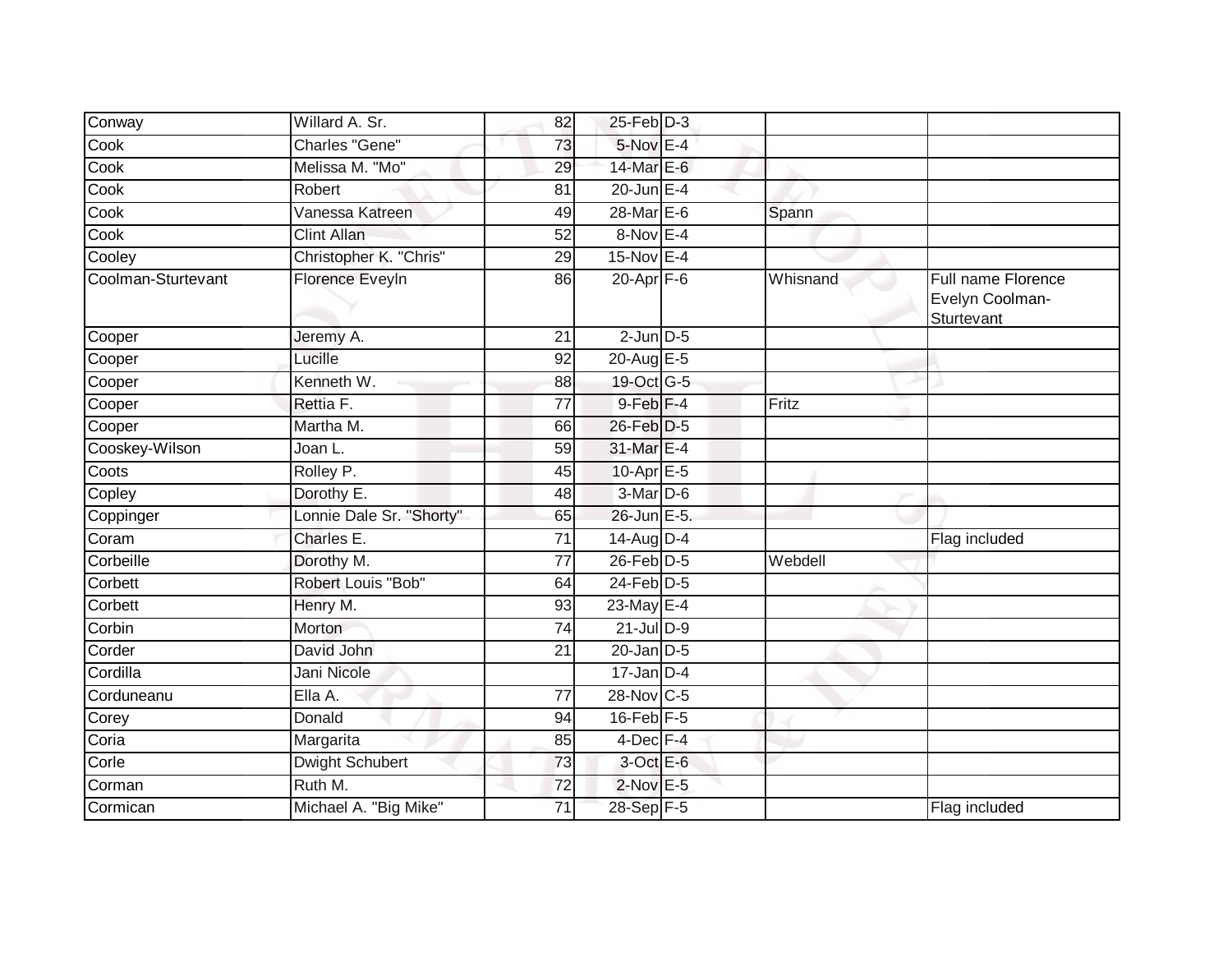| Corning   | Raymond Boyd          | 73 | 29-Jul D-4            |         | Picture included |
|-----------|-----------------------|----|-----------------------|---------|------------------|
| Corns     | Joseph D.             | 45 | 11-Jan $E-5$          |         |                  |
| Corpus    | Abraham F. "Abe"      | 50 | 13-Nov F-5            |         |                  |
| Corter    | <b>Mildred Marie</b>  | 89 | $5-Sep\overline{D-5}$ |         |                  |
| Corujo    | Evaristo Cruz         | 83 | 26-May D-6            |         |                  |
| Corwin    | Carol Lynne           | 65 | $1-Dec$ $D-9$         |         |                  |
| Costello  | William M.            | 70 | 18-Aug D-9            |         |                  |
| Costin    | Maribel C.            | 83 | $10-Sep$ D-5          |         |                  |
| Cotter    | Virginia Beck         | 80 | $9$ -Jan $D$ -5       |         |                  |
| Cotterman | Sherman W.            |    | $11-Feb$ D-3          |         |                  |
| Coughlin  | Nancy                 | 55 | $28-Sep$ F-5          | Dwyer   |                  |
| Coundiff  | Helena L.             | 88 | 6-Dec F-4             |         |                  |
| Counts    | <b>Billy</b>          | 66 | 8-Jun F-4             |         |                  |
| Courier   | Marie E.              | 87 | 19-Oct G-4            |         |                  |
| Covert    | Julia                 | 82 | 19-Feb D-3            | Evanoff |                  |
| Cowsert   | Mary A.               | 67 | 6-Jan D-5             |         |                  |
| Cox       | Kevin P.              | 47 | 12-Mar D-5            |         |                  |
| Cox       | Virginia L.           | 59 | 19-Mar D-5            |         |                  |
| Coyle     | Ann R. "Onie"         |    | 10-Apr E-5            | Ziller  |                  |
| Craft     | Edsel "Ed"            | 76 | $27$ -Sep $F-1$       |         | Flag included    |
| Craig     | <b>Lillian Mae</b>    | 90 | $23$ -Jan $D-4$       | Pool    |                  |
| Crain     | John R.               | 83 | 22-May E-5            |         | Flag included    |
| Cramer    | Josephine D.          |    | $12$ -Jan $F-5$       |         |                  |
| Crane     | Marian                | 64 | 16-Jul D-5            |         |                  |
| Crane     | Gerald L. Sr. "Jerry" |    | $21$ -Oct $E-3$       |         | Flag included    |
| Crawford  | John H.               | 41 | $11-AprE-4$           |         |                  |
| Crawford  | Emma K.               | 79 | $24$ -Feb $D-6$       |         |                  |
| Crawford  | Charmaine             | 69 | 24-Nov D-11           |         |                  |
| Crawford  | Lynn H.               | 95 | 26-Apr E-4            |         |                  |
| Creekbaum | Rocky A.              | 57 | 11-Apr E-4            |         |                  |
| Creekmore | John H.               | 85 | 10-Dec E-4            |         |                  |
| Cremeens  | Lytle A.              | 80 | $7 - Apr$ $D-6$       |         |                  |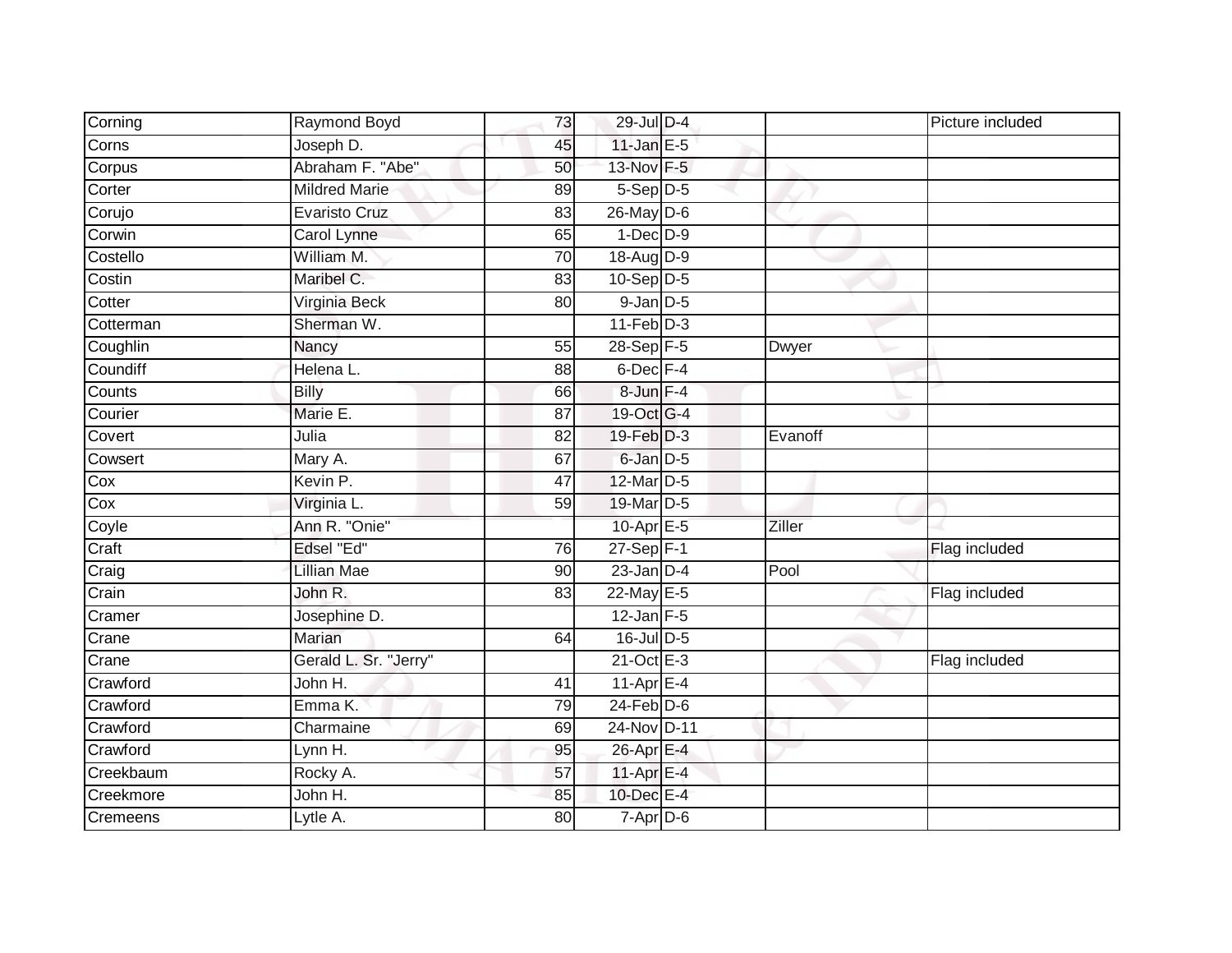| Cresap     | Helena "Cookie"        | 64              | $28$ -Jan $D-4$         |              |                                          |
|------------|------------------------|-----------------|-------------------------|--------------|------------------------------------------|
| Creviston  | Norma                  | 82              | 4-May F-5               |              |                                          |
| Crilley    | Monte J.               | 76              | $9$ -Feb $F-5$          |              | Flag included                            |
| Crise      | Helen                  | 87              | 23-Jun D-10             |              | Werts                                    |
| Crites     | Lois June              | $\overline{77}$ | $22$ -Mar $E-4$         |              |                                          |
| Crnkovich  | Kenneth                | 44              | 27-Nov F-5              |              |                                          |
| Crnkovich  | Anthony                | 66              | $23-Sep D-3$            |              |                                          |
| Crnogorac  | Elizabeth "Betty"      | 79              | 25-May F-4              |              |                                          |
| Crnovich   | <b>Helen</b>           | 78              | $7-MarE-5$              | Lemaich      |                                          |
| Crocker    | Muriel G. "Toni"       | 87              | $2$ -Nov $E - 5$        |              |                                          |
| Croft      | William E.             | 83              | 27-Mar E-5              |              |                                          |
| Croll      | Warren H.              | 86              | $10$ -Nov D-9           |              | Flag included                            |
| Crooks     | Jeffrey A.             | 45              | 8-Sep D-8               |              |                                          |
| Crossley   | Alice M.               | 78              | $21$ -Jan $D-3$         |              |                                          |
| Crouse     | Frances D. "Dewdrop"   | 81              | 15-May E-5              |              |                                          |
| Crowe      | Earl                   | 83              | 11-Dec F-5              |              | Flag included                            |
| Crowel     | Erma W.                | 90              | 25-Nov E-5              |              |                                          |
| Crowley    | Lester E.              | 71              | 8-Oct E-4               |              |                                          |
| Crownover  | William Robert "Billy" | 49              | 13-Aug D-5              |              |                                          |
| Cruikshank | Joseph E.              | $\overline{94}$ | 27-Oct D-8              |              |                                          |
| Crumpley   | Emma                   | 81              | $3-Mar$ D-6             | Mac Pherson  | Full name Emma<br>Crumpley (Mac Pherson) |
| Cruz       | Evaristo               | 83              | $25$ -May $\boxed{F-4}$ |              |                                          |
| Cruz       | Raymond A.             | 52              | $16$ -Feb $F-5$         |              | Flag included                            |
| Cubalchini | Ann                    | 84              | 29-Dec D-5              | Marchioretto |                                          |
| Cubberley  | David                  | 67              | $6$ -Jul $F-5$          |              | Masonic emblem included                  |
| Cuklin     | Marjeanne              | 62              | $4$ -May $F-5$          |              |                                          |
| Cummins    | Marvin Lee             | 52              | $6$ -Jul $F$ -5         |              | Flag included                            |
| Cummins    | <b>Bernice</b>         | 88              | 24-Jul E-4              |              |                                          |
| Cumpston   | Catherine V.           | 86              | 25-Nov E-5              |              |                                          |
| Cunningham | Dennis K.              | 62              | 26-Jul E-5              |              |                                          |
| Cunningham | Herbert J.             | 61              | $22$ -Feb $E-5$         |              | Flag included                            |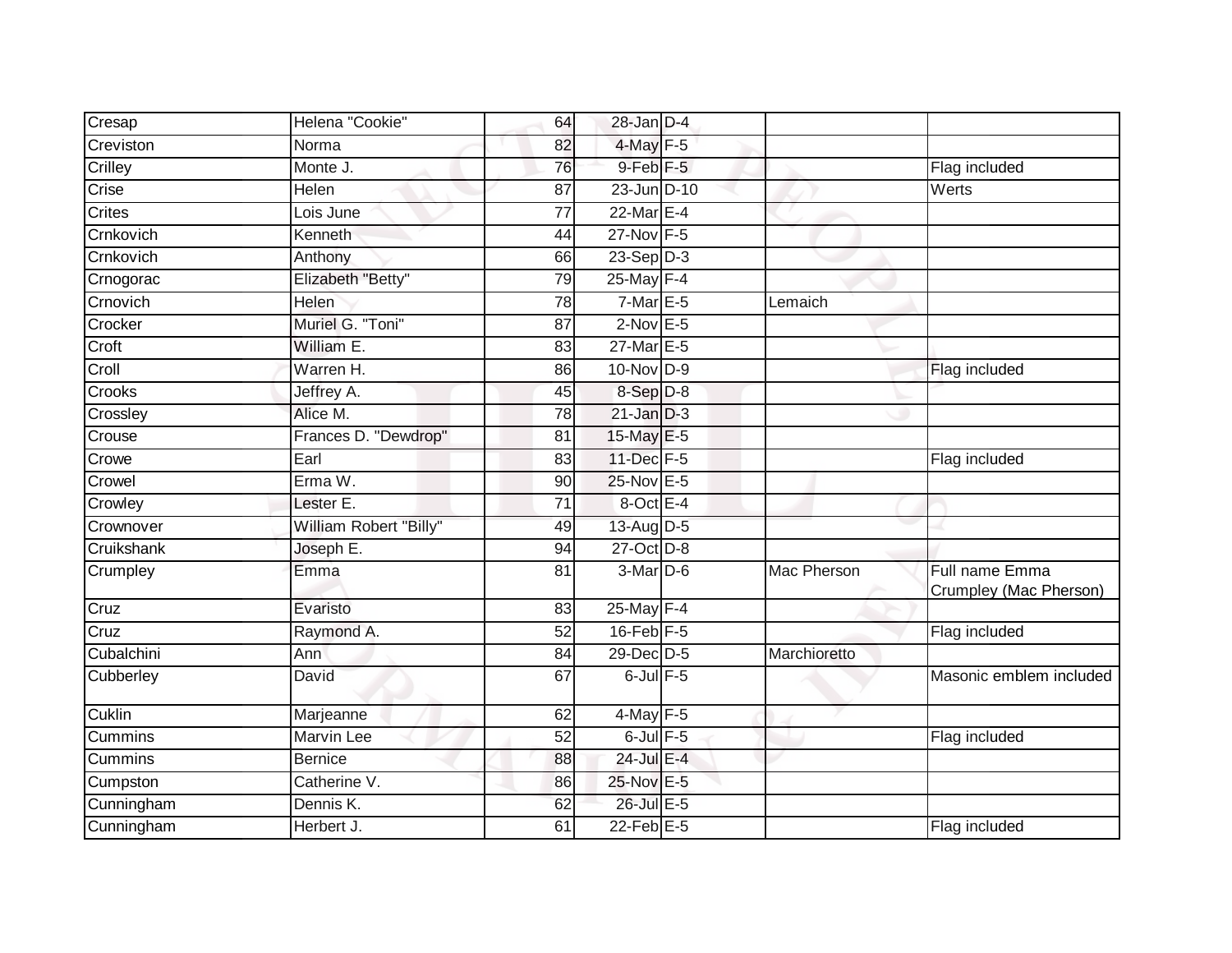| Cunningham          | Mary A.                | 87              | 8-Nov E-4        |        |                  |
|---------------------|------------------------|-----------------|------------------|--------|------------------|
| Cuppett             | Wayne W.               | 84              | $12$ -Sep $D-4$  |        | Flag included    |
| Curran              | Cynthia "Cindi"        | 48              | $3$ -Dec $E-4$   |        |                  |
| Currier             | Cosmo C.               | 65              | 31-Mar E-4       |        |                  |
| Curry               | <b>Robert Eugene</b>   | $\overline{76}$ | 12-Mar D-5       |        |                  |
| Cusumano            | Michael J.             | 84              | $7-MarE-5$       |        |                  |
| Cutean              | Mary D.                | 87              | $26$ -Jul E-5    |        |                  |
| Cutler              | <b>Stephen Anthony</b> |                 | 11-Aug D-10      |        |                  |
| Cwiklinski          | Genevieve A. "Jean"    | 80              | 26-Aug D-3       | Jurek  |                  |
| Cygal               | Alfred A.              | 80              | 23-Aug E-5       |        | Flag included    |
| Cyrnek              | John P.                | 82              | $9$ -Dec $E-2$   |        | Flag included    |
| Czaja               | Clemens "Clem"         | 82              | $19-Sep$ E-5     |        | Flag included    |
| Czapla              | Joseph "Joey"          | 44              | 25-May F-5       |        |                  |
| Czarny-Christiansen | Mary                   | 90              | 5-Apr E-6        | Oresik |                  |
| Czechanski          | Ann                    | 83              | 19-Mar D-5       |        |                  |
| Czekaj              | Michael Jr             | 61              | $4$ -Jan $E$ -5  |        |                  |
| Czerwinski          | Steve Sr.              | 88              | $22-Sep$ D-9     |        |                  |
| Dabney              | Angela Y.              | 31              | $1-Oct$ D-12     |        | Cross included   |
| Daege               | Stephanie              | 84              | 30-Mar F-4       |        |                  |
| <b>Dahlin</b>       | Charles L.             | 75              | $3-Aug$ F-5      |        | Picture included |
| Dahlkamp            | Donald                 | 64              | 31-Jul E-5       |        |                  |
| Dahlquist           | Agnes R.               | 80              | $4$ -Jun $D-5$   |        |                  |
| Dailey              | Margaret               | 72              | $27$ -Jun $E-4$  |        |                  |
| Dailey              | Raymond P.             | 62              | $16-Sep$ D-2     |        |                  |
| Dailey              | Delphine Theresa       | 92              | $2$ -Nov $E - 5$ |        |                  |
| Dalton              | Jerome Phillip Sr.     | 77              | $2$ -Feb $F-5$   |        |                  |
| Daly                | Grace R.               | 86              | $4$ -May $F-5$   |        |                  |
| Daly                | Mark J.                | 59              | 28-Sep F-5       |        |                  |
| Daly                | Daniel T.              | 76              | 30-Oct F-4       |        |                  |
| Daly                | Jennifer Ann           | 30              | 28-Apr D-5       |        |                  |
| Daly                | Elizabeth L.           | 90              | 25-Sep E-5       |        |                  |
| Dance               | <b>Arthur Avery</b>    | 89              | 23-Nov G-4       |        |                  |
|                     |                        |                 |                  |        |                  |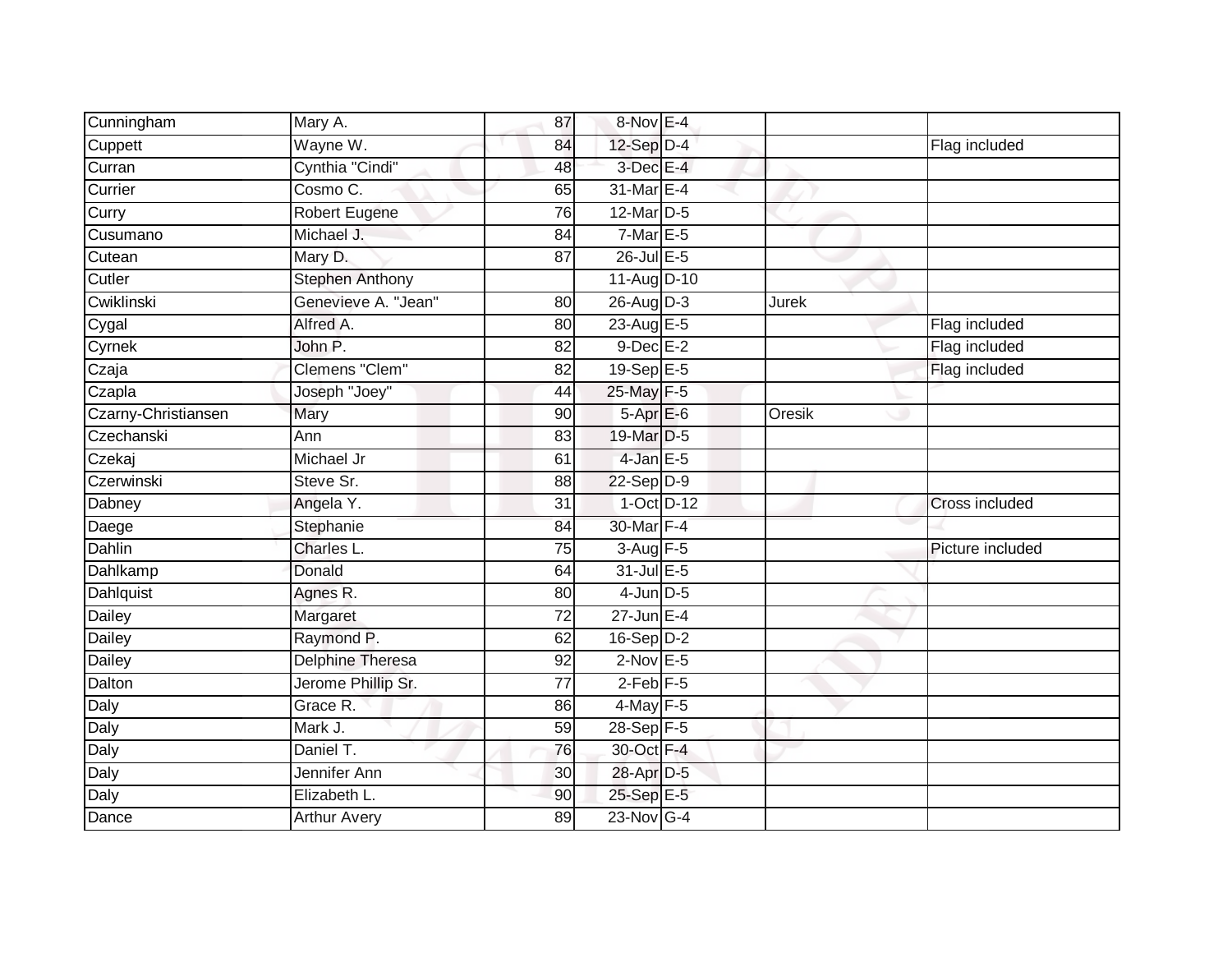| Dancey            | Helen E.                  | 90              | $15$ -Jul $D-3$   |                |                                        |
|-------------------|---------------------------|-----------------|-------------------|----------------|----------------------------------------|
| Dandrea           | John                      | 72              | 18-Aug D-9        |                |                                        |
| <b>Danielides</b> | Nicolaos C.               | 69              | 19-May D-8        |                |                                        |
| Daniels           | Harold                    | 86              | $27$ -Jan $D-5$   |                |                                        |
| <b>Daniels</b>    | William "Bill"            | 60              | $17$ -Dec $E - 5$ |                |                                        |
| D'Apice           | William A.                | 79              | $3$ -Jan $D-5$    |                |                                        |
| Darling           | <b>Allen Richard</b>      | 49              | 25-Jul E-4        |                |                                        |
| Darling           | <b>Edith Marian</b>       | 96              | $1-Dec$ $D-9$     |                |                                        |
| Darrah            | Mary Ruth                 | 94              | 24-Mar D-7        | <b>McCarty</b> | Full name Mary Ruth<br>Darrah Stafford |
| Dartz             | <b>Edward Charles Sr.</b> | 87              | $23$ -Apr $D-4$   |                |                                        |
| Das               | Vinay K.                  | 53              | $12-Sep$ D-5      |                |                                        |
| Das               | Manorama                  | 60              | 23-Nov G-4        |                |                                        |
| Das               | Arabinda M.D.             | 73              | 11-Dec F-5        |                |                                        |
| <b>Datskow</b>    | Helen M.                  | 81              | 12-Jun E-5        | Gasperson      |                                        |
| Daugherty         | Evelyn E.                 | 88              | 19-Aug D-2        |                |                                        |
| Daugherty         | Samuel                    | 66              | 24-May E-5        |                |                                        |
| Daumer            | Anda                      | 87              | $22$ -Jul $D-4$   |                |                                        |
| Daumer            | Bess V.                   | 74              | $16$ -Feb $F-5$   |                |                                        |
| Davenport         | Margaret B.               | 75              | 21-Mar E-5        |                |                                        |
| David             | Merrie                    | $\overline{87}$ | $17$ -Feb $D-5$   |                |                                        |
| Davidson          | <b>Chester Arthur</b>     |                 | 16-Jul D-5        |                |                                        |
| Davidson          | Joan                      | 51              | 12-Oct G-4        | Szutenbach     |                                        |
| Davies            | Carrie K.                 | 88              | $6$ -Jun $E-4$    | Wyatt          |                                        |
| Davis             | Sharon                    | 47              | $17-Aug$ F-4      |                |                                        |
| <b>Davis</b>      | Ruth C. "Lady"            | $\overline{77}$ | 24-Nov D-11       |                |                                        |
| Davis             | John R.                   | 73              | $4-Sep$ E-5       |                |                                        |
| Davis             | David O.                  | 45              | $21$ -Feb $E-5$   |                |                                        |
| Davis             | Elois                     |                 | $10$ -Feb $D-5$   |                |                                        |
| Davis             | <b>Etta Belle</b>         | 88              | 16-May E-5        |                |                                        |
| Davis             | William D. "Tip"          | 52              | 26-Jun E-5        |                |                                        |
| Davis             | Lillian M.                | 63              | 16-May E-5        |                |                                        |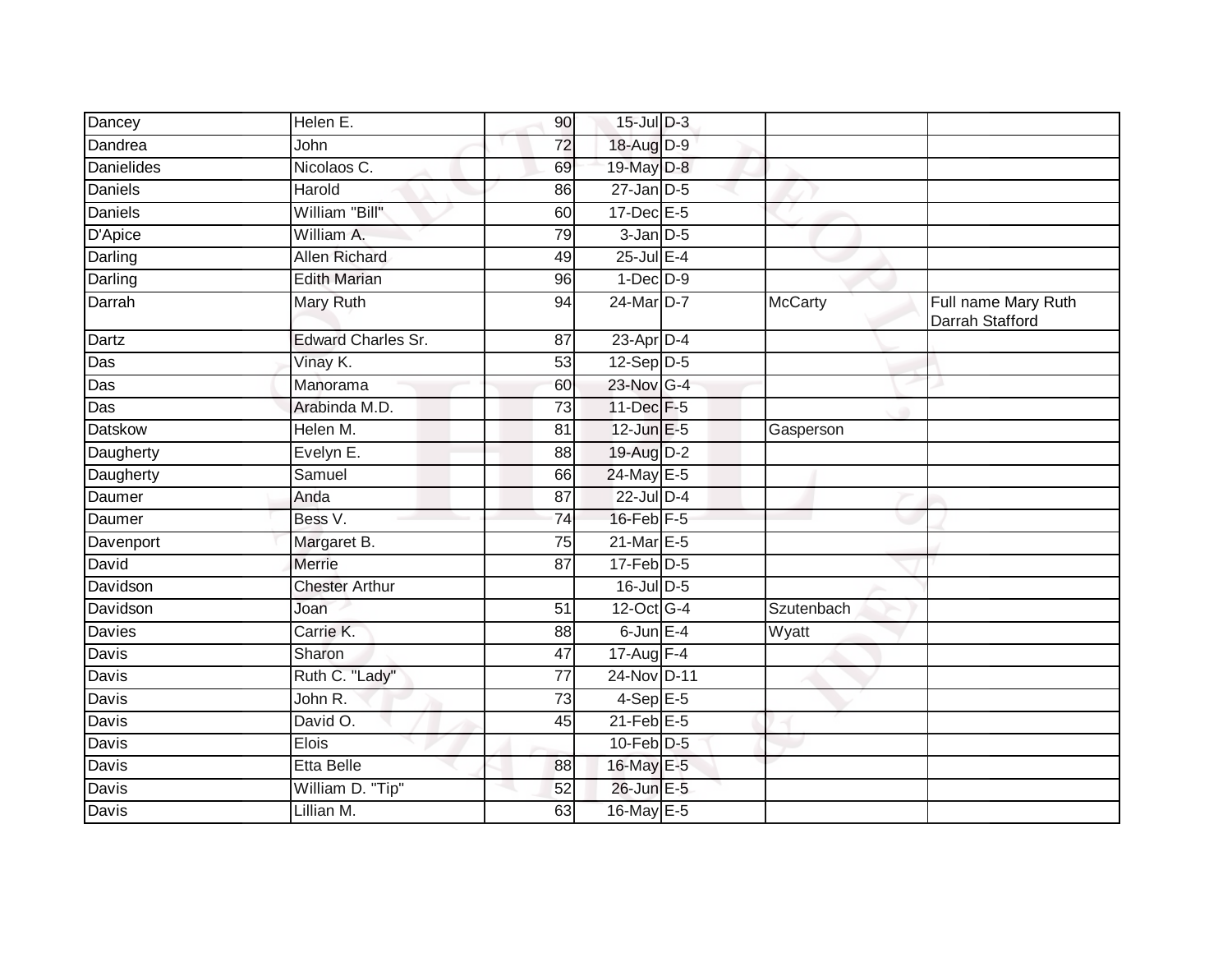| Davis          | William Albert Jr.    | 70              | $16-Sep$ D-2     |                 | Flag included                    |
|----------------|-----------------------|-----------------|------------------|-----------------|----------------------------------|
| Davis          | Bruce M.              |                 | $3$ -Jun $D-3$   |                 |                                  |
| Davis          | Herbert E.            | $\overline{77}$ | 7-Dec G-5        |                 |                                  |
| Davis          | Frank Sr.             | 84              | $16$ -Apr $D-5$  |                 |                                  |
| Davis          | Donald Sr. "D.J."     |                 | $26$ -Nov $E-4$  |                 | Masonic emblem                   |
| Davis          | Janet Marie (May)     | 76              | $24-Sep$ D-5     |                 |                                  |
| Davis          | Matthew Jr.           | 78              | $8$ -Jan $D-4$   |                 |                                  |
| Davis          | Richard L.            | 66              | $25$ -Jan E-4    |                 |                                  |
| <b>Davis</b>   | Lucile A.             | 81              | $27 - Dec$ G-4   |                 |                                  |
| <b>Davis</b>   | Carl K.               | 66              | 28-Dec G-4       |                 |                                  |
| Davis          | <b>Mattie Bell</b>    | 78              | 19-May D-8       |                 |                                  |
| Davis          | Lois Mae              | 77              | $16$ -Jun $D-9$  |                 |                                  |
| Davis          | Carla J.              | 73              | $3$ -Jul $E$ -5  |                 | Full name Carla J. Lahm<br>Davis |
| Davis          | Jacquelyn P. "Jackie" | 71              | 19-Nov E-5       |                 |                                  |
| Dawson         | Rose K.               | $\overline{91}$ | 16-Jul D-5       |                 |                                  |
| De Angelo      | Hannah Renee          | 15 days         | 16-May E-6       |                 |                                  |
| De Luna        | Maria R.              | 55              | $5-AprE-6$       |                 |                                  |
| de Rodriguez   | Guadalupe E.          | 77              | 22-Sep D-11      |                 |                                  |
| Dean           | Agnes F.              | 85              | $3$ -Jun $D-3$   |                 |                                  |
| <b>Deantes</b> | Rebeca                | 79              | $4$ -Jan $E$ -5  |                 |                                  |
| Deardorff      | Clarence H.           | 84              | 22-Dec D-5       |                 |                                  |
| Dearduff       | Hilda M.              | $\overline{87}$ | 28-Jun E-5       |                 |                                  |
| Deardurff      | Joe Dean              | 59              | $7-Nov$ G-5      |                 |                                  |
| Deaver         | J. Bruce              |                 | 25-Mar D-4       |                 |                                  |
| DeBartolo      | Josephine             | 89              | 31-Mar E-4       | Dobzenski-Dobry |                                  |
| <b>DeBoer</b>  | Etta F.               | 95              | $17 - Jan$ $D-5$ | Hanenburg       |                                  |
| <b>DeBok</b>   | Peternel              | $\overline{97}$ | $7$ -Dec $G$ -5  | VanBeek         |                                  |
| <b>DeBold</b>  | Gertrude M.           | 70              | $7-Nov$ G-5      |                 |                                  |
| DeBonis        | Isabella              |                 | 8-Sep D-8        | Fabiani         |                                  |
| Dec            | Patricia J.           | 74              | 30-Oct F-4       | Glavin          |                                  |
| DeCamp         | Robert B. Sr.         | 81              | 21-Mar E-5       |                 |                                  |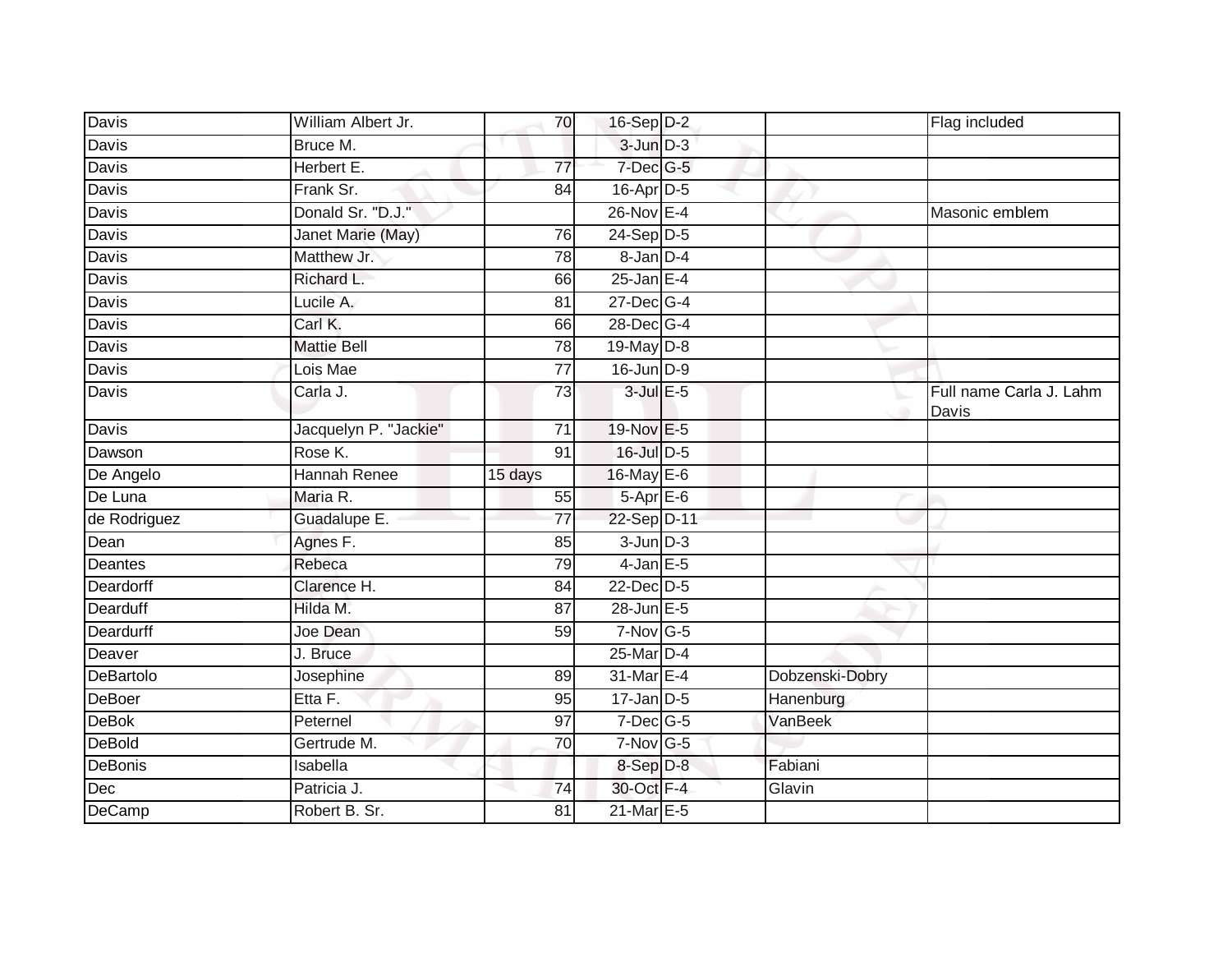| DeChantal       | Margaret                      | 81              | 17-Nov D-8      | Sejna       |                                       |
|-----------------|-------------------------------|-----------------|-----------------|-------------|---------------------------------------|
| DeChantal       | M. DeChantal Sr. OSF          | 87              | $24$ -Jul E-6   |             |                                       |
| Decker          | <b>Brian William</b>          |                 | $21$ -Jun $E-5$ |             |                                       |
| Decker          | Jeffrey B.                    | 45              | $7$ -Jul $D-9$  |             |                                       |
| Decker          | <b>Beverly Nadine</b>         |                 | $25$ -Nov $E-5$ |             |                                       |
| Dedloff         | Lorma Eva                     | 93              | $6$ -Feb $E-4$  |             |                                       |
| Deem            | Herman H.                     | 71              | 25-Apr E-5      |             |                                       |
| DeFilippo       | Victor John                   | 62              | $6$ -Dec $F-4$  |             | Flag included                         |
| Degnan          | James "Jim"                   | 75              | 28-Jun E-6      |             | Flag included                         |
| <b>DeGroate</b> | William J.                    | $\overline{74}$ | $26-Sep$ E-5    |             |                                       |
| Degroot         | William E.                    | 69              | $22$ -Dec $D-5$ |             |                                       |
| DeHaven         | Samuel Howard "Diz"           | 85              | $1-FebE-6$      |             |                                       |
| DeHaven         | Laura M.                      | 76              | $14$ -Feb $E-5$ |             | Full name Laura M.<br>(DeHaven) Moser |
| DeHoyos         | Antonio                       | 78              | 30-Aug E-5      |             |                                       |
| Deiotte         | Louis J.                      | 69              | 12-Dec G-6      |             |                                       |
| <b>DeJesus</b>  | <b>Encarnacion "Chonsita"</b> | 73              | 11-Mar D-3      |             |                                       |
| <b>DeJesus</b>  | Miguel Angel Jr.              |                 | 22-Sep D-9      |             | Cross included                        |
| Del Castillo    | Frances                       | 88              | $6$ -Jan $D-5$  | Zaitz       |                                       |
| Del Rio         | Helen F.                      | 70              | $18-Sep$ D-4    | <b>Ness</b> | Picture Included                      |
| Delahunty       | Carl E.                       | 70              | $17$ -Jan D-5   |             | Flag included                         |
| Delancy         | Norbert William               | 70              | 25-Sep E-5      |             | Flag included                         |
| DeLaney         | Barbara J.                    | 71              | 24-Jun D-5      | Dado        | Full name Barbara J.<br>DeLaney Lowe  |
| DeLay           | Clyde E.                      | 85              | $17-Nov$ D-8    |             | Flag included                         |
| Delgado         | Michael                       | 45              | $16$ -Jun $D-9$ |             | Cross included                        |
| DeLiberty       | Mary P.                       | 83              | $16$ -Jul D-5   |             |                                       |
|                 |                               |                 | $16$ -Jul       |             |                                       |
| Delich          | Joseph                        | 53              | 8-Jun F-4       |             |                                       |
| Delmerico       | John E.                       | 77              | 17-Apr $E-4$    |             | Flag included                         |
| <b>Delzer</b>   | Myrtle E.                     | 87              | 15-Apr E-6      |             |                                       |
| <b>DeMaria</b>  | Mary                          | $\overline{72}$ | 29-May E-5      |             |                                       |
| <b>DeMars</b>   | Effie R.                      | 73              | 21-Mar E-5      |             |                                       |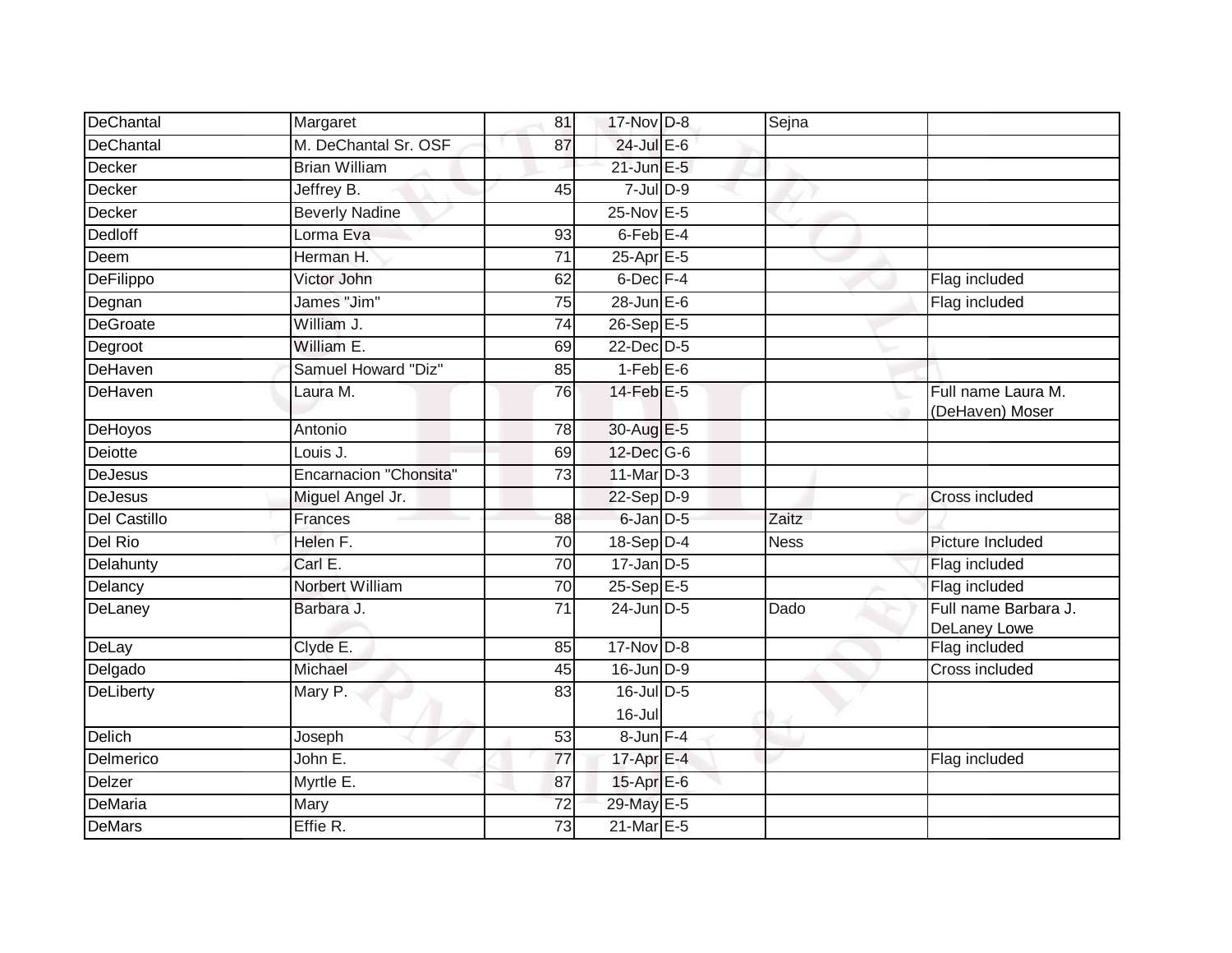| Demboski        | Janette                 | 84              | $31$ -Jan D-5   | Parrish      |                                     |
|-----------------|-------------------------|-----------------|-----------------|--------------|-------------------------------------|
| <b>DeMik</b>    | Jean M.                 | 78              | 14-Apr D-5      |              |                                     |
| Demko           | Dorothy Irene           | 82              | 28-Jan D-4      | Lalich       |                                     |
| Demko           | Odielle J.              |                 | $9$ -Jun $D-8$  |              |                                     |
| Demkowicz       | Chester J.              | 79              | $24$ -Mar $D-6$ |              | Flag included                       |
| Demmon          | Alma L.                 | $\overline{73}$ | 9-May E-5       |              |                                     |
| Demo            | Elizabeth               | 92              | 28-Apr D-7      | <b>Bahus</b> | Full name Elizabeth<br>(Demo) Tracy |
| Demski          | Stella C. "Aunt Stella" | 93              | 8-Aug E-5       |              |                                     |
| Denger          | Robert G.               |                 | $28$ -Jun $E-6$ |              | Flag included                       |
| Denning         | Sam                     | 84              | 15-Oct E-5      | Demitroulas  |                                     |
| Dennis          | Jesrue                  | 84              | 20-Aug E-5      |              |                                     |
| Dennis          | Kathryn B.              | 90              | $2$ -Jul $D$ -5 |              |                                     |
| Dennison        | Hardin                  | $\overline{76}$ | 14-Jul D-9      |              | Flag included                       |
| Denton          | Theodore W.             | 69              | $5-Sep$ D-5     |              | Cross included                      |
| Denton          | Viron L.                | 84              | 10-Jun D-2      |              |                                     |
| Denton          | Sylvia D.               | 43              | $9$ -Dec $E-2$  |              |                                     |
| Depa            | Helen A.                | 89              | 24-Sep D-5      |              |                                     |
| DePaoli         | Eugene "Jim"            | 80              | 12-Oct G-4      |              |                                     |
| Depczynski      | Mary                    | 74              | $8-AugE-5$      | Owczrzak     | Angel included                      |
| Depine          | Audrey L.               | 82              | $29$ -Apr $D-3$ | Danford      |                                     |
| <b>DePriest</b> | Sherry                  | 44              | $10$ -Dec $E-4$ | Sexton       | Picture included                    |
| DeReamer        | Marion R.               | 76              | 11-Apr $E-4$    |              |                                     |
| <b>Derek</b>    | Joan                    | 73              | $4$ -Jun $D-5$  |              |                                     |
| Derjan          | Ernest S. "Ernie"       | 73              | 22-Mar E-4      |              |                                     |
| Dermody         | Robert John             | 49              | 30-Dec E-2      |              |                                     |
| <b>DeRolf</b>   | Mary M.                 | 78              | $16$ -Feb $F-5$ | Emery        |                                     |
| <b>DeRolf</b>   | Nola J.                 | 74              | 6-Apr F-4       | Hilderbrandt |                                     |
| Derr            | Kathleen R.             | 41              | 25-Oct E-4      |              |                                     |
| Deruosi         | Joseph "Boston Joe"     | 86              | 20-Feb E-5      |              |                                     |
| Desmond         | John H.                 | 67              | 13-Sep E-6      |              | Flag included                       |
| Detmer          | Letha                   | 80              | 9-Aug E-6       |              |                                     |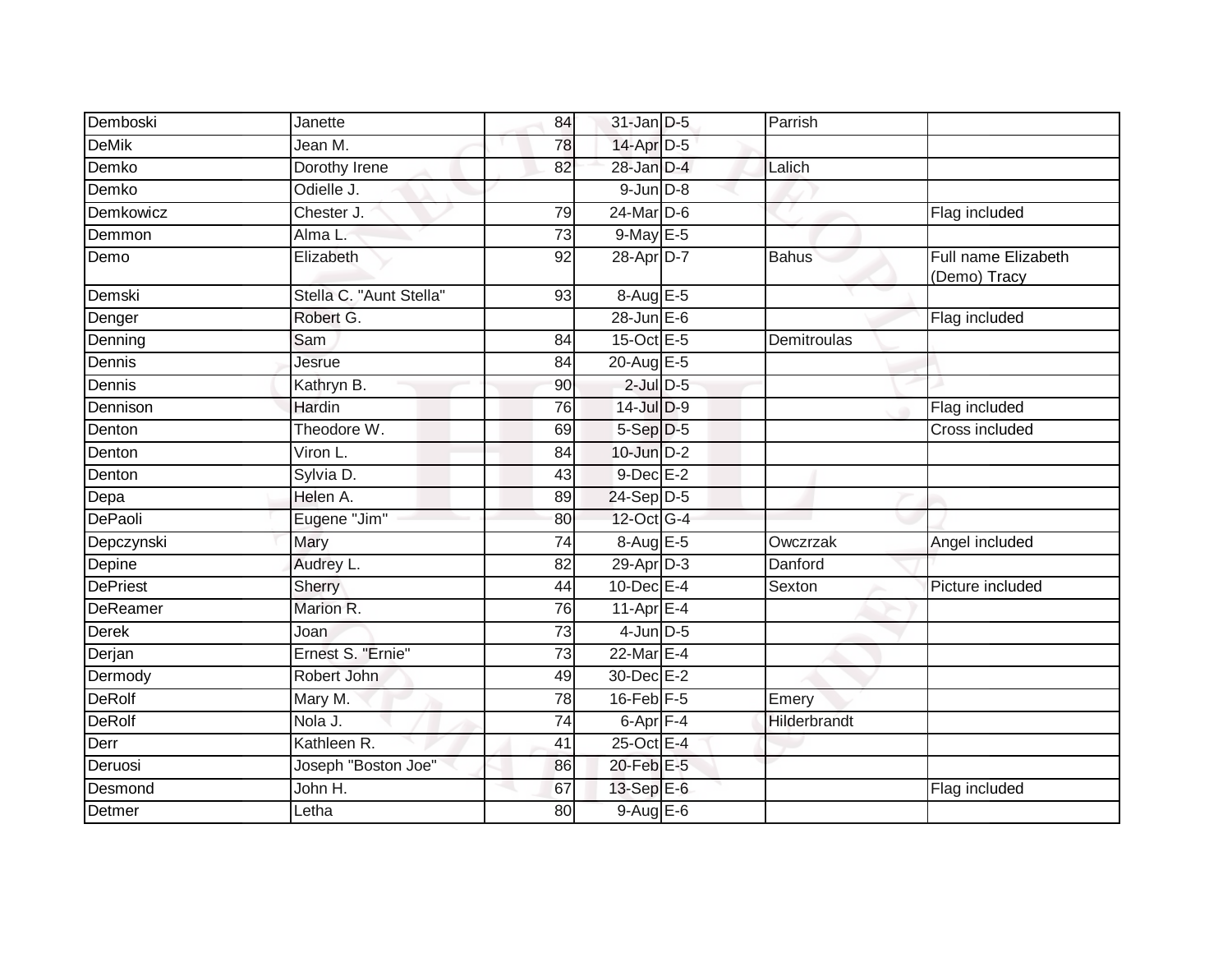| <b>Detterline</b> | Juanita L.           | 79              | $21$ -Jan $D-3$   | Carlson  |                |
|-------------------|----------------------|-----------------|-------------------|----------|----------------|
| Dettman           | LeRoy W.             | 83              | $1-May E-4$       |          |                |
| Deutsch           | Margaret A. "Peggie" | 63              | 8-Jun F-5         | Gentry   |                |
| Deutsch           | Eva                  | 79              | $14$ -Apr $D-5$   | Matovina |                |
| Devine            | Rita E.              | 85              | $1-Apr$ D-4       | Shotwell |                |
| Devine            | Mary Ann Francis     | 50              | $6$ -Jun $E-4$    |          | Cross included |
| <b>DeVries</b>    | Wilma A.             | $\overline{72}$ | 11-Oct F-5        |          |                |
| <b>DeVries</b>    | Randall J. (Dutch)   | 53              | $11$ -Jul E-5     |          |                |
| <b>DeVries</b>    | Fredrik              | 77              | $1-Mar$ F-1       |          |                |
| <b>DeVries</b>    | James E.             | 79              | $27$ -Jul $F-5$   |          |                |
| <b>DeVries</b>    | Milton P.            | 85              | 27-Mar E-5        |          |                |
| <b>DeWitt</b>     | Lynn Owen            | 64              | $7$ -Jan $D-2$    |          | Flag included  |
| Dexter            | Eli W.               | 79              | 31-May E-6        |          | Flag included  |
| DeYoung           | Robert "Bob"         | 75              | 5-Dec G-4         |          | Flag included  |
| DeYoung           | Marian E.            | 83              | 26-Mar D-4        | Tilstra  |                |
| Deyoung           | Nicole Morgan        | Infant          | 15-Sep D-8        |          |                |
| Deyoung           | Ellen I.             |                 | $27$ -Jan $D-5$   | Verduin  |                |
| DeYoung           | Sylvia J.            | 52              | $4-SepE-5$        |          |                |
| DeYoung           | Robert E. Jr.        | 44              | $7$ -Oct $E-4$    |          |                |
| Di Fiori          | Antoinette M.        |                 | $14$ -Feb $E - 4$ |          |                |
| Diatzki           | John D.              | 71              | 4-Dec F-4         |          | Cross included |
| <b>Dibkey</b>     | Ilene M.             | 79              | 12-Mar D-5        |          |                |
| <b>Dick</b>       | Jack Jr.             | 46              | $19$ -Jun $E - 5$ |          |                |
| Dickerson         | Charles R.           | 81              | 12-Mar D-5        |          | Flag included  |
| Dickeson          | Patricia I.          | 65              | $7-MarE-5$        |          |                |
| <b>Dickey</b>     | William H.           | 74              | $3-Feb$ $D-6$     |          |                |
| Dickson           | <b>Alfred Wayne</b>  | 59              | 8-Oct E-4         |          |                |
| Diehl             | Doyne                |                 | $21$ -Jun $E-5$   |          |                |
| Dietrich          | Arthur W.Jr.         | 74              | 30-Jul D-5        |          | Flag included  |
| <b>Dietrich</b>   | Robert "Bob"         |                 | $9$ -Dec $E-2$    |          |                |
| <b>DiFiore</b>    | John                 | 68              | 18-Apr E-5        |          | Flag included  |
| Diggs             | Elizabeth            | 66              | 16-Aug E-5        |          |                |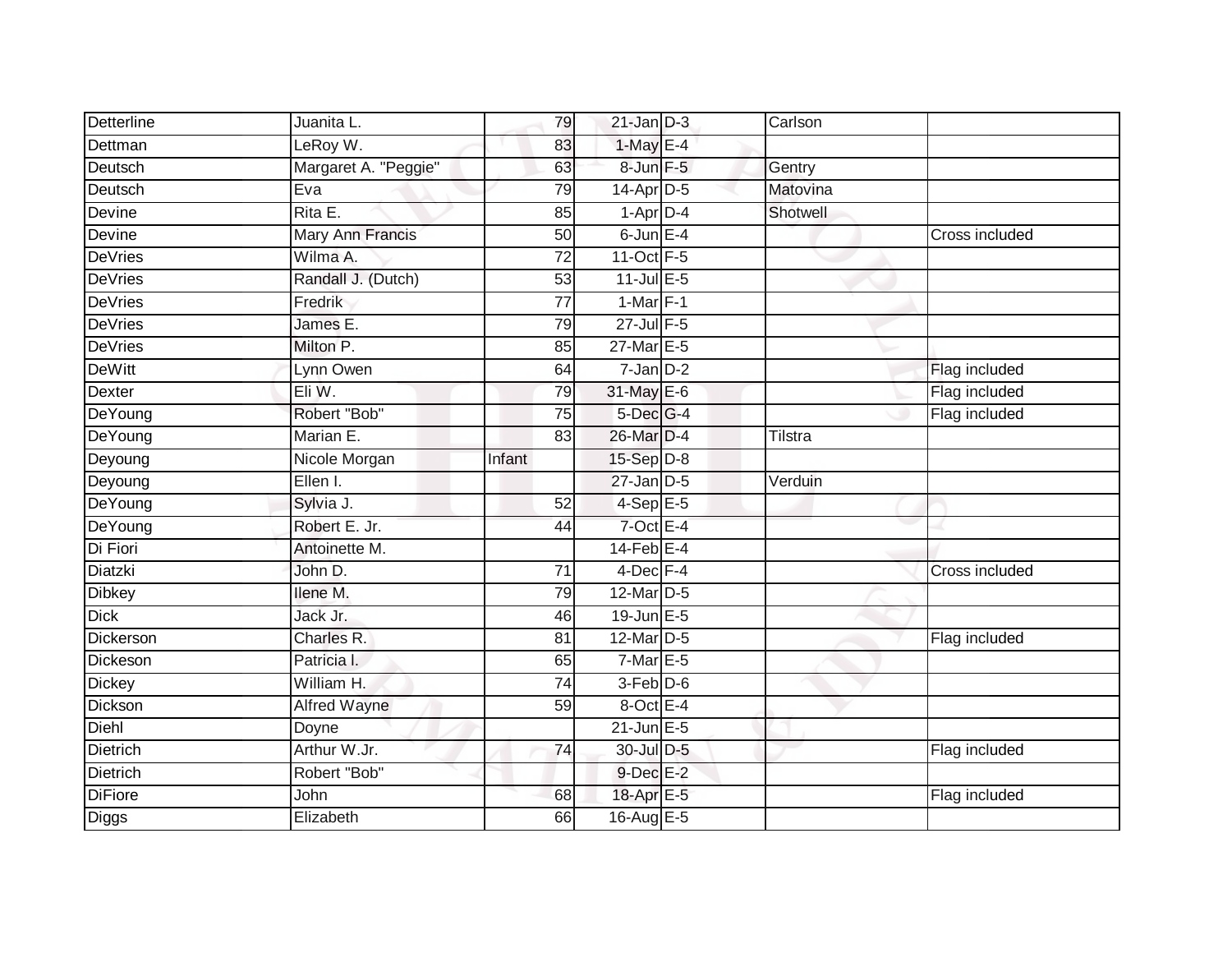| <b>Dillenbeck</b> | Donald G.         | 71              | 13-May D-2        |            | Flag included                              |
|-------------------|-------------------|-----------------|-------------------|------------|--------------------------------------------|
| <b>Dilling</b>    | <b>Mary Grace</b> | 97              | 25-Aug D-9        |            |                                            |
| <b>Dillman</b>    | Michalina         | 63              | 29-Sep D-9        | Nowakowska |                                            |
| <b>Dillman</b>    | Jack E. Sr.       | 72              | $21$ -Feb $E$ -5  |            |                                            |
| <b>Dillon</b>     | Frances           | $\overline{72}$ | $29$ -Jun F-5     |            |                                            |
| Dillon            | lela A.           | 93              | 27-Mar E-5        | Emory      |                                            |
| <b>DiMarco</b>    | Mary A.           | 78              | 25-May F-4        | Glavurtich |                                            |
| <b>DiMichele</b>  | Edward A.         | 66              | 4-Dec F-4         |            |                                            |
| Dimos             | John              | 65              | $25-SepE-5$       |            |                                            |
| <b>Dittrich</b>   | Peter             | 50              | $12$ -Jun $E - 5$ |            |                                            |
| <b>Dittrich</b>   | Betty L.          | 73              | 27-Jun E-5        |            |                                            |
| Dix               | George U.         | 88              | $23-Sep D-3$      |            |                                            |
| Dix               | Andrew (Tom)      | 56              | 15-Aug D-5        |            |                                            |
| Dix               | Elizabeth         | 47              | 23-Oct F-5        |            |                                            |
| <b>Dixon</b>      | Jack J. "John"    | $\overline{87}$ | $1-Nov$ E-5       |            | Flag included                              |
| <b>Djukich</b>    | Slavko            | 73              | 18-Jan E-6        |            |                                            |
| <b>Djurich</b>    | Elizabeth "Liz"   | 70              | $2$ -Jun $D-5$    |            |                                            |
| Dlugokecki        | Michael L. "Dugo" | 52              | 15-Dec D-9        |            |                                            |
| D'Mura            | Joseph            | 82              | 26-Mar D-4        |            |                                            |
| <b>Dobbins</b>    | Ola M.            | 64              | $12$ -Jan F-5     |            |                                            |
| Dobrolecki        | Evelyn J.         | 85              | 24-Dec E-6        | Manista    | Full name Evelyn J.<br>Servin (Dobrolecki) |
| Dobrowolski       | Irene             | 80              | 5-Oct G-5         | Germak     |                                            |
| Dobrzeniecki      | Josephine         | 87              | 28-Nov C-5        | Grzesiak   |                                            |
| Dobson            | Raymond K. Sr.    | 88              | 13-Dec F-5        |            | Flag included                              |
| Dobson            | Grasce            | 95              | 4-Mar D-4         |            | Full name Grasce<br>Boehmer Dobson         |
| <b>Dockins</b>    | Linda L.          | 51              | $1-Oct$ D-12      |            |                                            |
| Dodd              | Alice E.          |                 | 25-Apr E-5        |            |                                            |
| <b>Dodds</b>      | Beatrice M.       | 98              | 12-Dec G-6        |            |                                            |
| Doeing            | Mary              | 92              | 26-May D-6        |            |                                            |
| Doeing            | Duane Evan        | 38              | $10-Sep$ D-6      |            |                                            |
| Doidge            | Russell           | 82              | 26-Mar D-4        |            |                                            |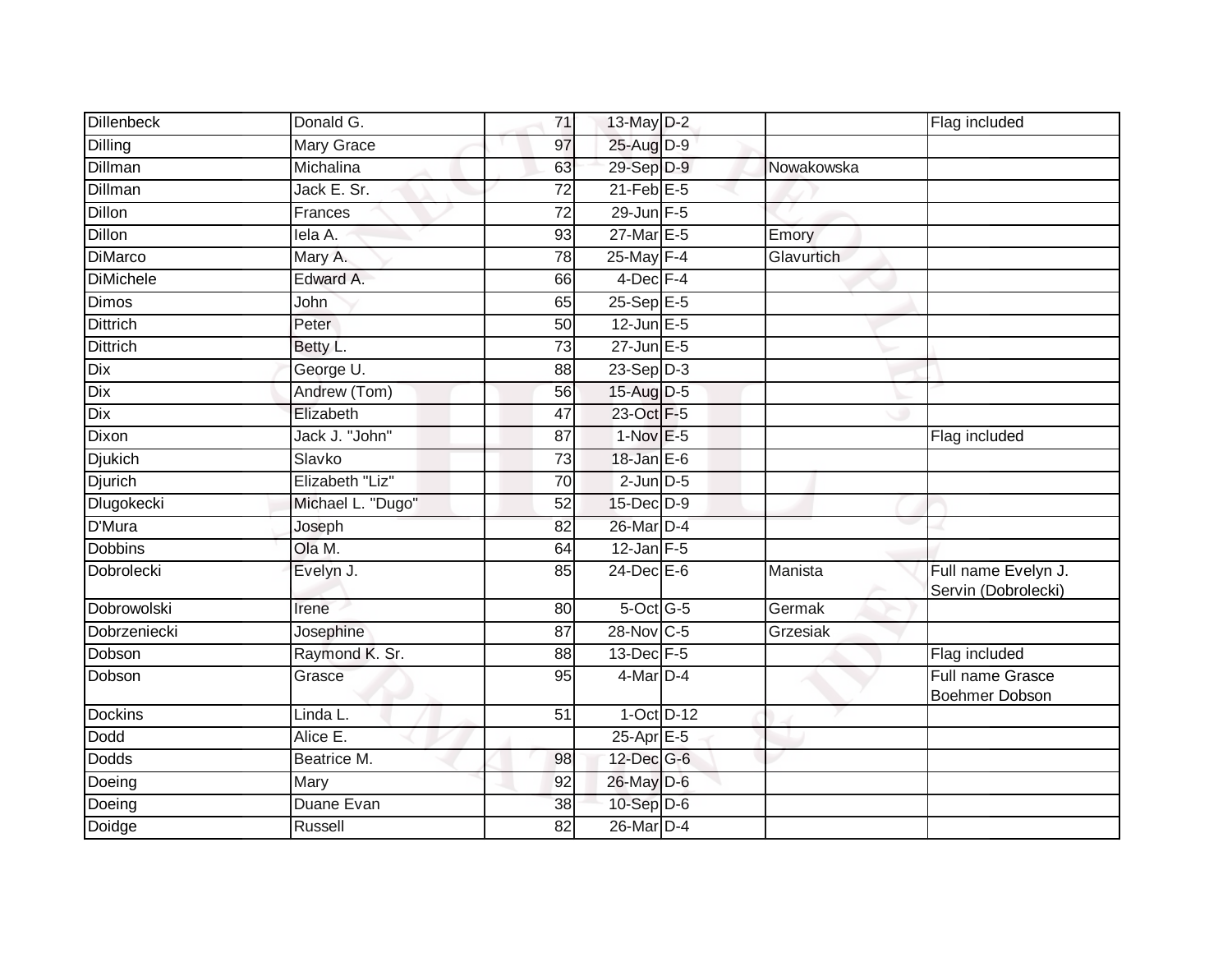| <b>Doktysz</b>    | Michael J.                | 54              | $6$ -Aug $D$ -5           |          |               |
|-------------------|---------------------------|-----------------|---------------------------|----------|---------------|
| Doland            | Lottie                    | 95              | 24-Aug F-5                |          |               |
| <b>Dolfin</b>     | Alma                      | 90              | 10-Apr E-5                |          |               |
| Doll              | Ardath S.                 | 88              | 9-Apr D-5                 |          |               |
| Doll              | Frank                     | $\overline{88}$ | 16-Oct F-5                |          | Flag included |
| Domasica          | Mary Lou                  | 73              | $22$ -Aug E-5             | Hoggatt  |               |
| Dombrowski        | John James                | 48              | 14-Apr D-5                |          |               |
| Dominguez         | Edward                    | 47              | $15-Nov$ E-4              |          |               |
| Dominick          | John                      | 83              | $2$ -Nov G-5              |          |               |
| Domonkos          | Eugene A.                 | 69              | 12-Mar D-5                |          |               |
| Dompke            | Marjorie                  | 81              | 13-Dec F-5                | Gies     |               |
| Doms              | <b>Charlotte Viola</b>    | 41              | $9-Nov$ G-5               |          |               |
| Dongu             | Mario Vincent             | 68              | 27-Oct D-8                |          | Flag included |
| Donnelly          | John L.                   | 35              | 29-Nov F-3                |          |               |
| Donovan           | William H. Dr.            | 78              | $20$ -Jan $D-5$           |          |               |
| Donovsky          | Delores M.                | 76              | $12$ -Jul $E-4$           | Lukowski |               |
| Dooge             | Gerard C. Jr.             | 81              | 26-Apr <sub>E-4</sub>     |          | Flag included |
| Dooley            | Evelyn L.                 | 61              | 13-Mar E-6                |          |               |
| Doolin            | Arthur F.                 | 92              | 19-Aug D-2                |          |               |
| <b>Doolin</b>     | <b>Genevieve Suzanne</b>  | 93              | 19-Oct G-5                | Eder     |               |
| <b>Dorkin</b>     | John L. Sr.               | 73              | $8$ -Jan $D$ -5           |          |               |
| Dorusha           | James                     | $\overline{39}$ | $9-Nov$ G-5               |          |               |
| Dorusha           | Patricia L.               | 64              | $1-Sep$ D-12              | Johnson  |               |
| Dotson            | Joan A.                   | 68              | $3$ -Jan $D$ -5           | Davis    |               |
| Douglas           | George W.                 | 96              | $21 - Nov F - 6$          |          |               |
| Douglas           | Opal                      | 81              | 27-Aug D-5                |          |               |
|                   |                           |                 |                           |          |               |
|                   | Joshua David "Josh"       | $\overline{20}$ | 12-Aug D-3                |          |               |
| Douglass<br>Douma | Ida                       | 76              | 29-Jun F-5                | Ketelaar |               |
| <b>Douthitt</b>   | Richard "Dick"            | 57              | 17-Jul E-5                |          |               |
| Dovichi           | Timothy J. "Tim"          | 37              | $13$ -Feb $E$ -6          |          |               |
| Dow<br>Dowdy      | Jared A.<br>Logan Patrick | 24              | 28-Jul D-10<br>16-May E-5 |          |               |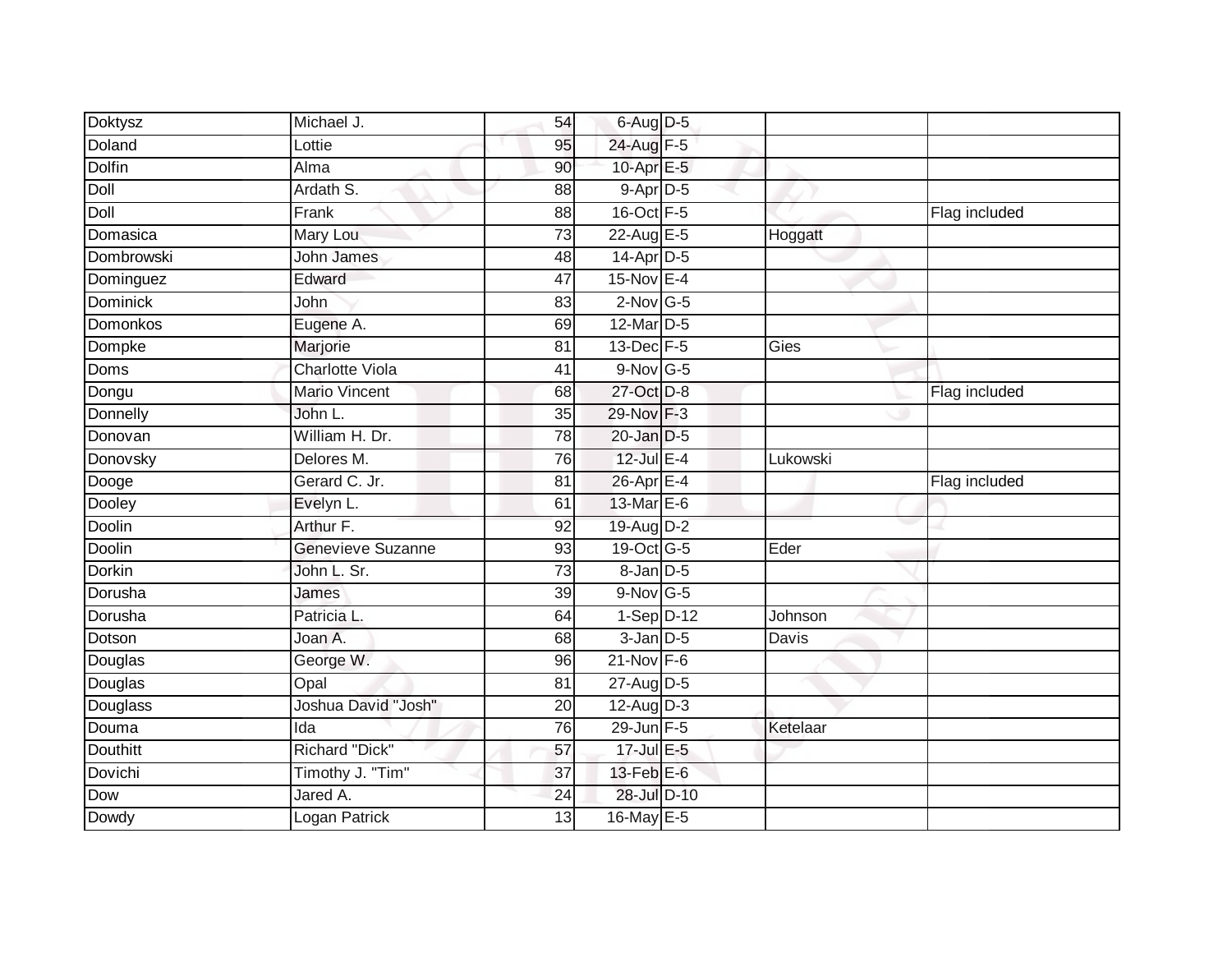| Dowdy              | Johnnie                         | 76               | 11-Jul E-5             |                 |                                                                  |
|--------------------|---------------------------------|------------------|------------------------|-----------------|------------------------------------------------------------------|
| Downey             | <b>Gerald Clayton</b>           | $\overline{72}$  | $14$ -Jun $F-1$        |                 |                                                                  |
| Downing            | Williiam A. "Bill"              | 64               | 31-Oct G-6             |                 | Flag included                                                    |
| Downing            | Earl J.                         |                  | $5-Nov$ E-4            |                 |                                                                  |
| Downs              | Josephine F.                    | 95               | $5$ -Dec $G-4$         |                 |                                                                  |
| Drach              | Bernard F. "Ben" "Boom<br>Boom" | 80               | 26-Aug D-3             |                 | Flag included                                                    |
| Drag               | Casimira "Kay"                  | 89               | $22$ -Dec $D-5$        |                 |                                                                  |
| <b>Dragicevich</b> | <b>Bozidar</b>                  |                  | $20$ -Jul $F-5$        |                 | Very Reverend Archpriest<br><b>Father Bozidar</b><br>Dragicevich |
| Dragici            | Mary Ann                        | 94               | 18-May F-4             |                 |                                                                  |
| Dragisic           | Vlade                           | 82               | 28-Feb <sup>E-4</sup>  |                 |                                                                  |
| <b>Dragos</b>      | George                          | 67               | $9$ -Jan $D$ -5        |                 | ⊾                                                                |
| <b>Drake</b>       | James W.                        | 78               | 23-May E-4             |                 | Flag included                                                    |
| Drangmeister       | Lydia W.                        | 84               | 10-Sep D-6             |                 |                                                                  |
| <b>Drapac</b>      | Marhta                          | 88               | 19-Jan F-5             | Lyk             |                                                                  |
| Drapac             | Mary Elizabeth                  | 41               | $4-Nov$ E-3            |                 |                                                                  |
| <b>Draves</b>      | Lois A.                         | 76               | 5-May D-7              |                 |                                                                  |
| Dray               | <b>Matthew James</b>            |                  | $27$ -Jun $E - 5$      |                 | Flag included                                                    |
| <b>Drees</b>       | Deborah J.                      | 38               | $24$ -May E-5          |                 |                                                                  |
| <b>Dreischerf</b>  | Shirley A.                      | 67               | $19$ -Jun $E - 5$      | Norton          |                                                                  |
| Drennan            | Michele Ann                     | 42               | $3-Feb$ $D-6$          | <b>McGaffic</b> |                                                                  |
| <b>Drenth</b>      | Richard C.                      | 63               | 25-May F-5             |                 |                                                                  |
| <b>Dresher</b>     | Helen A.                        | 78               | 18-Jun D-5             | Suvislak        |                                                                  |
| <b>Drobac</b>      | Phyllis J.                      | 63               | $5-$ Apr $E-6$         |                 |                                                                  |
| Drobina            | Margaret                        | 86               | $4$ -May $F-5$         |                 |                                                                  |
| Drozdal            | Edward S.                       | 79               | $12-Aug\overline{D-3}$ |                 | Flag included                                                    |
| <b>Drozdal</b>     | Walter F.                       | 84               | 30-Nov G-5             |                 |                                                                  |
| Drozynski          | Stephanie                       | 84               | 28-Feb E-4             |                 |                                                                  |
| Duarte             | Raphael M.                      | 10 months<br>old | 28-Jan D-4             |                 |                                                                  |
| <b>Dubczak</b>     | Leonard J.                      | 55               | $18-AprE-5$            |                 |                                                                  |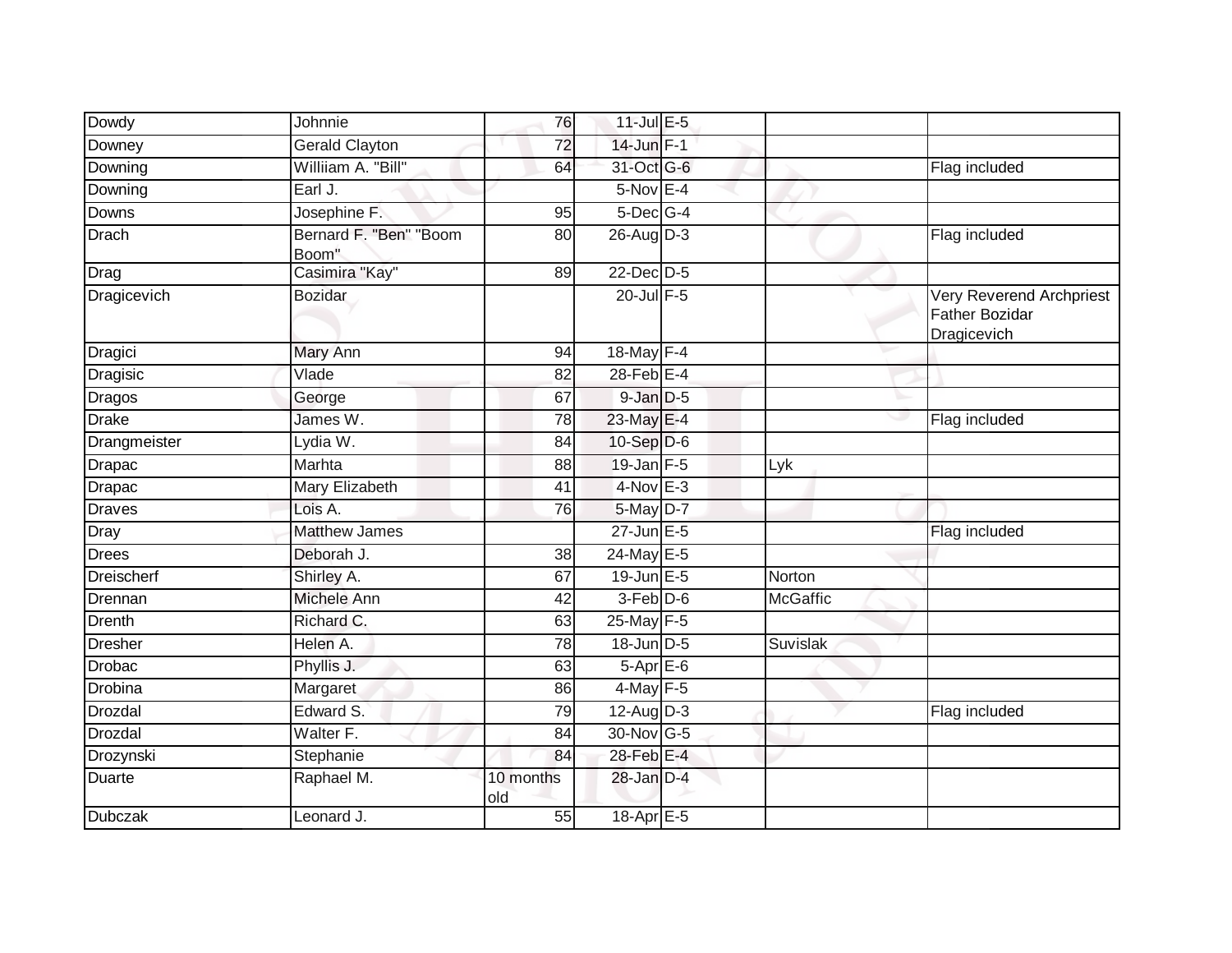| <b>Dubeck</b> | Helen               | 83              | $5$ -Feb $D-5$   | Anthony        |                  |
|---------------|---------------------|-----------------|------------------|----------------|------------------|
| <b>Dubich</b> | Peter R.            | 88              | $18$ -Feb $D-3$  |                |                  |
| <b>Dublak</b> | Edward J. Jr. "Bud" | 47              | $10$ -Feb $D-5$  |                |                  |
| <b>Dubs</b>   | Katherine "Katie"   | 71              | 10-May $E-5$     |                |                  |
| Dubs          | Gloria              | $\overline{74}$ | 30-Jun D-9       |                |                  |
| Duchow        | Robert E.           | 79              | 18-Apr E-5       |                | Flag included    |
| <b>Duddy</b>  | Robert F.           | 63              | $1-Sep$ D-12     |                |                  |
| <b>Dudek</b>  | Ann M.              | 88              | 16-Nov G-5       | <b>Mysliwy</b> |                  |
| <b>Dudzik</b> | Mary A.             |                 | 31-Oct G-6       | Swierc         |                  |
| <b>Dudzik</b> | Joseph J.           | 89              | $19$ -Jul $E$ -5 |                |                  |
| Duff          | Zella               | 93              | $27$ -Jul $F-5$  |                |                  |
| Dugan         | Robert A.           | 56              | $24$ -Jul E-4    |                |                  |
| Duggleby      | Frances             | 85              | $17 - Dec$ E-6   |                | Picture included |
| Duha          | Janet G.            | 74              | $9$ -Feb $F-5$   |                |                  |
| Duhon         | Stephen A.          | 89              | 23-May E-4       |                |                  |
| <b>Dukes</b>  | Julia Esther        | 78              | 20-Dec F-4       | Kerr           |                  |
| <b>Dukes</b>  | O. Derald           | $\overline{77}$ | $12$ -May $D-6$  |                |                  |
| Dumakowski    | Joseph S. Jr.       | 88              | 24-Aug F-5       |                |                  |
| Dunaski       | Irene M.            | 78              | $5-Nov$ E-4      | Spak           |                  |
| Duncan        | Larnie Jay          | 77              | 26-Apr E-4       |                |                  |
| Duncan        | Karen A.            | 48              | $10$ -Dec $E-4$  |                |                  |
| Duncanson     | <b>Mary Therese</b> | 69              | 30-Sep D-14      |                | Angel included   |
| Dunham        | Paul E.             | 80              | 8-May E-5        |                | Flag included    |
| Dunn          | Gerald L. "Jerry"   | 60              | 28-Sep F-5       |                |                  |
| Dunne         | <b>Philip Leroy</b> | 99              | $10$ -Dec $E-4$  |                | Picture included |
| Dunstan       | Dale A.             | 64              | $3-May$ F-1      |                |                  |
| Dupay         | Frank M.            | 79              | $2$ -Jul $D$ -5  |                | Flag included    |
| Durajczyk     | Helen               | 92              | 28-Sep F-5       | Prajzner       |                  |
| Durbin        | David Jerome        | 81              | 14-Apr D-5       |                |                  |
| Durcho        | Ann                 | 88              | 15-Feb E-5       | Kovachic       |                  |
| Durcret       | William Sr.         | $\overline{77}$ | 12-Apr $E-6$     |                |                  |
| <b>Dust</b>   | Harold L. "Harzy"   | $\overline{72}$ | $7-MarE-5$       |                |                  |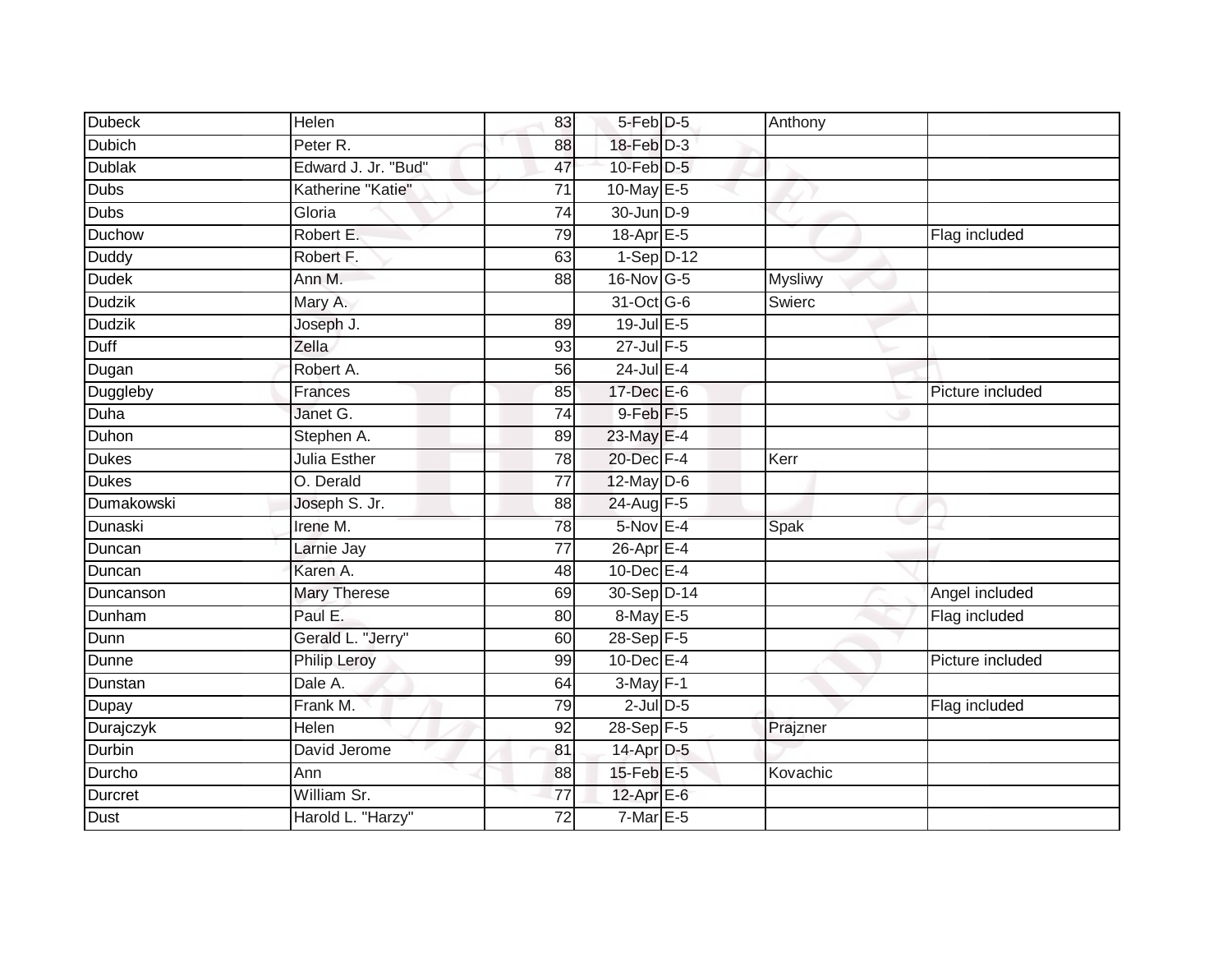| <b>Dust</b>      | Carl J.                | 89              | 26-Mar D-4        |                |                                  |
|------------------|------------------------|-----------------|-------------------|----------------|----------------------------------|
| Dust             | Wayne E.               | 81              | 15-Nov E-4        |                | Flag included                    |
| Duvnjak          | Svetko "Celo"          | 84              | 17-Sep D-4        |                |                                  |
| Dvorscak         | <b>Bernadine</b>       | 90              | $12$ -Dec $ G-6 $ | Guziak         |                                  |
| Dvorscak         | George J.              | 81              | $7-FebE-5$        |                |                                  |
| <b>Dvorske</b>   | Loretta E.             | $\overline{87}$ | $17$ -Jul $E-5$   |                |                                  |
| Dybowski         | Walter J.              | 83              | 29-Jun F-5        |                | Flag included                    |
| Dyer             | Robert G. "Bob"        | 78              | $19$ -Jul $E$ -5  |                |                                  |
| Dykema           | Melvin E.              |                 | $16$ -Jan $D-5$   |                |                                  |
| Dykstra          | Viola                  | $\overline{72}$ | $20$ -Jan $D-6$   | Anderson       | Full name Viola Dykstra<br>Kiser |
| <b>Dykstra</b>   | Case                   | 76              | $26$ -Feb $D-5$   |                |                                  |
| Dykstra          | John W.                | $\overline{82}$ | $22$ -Feb $E-5$   |                | Flag included                    |
| <b>Dykstra</b>   | Peter                  | $\overline{76}$ | $16-Sep$ D-3      |                | Flag included                    |
| Dykstra          | Andrew P.              | 86              | $11$ -Jul E-5     |                |                                  |
| Dykstra          | Dora                   | 91              | 20-Apr F-5        |                |                                  |
| <b>Dziadosz</b>  | Bernice M. 'Busia"     | 82              | $11$ -Mar $D-3$   |                |                                  |
| <b>Dziezak</b>   | Martha A.              | 88              | 28-May D-4        | Morz           |                                  |
| <b>Dzurochak</b> | Joseph C.              | 73              | 28-Jul D-10       |                | Flag included                    |
| Eagle            | Ann C.                 | 88              | 20-Aug D-4        | Cibulka        | (Mrs. Mark Eagle)                |
| Eakins           | Kenneth E. Sr.         | 62              | $8$ -Jul $D-3$    |                | Flag included                    |
| Earl             | Orville J.             | 75              | $21$ -Jan $D-3$   |                |                                  |
| Early            | Dorothy M. "Debbie"    | 61              | 16-May E-5        |                |                                  |
| Easterday        | Ann R.                 | 89              | 13-Mar $E-6$      |                |                                  |
| Eberle           | Nettie S.              | 93              | 17-Mar D-5        |                |                                  |
| Echlin           | Roberta E. "Bobbie"    | 81              | $14$ -Jan $D-4$   | Czaszewicz     |                                  |
| Echterling       | <b>Carleton Robert</b> | 68              | $3$ -Dec E-5      |                | Flag included                    |
| Eckenrode        | James 'Jim"            | 54              | 20-Apr F-5        |                |                                  |
| Economou         | Emily (Emilie)         | 95              | $8$ -Jan $D$ -5   |                |                                  |
| Eddlemon         | John Y.                | 80              | $12$ -Jan $F-5$   |                |                                  |
| Eddy             | Dorothy F.             | 88              | $16$ -Feb $F-5$   |                |                                  |
| Eddy             | Marquerite F.          | 98              | $3$ -Jan $D$ -5   | <b>Beattie</b> |                                  |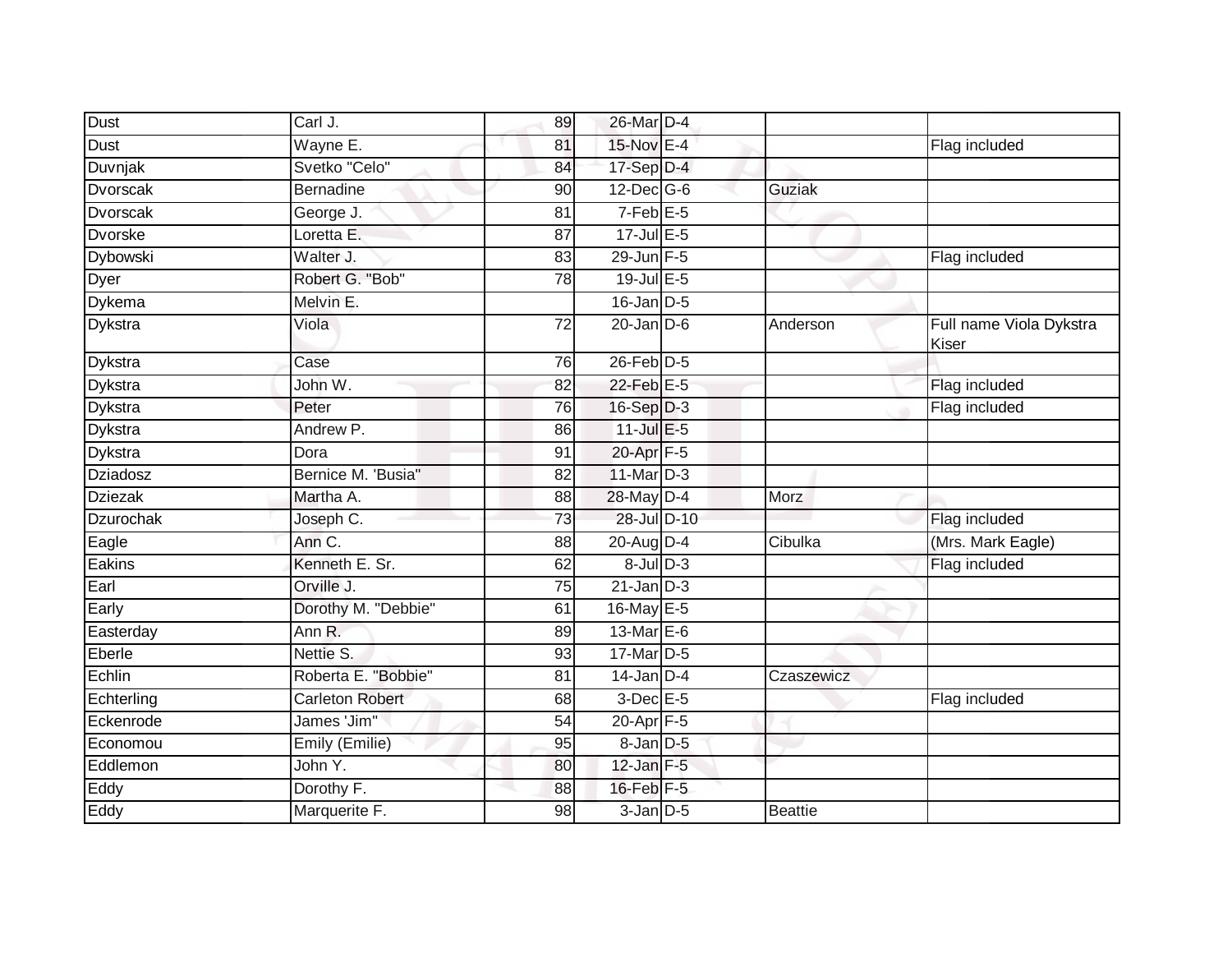| Edelman       | Paul                   |                 | 25-Sep E-5       |                       |                                              |
|---------------|------------------------|-----------------|------------------|-----------------------|----------------------------------------------|
| Eder          | George Glenn           | 63              | 6-Oct D-9        |                       | Flag and Picture included                    |
| Eder          | <b>Charles L</b>       | 81              | 14-Nov F-5       |                       | Flag included                                |
| Edington      | Lois June              | 75              | 28-Feb E-4       |                       |                                              |
| Edmaiston     | <b>Charles Daniel</b>  | 65              | 28-Aug E-5       | $\tilde{\phantom{a}}$ | Flag included                                |
| Edmon         | J.W. Sr. "Grandaddy"   | 82              | $8-Sep$ D-8      |                       |                                              |
| Edmond        | Margie                 | 64              | 24-Sep D-5       |                       |                                              |
| Edmonds       | Annie                  | $\overline{72}$ | 20-Nov F-4       |                       |                                              |
| Edmonson      | <b>Beverly Mae</b>     | 67              | $26$ -AugD-3     | Kallas                |                                              |
| Edstrom       | Betty J.               | 82              | $1-Nov$ E-5      |                       |                                              |
| Edwards       | Erwin G.               | 92              | $20$ -Jan $D-6$  |                       |                                              |
| Edwards       | Larry P.               | 55              | 25-Oct E-4       |                       |                                              |
| Eenigenburg   | <b>Pearl Henrietta</b> |                 | 8-Nov E-4        |                       |                                              |
| Eggebrecht    | Dorothy A.             | 83              | 14-Apr D-5       |                       |                                              |
| Eggers        | Augusta L.             |                 | 30-Oct F-5       |                       |                                              |
| Eggert        | Lois E.                | 85              | $8-Sep$ D-8      | Wassermann            |                                              |
| Egyed         | Adolph                 | 81              | $6$ -Jun $E-4$   |                       | Flag included                                |
| Ehrenzeller   | Robert F.              | 62              | 3-Mar D-6        |                       |                                              |
| Eiberger      | James Dr.              | 49              | 19-Dec F-5       |                       |                                              |
| Eichensehr    | Gerald R. Jr. "Rob"    | $\overline{37}$ | $17$ -Jul $E-5$  |                       |                                              |
| Eichensehr    | Albert O.              | 84              | 28-Aug E-5       |                       |                                              |
| Eisenhower    | Nathan L.              | 88              | 29-May E-5       |                       |                                              |
| Eldrenkamp    | Winifred               | 90              | $21$ -Dec $G-5$  | Rosier                | Full name Winifred<br>Eldrenkamp (Ticgelaor) |
| <b>Elkins</b> | Marguerite L.          | 77              | $4$ -May $F-5$   | Juergens              |                                              |
| Elkins        | RitaF.                 | 83              | 19-Nov E-7       | Guthrie               |                                              |
| Elliott       | Musett                 | 67              | 23-May E-4       | Abernathy             |                                              |
| <b>Ellis</b>  | Eugene Bradham         | 78              | 5-Jun E-5        |                       |                                              |
| Ellison       | Dolores L "Laurie"     | 72              | $7$ -Feb $E$ -5  | Teutemacher           |                                              |
| Elman         | Laura Jean             | 71              | 8-Apr D-3        |                       |                                              |
| Elmer         | Charles W.             | 76              | $2$ -Feb $F - 5$ |                       |                                              |
| Elmore        | Danny L. "Ole Dan"     | 56              | $24$ -Mar $D-6$  |                       |                                              |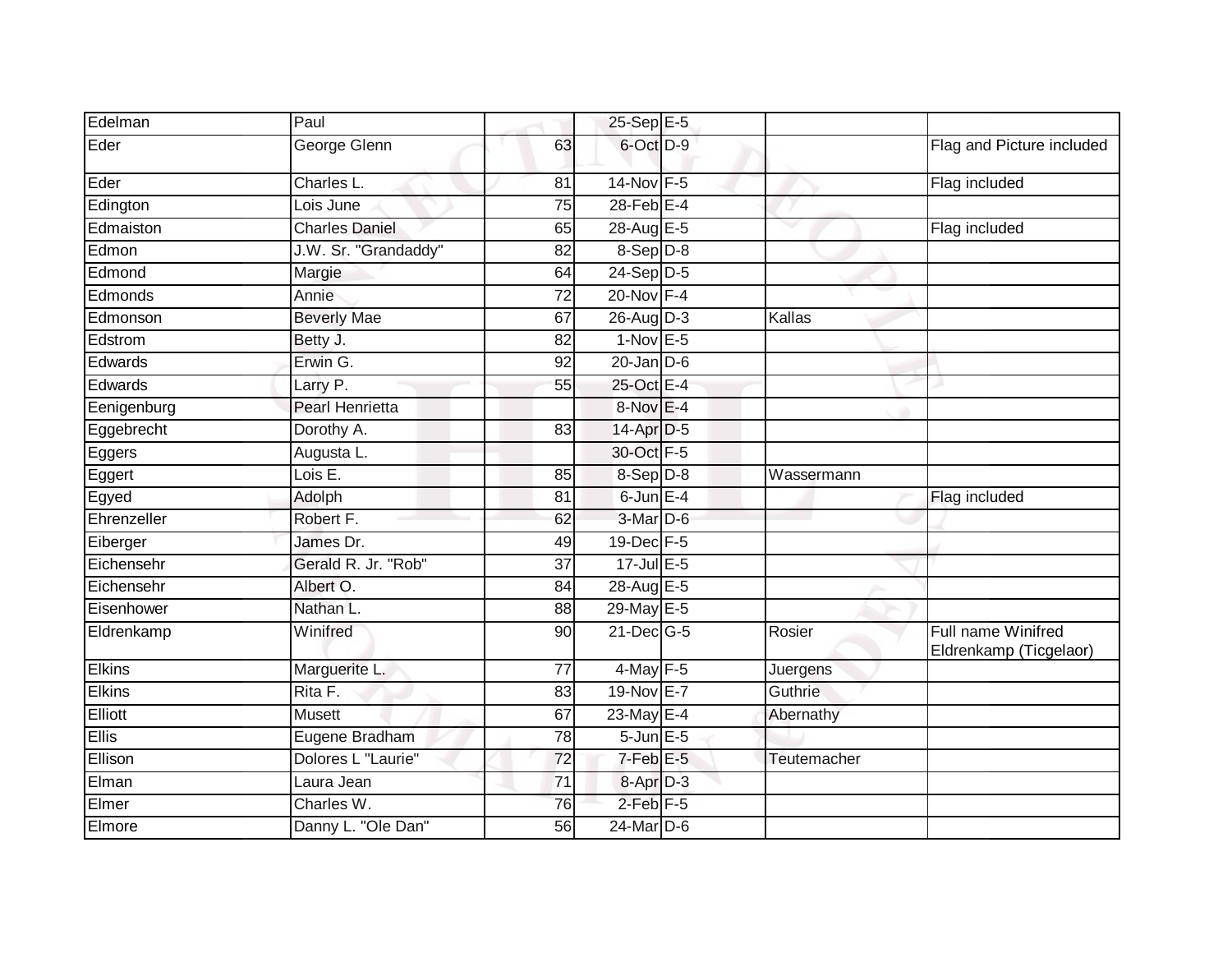| Elo      | Richard J. Fr. C.PP.S | 65              | $27$ -Jan $D-5$      |        |                                      |
|----------|-----------------------|-----------------|----------------------|--------|--------------------------------------|
| Embs     | Joanne                | 61              | 26-Mar D-4           | Gohus  |                                      |
| Emerine  | <b>Goldie Dillion</b> |                 | 8-Jul D-3            | Lee    |                                      |
| Emerson  | Evelyn L.             | 78              | $25-Sep$ $E-7$       |        | Full name Evelyn L.<br>Heims-Emerson |
| Emery    | Mike                  | 96              | $16$ -Jan $D-5$      |        | Flag included                        |
| Emig     | Susan B.              | $\overline{56}$ | 26-Nov E-5           | Zaher  |                                      |
| Emsing   | Lee                   | 81              | 20-May D-2           |        |                                      |
| Engel    | Arnold M.             | 85              | 25-Dec C-5           |        |                                      |
| Englert  | Millie A.             | 91              | $5$ -Jun $E-4$       |        |                                      |
| Ennes    | Raymond P.            | 75              | 22-Aug E-5           |        |                                      |
| Ensign   | Mary Ann              | 74              | 18-Mar D-4           |        |                                      |
| Epperson | <b>Barbara Polk</b>   | 66              | 22-Dec D-6           |        |                                      |
| Erb      | Donna R.              | 64              | 19-Aug D-2           | Carter |                                      |
| Ercikson | Florence L.           | 91              | 20-Aug D-5           |        |                                      |
| Erdelac  | Joseph                | 47              | 15-Oct E-5           |        | Picture included                     |
| Ericksen | Richard J. "Eric"     | 46              | 7-Apr D-6            |        |                                      |
| Erickson | Thomas A. Sr.         | 47              | 23-Apr D-3           |        | Picture included                     |
| Erickson | Edward C. "Mick"      | 77              | 3-Mar D-6            |        |                                      |
| Erickson | Paul V.               | 92              | 14-Nov F-5           |        |                                      |
| Erker    | Maisie J.             | 63              | $23$ -Feb $F-5$      |        |                                      |
| Erlewein | Mary D.               | 72              | $15-Sep$ D-8         |        |                                      |
| Ernst    | Raymond E.            | 87              | 17-Mar D-5           |        | Flag and K of C symbol<br>included   |
| Erny     | <b>Grace Louise</b>   | 75              | 30-Nov G-5           |        |                                      |
| Ervin    | Hazel L.              | 79              | $27$ -Jun E-4        |        |                                      |
| Erwin    | Margaret A.           | 60              | $1-Sep$ D-12         |        |                                      |
| Erwin    | Andrew "David" "Dave" | 78              | $1$ -Jun $F-5$       |        | Picture included                     |
| Erwin    | Everett M. Sr.        | 80              | 6-Feb <sup>E-4</sup> |        | Flag included                        |
| Erwin    | Wilba J.              | 71              | 28-Jan D-4           | Ware   |                                      |
| Erwin    | Larry G.              | 58              | $13$ -Feb $E$ -6     |        |                                      |
| Escobedo | Joe L.Jr. "Joey"      | $\overline{28}$ | 7-Sep F-5            |        |                                      |
| Eski     | Michael A.            | 69              | $17$ -Dec $E$ -5     |        |                                      |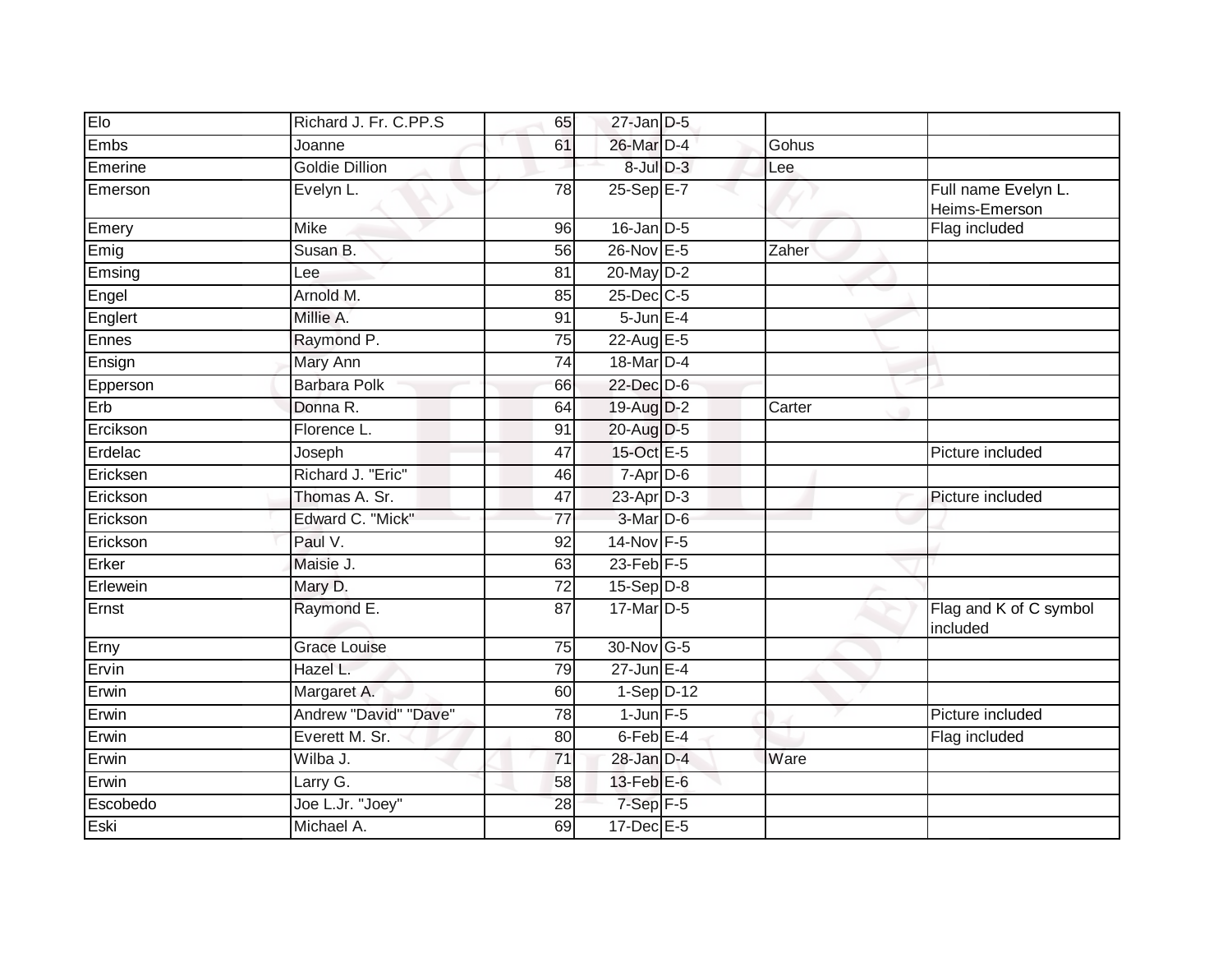| Esper             | Jody A. Dr. Ph.D    | 49              | 24-May E-6        |          | Picture included                  |
|-------------------|---------------------|-----------------|-------------------|----------|-----------------------------------|
| Espinoza          | David               | 80              | 4-Mar D-4         |          |                                   |
| Espinoza-Campbell | Angela              | 33              | 5-Dec G-4         |          |                                   |
| Espravnik         | George              | 69              | $12$ -Dec $ G-6$  |          | Flag included                     |
| Essany            | Earnest Andrew Sr.  | $\overline{73}$ | $26$ -Jan F-4     |          |                                   |
| Esserman          | Lucille M.          | 84              | $5 -$ Jul $E - 3$ |          |                                   |
| Etchason          | Donald L,.          | 76              | $4$ -Dec $F-4$    |          |                                   |
| Etzler            | Otto A.             | 97              | $2$ -Mar $F-5$    |          |                                   |
| Euwena            | George J.           | 80              | $2$ -May $D-6$    |          |                                   |
| Evanich           | Lawrence            | 42              | $1$ -Jul $D-4$    |          |                                   |
| Evanich           | Bernard L.          | 72              | $1-Sep$ D-12      |          | Flag included                     |
| Evans             | Joan A.             | 71              | 18-Sep E-5        | Bachmann | Full name Joan A. Evans<br>Goebel |
| Evans             | Ruth A.             | 51              | 18-Dec F-5        |          | Wilson                            |
| Evans             | Walter T.           | 81              | $6$ -Jan $D-4$    |          |                                   |
| Evans             | Linda               | 54              | $5-Aug$ $D-4$     |          |                                   |
| Evans             | Constance M.        | 57              | 10-Apr E-5        | Furiak   |                                   |
| Everaert          | Robert L.           | 67              | 18-Mar D-4        |          | Flag included                     |
| Everett           | Pearl               | 90              | 10-Mar D-5        |          |                                   |
| Evert             | Edna J.             | 80              | $3-Aug$ F-5       |          |                                   |
| Evert             | Genevieve Ann       | 81              | $6$ -May $D-3$    |          |                                   |
| Evon              | Daniel D. Jr.       |                 | $1-Feb$ $F-1$     |          |                                   |
| Ewer              | Robert W. Dr.       | 71              | 18-May F-4        |          |                                   |
| Ewing             | Ruth A.             | $\overline{97}$ | $1-Sep$ D-12      |          |                                   |
| Eyelander         | Andrew 'Andy"       | 80              | $2$ -Oct $F-3$    |          | Flag included                     |
| Ezerski           | Joseph J.           | 67              | $27$ -Jan $D-5$   |          |                                   |
| Fabian            | Wilhelmina "Minnie" | 87              | 22-May E-5        |          |                                   |
| Fabian            | Margaret            | 96              | 28-Dec G-4        |          |                                   |
| Facen-Craft       | La-Shawn            | 42              | $19$ -Aug $D-2$   |          |                                   |
| Fagyas            | William             | 86              | 10-Dec E-4        |          |                                   |
| Failla            | Salvatore C. "Sam'  | 82              | $15-Sep$ D-8      |          | Flag included                     |
| Falat             | Emily H.            | 85              | $7 - Jan$ $D-2$   | Scheffki |                                   |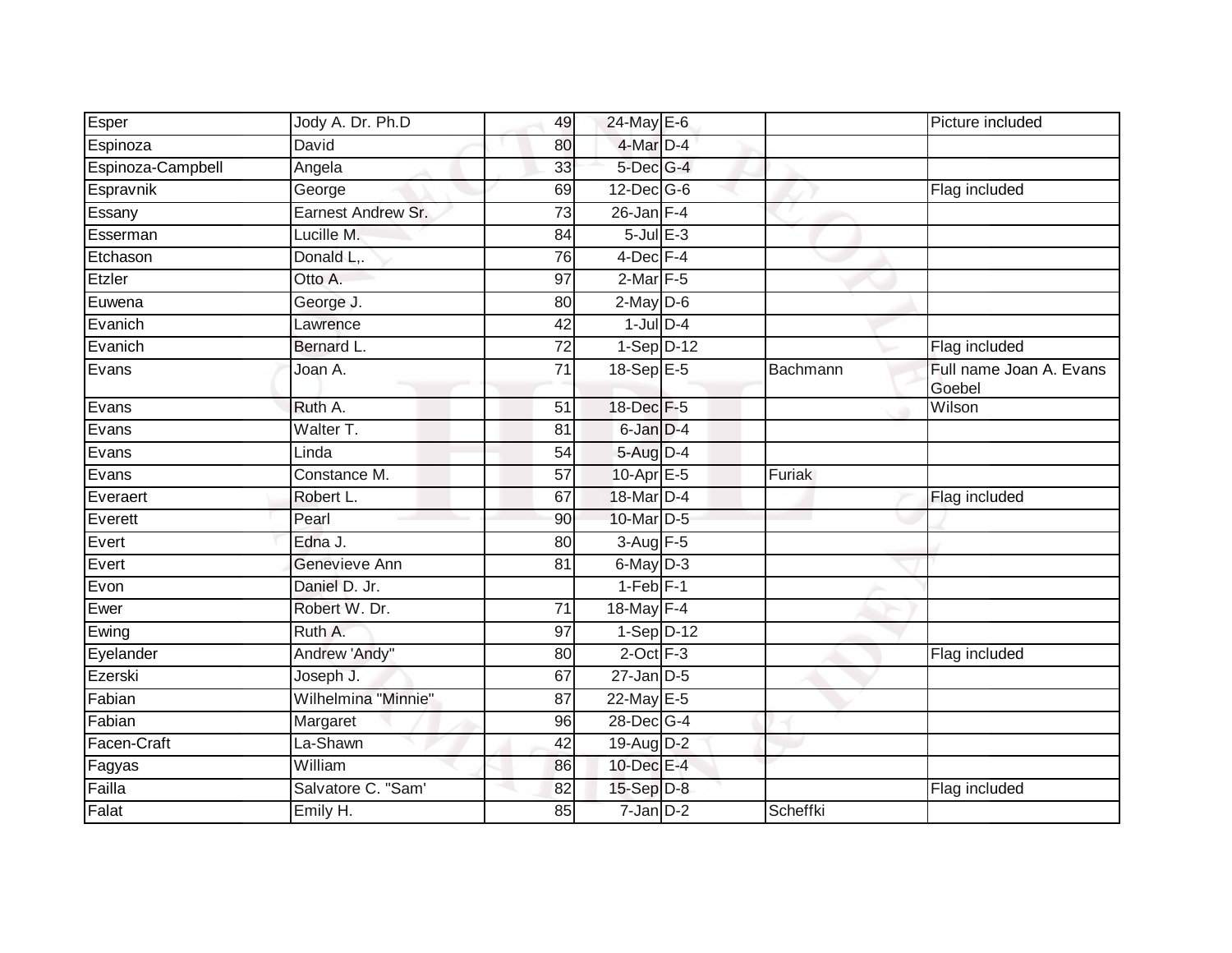| Falk              | Anne M.                 | 77              | 22-Apr D-3       | Rush          |                  |
|-------------------|-------------------------|-----------------|------------------|---------------|------------------|
| Fandrei           | Ervin C.                | 86              | 19-Jun E-5       |               |                  |
| Fankhauser        | Alan R.                 | 55              | 22-Mar E-4       |               | Flag included    |
| Fankhauser-Bailey | Pamela J.               | 52              | $6$ -Jul $F-5$   |               |                  |
| Fantin            | Jack L.                 | 67              | $5$ -Dec $G-4$   |               | Flag included    |
| Farmer            | Lance J.                | 60              | $25$ -Jan E-4    |               |                  |
| Farmer            | Everett W.              | 59              | 28-Apr D-4       |               |                  |
| Farmer            | Steven R. "Papa"        | 52              | $4$ -Jul $E$ -5  |               |                  |
| Farrar            | Elmer Franklin "PaPa"   | 75              | 15-Nov E-4       |               |                  |
| Farrell           | Walter M.               | $\overline{55}$ | $19$ -Feb $D-3$  |               | Flag included    |
| Farver            | Michael J. II           | 23              | $2$ -Jan $D-3$   |               |                  |
| Fasel             | Leonard                 | 90              | $17$ -Jun $D-4$  |               |                  |
| Fasolo            | Mary Ann                | 93              | 29-Oct E-6       | <b>Boze</b>   |                  |
| Fattore           | Louis J. Sr.            | 81              | 3-Mar D-6        |               |                  |
| Fauber            | Clarence E. Jr.         | $\overline{80}$ | $2-Sep$ $D-4$    |               |                  |
| Faught            | Bishop S.               | 45              | 30-Mar F-4       |               |                  |
| Faurote           | Gerald L.               | 72              | 11-Nov E-3       |               |                  |
| Fauss             | Evelyn B.               | 88              | 28-Mar E-6       |               |                  |
| Fay               | John R. "Sonny"         | 53              | 26-Dec G-6       |               |                  |
| Fazekas           | John F.                 | 67              | $24$ -Mar $D-6$  |               |                  |
| Fazekas           | Louis E.                | 93              | $2-Sep$ D-4      |               |                  |
| Feczko            | Rose B.                 | $\overline{84}$ | $5-Nov$ E-4      | <b>Drabik</b> |                  |
| Feddeler          | Caryle R.               | 71              | $3-Feb$ $D-6$    |               |                  |
| Feddeler          | <b>Carson Chandler</b>  | <b>Infant</b>   | 22-Mar E-4       |               |                  |
| Federenko         | Edward W.               | 80              | $2$ -Feb $ F-5 $ |               | Flag included    |
| Fedyna            | <b>Charlotte Foster</b> | 88              | 23-Mar F-5       |               |                  |
| Feightner         | Doroty (Pastor)         | 60              | 31-May E-6       |               |                  |
| Feliciano         | Luis A.                 | 76              | $14$ -Apr $D-5$  |               | Flag included    |
| Feller            | <b>Brian Keith</b>      | 32              | $16-Sep$ D-3     |               |                  |
| Felty             | Ira Odell               | 74              | $2$ -Nov $E - 5$ |               | Picture included |
| Fengya            | Ruth M.                 | 89              | 17-Aug F-5       | Struble       |                  |
| Fennema           | Geraldine C.            | 76              | $2$ -Nov G-5     |               |                  |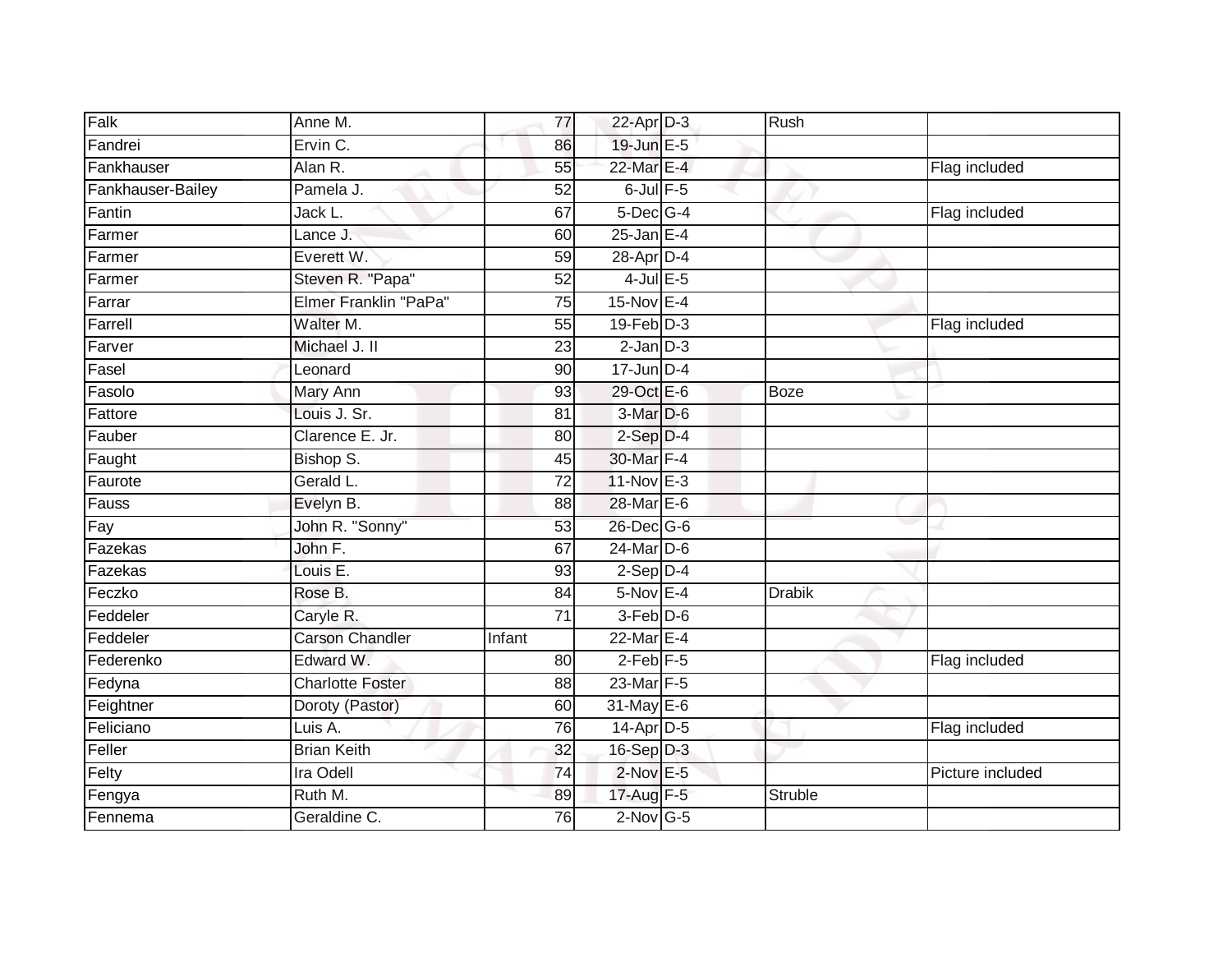| Fenoglio        | Mary S.                       | 90              | $9$ -Jan $D$ -6   |           |                           |
|-----------------|-------------------------------|-----------------|-------------------|-----------|---------------------------|
| Fentem          | Onalee M.                     |                 | 8-Jan D-4         |           |                           |
| Ferber          | Ann C.                        | 87              | $5-Nov$ E-4       |           |                           |
| Fercik          | Teresa M.                     | 77              | 10-Mar D-5        |           | Picture included          |
| Fercik          | John J. "Lefty"               | 82              | $21$ -May $D-5$   |           | Flag and Picture included |
| Ferguson        | Cecile                        | 90              | $1-AugE-5$        |           |                           |
| Fernandez       | Valentine A. "Teeny"          | 70              | $10$ -Jul E-6     |           | Flag included             |
| Fernandez       | <b>Martin</b>                 | 93              | $4$ -Jul $E$ -5   |           |                           |
| Fernando        | Corrine B.                    | 74              | 17-Apr E-4        | Bannister |                           |
| Ferrantelli     | Michael B.                    | 80              | 16-May E-6        |           | Flag included             |
| Ferrer-Gonzalez | Ruth B.                       | 81              | 20-Aug D-5        |           |                           |
| Ferry           | <b>Madison Nicole</b>         | 7 Days          | 22-Aug E-5        |           |                           |
| Fesko           | Joseph A.                     | 71              | $1-Apr$ D-4       |           | Flag included             |
| Fesko           | Helen Jadviga                 | $\overline{77}$ | 19-Apr E-6        |           |                           |
| Fessenden       | Geraldine J.                  | 86              | 20-May D-2        | Kenzie    |                           |
| Fetsch          | Robert Joseph 'Bob"           | 77              | 20-Apr F-5        |           |                           |
| Fett            | Patricia R. "Pat"             | 71              | 24-May E-6        |           | Picture included          |
| Fey             | Norman Joseph P.E.<br>Captain | 87              | 6-Nov F-5         |           | Flag and Picture included |
| Fezzler         | Elaine                        | 66              | 30-Oct F-5        |           |                           |
| Fiala           | Albert L.                     | 62              | $9$ -Dec $E-3$    |           |                           |
| Fialkowski      | Helen                         | 89              | $26$ -Jan $F-5$   | Giernzik  |                           |
| Fiebelkorn      | Draginja                      | 45              | $5$ -Jul $E$ -3   | Jovic     |                           |
| Fiedler         | Joseph H.                     | 80              | $9-AugE-6$        |           |                           |
| Fiedorowicz     | Dorothy C.                    | 80              | $4$ -May $F-5$    | Bochowski |                           |
| Fielder         | Annabelle Marie               | 63              | 14-Sep F-5        |           |                           |
| Fields          | Clyde                         | 80              | $2$ -Nov G-5      |           |                           |
| Fietz           | <b>Bernice</b>                | 75              | 9-Mar F-5         |           |                           |
| Fife            | John A.                       | 61              | $15$ -Jun $F - 5$ |           |                           |
| Fifield         | Charles Irvin                 | 65              | 21-Apr D-6        |           |                           |
| Fifield         | Corrine D. "Cory"             | 67              | $7 -$ Jul $D - 9$ |           |                           |
| Fiifield        | Esther H.                     | 85              | 31-Mar E-4        |           |                           |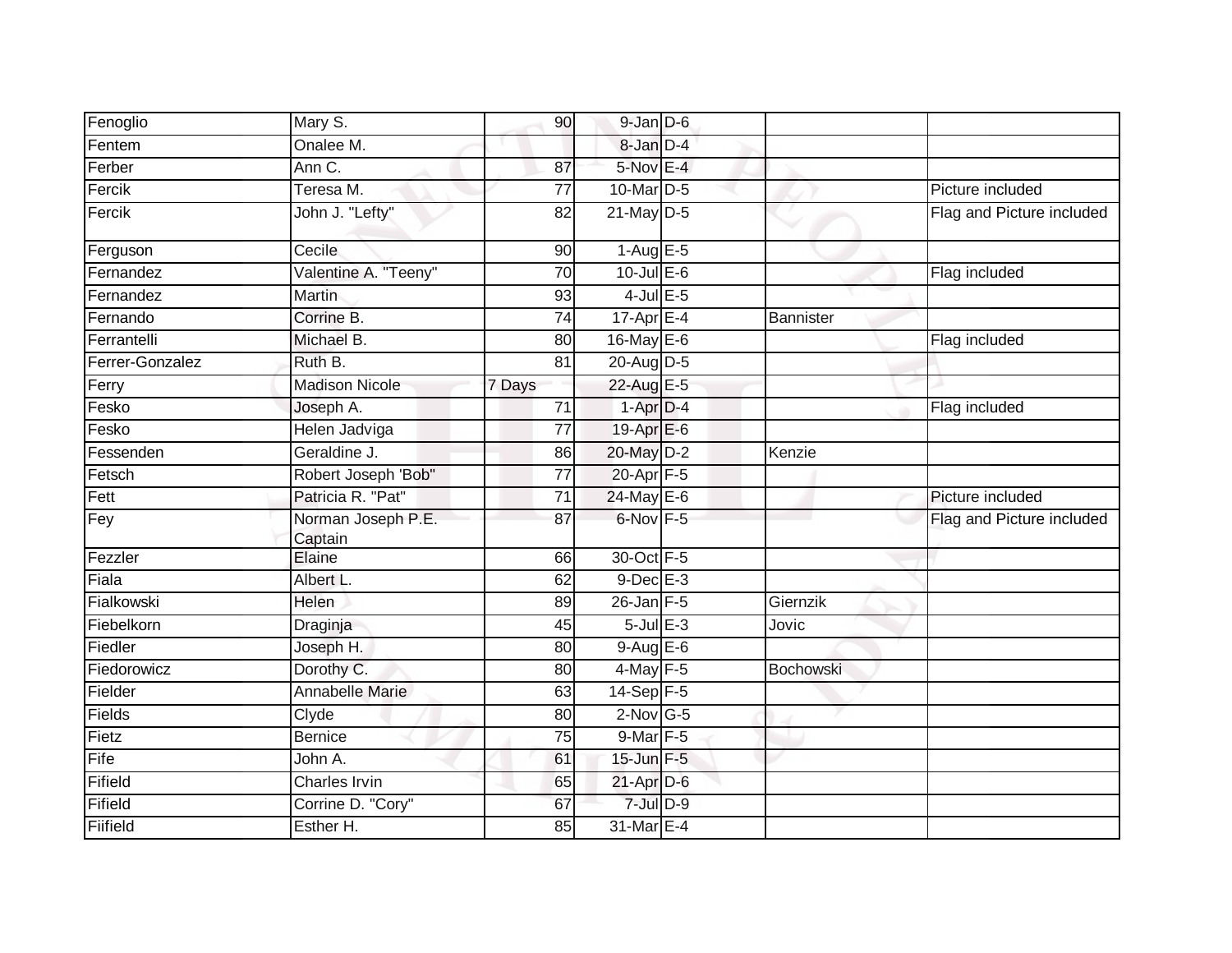| Fike       | <b>Arthur Dewey</b>   | 71              | 26-Aug D-4       |               |                                         |
|------------|-----------------------|-----------------|------------------|---------------|-----------------------------------------|
| Fileca     | Judith A.             | 63              | 11-Oct F-5       | <b>Totzke</b> |                                         |
| Filewicz   | Frank J.              | 83              | $3-Nov$ $D-8$    |               |                                         |
| Filipiak   | Helen                 | 83              | $16$ -Apr $D-5$  |               |                                         |
| Fillmon    | <b>Genevieve Mary</b> | 89              | $14-Sep$ F-5     |               |                                         |
| Finlayson  | Warren F.             | 78              | 15-Aug D-6       |               | Flag included                           |
| Finley     | Bonnie L.             | 66              | 30-Apr D-4       | Headley       |                                         |
| Finlon     | Lawrence J.           | 73              | $29$ -Apr $D-3$  |               |                                         |
| Finnearty  | Dennis P. "Poppy"     | 59              | 30-Nov G-5       |               |                                         |
| Fionda     | Sara                  | 80              | $8-Nov$ E-4      | Mandarino     |                                         |
| Fischer    | Gladys S.             | 87              | $13$ -Aug $D-5$  |               |                                         |
| Fisher     | <b>Billie Jean</b>    | 45              | 15-Nov E-5       |               | Full name Billie Jean<br>Fisher         |
| Fisher     | Alice L.              | 81              | 12-Oct G-5       |               |                                         |
| Fisher     | James David           | 62              | 21-May D-5       |               |                                         |
| Fisher     | Guy T.                | 53              | 30-Jul D-5       |               | Flag included                           |
| Fisher     | Marie (Goulet)        | 92              | 21-Aug E-5       |               |                                         |
| Fisk       | Katherine M.          | 81              | $6$ -Mar $E - 5$ |               |                                         |
| Fiss       | <b>Emily Sue</b>      | 92              | 14-Apr D-5       |               |                                         |
| Fitzgerald | John U.               | 93              | 8-Mar E-5        |               |                                         |
| Fix        | John A. Jr.           | $\overline{81}$ | $12$ -Jan $F-5$  |               | Flag included                           |
| Flaherty   | Kathryn D.            | 67              | $16$ -Jul D-5    |               | Full name Kathryn D.<br>(Rees) Flaherty |
| Flanagan   | Willie D. "Bob"       |                 | $9$ -Jun $D-8$   |               |                                         |
| Flanagin   | Ethel C.              | 91              | 9-Oct F-5        |               |                                         |
| Flassig    | Frank                 | 81              | 20-Oct D-8       |               |                                         |
| Fleener    | Daniel T.             | $\overline{83}$ | $2$ -Mar $F-5$   |               |                                         |
| Fleming    | Marion E.             | 84              | $9$ -May $E - 5$ |               |                                         |
| Fleming    | <b>Delores</b>        | 72              | $10-Sep D-5$     | Marovich      | Full nameDelores Fleming<br>Grubb       |
| Fletcher   | Francis "Joe"         | 73              | 25-Mar D-4       |               |                                         |
| Fletcher   | Jeremy A.             | 30              | 14-Aug D-5       |               |                                         |
| Fletcher   | Robert P. Sr. "Rebel" | $\overline{58}$ | $23$ -Jan $D-5$  |               | Flag included                           |
|            |                       |                 |                  |               |                                         |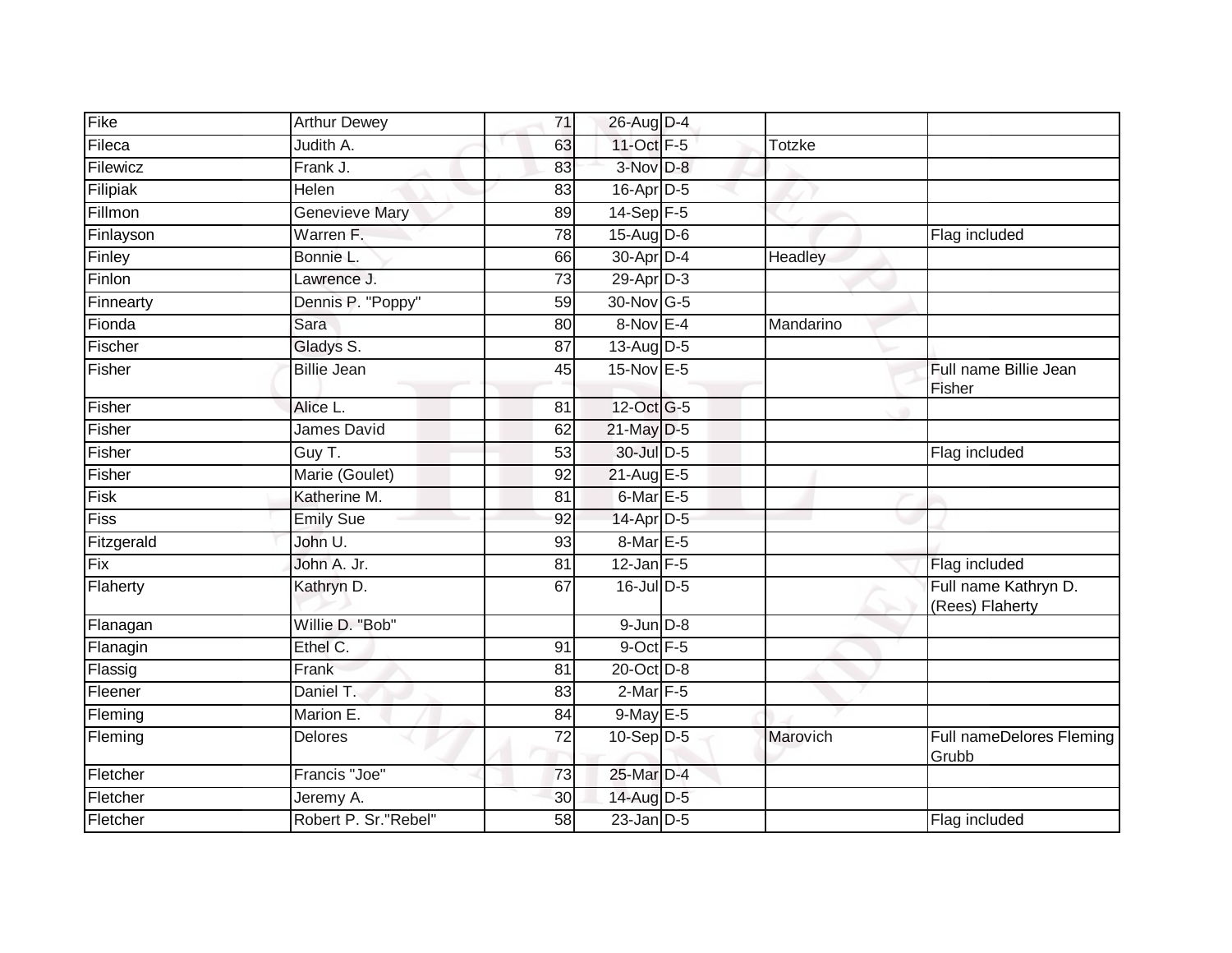| Flick     | Dorothy Ione        | 92              | 19-Oct G-5        |               |                  |
|-----------|---------------------|-----------------|-------------------|---------------|------------------|
| Flieger   | Adeline P.          | 78              | $9$ -Mar $F - 5$  | Ganczak       |                  |
| Flores    | Maria Elena         | 82              | $10$ -Jun $D-3$   | <b>Montes</b> |                  |
| Flores    | Maria R.            | 82              | 11-Apr $E-4$      |               |                  |
| Flores    | Rafael "Ray"        | $\overline{71}$ | 3-Aug F-5         |               |                  |
| Flores    | <b>Bartolo</b>      | 90              | 19-May D-8        |               |                  |
| Flynn     | Loretta E.          | 80              | $3-Dec$ $E-5$     |               |                  |
| Fogarty   | Enid L.             | 83              | 28-Nov C-5        |               |                  |
| Foley     | Ellen E.            | 33              | 23-Aug E-6        |               |                  |
| Foley     | Van C "Bug"         | 55              | $3-Feb$ D-6       |               |                  |
| Folta     | Theodore J.         | 76              | 29-Dec D-5        |               | Flag included    |
| Fonseca   | Domingo H.          | 90              | $7-Feb$ E-5       |               |                  |
| Fontaine  | Helen               | 45              | 26-Dec G-6        | Ivankovich    | Cross included   |
| Fontanez  | Juanita             | 63              | 10-Mar D-5        | Vasquez       |                  |
| Forbes    | <b>Ellen Marie</b>  | 86              | 24-Jul E-4        | Shook         |                  |
| Ford      | William F.          | 80              | Ocotber 17 F-5    |               | Flag included    |
| Ford      | Loretta A.          | $\overline{71}$ | $8$ -Feb $F-2$    |               |                  |
| Ford      | David Emmett Sr.    | 107             | 18-May F-4        |               | Flag included    |
| Ford      | William F.          | 80              | 18-Oct F-5        |               | Flag included    |
| Fordyce   | <b>John David</b>   | $\overline{53}$ | $24-Sep$ D-5      |               |                  |
| Formella  | Stanley E.          | $\overline{73}$ | $30 - Jan$ $D-4$  |               |                  |
| Formeski  | Stephanie L.        | 85              | $6$ -Feb $E-4$    |               |                  |
| Forrester | Dorothy Jane        | 70              | $11$ -Jan E-5     |               |                  |
| Forsythe  | Ronald W.           | 63              | $1-Nov$ E-5       |               |                  |
| Forszt    | Marie E.            | 83              | 18-Sep $E-5$      | Kaczynski     | Picture included |
| Forszt    | Mildred M. "Millie" | 76              | 19-Sep E-5        | Moore         |                  |
| Fossett   | Mancil              | $\overline{72}$ | 30-Nov G-5        |               |                  |
| Foster    | Velma               | 93              | $13$ -Jun $E - 5$ | <b>Beutel</b> |                  |
| Foster    | John Franklin       | 83              | 8-May E-5         |               | Flag included    |
| Fotia     | Anita               | 75              | 11-Dec F-6        | DaPra         |                  |
| Fought    | John R. Sr.         | 58              | $2$ -Jul $D$ -5   |               | Flag included    |
| Fouts     | Robert L.           | $\overline{20}$ | 13-Aug D-5        |               |                  |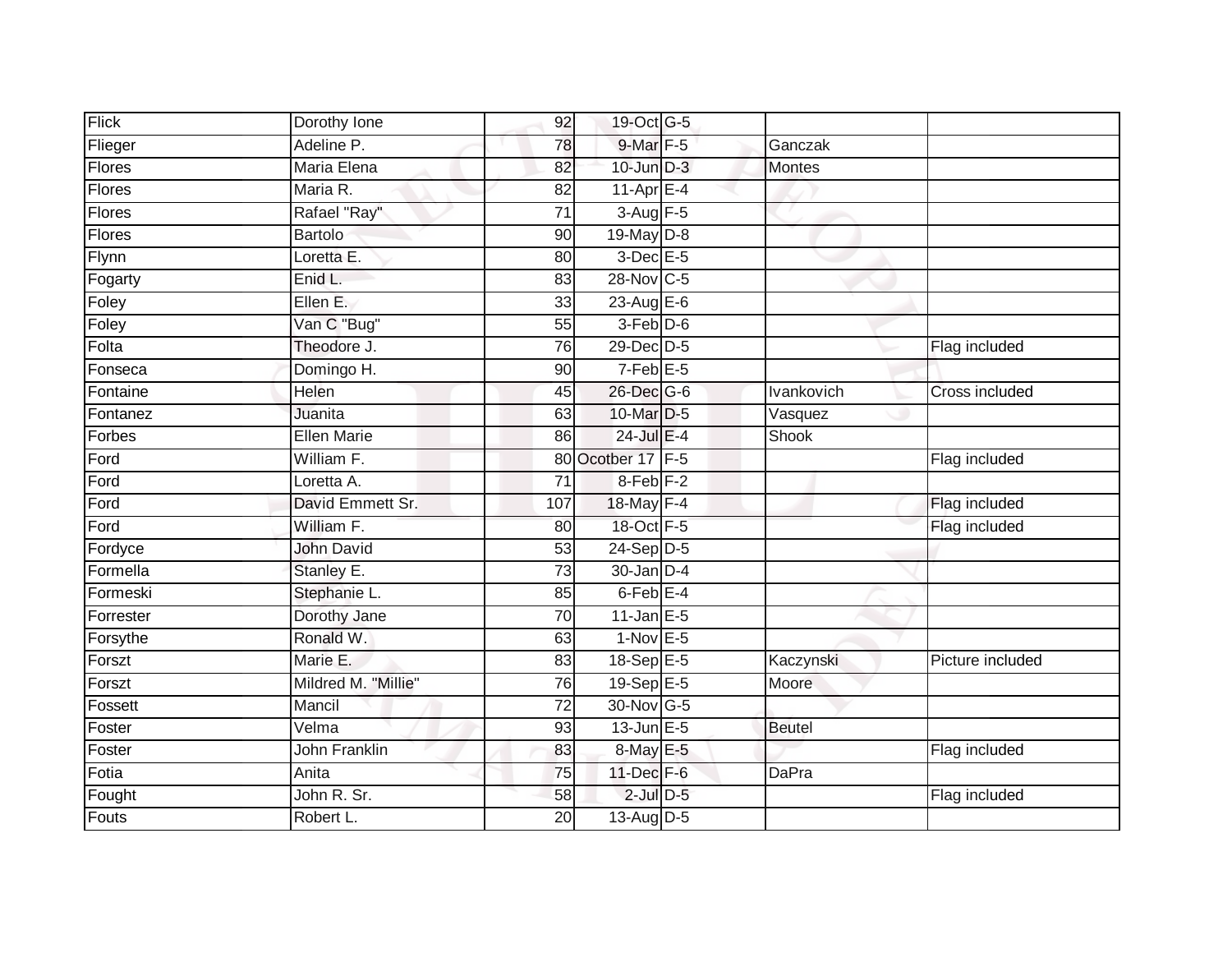| Fowler       | Carl F. Sr.                    | 83              | 6-Feb <sup>E-4</sup> |           | Flag included                                        |
|--------------|--------------------------------|-----------------|----------------------|-----------|------------------------------------------------------|
| Fox          | Ellen M.                       | 76              | 10-May E-5           |           |                                                      |
| Fox          | <b>Charles Stephen "Steve"</b> | $\overline{71}$ | $2$ -Dec $E-4$       |           |                                                      |
| Fozkos       | George Sr.                     | 90              | $9$ -Jan $D$ -6      |           |                                                      |
| Fraile       | Theresa                        | $\overline{88}$ | 23-Aug E-5           |           |                                                      |
| Frailey      | Lindel R.                      | 74              | $7$ -Jun $E$ -6      |           |                                                      |
| Francis      | Diane M.                       | 53              | $7$ -Mar $E - 5$     | Lewis     |                                                      |
| Francus      | Sigmond "Ziggy"                | 82              | $16-Sep D-3$         |           |                                                      |
| Franek       | <b>Steve</b>                   | 86              | $25-Aug$ D-9         |           |                                                      |
| Frangello    | Louis                          | $\overline{73}$ | $17-Sep$ D-4         |           | Flag included                                        |
| Frank        | Richard C.                     | 73              | 20-Aug E-5           |           | Flag included                                        |
| Frank        | George E.                      | $\overline{74}$ | 18-Nov E-3           |           | Flag included                                        |
| Franke       | Allan F.                       | 80              | 27-Dec G-4           |           | Flag included                                        |
| Franklin     | Fred Lee                       | 61              | $16$ -Jul $D-6$      |           |                                                      |
| Franklin     | <b>JoAnne "Jolo"</b>           | 45              | 26-Nov E-5           |           |                                                      |
| Franklin     | James Sr. "Buddyman"           |                 | 13-Mar E-6           |           |                                                      |
| Franko       | Mary C.                        |                 | 17-Oct F-5           | Kaminski  |                                                      |
| Frankowski   | Charlotte M.                   | 90              | 31-Oct G-6           | Kriston   | Charlotte M. Frankowski,<br>Kolisz/ Picture included |
| Franks       | Genevieve R.                   | 76              | 25-Dec C-5           | Gobert    |                                                      |
| Franks       | <b>Joel Boyd</b>               | 58              | $1-Sep$ D-13         |           |                                                      |
| Franks       | Robert L.                      | 47              | $12$ -Jun $E - 5$    |           |                                                      |
| Franz        | Marcene J.                     | 82              | $2$ -Feb $F-5$       |           |                                                      |
| Franz        | Alice M.                       | 86              | $11-AprEE-5$         | Hamann    |                                                      |
| Franz        | Leonard P. "Pete"              | 81              | $12$ -Jan F-5        |           | Flag included                                        |
| Franzwa      | Marjorie J.                    | 74              | $31$ -Jan $D-5$      |           |                                                      |
| Frasca       | Elizabeth Ann                  |                 | $1-Sep D-13$         | Ciafaglia |                                                      |
| Frauenheim   | Gail N.                        | $\overline{57}$ | $1$ -Jan $D-5$       |           |                                                      |
| Frazier      | Fern                           | 96              | 20-Jun E-5           | Downey    | Full name Fern Machler<br>Frazier                    |
| Freda        | Sharon                         | 60              | 26-Jun E-5           |           |                                                      |
| Fredericksen | William Sr.                    | 80              | 21-Sep F-5           |           | Flag included                                        |
| Fredriksen   | George H. "Ironman"            | 72              | 29-May E-5           |           |                                                      |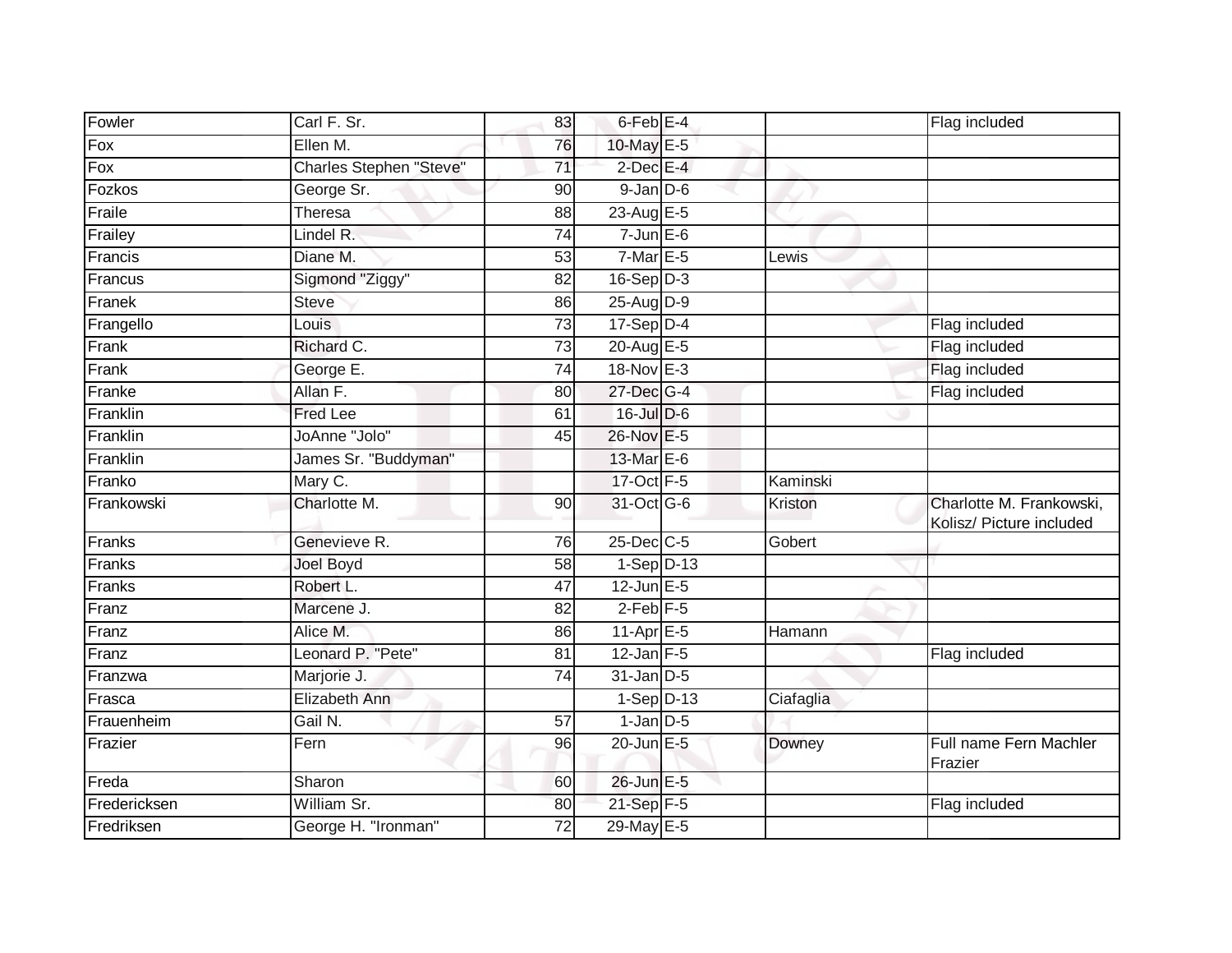| <b>Alice Marie</b>          | 76                                          |                |                                                                                                                                                                                                                                                                                                                                                                                                                                                                                         |                                   |
|-----------------------------|---------------------------------------------|----------------|-----------------------------------------------------------------------------------------------------------------------------------------------------------------------------------------------------------------------------------------------------------------------------------------------------------------------------------------------------------------------------------------------------------------------------------------------------------------------------------------|-----------------------------------|
|                             |                                             |                |                                                                                                                                                                                                                                                                                                                                                                                                                                                                                         |                                   |
| Anne L.                     |                                             |                |                                                                                                                                                                                                                                                                                                                                                                                                                                                                                         |                                   |
|                             |                                             |                |                                                                                                                                                                                                                                                                                                                                                                                                                                                                                         |                                   |
| <b>Robert Glen</b>          | 27                                          |                |                                                                                                                                                                                                                                                                                                                                                                                                                                                                                         |                                   |
| <b>Charles Gene "Chuck"</b> | 64                                          |                |                                                                                                                                                                                                                                                                                                                                                                                                                                                                                         |                                   |
| Ann                         | 91                                          |                |                                                                                                                                                                                                                                                                                                                                                                                                                                                                                         | Full name Ann (Carter)<br>Freeman |
| Patrick Thomas "Pat"        | 61                                          |                |                                                                                                                                                                                                                                                                                                                                                                                                                                                                                         |                                   |
| Gladys M.                   | 88                                          |                |                                                                                                                                                                                                                                                                                                                                                                                                                                                                                         |                                   |
| Clara M.                    | 73                                          |                |                                                                                                                                                                                                                                                                                                                                                                                                                                                                                         |                                   |
| Geneva "Jenny"              | 64                                          |                |                                                                                                                                                                                                                                                                                                                                                                                                                                                                                         |                                   |
| Anna M.                     | 95                                          |                | <b>Jachik</b>                                                                                                                                                                                                                                                                                                                                                                                                                                                                           |                                   |
| Robert L. "Riley"           | 48                                          |                |                                                                                                                                                                                                                                                                                                                                                                                                                                                                                         |                                   |
| Anna                        |                                             |                | Sieja                                                                                                                                                                                                                                                                                                                                                                                                                                                                                   |                                   |
| <b>Ruth Louise</b>          | 83                                          |                | Lindner                                                                                                                                                                                                                                                                                                                                                                                                                                                                                 |                                   |
| Robbie L.                   | 78                                          |                |                                                                                                                                                                                                                                                                                                                                                                                                                                                                                         |                                   |
| Orville L.                  | 90                                          |                |                                                                                                                                                                                                                                                                                                                                                                                                                                                                                         |                                   |
| Mark E.                     | $\overline{52}$                             |                |                                                                                                                                                                                                                                                                                                                                                                                                                                                                                         |                                   |
| Sue Ann                     | 59                                          |                |                                                                                                                                                                                                                                                                                                                                                                                                                                                                                         |                                   |
| Catherine "Kate"            | 85                                          |                | Oslawski                                                                                                                                                                                                                                                                                                                                                                                                                                                                                |                                   |
| Lemuel Jr.                  | 63                                          |                |                                                                                                                                                                                                                                                                                                                                                                                                                                                                                         |                                   |
| Theodore K. "Ted"           | 48                                          |                |                                                                                                                                                                                                                                                                                                                                                                                                                                                                                         | Flag included                     |
| James N. Sr.                | 99                                          |                |                                                                                                                                                                                                                                                                                                                                                                                                                                                                                         |                                   |
| Irene <sub>C.</sub>         | $\overline{72}$                             |                |                                                                                                                                                                                                                                                                                                                                                                                                                                                                                         |                                   |
| Diane G.                    | 61                                          |                |                                                                                                                                                                                                                                                                                                                                                                                                                                                                                         |                                   |
| Irene                       | 78                                          |                |                                                                                                                                                                                                                                                                                                                                                                                                                                                                                         |                                   |
| Elizabeth W.                | 86                                          |                |                                                                                                                                                                                                                                                                                                                                                                                                                                                                                         |                                   |
| William E. "Bill"           | 47                                          |                |                                                                                                                                                                                                                                                                                                                                                                                                                                                                                         |                                   |
| Susan L.                    | 53                                          |                |                                                                                                                                                                                                                                                                                                                                                                                                                                                                                         |                                   |
| Julian J.                   | 88                                          |                |                                                                                                                                                                                                                                                                                                                                                                                                                                                                                         |                                   |
| Stanley J. "Whitey"         | 77                                          |                |                                                                                                                                                                                                                                                                                                                                                                                                                                                                                         |                                   |
|                             | <b>Ethel Lenore</b><br>Beverly Ann<br>(Rev) | 87<br>78<br>51 | $2$ -Oct $F-3$<br>9-Apr D-5<br>14-Apr D-5<br>20-Aug E-5<br>8-Feb <sub>F-2</sub><br>$27$ -Jun $E-4$<br>30-Jun D-9<br>8-Jun F-5<br>$13$ -Jul $F-5$<br>$4-Sep$ E-5<br>25-Apr E-5<br>14-Feb E-4<br>30-Dec E-2<br>$1$ -Jun $F-5$<br>4-Dec F-6<br>30-Nov G-5<br>15-Mar E-6<br>30-May E-6<br>$25$ -Jan E-4<br>11-Mar D-4<br>28-Oct E-3<br>$3$ -Dec E-5<br>30-May E-6<br>8-May E-5<br>$12$ -Jun $E - 5$<br>30-Apr D-4<br>$11$ -Mar $D-3$<br>$6-SepE-5$<br>11-Apr E-5<br>20-Aug E-5<br>5-Apr E-6 | Turnball                          |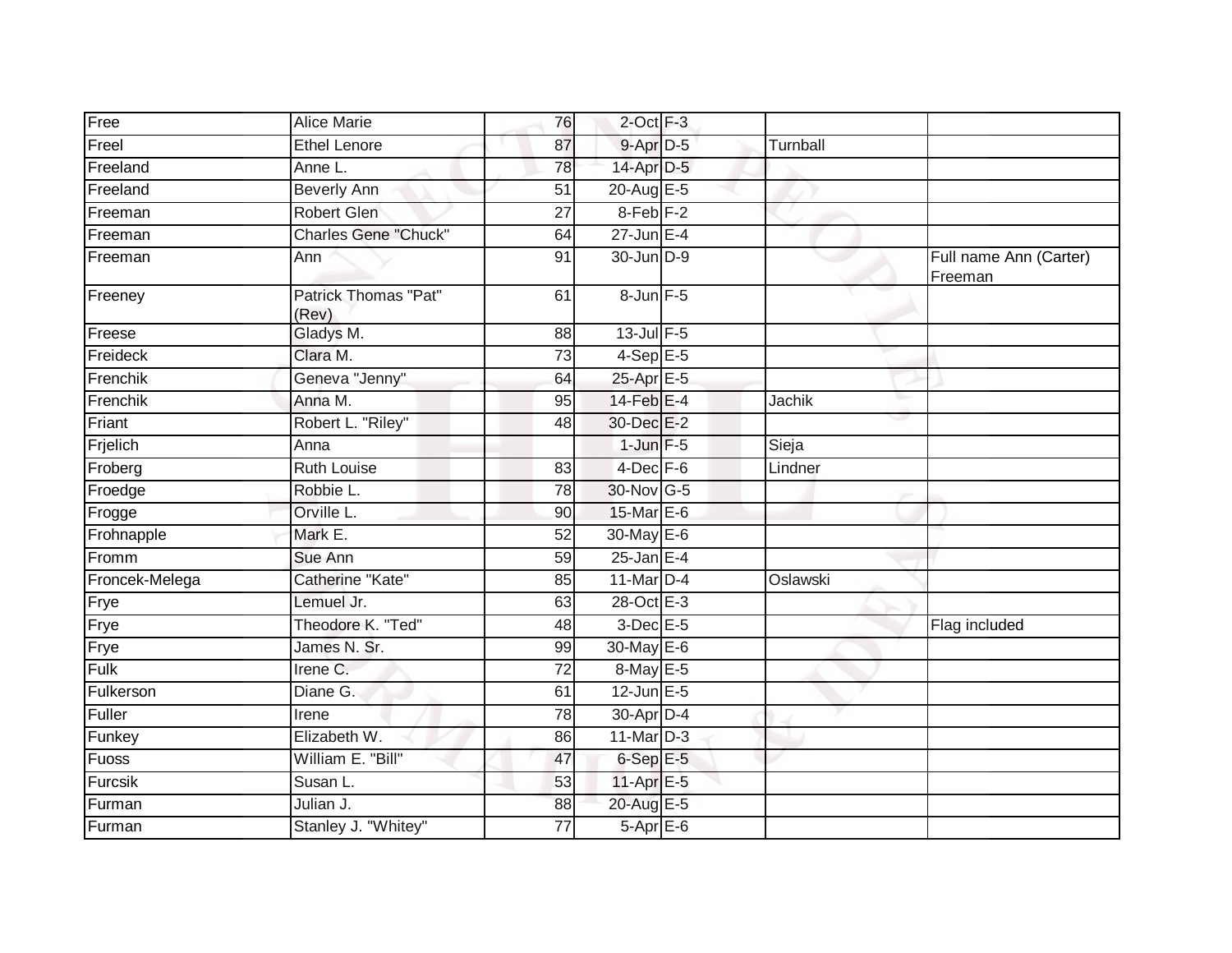| Furry         | Eldie T.                | $\overline{37}$ | $21$ -Feb $E-5$      |              |                                      |
|---------------|-------------------------|-----------------|----------------------|--------------|--------------------------------------|
| Gabor         | Walter A.               | 82              | $12$ -Jan $F-5$      |              |                                      |
| Gabrys        | Bernice A.              | 80              | 18-May F-4           | Pala         |                                      |
| Gadish        | Michael Robert          | 57              | $6$ -Apr $F - 5$     |              | Flag included                        |
| Gadness       | Gustave E.              | 83              | $5$ -Jul $E-3$       |              |                                      |
| Gaffney       | Betty Jo                | $\overline{74}$ | $9-$ Apr $D-5$       | McGregor     | Full name Betty Jo<br>Holman Gaffney |
| Gagna         | Mary Helen              | 82              | 15-Dec D-9           |              |                                      |
| Gaither       | Frances M.              |                 | 19-Oct G-5           |              |                                      |
| Gale          | Patricia Joan           | 68              | $20 - SepE-5$        | <b>Brown</b> |                                      |
| Galiani       | Geraldine L.            | 86              | $11$ -Mar $D-3$      |              |                                      |
| Galic         | Vojislav                | 71              | $12$ -Aug $D-3$      |              |                                      |
| Galic         | Zorka                   | 78              | $6$ -Aug $D-5$       |              |                                      |
| Galich        | Eli I.                  | 62              | 20-Nov F-4           |              |                                      |
| Galinsky      | Goldie L.               | 100             | 27-Jul F-5           |              |                                      |
| Gallagher     | Patrick J.              | 56              | 21-Dec G-5           |              | Flag included                        |
| Gallagher     | John P.                 | 68              | $2$ -May $D-6$       |              |                                      |
| Gallarzo      | Juana                   |                 | $24$ -Jan $D-6$      |              |                                      |
| Gallenberger  | Marie                   |                 | 29-Oct E-6           | Delouise     |                                      |
| Gallmeier     | Alfred "Al"             | 73              | 27-Oct D-8           |              |                                      |
| Gallo         | Yassimo                 | 83              | $3-Sep$ D-4          |              |                                      |
| Galocy        | James Andrew "Jimmy G." | 31              | $1$ -Jul $D-4$       |              |                                      |
| Galovic       | Carl                    | 66              | 5-Feb <sup>F-5</sup> |              |                                      |
| Galovich      | Sophie                  | 76              | $14$ -Feb $E-4$      |              | Picture included                     |
| Galster       | Dorothy P.              | 78              | $27$ -Feb $E-5$      |              |                                      |
| Galvan        | Maria Leocadia          | 82              | $13$ -May $D-2$      |              |                                      |
| Gamble        | Thomas                  | 74              | 30-Aug E-5           |              |                                      |
| Gamble-Fisher | <b>Billie Jean</b>      | 45              | 15-Nov E-4           |              |                                      |
| Gambrell      | Rhonda A.               | 46              | 18-Dec F-5           | Amos         |                                      |
| Gammon        | <b>Helen Mae</b>        | 80              | $9$ -Jan $D$ -6      |              |                                      |
| Gancheff      | August                  | 90              | 18-Jul E-5           |              |                                      |
| Gant          | Daphne E.               | 77              | 13-Aug $D-5$         |              |                                      |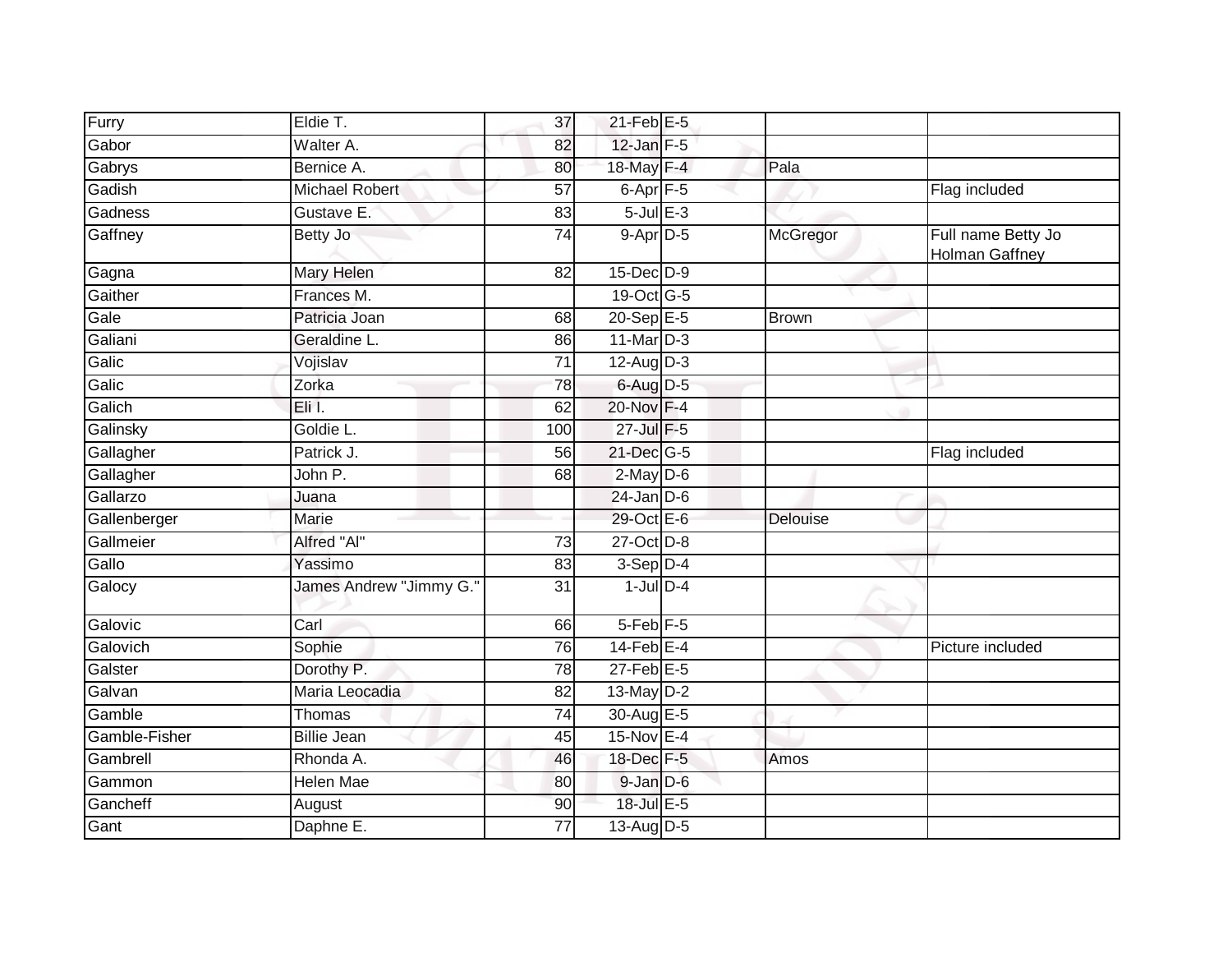| Ganz      | Helen G. "Kelley"     | 79              | $9$ -Dec $E-3$   |               |                                         |
|-----------|-----------------------|-----------------|------------------|---------------|-----------------------------------------|
| Garber    | Michael Jr."Mickey"   | 92              | 25-Mar D-4       |               |                                         |
| Garces    | Ramon                 | 76              | 22-Sep D-9       |               |                                         |
| Garcia    | Benigna " Benny"      | 94              | 13-May $D-2$     | Perez         |                                         |
| Garcia    | Joe "Diablito"        | 90              | 22-Mar E-5       |               |                                         |
| Garcia    | David                 | 26              | 28-May D-4       |               |                                         |
| Garcia    | Eduardo               | 47              | $23$ -Jul $D-5$  |               |                                         |
| Gard      | Leo H.                | 74              | $4$ -Apr $E$ -5  |               | Flag included                           |
| Gard      | Carl A.               | 79              | 8-Nov E-4        |               | Flag included                           |
| Gardin    | <b>Megan Emily</b>    | 8               | $4$ -Jun $D-5$   |               |                                         |
| Gardner   | Leona T.              | $\overline{72}$ | 6-Nov F-5        |               | Full name Leona T.<br>Mancewicz Gardner |
| Gardner   | Arthur A. "Artie"     | 36              | $6$ -Jul $F-5$   |               |                                         |
| Gardner   | Wanda L.              | 85              | 15-Feb E-5       |               |                                         |
| Gardner   | <b>Richard Willis</b> | 89              | 13-Apr F-5       |               |                                         |
| Gardow    | Robert B.             | $\overline{73}$ | 23-Oct F-5       |               |                                         |
| Gargas    | Lillian               | 95              | 29-Jun F-5       |               |                                         |
| Gargas    | Frances               | 75              | $24$ -Feb $D-6$  | <b>Dubish</b> |                                         |
| Garland   | Ardoth Nell "Butch"   | 69              | 23-Sep D-3       | Pendleton     |                                         |
| Garneau   | Lawrence "Bud"        | 86              | $8$ -Dec $D-8$   |               |                                         |
| Garner    | Marjorie L.           | 88              | 6-Oct D-9        |               |                                         |
| Garpow    | Florence              | 99              | 26-Aug D-4       |               |                                         |
| Garrison  | Howard                | 91              | 23-Apr D-4       |               |                                         |
| Garrison  | Buce R.               | 85              | $29$ -Jul $D-4$  |               |                                         |
| Garrison  | William R.            | 77              | $27$ -Feb $E-5$  |               |                                         |
| Garritano | Ernest J.             | $\overline{74}$ | $10$ -Jun $D-3$  |               | Flag included                           |
| Garson    | John Kenneth Sr.      | 89              | $25$ -Jul $E-4$  |               |                                         |
| Gary      | Helen J.              |                 | $9$ -Jul $D$ -5  |               |                                         |
| Garza     | Lorraine              | 51              | $10$ -Apr $E$ -6 | Mosqueda      |                                         |
| Garza     | Susan L.              | 61              | 7-Dec G-5        | Chnupa        |                                         |
| Garza     | Clara                 | 88              | $12$ -Sep $D-5$  |               |                                         |
| Gasaway   | Evelyn L.             | 87              | 16-Aug E-5       |               |                                         |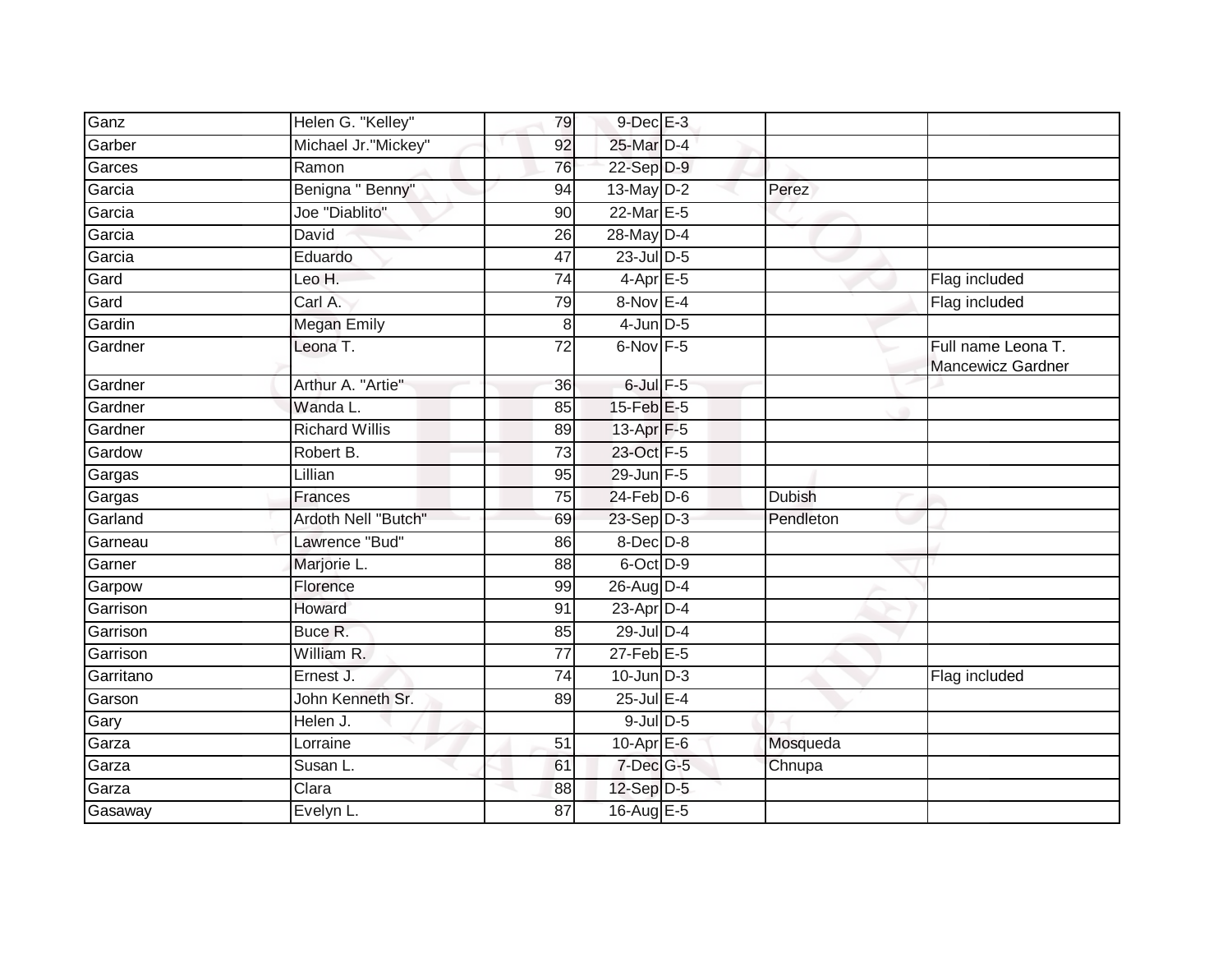| Gasaway       | Kenneth Carl          | 70              | 20-Aug E-6        |           | Flag included |
|---------------|-----------------------|-----------------|-------------------|-----------|---------------|
| Gasic         | Mara                  | 79              | $17$ -Feb $D-6$   |           |               |
| Gaskey        | Ronald K.             | $\overline{37}$ | $15$ -Jan $D-5$   |           |               |
| Gaspadarek    | Robert                | 65              | $12$ -Jun $E - 5$ |           |               |
| Gasper        | Joseph G.             | 84              | $9-AugE-6$        |           |               |
| Gaspich       | Emil "Rick" "Zipper"  | 53              | $13-MarE-6$       |           |               |
| Gast          | Franklin L. Sr.       | 59              | 19-Nov E-5        |           |               |
| Gastevich     | Carol Lee             |                 | $24$ -Feb $D-6$   | Cordes    |               |
| Gatch         | Millicent             | 89              | 23-May E-5        | Chabraja  |               |
| Gates         | Shirley D.            | 64              | $9$ -Jul $D$ -5   |           |               |
| Gatewood      | Ramona                | 78              | $5-Aug$ D-4       | Cooke     |               |
| Gatlin        | George Ivan           | 94              | 28-Nov C-5        |           |               |
| Gatto         | <b>Achilles Eckly</b> | 91              | 15-Jun F-5        |           |               |
| Gauldin       | Howard L. (Roper)     |                 | 18-Jul E-5        |           |               |
| Gauler-Hayman | Dorothy E.            | $\overline{87}$ | 15-Aug D-6        | Woodworth |               |
| Gaunt         | <b>Samuel Witt</b>    | 86              | 5-Apr F-1         |           |               |
| Gaydos        | Bertha "Bert"         | 86              | 30-Sep D-14       |           |               |
| Gaydos        | Robert J.             | $\overline{71}$ | $14$ -Feb $E - 4$ |           |               |
| Gaynor        | Betty L.              | 84              | 23-May E-5        | Luther    |               |
| Gaynor        | <b>Merle Thomas</b>   | 74              | $5-Aug$ D-4       |           | Flag included |
| Geffert       | Elinor F.             | 82              | 29-Jun F-5        | Kashak    |               |
| Geib          | Doris Emily           | 81              | $15$ -Apr $E$ -5  |           |               |
| Geib          | Walter "Wally"        | 59              | $6$ -Dec $F-4$    |           |               |
| Geiger        | Helen L.              | 89              | $4$ -Aug D-8      |           |               |
| Genard        | Andrew W.             | 72              | 19-May D-9        |           |               |
| Genetos       | Jennie                | 88              | 23-Dec E-3        |           |               |
| Gennarelli    | <b>Merino Anthony</b> | 83              | $21$ -Jul $D-9$   |           | Flag included |
| Gensch        | Elsie T.              |                 | 15-May E-5        | Moltzan   |               |
| Gentile       | Joseph A.             | 82              | 29-Sep D-10       |           | Flag included |
| Gentry        | Zelma O.              | 97              | 8-Oct E-5         | Flagg     |               |
| Gentry        | Teresa N. "Terry"     | 46              | 10-Apr E-6        |           |               |
| Gentz         | Gayle Lois            | $\overline{50}$ | $3$ -Oct $E$ -6   | Arlandson |               |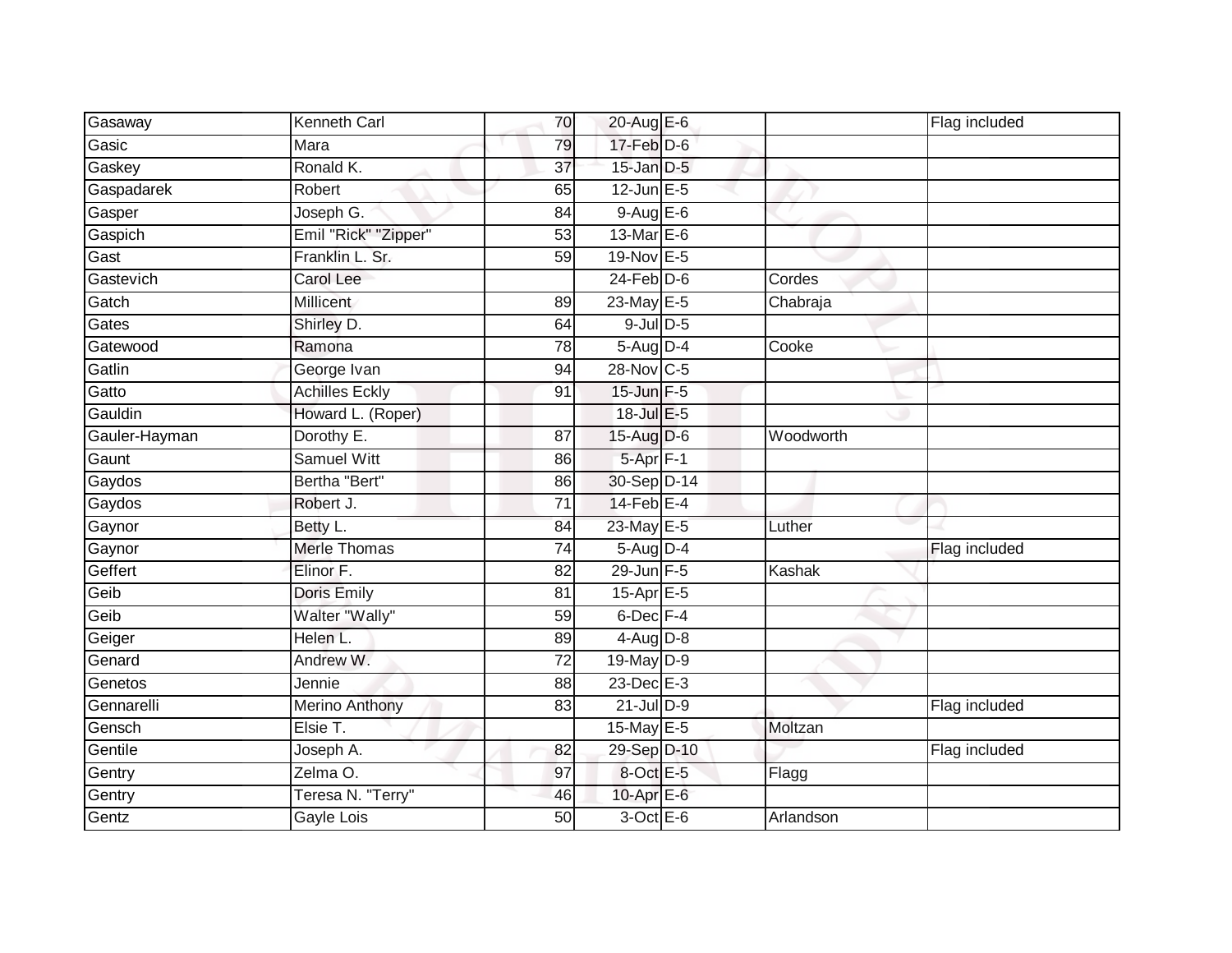| Geokas      | Doris M.                 | 73              | 25-Sep E-6             | <b>Dobrick</b> |               |
|-------------|--------------------------|-----------------|------------------------|----------------|---------------|
| Georgas     | John S.                  | 46              | 12-Dec G-6             |                |               |
| George      | Nancy R.                 | 46              | 3-Jan D-5              |                |               |
| George      | Velma L. "Baby Sister"   | 71              | $20$ -Nov $F-4$        |                |               |
| George      | Alvaretta                | 75              | 16-Jun D-9             |                |               |
| Georgieff   | Chris T. Sr.             | 84              | 30-Apr <sub>D-5</sub>  |                |               |
| Georgiefski | Georgi N. "Gypsy George" | 66              | 8-Jun F-5              |                |               |
| Geotzinger  | John J. Jr.              | 51              | $7 -$ Jul $D - 9$      |                |               |
| Gerak       | John E.                  | 81              | $4-SepE-5$             |                | Flag included |
| Gereg       | Patricia L.              | 84              | $6$ -Jan $D-5$         |                |               |
| Gergely     | Doris M.                 | 75              | $1$ -Jan $D-5$         |                |               |
| Gergely     | Carol J.                 | 67              | $7$ -Jun $E$ -6        | Campbell       |               |
| Gericke     | <b>Ruth Ann</b>          | 83              | 31-Dec E-5             |                |               |
| Gerike      | <b>Albert Lee</b>        |                 | 23-Apr D-4             |                |               |
| Gerkin      | Evelyn L.                | $\overline{71}$ | 24-Jun D-4             | Tincher        |               |
| Germak      | Michael J. Jr.           | 77              | $4$ -Jun $D-5$         |                | Flag included |
| Germia      | George M.                | 73              | $4$ -Mar $D-4$         |                | Flag included |
| Gerner      | Marjorie "Marge"         | 70              | 17-Aug F-5             |                |               |
| Gesling     | Nicholas Bradley         | Infant          | $7-Nov$ G-5            |                |               |
| Gething     | Eric C.                  | 19              | 11-Dec F-5             |                |               |
| Getsinger   | Elmer Dennis "Denny"     | 57              | $22-Apr\overline{D-3}$ |                |               |
| Getty       | Ruth E.                  | 87              | $16$ -Jun $D-9$        |                |               |
| Gholston    | Roosevelt                | 69              | $8$ -Feb $F-2$         |                |               |
| Ghrist      | Paula L.                 | 51              | 29-Sep D-10            | Sarchet        |               |
| Gianoli     | Luella A.                | 79              | $16$ -Jan $D-5$        |                |               |
| Gibson      | John N. Sr.              | 84              | 29-Apr D-3             |                | Flag included |
| Gielow      | Patricia A. "Pat"        | 72              | 23-May E-5             |                |               |
| Gierman     | Louis                    | $\overline{76}$ | $24$ -Feb $D-6$        |                | Flag included |
| Gies        | Mary D.                  | 83              | 22-Jul D-4             | Sweeney        |               |
| Gifford     | Eleanor A. "Ellie"       | 80              | $7$ -May $D-5$         | Hildebrand     |               |
| Gigac       | Jean                     | 77              | $3$ -Jul $E$ -5        | Frejek         |               |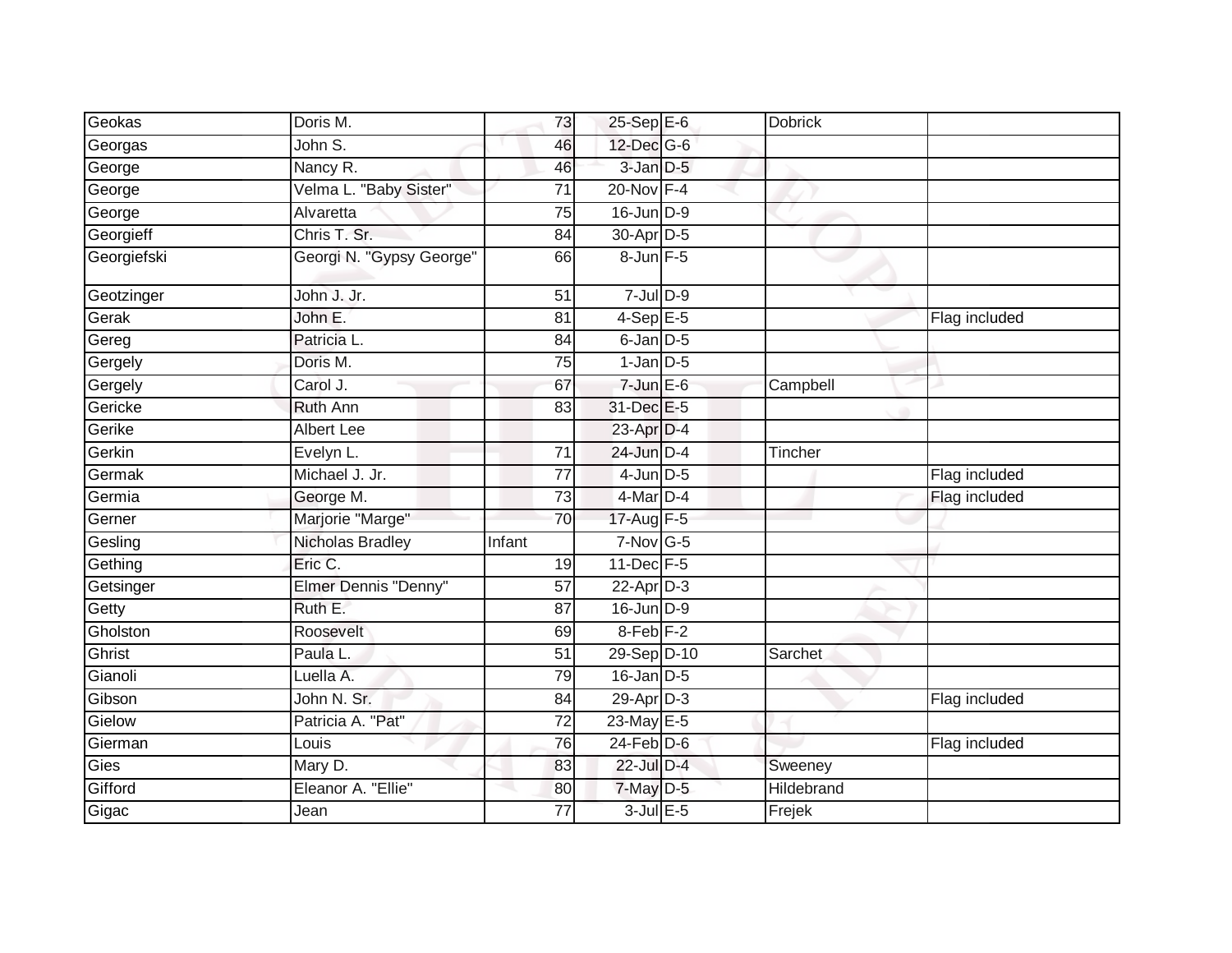| Gilbert      | Lucy Ann               | 86              | 6-Oct D-9        |              |                                             |
|--------------|------------------------|-----------------|------------------|--------------|---------------------------------------------|
| Gill         | John C.                | 45              | 20-May D-3       |              |                                             |
| Gill         | Margaret               | 50              | 9-Oct F-5        | Shippen      |                                             |
| Gillaspie    | L. Scott "Bud"         | 53              | 17-Mar D-5       |              |                                             |
| Gillespie    | Katherine J.           | $\overline{81}$ | $18$ -Jan $E$ -6 |              |                                             |
| Gillespie    | Robert N.              | 81              | $22$ -Dec $D-6$  |              |                                             |
| Gillim       | Dorothy                | 79              | 23-Jun D-10      |              |                                             |
| Gillis       | Jeanette               | 93              | 13-Mar E-5       | Van Dyck     | Full name Jeanette<br><b>Pfanzer Gillis</b> |
| Gilmore      | Barabee B.             | 70              | $12$ -Feb $D-5$  |              |                                             |
| Gilmore      | Sadie Mae              | 63              | 6-Jan D-5        |              |                                             |
| Gilmore      | Anna                   | 79              | 31-Jul E-5       |              |                                             |
| Gilrowski    | George E.              | 58              | 28-Dec G-4       |              |                                             |
| Gingerich    | Ada L.                 | 91              | 19-Jun E-6       | Martin       |                                             |
| Ginn (Perez) | Matthew Jr.            | Infant          | $1$ -Dec $D-9$   |              |                                             |
| Giorgi       | Julia                  | 95              | 13-Mar E-6       |              |                                             |
| Girski       | John P.                | 76              | 12-Sep D-5       |              | Flag included                               |
| Gish         | John J.                | 76              | 8-May E-5        |              | Flag included                               |
| Given        | Verna                  | 88              | 12-Mar D-5       | Lockerman    |                                             |
| Gize         | Jean                   | 81              | 24-Oct G-5       | Smolinski    |                                             |
| Gladdis      | William T.             | 78              | $28-Sep$ F-5     |              | Flag included                               |
| Glasgow      | James L.               | 65              | $1$ -Jan $D-5$   |              |                                             |
| Glawe        | <b>Stanford Hobart</b> | 97              | $5 - Jan$ $F-5$  |              |                                             |
| Glibota      | Margaret M.            | 78              | 11-Apr E-5       | <b>Benac</b> |                                             |
| Gligic       | Ann M.                 | 80              | $31$ -Jul $E-5$  |              |                                             |
| Glinski      | Casimir "Kayo"         | 76              | 28-Nov C-5       |              | Flag included                               |
| Glissman     | Alcie B.               | 81              | $10$ -Feb $D-5$  |              |                                             |
| Glos         | Wendy Anne             | $\overline{39}$ | $3-May$ F-1      |              |                                             |
| Glover       | Roderick "Roger"       |                 |                  |              |                                             |
| Glueckert    | Clara V.               | 78              | $25$ -Jan E-4    | Kobeszka     |                                             |
| Glueckert    | William J. Sr.         | 79              | 15-Oct E-5       |              | Flag included                               |
| Gniffke      | Marga                  | 75              | 19-Oct G-5       | Roos         |                                             |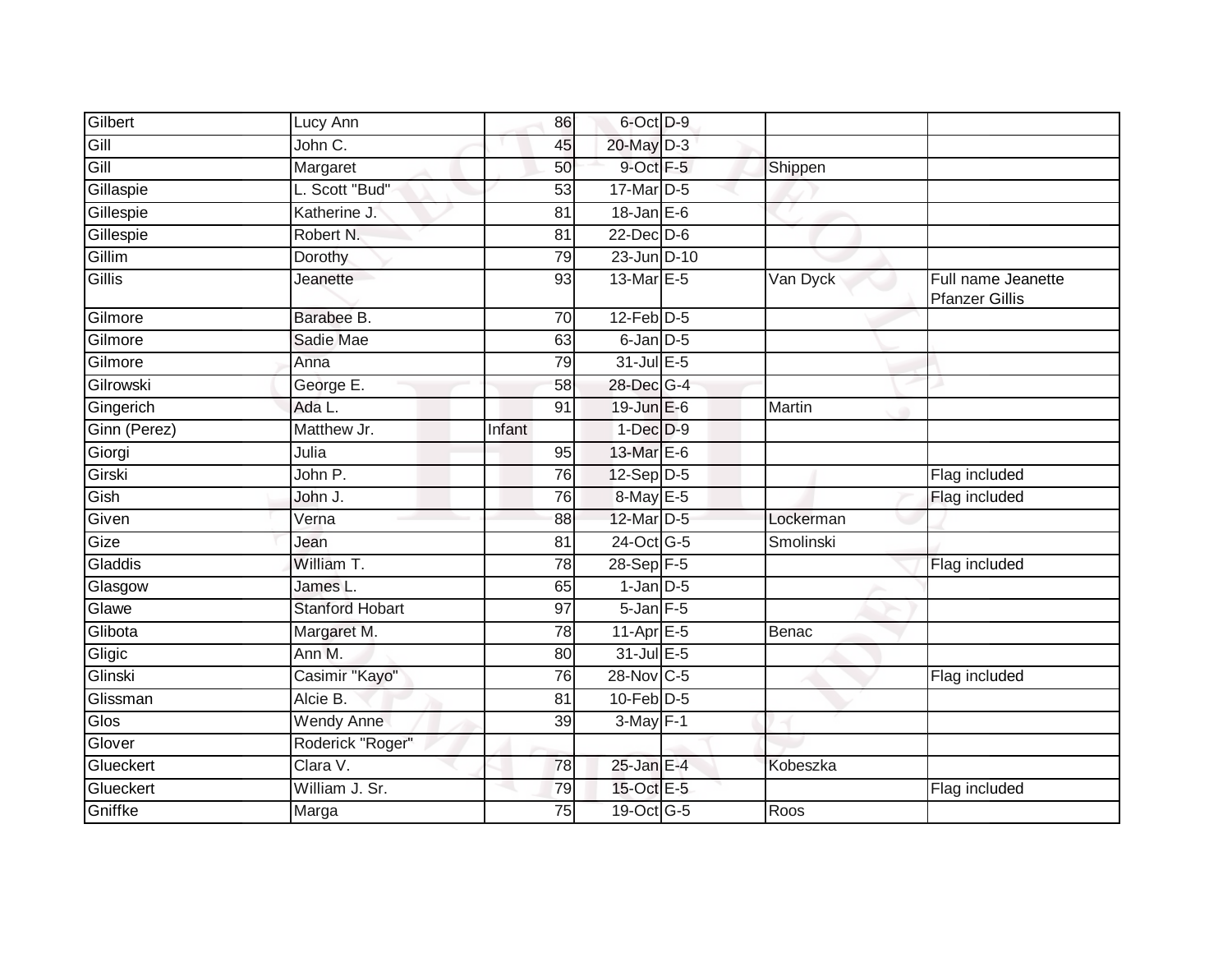| Goad        | Lloyd Dr.                 | 88              | 14-Apr D-5              |                 | Flag included                     |
|-------------|---------------------------|-----------------|-------------------------|-----------------|-----------------------------------|
| Gobin       | Donald Lee Jr.            | 45              | 22-Dec D-6              |                 |                                   |
| Goddard     | Tom                       | 80              | 8-Sep D-8               |                 | Flag included                     |
| Goebel      | Joan A.                   | 71              | 18-Sep $E-5$            | <b>Bachmann</b> | Full name Joan A. Evans<br>Goebel |
| Goehring    | <b>Esther</b>             | 91              | $2$ -Dec $E-4$          | Weerts          |                                   |
| Goetzinger  | John J. Jr.               | 54              | $9$ -Jul $D$ -6         |                 |                                   |
| Gofie       | Donna Mae                 | 61              | $9$ -Jun $D-8$          |                 |                                   |
| Gogins      | Alan Jerome Sr. (Apostle) |                 | $16$ -Jul $D-5$         |                 |                                   |
| Goins       | Martha                    | $\overline{70}$ | 12-May D-6              |                 |                                   |
| Goldberg    | Janet L.                  | 87              | 22-Mar E-5              |                 |                                   |
| Golden      | Winifred                  | 85              | 25-Nov E-5              |                 |                                   |
| Golden      | Harold E.                 | 85              | 26-Jun E-5              |                 | Flag included                     |
| Golden      | Fred J.                   | 64              | 18-Jun D-5              |                 |                                   |
| Golden      | Jane Lucille              | 82              | 8-Oct E-5               |                 |                                   |
| Golding     | Dorothy R.                | 90              | $29$ -Jan $D-5$         |                 |                                   |
| Goldstein   | Alan H.                   | 52              | 17-Nov D-8              |                 |                                   |
| Goldstein   | Anne                      | 88              | $3-Mar$ D-6             | Grodinsky       |                                   |
| Goldsworthy | <b>Dennis Ralph</b>       | $\overline{57}$ | $24-Apr \n\mathsf{E-5}$ |                 |                                   |
| Golec       | Chester J.                |                 | 28-May D-4              |                 | Flag included                     |
| Golembieski | Margaret                  | 84              | $7 -$ Jul $D - 9$       | Slawowski       |                                   |
| Golfis      | Frances                   | 72              | $27$ -Jun $E-4$         |                 |                                   |
| Gollhofer   | Margaret H.               |                 | $8-Nov$ E-4             |                 |                                   |
| Golonka     | Genevieve M.              | 91              | 26-Oct G-5              |                 |                                   |
| Golub       | George M.                 | 69              | $15$ -AugD-6            |                 | Flag included                     |
| Golubiewski | Mary D.                   | $\overline{92}$ | $3-Mar$ D-6             | Krakowiak       |                                   |
| Gomez       | Sara Izeth                | 2 months        | $1$ -Jul $D-4$          |                 |                                   |
| Gomez       | Esperanza                 | 93              | $22$ -Jan $D-3$         |                 | Picture included                  |
| Gomez       | Helen Roma                |                 | $11$ -Jun $D-5$         | Ziemba          |                                   |
| Gomolski    | Adrian C.                 | 65              | 25-Apr E-6              |                 | Flag included                     |
| Gondek      | Walter M.                 | 86              | $1$ -Jun $F-5$          |                 |                                   |
| Gonnella    | Henry J.                  | 75              | 30-Oct F-5              |                 | Flag inclided                     |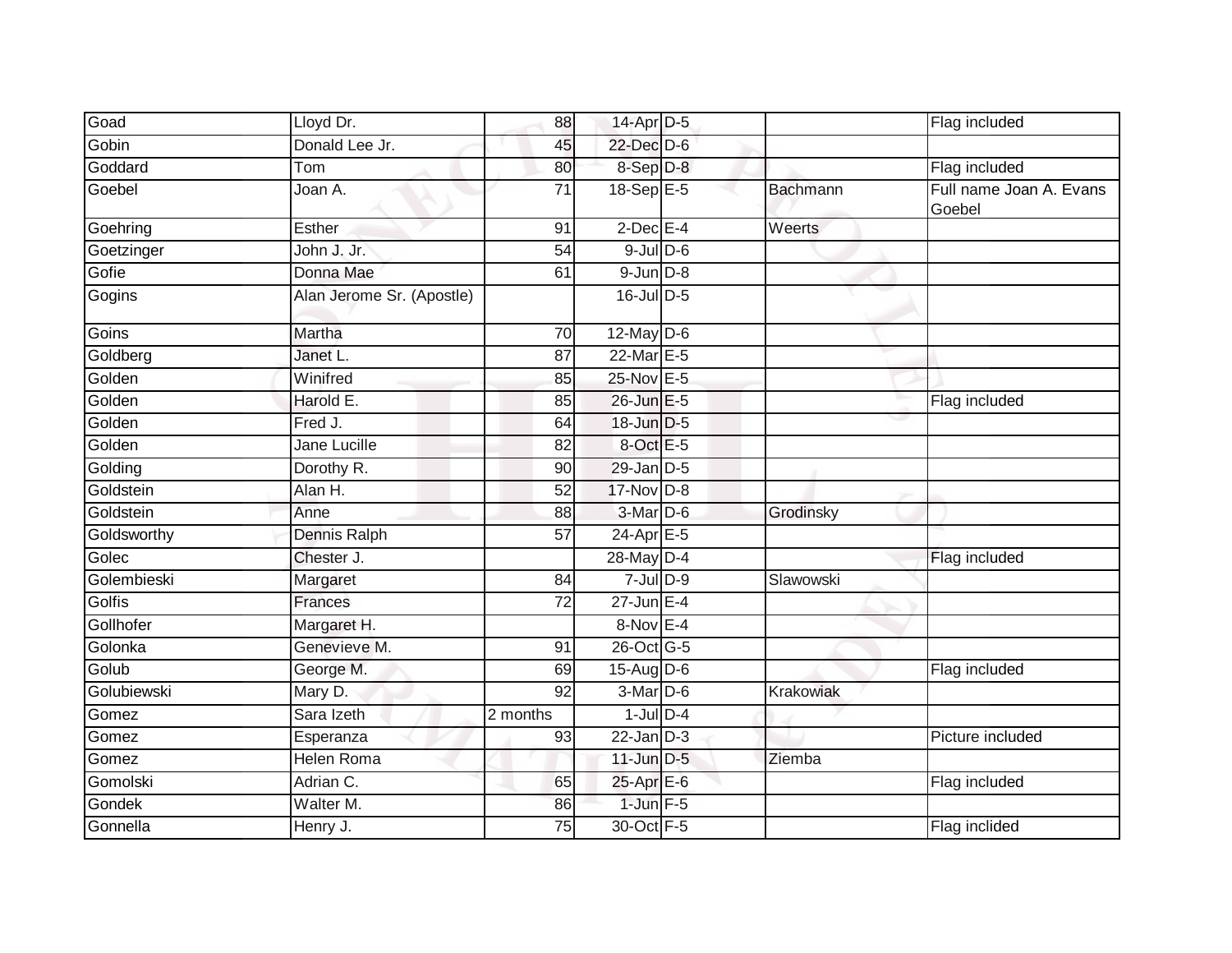| Gonsiorowski   | Eleanor             | 80              | 8-Aug E-5              | Witke      |                                       |
|----------------|---------------------|-----------------|------------------------|------------|---------------------------------------|
| Gonsiorowski   | <b>Matt</b>         | 89              | 10-Aug F-5             |            |                                       |
| Gonzales       | Elizabeth K.        | 83              | $7-MarE-5$             | Kavanagh   |                                       |
| Gonzales       | Elizabeth A.        | 38              | 28-Dec G-4             |            |                                       |
| Gonzalez       | Raul G.             | 69              | 31-Oct G-6             |            |                                       |
| Gonzalez       | Ramon               | 89              | 11-Apr <sub>E-5</sub>  |            |                                       |
| Gonzalez       | Enrique M.          | 45              | $20 - \text{Sep}E - 5$ |            | Cross included                        |
| Gonzalez       | Ruth B.             | 81              | $20$ -AugD-5           |            | Full name Ruth B. Ferrer-<br>Gonzalez |
| Gonzalez       | Manuel C.           | 83              | 17-Aug $F-5$           |            |                                       |
| Gonzalez       | Louis M.            | 66              | 22-Nov E-5             |            |                                       |
| Gonzalez       | <b>Julio 'TaTA"</b> | 74              | $2$ -Aug E-5           |            |                                       |
| Gonzalez-Colon | Edwardo G. "Eddie"  | 47              | $18 - Jan$ $E-6$       |            |                                       |
| Goocher        | Chock               | 85              | 28-Jul D-10            |            |                                       |
| Good           | Ronald W.           | 76              | 13-Jan D-5             |            |                                       |
| Goodlow        | Arcine D.           | 32              | 17-Sep D-5             |            |                                       |
| Goodpaster     | Rolla Jr.           | 84              | 23-Jun D-10            |            | Flag and Masonicemblem<br>included    |
| Goodson        | Michelle "Mikie"    | 47              | 27-Oct D-8             |            |                                       |
| Goodyear       | Mary                | 87              | $20 - SepE-6$          | Ott        |                                       |
| Gootee         | Edwin V.            |                 | $7$ -Oct E-4           |            | Flag included                         |
| Gootee         | Daisy M.            | 73              | $12-Sep D-5$           |            |                                       |
| Goouwens       | Cornelius "Casey"   | 82              | $1$ -May E-5           |            |                                       |
| Gora           | Helen A.            | 78              | $25$ -Jul $E-4$        |            |                                       |
| Gora           | Mary Alyce          | 86              | $7-Apr\overline{D-6}$  | O'Toole    |                                       |
| Gorball        | Lucille G.          | 83              | $17 - Dec$ E-6         |            |                                       |
| Gordan         | Judith "Judy"       | 61              | $17$ -Jun $D-4$        |            |                                       |
| Gordon         | Rebekah Lee         | $\overline{26}$ | $17$ -Jan D-5          |            |                                       |
| Gordon         | Nellie C.           | 95              | 14-Oct E-3             | Greenawalt |                                       |
| Gordon         | Charlotte C.        | 84              | $4$ -Jan E-5           |            |                                       |
| Gorgievski     | Gorgi               | 65              | 6-Jul F-5              |            |                                       |
| Gorney         | Edward Victor Sr.   | 65              | $15-Sep$ D-8           |            |                                       |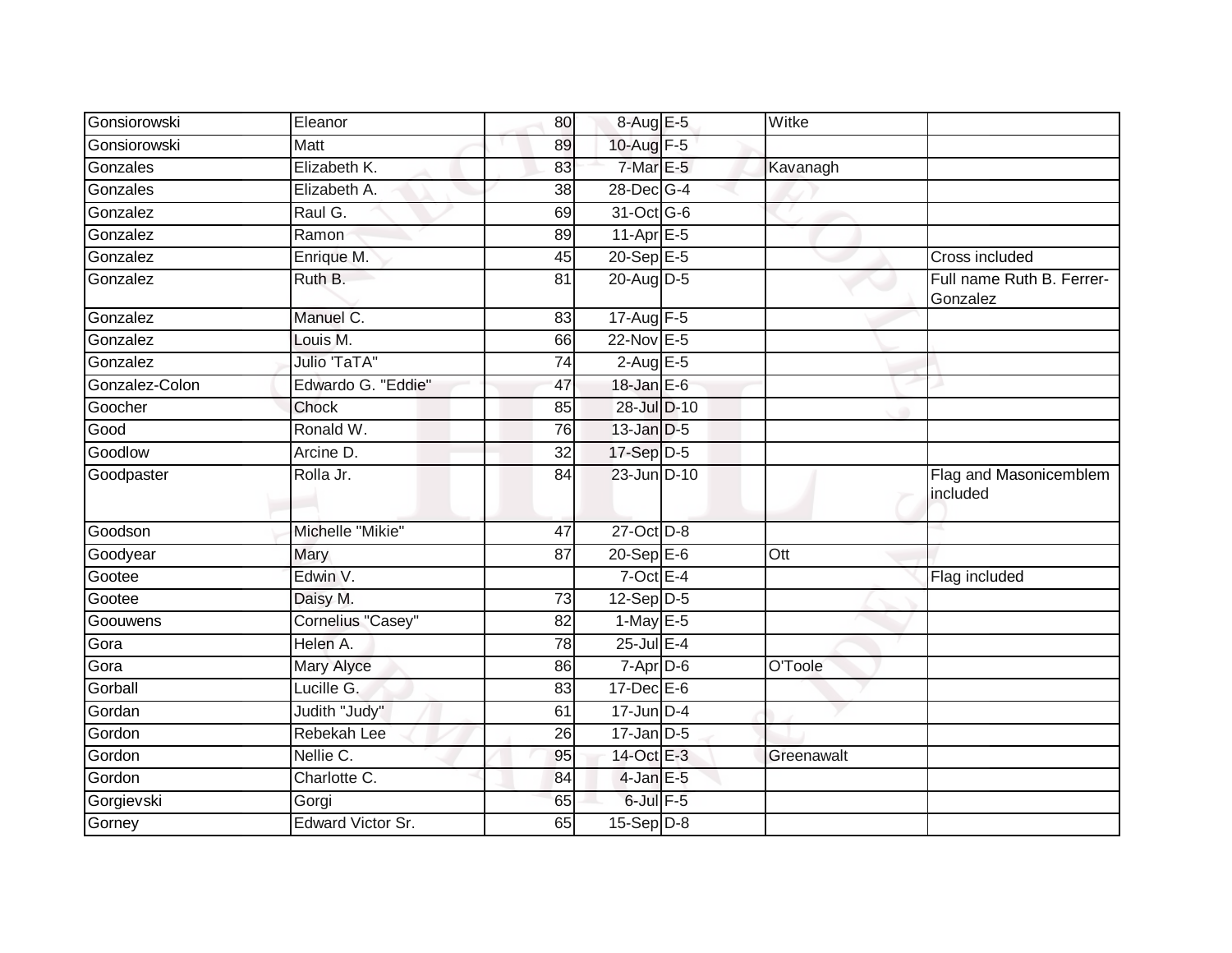| Gorney       | Elizabeth M.           | 40              | 29-Jan D-5        | Ozretich  |                                      |
|--------------|------------------------|-----------------|-------------------|-----------|--------------------------------------|
| Gornik       | Helen F.               | 89              | 28-Dec G-5        |           | Full name Helen F.<br>(Gornik_Labash |
| Gorondi      | <b>Louis Andrew</b>    |                 | $13$ -May $D-3$   |           | Flag included                        |
| Goshay       | Louis                  | 55              | $19$ -Jun $E - 6$ |           |                                      |
| Gotch        | Margaret               | 86              | $16$ -Jan $D-5$   |           |                                      |
| Gottschammer | Angela J.              | 80              | 13-Sep F-1        |           |                                      |
| Gough        | <b>Estella Neville</b> |                 | 28-May D-4        |           |                                      |
| Gould        | Joshua D.              | $\overline{20}$ | 28-May D-4        |           |                                      |
| Gouwens      | Margaret A.            | 94              | $29$ -May E-6     |           |                                      |
| Gouwens      | Cornelius "Casey"      | 82              | $2$ -May $D$ -6   |           |                                      |
| Gover        | Roderick "Roger"       | 38              | $18$ -Jul $E$ -5  |           |                                      |
| Govert       | Arnold F.              | 89              | 13-Nov F-6        |           |                                      |
| Govert       | Edward                 | 67              | 30-Jun D-10       |           |                                      |
| Govert       | Anna                   | 80              | $17 - Jan$ $D-3$  |           |                                      |
| Govert       | Kurt A.                | 45              | $4$ -Apr $E - 5$  |           |                                      |
| Gowens       | Robert H.              | 96              | 4-Apr E-5         |           |                                      |
| Grabarek     | Helen                  | 81              | 15-Oct E-5        | Grego     |                                      |
| Grabowski    | Joseph A.              | 81              | 7-Dec G-5         |           | Flag included                        |
| Grabowski    | Anna "Ceclia"          | 99              | $27$ -Jan $D-5$   |           |                                      |
| Grados       | Cesar E.               | 66              | $22$ -Jan $D-3$   |           |                                      |
| Grady        | Fred T.                | 78              | 26-Oct G-5        |           | Flag included                        |
| Graefen      | Margaret               | 79              | 16-Jun D-9        |           | Picture included                     |
| Grafe        | Virginia Marie         | 91              | 10-Dec E-5        |           |                                      |
| Graff        | Andrew J. "Andy"       | 77              | 30-Apr D-5        |           | Flag included                        |
| Grafton      | Kathleen F.            | $\overline{82}$ | 16-Jun D-9        |           |                                      |
| Graham       | Lyle T.                | 90              | $6$ -Jul $F$ -5   |           |                                      |
| Grahm        | Betty L.               | 72              | $2$ -Nov G-5      |           |                                      |
| Grahovac     | Mary E.                | 82              | $14$ -Aug D-5     | Grskovich |                                      |
| Graig        | Horace Greely "Gregg"  | 74              | 11-Mar D-3        |           |                                      |
| Gralak       | Wanda Lee              | 54              | 31-Jul E-5        | Hamilton  |                                      |
| Grandfield   | Daniel Greg            | 47              | 24-Apr E-5        |           |                                      |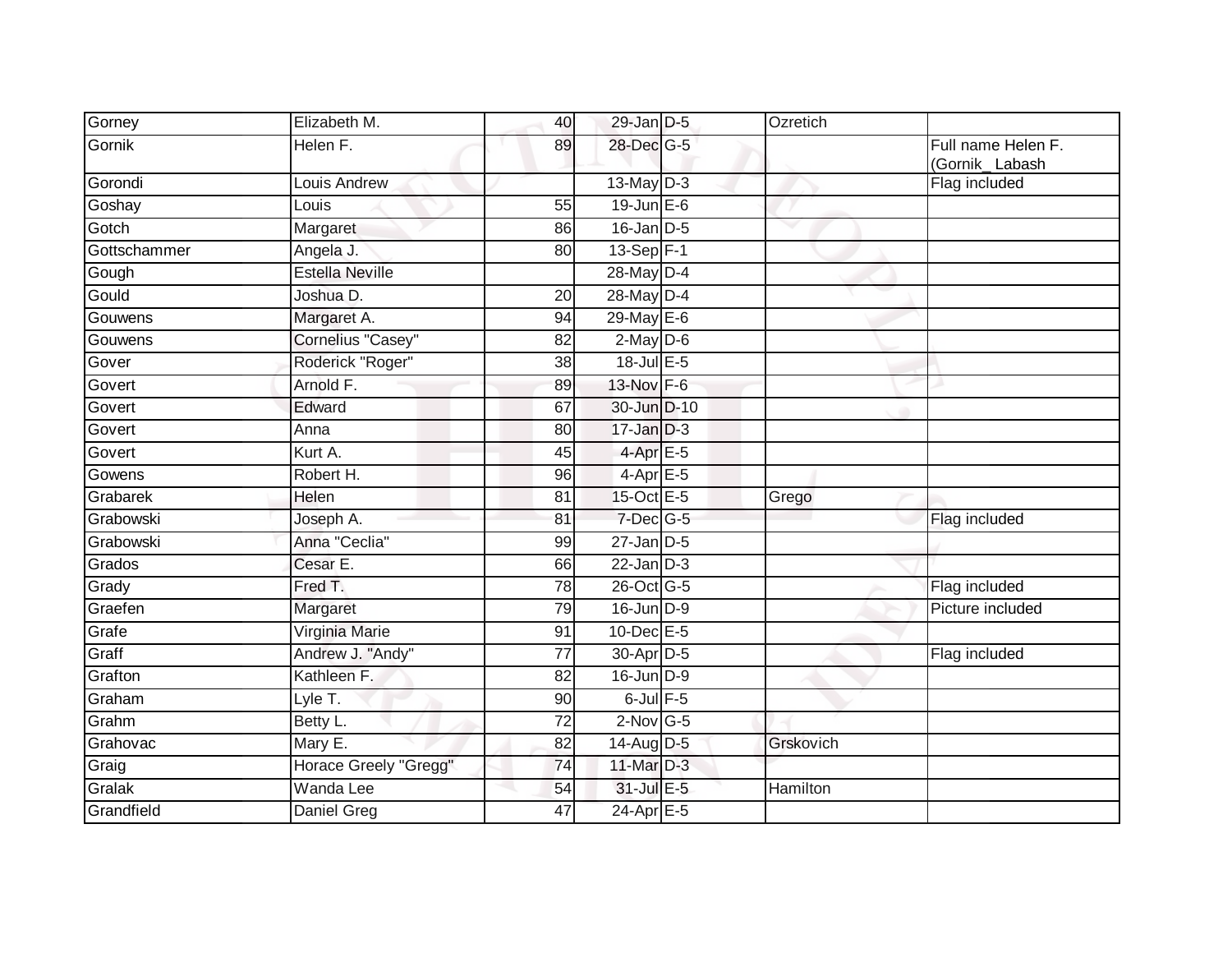| Granger         | Marilyn J.             | 54              | 25-Apr E-6             |         |                                     |
|-----------------|------------------------|-----------------|------------------------|---------|-------------------------------------|
| Grant           | Corinne B.             | 81              | 27-Nov F-5             |         |                                     |
| Grant           | Emma B.                | 80              | $21$ -Jun E-5          |         |                                     |
| Grant           | Margaret M.            | 76              | 4-Dec F-4              |         |                                     |
| Grant           | Emmett L. Jr.          | 52              | 26-Aug D-4             |         |                                     |
| Grant           | Lois M.                | 57              | 18-Sep E-5             |         |                                     |
| Granter         | Orville W.             | 71              | $5-Apr$ F-1            |         |                                     |
| Granzow         | George L.              | 77              | 27-May D-2             |         | Flag included                       |
| Grass           | Lee                    | 75              | $24$ -Feb $D-6$        |         |                                     |
| Graun           | Alvin W.               | $\overline{77}$ | $5$ -Dec $G$ -5        |         | Flag and Masonic emblem<br>included |
| Graves          | Mary Ann               | 89              | $17-Sep\overline{D-5}$ | Tapajna |                                     |
| Grawey          | Thomas F.              | 51              | 29-Sep D-10            |         |                                     |
| Gray            | <b>James Robert</b>    | 48              | $3-May$ $F-1$          |         |                                     |
| Gray            | Donald L.              | 79              | 24-Jul E-4             |         |                                     |
| Gray            | Edna E.                | 61              | 5-Mar D-5              |         |                                     |
| Gray            | Dorothy Marie          | 60              | $4$ -Nov $E-3$         |         |                                     |
| Gray            | Mary M.                | 91              | 25-Jun D-5             |         |                                     |
| Gray            | Louis                  | 67              | 13-Aug D-5             |         |                                     |
| Gray            | Phyllis Patricia "Pat" | 76              | 19-Sep E-5             | Manion  |                                     |
| Gray (Grzywacz) | Tom                    | 85              | 24-Dec E-5             |         | Flag included                       |
| Gray-Arnold     | Eleanor                | 87              | $4$ -Apr $E$ -5        |         |                                     |
| Graziani        | Vera (Alvira)          | 83              | 8-Mar E-5              |         |                                     |
| Graziano        | David John             | 35              | 13-Nov F-6             |         |                                     |
| Grdich          | Matt                   |                 | 14-Nov F-5             |         | Flag included                       |
| Grdina          | Mildred M.             | 90              | $9$ -Jun $D-8$         | Zvonar  |                                     |
| Grdina          | Ada L.                 | 64              | 26-Aug D-4             |         |                                     |
| Green           | Melvina M.             | $\overline{72}$ | $1-Mar$ F-1            |         |                                     |
| Green           | David Jonathan         | 24              | 16-Aug E-6             |         | Picture included                    |
| Green           | Martha E."Marty"       | 81              | $21$ -Jan $D-3$        |         |                                     |
| Greene          | Hoyle P.               | 85              | 8-Jul D-3              |         | Flag included                       |
| Greenwell       | John                   | 87              | 28-Oct E-3             |         |                                     |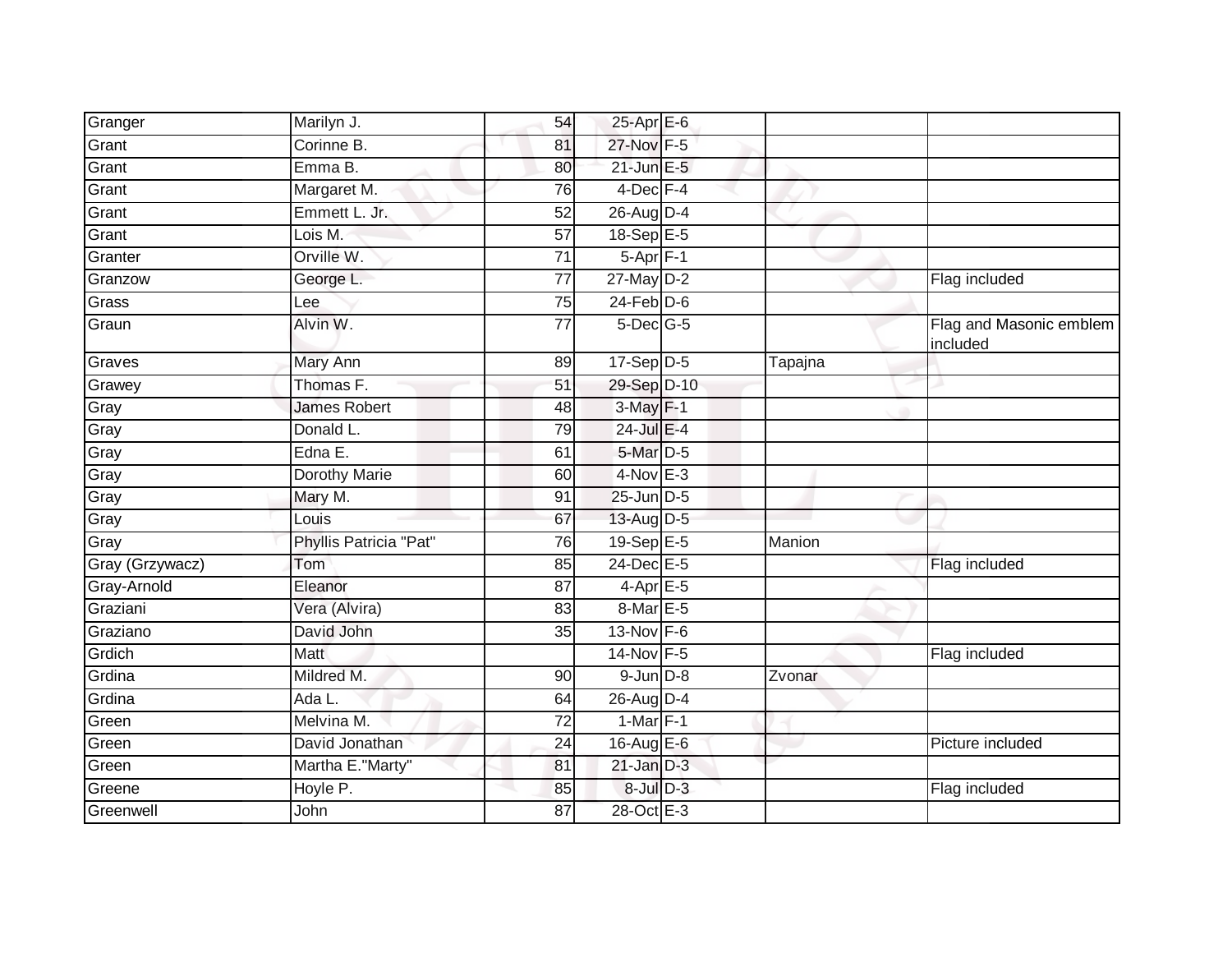| Greer<br>19-Jun E-6<br>Keyonna<br>10<br>Greer<br>Margaret L.<br>6-Aug D-6<br>64 |                                         |
|---------------------------------------------------------------------------------|-----------------------------------------|
|                                                                                 |                                         |
|                                                                                 |                                         |
| Gregar<br>27-Oct D-9<br>Anna May<br>Vallier                                     |                                         |
| Gregg<br>$22$ -Dec $D-6$<br>Joseph<br>$\overline{87}$                           |                                         |
| Gregorash<br><b>William Allen</b><br>$1-Nov$ E-5<br>41                          |                                         |
| $19$ -Feb $D-3$<br>Gregorich<br>Stephen<br>87                                   |                                         |
| Gregorovich<br>26-Dec G-6<br>Sally M.<br>84<br>Radolak                          |                                         |
| Grekoff<br>23-Jun D-10<br>Larry Carl<br>60                                      |                                         |
| Grenda<br>Helen M.<br>27-Dec G-4<br>Gorski<br>76                                |                                         |
| Grennes<br><b>Frieda Rose</b><br>85<br>$5$ -Mar $D-5$                           |                                         |
| Greski<br>$31$ -Jan $D-5$<br>John B.<br>78                                      |                                         |
| Gresko<br>53<br>6-Oct D-9<br>Dorothy L.<br>Armstrong                            |                                         |
| Grieger<br>5-Nov E-4<br>Frances<br>81                                           |                                         |
| Grieger<br><b>Everett Paul</b><br>17-Oct F-6<br>87                              |                                         |
| Griese<br>14-Nov F-5<br>Louise C.<br>87                                         |                                         |
| Griffin<br>Charles G. M.D.<br>$17-Feb$ D-6<br>77                                |                                         |
| Griffin<br>$1-Dec$ $D-9$<br>85<br>Charles (Rev)                                 |                                         |
| Griffith<br>$13$ -Jan $D-5$<br>Fern A.<br>82                                    |                                         |
| Griffiths<br><b>James Nelson</b><br>30-Jun D-10<br>$\overline{73}$              |                                         |
| 15-Dec D-9<br>Grigsby<br>Olive M.<br>84                                         | Full name Olive M.<br>(Stephen) Grigsby |
| Grillo<br>31-Dec E-5<br>Ralph A.<br>88                                          |                                         |
| Grimm<br>Caroline<br>$20$ -May D-3<br>Glon<br>94                                | Full name Caroline Novak<br>Grimm       |
| Calvin Owen Sr.<br>$9$ -Jul $D$ -6<br>Grinstead<br>96                           |                                         |
| Grisak<br>$23$ -Aug E-6<br>Christine<br>85                                      |                                         |
| Grivetti<br>30-Oct F-5<br>Reno<br>85                                            |                                         |
| Groat<br>Virgil E. "Bud"<br>$\overline{76}$<br>30-Jan D-5                       | Flag included                           |
| Grodzicki<br>Pauline A.<br>28-Feb E-4<br>88                                     |                                         |
| Groen<br>Howard Jr.<br>$24$ -Feb $D-6$<br>69                                    | Flag included                           |
| Groff<br>8-May E-5<br>James E.<br>62                                            | Flag included                           |
| Grossman<br>30-Oct F-5<br>Clayton L.<br>69                                      |                                         |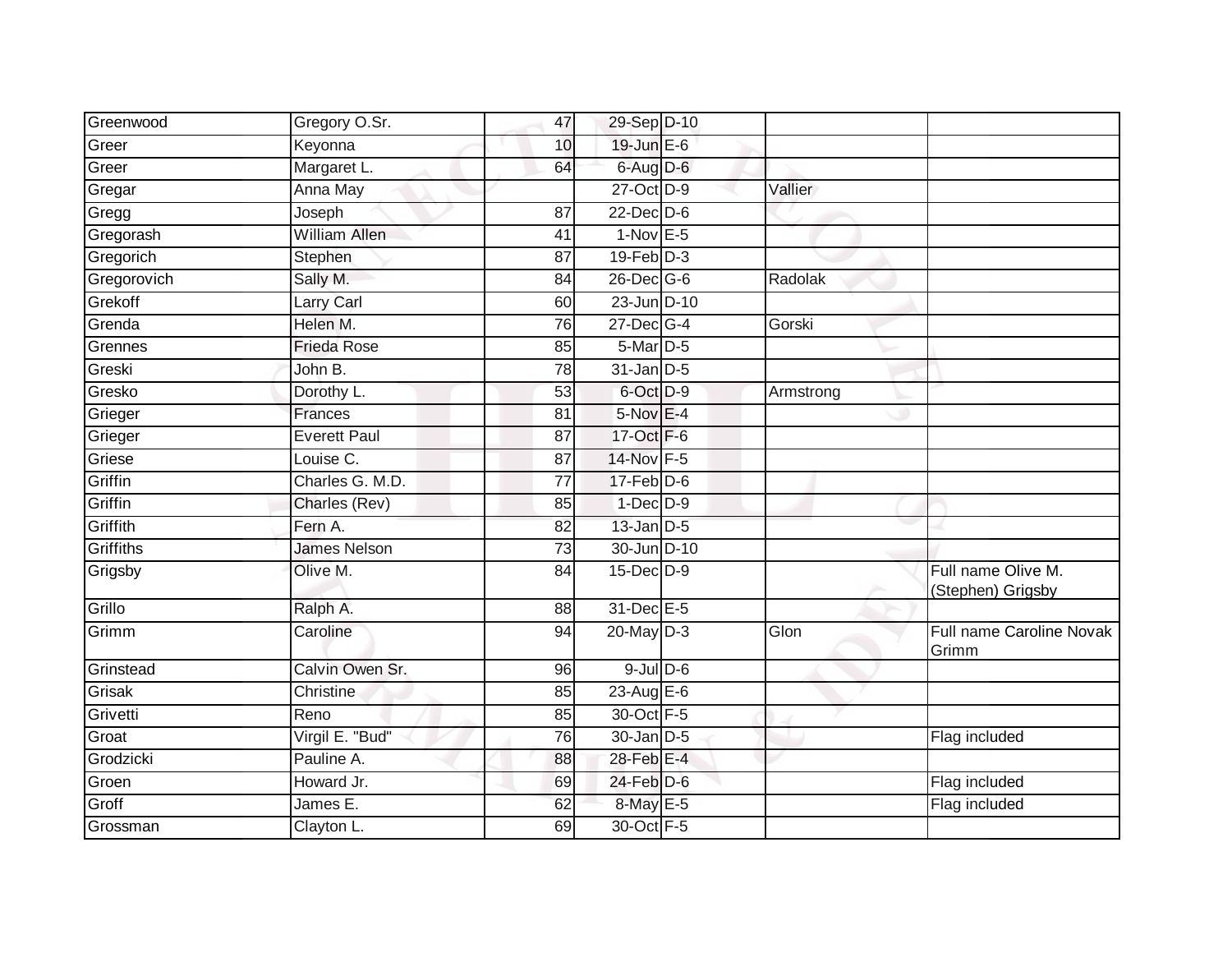| Groves          | Francis W.           | 87              | 25-Mar D-4           |       |          |                                                  |
|-----------------|----------------------|-----------------|----------------------|-------|----------|--------------------------------------------------|
| Groyza          | Helen                | 86              | $4$ -Jan E-5         |       | Lasky    |                                                  |
| Grubb           | Delores              | 72              | 10-Sep D-5           |       | Marovich | <b>Full name Delores</b><br><b>Fleming Grubb</b> |
| Grubb           | Charles W.           | 90              | $13$ -May $D-3$      |       |          |                                                  |
| Grubb           | Catherine V.         | 86              | $25$ -Nov $E - 5$    |       | $\sim$   |                                                  |
| Grudzien        | Joseph W.            | 78              | $12$ -Jan F-5        |       |          | Flag included                                    |
| Grugel          | Alvin D.             | 56              | $6$ -Jan $D$ -5      |       |          |                                                  |
| Grugel          | Gertrude E.          | 88              | $12$ -May $D-6$      |       |          |                                                  |
| Grugett         | Julia A.             | 94              | 8-Aug E-5            |       | Little   |                                                  |
| Grummer         | Hubert P. Jr.        | 60              | $15$ -Dec $D-9$      |       |          | Flag included                                    |
| Grunstein       | Beverly J.           | 66              | $26$ -Apr $E - 5$    |       | Klaubo   |                                                  |
| Grynecki        | Irene A.             | 77              | 26-May D-6           |       |          |                                                  |
| Gryzbek         | <b>Joseph Thomas</b> | $\overline{81}$ | $9-Nov$ G-5          |       |          | Flag included                                    |
| Grzegorek       | Franciszka "Babcia"  |                 | 22-Jul D-4           |       |          |                                                  |
| Grzelak         | Kenneth R. "Kenny"   | 31              | 27-Feb E-5           |       |          |                                                  |
| Grzelak         | Walter J.            | 63              | $17 - Jan$ $D-3$     |       |          |                                                  |
| Grzelak         | Walter J.            | 63              | 19-Feb D-3           |       |          |                                                  |
| Grzybowski      | Norbert C.           | 75              | $1-Dec$ $D-9$        |       |          | Flag included                                    |
| Grzywacz        | Alvina (Evelyn) M.   | 81              | $1-Nov$ E-5          |       | Furgal   |                                                  |
| Grzywacz (Gray) | Tom                  |                 | 85 Decmeber<br>24    | $E-5$ |          | Flag included                                    |
| Guardiola       | Jose D.              | 47              | $27$ -May $D-2$      |       |          | Flag included                                    |
| Guba            | Mary L.              | 86              | $21$ -Jan $D-3$      |       |          |                                                  |
| Guca            | Robert E.            | 58              | $27 - Apr$ F-5       |       |          | Flag and Masonic emblem<br>included              |
| Guel            | Augustina "Tina"     | 62              | $3$ -Oct E-6         |       |          |                                                  |
| Guerra          | Sanjuana             | 54              | $4$ -Jun $D-5$       |       |          |                                                  |
| Guerrini        | Merle                | 85              | 20-Mar E-4           |       |          |                                                  |
| Guetzloff       | Raymond C.           | 75              | $2$ -Aug $E-5$       |       |          | Flag included                                    |
| Guffey          | Jeremy Daniel Jr.    | Infant          | 29-May E-6           |       |          |                                                  |
| Guillaum        | William Sr. "Bill"   | 84              | 2-Mar <sub>F-5</sub> |       |          |                                                  |
| Guillen         | Celia C.             | $\overline{74}$ | $27$ -Jan $D-5$      |       | Nunez    |                                                  |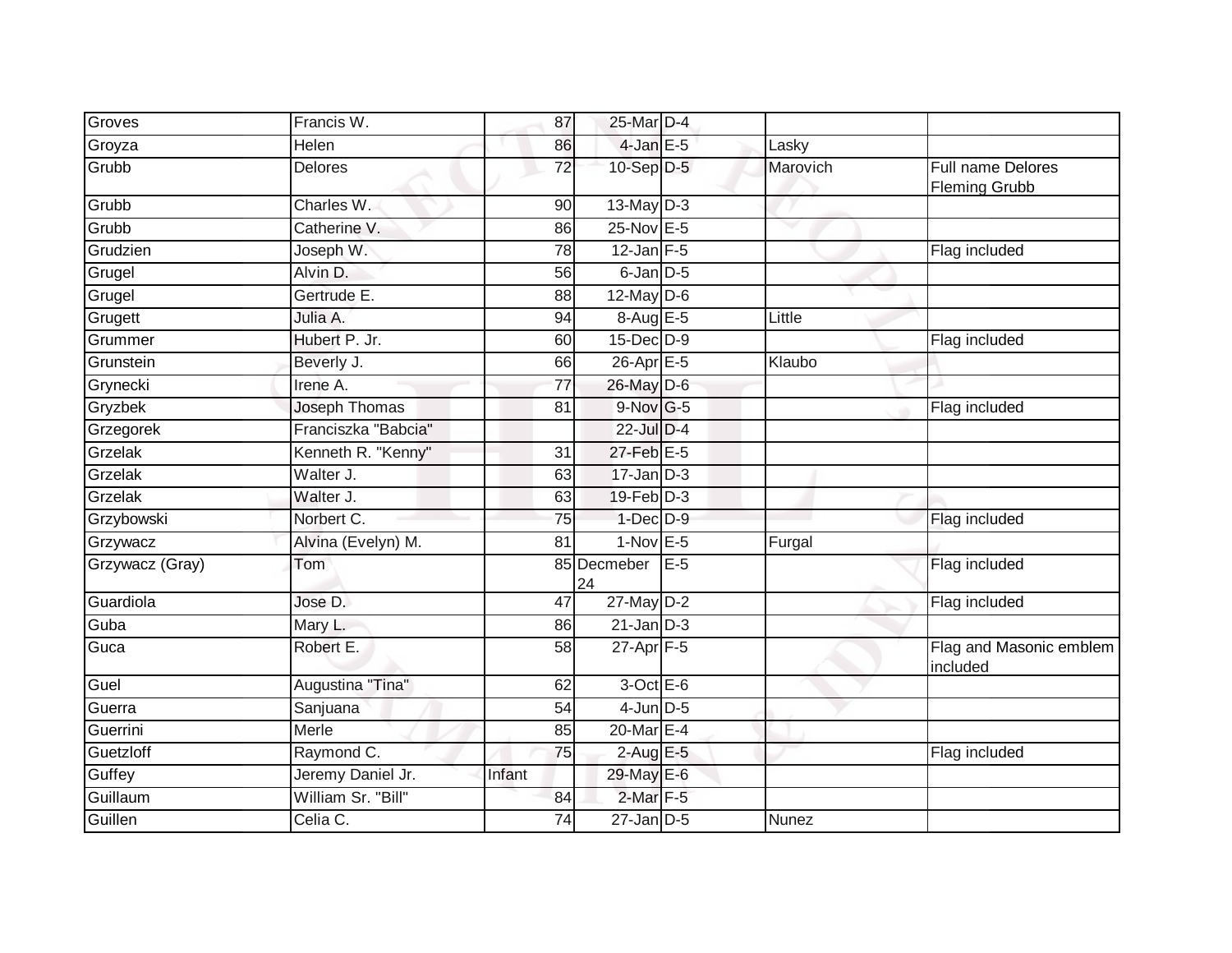| Guined        | James V.             | 69              | 27-Apr F-5       |              |               |
|---------------|----------------------|-----------------|------------------|--------------|---------------|
| <b>Gulick</b> | Michael              | 84              | 15-Jan D-5       |              | Flag included |
| Gum           | Marvin U. "Buck"     | 73              | 24-Jul E-4       |              |               |
| Gumulauskis   | Vincent J.           | 70              | $21-AugE-5$      |              |               |
| Gunderson     | Christine R."Tina"   | $\overline{83}$ | $27 - Jan$ $D-5$ | <b>Kucka</b> |               |
| Gunnum        | Thomas F.            | 38              | 30-Sep D-14      |              |               |
| Gunter        | Albert J.            | 78              | $5-Nov$ E-5      |              |               |
| Gunty         | Marie C.             |                 | $18$ -Jan $E-6$  |              |               |
| Gurevitz      | Adele                | 81              | 30-Jan D-5       |              |               |
| Gurnak        | Jessie               | 89              | 18-Jul E-5       |              |               |
| Gurnic        | Eugene               | 71              | 10-Dec E-5       |              | Flag included |
| Gurski        | Gertrude             |                 | $5-Apr$ F-1      | Balczewski   |               |
| Guss          | Evelyn M.            | 93              | 26-Dec G-6       | Andres       |               |
| Gustafson     | Elwood               | 88              | 8-Nov E-5        |              |               |
| Gustin        | Deeann K.            | 54              | 16-Jun D-9       |              |               |
| Gutekunst     | Gerald L.            | 76              | 26-Jan F-5       |              | Flag included |
| Guthrie       | Rita M.              | 65              | 27-Mar E-6       | Mainczyk     |               |
| Gutierrez     | <b>Jesus Alvarez</b> | 42              | 15-Mar E-6       |              |               |
| Gutierrez     | Eugenio              | 86              | $24$ -Feb $D-6$  |              |               |
| Gutierrez     | Catalina T.          | 74              | $25$ -Feb $D-3$  |              |               |
| Gutierrez     | Joe                  | 77              | $25$ -Jul $E$ -5 |              | Flag included |
| Gutierrez     | David                | 63              | $11$ -Mar $D-3$  |              |               |
| Gutierrez     | Raymond              | 54              | $10$ -Jul E-6    |              | Flag included |
| Gutzmer       | Hilda A.             | 85              | 23-Jul D-5       |              |               |
| Guyerson      | Joseph J.            | 88              | 5-Apr F-1        |              |               |
| Guziar        | Leonard S.           | 79              | 14-Nov F-5       |              |               |
| Guzik         | <b>Michael Allen</b> | 35              | 31-Dec E-5       |              |               |
| Guzman        | Concepcion           | 71              | $21$ -Jan $D-3$  |              |               |
| Guzman        | Marie F.             | 32              | $27$ -May $D-3$  |              |               |
| Guzowski      | Marie R.             |                 | 26-Feb D-5       | Wandachowicz |               |
| Gyurko        | Vera                 | 105             | 26-Sep E-6       | Szabo        |               |
| <b>Haack</b>  | Helen                | 96              | $27$ -Jan $D-5$  |              |               |
|               |                      |                 |                  |              |               |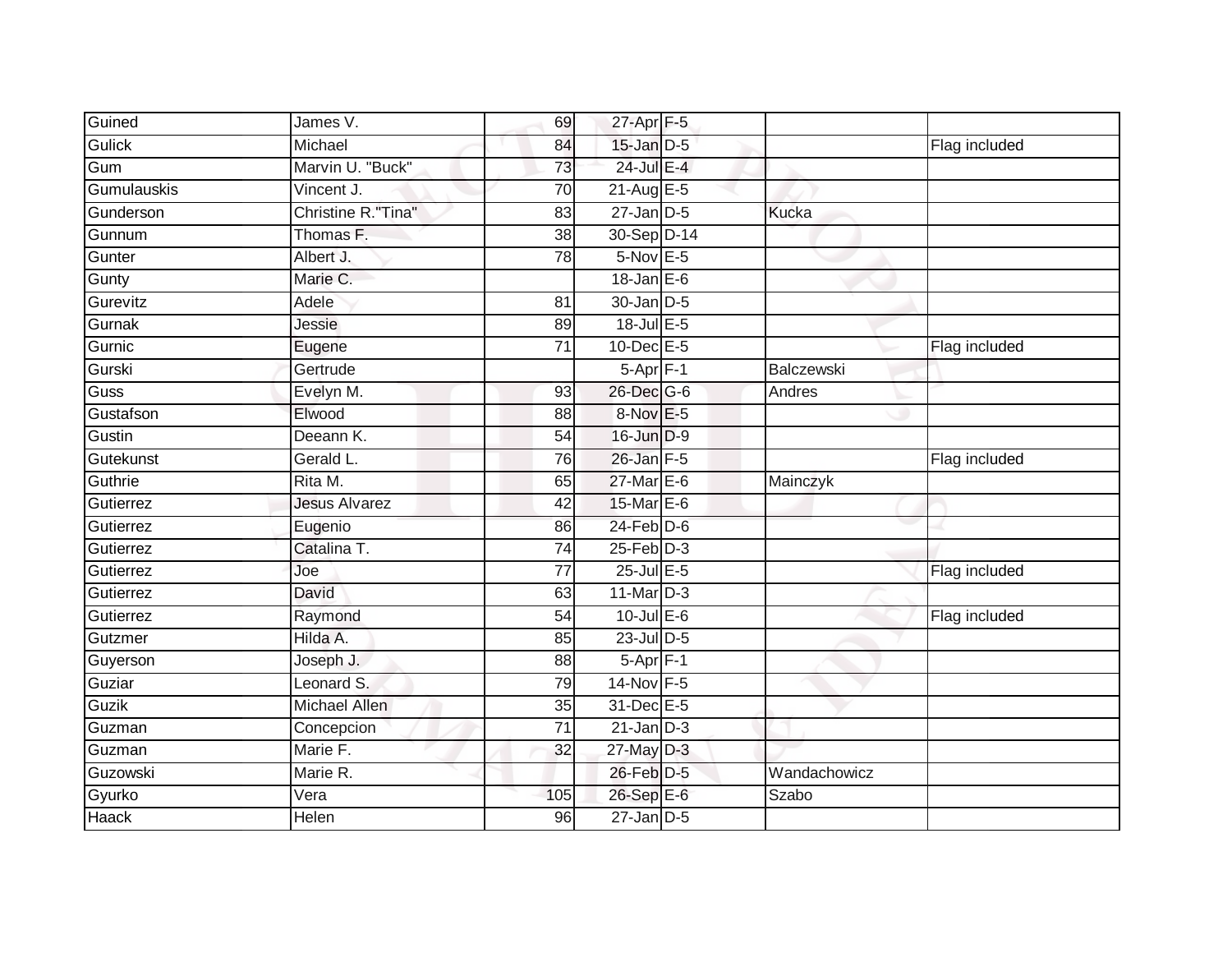| Haan                       | Margaret                    | 93              | 22-May E-6           |          |                       |
|----------------------------|-----------------------------|-----------------|----------------------|----------|-----------------------|
| Haan                       | Lewis                       | 76              | 24-Aug F-5           |          | Flag included         |
| Haas                       | Raymond L.                  | 64              | 4-Aug D-8            |          |                       |
| Haase                      | John R.                     |                 | 9-Feb <sup>F-5</sup> |          | Flag included         |
| Haberlin                   | Vern O.                     | $\overline{80}$ | 12-Oct G-4           |          | <b>Cross included</b> |
| Haberzetle                 | Helen R.                    | 92              | $25$ -Jul $E$ -6     |          |                       |
| Hacha                      | Juan                        | 50              | $2-Apr$ D-5          |          |                       |
| Hack                       | John W.                     | 89              | 16-Jun D-9           |          |                       |
| Hack                       | Richard E.                  | 65              | 20-Apr F-5           |          | Flag included         |
| Hackett                    | James W.                    | $\overline{74}$ | $20$ -Feb $E-5$      |          |                       |
| Hagan                      | Kenneth Harold "Ken"        | 47              | $21$ -Jan $D-3$      |          |                       |
| Hahn                       | Shirley A.                  | $\overline{70}$ | $17$ -Feb $D-6$      | Schoon   |                       |
| Haislip                    | W. Richard                  | 77              | 10-Apr $E-6$         |          |                       |
| Haizlip                    | Eloise C.                   | 64              | 15-Oct E-5           |          |                       |
| Hales                      | Janet                       | $\overline{57}$ | 21-Jul D-10          | Cusumano |                       |
| Halfman                    | John Jr.                    | 73              | $2$ -Jun $D-6$       |          | Flag included         |
| Halgas                     | Barbara                     | $\overline{73}$ | $22$ -Jun $F-5$      | Grimmer  |                       |
| <b>Halkias</b>             | Mary                        | 81              | $3$ -Oct $E-6$       |          |                       |
| Hall                       | Mavis M.                    | 79              | 9-Oct F-5            |          |                       |
| $\overline{\mathsf{Hall}}$ | Judy M.                     | 58              | $25-Sep$ E-5         |          |                       |
| Hall                       | Roy B.Jr.                   | 71              | 16-Oct F-6           |          |                       |
| Hall                       | Doris J.                    | $\overline{71}$ | $5-Sep$ D-5          |          |                       |
| Hall                       | Stephen M.                  | 14              | $6$ -Aug $D$ -6      |          |                       |
| Hall                       | Nina M.                     | $\overline{72}$ | $8$ -Jan $D$ -5      |          |                       |
| Hall                       | Martha                      | 91              | $27$ -Mar $E-6$      |          |                       |
| Hall                       | Violet "Marie"              | 91              | 30-Jun D-10          |          |                       |
| Hallam                     | Edythe R.                   | 77              | 9-Mar F-5            |          |                       |
| Haller                     | Paul J.                     | 67              | $30$ -Jul $D-6$      |          | Flag included         |
| Hallett                    | William R. "Billy"          | 63              | $4$ -Jul $E$ -5      |          |                       |
| Halliday                   | <b>Charles Ceasar "Doc"</b> | 69              | $4-SepE-5$           |          |                       |
| Haluska                    | John Steven                 | 40              | 19-Nov E-5           |          |                       |
| Hamacher                   | David M.                    | $\overline{58}$ | $27$ -Jan $D-5$      |          |                       |
|                            |                             |                 |                      |          |                       |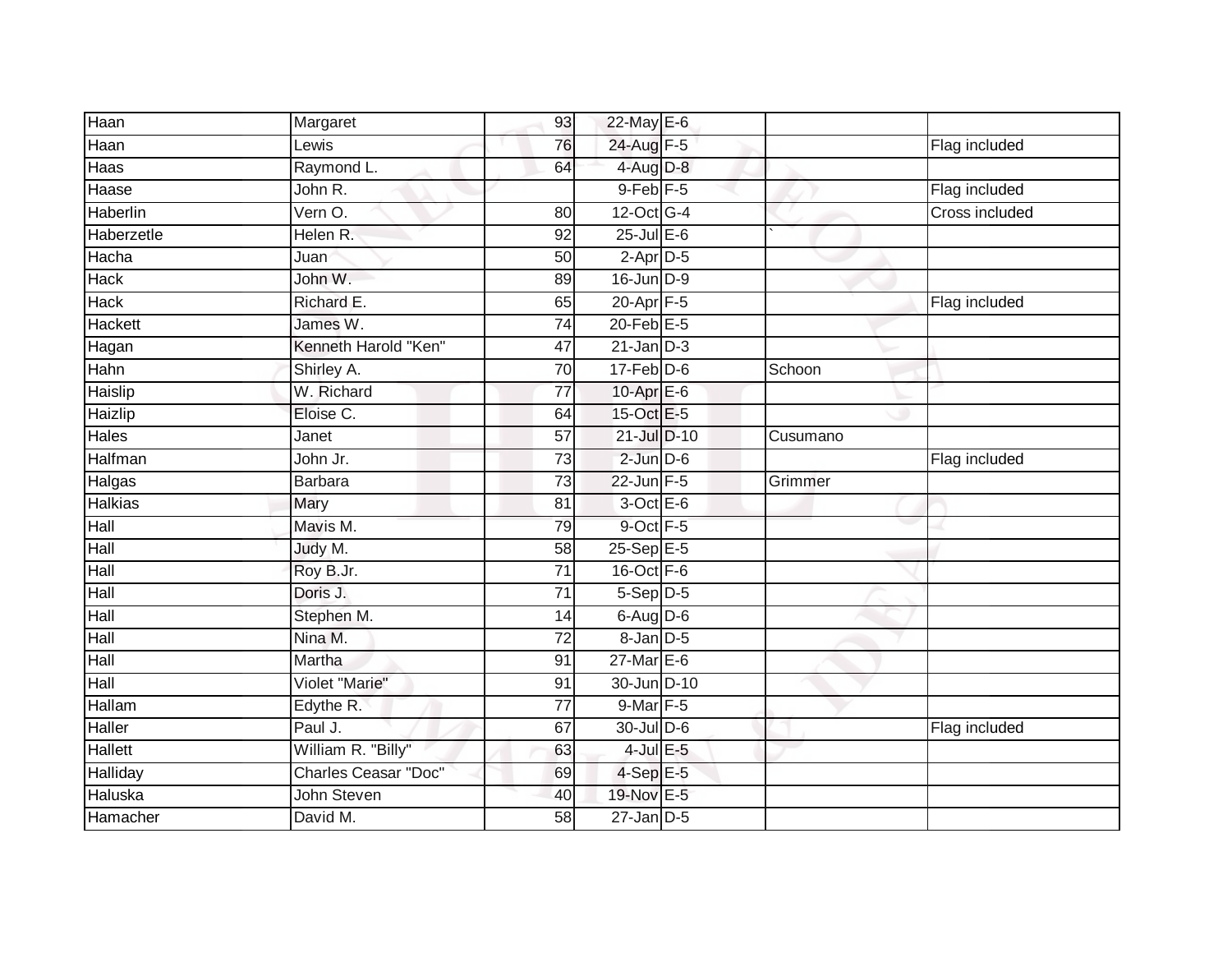| Hamacher        | Marjorie M.             | 90              | 26-Feb D-5        |                  |                                        |
|-----------------|-------------------------|-----------------|-------------------|------------------|----------------------------------------|
| Hamad           | Slobodanka              | 45              | 3-Feb D-6         |                  |                                        |
| Hamadej         | Mary                    | 69              | 28-Dec G-4        | Evans            |                                        |
| Hamilton        | K. Wilma                | 93              | 3-Feb D-6         |                  |                                        |
| Hamilton        | <b>Charles Butch</b>    | $\overline{58}$ | 15-Mar $E-6$      |                  |                                        |
| Hamilton        | Russell                 | 85              | $20$ -Jun $E - 5$ |                  |                                        |
| Hamilton        | Florence M.             | 75              | $20$ -Nov $F-4$   |                  |                                        |
| Hamilton        | Virginia M.             |                 | $20$ -Jun $E - 5$ |                  |                                        |
| Hamilton        | <b>Raymond Leroy</b>    | 44              | 4-Mar D-4         |                  | Picture included                       |
| Hamilton        | Katherine G.            | 97              | 30-Jul D-6        | <b>Boswinkle</b> |                                        |
| Hamilton        | Dennis M.               | $\overline{58}$ | $17-Nov$ D-8      |                  |                                        |
| <b>Hamilton</b> | <b>Bruce Floyd Earl</b> | 82              | $14$ -Apr $D-5$   |                  |                                        |
| Hamm            | Jacob                   | 9               | $5 -$ Jul $E - 3$ |                  |                                        |
| Hammel          | Neva A.                 | $\overline{87}$ | $12$ -May $D-6$   |                  | Full name Neva A.<br>(Clendinin) Hamel |
| Hammer          | Diana                   | $\overline{71}$ | $4$ -Aug $D-8$    |                  |                                        |
| Hamnik          | Irene                   | $\overline{77}$ | $7-$ Sep $F-5$    |                  |                                        |
| <b>Hanak</b>    | Judy                    | 80              | 10-Oct $F-6$      |                  | (Julia Rose Rzepsczynski)              |
| Hanas           | Chester A. Sr. "Chico"  | 76              | 25-Oct E-4        |                  | Flag included                          |
| Hanchar         | Anna                    | 94              | $27$ -Jan $D-5$   | Gelatic          |                                        |
| Hancock         | Karen Knorr "Kebb"      | 52              | $2$ -Nov $E-5$    |                  |                                        |
| Handley         | Tyline E.               | 81              | $13$ -Jul $F-5$   | Stewart          |                                        |
| Hanes           | <b>Marie</b>            | 92              | 11-Dec F-6        | Miterko          |                                        |
| Hanevich        | Michael Dean            | 46              | $6$ -Apr $F - 5$  |                  |                                        |
| Haney           | Eugene                  | 73              | $11$ -Dec $F-6$   |                  |                                        |
| Hanish          | Evelyn V.               | 77              | $1-AugE-5$        | Singel           |                                        |
| Hanlon          | Patricia K.             | 51              | $5$ -Dec $G$ -5   |                  |                                        |
| Hanna           | Richard N.              | 51              | 24-Nov D-11       |                  |                                        |
| Hanna           | Maryann M.              | 92              | 6-Oct D-9         |                  |                                        |
| Hanner          | Vernon G."Buddy"        | 71              | $19$ -Jan $F-5$   |                  |                                        |
| Hannon          | David L.                | 80              | 16-Aug E-6        |                  |                                        |
| Hansen          | <b>Opal Fern</b>        | 75              | 26-Jun E-5        | Porter           |                                        |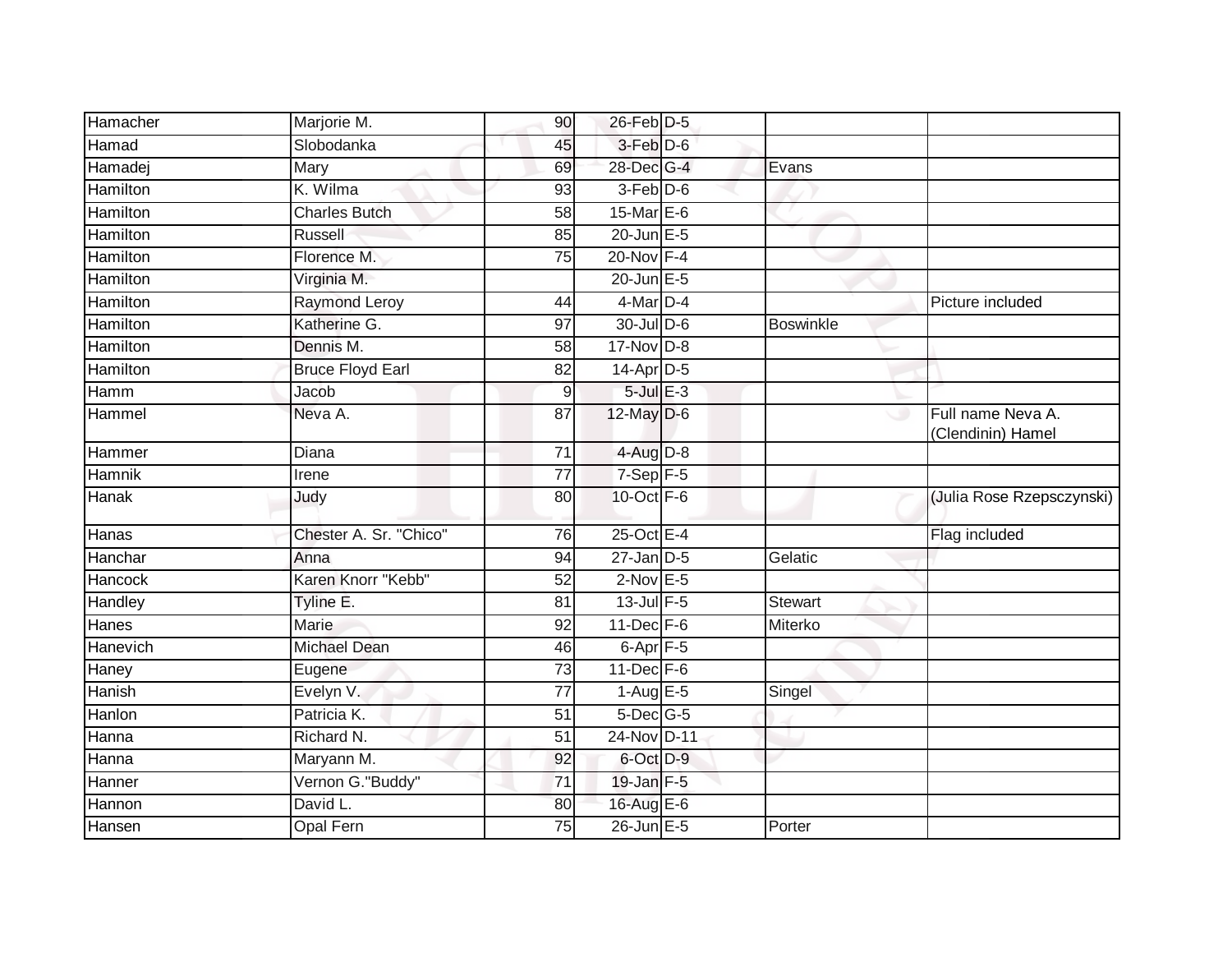| Hansen           | June D.                 | 77              | 23-May E-5        |          |                                                   |
|------------------|-------------------------|-----------------|-------------------|----------|---------------------------------------------------|
| Hansen           | Suzanne L.              | 42              | $5$ -Dec $G$ -5   |          |                                                   |
| Hansen           | Elizabeth L.            | 81              | 5-Oct G-5         |          | Full name Elizabeth L.<br>Aldrin (Deiotte-Hansen) |
| Hansen           | James L.                | 53              | $10$ -Jul $E-6$   |          | Flag included                                     |
| Hansen           | Robert E.               | 80              | $27-$ Sep $E-6$   |          | Flag included                                     |
| Hanson           | Eileen F.               | 83              | $27$ -Jun $E - 5$ |          |                                                   |
| Hanson           | Rosalin M.              | $\overline{72}$ | 14-Nov F-5        |          |                                                   |
| Hanson           | Clarence A. "Art"       | 94              | 14-Feb E-4        |          |                                                   |
| Hanus            | Mona D.                 | 76              | $15$ -Jul $D-3$   | Clark    |                                                   |
| Hap              | Theresa A.              | 76              | $17$ -May E-6     | Zygowicz |                                                   |
| Haracz           | Joseph R.               | 80              | 16-Aug E-6        |          | Flag included                                     |
| Haralovich       | <b>Nick</b>             |                 | $21$ -Jun $E - 5$ |          | Flag included                                     |
| Harbin           | Mattie R.               | $\overline{75}$ | $21$ -Feb $E$ -6  |          | Full name Mattie R.<br>Siezega (Tidwell) (Harbin) |
| <b>Harbrecht</b> | Judith K.               | 61              | 12-Dec G-6        |          |                                                   |
| Harden           | Charles                 | 89              | $5-Sep$ $D-5$     |          |                                                   |
| Harder           | Jack E.                 | 67              | $24$ -Jul E-5     |          |                                                   |
| Hardig           | Richard D. Sr.          | 65              | $25$ -Jan $E$ -5  |          | Flag included                                     |
| Harding          | Virginia                | 94              | $17$ -Feb $D-6$   | Prange   |                                                   |
| Harding          | Lawrence J.             | 67              | 20-Aug D-4        |          |                                                   |
| Hardy            | Lawrence Sr.            | 60              | 17-Mar D-5        |          |                                                   |
| Hardy            | Thomas W. Jr.           | 82              | $7-MarE-5$        |          | Flag included                                     |
| Hargens          | Ruby Ann                | 82              | $19$ -Jun $E - 6$ |          |                                                   |
| <b>Harkness</b>  | Hazel E.                | 90              | $6$ -Jan $D-5$    |          |                                                   |
| <b>Harkness</b>  | Thomas J.               | 85              | $9$ -Jun $D-9$    |          | Flag included                                     |
| Harman           | William Gray "Big Bill" | 75              | $6 - Apr$ $F-5$   |          |                                                   |
| Harman           | Anna J.                 | $\overline{84}$ | $9$ -Jan $D$ -6   |          |                                                   |
| Harmon           | Wilma Alice             | 88              | 23-Jun D-10       | Harmon   |                                                   |
| Harnisch         | Charles G.              | 91              | 24-Jun D-4        |          | Flag included                                     |
| Haro             | <b>Beatrice</b>         | 73              | 15-Apr E-5        |          |                                                   |
| Harper           | Green                   | 83              | $22-Sep$ D-9      |          |                                                   |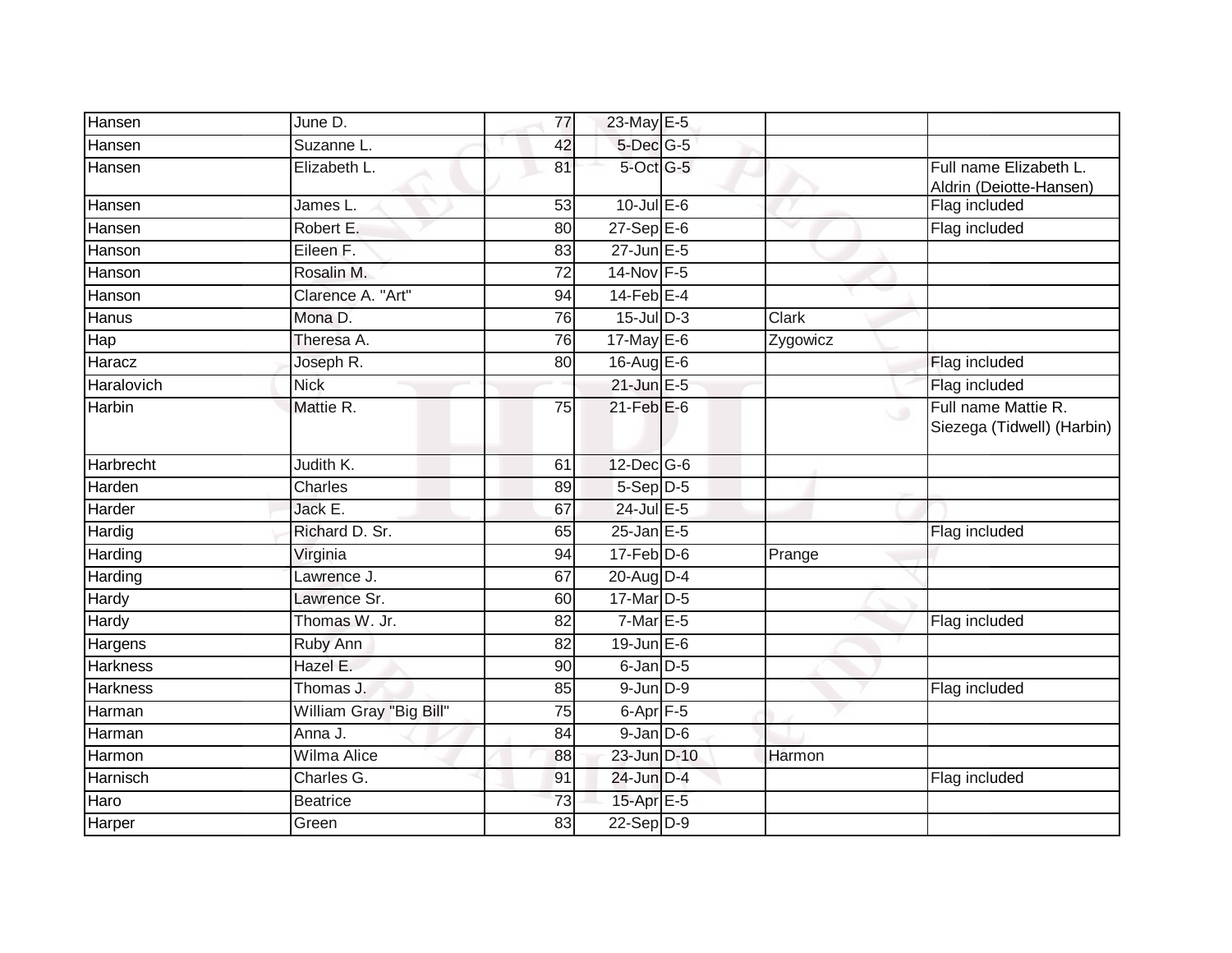| Harper            | <b>Raymond Brock</b> | 78              | $12$ -Aug D-3        |          | Flag included                           |
|-------------------|----------------------|-----------------|----------------------|----------|-----------------------------------------|
| Harreld           | James A.             | 63              | $6$ -Jul $F-5$       |          |                                         |
| Harrell           | Ray E. "Big Ray'     |                 | 13-Nov F-6           |          |                                         |
| Harrington        | Suzanne M.           | 65              | $5$ -Jun $E$ -5      |          |                                         |
| Harris            | <b>Austin David</b>  | Infant          | $24$ -Mar $D-6$      |          |                                         |
| <b>Harris</b>     | George H. Jr.        |                 | $16$ -Jul D-6        |          |                                         |
| Harris            | Hazel D.             |                 | $17$ -Jan $D-5$      | Loehrke  |                                         |
| Harris            | Eleanor M.           | 75              | $18$ -Dec $F-5$      | Chorba   |                                         |
| Harris            | Joyce "Joy Baby"     |                 | 24-Nov D-11          |          |                                         |
| <b>Harris</b>     | Clidie               | $\overline{88}$ | $13$ -Feb $E$ -6     |          |                                         |
| Harrison          | Linda A.             | 73              | $17$ -Jun $D-4$      | McDaniel |                                         |
| Harshbarger       | Doris B.             | 72              | $3$ -Jul $E$ -5      |          |                                         |
| Hart              | Catherine            | 90              | 23-Oct F-5           |          |                                         |
| Hart              | John R.              | 89              | $7$ -Jul $D-9$       |          |                                         |
| Harting           | Brian E.             | 67              | $6$ -Jul $F-5$       |          | Masonic emblem included                 |
| Hartlerode        | Norman E.            | 76              | $15$ -Jun $F - 5$    |          |                                         |
| Hartley           | Art L. "Coach"       | 82              | 13-Oct D-9           |          | Picture included                        |
| Hartman           | Thelma               | 83              | $17$ -Feb $D-6$      |          |                                         |
| Hartman-Hennrichs | Dora F.              | 83              | 8-Apr <sub>D-3</sub> | Lain     | Full name Dora F.<br>Hartman-Henrichs   |
| Hartmann          | Lorraine I.          | 89              | $6$ -Jun $E-4$       |          |                                         |
| Hartmann          | Clarence F.          | 92              | $3$ -Jun $D-3$       |          |                                         |
| Harvey            | Louise M.            | 89              | $25-Apr \tE-6$       |          |                                         |
| Harvey            | Marcella             | 80              | 15-Jul D-3           |          |                                         |
| Harvey            | Louise M.            | 89              | 7-Apr D-6            |          |                                         |
| Harvey            | Barbara Gayle        |                 | 28-Apr D-5           |          | Full name Barbara Gayle<br>Sotak-Harvey |
| Haseman           | Ethel D.             | 87              | $4-AprE-5$           |          |                                         |
| <b>Haskins</b>    | Ruth E.              | 63              | 20-Jul F-5           |          | Picture included                        |
| Hasler            | Glen G.              | 78              | 1-Oct D-11           |          | Flag included                           |
| Hasler            | Glen G.              | 78              | 22-Sep D-10          |          | Flag included                           |
| <b>Hastings</b>   | James L.             | $\overline{74}$ | 8-Nov E-5            |          |                                         |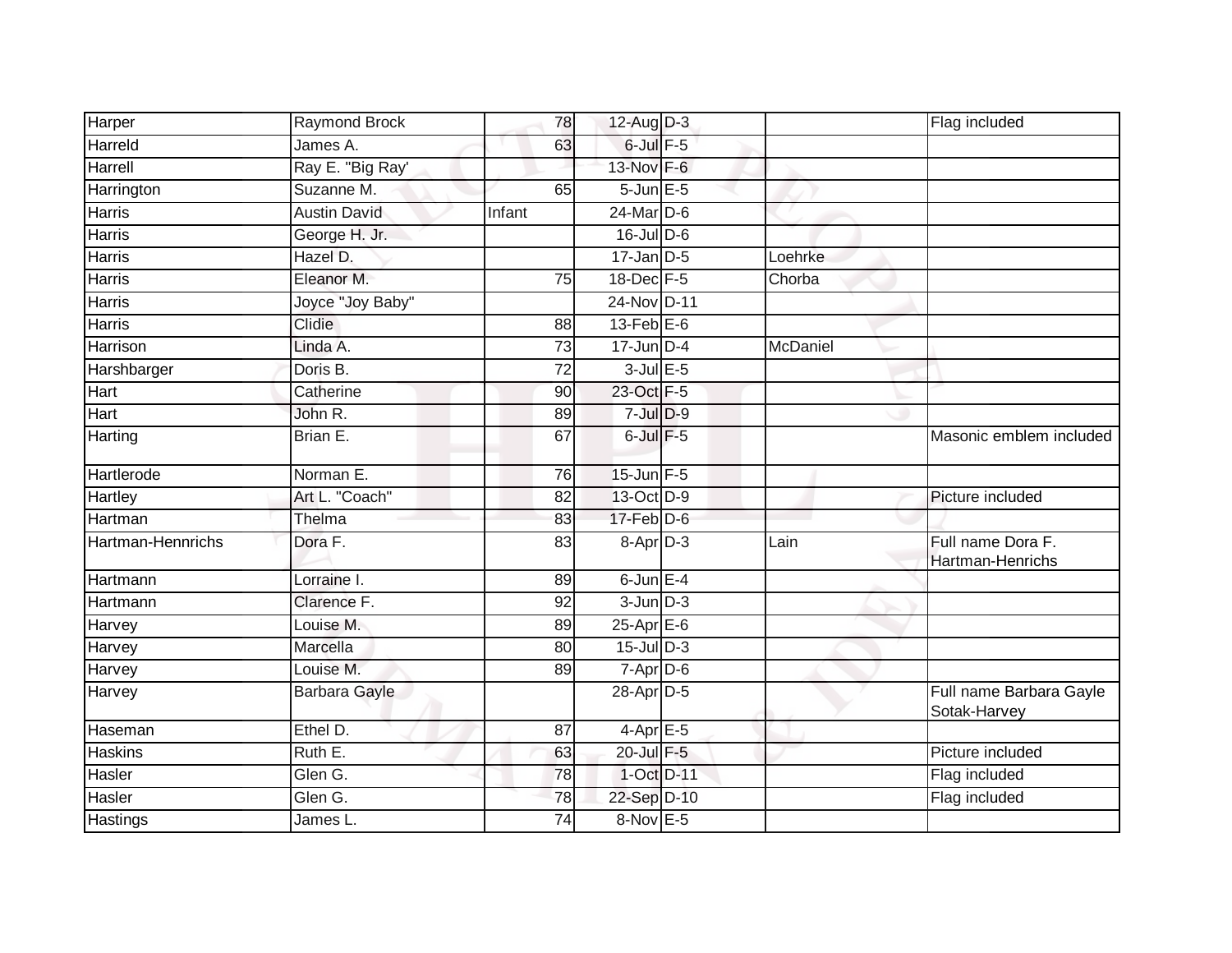| Hasty          | Harold P.           | 77              | 12-May D-6       |           | Flag included                         |
|----------------|---------------------|-----------------|------------------|-----------|---------------------------------------|
| Hatch          | Patricia J. "Pat"   | 61              | $7$ -Jun $E$ -6  |           |                                       |
| Hatch          | Richard D.          | 63              | 29-Nov F-3       |           |                                       |
| Hathaway       | Norma R.            | 70              | 6-Mar E-5        |           |                                       |
| Hausser        | Bertha C.           |                 | $9$ -Jul $D$ -6  |           |                                       |
| Haviland       | Janet C.            | 57              | $17-Aug$ F-5     |           |                                       |
| Haviley        | Ann D.              | 86              | $16$ -Apr $D-5$  | Tuskan    |                                       |
| Havill         | Ival L.             | 90              | $3-Sep$ $D-4$    |           |                                       |
| Havling        | Charles W.          | $\overline{87}$ | 6-Mar E-5        |           |                                       |
| Havran         | Elizabeth           | 88              | 19-Dec F-5       | Keene     |                                       |
| <b>Hawkins</b> | Carl B.             | 89              | 30-Jul D-6       |           |                                       |
| <b>Hawkins</b> | Collie Sr.          | 83              | 19-Apr $E-6$     |           |                                       |
| Hayden         | Sander Mark         | 55              | 14-Apr D-5       |           |                                       |
| Hayden         | Kellianne           | 39              | 31-Oct G-6       |           |                                       |
| Hayes          | John E. Jr. "Jack"  | 61              | 22-Sep D-10      |           | Flag included                         |
| Hayes          | Frances             | 79              | 23-Nov G-5       |           |                                       |
| Hayes          | Frank E.            | 47              | $2$ -Nov $E - 5$ |           |                                       |
| Hayes          | <b>John Patrick</b> | 54              | 19-Nov E-5       |           |                                       |
| Hayes          | Frank E.            | 47              | 11-Nov E-3       |           |                                       |
| Hayman         | Dorothy E.          | 87              | 15-Aug D-6       | Woodworth | Full name Dorothy E.<br>Gauler-Hayman |
| Haynes         | Lola                | 89              | 24-May F-1       | Wates     |                                       |
| Hays           | Cecil J.            | $\overline{74}$ | 8-Nov E-5        |           |                                       |
| Hays           | Leonard P. Jr.      | 68              | $21$ -Jan $D-3$  |           | Flag included                         |
| Hayton         | Virginia Ann        | 70              | 8-Mar E-5        |           |                                       |
| Hazelwood      | Kathleen R.         | 68              | $16-Sep D-3$     |           |                                       |
| Hazlet         | Fredrick C.         | 78              | 26-Nov E-5       |           |                                       |
| Hazzard        | Sharon A.           | 59              | 25-Jul E-5       | Ofiara    |                                       |
| Healy          | Georgiana           | 56              | 8-Apr D-3        |           |                                       |
| Healy          | Patrick J.          | 40              | $7-Sep$ $F-5$    |           |                                       |
| Healy          | Carl E.             | 72              | 25-Aug D-9       |           | Flag included                         |
| Healy          | <b>Frances Faye</b> | 81              | $5$ -Jul $E$ -3  |           |                                       |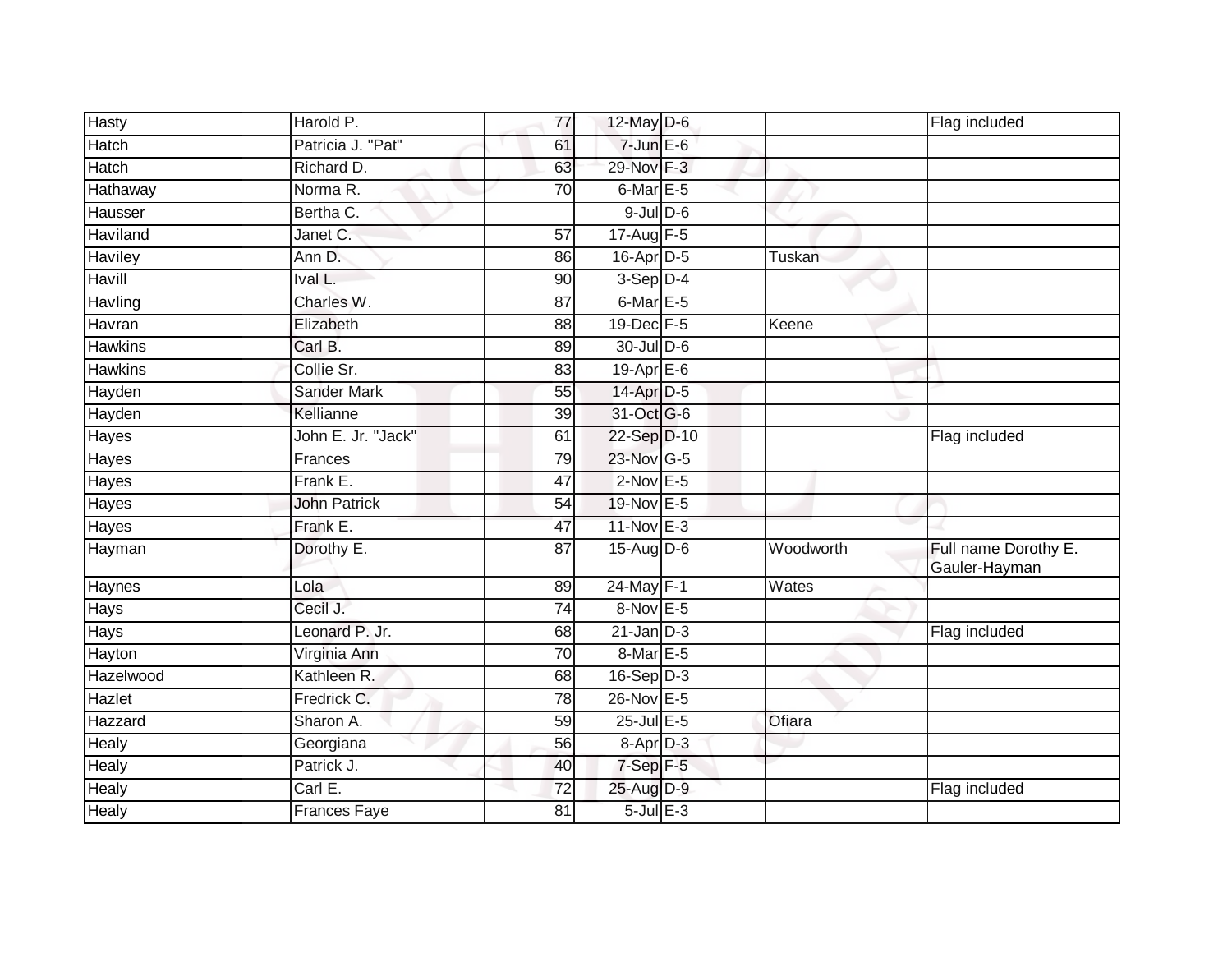| Heath             | Lily                               | 80              | 28-Aug E-5        | Kmatz         | Full name Lily Brockman-<br>Heath       |
|-------------------|------------------------------------|-----------------|-------------------|---------------|-----------------------------------------|
| Heath             | Carl 'W.                           | 53              | $7$ -Mar $E - 5$  |               |                                         |
| Heatherington     | Robert Dent "Bob"                  | $\overline{81}$ | $28$ -Jan $D-4$   |               |                                         |
| Heavner           | James Alan                         | 40              | $24$ -Mar $D-6$   |               |                                         |
| Hebert            | Dorothy G.                         | 89              | $10$ -Jan D-5     | <b>Benoit</b> | Full name Dorothy G.<br>(Quinn) Hebert  |
| <b>Hecht</b>      | Jacob Michael                      |                 | $10-Nov$ D-9      |               |                                         |
| Hecimovich        | Peter P.                           | 75              | 26-Oct G-5        |               | Flag included                           |
| <b>Hecimovich</b> | Josephine A. "Josie"               | $\overline{82}$ | $20$ -Apr $F-5$   | Uhoda         |                                         |
| Hedinger          | Harold                             | 85              | $11$ -Jan $E-5$   |               |                                         |
| <b>Hedrick</b>    | Wilma J.                           | 69              | $4$ -Apr $E$ -5   | <b>Hicks</b>  |                                         |
| Heffley           | Arthur W.                          | 48              | 24-Oct G-5        |               |                                         |
| <b>Heffley</b>    | Ginny                              | 56              | 15-Aug D-5        | Evers         |                                         |
| <b>Heffron</b>    | Mae L.                             | 86              | 10-Jan D-5        | Pepin         |                                         |
| Hegburg           | Martiena J.                        | 94              | 17-Jan D-5        |               |                                         |
| Hegyes            | Tina M.                            | 33              | $11$ -Jan $E-5$   |               |                                         |
| Heidbreder        | Wilbur Henry William               | 94              | $25$ -Feb $D-3$   |               | Picture included                        |
| Heidel            | Chester H.                         | 93              | 11-Mar D-3        |               |                                         |
| Heidorn           | Robert L.                          | 65              | 22-Mar E-5        |               | Flag included                           |
| Hein              | <b>Kenneth Peter</b>               | 65              | $14$ -Jul D-9     |               |                                         |
| Hein              | Jacqueline                         | 79              | $17 - Dec$ E-6    |               | Full name Jacqueline<br>Laviolette Hein |
| <b>Hein</b>       | Catherine Julia 'Grandma<br>Katie" | 82              | $26$ -Jun $E - 5$ |               | Picture included                        |
| Heinold           | Ina Mae                            | 88              | $5$ -Jun $E$ -5   |               |                                         |
| Heinold           | Aaron S.                           | 89              | 21-May D-5        |               |                                         |
| Heins-Emerson     | Evelyn L.                          | 78              | 28-Sep F-5        |               |                                         |
| Heintz            | Lawrence P. "Larry"                | 68              | $25$ -Jan $E$ -5  |               |                                         |
| Heintz            | Margaret D.                        | 73              | $2$ -Dec $E$ -5   |               |                                         |
| Hekkema           | John H.                            | 83              | 13-May D-3        |               |                                         |
| Helberg           | <b>Bill</b>                        | 59              | 19-Feb D-3        |               |                                         |
| Helenberg         | Barbara A.                         | 64              | 6-Oct D-9         | Zvonar        |                                         |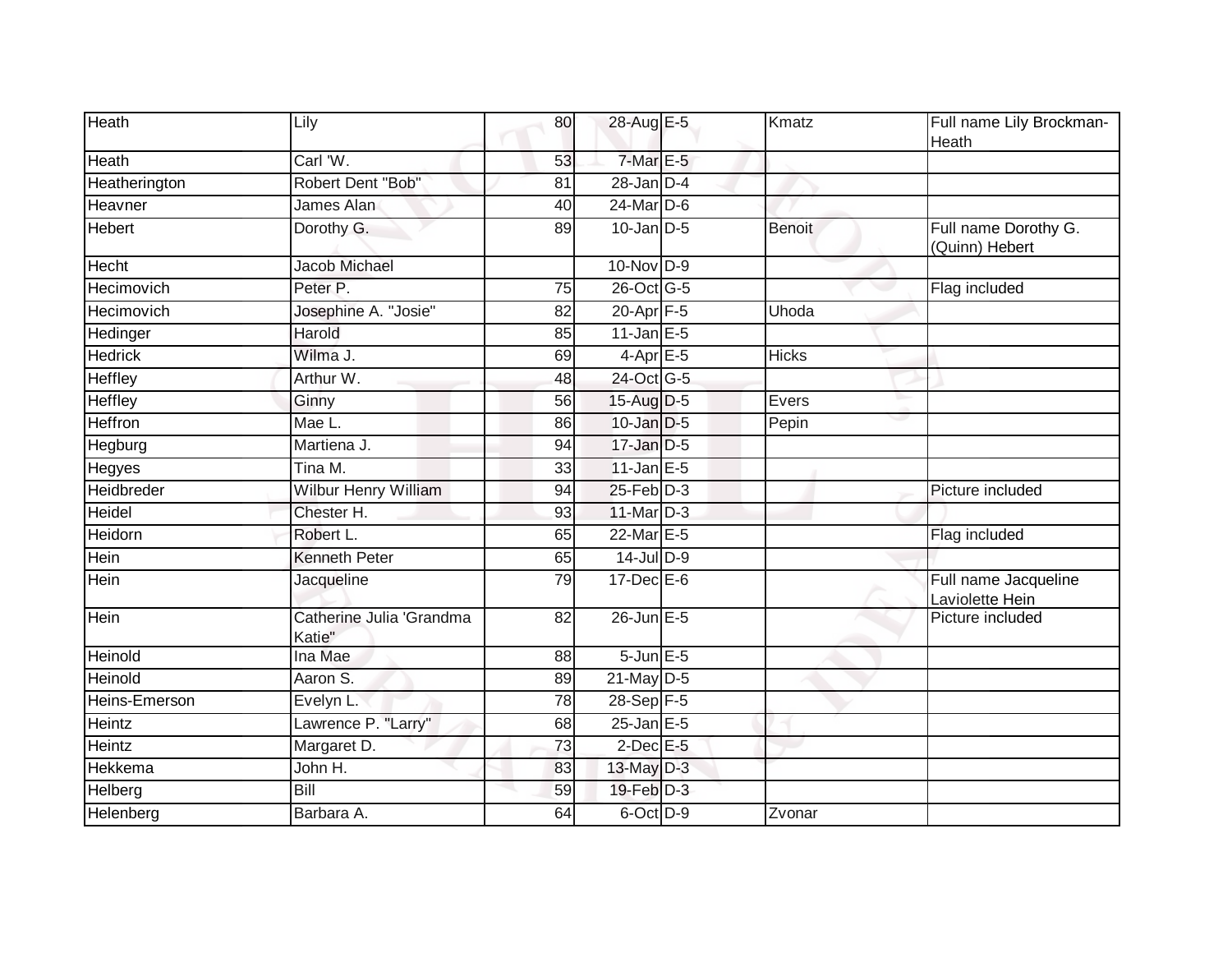| <b>Helhowski</b> | Nicholas A.                | 20              | $21$ -Apr $D-6$      |                |                                        |
|------------------|----------------------------|-----------------|----------------------|----------------|----------------------------------------|
| Heminger         | Peter Arthur Noah          | Infant          | 8-May E-5            |                |                                        |
| Hence            | <b>Brian Keith</b>         | $\overline{24}$ | 9-Sep D-4            |                |                                        |
| Henderson        | Lena M.                    | 82              | $14$ -Feb $E-4$      |                |                                        |
| Henderson        | Scott R.                   | 33              | $3$ -Jun $D-3$       |                |                                        |
| Henderson        | Lillie Lee "Sister"        | 71              | $24$ -Feb $D-6$      |                |                                        |
| Henderson        | <b>John Patrick "Jack"</b> | 70              | $9$ -Feb $F - 5$     |                | Flag included                          |
| Henderson        | Kelly E.                   | Infant          | $8$ -Dec $D-8$       |                |                                        |
| Henderson        | Vesta L.                   | 81              | $6$ -Feb $E-4$       |                |                                        |
| <b>Hendricks</b> | JoAn                       | 70              | $3-Nov$ D-9          |                |                                        |
| <b>Hendricks</b> | Emogene                    | 77              | 18-Oct F-5           | Richards       |                                        |
| Hendron          | Fred                       | 69              | $9$ -Jan $D$ -6      |                |                                        |
| Hennessey        | John M.                    | $\overline{77}$ | $27$ -Feb $E-5$      |                | Flag included                          |
| Henning          | Fredrick Jr.               | 73              | $11-Feb$ $D-3$       |                |                                        |
| <b>Henrichs</b>  | Dora F.                    | 83              | 8-Apr <sub>D-3</sub> | Lain           | Full name Dora F.<br>Hartman-Henrichs  |
| Henry            | Barbara S.                 | 47              | 25-Dec C-5           | Horn           | Full name Barbara S.<br>(Tuttle) Henry |
| Henry            | Cecilia "Ceal"             | 47              | $3$ -Jan $D$ -5      |                |                                        |
| Henry            | Velma M.                   | 90              | $13$ -Jul $F-5$      |                |                                        |
| Henry            | Wayne                      | 84              | $16$ -Aug $E$ -6     |                | Flag included                          |
| Hensley          | Maxine P.                  | 75              | $7$ -Jan $D-2$       |                |                                        |
| Henson           | <b>Jeffery</b>             | 31              | 28-Sep F-5           |                |                                        |
| Henthorne        | Kathyrn F.                 | 90              | $12$ -AugD-3         |                |                                        |
| Hepker           | Thelma I.                  | 88              | $4-Aug$ $D-8$        | Coldren        |                                        |
| Hepner           | Laura                      | 94              | 16-Mar F-5           | <b>Blocker</b> |                                        |
| <b>Hepp</b>      | Verne Lee                  | 87              | $26$ -Apr $E-5$      |                |                                        |
| Heresz           | Elizabeth                  | 93              | $1-MayE-6$           |                |                                        |
| Herma            | Richard C. Sr.             | 64              | $2$ -Mar $F - 5$     |                |                                        |
| Hernandez        | Artemia Irene              | 70              | 20-Nov F-4           |                |                                        |
| Hernandez        | Antonio T.                 | 83              | 29-Sep D-10          | Cross included |                                        |
| Hernandez        | James Patterson            |                 | 23-Oct F-6           |                | Flag included                          |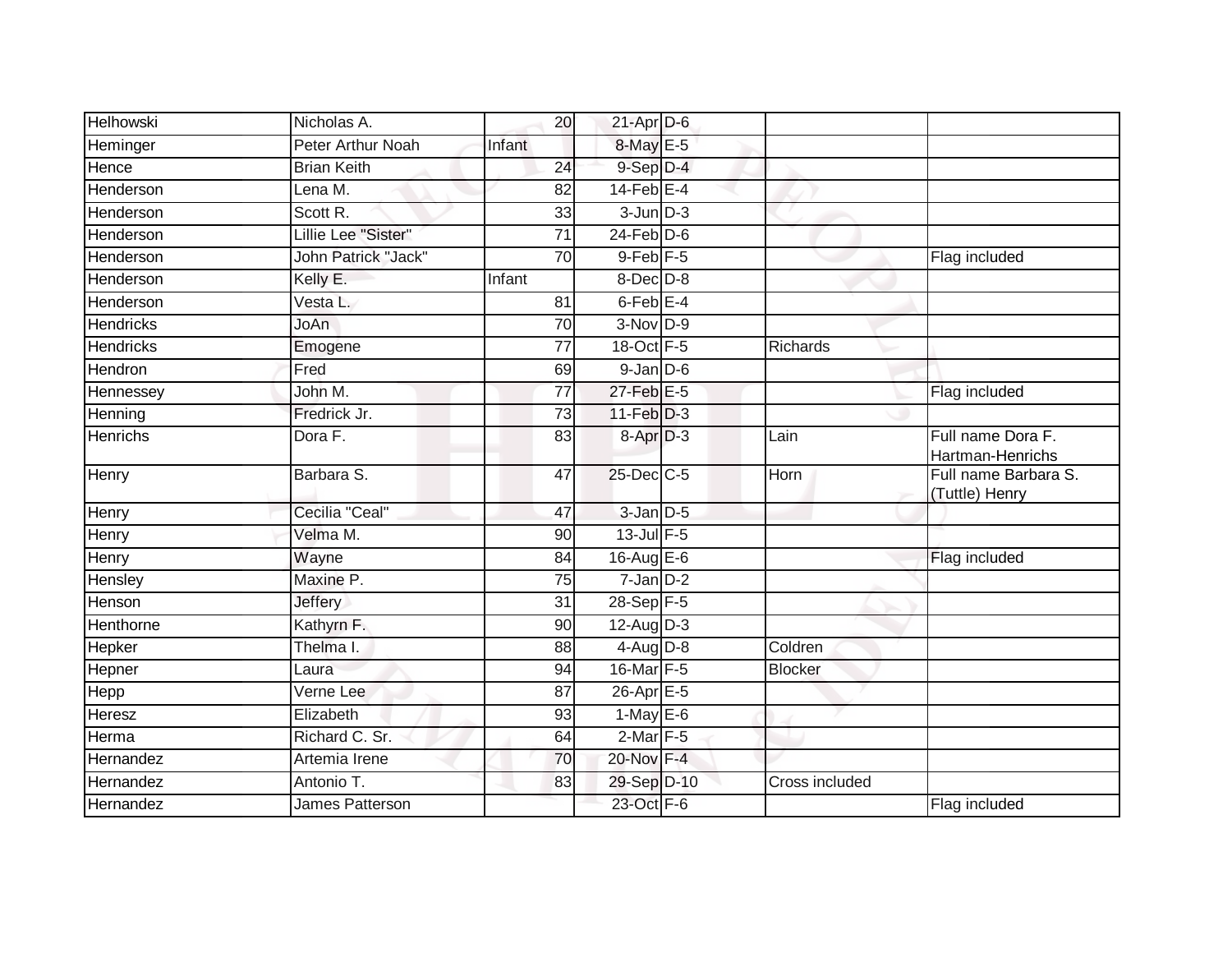| Hernandez     | Anita Michele       | 27 | $7-FebE-6$        |             | Anita Michelle Hernandez<br>Lobodzinski |
|---------------|---------------------|----|-------------------|-------------|-----------------------------------------|
| Hero          | Terry L.            | 39 | $11$ -Dec $F-6$   |             | Cross included                          |
| Herod         | Robert J.           | 80 | $4$ -Nov $E-3$    |             |                                         |
| Herren        | Ralph A. Jr.        | 86 | 13-Aug $D-6$      |             |                                         |
| Herrera       | Francisco "Martin"  | 46 | $12$ -Jun $E - 5$ | w           |                                         |
| Herring       | Teresa              | 77 | 19-Nov E-5        |             |                                         |
| Herrold       | <b>Beverly Jean</b> | 57 | $18$ -AugD-9      |             |                                         |
| Herron        | Joshua W.           | 13 | $25$ -Jun $D-5$   |             | <b>Cross and Picture</b><br>included    |
| Hershberger   | Wilmer H.           | 91 | $17 - Dec$ E-6    |             |                                         |
| Hershey       | Jane M.             | 51 | $8$ -May $E - 5$  |             |                                         |
| Hershman      | J. Jeff             | 55 | $27$ -Apr $F-5$   |             | Flag included                           |
| Hertzog       | Cecelia             | 90 | $1-Dec$ $D-9$     |             |                                         |
| Herubin       | Stan J.             | 28 | 26-Mar D-5        |             |                                         |
| Herzog        | Julius R.           | 91 | 27-Feb E-5        |             |                                         |
| Hess          | Lorene Williams     | 79 | 26-Oct G-5        |             |                                         |
| Hessling      | Sandra J.           | 53 | 22-Sep D-10       |             |                                         |
| Hester        | Helen               | 92 | 31-May E-6        |             |                                         |
| <b>Hester</b> | Donald R.           | 86 | 6-Mar E-5         |             | Flag and Picture included               |
| Hewit         | Esther M.           | 89 | $25-$ Sep $E-6$   | Van Tamelen |                                         |
| <b>Hewitt</b> | Cecil Ray           | 75 | 24-Sep D-5        |             |                                         |
| Hiatt         | Wilmetta R.         | 87 | $14$ -Jun $F-1$   |             |                                         |
| <b>Hicks</b>  | James Lloyd Jr.     | 57 | $4$ -May F-5      |             |                                         |
| <b>Hicks</b>  | Leland "Pete"       | 94 | $25$ -Dec $C$ -5  |             |                                         |
| <b>Hicks</b>  | Charlie P.          |    | 12-Oct G-5        |             | Flag included                           |
| <b>Hicks</b>  | J.B. Jr.            | 63 | 6-Jan D-5         |             |                                         |
| Higginbotham  | Robert C.Jr. "Bob"  | 74 | $12-Sep D-5$      |             | Flag included                           |
| Higginbotham  | Florence "Jackie"   | 84 | 11-Apr E-5        | Wilde       |                                         |
| Higgins       | Charles W.          | 83 | 10-Feb D-5        |             |                                         |
| Highman       | Mabel               | 98 | 15-Jun F-5        |             |                                         |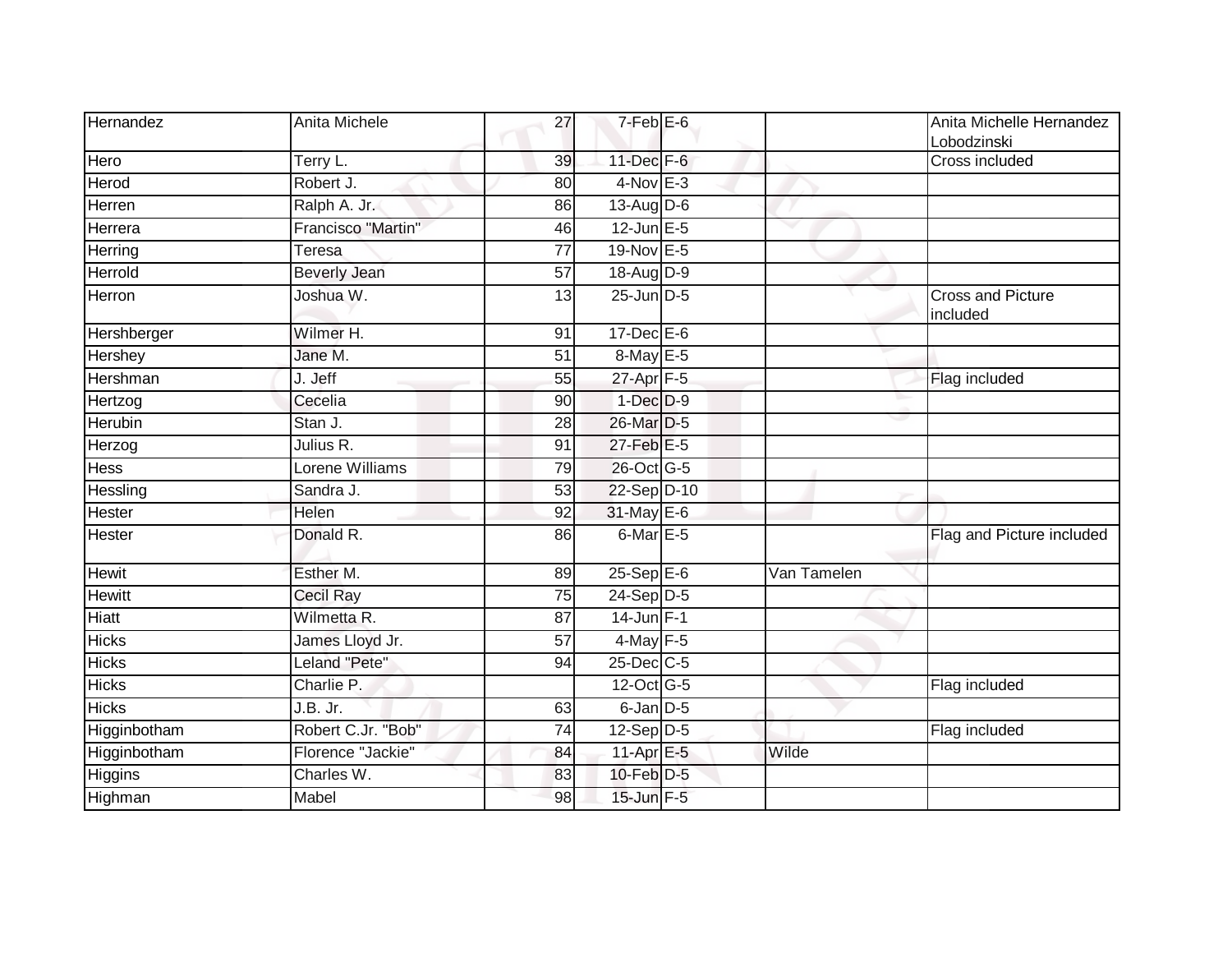| Highsmith     | Walter H.          | 73              | 24-Sep D-5           |               | Masonic emblem included                |
|---------------|--------------------|-----------------|----------------------|---------------|----------------------------------------|
| Hightower     | Lorinne            | 88              | 8-Sep D-8            |               |                                        |
| Higuet        | Joseph E. Sr.      | 61              | 28-Dec G-5           |               | Flag included                          |
| Hildebrandt   | Beverly H.         | 72              | $3-May$ F-1          |               |                                        |
| Hildreth      | Doris L.           | 74              | 28-Nov C-5           |               |                                        |
| Hildreth      | Lotan C.           | 81              | $2$ -Jun $D-6$       |               | Flag included                          |
| Hill          | Eva Marie          | 86              | $24$ -Jun $D-4$      |               | Flag included                          |
| Hill          | Paul H.            | $\overline{92}$ | $6 - Apr$ $F - 5$    |               |                                        |
| Hill          | James M.           | 73              | 27-Aug D-5           |               | Flag included                          |
| Hill          | Roy C.             | 78              | $12$ -Jul E-4        |               |                                        |
| Hill          | <b>Grace Marie</b> | 82              | 16-May E-6           |               |                                        |
| Hill          | Clyde              | 91              | 21-Sep F-5           |               |                                        |
| Hill          | Barbara M.         | 62              | 31-May E-6           | Predenkiewicz | Full name Barbara M.<br>Maryanski-Hill |
| Hill          | Theresa Jean       | 74              | $25$ -Jan $E-5$      |               |                                        |
| Hill          | Edna M.            | 75              | 5-Sep D-5            |               |                                        |
| Hill          | Jimmy D.           | $\overline{72}$ | $9$ -Jan $D$ -6      |               | Flag included                          |
| Hill          | Walter W.          | 75              | 19-May D-9           |               |                                        |
| Hill          | Joseph "Terry"     | 57              | 27-Aug D-5           |               | Flag included                          |
| Hill          | Florence U.        | 86              | $19$ -Feb $D-3$      |               |                                        |
| Hill          | William D.         | 64              | 6-Apr <sub>F-5</sub> |               |                                        |
| Hillebold     | Matthew W.         | 49              | $7$ -Dec $ G$ -5     |               |                                        |
| Hiller        | Fred C.            | 80              | 23-Aug E-6           |               | Flag included                          |
| Hines         | Merrie W.          |                 | 16-Feb F-5           |               |                                        |
| Hines         | Sydney             | 66              | 26-Oct G-5           |               |                                        |
| <b>Hinkel</b> | Robert E.          | 55              | $29$ -Oct $E - 6$    |               | Flag included                          |
| Hinkle        | Ruth A.            | 82              | 7-May D-5            |               |                                        |
| Hinkley       | Arthur C.          | $\overline{71}$ | 18-Jul E-5           |               |                                        |
| Hinojosa      | Jose M.            | 65              | 15-Apr E-5           |               | Flag included                          |
| Hinojosa      | Homero Sr.         | 68              | 6-Jan D-5            |               |                                        |
| Hinshaw       | Dorothy M.         | 78              | 15-Nov E-5           |               |                                        |
| Hiple         | Forrest G.         | 78              | 20-May D-3           |               |                                        |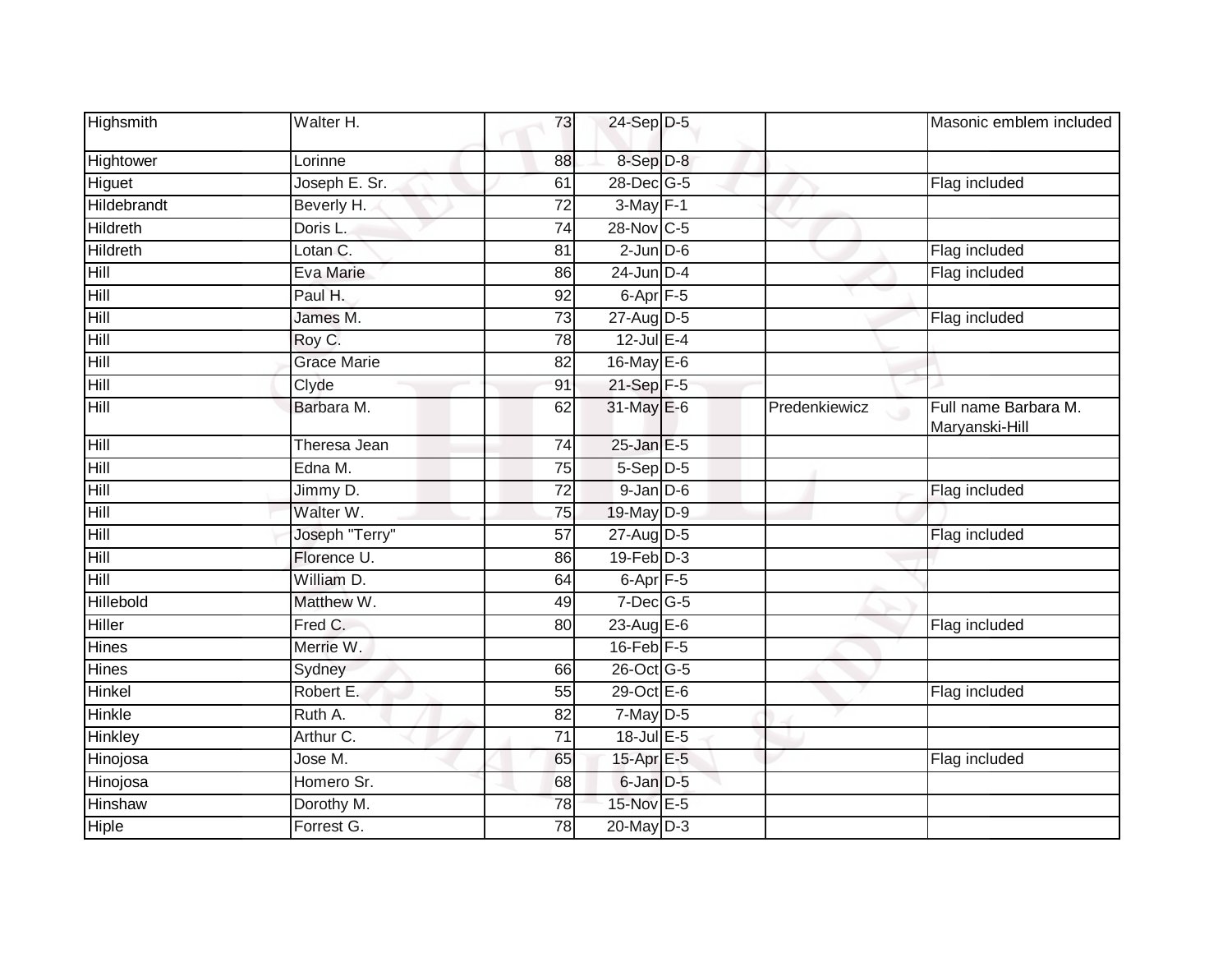| Hipp              | Morris Jr.               | 87              | $7-Nov$ G-5      |            | Flag included                      |
|-------------------|--------------------------|-----------------|------------------|------------|------------------------------------|
| Hippard           | Mildred J.               | 74              | $2$ -Jul $D$ -5  |            |                                    |
| <b>Hires</b>      | Twyla J.                 | $\overline{74}$ | $13$ -Feb $E$ -6 |            |                                    |
| <b>Hironimus</b>  | Joyce C.                 | 63              | $13$ -Jan $D-5$  |            |                                    |
| Hirsch            | Eugene Allen             | 63              | $15$ -Jun $F-5$  |            |                                    |
| Hirschman         | Joseph T. "Ted"          | 89              | $5-Sep D-6$      |            | Flag included                      |
| <b>Hitchcock</b>  | David S. Sr.             | $\overline{72}$ | $18$ -Aug $D-9$  |            |                                    |
| Hittle            | Verna M.                 | 95              | 17-Mar D-5       |            |                                    |
| <b>Hitz</b>       | Paul T.                  | 44              | $18$ -Jan F-1    |            |                                    |
| Hitzeman          | Ralph V.                 | 78              | 12-Dec G-7       |            |                                    |
| Hivley            | Roger Dean               | 71              | $5$ -Dec $ G-5 $ |            |                                    |
| Hixson            | James                    | 68              | $1-Aug$ E-5      |            | Flag included                      |
| Hlavacek          | Joseph                   |                 | $13$ -Feb $E$ -6 |            |                                    |
| Hlebasko          | Mary                     | 91              | $17 - Jan$ $D-3$ | Tobias     |                                    |
| <b>Hmielewski</b> | Angeline                 | 83              | 15-Sep D-9       |            |                                    |
| Hmurovic          | Maria "Mary " C. "Fadda" | 69              | $18$ -Jan $F-1$  | Fadda      |                                    |
| Hoban             | Donald R. M/Sgt.         | $\overline{70}$ | 31-Mar E-4       |            |                                    |
| Hobson            | Anthony                  | 63              | 17-Apr E-5       |            |                                    |
| Hodges            | Winfred P.               | 89              | 25-Jun D-5       |            |                                    |
| Hodges            | Winifred P. "Winnie"     | 89              | $25$ -Jul $E$ -5 |            |                                    |
| Hodor             | Joseph J.                | 75              | 29-Sep D-10      |            | Flag included                      |
| <b>Hodurek</b>    | Mary A.                  | $\overline{87}$ | $23$ -Jan $D-5$  |            |                                    |
| Hoekstra          | Tena                     | 81              | 8-Apr D-3        | VanderWall | Full name Tena Huisman<br>Hoekstra |
| Hoekstra          | Anne                     | 55              | $14-Sep$ F-5     | Junker     |                                    |
| Hoekstra          | Calvin J.                | $\overline{72}$ | $1$ -Jul $D-4$   |            |                                    |
| Hoff              | Brandee K.               | 28              | $2-Sep$ $D-4$    | Davy       |                                    |
| Hoff              | Lucille                  | 79              | $4$ -Dec $F-4$   |            |                                    |
| Hoff              | Helen                    | 87              | $23$ -Jan $D-5$  | Sertich    |                                    |
| Hoffer            | Janet D.                 | 69              | 5-Jun E-5        | Deane      |                                    |
| <b>Hofferth</b>   | Robert L.                | 75              | 15-Nov E-5       |            |                                    |
| Hoffman           | Margaret                 |                 | $5$ -Jul $E-4$   | MacArthur  |                                    |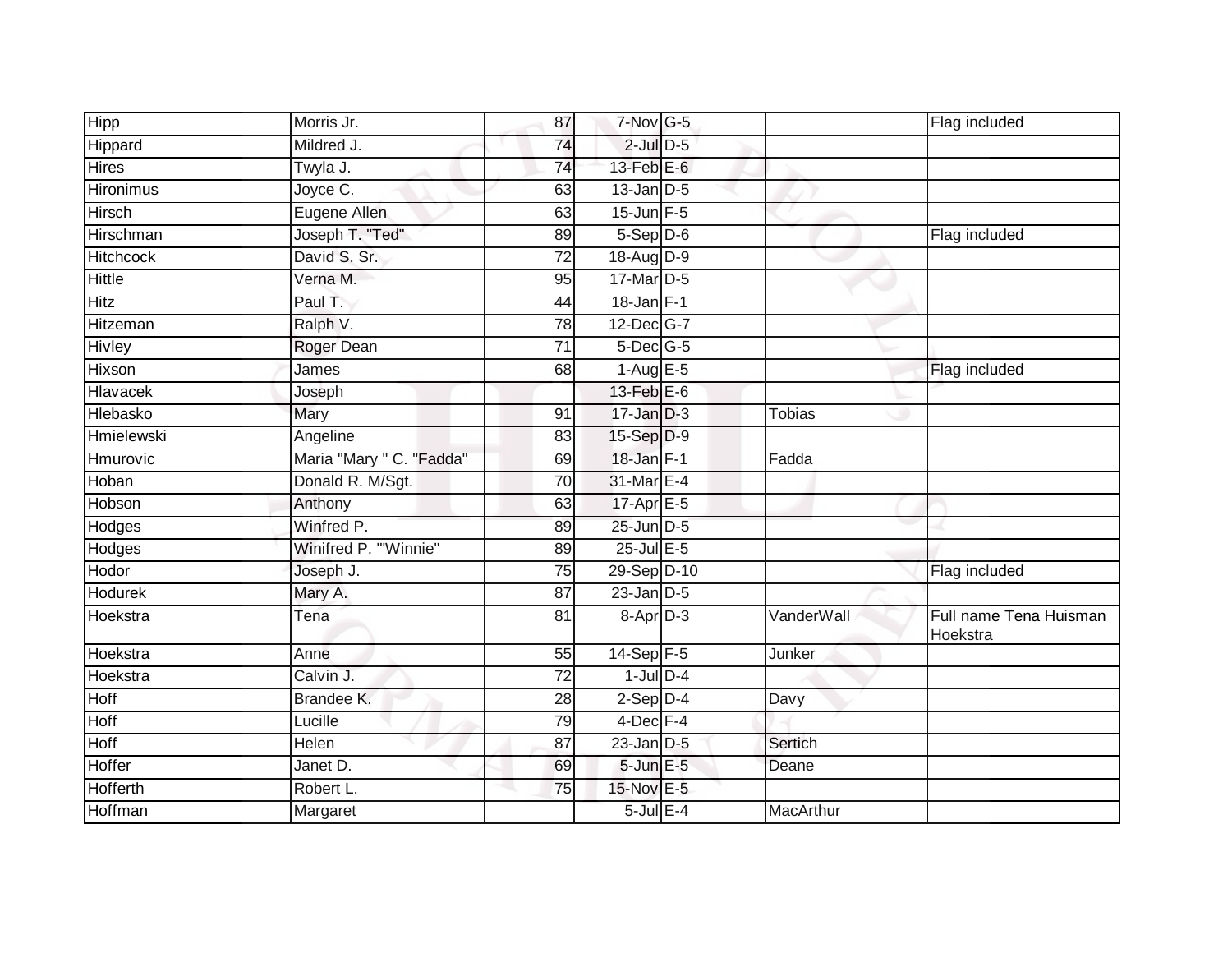| Hoffman         | Olive V.               | 91              | $31$ -Jan $D-5$      |          |                                       |
|-----------------|------------------------|-----------------|----------------------|----------|---------------------------------------|
| Hoffman         | <b>Margaret Mary</b>   | 75              | 17-Dec E-6           | Vorwald  |                                       |
| Hoffman         | Carol D.               | 29              | 15-Apr E-5           |          |                                       |
| Hoftey          | Francis C.             | 88              | $2$ -Aug $E - 5$     |          | Flag included                         |
| Hoge            | Gladys A.              | 93              | 10-Mar D-5           |          |                                       |
| Hogue           | Lona Frances           | 78              | $1-Nov$ E-6          |          |                                       |
| Hohas           | Cleta M. "Boots"       | 87              | $11$ -Mar $D-3$      |          |                                       |
| Hohner          | Margaret "Marge"       | 74              | 5-Nov E-5            |          |                                       |
| Hojnacki        | Walter B.              | 88              | $6$ -May $D-3$       |          |                                       |
| <b>Holbrook</b> | Lester                 | 89              | 22-Mar E-5           |          |                                       |
| Holbrook        | Connie                 | 76              | $16$ -Apr $D-5$      |          |                                       |
| Holding         | Gertrude E.            | 84              | 14-Mar E-7           |          |                                       |
| Holdosh         | Stephen J.Sr.          | 86              | 10-Mar D-5           |          | Picture included                      |
| Holeman         | <b>Robin Dean</b>      | 45              | 16-Dec E-5           |          | Cross included                        |
| Holestak        | Eleanore F.            | 86              | 28-Dec G-5           |          |                                       |
| <b>Holich</b>   | Opal N.                | 81              | $4$ -May $F-6$       |          |                                       |
| Holingsworth    | Tim                    | 53              | $5$ -Jul $E$ -3      |          |                                       |
| Holliman        | Earl C. Sr.            | 66              | 16-Jun D-9           |          |                                       |
| Hollingbaugh    | Marie                  | 82              | $10-Sep$ D-6         | Sprauge  |                                       |
| <b>Hollis</b>   | Robert E.              | 78              | $27$ -Feb $E-5$      |          | Flag included                         |
| Holly           | <b>Helen Ruth</b>      | $\overline{77}$ | $13$ -May D-3        |          |                                       |
| Holman          | Janet R.               | $\overline{84}$ | $7$ -Dec $G-5$       |          |                                       |
| Holman          | Betty Jo               | 74              | $10$ -Apr $E$ -6     | McGregor | Full name Betty Jo<br>Holman Graffney |
| Holmes          | Mary E.                | 91              | $10-Apr \boxed{E-6}$ |          |                                       |
| Holmes          | Jean P.                | 80              | $17-Sep$ D-5         |          |                                       |
| Holmes          | <b>Norman Charles</b>  | 65              | 18-Nov E-3           |          |                                       |
| Holmes          | <b>Charlotte Marie</b> | Infant          | $28$ -Jun $E-6$      |          |                                       |
| Holsapple       | Jeanette M.            | 71              | $5$ -Dec $G$ -5      |          |                                       |
| Holst           | Fredrick E. Sr.        | 100             | 5-Feb D-5            |          |                                       |
| <b>Holubiak</b> | Louis J.               | 82              | $2$ -Nov G-6         |          | Flag included                         |
| Holwin          | Bertha M.              | 82              | $15$ -Jan $D-5$      |          |                                       |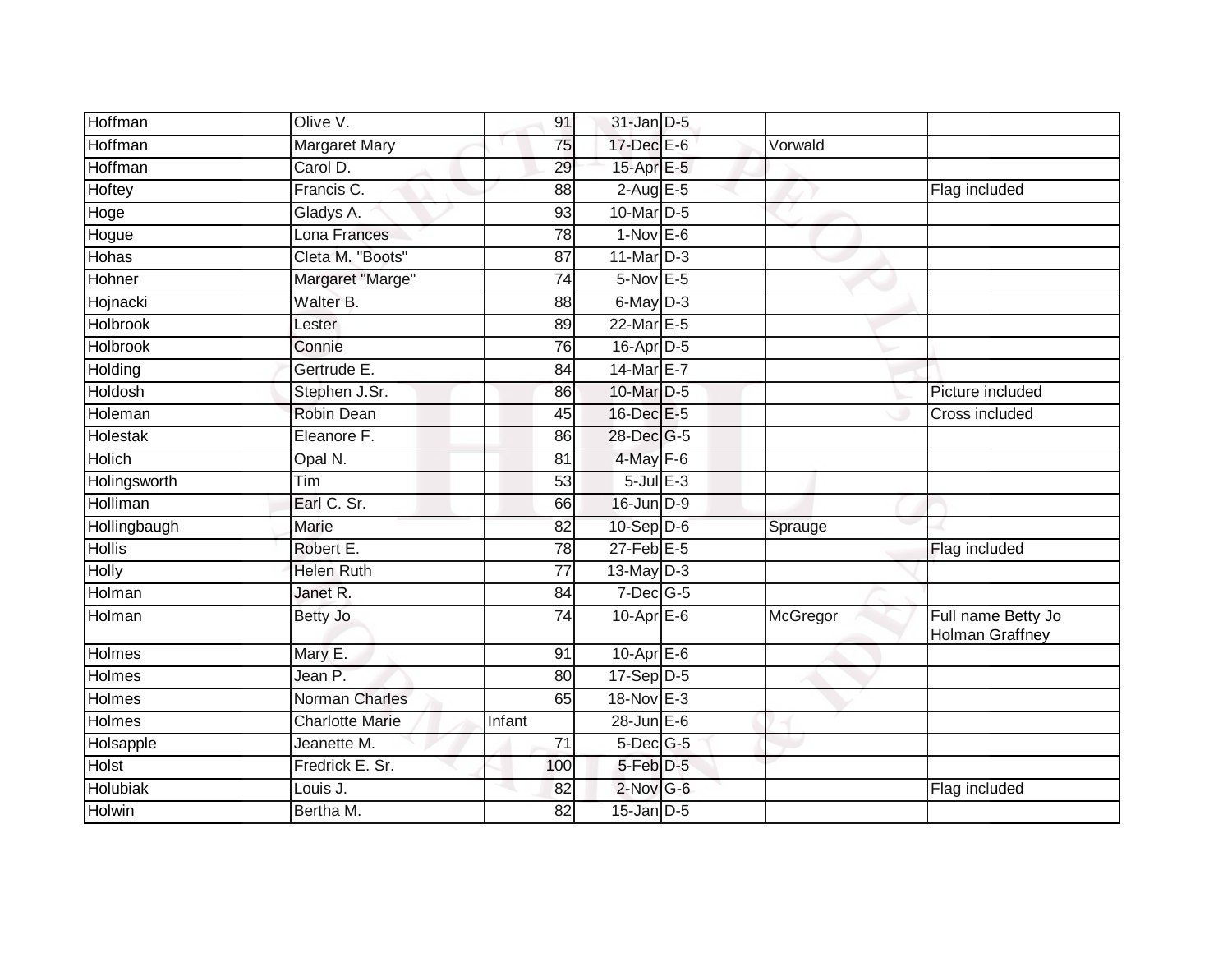| Holzmer                  | M. Evelyn Sr.          | 86              | $1$ -Jul $D-4$        |               |                                         |
|--------------------------|------------------------|-----------------|-----------------------|---------------|-----------------------------------------|
| Homan                    | Hilda M.               |                 | $1$ -Dec $D-9$        | Krueger       |                                         |
| Homeirer                 | Mary E.                | 85              | 11-Mar $D-3$          |               |                                         |
| Hook                     | Beverly J.             | 60              | $4-Feb$ D-3           | Pehlgrim      |                                         |
| Hooper                   | Edward L.              | 82              | 16-Oct F-6            |               | Flag included                           |
| Hoops                    | Troy M.                | 79              | 8-Jan D-5             |               | Flag included                           |
| Hoover                   | <b>Bobby Lee</b>       | 49              | 24-Oct G-5            |               |                                         |
| Hoover                   | Shirley A.             | 65              | $18$ -Jan $F-1$       |               |                                         |
| <b>Hopkins</b>           | Mary C.                | 88              | $24$ -Jan D-6         | Barszczewski  | (Burke)                                 |
| Hopp                     | Roland J. "Jim"        | 60              | $4$ -Dec $F-4$        |               |                                         |
| Hopp                     | Pamala J.              | 55              | $4$ -Dec $F-4$        | Fleming       |                                         |
| Hopper                   | Evelyn B.              | 83              | 27-Apr F-5            | Novy          |                                         |
| Horan                    | Edward J.              | 82              | 17-Feb D-6            |               |                                         |
| Horgeshimer              | Olive J.               | 82              | 14-Apr D-6            |               |                                         |
| Horn                     | Pattie S.              | 73              | 18-Jul E-5            |               |                                         |
| Horn                     | Julia E.               | 76              | $2$ -Aug E-5          | Soderbaum     |                                         |
| Horn                     | Raymond W.             | 76              | $15$ -Feb $E$ -5      |               |                                         |
| Hornyak                  | John                   | 81              | 18-Jul E-5            |               |                                         |
| Hornyak                  | Clella M.              |                 | 1-Oct D-11            | Malone        |                                         |
| Horton                   | <b>Helen Cecelia</b>   | 78              | $9$ -May $E-5$        | Kovich        |                                         |
| Horwath                  | Mary C.                | 92              | 18-Mar <sub>D-4</sub> |               |                                         |
| Hosszu                   | Violet                 | 84              | $17$ -Jan D-4         |               | Full name Violet Aller<br>Hosszu-Tangel |
| <b>Hostetler-Sellers</b> | Doris J.               | 73              | 14-Jul D-11           | <b>Bowers</b> |                                         |
| <b>Hott</b>              | Ernest Russell "Russ"  | 76              | $17$ -Nov $D-8$       |               | Flag included                           |
| Hough-Borger             | Sadie                  | 77              | 27-Dec G-4            |               |                                         |
| Houle                    | Daniel J. Jr.          | 52              | 23-Oct F-5            |               |                                         |
| Houseworth               | Beverly                |                 | 28-Apr D-5            | Smith         |                                         |
| Housman                  | <b>Geraldine Marie</b> | $\overline{58}$ | $11$ -Jun D-5         |               | Picture included                        |
| Houston                  | <b>Robert Arthur</b>   | 69              | $16$ -Jul $D-6$       |               |                                         |
| Houx                     | Gloria Eva             | 70              | 28-Dec G-5            |               | Full name Gloria Elva<br>Houx (Skinner) |
| Howard                   | Amber L.               | 21              | 15-Nov E-5            |               |                                         |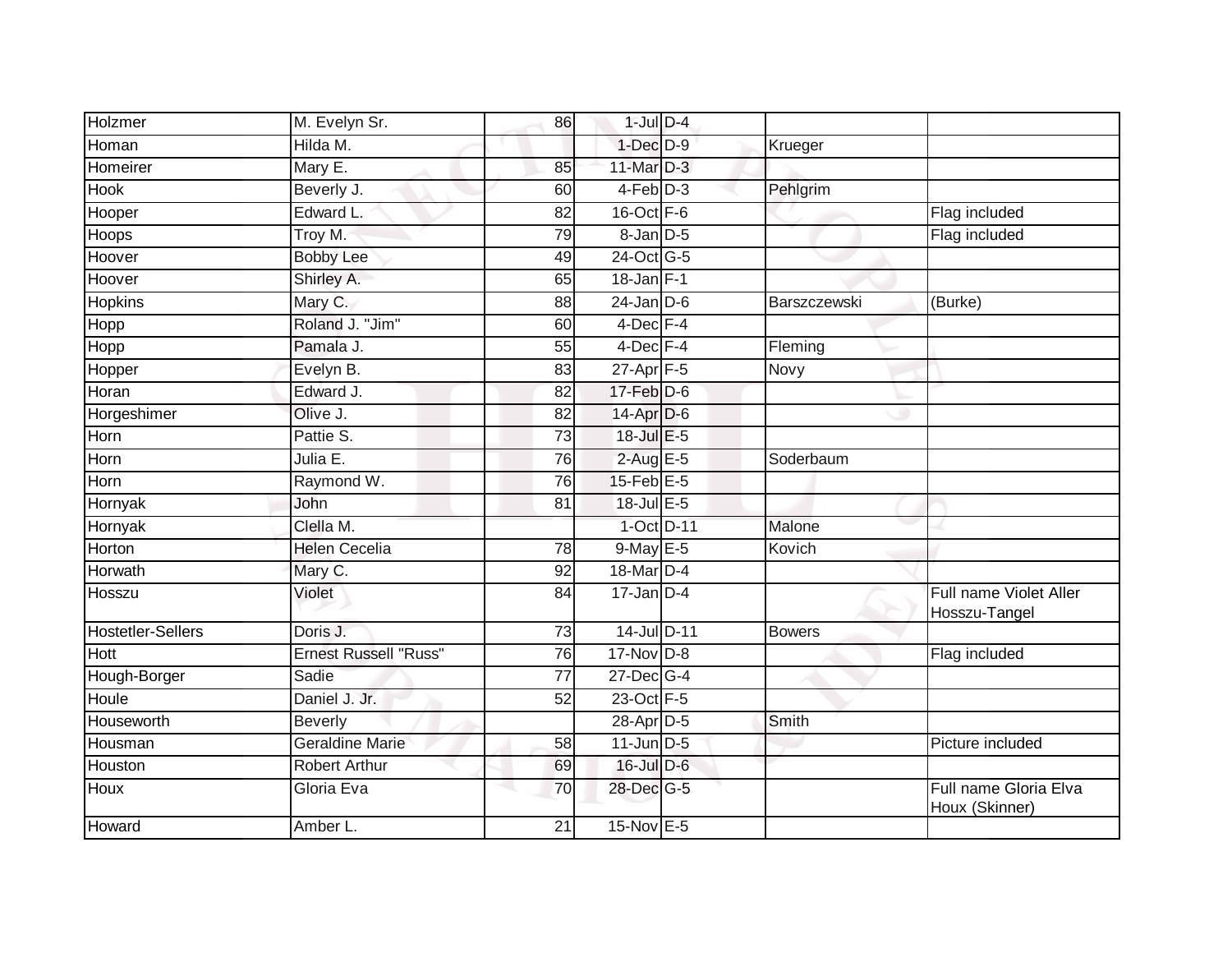| Howard            | Bobby M.                    | 66              | 21-Jul D-10      |             | Flag included                                    |
|-------------------|-----------------------------|-----------------|------------------|-------------|--------------------------------------------------|
| Howarth           | Ralph V.                    | 73              | 29-Dec D-6       |             | Flag included                                    |
| Howe              | Cora A.                     | 77              | $1-Mar$ $F-1$    |             |                                                  |
| Howell            | <b>Charles Neal</b>         | 52              | $16-Sep D-3$     |             |                                                  |
| Howell            | <b>Raymond Dale</b>         | 67              | 22-Oct E-4       |             |                                                  |
| Howkinson         | Robert S.                   | 82              | 25-Apr E-6       |             |                                                  |
| Hoyle             | Kenneth                     | 67              | $21$ -Jan D-4    |             |                                                  |
| Hrapcak           | Lottie A.                   | 86              | $24$ -Feb $D-6$  | Pietras     |                                                  |
| Hrezo             | Barbara T.                  | 89              | $24$ -Jan $D-6$  | Prosenik    |                                                  |
| <b>Hristovski</b> | Nikola                      | $\overline{74}$ | $10$ -Feb $D-5$  |             |                                                  |
| Hruskocy          | Joseph F.                   |                 | 25-Nov E-5       |             | Flag included                                    |
| Hubbard           | Michael C.                  | 40              | 20-Oct D-9       |             | Picture included                                 |
| Hubbard           | Martha J.                   | 66              | $23$ -Apr $D-4$  |             |                                                  |
| Hubbard           | Matthew "Matt"              | $\overline{21}$ | 18-Apr E-5       |             |                                                  |
| Hubbell           | Geraldine Elizabeth "Gerri" | 71              | $2$ -Dec $E - 5$ | Duney       |                                                  |
| Hubinger          | Gladys G.                   | 95              | $25$ -Jun $D-5$  |             | Full name Gladys G.<br>Burress (Hubinger-Archer) |
| Hucko             | Michael J.                  | 45              | 31-Jul E-5       |             |                                                  |
| Hudnall           | Edward C.                   | 70              | $15-Sep D-9$     |             |                                                  |
| <b>Hudock</b>     | William "Bill"              | 81              | $12$ -Apr $E$ -6 |             |                                                  |
| Hudson            | Jack E.                     | 65              | $21$ -Dec $G-5$  |             | Flag included                                    |
| Hughes            | Robert G.                   | 89              | $28 - Jan$ $D-4$ |             |                                                  |
| Hughes            | <b>Myrtle Belle</b>         | 75              | $17$ -Jan D-4    |             |                                                  |
| <b>Hughes</b>     | Wilma                       | 82              | 19-Oct G-5       | Sloan       |                                                  |
| Hughes            | Kevin A.                    | 63              | $9-AugE-6$       |             |                                                  |
| Hughes            | Michele D.                  | 45              | 11-Mar D-3       | Cieskiewicz |                                                  |
| <b>Hughes</b>     | Ronald F.                   | 48              | 1-Oct D-11       |             |                                                  |
| Huisman           | Tena                        | 81              | 8-Apr D-3        | VanderWall  | Full name Tena Huisman<br>Hoekstra               |
| <b>Hulick</b>     | Michael                     | 54              | $16$ -Feb $F-5$  |             | Flag included                                    |
| Hull              | Donald Edward               | 59              | 8-May E-5        |             |                                                  |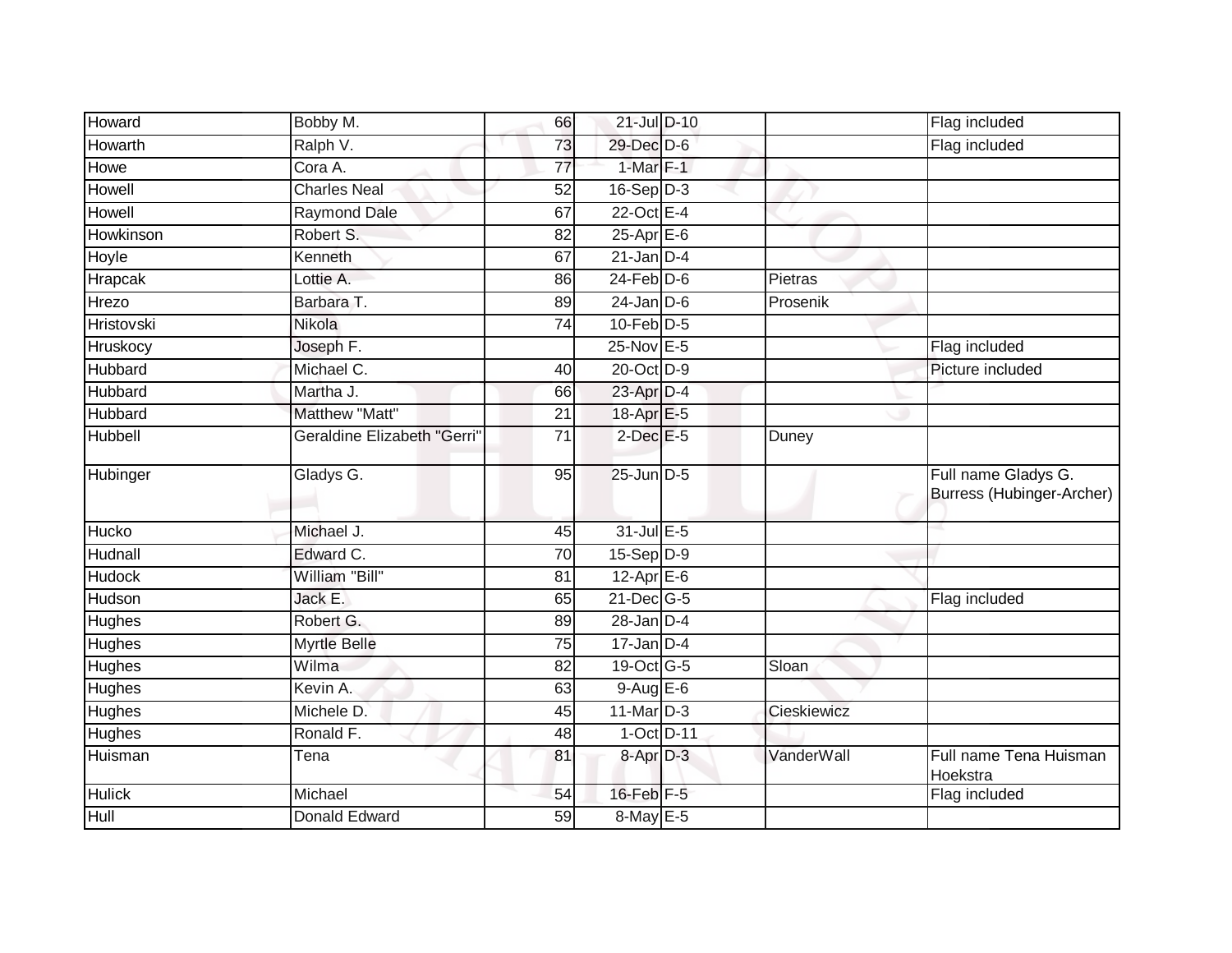| Hultgren        | George "Gene"        | 84              | 19-Dec F-5        |          | Flag included         |
|-----------------|----------------------|-----------------|-------------------|----------|-----------------------|
| <b>Humenick</b> | <b>Anne Theresa</b>  | 90              | 29-Jan D-5        |          |                       |
| Humphrey        | Swayzene             | 64              | 22-May E-6        |          | <b>Cross included</b> |
| Hundley         | Melvin D.            | 54              | $7$ -Mar $E - 5$  |          |                       |
| <b>Hunt</b>     | Lawrence E.          | $\overline{75}$ | $9-$ Sep $D-4$    |          | Flag included         |
| Hunt            | Dorcas A.            | 93              | 12-Apr E-6        |          |                       |
| Hunt            | <b>Misty Sue</b>     | 17              | 20-Dec F-5        |          |                       |
| Hunter          | Keith W.             | 51              | 16-Jun D-10       |          |                       |
| Hunter          | Jerry R. Jr "Bim"    | 71              | $7-Aug$ $D-5$     |          |                       |
| Hupke           | Genevieve "Jean"     | 84              | 29-Jun F-5        |          |                       |
| Huppenthal      | Bertha "Bea"         | 83              | $5-Sep$ D-6       | Abraham  |                       |
| Hurley          | Carol G.             | 71              | $21$ -Aug $E-5$   |          |                       |
| Hurley          | Jane Ann             | 71              | $17$ -Jun $D-5$   |          |                       |
| <b>Hurley</b>   | Ella B.              | 86              | $3$ -Oct $E$ -6   | Peterson |                       |
| <b>Hurst</b>    | Betty D. "Elizabeth" | 66              | 20-Dec F-5        |          |                       |
| <b>Hurst</b>    | Pansy Marie          | 71              | 19-Oct G-5        |          |                       |
| Huseby          | Susan                | 59              | $4$ -Jun $D-5$    | Mellon   |                       |
| Hussey          | Dorothy A.           | 72              | 21-Mar E-6        |          |                       |
| Hussey          | Mitchell E. Sr       | 80              | $13$ -Jun $E-5$   |          | Flag included         |
| Hutchings       | Arline               | 79              | $24$ -Jun $D-4$   |          |                       |
| <b>Hutchins</b> | Zoe Ann              | $\overline{71}$ | 22-Nov E-5        |          | Cross included        |
| <b>Hutnick</b>  | Joseph Jr            | 78              | 8-Aug E-5         |          | Flag included         |
| Hutsko          | Michael "Mickey"     | 82              | $23-Sep D-3$      |          | Flag included         |
| <b>Hutts</b>    | Jeffery S. "Jeff"    | 41              | 27-Oct D-9        |          |                       |
| Hvala           | Anthony Edward       | 51              | $27$ -Dec $ G-5 $ |          |                       |
| Hyatte          | Harry F.             | 60              | 3-Mar D-6         |          |                       |
| <b>Hyatte</b>   | Vernon               | 78              | $3$ -Dec $E$ -5   |          |                       |
| <b>Hybiak</b>   | Stanley A.           | 91              | 8-Sep D-10        |          |                       |
| Hyde            | Timothy S.           | 34              | $17$ -Jan $D-5$   |          |                       |
| Hyde            | Carol A.             | 64              | $6$ -Jul $F-5$    |          |                       |
| Hydo            | Esther L.            |                 | 15-Mar E-6        |          |                       |
| <b>Hylek</b>    | Thelma M.            | 79              | $8$ -Jul $D-3$    |          |                       |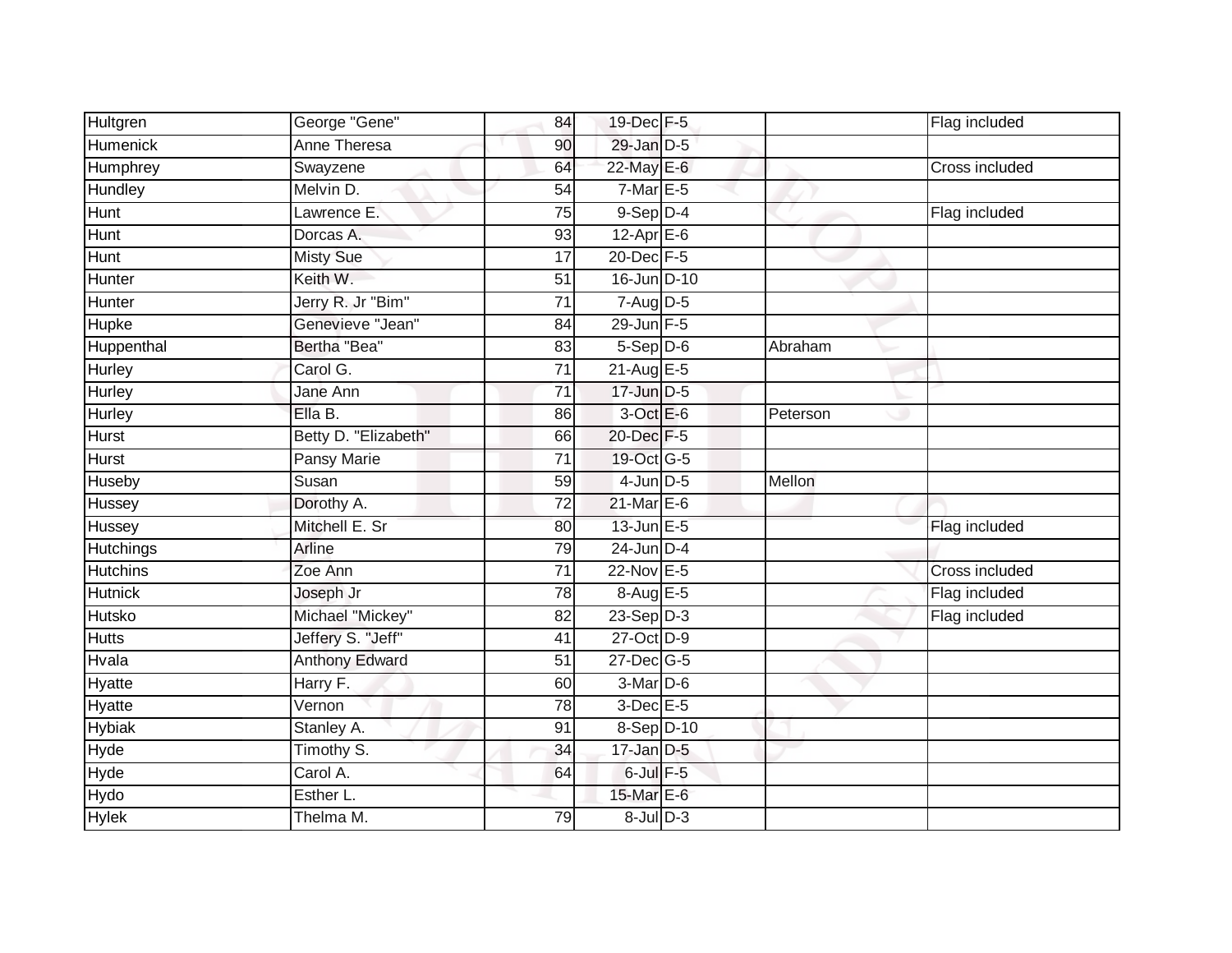| 6-Aug D-6<br>latarola<br>Angeline<br>72<br>Mildred M. "Mickey"<br>29-Mar E-5<br>latarola<br>$\overline{72}$<br>Iddings<br>Donald W.<br>$12$ -Mar $D-6$<br>85<br>Masonic emblem included<br>15-May E-5<br><b>Agustin</b><br>85<br>Igartua<br>Iglar<br>$14$ -Feb $E-5$<br>Jon L.<br>74<br><b>Iliff</b><br>31-Oct G-6<br>Bernard L.<br>81<br>Flag included<br>10-Dec E-5<br>Donna M.<br>61<br>Imer<br>Fred G. "Fritz"<br>23-Aug E-6<br>Immig<br>98<br>Alice M. "Snook"<br>20-Nov F-4<br>Ingram<br>$2$ -Apr $D-5$<br>Geoffrey A.<br>31<br>Ingram<br>Edward J.<br>$20-SepE-6$<br>Injeski<br>79<br>Flag included<br><b>Miriam</b><br>$20$ -Jan $D-6$<br>Insley<br>$\overline{74}$<br>Irvin<br>Willie C.<br>14-May D-4<br>81<br>27-Jul F-5<br>Irvin<br>Gertha "Creta"<br>63<br>Olga $E$ .<br>$23$ -Jan $D-5$<br>Irwin<br>83<br>13-Mar E-6<br><b>Irwin</b><br>Angeline<br>84<br>19-Sep E-5<br>Isailovich<br>70<br>Dorothy Z. |  |
|----------------------------------------------------------------------------------------------------------------------------------------------------------------------------------------------------------------------------------------------------------------------------------------------------------------------------------------------------------------------------------------------------------------------------------------------------------------------------------------------------------------------------------------------------------------------------------------------------------------------------------------------------------------------------------------------------------------------------------------------------------------------------------------------------------------------------------------------------------------------------------------------------------------------|--|
|                                                                                                                                                                                                                                                                                                                                                                                                                                                                                                                                                                                                                                                                                                                                                                                                                                                                                                                      |  |
|                                                                                                                                                                                                                                                                                                                                                                                                                                                                                                                                                                                                                                                                                                                                                                                                                                                                                                                      |  |
|                                                                                                                                                                                                                                                                                                                                                                                                                                                                                                                                                                                                                                                                                                                                                                                                                                                                                                                      |  |
|                                                                                                                                                                                                                                                                                                                                                                                                                                                                                                                                                                                                                                                                                                                                                                                                                                                                                                                      |  |
|                                                                                                                                                                                                                                                                                                                                                                                                                                                                                                                                                                                                                                                                                                                                                                                                                                                                                                                      |  |
|                                                                                                                                                                                                                                                                                                                                                                                                                                                                                                                                                                                                                                                                                                                                                                                                                                                                                                                      |  |
|                                                                                                                                                                                                                                                                                                                                                                                                                                                                                                                                                                                                                                                                                                                                                                                                                                                                                                                      |  |
|                                                                                                                                                                                                                                                                                                                                                                                                                                                                                                                                                                                                                                                                                                                                                                                                                                                                                                                      |  |
|                                                                                                                                                                                                                                                                                                                                                                                                                                                                                                                                                                                                                                                                                                                                                                                                                                                                                                                      |  |
|                                                                                                                                                                                                                                                                                                                                                                                                                                                                                                                                                                                                                                                                                                                                                                                                                                                                                                                      |  |
|                                                                                                                                                                                                                                                                                                                                                                                                                                                                                                                                                                                                                                                                                                                                                                                                                                                                                                                      |  |
|                                                                                                                                                                                                                                                                                                                                                                                                                                                                                                                                                                                                                                                                                                                                                                                                                                                                                                                      |  |
|                                                                                                                                                                                                                                                                                                                                                                                                                                                                                                                                                                                                                                                                                                                                                                                                                                                                                                                      |  |
|                                                                                                                                                                                                                                                                                                                                                                                                                                                                                                                                                                                                                                                                                                                                                                                                                                                                                                                      |  |
|                                                                                                                                                                                                                                                                                                                                                                                                                                                                                                                                                                                                                                                                                                                                                                                                                                                                                                                      |  |
|                                                                                                                                                                                                                                                                                                                                                                                                                                                                                                                                                                                                                                                                                                                                                                                                                                                                                                                      |  |
|                                                                                                                                                                                                                                                                                                                                                                                                                                                                                                                                                                                                                                                                                                                                                                                                                                                                                                                      |  |
| Mildred L.<br>$18-Sep$ E-6<br>93<br>Isgrigg                                                                                                                                                                                                                                                                                                                                                                                                                                                                                                                                                                                                                                                                                                                                                                                                                                                                          |  |
| 24-Jul E-5<br>Wayne S. "Pop"<br>Flag and Masonic emblem<br>Ismael<br>81<br>included                                                                                                                                                                                                                                                                                                                                                                                                                                                                                                                                                                                                                                                                                                                                                                                                                                  |  |
| 28-Oct E-3<br>Larry Gene Jr. "Bobby"<br>47<br>Isom                                                                                                                                                                                                                                                                                                                                                                                                                                                                                                                                                                                                                                                                                                                                                                                                                                                                   |  |
| 31-Mar E-4<br>Phyllis J.<br>70<br>Ivancovich                                                                                                                                                                                                                                                                                                                                                                                                                                                                                                                                                                                                                                                                                                                                                                                                                                                                         |  |
| $28$ -Jun $E-6$<br>Milda<br><b>Kuzmickas</b><br>Iversen<br>60                                                                                                                                                                                                                                                                                                                                                                                                                                                                                                                                                                                                                                                                                                                                                                                                                                                        |  |
| 28-May D-4<br>Frances R.<br>79<br><b>Ivester</b>                                                                                                                                                                                                                                                                                                                                                                                                                                                                                                                                                                                                                                                                                                                                                                                                                                                                     |  |
| 67<br>$13$ -Jan $D-6$<br>Everette L.<br>Ivey                                                                                                                                                                                                                                                                                                                                                                                                                                                                                                                                                                                                                                                                                                                                                                                                                                                                         |  |
| Jaakkola<br>Dell K.<br>14-Jul D-10<br>44<br>Doppler                                                                                                                                                                                                                                                                                                                                                                                                                                                                                                                                                                                                                                                                                                                                                                                                                                                                  |  |
| Sadie<br>13-Mar E-5<br>Full name Sadie Jabaay<br>80<br>Jabaay<br>Beckmann                                                                                                                                                                                                                                                                                                                                                                                                                                                                                                                                                                                                                                                                                                                                                                                                                                            |  |
| 22-Oct E-4<br>Peter D.<br>Jabaay<br>86                                                                                                                                                                                                                                                                                                                                                                                                                                                                                                                                                                                                                                                                                                                                                                                                                                                                               |  |
| $28 - \text{Sep}$ F-5<br>Floyd A. "Handsome Al"<br>Jabaay<br>50                                                                                                                                                                                                                                                                                                                                                                                                                                                                                                                                                                                                                                                                                                                                                                                                                                                      |  |
| Jachim<br>$2$ -May $D-6$<br>Elizabeth<br>88                                                                                                                                                                                                                                                                                                                                                                                                                                                                                                                                                                                                                                                                                                                                                                                                                                                                          |  |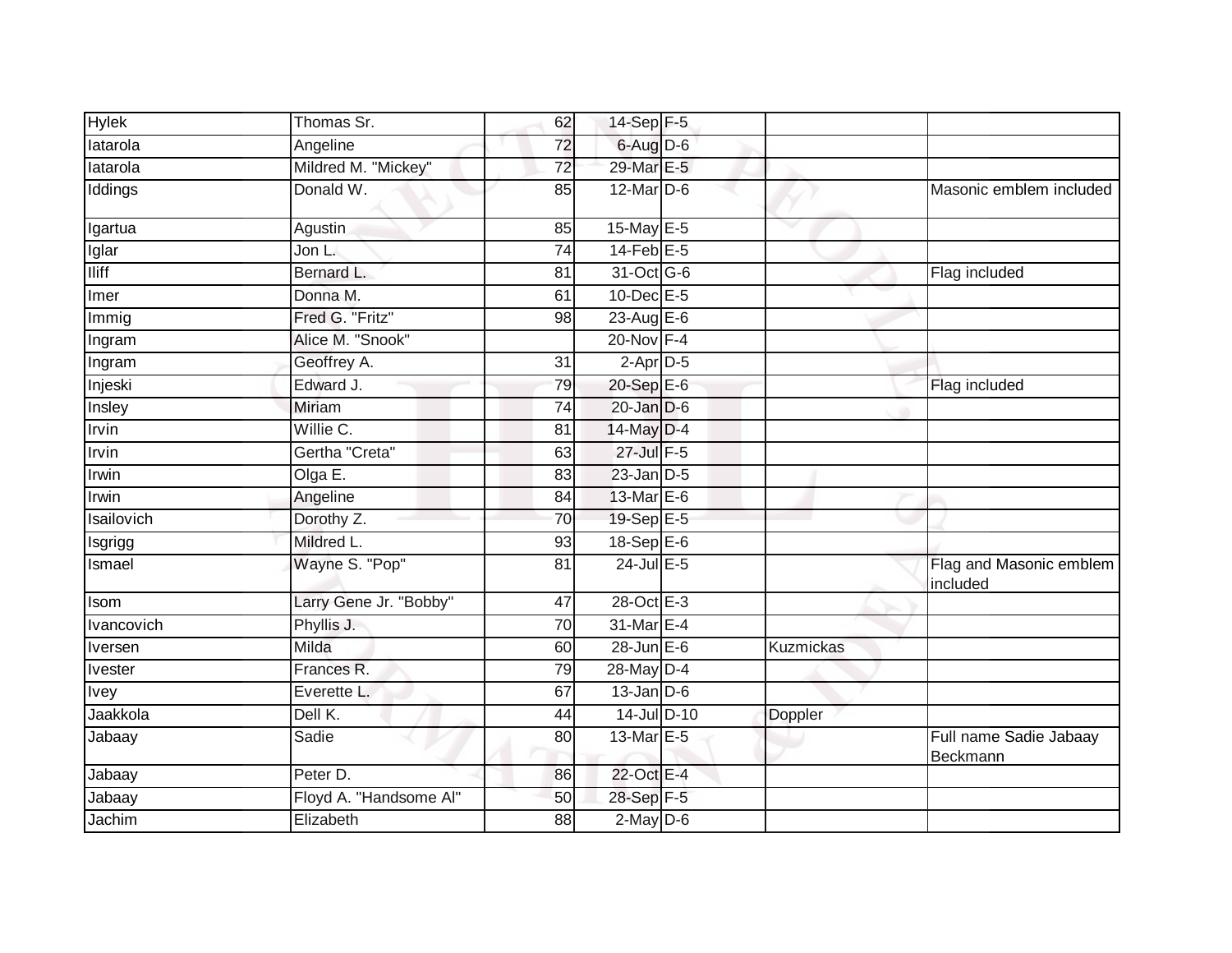| Jackim     | Stanley "Mr. Walleye" | 86              | 28-Mar E-6        |         | Flag included  |
|------------|-----------------------|-----------------|-------------------|---------|----------------|
| Jackman    | Prescilla Ann         | 21              | 6-May D-3         |         |                |
| Jacko      | Marguerite M.         | 76              | 17-Oct F-6        |         |                |
| Jackson    | Peggy Ann             | 44              | $28-Sep$ F-5      |         |                |
| Jackson    | <b>Holly Heather</b>  | 18              | 8-May E-6         |         |                |
| Jackson    | Maxine                | 83              | 16-Apr D-5        |         |                |
| Jackson    | Peggy Ann             | 44              | 29-Sep D-10       |         |                |
| Jackson    | Ivey Sr.              | 76              | $24$ -Jan $D-6$   |         |                |
| Jackson    | Marshall L.           | 62              | $19$ -Dec $F - 6$ |         | Flag included  |
| Jacob      | Irene E.              | 87              | $21-AugE-5$       |         |                |
| Jacob      | Paul                  | 78              | $19$ -Jun $E$ -6  |         |                |
| Jacobs     | Robert Eldon          | 69              | 4-Dec F-4         |         |                |
| Jacobs     | Sallie K.             | 66              | 18-Jun D-5        |         |                |
| Jacobs     | Sharon A.             | 68              | 13-Mar E-6        |         |                |
| Jacobs     | Eldon P.              | 91              | 16-Aug E-6        |         |                |
| Jadrnak    | Eleanor M.            | 76              | 27-Dec G-4        |         |                |
| Jaeger     | <b>Richard Allen</b>  | $\overline{71}$ | $7$ -Dec $G$ -5   |         | Flag included  |
| Jakubin    | Nancy                 | 20              | $5$ -Jan $F - 5$  |         |                |
| Jakubowski | Joseph J.             | 83              | 27-Dec G-4        |         | Flag included  |
| Jakush     | Jean L.               | 83              | $6-AugD-6$        |         |                |
| James      | Marjorie F.           | 66              | $2$ -Jun $D-6$    |         |                |
| James      | Bobby R.              | 54              | $22$ -Feb $E-5$   |         |                |
| James      | <b>William Troy</b>   | $\overline{71}$ | 20-Dec F-5        |         |                |
| James      | Mary A.               | 89              | 20-Dec F-5        |         | Cross included |
| James      | Agnes W.              | 97              | $7$ -May $D-5$    | Janoske |                |
| Jamison    | Margaret J. "Marge"   | 82              | 16-Nov G-5        |         |                |
| Jamrock    | Adolph                | 79              | 15-Nov E-5        |         | Flag included  |
| Jamrose    | <b>Mary Catherine</b> | 87              | $21$ -Oct $E-3$   |         | Cross included |
| Jancho     | Steve A.              | 78              | 17-Oct F-6        |         | Flag included  |
| Jancovich  | Joseph W.             | 78              | 27-Oct D-9        |         |                |
| Janeczko   | Walter J.             | 87              | 26-Mar D-5        |         |                |
| Janeczko   | Casimer J.            | 84              | 22-May E-6        |         |                |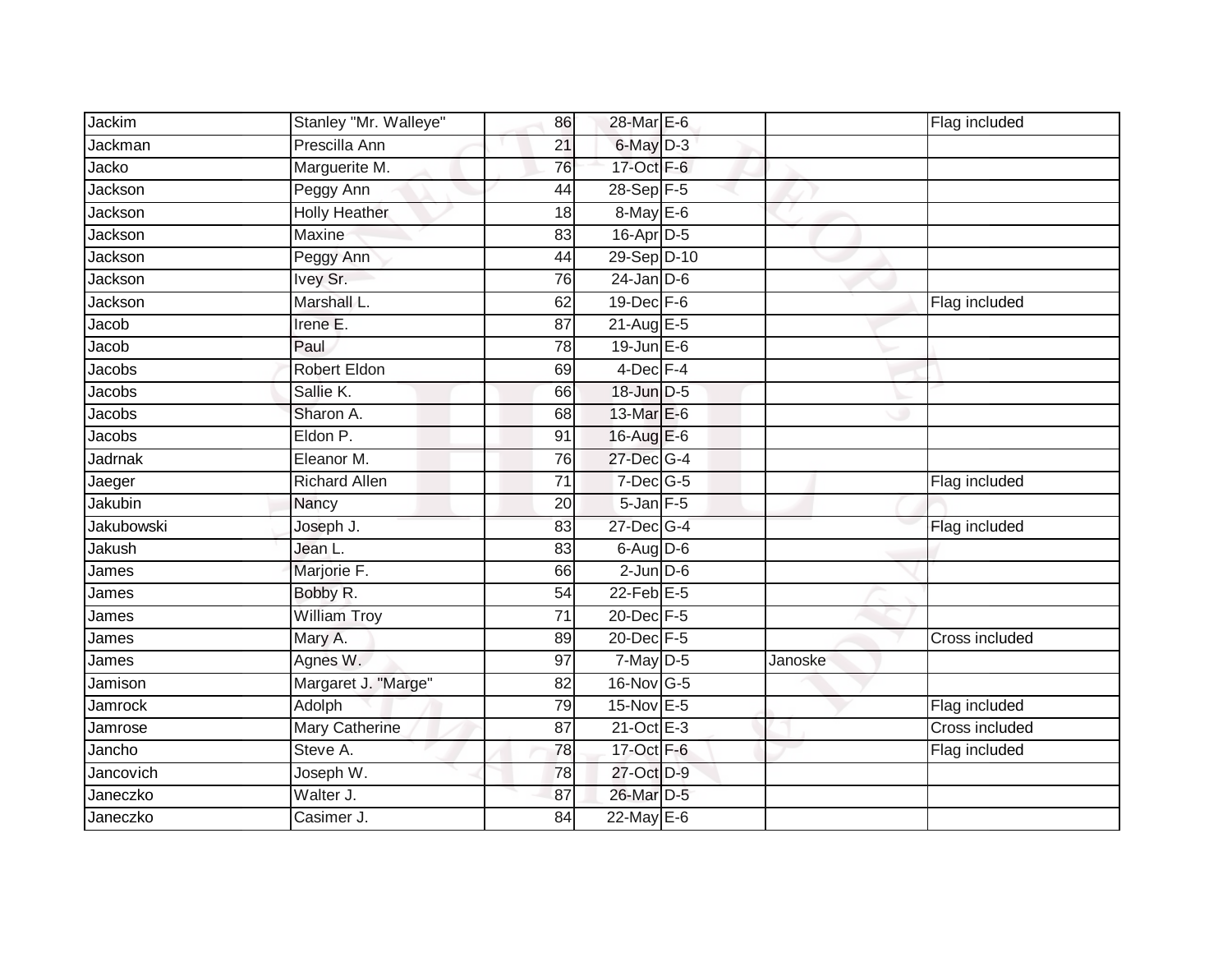| Janicki       | Kenneth J.         | 60              | 29-Sep D-10       |            |                                                |
|---------------|--------------------|-----------------|-------------------|------------|------------------------------------------------|
| Janik         | Walter A.          | 82              | 18-Nov E-4        |            | Flag included                                  |
| Janik         | Anthony "Tony"     | 91              | $5$ -Dec $G$ -5   |            |                                                |
| Janik         | Alfred V. Sr.      | 72              | $24$ -Jun $D-4$   |            | Flag included                                  |
| Janiszewski   | Edward             | $\overline{73}$ | 10-Nov D-9        |            | Flag included                                  |
| Janjecic      | Agnes              | 88              | 11-Nov E-3        |            |                                                |
| Jankauskas    | Theresa C.         | 80              | $27$ -Jun $E-5$   | Balon      |                                                |
| Janke         | David A.           | 62              | 1-Mar $F-2$       |            |                                                |
| Jankowiak     | Stephen F. "Steve" | 86              | $7$ -Jun $E$ -6   |            | Flag included                                  |
| Jankowski     | Sue Della          | 64              | 5-Aug D-4         |            |                                                |
| Jankowski     | Harry B.           | 80              | 22-Oct E-4        |            | Flag included                                  |
| Jannasch      | Rosemary F.        | 74              | $11-Sep D-6$      | Florios    |                                                |
| Janowski      | Dorothy M.         | 80              | 30-Apr D-5        |            |                                                |
| Jansen        | Anna "Gramma"      | 94              | 22-Apr D-3        |            |                                                |
| Jansen        | Grace              | 95              | 4-Aug D-8         |            |                                                |
| Jansen        | Doris B.           |                 | 11-Sep D-6        |            |                                                |
| Jansky        | Stephen J. Jr.     | $\overline{81}$ | $4-Feb$ D-3       |            | Flag included                                  |
| Januchowski   | Joseph B.          | 78              | 19-Apr E-6        |            | Flag included                                  |
| Janusz        | Genevieve          | 86              | 5-Mar D-5         | Kurella    |                                                |
| Januszewski   | <b>Esther</b>      | $\overline{72}$ | 25-Nov E-5        | Jabczynski | <b>Full name Esther</b><br>Januszewski (Burda) |
| Jarmusz       | Estelle D.         | 85              | 5-Mar D-5         |            |                                                |
| Jarnecke      | Rosa E. "Rose"     | 77              | $8$ -Jun $F - 5$  |            |                                                |
| Jarosz        | Zdzislaw "Jim"     | 88              | $16$ -Oct $F - 6$ |            |                                                |
| Jasinski      | Norma J.           | 74              | $10-Apr$ $E-6$    |            |                                                |
| Jaskula       | <b>Reed Hilton</b> | 41              | 13-Nov F-6        |            |                                                |
| Jasnic        | Miladija "Mica"    | 82              | $13$ -Feb $E$ -6  |            |                                                |
| Jasperson     | Mary Lou           | 67              | $11-AprE-5$       |            |                                                |
| Jasperson     | Virginia Kathryn   | 79              | 24-Dec E-5        | Mullen     |                                                |
| Jastrzebowski | Julian Jr."Phil"   | $\overline{77}$ | $21$ -Jan D-4     |            |                                                |
| Jedlinski     | Edward A.          | 71              | 14-Nov F-6        |            |                                                |
| Jedynak       | Joseph M. Jr.      | 62              | 24-Apr E-5        |            |                                                |
|               |                    |                 |                   |            |                                                |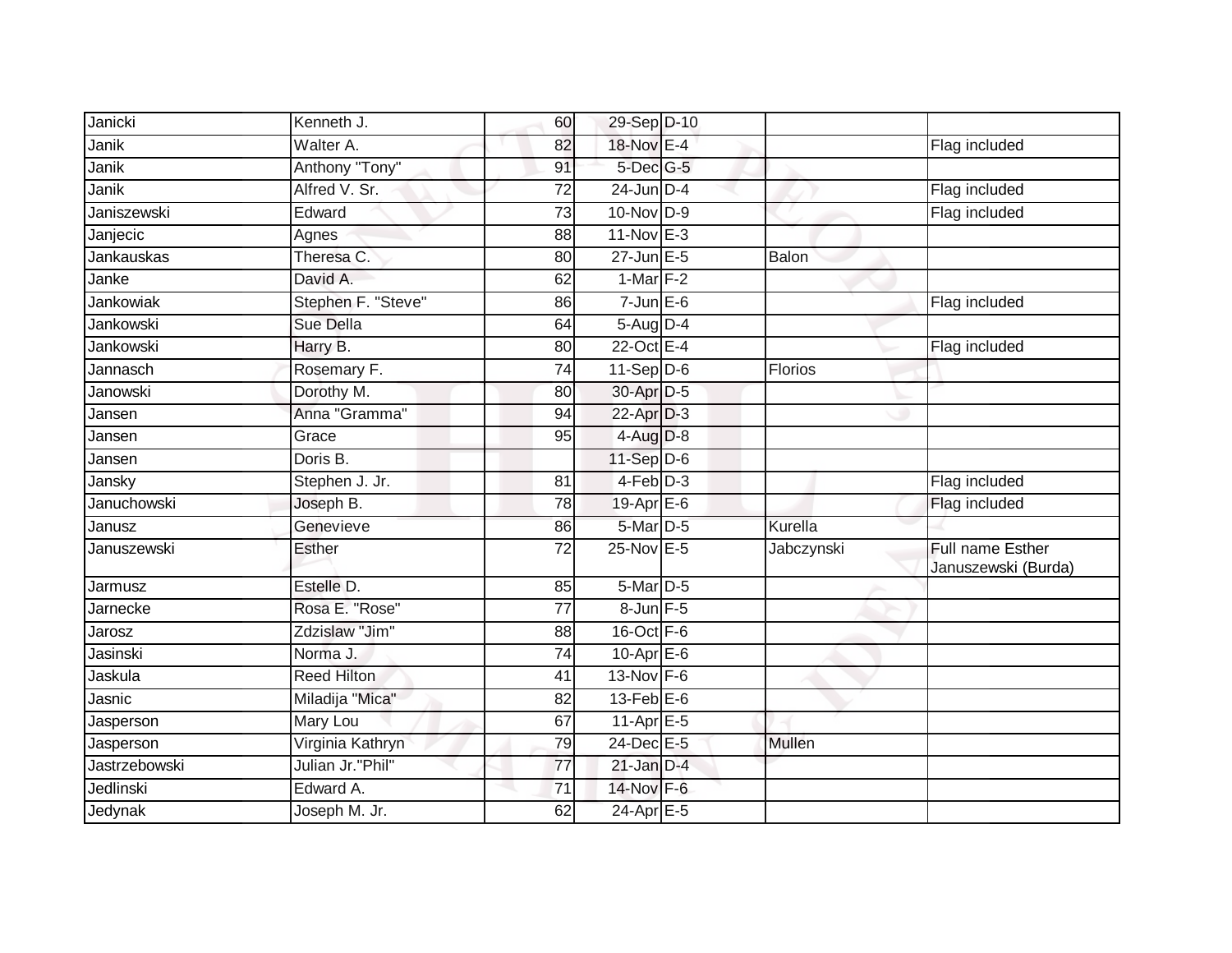| Jedynak         | Ronald "Ron"             | 64              | $20 - Sep$ E-6             |                 |                                                |
|-----------------|--------------------------|-----------------|----------------------------|-----------------|------------------------------------------------|
| Jeeninga        | Sydney "Sid"             | 79              | 18-Dec F-5                 |                 |                                                |
| Jefferson       | Gustava                  | 95              | $14$ -Feb $E-5$            |                 |                                                |
| <b>Jeffress</b> | Dorothy M.               | 75              | 26-Oct G-5                 |                 |                                                |
| Jeffrey         | <b>Robert Barton</b>     | 66              | $8 - Jan$ $D-5$            |                 |                                                |
| <b>Jeffries</b> | <b>Hildreth</b>          | 93              | $17-Apr \nightharpoonup 5$ | <b>Summers</b>  | Full name Hildreth<br><b>Buchanan Jeffries</b> |
| Jelaca          | Zora                     | 84              | $9$ -Jul $D$ -6            | Keca            |                                                |
| Jelenek         | <b>Alois</b>             | 91              | 28-Oct E-3                 |                 |                                                |
| <b>Jenkins</b>  | Sylvester "Pickle"       | 82              | $13$ -Jul $F-5$            |                 |                                                |
| Jenkins         | Louise M.                | 79              | 4-Mar D-4                  |                 |                                                |
| Jenkins         | Carl A.                  | $\overline{74}$ | $19$ -Jun $E - 6$          |                 |                                                |
| Jenkins         | Edward D.                | 81              | 13-Oct D-9                 |                 |                                                |
| Jennings        | Claude                   |                 | $21$ -Feb $E$ -6           |                 |                                                |
| Jennings        | Robert Lee               | 78              | 12-Jun E-5                 |                 |                                                |
| Jensen          | Donna R.                 | 62              | 8-Aug E-5                  | Marshall        |                                                |
| Jensen          | Rosemary                 | 60              | 22-Mar E-5                 |                 |                                                |
| Jensen          | Albert S.                |                 | $31$ -Jan D-5              |                 |                                                |
| Jensen          | Virginia A.              | 85              | 30-May E-6                 |                 |                                                |
| Jensen          | Theresa M.               | 88              | 8-Oct E-5                  |                 |                                                |
| Jeorse          | John                     | 88              | 19-May D-9                 |                 |                                                |
| Jeskey          | Edna                     |                 | 5-Mar D-5                  | <b>Dulis</b>    |                                                |
| Jimenez         | <b>Nichols Carlos II</b> | Infant          | 13-Nov $F-6$               |                 | Picture included                               |
| Jimenez         | Rojelio                  | 42              | 25-Dec C-5                 |                 | Picture included                               |
| Jocius          | Albert                   | 76              | $3-Mar$ D-7                |                 |                                                |
| Johnnson        | Robert C.                | 81              | $15-Sep D-9$               |                 |                                                |
| Johns           | Elizabeth I.             | 65              | $5$ -Feb $D-5$             |                 |                                                |
| Johnsen         | Freda                    | 47              | 22-Sep D-10                | <b>Bartling</b> |                                                |
| Johnsen         | Jill A.                  | 47              | 7-Feb <sup>E-5</sup>       | Kraft           |                                                |
| Johnsen         | William A.               | 74              | 11-Dec F-5                 |                 |                                                |
| Johnson         | <b>William Edward</b>    | 76              | 6-Nov F-6                  |                 | Flag included                                  |
| Johnson         | Lewis C.                 | 80              | 16-Mar F-5                 |                 | Flag included                                  |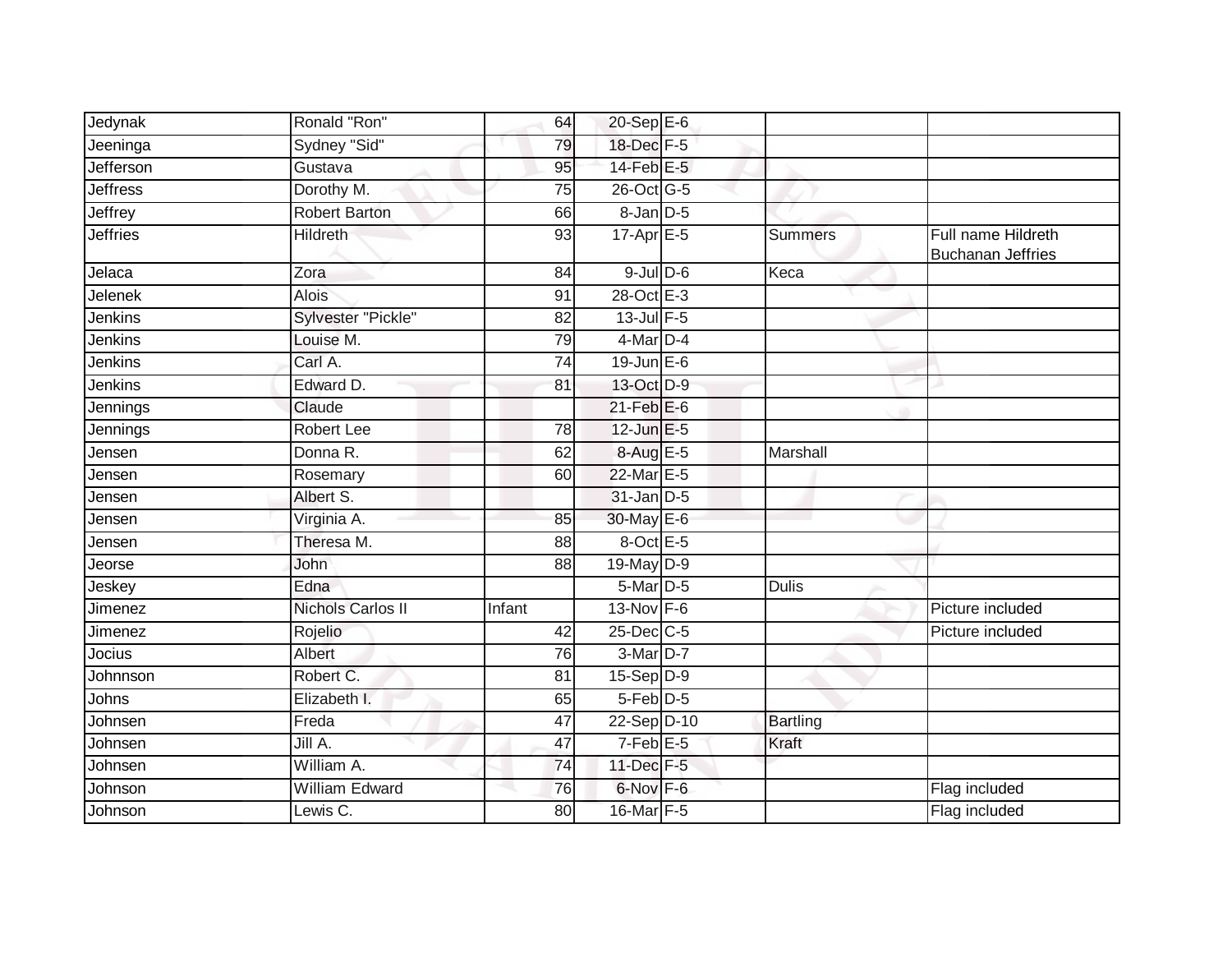| Johnson  | <b>Bertha</b>                  | 69              | 18-Jun D-5       |                 |                                                |
|----------|--------------------------------|-----------------|------------------|-----------------|------------------------------------------------|
| Johnson  | Harold E. "Pete"               | 92              | $16-Sep$ D-3     |                 |                                                |
| Johnson  | Marjorie R.                    | 90              | $16$ -Jul $D-6$  |                 |                                                |
| Johnson  | <b>Walter Ray</b>              | 66              | 10-Mar D-5       |                 |                                                |
| Johnson  | Georgie                        | 67              | 18-May F-5       |                 | Flag included                                  |
| Johnson  | Dean J.                        | 47              | $2$ -Nov G-6     |                 |                                                |
| Johnson  | Nelson L.                      | 83              | $8-$ Sep $D-8$   |                 |                                                |
| Johnson  | <b>Willie Keith</b>            | 42              | 7-Nov G-7        |                 |                                                |
| Johnson  | Kathleen M.                    | 58              | $20$ -Apr $F-5$  |                 | Full name Kathleen M.<br>Niewinski-Johnson     |
| Johnson  | Darcy Orlando                  | 28              | $10$ -Jul E-6    |                 |                                                |
| Johnson  | Mary L.                        | 79              | $17-Feb$ D-6     |                 |                                                |
| Johnson  | Randy Allan                    | 44              | 22-May E-6       |                 | Full name Randy Allan<br>Johnson (Quisinberry) |
| Johnson  | Sarah Lee                      | 67              | 5-Nov E-5        |                 |                                                |
| Johnson  | Robert E.                      | 84              | 24-Nov D-11      |                 | Flag included                                  |
| Johnson  | Maro P. "Spud"                 | 82              | 27-Feb E-5       |                 | Flag included                                  |
| Johnson  | Daryl E. "DJ"                  | 51              | 5-Sep D-6        |                 |                                                |
| Johnson  | Annie E. "Liz"                 | 60              | $4$ -Jan $E$ -5  |                 |                                                |
| Johnson  | <b>Charles William "Chuck"</b> | $\overline{78}$ | 25-Oct E-4       |                 |                                                |
| Johnston | Ina F.                         | 81              | 5-Mar D-5        | Christenson     |                                                |
| Johnston | Mary                           | 100             | $11$ -Mar $D-3$  | <b>Brown</b>    |                                                |
| Joll     | Sharon E.                      | 59              | 28-Oct E-3       |                 |                                                |
| Jonas    | Dolores M.                     | 85              | $25$ -Jul $E$ -5 |                 |                                                |
| Jones    | Eda Jewel (Edna)               | 44              | $2$ -Jun $D-6$   | Pepin           |                                                |
| Jones    | Lena L.                        | 86              | $5-$ Sep $D-6$   |                 |                                                |
| Jones    | Bob L.                         | $\overline{71}$ | 14-Oct E-3       |                 |                                                |
| Jones    | Curtis R. "Curt"               | 54              | 24-Sep D-5       |                 | Flag included                                  |
| Jones    | Thelma M.                      | $\overline{71}$ | 25-Aug D-9       |                 | Cross included                                 |
| Jones    | Arthur Leon "Jonsey"           | 76              | $3-AprE-6$       |                 | Flag included                                  |
| Jones    | Robert Erle "Jonsey"           | 68              | 21-Oct E-3       |                 |                                                |
| Jones    | Evolee J.                      | 68              | 14-Feb E-5       | <b>McGinnis</b> |                                                |
| Jones    | Helen                          | 81              | 20-Feb E-5       |                 |                                                |
|          |                                |                 |                  |                 |                                                |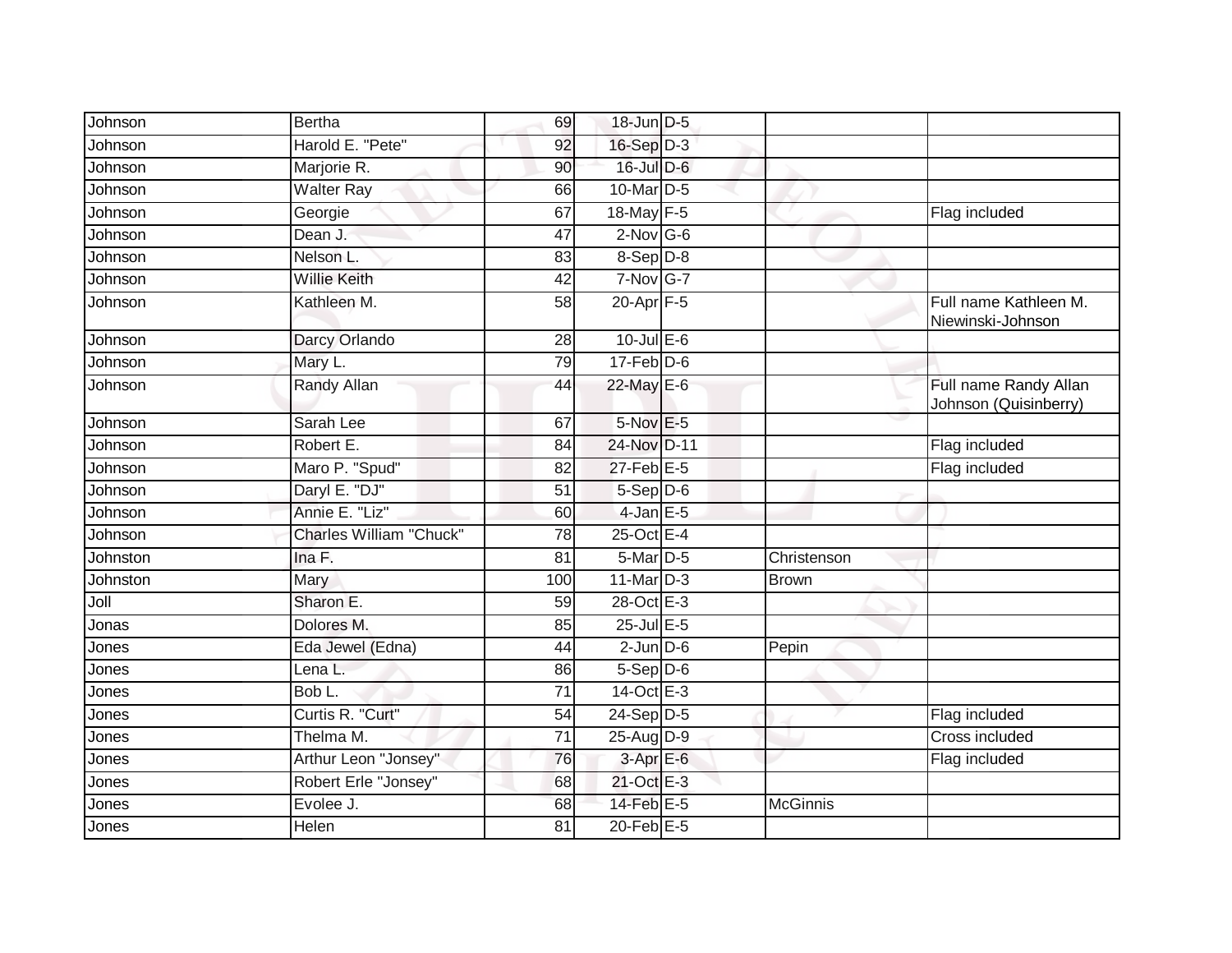| Jones      | Joseph M.               | 89              | 20-Jun E-5       |          |                           |
|------------|-------------------------|-----------------|------------------|----------|---------------------------|
| Jones      | <b>Delbert Lee</b>      | 74              | 15-Aug D-6       |          |                           |
| Jones      | <b>Adele Verbeck</b>    | 78              | $1$ -Jul $D-4$   |          |                           |
| Jones      | Harold A.               | 73              | $23$ -Apr $D-5$  |          |                           |
| Jones      | Robert W. Jr.           | $\overline{27}$ | 26-Mar D-5       |          |                           |
| Jopes      | William                 | 81              | $9$ -Dec $E-3$   |          |                           |
| Jordan     | Gavonni Jonte           | 19              | $23$ -Jan $D-5$  |          |                           |
| Jordan     | Marilyn H.              | 71              | 16-May E-6       |          |                           |
| Jordan     | Emma M.                 | 92              | $4$ -Jan $E$ -6  |          |                           |
| Jordan     | Frances S. (Hippie)     | 89              | $10-Sep$ D-6     |          |                           |
| Jordon     | Jerome T.               | 70              | $24$ -Jul E-5    |          | Flag included             |
| Jordon     | George B.               | 77              | $1$ -Jan $D-5$   |          |                           |
| Jorgensen  | Allan                   | 70              | $3$ -Dec $E - 5$ |          |                           |
| Josseck    | Lillianruth             |                 | $22$ -Jan $D-3$  | Ferrell  |                           |
| Jovanovich | Walter                  | 57              | $1$ -Jan $D-5$   |          |                           |
| Joyce      | Charmaine V.            | 72              | 16-Apr D-5       |          |                           |
| Juarez     | Jesus                   | 76              | $2$ -Dec $E$ -5  |          |                           |
| Juby       | John J.                 | 79              | 19-Nov E-6       |          | Flag included             |
| Judge      | John C.                 | 80              | $9$ -Dec $E-3$   |          |                           |
| Judis      | Lillian M. "Nana"       | 91              | $20 - Sep$ E-6   | Siminski |                           |
| Judson     | Dorothy D.              | 86              | 14-Jul D-10      |          |                           |
| Juidici    | Else                    | $\overline{75}$ | $11-Feb$ D-3     | Bartman  |                           |
| Julian     | Betty L.                | 87              | $4-SepE-5$       |          |                           |
| Julian     | <b>Mildred Lillian</b>  | 88              | $10-Sep$ D-6     |          |                           |
| Jumonville | Rose Helen              | $\overline{73}$ | 19-Aug D-2       | Kubik    | Flag included             |
| Jung       | Norbert W.              | 66              | $17$ -Jan $D-5$  |          | Flag included             |
| Junker     | <b>Michael David</b>    | $\overline{21}$ | 30-Aug E-5       |          |                           |
| Jurek      | Michael John Jr. "Mike" | 69              | 14-Aug D-5       |          | Flag and Picture included |
| Jurick     | Anna                    | 88              | 18-Nov E-4       | Gemer    |                           |
| Jurjevic   | <b>Elsie Farrow</b>     | 87              | $19$ -Feb $D-3$  |          |                           |
| Jursic     | Thomas D. Sr.           | 64              | 29-Jul D-4       |          |                           |
|            |                         |                 |                  |          |                           |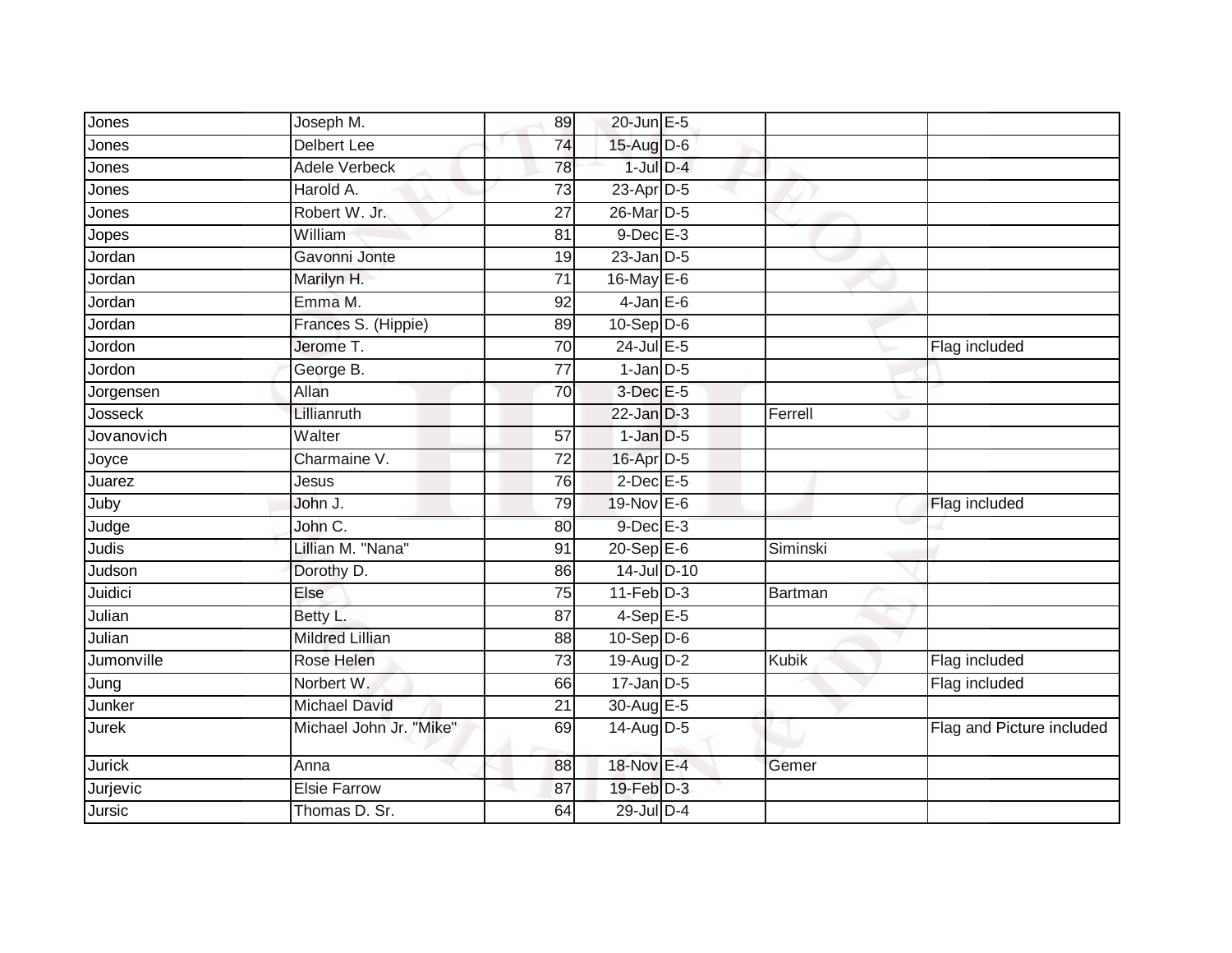| Jurusik    | Stanley                  | 81              | 10-Dec E-5       |          |                |
|------------|--------------------------|-----------------|------------------|----------|----------------|
| Jury       | Robert A.                | 63              | 11-Jan $E-5$     |          |                |
| Jusczak    | Marjorie                 | 70              | $7-Mar E-5$      |          |                |
| Juszczak   | Joseph                   | 90              | 23-Oct F-5       |          |                |
| Kaarlela   | Marieva Bird             | $\overline{90}$ | $8$ -Dec $D-9$   |          |                |
| Kabala     | Walter                   | 83              | $21$ -Nov F-6    |          | Flag included  |
| Kabelis    | Anthony                  | 89              | $7$ -Jan $D-2$   |          |                |
| Kabelis    | Sophie                   | 79              | 13-Mar E-6       |          |                |
| Kacir      | Anna                     |                 | 13-Mar $E-6$     |          |                |
| Kaczka     | Julie Ann                | $\overline{87}$ | 20-Dec F-5       |          |                |
|            | Debra C.                 |                 |                  |          |                |
| Kaczka     | <b>Taddeus "Ted"</b>     | 46              | 17-Aug F-5       | Rusnack  |                |
| Kaczmarek  |                          | 70              | 20-Mar E-4       |          |                |
| Kaczynski  | <b>Doris</b>             | $\overline{72}$ | $11-Oct$ F-5     |          |                |
| Kader      | Elizabeth "Honey"        | 90              | $3$ -Jun $D-3$   |          |                |
| Kado       | <b>Edward Daniel</b>     | 90              | 11-Apr $E-5$     |          |                |
| Kado       | Joyce Rose               | 79              | 28-Sep F-5       |          |                |
| Kahl       | Kathryn A.               | 86              | $27$ -Feb $E-5$  |          |                |
| Kaim       | Virginia                 | 72              | $9$ -Feb $F-5$   | Piszczek |                |
| Kaiser     | Sarah R.                 |                 | 29-Jun F-5       | Mahoney  |                |
| Kaiser     | <b>Blanche "Bourque"</b> | 96              | 16-Jul D-6       |          |                |
| Kaiser     | Virginia M. "Tinkey"     | 90              | $21-Nov$ F-6     | Hamilton |                |
| Kaiser     | Dina S."Nan"             | 93              | $7$ -Jan $D-3$   |          |                |
| Kaiser     | Gene H.                  | 73              | $4$ -Oct $F - 5$ |          | Cross included |
| Kakidas    | Diana N.                 | 17              | $8$ -Jul $D-3$   |          |                |
| Kakol      | Susan                    | 87              | $16$ -Feb $F-5$  | Hanchar  |                |
| Kalember   | Irene F.                 | 86              | 29-Mar E-5       |          |                |
| Kaletta    | Phillip E.               | $\overline{81}$ | $4$ -Jun $D-6$   |          |                |
| Kalicky    | Thomas J.                | 63              | 30-Nov G-5       |          |                |
| Kalina     | Frank J.                 | 70              | $2$ -Jul $D-6$   |          |                |
| Kalinka    | Leon A.                  | 84              | 13-Oct D-9       |          |                |
| Kalliamani | James G.                 | 82              | 19-Apr E-6       |          | Flag included  |
| Kamin      | Mildred G.               | 96              | $11$ -Jan E-5    |          |                |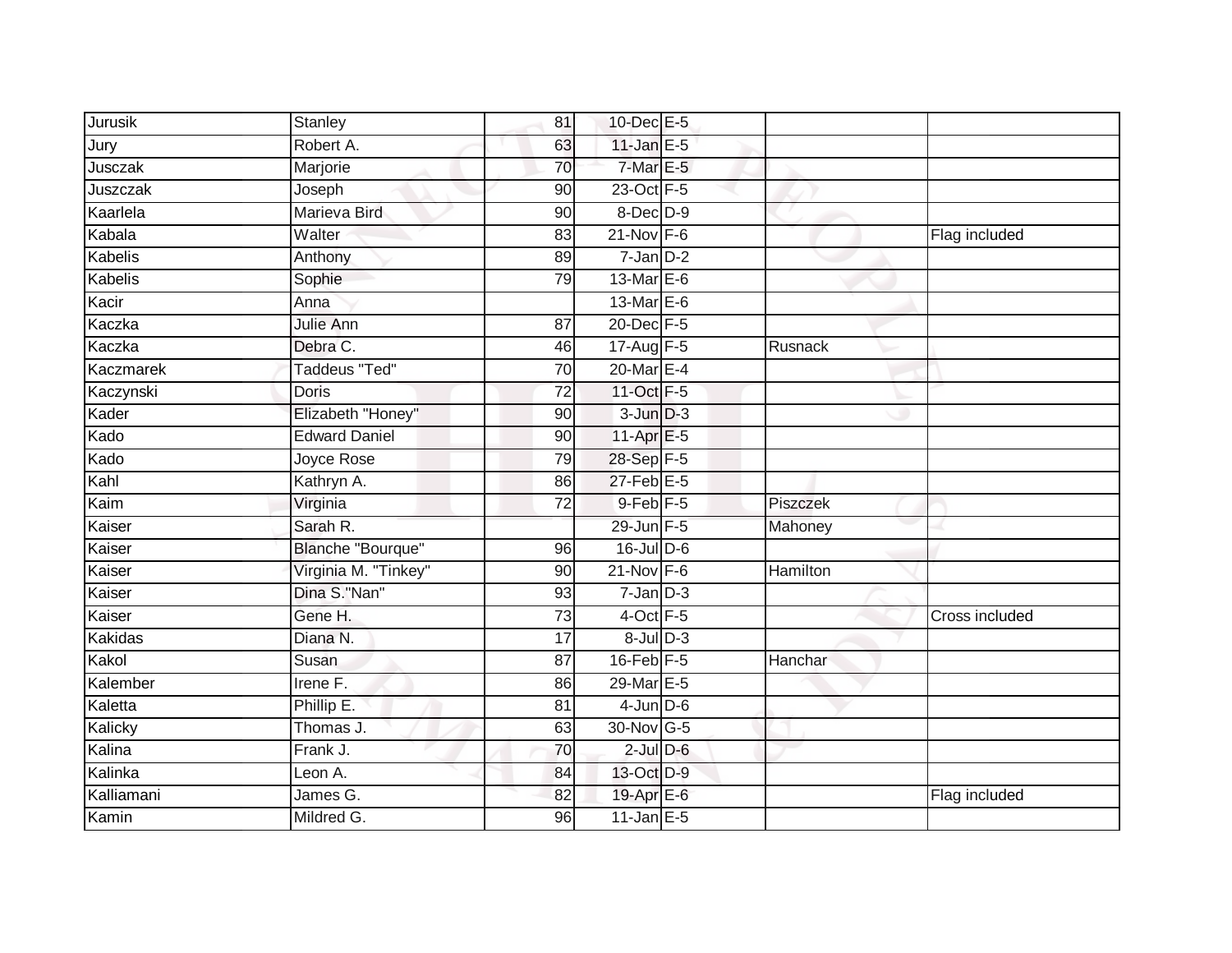| Kaminski   | Marie                | 89              | $9$ -Dec $E-3$                            | Lukowski    |                                 |
|------------|----------------------|-----------------|-------------------------------------------|-------------|---------------------------------|
| Kaminski   | Helen C.             | 89              | $2-Sep$ D-4                               |             |                                 |
| Kaminski   | Joseph J.            | 83              | 11-Aug D-10                               |             |                                 |
| Kaminsky   | Michelle Lynn        | 22              | $13$ -Jan D-6                             |             |                                 |
| Kammer     | Andrew M.            | $\overline{30}$ | $12$ -Aug $D-3$                           |             |                                 |
| Kampner    | Godfrey A. M.D.      | 79              | 8-Mar E-5                                 |             | Picture included                |
| Kamstaitis | Petronella           | 89              | $2-Feb$ $F-5$                             |             |                                 |
| Kandalec   | Lillian              | 89              | $9$ -Feb $F-5$                            | Panik       |                                 |
| Kania      | Stanley J.           | 71              | $21$ -Oct $E-3$                           |             |                                 |
| Kaniewski  | Stephanie H.         | 91              | $1 - \text{Aug} \, \overline{\text{E-5}}$ | Swentko     |                                 |
| Kanne      | Arthur E.            | 83              | $3$ -Jun $D-3$                            |             |                                 |
| Kansky     | John D.              | 76              | $7$ -Dec $G$ -5                           |             |                                 |
| Kantor     | Gerald D. "Jerry"    | 64              | 30-May E-6                                |             | Flag included                   |
| Kapera     | Matthew J.           | 82              | $4$ -Dec $F-5$                            |             | Flag included                   |
| Kapitan    | Cornelius J.         | $\overline{70}$ | $17$ -Jan $D-5$                           |             |                                 |
| Kappes     | Raymond T.           | 64              | 31-Jan D-5                                |             |                                 |
| Kaprocki   | Georgianna M. "Babe" | 71              | 18-Aug D-10                               | Miterko     |                                 |
| Karan      | Sam                  | 80              | $29$ -Jan $D-5$                           |             | Flag included                   |
| Karas      | Anthony T.           | 82              | 20-Oct D-9                                |             | Flag included                   |
| Kargol     | Stefania             | 80              | $22$ -Feb $E-5$                           |             |                                 |
| Karp       | Lawrence E. Sr.      | 75              | $16$ -JulD-6                              |             |                                 |
| Karr       | H. Jean              | 72              | $21$ -Feb $E$ -6                          | Vander Wall |                                 |
| Karr       | William              | 85              | $6$ -Feb $E$ -5                           |             |                                 |
| Karsten    | Thelma M.            | 91              | 23-Jun D-11                               |             | Full name Thelma M.<br>Rogerson |
| Kasbaum    | Orin A.              | 86              | 16-Mar F-5                                |             |                                 |
| Kasch      | Irma M.              | 101             | $5-Feb$ D-5                               |             |                                 |
| Kaser      | Eleanor              | $\overline{81}$ | $1$ -Jan $F-4$                            |             | Full name Eleanor Kaser<br>Gray |
| Kasiak     | Mary P.              | 91              | 22-Jul D-4                                |             | Flag included                   |
| Kasl       | Harry J.             | 84              | 19-Sep E-5                                |             |                                 |
| Kasper     | John                 | 79              | 26-Aug D-4                                |             | Flag included                   |
| Kasprzycki | Bernice G.           |                 | 23-Aug E-6                                | Czarnik     |                                 |
|            |                      |                 |                                           |             |                                 |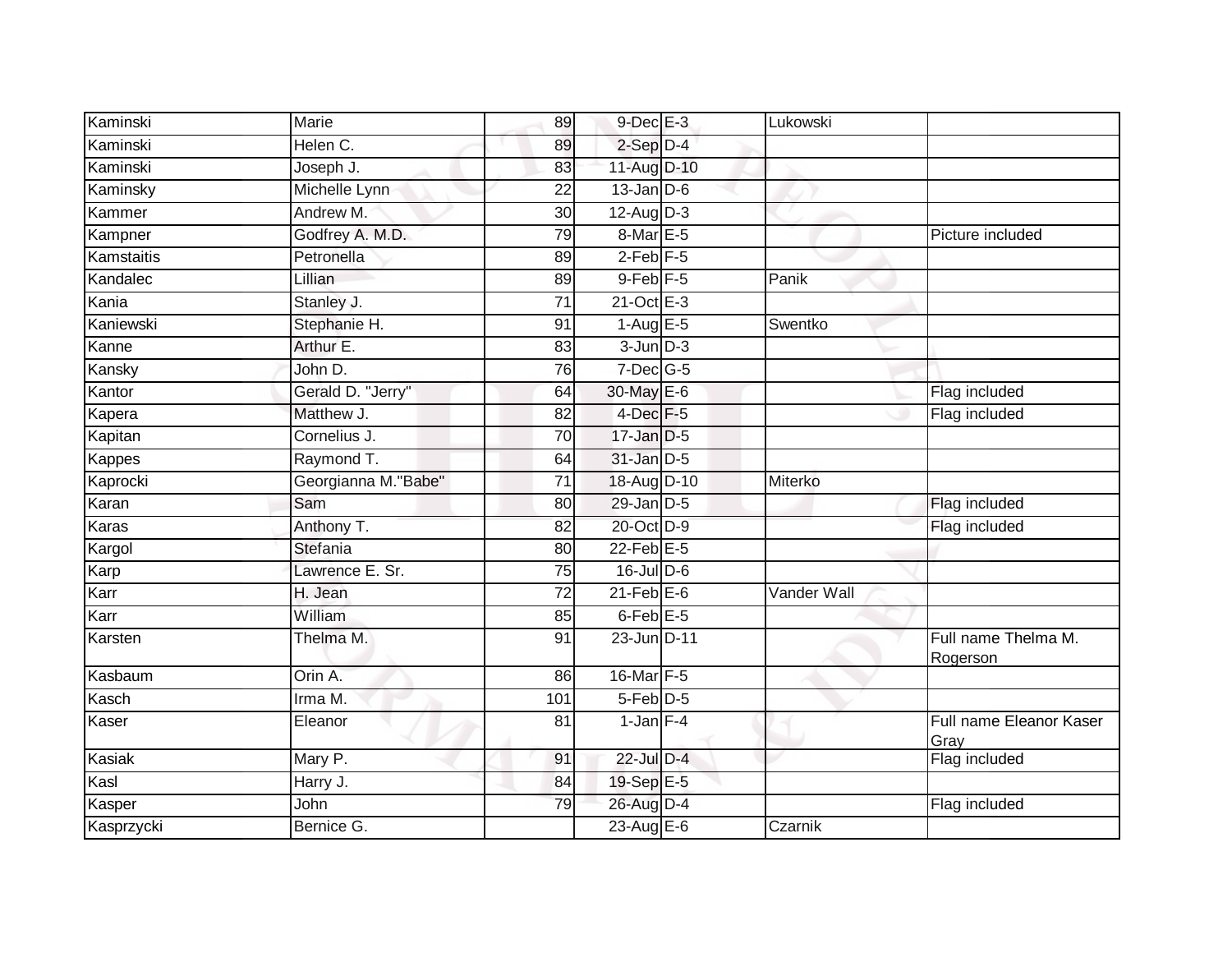| <b>Kaszak</b> | Walter J. "Casey"                      | 75              | $7 -$ Jul $D - 9$    |           |               |
|---------------|----------------------------------------|-----------------|----------------------|-----------|---------------|
| Katchmar      | <b>Mike</b>                            | 79              | 23-Aug E-6           |           |               |
| Katic         | <b>Bosko</b>                           | 89              | 19-Feb D-4           |           |               |
| Kats          | Conrad G.                              | 85              | 8-Feb <sub>F-2</sub> |           | Flag included |
| Kauffman      | Mabel B.                               | 100             | 18-Nov E-4           |           |               |
| Kaufman       | Martin                                 |                 | 8-Jan D-5            |           |               |
| Kaymark       | Ann                                    | 87              | $5-Sep$ $D-6$        | Adaskvich |               |
| Kaytar        | Rose A.                                | $\overline{72}$ | $27$ -Feb $E-5$      | Spear     |               |
| Kazanas       | Genevieve                              | 17              | $3-AprE-6$           |           |               |
| Keane         | <b>Lillian</b>                         | 81              | $4$ -Jun $D-6$       |           |               |
| Kearby        | Scott A.                               | 46              | 24-Oct G-5           |           |               |
| Kearby        | David A.                               | 50              | $1-Nov$ E-6          |           |               |
| Kearney       | Pearl M.                               | 82              | 30-Nov G-5           |           |               |
| Keck          | Peter Dr.                              | 79              | 11-Mar D-4           |           | Flag included |
| Keckich       | Walter J.                              | 93              | $7$ -Dec $G$ -5      |           |               |
| Kedrow        | Marie M.                               | 82              | $15$ -Feb $E$ -5     | Jones     |               |
| Kedzior       | Sister Angeline M. O.S. F.<br>(Sister) | $\overline{85}$ | 13-Sep F-1           |           |               |
| Keegan        | Jean Lois                              | 73              | 9-Jan D-6            |           |               |
| Keele         | George                                 | $\overline{77}$ | $17$ -Apr $E - 5$    |           |               |
| Keen          | Louis J.                               | 83              | $13$ -Dec $F-6$      |           |               |
| Keesen        | John                                   |                 | $2$ -Oct $F-3$       |           |               |
| Keever        | Dale                                   | 52              | $10$ -Apr $E$ -6     |           |               |
| Kehl          | Richard A.                             | 44              | $14-Oct$ E-3         |           |               |
| Kehm          | Bessie I.                              | 93              | $5-Apr$ F-1          |           |               |
| Keikenapp     | Henry C.                               | 86              | $27-SepE-6$          |           |               |
| Keil          | Dorothy E. "Dot"                       | 43              | 18-Oct F-5           |           |               |
| Keilman       | John Elmer                             | 89              | 7-Apr D-7            |           |               |
| Keilman       | Lillian                                | $\overline{75}$ | 14-May D-5           | Jung      |               |
| Keilman       | Roseann                                | 75              | $2$ -Mar $F-5$       |           |               |
| Keilman       | Vernon B.                              | 81              | $11$ -Jun $D-5$      |           | Flag included |
| Keilman       | Letitia C.                             | 85              | $2$ -Nov $E-6$       | Bernd     |               |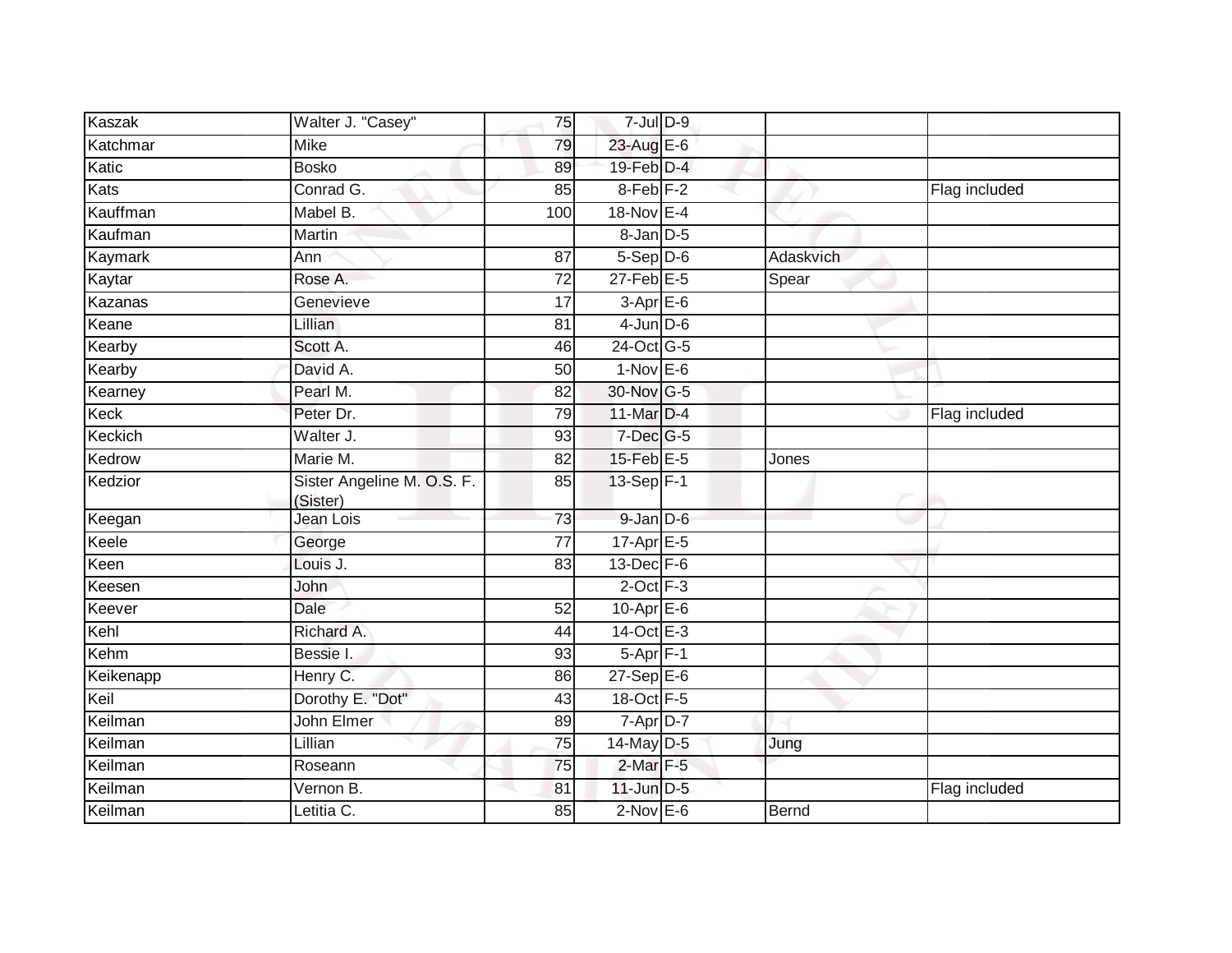| Keilman       | Marie L.                | 84              | 28-Jul D-10           |             |                           |
|---------------|-------------------------|-----------------|-----------------------|-------------|---------------------------|
| Keine         | <b>Evelyn Grace</b>     | 85              | $14$ -Jan $D-4$       | <b>Belt</b> |                           |
| Keith         | Edith A. "Edie"         | 78              | 30-Sep D-14           | Lohse       |                           |
| Keleminic     | Frank J. Jr.            | 73              | $15-Sep D-9$          |             |                           |
| Keller        | <b>Katherine Louise</b> | $\overline{37}$ | $2$ -Jun $D-6$        |             |                           |
| Kellerman     | Jerald Franklin "Jerry" | 68              | $8-$ Sep $D-8$        |             |                           |
| Kelley        | Grace L.                | 89              | $25$ -Jul E-5         | Bailey      |                           |
| Kelley        | Leonard Allen           | $\overline{21}$ | $10$ -Jul E-6         |             |                           |
| Kelley        | Elmer C.                | 79              | 9-May E-5             |             |                           |
| Kelley        | Alexis Shana            | 31/2<br>months  | 29-Dec D-6            |             |                           |
| Kellogg       | Charles G. Jr.          | 74              | $17$ -Jun D-4         |             | Flag included             |
| Kelly         | Edward J.               | 88              | 17-Apr $E-5$          |             |                           |
| Kelly         | James Joseph            | 64              | 10-Apr $E-6$          |             |                           |
| Kelly         | Elvy Jr. 'Bubba Lee"    | $\overline{71}$ | 26-Jan F-5            |             |                           |
| Kelly         | James J.                | 64              | 19-Mar D-6            |             |                           |
| Kendra        | Robert S.               | 41              | $7$ -Jan $ D-3 $      |             |                           |
| Kennedy       | <b>Richard John</b>     | 71              | $1$ -Jan $D-5$        |             |                           |
| Kennedy       | Mildred                 | 74              | $16$ -Jan $D-5$       | Spudic      |                           |
| Kennedy       | <b>Whiley Forest</b>    | 55              | $4$ -Dec $F-5$        |             | Flag and Picture included |
| Keown         | Conrad J.               | 77              | $29$ -Jan $D-6$       |             | Flag included             |
| Kepshire      | Richard                 | $\overline{73}$ | 26-Feb D-5            |             |                           |
| Kerber        | Harold M. "Ki"          | 81              | 30-Mar F-4            |             | Flag included             |
| Keric         | Ana                     | 72              | $21$ -Jan $D-4$       |             |                           |
| <b>Kerkes</b> | Mary Ann<br>Mary Ann    | 50              | 30-Apr <sub>D-5</sub> |             |                           |
| Kerkhoven     | Gertrude                | 87              | 30-Dec E-2            | Van Senus   |                           |
| Kerr          | Robert S.               |                 | 31-Oct G-6            |             | Flag included             |
| Kerr          | Walter R.               | 70              | 19-Jul E-5            |             |                           |
| Kersh         | Morris Sr.              | 88              | 5-Jun E-5             |             |                           |
| Kerstell      | Beatryce B.             | 87              | 24-Feb D-6            |             |                           |
| Kersten       | Ella                    | 94              | 9-Mar F-5             |             |                           |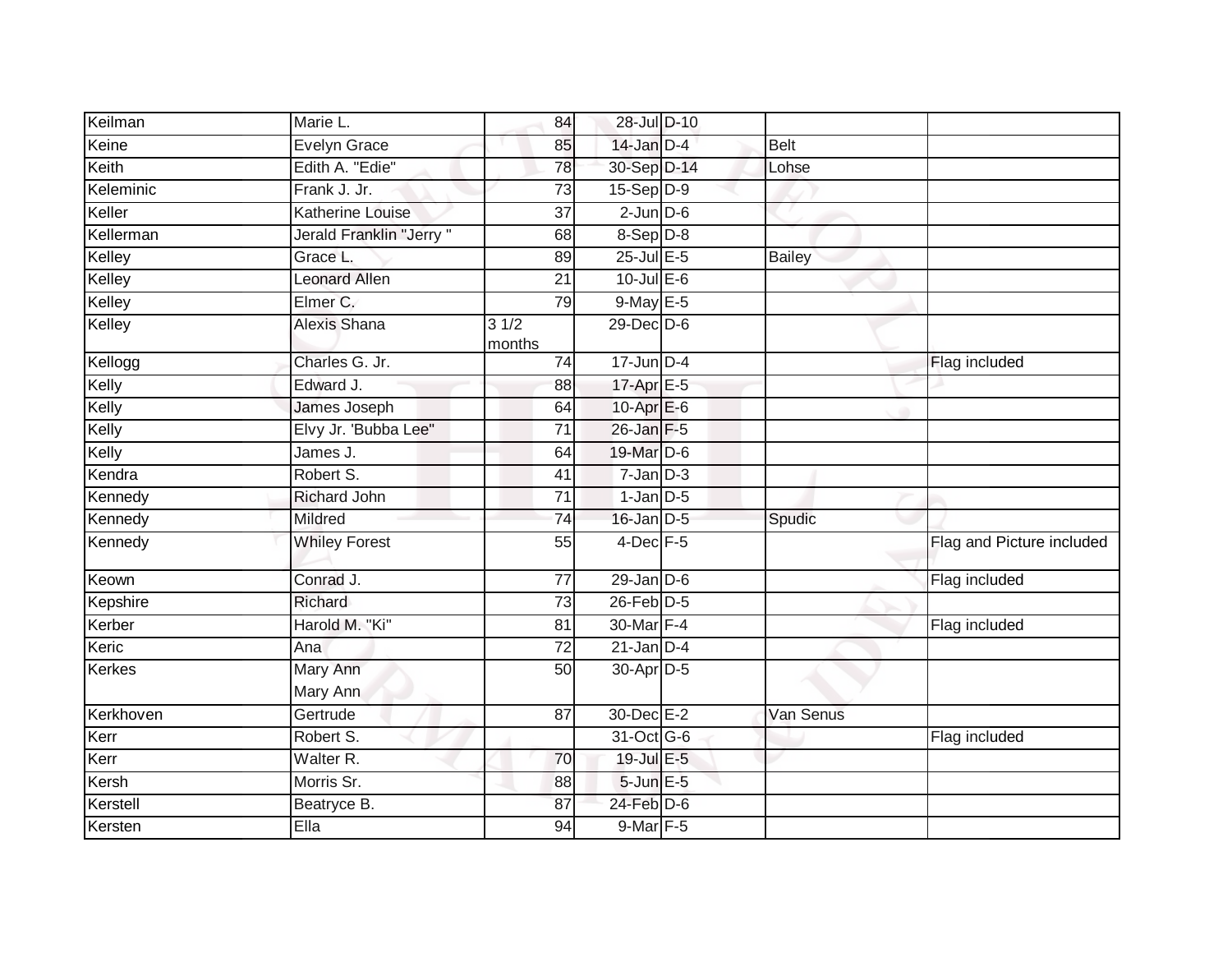| Kerth       | Evelyn M.               | 93              | 17-Mar D-5       |                 |                  |
|-------------|-------------------------|-----------------|------------------|-----------------|------------------|
| Kertis      | William G.              | 75              | 30-Mar F-4       |                 | Flag included    |
| Kesel       | Stanley M. Jr.          | 81              | 19-Mar D-6       |                 | Flag included    |
| Keserich    | Ethel C.                | 88              | $21$ -Mar $E-6$  |                 |                  |
| Kessler     | Harold G.               | $\overline{87}$ | $17$ -Jan D-5    |                 |                  |
| Kessler     | Randall "Randy"         | 41              | $21$ -May $D-5$  |                 | Picture included |
| Kester      | Clarence R. Sr.         | 83              | $2-Sep$ D-4      |                 |                  |
| Kethchum    | Lawrence F.             | 61              | 18-Apr E-6       |                 |                  |
| Keune       | Alice                   | 99              | $27 - Apr$ F-5   |                 |                  |
| Keyl        | Robert L.               | 64              | 5-Aug D-4        |                 |                  |
| Kichukoff   | George A                | 96              | $15-Sep$ D-9     |                 |                  |
| Kickert     | Richard "Whitey"        | 80              | 10-Aug $F-5$     |                 | Flag included    |
| Kiekenapp   | Henry C.                | 86              | 28-Sep F-5       |                 |                  |
| Kiel        | John                    | 82              | 17-Nov D-8       |                 | Flag included    |
| Kielbasa    | Steve "Spanky"          | 64              | 30-May E-6       |                 |                  |
| Kieltyka    | Carole A.               | 60              | $13$ -Feb $E$ -6 | <b>Mikulski</b> |                  |
| Kienly      | Alice Louise            | 85              | 17-Dec E-6       |                 |                  |
| Kieras      | Adeline                 | 90              | 27-Aug D-5       |                 |                  |
| Kietzman    | Ralph E. "Woody"        | 69              | 14-Jul D-10      |                 |                  |
| Kilander    | Harry M.                | 85              | $17$ -Jun $D-5$  |                 | Flag included    |
| Kilias      | Andrew                  | 67              | $6$ -Aug $D$ -6  |                 | Flag included    |
| Kilmer      | Helen                   | $\overline{78}$ | $14$ -Feb $E-5$  |                 |                  |
| Kincaid     | Marvin M.               | 85              | $14$ -Nov $F-6$  |                 | Flag included    |
| Kindervater | Ewald C. "Wally"        | 83              | $2$ -Aug $E - 5$ |                 |                  |
| King        | John W. Sr.             | 74              | $6$ -Jun $E$ -5  |                 | Flag included    |
| King        | Loran Guy               | 38              | 20-Dec F-5       |                 |                  |
| King        | Robert Lee Sr. "D.Dub"  | 63              | $17$ -Nov $D-8$  |                 |                  |
| King        | Jennie Lou              | 75              | $24$ -Feb $D-6$  |                 |                  |
| King        | Sandra Lynn             | 43              | 27-May D-3       |                 |                  |
| King        | Juanita "Babe" "Gramma" | 83              | 25-May F-5       |                 |                  |
| King        | Darryl Maurice          | 34              | 8-Sep D-8        |                 |                  |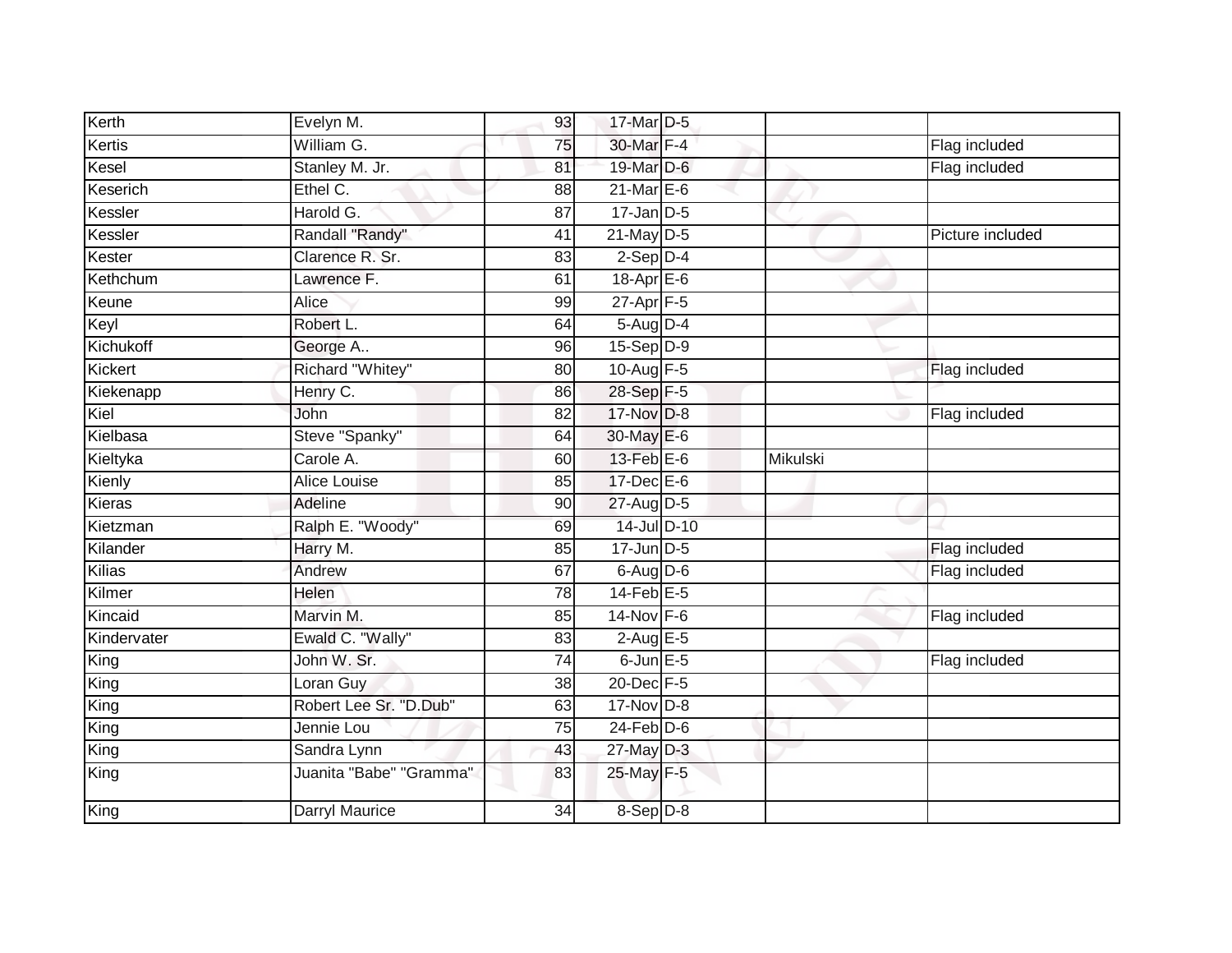| Kingma      | Chris                 | 38              | 3-Nov D-9        |                 |                                      |
|-------------|-----------------------|-----------------|------------------|-----------------|--------------------------------------|
| Kino        | <b>Mitzie Michiko</b> |                 | 3-Nov D-9        | Uemoto          |                                      |
| Kinoff      | Lola                  | 91              | 13-Dec F-6       | Danoff          |                                      |
| Kipper      | Alice J.              | 68              | 31-Oct G-6       |                 |                                      |
| Kirinch     | Wanda                 | $\overline{71}$ | $17$ -Jan D-5    |                 |                                      |
| Kirk        | Celeste D.            | 44              | $27$ -Jan D-5    |                 |                                      |
| Kirk        | Charles H.            | 77              | $2$ -Mar $F-5$   |                 | Flag included                        |
| Kirkendall  | Priscilla A.          | 31              | 22-Aug E-5       |                 |                                      |
| Kirkilewski | Olga                  | 76              | 15-Mar E-6       |                 |                                      |
| Kirkpatrick | Mary G.               |                 | 28-Oct E-4       | Gaydos          |                                      |
| Kiser       | Viola                 | 72              | $20$ -Jan $D-6$  | Anderson        | Full name Viola Dykstra<br>Kiser     |
| Kish        | Lewis                 | 90              | $4$ -Apr $E - 5$ |                 |                                      |
| Kitchen     | <b>Judith Gayle</b>   | $\overline{54}$ | $2$ -Nov $E - 5$ |                 |                                      |
| Klak        | Steve R.              | 87              | $17$ -Jan D-4    |                 |                                      |
| Klamo       | Paul J.               | $\overline{87}$ | 25-Jul E-5       |                 | Flag included                        |
| Klaper      | Katie Friedman        |                 | 31-May F-1       |                 |                                      |
| Klawes      | <b>Gustav William</b> | $\overline{82}$ | 18-Aug D-10      |                 | Flag included                        |
| Klazura     | Edmond L.             | 97              | 15-Dec D-9       |                 |                                      |
| Kleeberg    | Charlotte             |                 | $10$ -Jul E-6    |                 |                                      |
| Kleemann    | Alexander J. G.       |                 | $6$ -Jun $E$ -5  |                 |                                      |
| Kleiber     | Richard E. Jr.        | 75              | $1$ -Jan $D-5$   |                 |                                      |
| Klein       | Dorothy V.            | 79              | $21$ -Jan D-4    |                 |                                      |
| Klein       | Anne P.               | 78              | $17-Sep$ D-5     | Phillips        | Flag included                        |
| Klein       | Vlada                 | 79              | 14-Dec G-8       | <b>Grivalis</b> |                                      |
| Kleinaman   | Richard J.            | $\overline{38}$ | $2$ -Oct $F-3$   |                 |                                      |
| Kleine      | Edward                | 76              | $4$ -Mar $D-4$   |                 |                                      |
| Kleine      | <b>Evelyn Grace</b>   | 85              | $14$ -Jan D-4    | <b>Belt</b>     |                                      |
| Kleinhans   | Eleanor P. 'Cookie"   | 93              | 8-May E-6        |                 |                                      |
| Kleist      | Madeline J.           | 93              | 10-Dec E-5       |                 |                                      |
| Klemchuk    | Helen                 | 80              | $21$ -Jun $E-5$  | Yacuk           | Full name Helen Brenton-<br>Klemchuk |
| Klemm       | Lottie H.             | 86              | 28-Dec G-5       | Bojda           |                                      |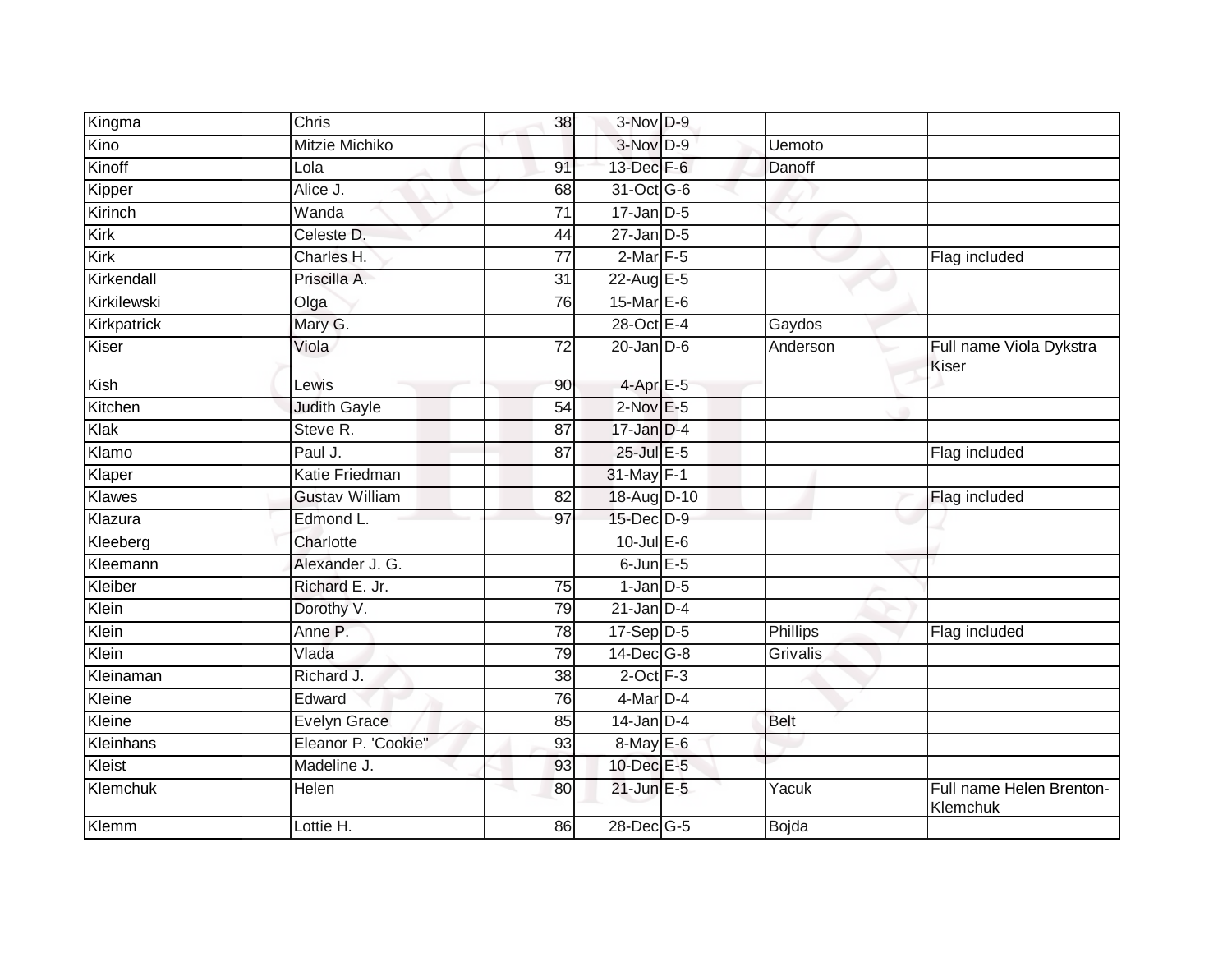| Klenz         | Florence F.          | 88              | $2$ -Jul $D$ -5  | <b>Dittner</b>  | Full name Florence F.<br><b>Klenz Pond</b> |
|---------------|----------------------|-----------------|------------------|-----------------|--------------------------------------------|
| Klepser       | Connie               | 60              | $5$ -Jun $E$ -5  |                 |                                            |
| Klimczak      | Stasia               | 80              | 5-Nov E-5        |                 |                                            |
| Klimek        | Marjorie Elaine      | 74              | 28-Oct E-4       |                 |                                            |
| <b>Klimek</b> | <b>Eleanor Ruth</b>  | 78              | 14-Apr D-6       |                 |                                            |
| Klimowski     | Anne                 | 83              | $9$ -Feb $F-5$   | Dubowsky        |                                            |
| Kline         | Madeleine M.         |                 | $24$ -Jul E-5    | Monestere       |                                            |
| Klitzman      | Homer K.             | 79              | $9$ -Jan $D$ -6  |                 | Flag included                              |
| Klitzman      | Florence M.          | 79              | $21$ -Mar $E-6$  | Nestor          |                                            |
| Kljajic       | Djuja                | 80              | $1-Mar$ F-2      |                 |                                            |
| Klobucar      | Josephine P.         | 82              | $13$ -May $D-3$  |                 |                                            |
| Klodzen       | <b>Shirley Ann</b>   | 61              | $4$ -May $F-6$   | Mikolaczk       |                                            |
| Klompien      | John                 | 95              | $4$ -Mar $D-4$   |                 |                                            |
| Klompmaker    | Cornelia             | 88              | 6-May D-3        | Beishuizen      |                                            |
| Klootwyk      | Patsy J.             | 56              | 21-Mar E-6       |                 |                                            |
| Klosak        | Arlene J.            | 66              | $4$ -Jun $D-6$   | Cipowski        |                                            |
| Kluse         | Michael              | 84              | 12-Oct G-5       |                 | Flag included                              |
| <b>Klym</b>   | Albert W. "Chopper"  | 66              | 22-Dec D-6       |                 |                                            |
| Kmatz         | <b>Ann Marie</b>     | 87              | 5-Feb D-5        | <b>Tarka</b>    | Full name Marie Blazevich-<br>Kmatz        |
| Kmetz         | Edward J.            | $\overline{88}$ | 27-Oct D-9       |                 |                                            |
| Kmetz         | Helen B.             | 86              | 28-Oct E-4       | Berna           |                                            |
| Knauff        | Miriam A.            | 83              | $2-AugE-5$       |                 |                                            |
| Kniaz         | Joseph S.            | 81              | $25-Sep$ $E-6$   |                 |                                            |
| Knight        | Sonny Dennis         | 66              | 16-Dec E-5       |                 |                                            |
| Knight        | Carolyn a.           | 67              | $13$ -Jan $D-6$  |                 |                                            |
| Knight        | <b>Margaret Lois</b> | 71              | 22-Aug E-6       |                 |                                            |
| Knight        | Dorothy Brent        |                 | 17-Oct F-6       | <b>Brear</b>    |                                            |
| Knish         | Beverly J.           | 52              | 22-May E-6       | <b>Benfield</b> |                                            |
| Knope         | Dale L.              | 78              | 27-Dec G-5       |                 |                                            |
| Knopf         | Elmer L.             | 81              | 18-Mar D-4       |                 |                                            |
| Knopic        | Katherine            | 67              | $27 - Jan$ $D-6$ |                 |                                            |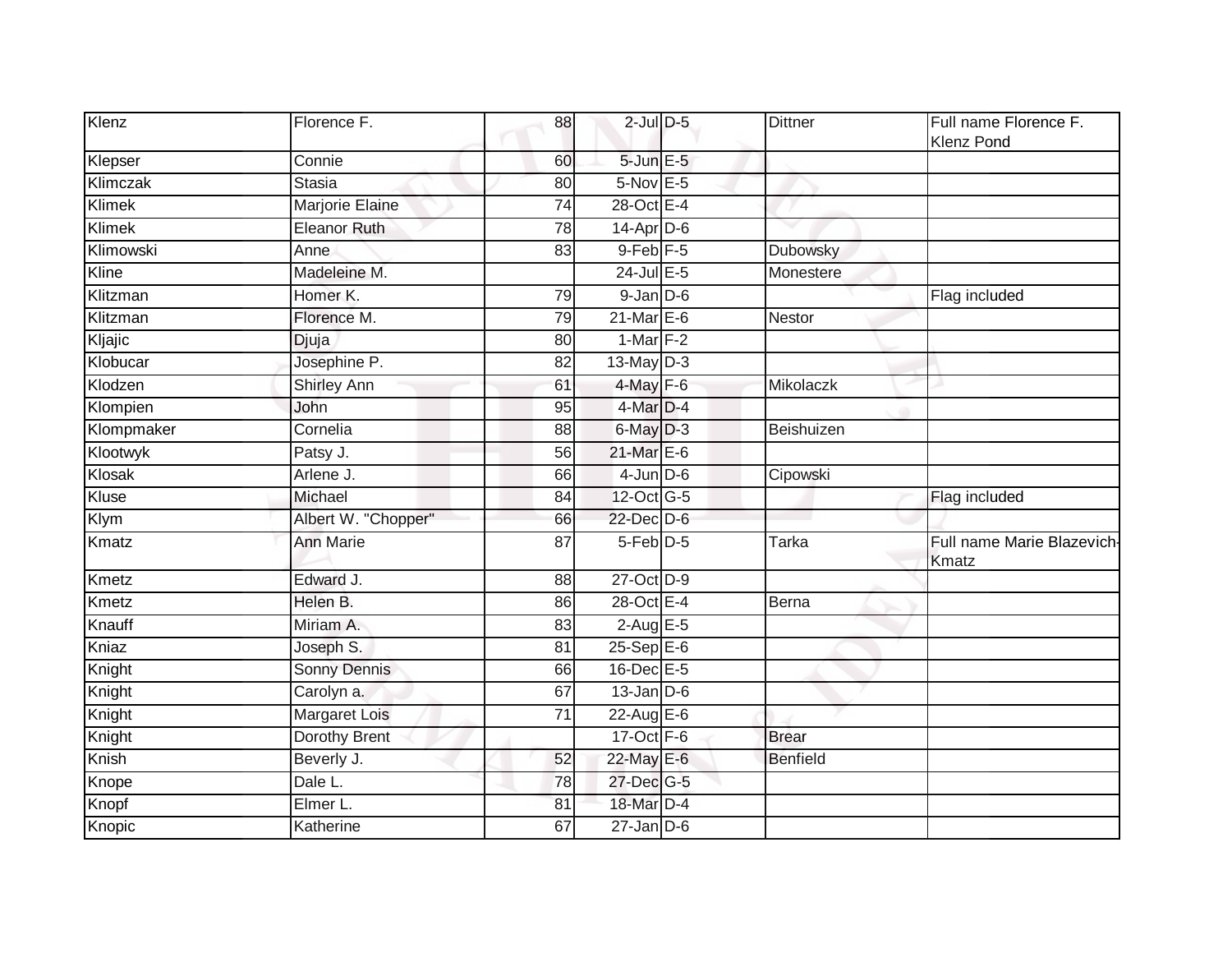| Knotts     | Donald E.                 | 74              | $2$ -May $D$ -6       |       |                | Flag included                                        |
|------------|---------------------------|-----------------|-----------------------|-------|----------------|------------------------------------------------------|
| Knudsen    | Frances                   | 79              | $23$ -Jan $D-5$       |       |                |                                                      |
| Kob        | Robert J. Sr.             | 80              | 23-Apr D-5            |       |                |                                                      |
| Kobe       | John J. Sr.               | 90              | 12-May D-7            |       |                |                                                      |
| Kobeske    | Betty J.                  | 76              | $11-Nov$ E-3          |       |                |                                                      |
| Kobeske    | Edward J.Lt. Colonel Ret. | $\overline{92}$ | $22$ -Dec $D-6$       |       |                | Flag included                                        |
| Kobitka    | Michael Joseph            | 44              | 9-Oct F-5             |       |                |                                                      |
| Kobylanski | Frank J.                  |                 | 86 Februray<br>24     | $D-6$ |                |                                                      |
| Koch       | Carl A. "Charlie"         | $\overline{92}$ | 6-May D-3             |       |                |                                                      |
| Kochin     | Walter J.                 | 78              | $7-Apr\overline{D-6}$ |       |                |                                                      |
| Kochis     | Jacob J.                  |                 | $21$ -Nov $F-6$       |       |                |                                                      |
| Kocsis     | Mary                      | 78              | 5-May D-7             |       | Semkovich      |                                                      |
| Koedyker   | Frances M.                | 61              | $8 - Jan$ $D-6$       |       | <b>Schulte</b> | Full name Frances M.<br>$\circ$<br>Koedyker Sukopp   |
| Koedyker   | Constance C. "Connie"     | 66              | 11-Sep D-6            |       |                |                                                      |
| Koehler    | Ralph W.                  | 88              | $20$ -Jan $D-6$       |       |                | Flag included                                        |
| Koehn      | Victoria                  | 44              | $1-AugE-5$            |       | Gleason        |                                                      |
| Kohn       | Pauline M.                | 81              | $10$ -Dec $E - 5$     |       | Jones          | Picture included                                     |
| Kohnke     | Wallace H.                | 78              | $6$ -Aug $D$ -6       |       |                | Flag included                                        |
| Kolanko    | Mary Jane                 | 76              | $8-$ Apr $D-3$        |       |                |                                                      |
| Kolanko    | Josephine B. "Jackie"     |                 | 29-Jun F-5            |       |                |                                                      |
| Kolb       | Raymond J. Jr.            | 52              | 28-Aug E-5            |       |                |                                                      |
| Kolb       | <b>William Robert</b>     | 95              | $3$ -Oct $E-5$        |       |                |                                                      |
| Kolb       | Ragnhild "Roni"           | 92              | $7-May$ D-5           |       |                |                                                      |
| Kolberg    | Robert L. 'Stubby"        | 58              | 29-Jul D-4            |       |                |                                                      |
| Kolberg    | Pearl                     | 76              | $19$ -Feb $D-4$       |       | <b>Dovich</b>  |                                                      |
| Koleff     | Alvy "Alvina"             | 79              | $16$ -Jan $D-5$       |       |                |                                                      |
| Koleski    | Marian T.                 | 76              | $6$ -Aug $D-6$        |       |                |                                                      |
| Koliboski  | Dennis R.                 | 67              | $2$ -May $D$ -6       |       |                | Flag included                                        |
| Kolisz     | Charlotte M.              | 90              | 31-Oct G-6            |       | Kriston        | Charlotte M. Frankowski<br>Kolisz/ Picturte included |
| Kolivas    | Penny L.                  | 48              | 13-Aug D-6            |       |                |                                                      |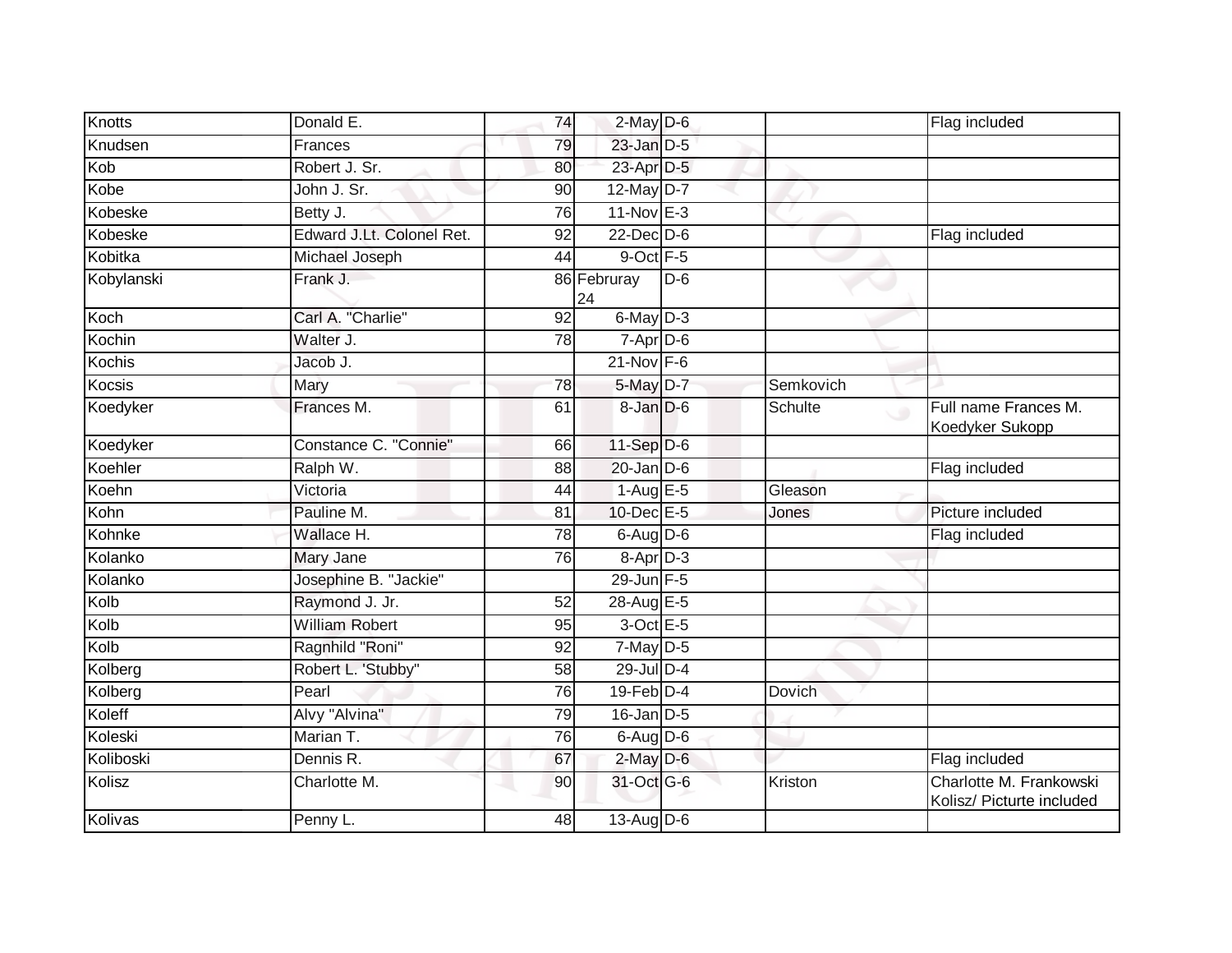| Kolodziej     | Fred J.              | 77              | 28-Dec G-5      |           |                                           |
|---------------|----------------------|-----------------|-----------------|-----------|-------------------------------------------|
| Kolodziejczak | Janina               | 79              | 31-Dec E-5      |           |                                           |
| Komar         | Marcia Lynn          | 55              | 18-May F-5      |           |                                           |
| Komenich      | Kristina T.          | 17              | $9-AugE-6$      |           |                                           |
| Komorkoski    | Margaret A.          | $\overline{73}$ | 7-Jul D-10      |           |                                           |
| Komos         | Walter E.            | 89              | $9$ -Jan $D$ -6 |           |                                           |
| Konderla      | Mildred              | 88              | $7-Feb$ $E-5$   |           |                                           |
| Konikowski    | Valeria              | 76              | 13-Oct D-9      |           |                                           |
| Konikowski    | Leo J.               | 82              | 15-May E-5      |           |                                           |
| Konja         | Patrick A.           | 52              | $22$ -Jan $D-3$ |           |                                           |
| Konja         | Beverly J.           | 59              | $10$ -Jun $D-3$ |           |                                           |
| Konsoer       | William John         | 89              | $28$ -Jun $E-6$ |           |                                           |
| Konsynski     | Dean B.              | 47              | 11-Aug D-10     |           | Picture included                          |
| Koontz        | Gladys M.            | 77              | $6$ -Feb $E$ -5 |           |                                           |
| Kooy          | Ida                  | 83              | 9-Sep D-4       |           |                                           |
| Kopaczewski   | Viola                | 93              | 5-Oct G-5       | Zemrowski | Full name Viola<br>Kopczewski (Nowaczyk)  |
| Kopton        | Stephen A.           | 96              | 31-Jan D-5      |           |                                           |
| Korcha        | <b>Richard Alan</b>  | 62              | 29-May E-6      |           |                                           |
| Koritko       | Thomas D. Sr.        | 78              | 26-Nov E-5      |           | Flag included                             |
| Kornas        | Sophie J.            | 85              | $17-Oct$ F-6    |           |                                           |
| Koronkowski   | Robert S.            | 57              | $21$ -Jan $D-4$ |           | Flag included                             |
| Korte         | Jacob                | 84              | $24$ -Jan D-6   |           |                                           |
| Korthauer     | Andreas "Andrew"     | 91              | $14$ -May D-5   |           |                                           |
| Korzow        | Sophie               | 83              | $7$ -Mar $E-5$  |           |                                           |
| Kosac         | Frank J.             | $\overline{82}$ | $4$ -Jul $E$ -5 |           | Flag included                             |
| Kosanic       | Milena               | 48              | $17-Oct$ F-6    |           | Milena Ammons Kosanic /<br>Cross included |
| Kosarko       | <b>Helen Marie</b>   | 69              | $20$ -Jan $D-6$ | Mackowiak |                                           |
| Koselke       | Mary A.              | 76              | 21-Sep F-5      | Straight  |                                           |
| Koselke       | Charlotte M.         | 94              | 5-Mar D-5       | Osmulski  | Full name Charlotte M.<br>Lepucki-Koselke |
| Koselke       | <b>Robert Edward</b> | 73              | $24$ -Sep D-5   |           | Flag included                             |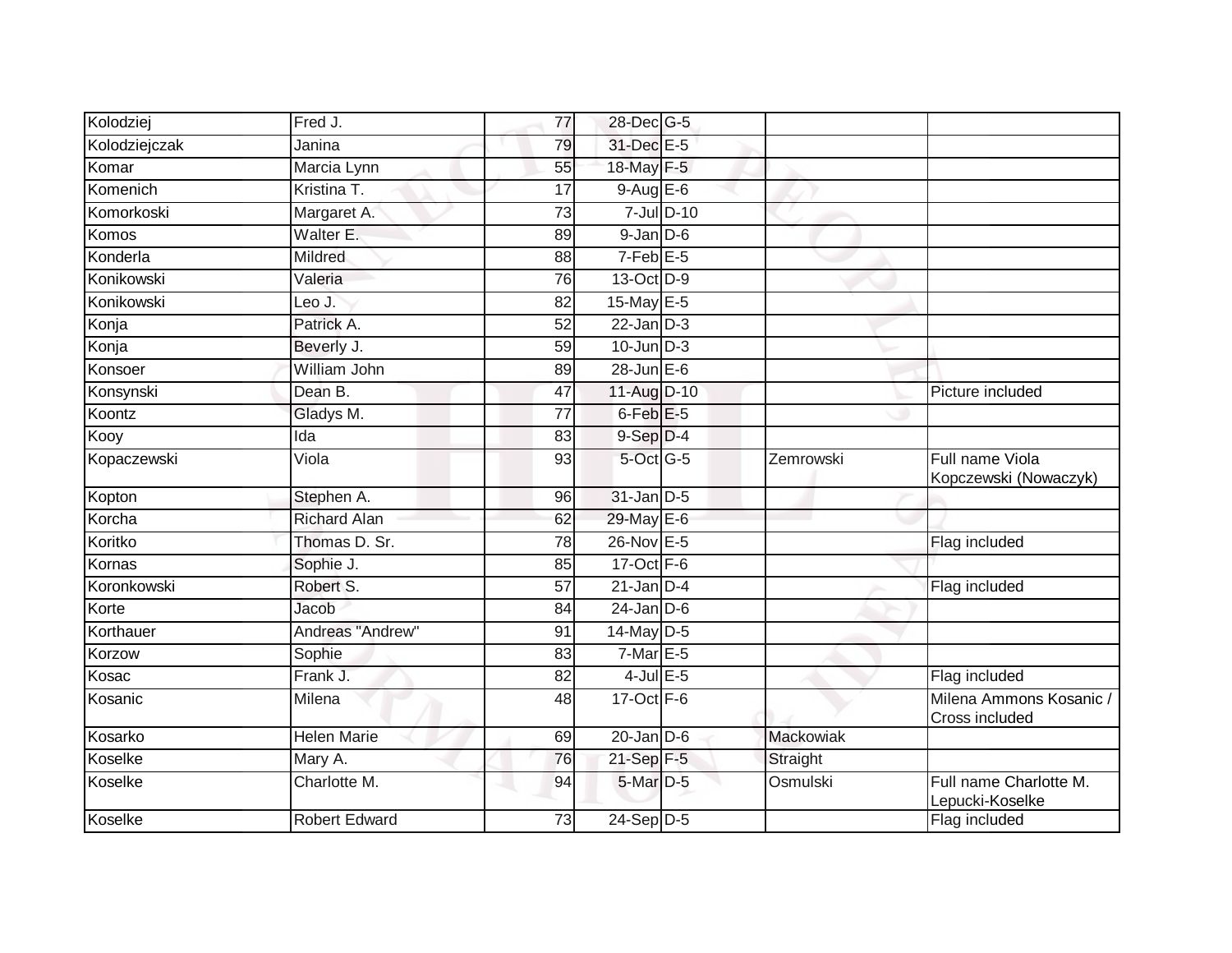| Kosier          | Irene                      | 84              | 15-Nov E-5       |                |                  |
|-----------------|----------------------------|-----------------|------------------|----------------|------------------|
| Kostidis        | Koula                      | 92              | 19-Aug D-2       |                |                  |
| Kostoff         | Harriet T.                 | 83              | 25-Sep E-6       |                |                  |
| Koszczymski     | Eleanor J.                 | 80              | 8-Nov E-5        |                |                  |
| Kotecki         | Michael J.                 | 35              | 31-Dec E-6       |                | Picture included |
| Koteski         | Klimo Metodija             | 54              | 18-Oct F-5       |                |                  |
| Kottka          | Helen F.                   | 82              | $13$ -Apr $F-5$  |                |                  |
| Koulianos       | Mihalis P. (Mike)          | 79              | $24-Sep D-6$     |                |                  |
| Koushiafes      | Katherine P. (little doll) |                 | 27-Jul F-5       | Karahalios     |                  |
| Koutas          | George J.                  | $\overline{71}$ | 27-May D-3       |                |                  |
| Kouvakas        | Rose                       | 88              | $11$ -Jan E-5    |                |                  |
| Kouvelas        | Mary                       | 88              | 10-Dec E-5       | Consorti       |                  |
| Kovacek         | Mary H.                    | 90              | $9$ -Nov G-5     |                |                  |
| Kovacevic       | Theresa "Terri"            |                 | 30-Nov G-5       |                |                  |
| Kovach          | Florence L.                | 82              | 11-Dec F-5       |                |                  |
| Kovacich        | Alice M.                   | 84              | $26$ -Jan $F-5$  |                |                  |
| Kovacich        | Nikola "Nick"              | 80              | 3-Nov D-9        |                | Flag included    |
| Kovacik         | Paul E.                    | 66              | $27$ -May D-3    |                |                  |
| Kovalcik        | Valentine J.               | $\overline{74}$ | 25-Jul E-5       |                |                  |
| Kovecsi         | Helen M.                   | 88              | 31-Jul E-5       |                |                  |
| Kowal           | Sharyl                     | 45              | $6$ -Jun $E$ -5  | Fleming        |                  |
| Kowalik         | Jerome "Oscar"             | 80              | $10$ -Jul $E-6$  |                | Flag included    |
| Kowalski        | Stanley C.                 | 76              | 15-May E-5       |                |                  |
| Kowalski        | Eleanore A.                | 75              | $11$ -Jan $E-5$  |                |                  |
| Kowalski        | David                      | 49              | $7-Nov$ G-5      |                |                  |
| Kowalsky-Progar | Patricia A.                | 67              | $13$ -Feb $E$ -6 | Lignar         |                  |
| Koziatek        | Josephine "Jerry"          | 85              | 8-May E-6        | <b>Boilek</b>  |                  |
| Kozica          | Alice                      | 73              | $17$ -Apr $E-5$  | <b>Babiarz</b> |                  |
| Koziol          | Jerome A. Sr.              | 57              | $4$ -Jun $D-6$   |                |                  |
| Koziol          | Mary                       | 86              | $2$ -Feb $F-5$   |                |                  |
| Kozlowski       | August I. "Gus"            | 78              | 17-Sep D-5       |                | Flag included    |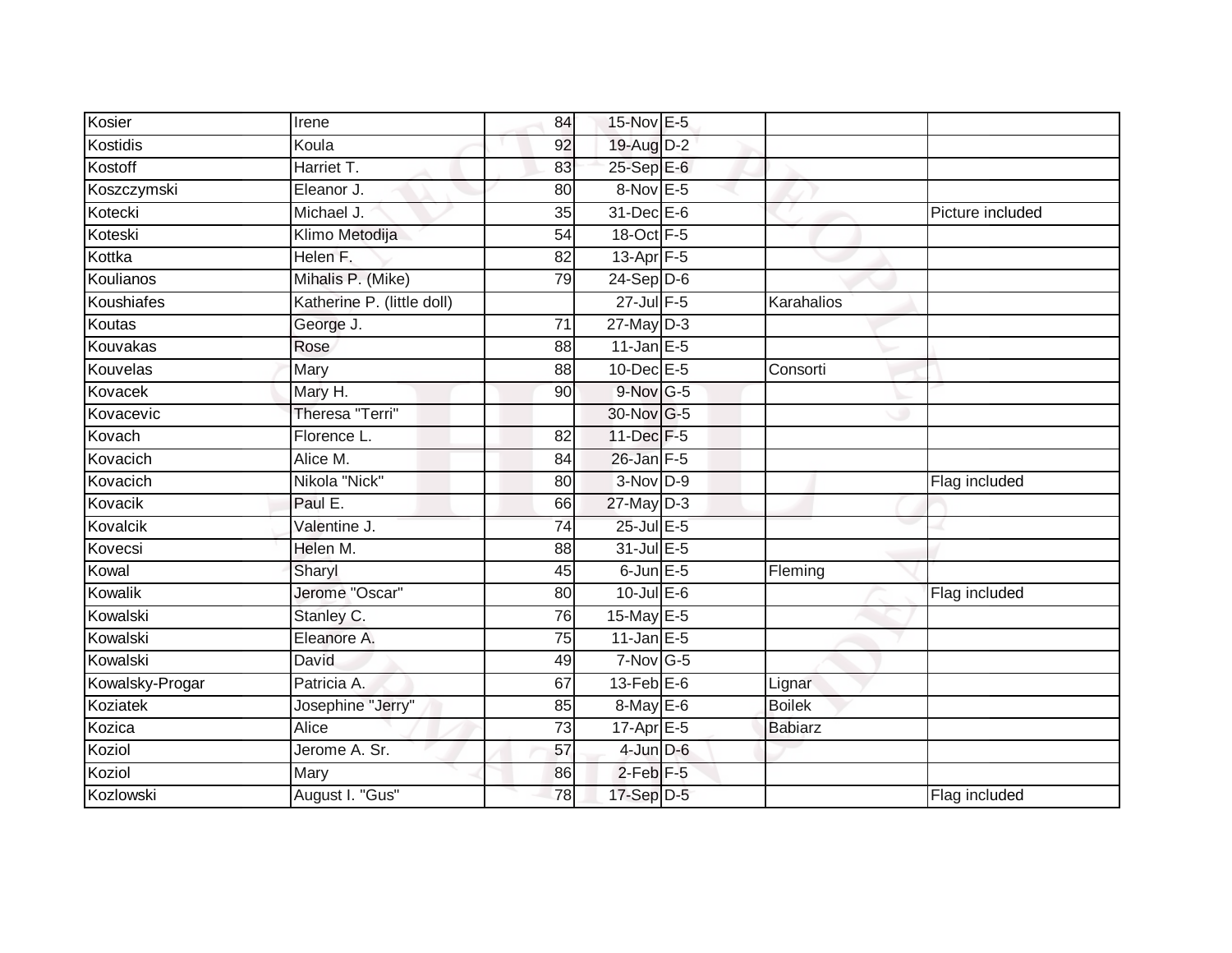| Kozlowski     | Mary                 | 94              | 31-Mar E-4           |                | Full name Mary Ciesielski-<br>Kozlowski |
|---------------|----------------------|-----------------|----------------------|----------------|-----------------------------------------|
| Kozlowski     | Aurelia              | 79              | $17 - Jan$ $D-6$     | <b>Tiplic</b>  |                                         |
| Kozlowski     | John T.              | 78              | $20$ -Feb $E-5$      |                | Flag included                           |
| Kozlowski     | Josephine M.         | 78              | 6-Mar E-5            |                |                                         |
| Kozubal       | Lucy M.              | 82              | $7 - Jan$ $D-3$      |                |                                         |
| Kozuszek      | Wesley               | 49              | $24$ -Jun $D-4$      |                |                                         |
| Kraai         | <b>Albert Lee</b>    | $\overline{70}$ | 23-Jun D-10          |                |                                         |
| Kraai         | Helen                | 96              | 8-May E-6            | Kuiken         |                                         |
| Kraft         | Raymond N.           | 79              | 17-Jul E-6           |                |                                         |
| Kraft         | Marie B.             | 82              | 14-Mar $E-6$         |                |                                         |
| Krajac        | Sophie               |                 | $4-Sep$ E-5          | Lalich         |                                         |
| <b>Kralis</b> | Paul E.              | 31              | 3-Dec E-5            |                |                                         |
| Kramer        | Donald               |                 | $20$ -Jan $D-6$      |                |                                         |
| Kramer        | Helen M.             | 79              | 6-Mar <sub>E-5</sub> | Kovalcik       |                                         |
| Kramer        | Irene                | 81              | 10-Aug F-5           |                |                                         |
| <b>Kras</b>   | Edward J.            | 80              | 18-Jun D-5           |                | Flag included                           |
| Krasinski     | Steve V.             | 75              | $7-Feb$ E-5          |                |                                         |
| <b>Krask</b>  | <b>April Kristen</b> | 11              | $2$ -May $D$ -6      |                | Flag included                           |
| Kratovil      | Katherine L.         | 88              | 24-Jun D-4           |                |                                         |
| <b>Krause</b> | John M. Jr.          | $\overline{50}$ | 18-Dec F-5           |                |                                         |
| Krawczyk      | Edward J.            | 79              | $2$ -Dec $E$ -5      |                | Flag included                           |
| Krawczyk      | Angeline "Rusty"     | $\overline{74}$ | $4$ -Jan $E$ -6      |                |                                         |
| Kraynik       | Celia Mary           | 86              | 29-Oct E-7           |                |                                         |
| Kreger        | Anna                 | 87              | $26$ -Jul $E$ -5     | Zilz           |                                         |
| Kreider       | Irene E.             | 93              | 17-Oct F-6           |                |                                         |
| Krencel       | Jane                 | 82              | $15$ -Nov $E - 5$    | Novak          | Full name Jane Krencel<br>Lustek        |
| Kresich       | Jean D.              | $\overline{73}$ | $29$ -Jan $D-6$      |                |                                         |
| Kretchmer     | Stanley A.           | 46              | 13-Nov F-6           |                |                                         |
| Kretz         | Adam J.              | 81              | $4-SepE-5$           |                | Flag included                           |
| Kriaris       | Marie                | 79              | $4$ -Oct $F-5$       | McNamara       |                                         |
| Krill         | Sabina S.            | 83              | $12$ -Jan F-6        | <b>Stasiak</b> |                                         |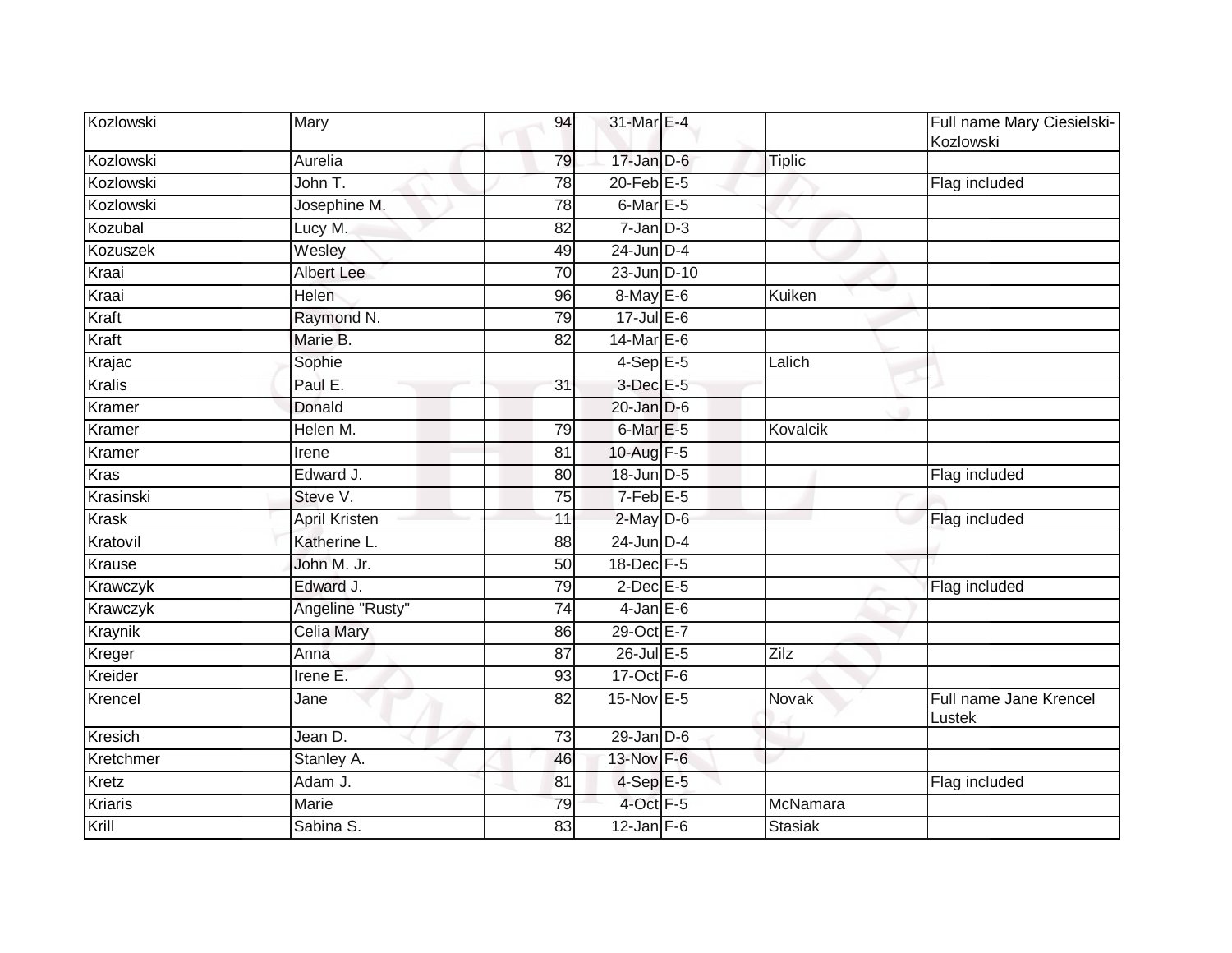| Krinakis      | Stelios "Steve"         | 82              | $2$ -Jul $D$ -6 |             |                  |
|---------------|-------------------------|-----------------|-----------------|-------------|------------------|
| Krisfaluzy    | Lenore "Leno"           | 79              | 8-Mar E-5       | Calderon    |                  |
| Kristensen    | Maxine                  | 84              | 30-Aug E-5      |             |                  |
| Kristo        | Kathryn E.              | 82              | $14$ -Feb $E-5$ |             |                  |
| Kristoff      | Nina Jane               | 84              | 13-Aug D-6      |             |                  |
| Kristoff      | Julius J.               | $\overline{73}$ | $15$ -Aug D-6   |             |                  |
| Krizmanic     | Kathryn M.              | 49              | 22-Sep D-10     |             |                  |
| Krochta       | Anna "Lala"             | 90              | $24-Sep D-6$    |             |                  |
| Kromryk       | Loretta F.              | 79              | 8-Oct E-5       |             |                  |
| Krontz        | Kathryn I.              |                 | 19-Sep E-5      | Wilson      |                  |
| Krooswyk      | Donald K.               | 65              | 21-Jul D-10     |             | Flag included    |
| Kropiewnicki  | AI J.                   | 80              | 14-Mar $E-6$    |             | Flag included    |
| Krowech       | Raymond J.              | 80              | 23-Jun D-10     |             | Flag included    |
| Krown         | Iris Virginia           | 90              | 20-Sep E-6      |             |                  |
| <b>Krsak</b>  | Lawrence E.             | 46              | 9-Jan D-6       |             |                  |
| Krueckenberg  | Karl L.                 | 60              | 1-Oct D-11      |             |                  |
| Krueger       | Adam R.                 | $\overline{23}$ | $3$ -Jan $D-6$  |             |                  |
| Krueger       | Anna                    | $\overline{87}$ | 26-Jul E-5      | Zilz        |                  |
| Krueger       | Clarence                | 85              | 25-Aug D-9      |             |                  |
| Krug          | Frederick P.            | 51              | 30-Jun D-10     |             |                  |
| Krughoff      | Millicent               | 91              | 31-Dec E-6      | Nelson      | Picture included |
| Krum          | <b>Alice Beverly</b>    | 80              | 28-Oct E-4      | Carr        |                  |
| Kruse         | Millie (Barbara)        | 45              | 19-Sep $E-5$    | Zakula      |                  |
| Krynicki      | <b>Albin</b>            | 78              | $24$ -Jan $D-6$ |             | Flag included    |
| Kryza         | Helen A. "I made 80"    | 80              | $10$ -Oct $F-5$ | Yuhasz      |                  |
| Krzyzewski    | Edmund J.               | 79              | $26$ -Jun $E-5$ |             |                  |
| Kubacki       | Susan M.                | 51              | 29-Apr D-3      | Koscielniak |                  |
| Kubasiak      | Lottie                  | 91              | 8-Mar E-6       | Rydz        |                  |
| Kubecki       | Maria                   | 86              | 15-Mar E-6      | Przbylowska |                  |
| <b>Kubiak</b> | Harry U.                | 84              | 23-Oct F-5      |             |                  |
| Kubiak        | Joseph $\overline{S}$ . | 76              | 5-Dec G-5       |             | Flag included    |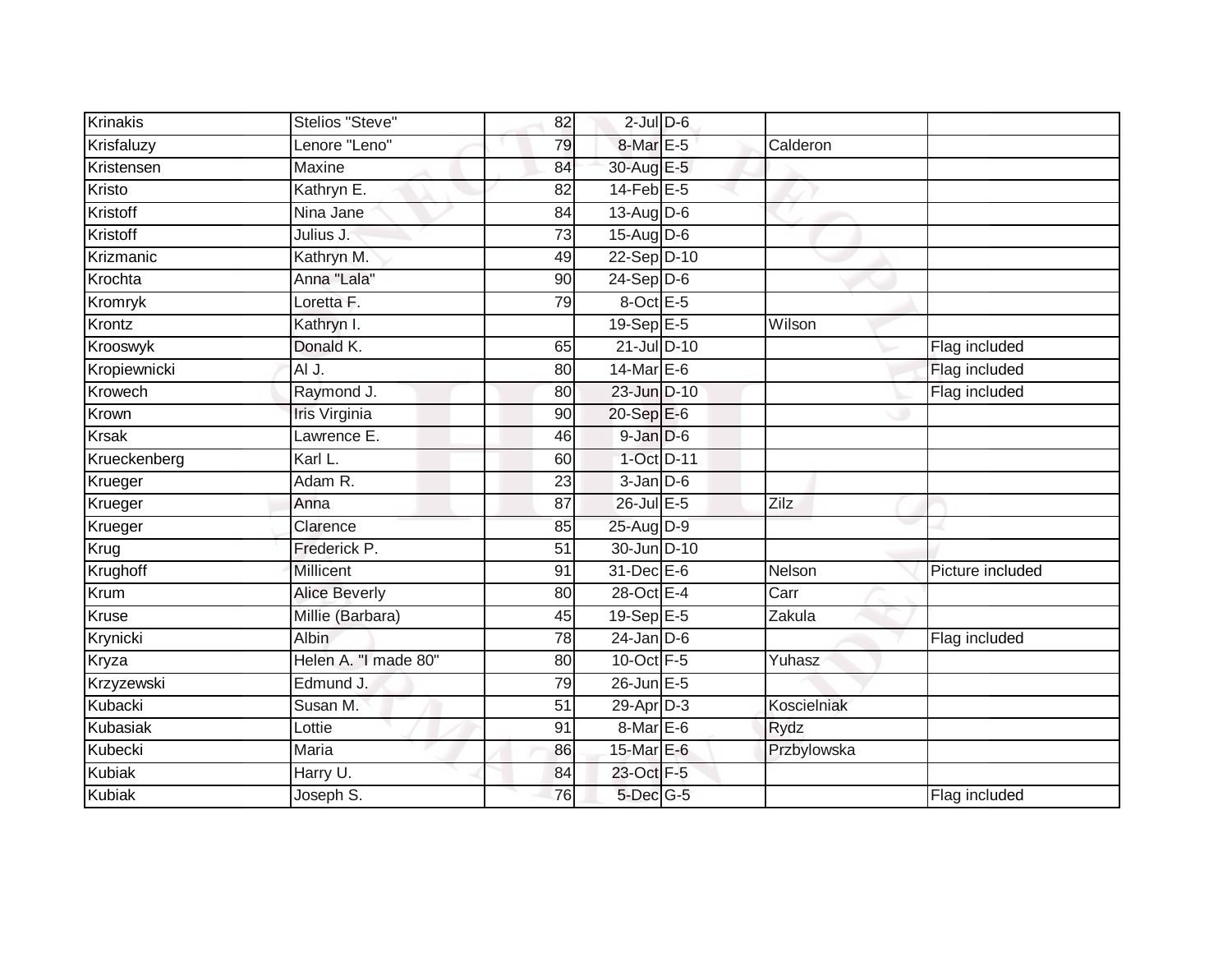| Kubida         | Julia                    | 78              | 10-Apr E-6           | Kun    | Full name Julia Kubida<br>Melnyk        |
|----------------|--------------------------|-----------------|----------------------|--------|-----------------------------------------|
| <b>Kuchaes</b> | Ethel A.                 | $\overline{77}$ | $4$ -Feb $D-3$       |        |                                         |
| <b>Kucik</b>   | Alex                     | $\overline{73}$ | 22-Oct E-4           |        | Flag included                           |
| Kudera         | Raymond G.               | 77              | $3-Aug$ F-5          |        | Flag included                           |
| Kuffel         | Leonard L.               | 84              | $7$ -Jan $D-3$       |        |                                         |
| Kuhar          | John J.(Jan Cook)        | 86              | 9-Apr D-4            |        |                                         |
| Kuipers        | Jacob C. Rev.            | 80              | 5-Nov E-5            |        | Flag included                           |
| Kukulski       | Virginia "Jinx"          | $\overline{74}$ | $22$ -Dec $D-6$      |        |                                         |
| Kulak          | Benny                    | 71              | $22$ -Apr $D-3$      |        |                                         |
| Kulasak        | Raymond P.               | 75              | 23-Apr D-5           |        | Flag included                           |
| Kulcsar        | Margaret M.              | 84              | 31-Dec E-6           | Dow    | Full name Margaret M.<br>(Lake) Kulcsar |
| Kulig          | John W.                  | 87              | $10$ -Mar $D-6$      |        |                                         |
| Kumiega        | Kathleen "Kay"           | 87              | 13-Mar E-6           |        |                                         |
| Kunde          | Herbert A.               | 67              | $12$ -Jan $F-6$      |        |                                         |
| Kunkel         | Irene                    | 79              | $3-Aug$ F-6          |        |                                         |
| Kunstmann      | Roland M.                | 83              | $9$ -Jul $D$ -6      |        |                                         |
| Kupcha         | Elizabeth J. "Betty"     | 84              | 21-Jul D-10          | Urban  |                                         |
| <b>Kupchik</b> | Mary J.                  | 86              | 25-Dec C-5           |        |                                         |
| Kurley         | Chester                  | 74              | $2$ -May $D-7$       |        | Flag included                           |
| Kurtianyk      | John                     | 63              | $28$ -Jun $E-6$      |        |                                         |
| Kurtz          | Adam F.                  | 87              | 13-May $D-3$         |        |                                         |
| Kusbel         | Grace Ann                | 87              | $9$ -Feb $F-5$       | Masura |                                         |
| Kusbel         | Andrew C. Jr.            | 87              | $9$ -Dec $E - 3$     |        |                                         |
| Kusnir         | John J.                  | 85              | $26$ -Jul $E-5$      |        | Flag included                           |
| Kutkiewicz     | Charles R. "Chuck"       | $\overline{42}$ | $26$ -Jan $F-5$      |        |                                         |
| Kutzko         | Nicholas Jr.             | 68              | $17-Oct$ F-6         |        | Flag included                           |
| Kuzdym         | Irene                    | 83              | 26-Oct G-5           | Baut-  |                                         |
| Kuzma          | Shirley J.(Snell)        | 66              | 25-Sep E-6           |        |                                         |
| Kvansnica      | Joesph Leon "Little Joe" | 68              | 18-May F-5           |        |                                         |
| <b>Kvilis</b>  | Joseph S.                | 84              | 6-Dec <sub>F-5</sub> |        |                                         |
| Kwiatkowski    | Chester J. Jr. "Chet"    | 58              | $8$ -Oct E-5         |        |                                         |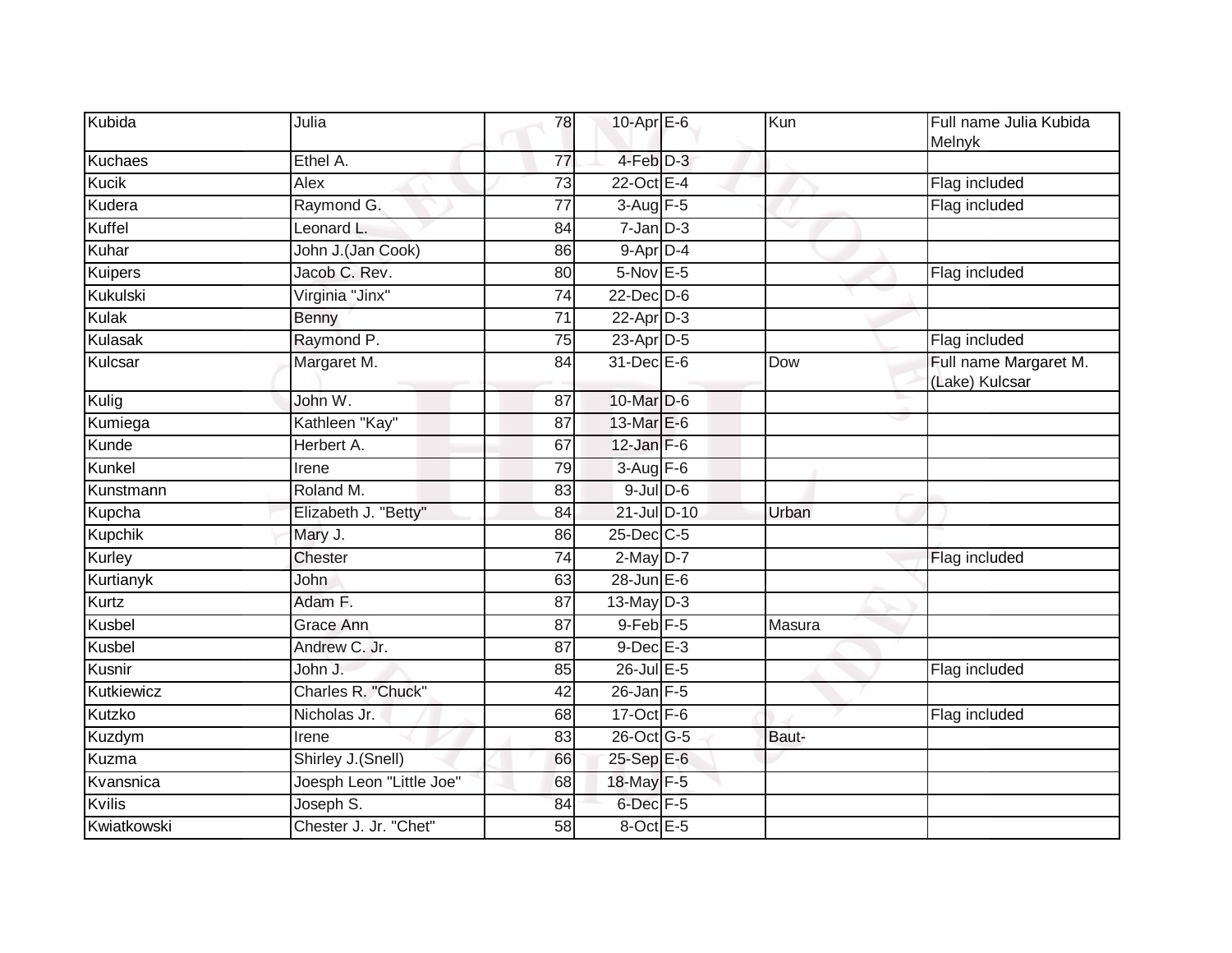| Kwiatkowski       | Zygmunt "Zig"        | 93              | $23$ -Jan $D-5$   |              |                                       |
|-------------------|----------------------|-----------------|-------------------|--------------|---------------------------------------|
| Kwiatkowski       | Dennis J.            | 70              | 19-Mar D-6        |              |                                       |
| Kyes              | Peggy Kay            | 57              | 28-Apr D-5        |              |                                       |
| Kyle              | Ellen R.             | 58              | 22-Oct E-5        |              |                                       |
| La Barbara        | Peter                | 89              | 6-Nov F-5         |              |                                       |
| La Tulip          | Margaret E.          | 94              | 10-Apr $E-6$      |              |                                       |
| Laas              | Joseph John C. II    |                 | 5-Oct G-5         |              |                                       |
| Labas             | Louis F.             | 92              | 8-Aug E-5         |              | Flag included                         |
| Labash            | Eleanor              | 77              | $7-Nov$ G-5       |              |                                       |
| Labash            | Helen F.             | 89              | 28-Dec G-5        |              | Full name Helen F.<br>(Gornik) Labash |
| LaBorde           | Jacquelyn            | 74              | $19$ -Jun $E - 6$ |              |                                       |
| LaBounty          | Robert F.            | 80              | 11-Sep $D-6$      |              | Flag included                         |
| Labzentis         | Laura E.             | 90              | 30-Jan D-5        |              |                                       |
| Lacefield         | Omer Lee             | 77              | 24-Jun D-5        |              |                                       |
| Lach              | Joy A.               | 49              | 22-Oct E-5        |              |                                       |
| Lach              | Barbara M.           | 77              | $11-Sep D-6$      | Meich        |                                       |
| $\mathsf{Lach}^-$ | Pauline L.           | 68              | 19-Dec F-6        |              |                                       |
| LaCrosse          | Carl M. Sr.          | 67              | 9-May E-6         |              | Flag included                         |
| Laczkowski        | Casimir Sr. "Casey"  | 66              | $17$ -Jul $E$ -6  |              |                                       |
| Ladd              | <b>Joseph Walter</b> | $\overline{82}$ | 18-Jun D-6        |              |                                       |
| Ladniak           | Lawrence J.          | 48              | 25-Aug D-9        |              | Flag included                         |
| Lahaie            | Harvey T.            | 65              | $28$ -Jan $D-4$   |              |                                       |
| Lahm              | Carla J.             | 73              | $3$ -Jul $E$ -5   |              | Full name Carla J. Lahm<br>Davis      |
| Lahm              | George D.            | 77              | 28-Dec G-5        |              | <b>Cross included</b>                 |
| Lalevich          | Chris                | 74              | 6-May D-3         |              |                                       |
| Lamb              | Dorothy Elizabeth    | 77              | $21$ -Jan D-4     | Wilson       |                                       |
| Lamb              | Sharon L.            | 52              | 26-Mar D-5        | <b>Marks</b> |                                       |
| Lambert           | Richard W.           | 74              | $1-Oct$ $D-11$    |              |                                       |
| Lambert           | Vivian R.            |                 | $2-Sep$ $D-4$     |              |                                       |
| LaMourie          | Louise L.            | $\overline{77}$ | 8-Jan D-5         |              |                                       |
| Lamprecht         | Christine "Chrissy"  | 22              | $17-Sep D-5$      |              |                                       |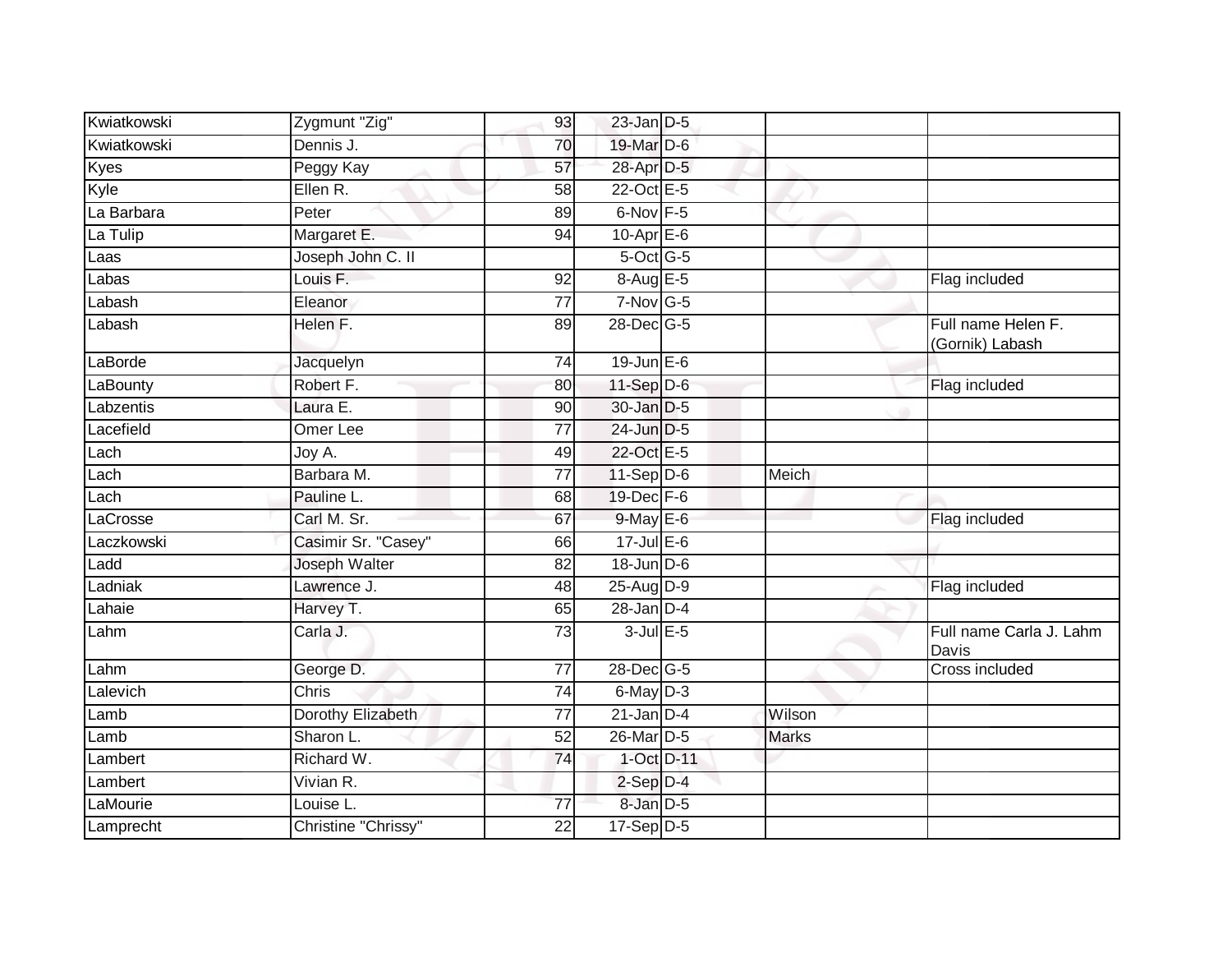| Lancaster   | John Jr.            | 77              | $2$ -Oct $F-3$  |         |                                              |
|-------------|---------------------|-----------------|-----------------|---------|----------------------------------------------|
| Land        | Coy M.              | 84              | 28-Nov C-5      |         | Flag included                                |
| Landers     | Jackson E. The Rev. | 61              | 24-Oct G-5      |         | Cross included                               |
| Landini     | James E.            | 69              | 21-Jul D-10     |         |                                              |
| Landowski   | Frank               | $\overline{90}$ | $12-Apr$ F-1    |         |                                              |
| Lane        | A. Virginia         | 80              | 8-Aug E-5       |         |                                              |
| Lane        | Dale T. Sr.         | 52              | 14-May D-5      |         | Flag included                                |
| Lang        | Nora W.             | $\overline{72}$ | 22-Aug E-5      |         |                                              |
| Langerdorff | Dorothea            | 101             | $12$ -Feb $D-5$ |         |                                              |
| Langfield   | Mark K.             | $\overline{58}$ | $1$ -Jun $F-6$  |         |                                              |
| Lanning     | Vera Emily          | $\overline{74}$ | 1-Mar $F-2$     | Borem   |                                              |
| Lanning     | John R. Sr.         | 78              | $3-Apr$ E-6     |         | Flag included                                |
| Lansdown    | Thelma L.           | 84              | 15-Mar E-6      |         |                                              |
| Lansdowne   | Margaret Ann        | 69              | 30-Jun D-10     |         |                                              |
| LaPosa      | Stephen B.          | 81              | 31-Mar E-4      |         |                                              |
| LaPosa      | John A.             | 84              | $4$ -Nov $E-3$  |         |                                              |
| Lara        | Maria F.            | 46              | 15-May E-6      |         |                                              |
| Larimor     | Barbara L.          | 46              | 18-Oct F-6      |         |                                              |
| Larimore    | Barbara L.          | 46              | 20-Oct D-9      |         |                                              |
| Larkin      | <b>Mildred</b>      | 78              | $2$ -May $D-6$  | Randall |                                              |
| Larkins     | Dorothy L.          | 82              | 12-Dec G-7      |         |                                              |
| LaRoche     | James T.            | 78              | $3$ -Jan $D$ -6 |         | Flag included                                |
| Larson      | Margaret A.         | 102             | 21-Oct E-3      |         |                                              |
| Larson      | Mable I.            | 100             | $25$ -Jan E-5   |         |                                              |
| Larson      | Fritz M.            | 92              | $10$ -Nov D-9   |         |                                              |
| Lasaro      | <b>Nicolas</b>      | 101             | 21-Mar E-7      |         | Full name Nicolas Lasaro<br><b>Torres</b>    |
| Lass        | Henry               | 83              | $22$ -May E-6   |         | Full name Henry Lass<br>(Lash) Flag included |
| Last III    | William C.          | 68              | 27-Dec G-5      |         |                                              |
| Latawiec    | Edward R. "Butch"   | 48              | 27-Oct D-9      |         |                                              |
| Latta       | Esther D. "Essie"   | 63              | 27-Jun E-5      |         |                                              |
| Lau         | Florence M.         |                 | 30-Sep D-14     |         |                                              |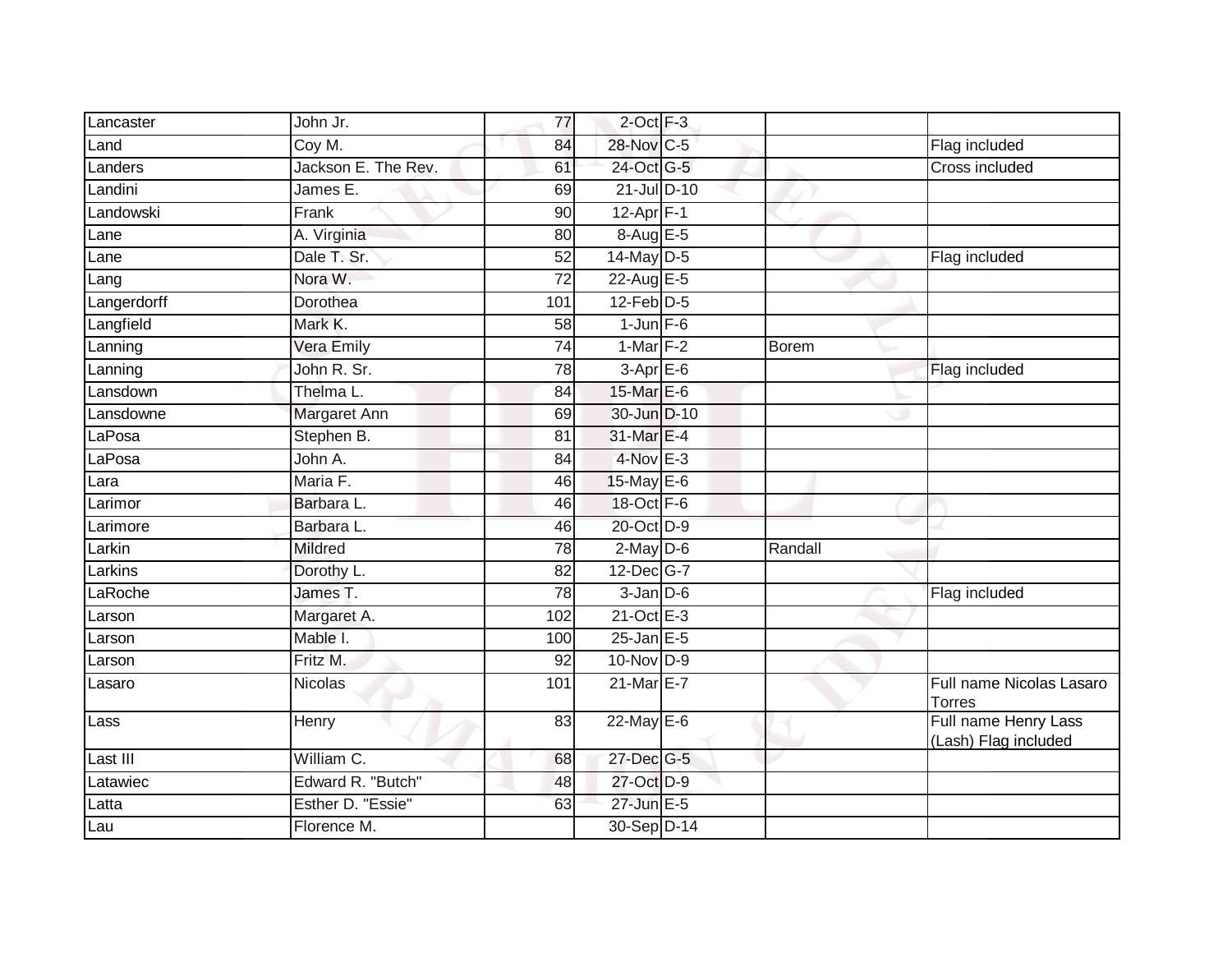| Laumeyer   | Charles L. "Chuck"       | 55              | $17$ -Jan D-5           |               |                                      |
|------------|--------------------------|-----------------|-------------------------|---------------|--------------------------------------|
| Laviolette | Vernel J. "Tootie"       | 81              | $7 - Jan$ $D-3$         |               | Flag included                        |
| Laviolette | Jacqueline               | 79              | 17-Dec E-6              |               | Full name Jacqueline                 |
|            |                          |                 |                         |               | Laviolette Hein                      |
| Lawrence   | Alex                     | 81              | $4$ -May $F-6$          |               | Flag included                        |
| Lawson     | Everett R. "Rich"        | 69              | $1$ -Jun $F-6$          |               | Flag included                        |
| Lawson     | Terri J.                 | 48              | $7$ -Jun $F-1$          |               |                                      |
| Lay        | Wilma Lea                | 77              | 8-Nov E-5               |               |                                      |
| Layne      | Stanley                  | 91              | $17 - Feb$ $D-6$        |               |                                      |
| Lazaros    | John L.                  | 58              | 19-Oct G-5              |               |                                      |
| Lazerwitz  | Angeline R.              | 73              | 26-Mar D-5              | Estrada       |                                      |
| Lazich     | V. Stavrofor George Rev. | 89              | 16-Apr D-5              |               |                                      |
| Lazich     | Stavofor George V. Rev.  | 89              | 18-Apr E-6              |               | Cross included                       |
| Lazowski   | Jane B. "Janie"          | $\overline{54}$ | 14-Sep F-6              | Derejko       |                                      |
| Lazur      | George J.                | 89              | $14-Sep$ F-6            |               |                                      |
| Lea        | Raymond M. Sr            | 70              | 20-May D-3              |               |                                      |
| Lea        | Norman V.                | 69              | $15$ -AugD-6            |               |                                      |
| Leahy      | John B. "Jack"           | 76              | 30-Apr D-5              |               | Flag included                        |
| Leal       | Ruben Jr.                | 21              | $2$ -Apr $D-5$          |               | <b>Cross and Picture</b><br>included |
| Leath      | Virginia E.              | 80              | $10-Sep$ D-6            | Knight        |                                      |
| _eathers   | Vera M.                  | 93              | $17$ -Jan D-5           |               |                                      |
| Lebioda    | Ronald J.                | 61              | $26-Sep \overline{E-6}$ |               |                                      |
| Lebron     | Pedro                    | $\overline{78}$ | $9$ -Dec $E-3$          |               |                                      |
| Leck       | Roy A. Jr.               | 64              | $21$ -Jun $E-5$         |               | Flag included                        |
| Lee        | LaVern L. "Vern"         | 78              | 8-Jun F-5               |               |                                      |
| Lee        | Harvey                   | 67              | 22-Oct E-5              |               | Cross included                       |
| Lee        | Steven T.                | 33              | 18-Nov E-4              |               |                                      |
| Leeney     | Ferrell                  | 86              | $4$ -Jun $D-6$          | <b>Brewer</b> |                                      |
| Leffel     | Mary "Betty"             | 85              | 3-Feb D-6               |               |                                      |
| Lefko      | John Father C.PP.S.      | 89              | 14-Jul D-10             |               | Picture included                     |
| Legg       | Doris E.                 | 76              | 14-Jan D-4              |               |                                      |
| Lehman     | Carl A. "Lefty"          | 80              | 23-Mar F-5              |               | Flag included                        |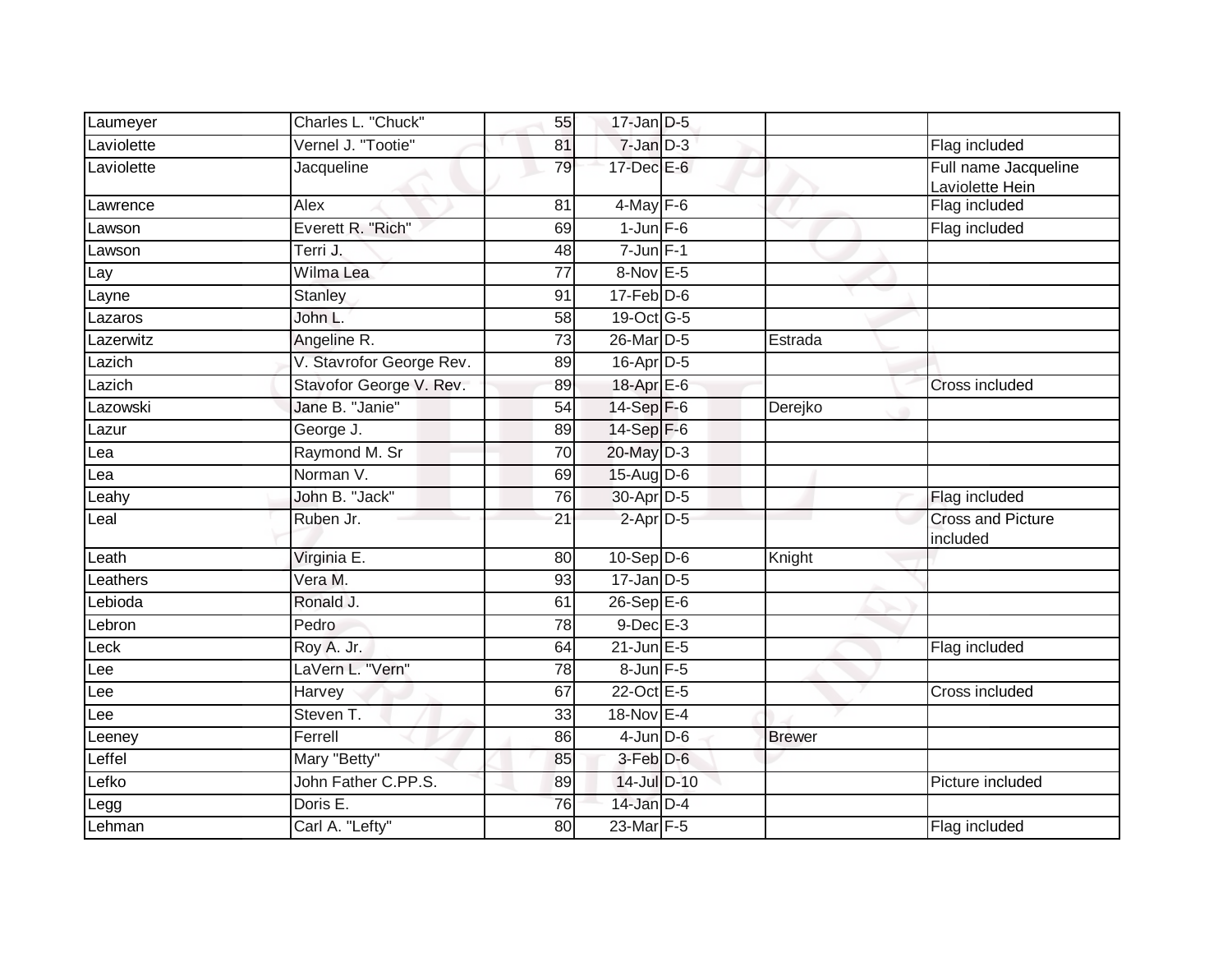| Lehmann         | Patricia              | 86              | $24$ -Jan D-6    | O'Keefe       |                                            |
|-----------------|-----------------------|-----------------|------------------|---------------|--------------------------------------------|
| Lehnerer        | <b>Paul Francis</b>   | 50              | $4$ -Jun $D$ -6  |               |                                            |
| Lehocky         | Steven J. "Barney"    | 81              | $12$ -Aug D-3    |               |                                            |
| Leistikow       | Henrietta R. "Hennie" | 88              | 6-Dec F-5        |               |                                            |
| eiva.           | Robert A.             | 86              | $11-Sep$ D-6     |               |                                            |
| _emon           | Leroy J.              | 82              | $17 - Dec$ E-6   |               |                                            |
| _eNeave         | Steven Joseph Blane   | 21              | $10$ -Jun $D-3$  |               | Picture included                           |
| Lengyel         | Violanda "Vi"         |                 | $31$ -Jan D-5    | Skafish       |                                            |
| Lenick          | Joseph R.             | 89              | $27-SepE-6$      |               |                                            |
| enick           | Jean S.               | 90              | $21$ -Jun $E-5$  |               |                                            |
| Lennox          | <b>Lillian Mae</b>    | 80              | 19-Aug D-2       | <b>Boller</b> |                                            |
| _ent            | Garry H.              | 54              | $5-Nov$ E-5      |               |                                            |
| _entz           | George A. "Bob"       | 62              | 19-May D-9       |               | Flag included                              |
| Lenz            | Lucille J.            | 87              | 27-Jun E-5       |               |                                            |
| _eonard         | <b>Beatrice</b>       | $\overline{76}$ | $25$ -Feb $D-3$  |               |                                            |
| Leonard         | Paul A. Sr.           | 75              | $25$ -Apr $E$ -6 |               |                                            |
| Lepucki-Koselke | Charlotte M.          | 94              | 5-Mar D-5        | Osmulski      | Full name Charlotte M.<br>Leppucki-Koselke |
| Lerma           | Esperanza             | $\overline{77}$ | $2$ -Dec $E$ -5  | Segovia       |                                            |
| esiowski        | Carol                 | 51              | $1-May$ E-6      |               |                                            |
| Lesiowski       | Roman                 | 66              | $2$ -Feb $F-5$   |               |                                            |
| _esniak         |                       |                 |                  |               |                                            |
|                 | John                  | 62              | $26$ -Feb $D-5$  |               |                                            |
| _esniak         | Eleanor V.            | $\overline{74}$ | $9-Apr$ D-5      |               |                                            |
| esniak          | Marilyn J.            | 61              | $1-May$ E-6      |               |                                            |
| _esniak         | Mary R.               | 53              | 28-Nov C-5       |               |                                            |
| _essard         | Alfred F.             | $\overline{71}$ | 15-Aug D-6       |               |                                            |
| _essner         | Richard M. Jr. "Dick" | 55              | 11-Aug D-11      |               |                                            |
| _essner         | Michael P. Sr.        | 51              | $25$ -Feb $D-3$  |               | Flag included                              |
| _etica          | Donald R.             | 63              | 22-Oct E-5       |               |                                            |
| LeTourneau      | <b>Ann Marie</b>      | 76              | 21-May D-5       | Sasso         |                                            |
| Letsinger       | Mildred               | 77              | 6-Jan D-5        | Liekweg       |                                            |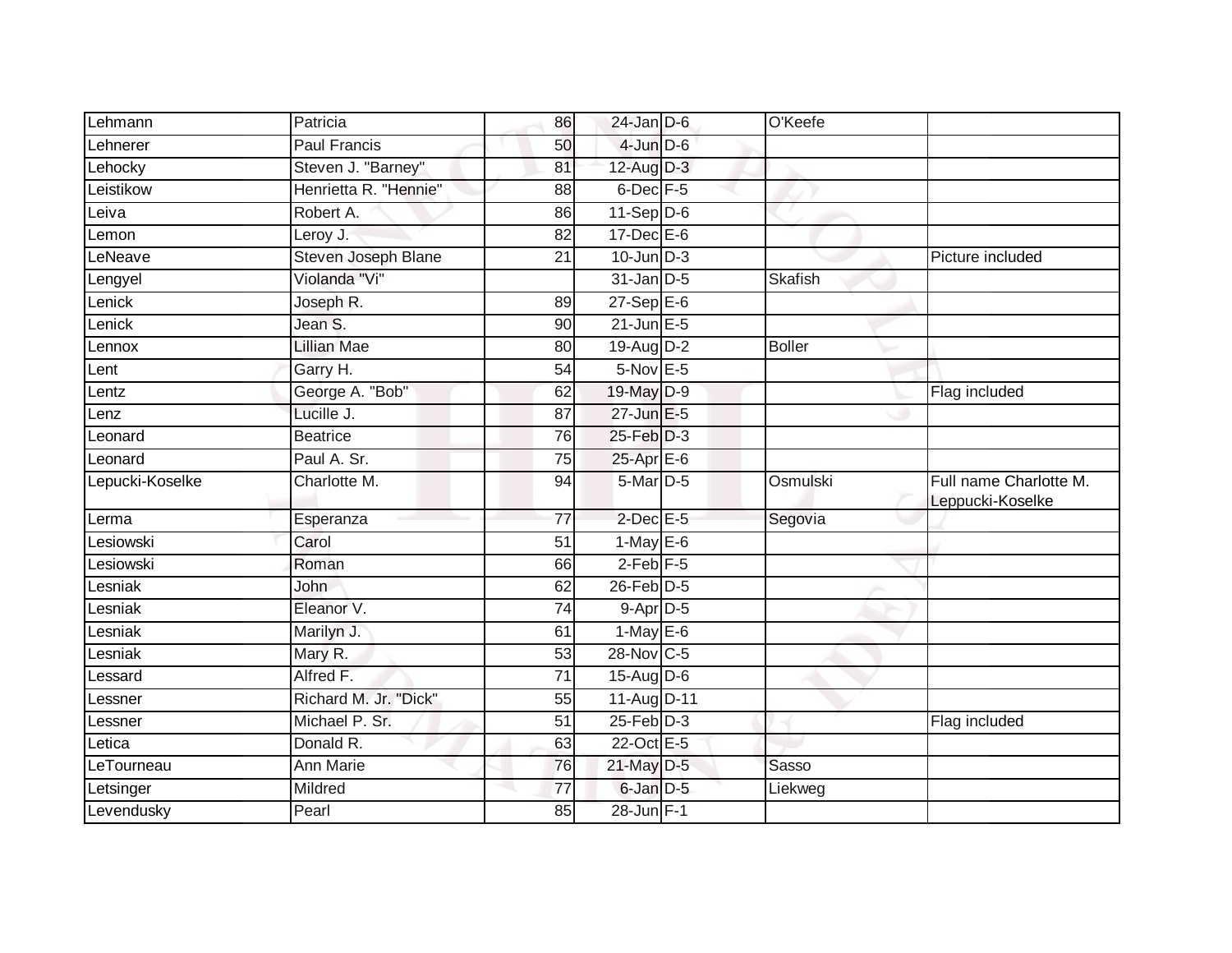| Levin       | Dorothy J.                   | 80              | 18-Aug D-10     |               |                                      |
|-------------|------------------------------|-----------------|-----------------|---------------|--------------------------------------|
| Levy        | Patty L.                     | 75              | 20-Dec F-6      |               | Full name Patty L. (Levy)<br>Soliday |
| Levy        | Ethel                        | 91              | 28-Dec G-5      | <b>Talsky</b> | Star of David included               |
| Lewandowski | Anna M.                      | 93              | 30-Jan D-5      | Gallas        |                                      |
| Lewandowski | Gerald "Jerry"               | 63              | 5-Oct G-5       |               | Flag included                        |
| Lewandowski | Chester R.                   | 82              | $19-Nov$ E-6    |               | Flag included                        |
| Lewin       | John J.                      | 86              | 10-Aug F-5      |               | Flag included                        |
| _ewin       | James W. "Butch"             | 58              | 8-Nov E-5       |               |                                      |
| _ewis       | Jennie                       | 85              | $3$ -Jun $D-3$  |               |                                      |
| _ewis       | Robert W.                    | 55              | $13$ -Jan $D-6$ |               | Flag included                        |
| _ewis       | Raymond F.                   | 63              | 6-May D-3       |               |                                      |
| _ewis       | James W.                     | 68              | $5$ -Jun $E$ -5 |               |                                      |
| _ewis       | Laurie A.                    | $\overline{42}$ | 19-Dec F-6      | <b>Shirk</b>  |                                      |
| Lewis       | Catherine M.                 | 92              | 25-May F-5      |               |                                      |
| _eydet      | Ernest E.                    | 75              | 26-May D-6      |               | Flag included                        |
| Leydon      | Mary Jo                      | 91              | 30-Dec E-3      |               |                                      |
| Liceaga     | Noe C.                       | 72              | 19-Oct G-5      |               | Flag includedQ                       |
| Licheniak   | Lillian B.                   | 85              | 30-Jul D-6      |               |                                      |
| Liden       | Florence A.                  | 86              | 10-Oct F-5      |               |                                      |
| Lieberman   | Frank H. Jr.                 | $\overline{51}$ | 5-Nov E-5       |               |                                      |
| Liesch      | William W. "Bill"            | 88              | $4-Apr$ E-6     |               |                                      |
| Lietz       | Bartholomew 'Bart"           | 58              | 3-Mar D-7       |               | Flag included                        |
| Likens      | Anna Lucille                 | 73              | $27$ -May $D-3$ |               |                                      |
| Lilek       | Paul J. Sr.                  |                 | 3-Mar D-7       |               | Flag included                        |
| Lilek       | Ellen M.                     | 79              | $20$ -May $D-3$ | Phillips      |                                      |
| Lindberg    | Elsie                        | 94              | $22$ -Jan $D-3$ |               |                                      |
| Lindholm    | Joy C.                       | 46              | $5$ -Oct $G$ -5 |               |                                      |
| Lindsey     | John T.                      | 29              | 28-Jun F-1      |               |                                      |
| Lingvay     | Stella A.                    | 84              | 23-Nov G-5      | Jasek         |                                      |
| Linko       | Raymond J.                   | $\overline{72}$ | 12-May D-7      |               | Flag included                        |
| Linnemeier  | Thomas James<br>M.D.F.A.C.C. | 51              | 12-May D-7      |               | <b>Picture Picture</b>               |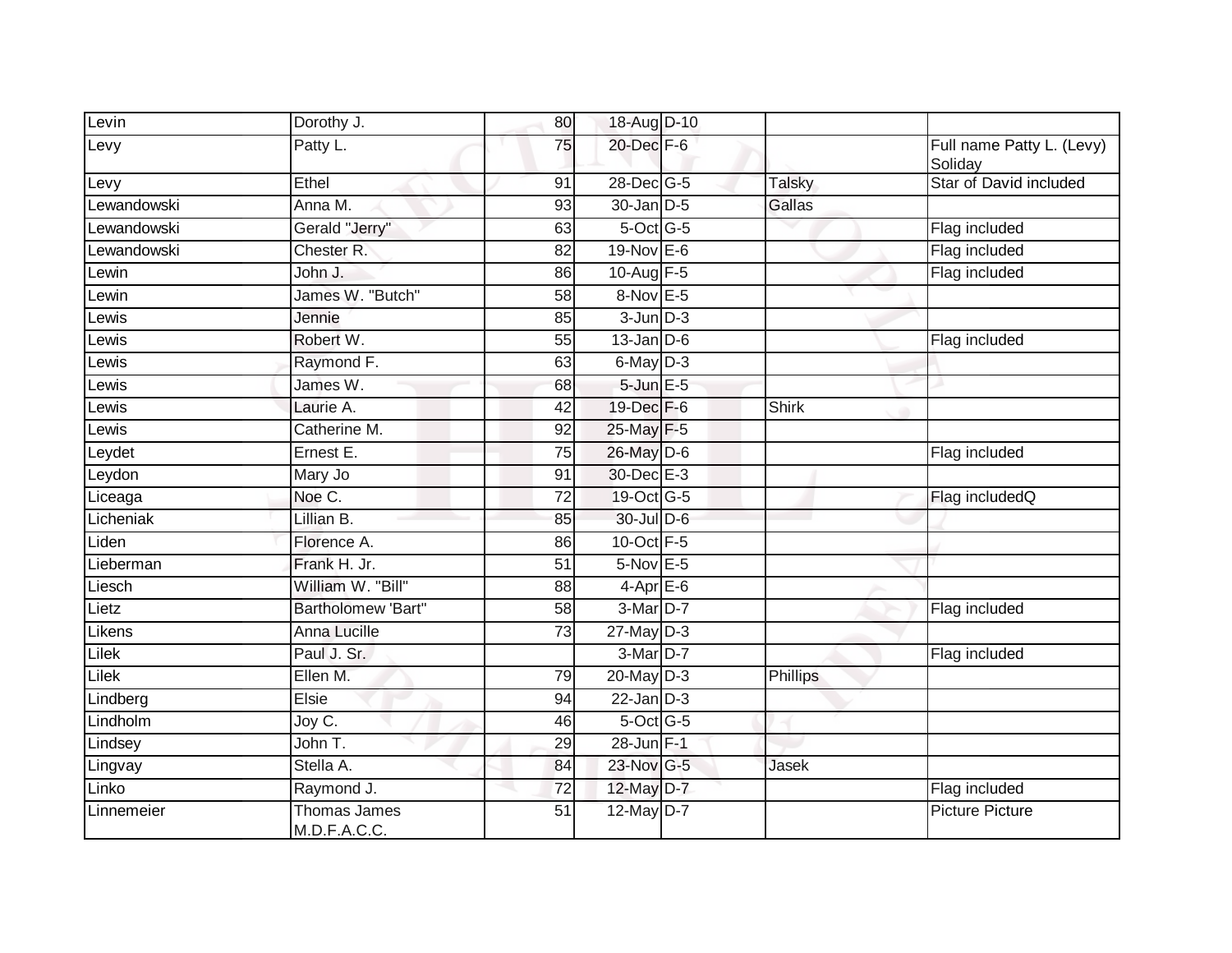| Lipovitch   | Richard E.                   | 59              | 3-Nov D-9        |           | Flag included                           |
|-------------|------------------------------|-----------------|------------------|-----------|-----------------------------------------|
| Lippelt     | Charlotte B.                 | 92              | 30-May E-6       |           |                                         |
| Lippert     | Joe Douglas Jr               | 35              | $17 - Jan$ $D-6$ |           |                                         |
| Liscinsky   | Andrew G.                    | 86              | $24$ -Dec $E-5$  |           |                                         |
| Lisman      | Mary E.                      | 80              | 31-Mar E-4       |           |                                         |
| Liss        | Frank E.                     | 61              | 13-Apr F-5       |           |                                         |
| Lister      | Wanda E.                     | 65              | $22$ -Apr $D-3$  |           |                                         |
| Litavec     | John                         | 87              | 31-Oct G-6       |           |                                         |
| Little      | Opal M.                      | 85              | $2$ -Jan $D-3$   |           | Full name Opal M. Littls<br>Beishaw     |
| Little      | Michael P.                   | 38              | 18-Jun D-6       |           | Flag included                           |
| Little      | Florence L.                  | 101             | 30-Oct F-5       |           |                                         |
| Little      | Helen K.                     | 103             | 17-Jun D-5       |           |                                         |
| Livingston  | Robert E. "Spike"            | $\overline{74}$ | 12-May D-7       |           |                                         |
| Livingstoon | Shirley Jean                 | 63              | $4$ -Jul $E$ -5  |           |                                         |
| Lizotte     | Duke M.                      | 44              | $1-AugE-5$       |           |                                         |
| Ljuboja     | Milojko                      | 89              | $20$ -Aug E-6    |           |                                         |
| Llamas      | <b>Wallie Anna</b>           | 50              | $2$ -May $D-7$   |           | Picture included                        |
| Lloyd       | Donald G.                    | 88              | $3 - Jan$ $D-6$  |           |                                         |
| Loane       | Wesley K.                    | $\overline{31}$ | 3-Nov D-9        |           |                                         |
| Lobin       | Bernard J.                   | 83              | $9$ -Jul $D-7$   |           | Cross included                          |
| Lobodzinski | Daniel Roman "Danny<br>Lobo" | 69              | $21$ -Jun $E-5$  |           |                                         |
| Lobodzinski | Anita Michele                | 27              | $7-Feb$ E-6      |           | Anita Michelle Hernandez<br>Lobodzinski |
| Lockhart    | Angela Dawn                  | $\overline{39}$ | 13-Mar E-6       |           |                                         |
| Loffel      | Phyllis L.                   | 81              | $24$ -Feb $D-6$  |           |                                         |
| _oftus      | Edward                       | 80              | 30-Sep D-14      |           | Flag included                           |
| Logan       | Annabelle                    | 91              | $24$ -Dec $E-5$  |           |                                         |
| Logan       | Clifford W.                  | 94              | 15-Apr E-5       |           |                                         |
| Lohse       | <b>Nelle</b>                 | 92              | 10-Dec E-5       |           |                                         |
| _ohse       | Betty L.                     | 75              | 12-Dec G-7       | Inman     |                                         |
| Lomardbo    | Mary                         | 93              | 5-Feb D-5        | Algozzini |                                         |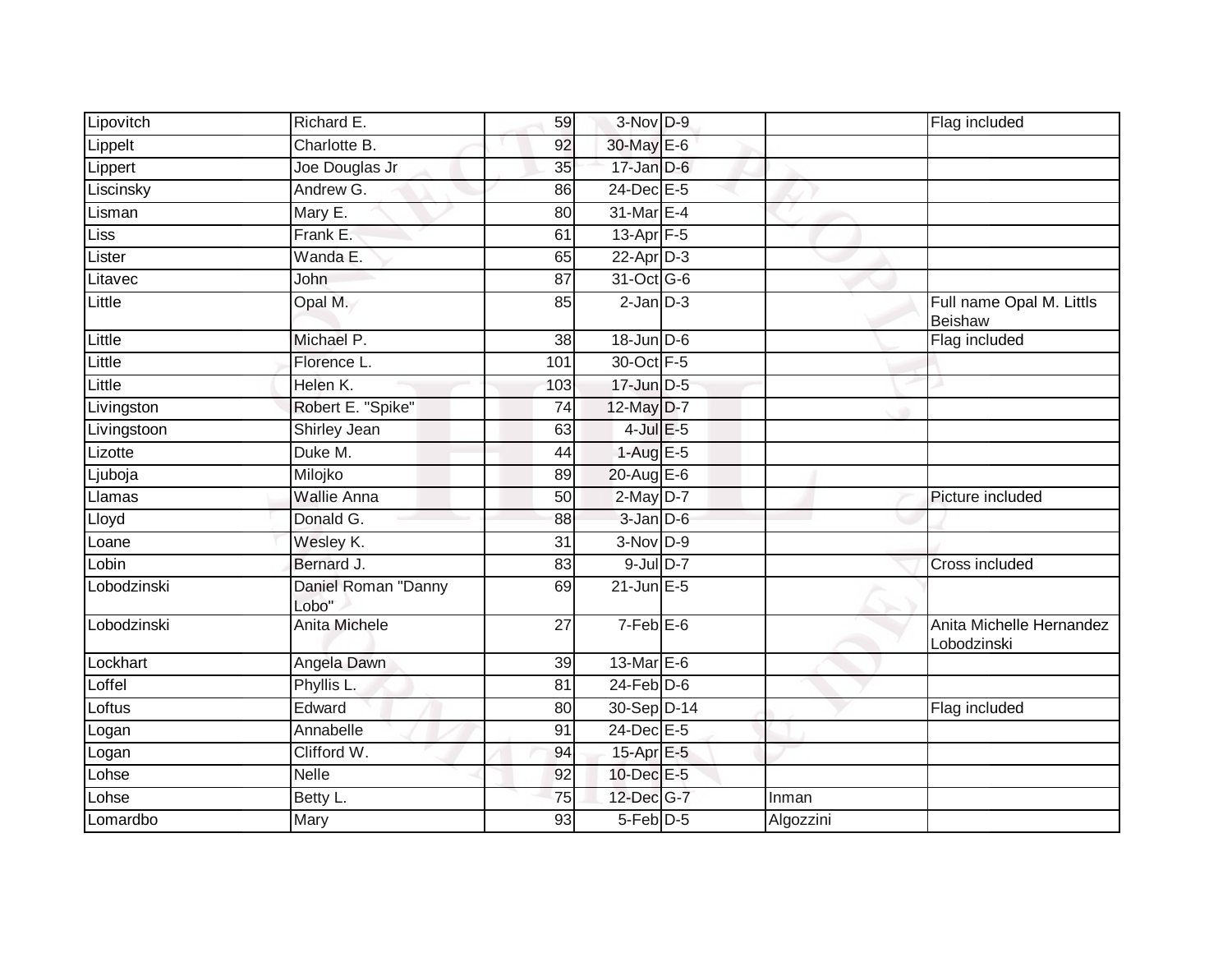| Lombardo    | Peter L.             | 91              | 18-Aug D-10                |                   |                  |
|-------------|----------------------|-----------------|----------------------------|-------------------|------------------|
| London      | Donna                | 57              | 20-Jun E-5                 |                   |                  |
| Long        | <b>Robert Edward</b> | 49              | 31-Mar E-4                 |                   |                  |
| Long        | Mildred J.           | 68              | 26-Aug D-4                 |                   |                  |
| Long        | Robert E. "Bob"      | 49              | 7-Apr D-7                  |                   |                  |
| Long        | <b>Hugh Allen</b>    | 76              | 16-Dec E-5                 |                   | Flag included    |
| Long        | Samantha Ann Marie   | Infant          | 26-Mar D-5                 |                   |                  |
| Long        | Joseph               | 82              | 28-Mar <sub>E-7</sub>      |                   | Flag included    |
| Long        | Suzanne              | 53              | $6-$ Sep $E-6$             | Geis              |                  |
| Long        | James L.             | 56              | $7 - Jun$ $F-1$            |                   |                  |
| Long        | Mary                 | 70              | $24-Apr \nightharpoonup 5$ | Santareli         |                  |
| Long        | Jerry L.             |                 | $10$ -Jan $D-6$            |                   | Flag included    |
| Longawa     | Stella M.            | 87              | 30-Jun D-10                | Kolodziel         |                  |
| Longfield   | <b>John Price</b>    | 35              | 25-Jul E-5                 |                   |                  |
| Loomis      | Myrtle               | 98              | 28-Feb E-5                 |                   |                  |
| _oosemore   | I. Maurine "Merne"   | 88              | 20-Sep F-1                 | Layton            |                  |
| Lopez       | Antonia "Tony"       | $\overline{73}$ | 26-Jun E-5                 |                   |                  |
| Lopez       | Alicia               | 73              | $2$ -Nov G-6               |                   |                  |
| Lopez       | Adolph "Doc"         | 64              | 12-Sep D-5                 |                   |                  |
| Lopez       | Florence A.          | $\overline{59}$ | $2$ -Mar $F-5$             |                   |                  |
| Lopez-Gomez | <b>Bonifacio</b>     | 96              | $14$ -Feb $E-5$            |                   |                  |
| Los         | <b>Helen</b>         | 95              | $1-Sep$ D-13               |                   |                  |
| Losiniecki  | Joyce C.             | 75              | 31-May F-1                 |                   |                  |
| Loss        | <b>Ralph Seph</b>    | 87              | $20$ -May $D-3$            |                   |                  |
| Lottino     | <b>Melissa Sue</b>   | $\overline{47}$ | 12-Nov E-5                 |                   |                  |
| Louis       | Susie Mae "Maw/Maw"  | 69              | $18$ -Jan $F-1$            |                   |                  |
| Louis       | Georgia              | 81              | $22$ -Apr $D-3$            | <b>Eliopoulos</b> |                  |
| Louis       | John M.              | $\overline{87}$ | 20-Aug E-6                 |                   |                  |
| Love        | James A. "Jimmie"    |                 | 3-Jan D-6                  |                   |                  |
| Love        | Dennis N,            | 63              | 14-Aug D-5                 |                   |                  |
| LoVerde     | Charles V. Jr        | 69              | 30-May E-6                 |                   | Flag included    |
| Low         | Kathreen G. "Kaye"   | $\overline{77}$ | $27$ -Mar $E$ -6           |                   | Picture included |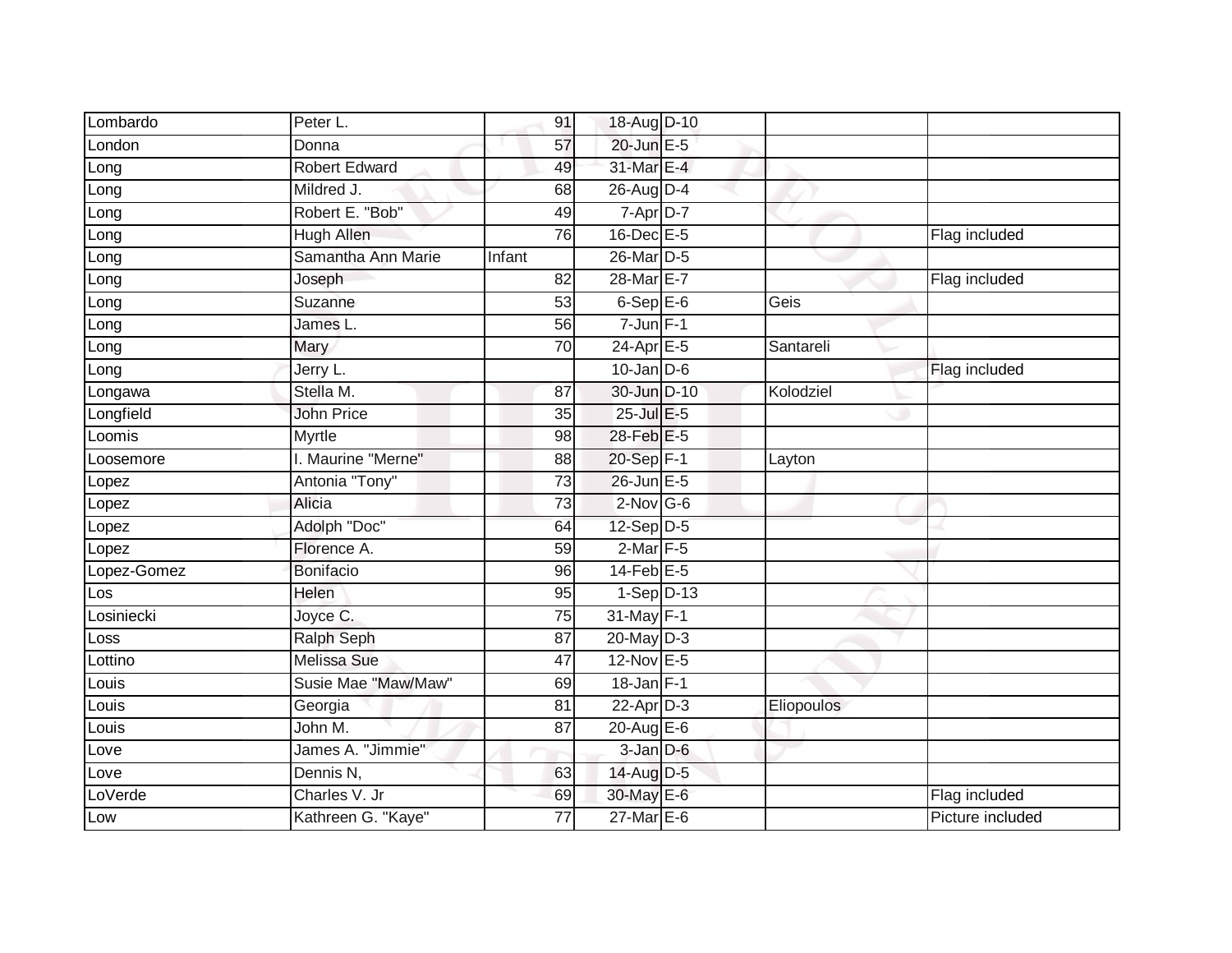| Lowe      | Barbara J.             | 71              | 24-Jun D-5                | Dado            | Full name Barbara J.<br>DeLaney Lowe |
|-----------|------------------------|-----------------|---------------------------|-----------------|--------------------------------------|
| Lowe      | Michael W. "Mikey"     | 54              | 8-Apr D-3                 |                 |                                      |
| Lowe      | Patricia Ann           | 61              | $16$ -Dec $E-4$           |                 |                                      |
| Lozinski  | Casey                  | 74              | 12-May D-7                |                 | Flag included                        |
| Lucas     | Helen M.               | 74              | $17 - Feb$ $D-6$          | <b>Mikulich</b> |                                      |
| Lucas     | Helen M.               | 74              | $17$ -Jan D-4             | <b>Mikulich</b> |                                      |
| Lucas     | Sara "Toots"           | $\overline{72}$ | 22-Oct E-5                |                 |                                      |
| Ludington | Maurice                | 93              | $3$ -Jun $D-4$            | <b>Baird</b>    |                                      |
| Ludington | Donna R.               | 64              | $7-Mar \nightharpoonup 6$ |                 |                                      |
| Luebcke   | <b>Mary Ann</b>        | 68              | 28-Dec G-5                | Crnkovich       |                                      |
| Lukacsek  | Antoinette "Angie"     | 84              | 28-Aug E-5                | <b>Brozek</b>   |                                      |
| Lukas     | Genevieve M.           | 90              | 20-Aug D-5                |                 |                                      |
| Lukawski  | Frank                  | $\overline{76}$ | 11-Dec F-6                |                 | Flag included                        |
| Luketic   | Norene                 | 59              | 9-Apr D-5                 |                 |                                      |
| Lulich    | Ruth M.                | 78              | 23-Apr D-5                |                 |                                      |
| Lulinski  | Joseph                 | 72              | $10$ -Mar $D-6$           |                 |                                      |
| Luna      | Isidore                | 74              | 15-Dec D-9                |                 | Flag included                        |
| Lundewall | Elsie M.               | 82              | 6-Nov F-6                 |                 |                                      |
| Lundin    | Ivan D. Sr.            | 83              | 13-Nov F-6                |                 | Flag included                        |
| Lundquist | Margaret               | $\overline{81}$ | $11$ -Dec $F-6$           |                 |                                      |
| Luongo    | <b>Marie</b>           | 76              | 14-Apr D-6                |                 |                                      |
| Lusk      | Robert L. Sr.          | 60              | 6-Aug D-6                 |                 | Flag included                        |
| Lustek    | Jane                   | 82              | 15-Nov E-5                | Novak           | Full name Jane Krencel<br>Lustek     |
| Lustina   | John E.                | 80              | $31$ -May F-1             |                 | Flag included                        |
| Luttrell  | Imogene <sub>N</sub>   | 68              | $5$ -Dec $G$ -5           |                 |                                      |
| Lyczak    | Alexander C.           | 71              | $4-AprE-6$                |                 | Flag included                        |
| Lynch     | Eleanore T.            | 80              | $6$ -Jun $E$ -5           | Deruntz         |                                      |
| Lyon      | Harry H.               | 78              | $3-May$ F-2               |                 |                                      |
| Lyons     | Mary Sue               | 63              | 4-Feb D-3                 |                 |                                      |
| Lytle     | <b>Betty</b>           | 56              | 30-Apr D-5                |                 |                                      |
| Lyza      | Carl T. (Retired CPDD) | 62              | 26-Apr E-5                |                 |                                      |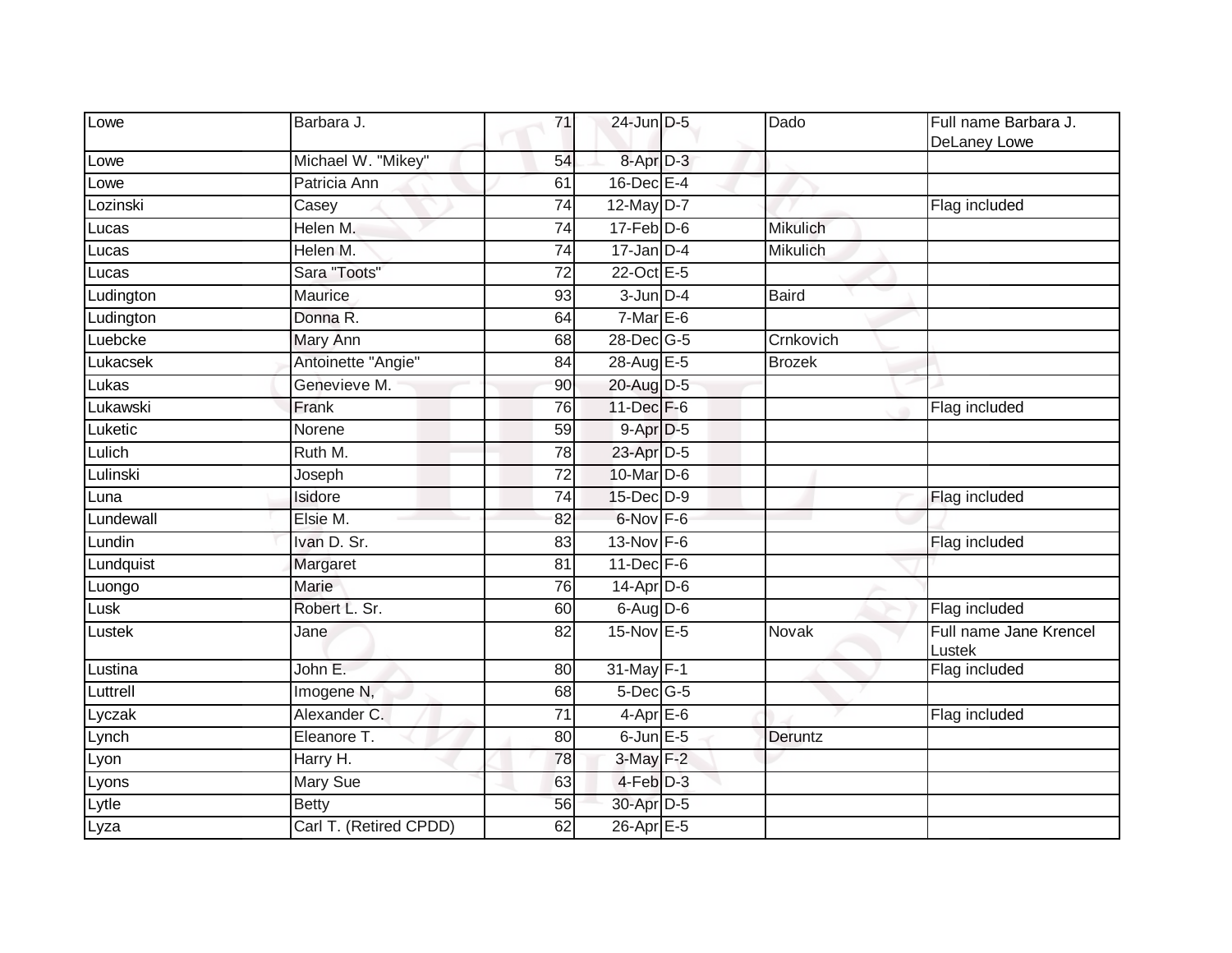| Lyzenga | <b>Grace Gertrude</b> | $14$ -Feb $E$ -5 |   |   |  |
|---------|-----------------------|------------------|---|---|--|
|         |                       |                  |   |   |  |
|         |                       | ч                |   |   |  |
|         |                       |                  |   |   |  |
|         |                       |                  |   |   |  |
|         |                       |                  |   |   |  |
|         |                       |                  |   |   |  |
|         |                       |                  |   |   |  |
|         |                       |                  |   |   |  |
|         |                       |                  |   |   |  |
|         |                       |                  |   |   |  |
|         |                       |                  |   |   |  |
|         |                       |                  |   |   |  |
|         |                       |                  |   | ۰ |  |
|         |                       |                  |   |   |  |
|         |                       |                  |   |   |  |
|         |                       |                  |   |   |  |
|         |                       |                  |   |   |  |
|         |                       |                  |   |   |  |
|         |                       |                  |   |   |  |
|         |                       |                  |   |   |  |
|         |                       |                  |   |   |  |
|         |                       |                  |   |   |  |
|         |                       |                  |   |   |  |
|         |                       |                  |   |   |  |
|         |                       |                  |   |   |  |
|         |                       |                  |   |   |  |
|         |                       |                  |   |   |  |
|         |                       |                  |   |   |  |
|         |                       |                  |   |   |  |
|         |                       |                  | ≻ |   |  |
|         |                       |                  |   |   |  |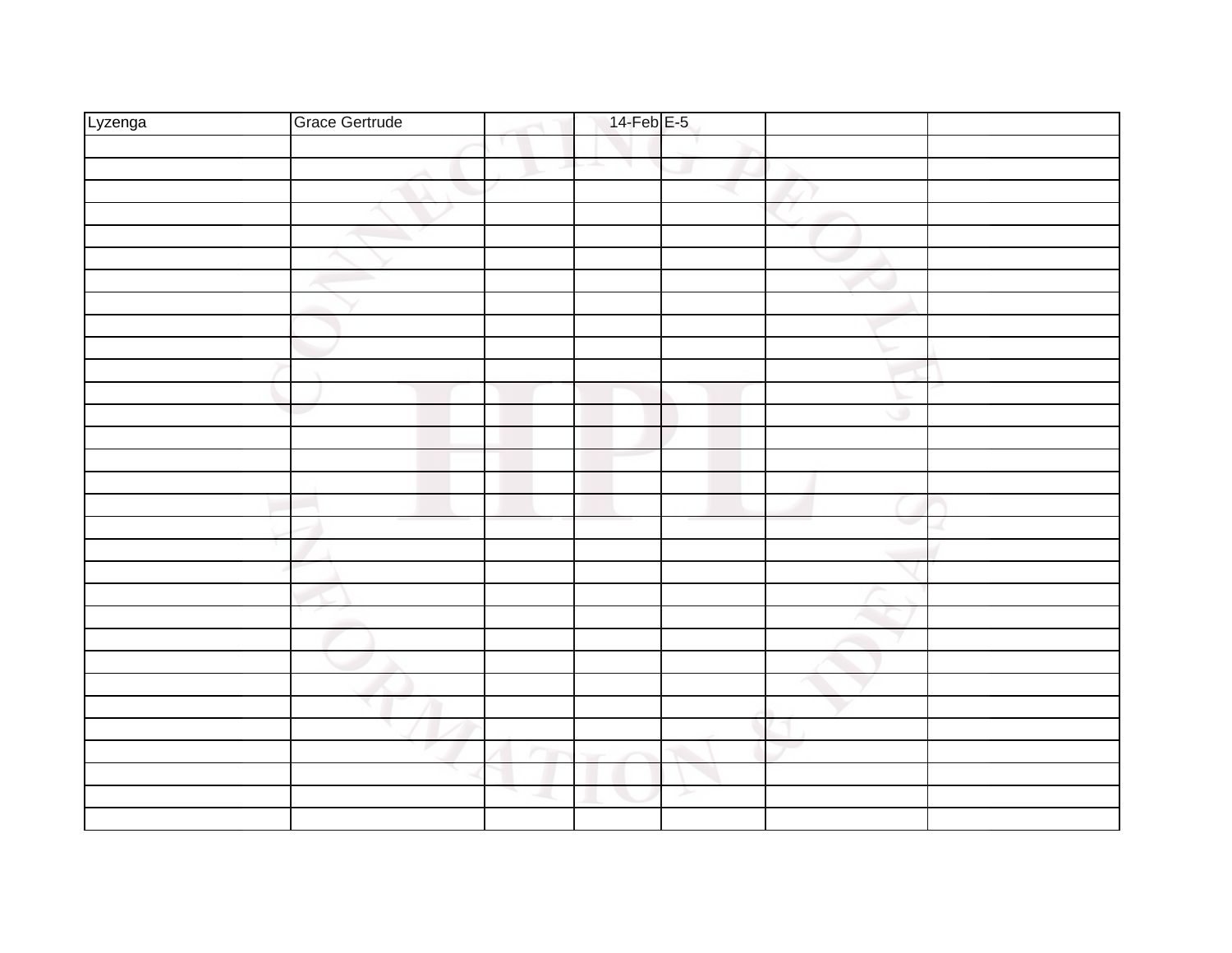| <b>Surname</b> | <b>Given</b>            | Age | <b>Date</b>      | Page | <b>Maiden</b>      | <b>Note</b>                                |
|----------------|-------------------------|-----|------------------|------|--------------------|--------------------------------------------|
| Maaskant       | Jacopa "Jean"           | 89  | $16$ -Jan $D-5$  |      |                    |                                            |
| Macari         | <b>Barney</b>           | 84  | $14$ -Jan $D-4$  |      |                    | Flag included                              |
| MacDonald      | <b>Alfred Earl</b>      | 62  | 23-Aug E-6       |      |                    | Flag included                              |
| Macenski       | Helen "Dolly"           |     | $2$ -Apr $D-5$   |      |                    |                                            |
| Machler        | Fern                    | 96  | 20-Jun E-5       |      | Downey             | Full name Fern Machler<br>Frazier          |
| <b>Macias</b>  | Tomas Sr.               | 56  | $2$ -Oct $F-3$   |      |                    |                                            |
| Macielewicz    | Anna D.                 | 86  | $28-Sep$ F-6     |      | Shabi              |                                            |
| <b>Mack</b>    | Wesley W.               | 88  | 15-May E-6       |      |                    |                                            |
| <b>Mack</b>    | Clara E.                | 93  | $21$ -May $D-5$  |      | Kaminski           |                                            |
| MacKenzie      | Edna Jewel              | 69  | $25$ -Jul $E$ -5 |      |                    | Full name Edna Jewel<br>McKinney MacKenzie |
| Mackenzie      | <b>Colin Stephenson</b> | 73  | 27-Mar E-6       |      |                    | Flag included                              |
| MacKenzie      | Charles A.              | 67  | 15-Jan D-5       |      |                    |                                            |
| Mackin         | Catherine               | 95  | 24-Jun D-5       |      |                    |                                            |
| MacPhearson    | <b>Robert Walker</b>    | 84  | $5$ -Dec $G$ -5  |      |                    |                                            |
| Maczynski      | Edward J.               | 84  | $4-$ Sep $E-5$   |      |                    | Flag included                              |
| Madison        | Ruth L.                 | 98  | 21-Oct E-3       |      |                    |                                            |
| Madrigal       | <b>Tia Simone</b>       | 22  | $27 - Dec$ G-5   |      |                    | Picture included                           |
| Madvek         | John                    | 73  | $23$ -Apr $D-5$  |      |                    | Flag included                              |
| Magdaleno      | Elvira G.               | 85  | $11$ -Apr $E$ -6 |      |                    |                                            |
| Magdos         | Iva E.                  | 90  | $27$ -Dec $G-5$  |      |                    |                                            |
| Magdziarz      | Michael 'Mikey"         | 51  | $11$ -Jan $E-5$  |      |                    |                                            |
| Magiera        | Lottie                  | 81  | $4$ -Aug $D-9$   |      | Basiaga            |                                            |
| Magnetti       | Mary Cecelia            | 81  | $15$ -Jun $F-5$  |      |                    |                                            |
| Magon          | Patricia Ann            |     | 7-Nov G-6        |      | (Czaszewicz) Chase |                                            |
| Magruder       | <b>Robert Glass</b>     | 71  | $1-Sep$ D-13     |      |                    |                                            |
| Magurany       | Harriet                 | 73  | $21$ -Jan $D-4$  |      | Ciastko            |                                            |
| Mahan          | <b>Dorthea Alice</b>    |     | 16-May E-6       |      | Rosenberry         |                                            |
| Mahan          | Phyllis                 |     | $10$ -Jun $D-3$  |      | Janssen            |                                            |
| Mahns          | <b>Theresa Maria</b>    | 104 | 24-Dec E-5       |      |                    |                                            |
| Mahoney        | Esther A.               | 78  | 11-Oct F-5       |      |                    |                                            |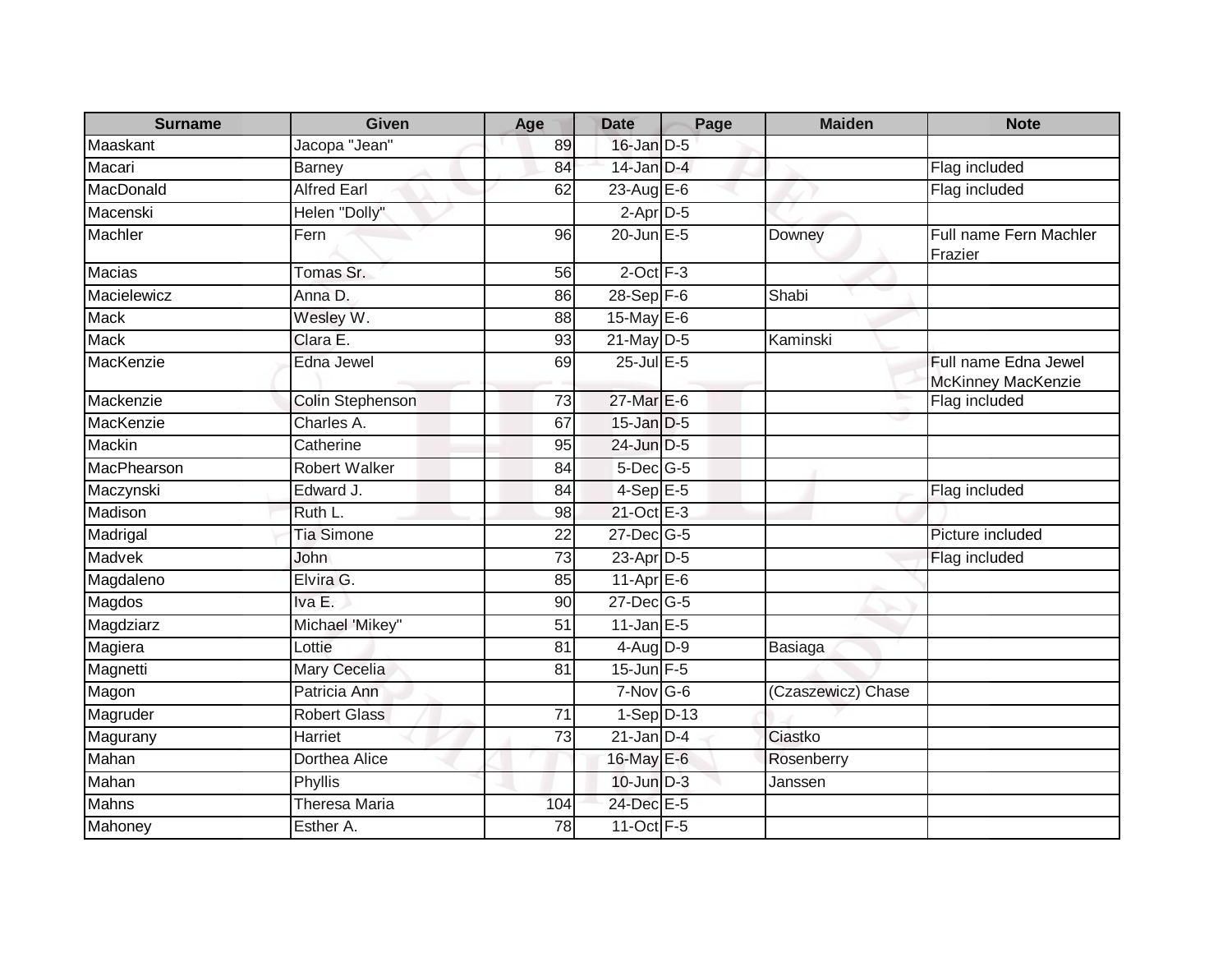| <b>Maiers</b> | Arthur J.                         | 75              | $16$ -Jul D-6        |                  | Flag included                            |
|---------------|-----------------------------------|-----------------|----------------------|------------------|------------------------------------------|
| Mailath       | Helen                             | 91              | 18-Apr E-6           |                  |                                          |
| Maina         | <b>Blanche</b>                    | 94              | 12-Dec G-7           |                  | Full name Blance Mapes<br>Maina          |
| Majcherski    | Virginia                          | 89              | 8-Sep D-9            |                  |                                          |
| Majors        | Jossie M.                         | 86              | 6-Feb <sup>E-5</sup> |                  |                                          |
| Makowski      | Claude F.                         | 86              | 28-Dec G-5           |                  | Flag included                            |
| Malachinski   | Genevieve W.                      | 91              | 27-Dec G-5           | Gorecki          |                                          |
| Maldarescu    | Constantin                        | $\overline{71}$ | 24-Nov D-11          |                  |                                          |
| Maldonado     | Martin G.                         | 35              | $20$ -Feb $E-5$      |                  |                                          |
| <b>Malek</b>  | Zbigniew "Charlie" "Gypsy<br>Joe" | 83              | $7$ -Dec $G$ -5      |                  |                                          |
| Malenki       | Dennis W.                         | 58              | 1-Dec D-10           |                  |                                          |
| Maletta       | Thomas                            | 73              | 28-Nov C-5           |                  |                                          |
| Malfitano     | Maria Luisa "Lile"                | 80              | 9-Oct F-5            |                  | Picture included                         |
| Malinich      | Helen                             | 89              | 27-Dec G-5           |                  |                                          |
| <b>Malis</b>  | Anna G.                           | 96              | 17-Nov D-8           |                  |                                          |
| Malkowski     | Edward J.                         | 70              | 19-Sep E-5           |                  |                                          |
| <b>Mallek</b> | Margaret M.                       | 79              | $14-Sep$ F-6         | <b>Butorac</b>   |                                          |
| Malloy        | N. Genevieve                      | 88              | $5 - Jun$ $E-6$      | Downing          |                                          |
| Malm          | <b>Reva Charlotte</b>             | 93              | 21-Jul D-10          |                  |                                          |
| Maloney       | <b>Ruby</b>                       | 99              | $16$ -Dec $E-4$      | <b>Hillstrom</b> |                                          |
| Maloney       | Paula Jean                        | 47              | $30 - Jan$ $D-5$     | Wood             |                                          |
| Malott        | Zada E.                           | 86              | $25$ -Feb $D-4$      | Jones            | Full name Zada E. Malott<br>Abenath      |
| <b>Malott</b> | Mary Ann                          | 48              | $5 - Jan$ $F - 5$    | Horvat           |                                          |
| Malsch        | Edna M.                           | 84              | 27-Dec G-5           | Hovath           |                                          |
| Maludy        | Irene                             | 81              | $17 - Dec$ E-6       |                  |                                          |
| Manaugh       | Casey                             | 24              | $4$ -Aug $D-9$       |                  |                                          |
| Mancewicz     | Leona T.                          | 72              | 6-Nov F-5            |                  | Full name Leona T.<br>Mancewicz Gardner  |
| Mandernack    | <b>Mary Ann</b>                   | 84              | 3-Jun D-2            | <b>Dineen</b>    | Full name Mary Ann<br>Mandernack Berkery |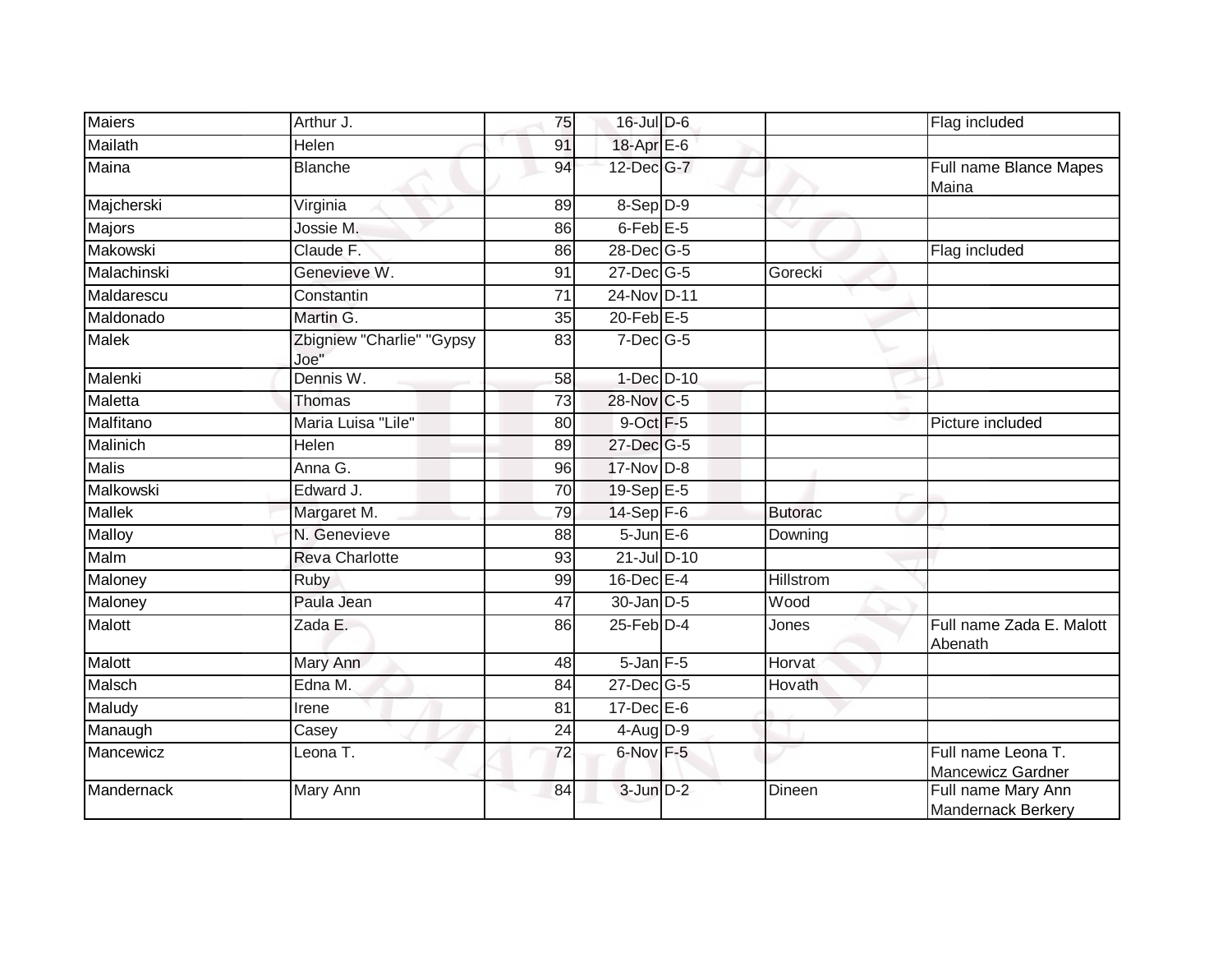| Mandich          | Demeter "Dan"          | 90              | 31-Mar E-4            |               |                                                          |
|------------------|------------------------|-----------------|-----------------------|---------------|----------------------------------------------------------|
| Mangold          | Carlette A.            | 86              | 13-Jan D-6            | <b>Harris</b> |                                                          |
| Manier           | Gertrude D.            | 83              | $7-FebE-6$            | Nunn          |                                                          |
| Manjarrez        | Ruth                   | 78              | $4$ -Dec $F-5$        |               |                                                          |
| Mankowski        | Irene $\overline{T}$ . | 88              | $21$ -May $D-6$       |               |                                                          |
| Manley           | Clarence D. "Jay"      | 42              | 5-May D-7             |               |                                                          |
| Manley           | Henry L. "Hank"        | 78              | $11-AprE-6$           |               |                                                          |
| Mann             | Louise                 | 65              | $7$ -May $D-5$        |               |                                                          |
| Mann             | Nathan                 | 16              | 31-Mar E-4            |               |                                                          |
| Manna            | Elisa Rose             | $\overline{71}$ | $4$ -Jan $E$ -6       |               |                                                          |
| <b>Manns</b>     | Marie                  | 58              | 16-Mar F-5            | <b>Bailey</b> | Full name Marie Manns<br>Sanders                         |
| Manson           | Ruth M.                |                 | 4-Aug D-9             |               |                                                          |
| Manson           | George T.              |                 | 4-Aug D-9             |               |                                                          |
| Manta            | Mary                   | 87              | 31-Dec E-5            |               |                                                          |
| Mantas           | Theodora               | 86              | 24-Aug F-5            |               |                                                          |
| Manthey          | <b>Bridget</b>         | 77              | 26-Apr <sub>E-5</sub> |               | Picture included                                         |
| Mantooth         | Phyllis P.             | 93              | 15-May $E-6$          | Holler        |                                                          |
| Manuszak         | Rose                   | 89              | 13-May D-4            |               |                                                          |
| Manzo-Arteaga    | <b>Dolores</b>         | 86              | $9$ -Jun $D-8$        |               |                                                          |
| Mapes            | <b>Blance</b>          | 94              | 12-Dec G-7            |               | Full name Blance Mapes<br>Maina                          |
| Maranto          | James M.               | 78              | $7$ -Oct E-4          |               | Flag included                                            |
| Marcadis         | Stuart J.              | 42              | 16-Dec E-5            |               |                                                          |
| Marchi           | Emily M. "Tracy"       | 81              | 18-Dec F-5            | Schellhase    |                                                          |
| <b>Marchlik</b>  | Suzanne                | 74              | $3$ -Dec E-5          |               |                                                          |
| <b>Marciniak</b> | <b>Edward Michael</b>  | 33              | 28-Aug E-5            |               |                                                          |
| Marcinkevich     | Edwina R. "Eddie"      | 81              | $6$ -Jul $F$ -6       |               |                                                          |
| Marcoff          | James                  | 74              | 5-Feb D-5             |               | Flag included                                            |
| Marek            | John F.                | 98              | $9$ -May $E$ -6       |               | Abraham Lincoln 4th<br>Degree /K of C symbol<br>included |
| Marek            | Veronica T.            | 78              | $12$ -Feb $D-5$       | Czerniak      |                                                          |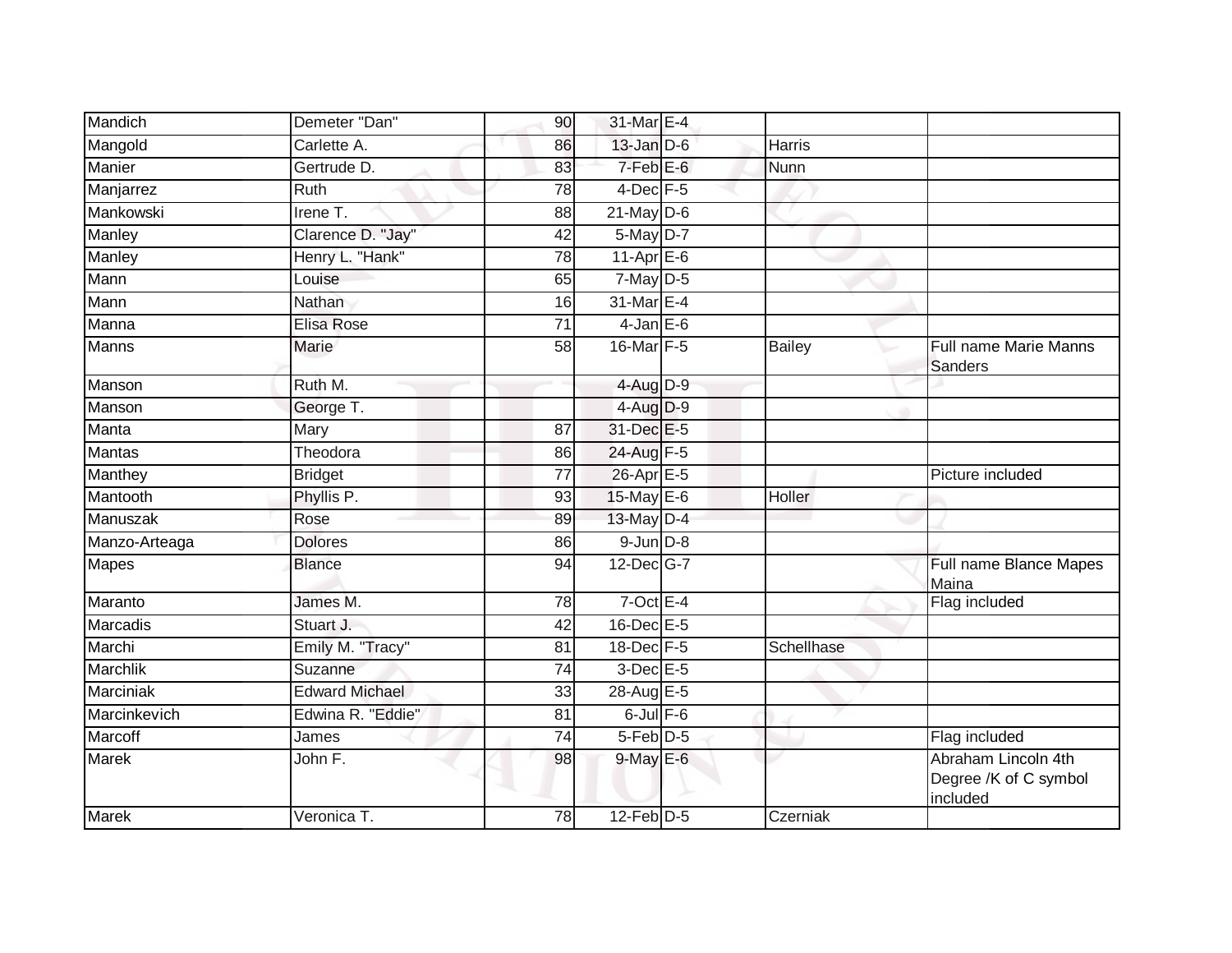| Marencik        | Mary M.                        | 72              | 6-Nov F-6                  |            |                                          |
|-----------------|--------------------------------|-----------------|----------------------------|------------|------------------------------------------|
| Marfoe          | <b>Cindy Sandra</b>            |                 | $7-Nov$ G-5                | Klapkowski |                                          |
| Margeas         | Gus S.                         | $\overline{77}$ | 22-Jun F-5                 |            |                                          |
| Margraff        | Walter A.                      | 63              | 29-Oct E-7                 |            | Flag included                            |
| <b>Marias</b>   | Joesph J. Jr.                  | $\overline{73}$ | 14-Oct E-3                 |            |                                          |
| Marinaro        | Elsa Ruth                      | 84              | $27-$ Sep $E-6$            | Girman     |                                          |
| Marino          | Dale P.                        | 92              | 23-Jul D-5                 |            | Flag included                            |
| Marion          | Ronald E. "Ron"                | 59              | 13-Mar $E-6$               |            |                                          |
| Markert         | Gwen E.                        | 51              | 6-Dec F-5                  |            |                                          |
| <b>Markos</b>   | Theresa M.                     | 82              | $19-Sep$ E-5               |            |                                          |
| Markovich       | Mark A.                        | 48              | 30-Dec E-3                 |            |                                          |
| Markovich       | Robert W.                      | 73              | 24-Dec E-6                 |            | Flag included                            |
| Markovich       | Eleanor                        | 76              | $5-Sep$ D-6                | Hohalek    |                                          |
| <b>Marks</b>    | Jack F.                        | 65              | 16-Oct F-6                 |            |                                          |
| Markward        | <b>Helen Iris</b>              | 80              | $10$ -Jun $D-3$            |            |                                          |
| <b>Marlatt</b>  | William R. (Billy)             | 59              | $11-Apr \nightharpoonup 6$ |            | Flag included                            |
| <b>Marlow</b>   | Harold R.                      | 76              | 17-Aug F-5                 |            | Flag included                            |
| <b>Marlow</b>   | <b>Ann Catherine</b>           | 88              | 25-Oct E-5                 | Mesic      |                                          |
| Marlowe         | Verta                          | 70              | $7 - Aug$ $D-6$            | Baker      |                                          |
| Marovich        | Amelia T. "Molly"              | 79              | $24$ -May F-1              | Rachich    |                                          |
| Marquez         | Gelasio                        | 55              | 12-May $D-7$               |            |                                          |
| <b>Marschak</b> | Frank                          | $\overline{84}$ | $9-Nov$ G-5                |            |                                          |
| Marsh           | Galen H.                       | 84              | 17-Oct F-6                 |            |                                          |
| Marshall        | Edna                           | 88              | 24-Oct G-5                 |            |                                          |
| Marshall        | Frank M.                       | 45              | $1-Dec$ $D-10$             |            |                                          |
| Marshall        | David James Luke "Mr.<br>Dave" | 36              | $4$ -Aug $D-9$             |            |                                          |
| Marshall        | Anna W."The Flag Lady"         | 86              | 19-Mar D-6                 |            |                                          |
| Martell         | Marion M.                      | 78              | $9$ -Jan $D$ -6            |            |                                          |
| <b>Martens</b>  | Arnold H.                      | 84              | 27-Jul F-5                 |            |                                          |
| Marti           | Martha Grace                   | 98              | 18-Jun D-6                 | Calhoun    | Full name Martha Grace<br>Claypool Marti |
| <b>Martin</b>   | Raymond B.                     | 72              | 15-Jun F-5                 |            | Flag included                            |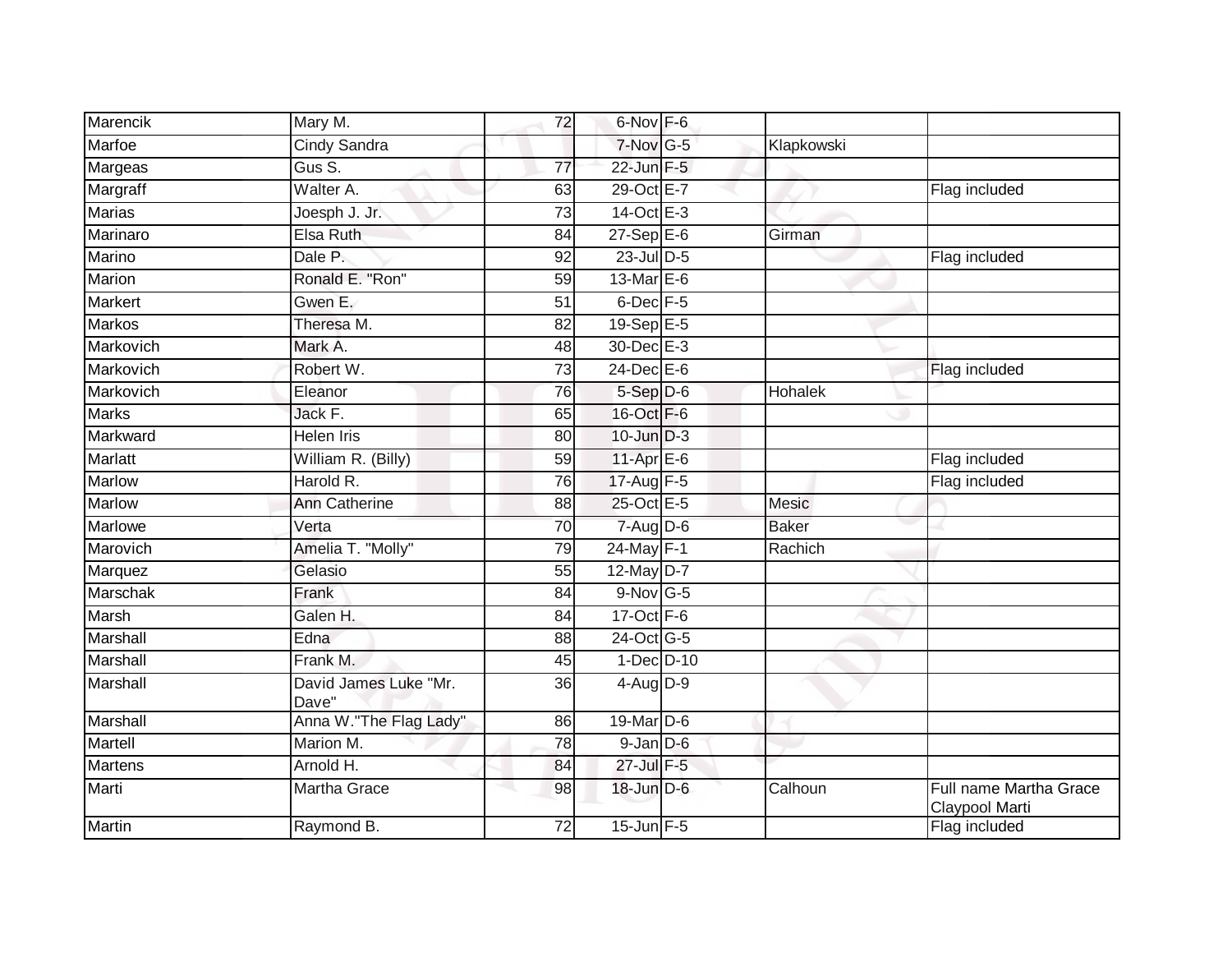| <b>Martin</b>   | Charlotte B.         | 91              | 25-Oct E-5            |               |                                       |
|-----------------|----------------------|-----------------|-----------------------|---------------|---------------------------------------|
| <b>Martin</b>   | <b>Dorothy Marie</b> | 87              | 27-Apr <sub>F-5</sub> | <b>Drewes</b> |                                       |
| <b>Martin</b>   | Norman Leitha        | $\overline{72}$ | 16-May E-7            |               |                                       |
| Martin          | Paul Leo             | 84              | $1$ -Jun $F-6$        |               | Flag included                         |
| Martin          | Thelma A.            | 81              | 15-Dec D-9            | Sherley       |                                       |
| Martin          | Donald J. "Don"      | 81              | 26-Mar <sub>D-5</sub> |               | Flag included                         |
| Martin          | William H.           | $\overline{77}$ | 30-Jan D-5            |               | Flag included                         |
| Martin          | <b>Helen Agnes</b>   | 87              | 15-Dec D-9            | Fering        |                                       |
| <b>Martin</b>   | Albert               | 78              | 24-Jun D-5            |               |                                       |
| Martin          | Geraldine V.         |                 | 16-Nov G-5            | Pagorek       |                                       |
| Martin          | Paschal A. "Pat"     | 72              | $18$ -Jan $F-1$       |               |                                       |
| <b>Martin</b>   | Freeda               | $\overline{77}$ | 1-Oct D-11            |               |                                       |
| Martin          | Nada Hope            | 87              | 23-Oct F-6            |               |                                       |
| Martin          | Dorothy P.           | 81              | 15-Oct E-6            |               |                                       |
| Martine         | John Sr.             | 91              | $9$ -Dec $E-3$        |               |                                       |
| Martinez        | Ventura "Vince"      | 45              | 11-Oct F-6            |               |                                       |
| Martinez        | <b>Israel Luis</b>   |                 | 16-Jan D-5            |               |                                       |
| <b>Martinez</b> | Julia C. "Petunia"   | 53              | 14-Feb E-5            | Gonzalez      |                                       |
| <b>Martinez</b> | Genaro Jr.           | 64              | $12$ -Jan $F-6$       |               |                                       |
| Martinez        | Juanita V.           | 55              | $6$ -Mar $E$ -5       |               |                                       |
| Martinez        | Ventura "Vince"      | 45              | 10-May E-6            |               |                                       |
| <b>Martinez</b> | Joseph James         | 16              | 5-Nov E-5             |               |                                       |
| <b>Martinez</b> | Mary Ann             | 64              | $2$ -Mar $F-5$        | Holupkovic    |                                       |
| Martinez        | Jose A.              | 64              | 30-Oct F-5            |               |                                       |
| <b>Martinez</b> | <b>Pedro Mendez</b>  | $\overline{74}$ | 25-Aug D-10           |               |                                       |
| Martinotti      | Gayle                | 55              | $4$ -Oct $F-5$        | Olson         | Full name Gayle (Moran)<br>Martinotti |
| Martinovic      | Velam I.             | 86              | $8 - Jan$ $D-5$       |               |                                       |
| Marty           | Patricia A.          | 53              | 28-Nov C-6            | Slicker       |                                       |
| <b>Martz</b>    | Thomas E.            | 31              | 18-Jul E-6            |               |                                       |
| Maryanski-Hill  | Barbara M.           | 62              | 31-May E-6            | Predenkiewicz |                                       |
| Marynowski      | Nellie T.            | 92              | $14$ -Jun $F-1$       |               |                                       |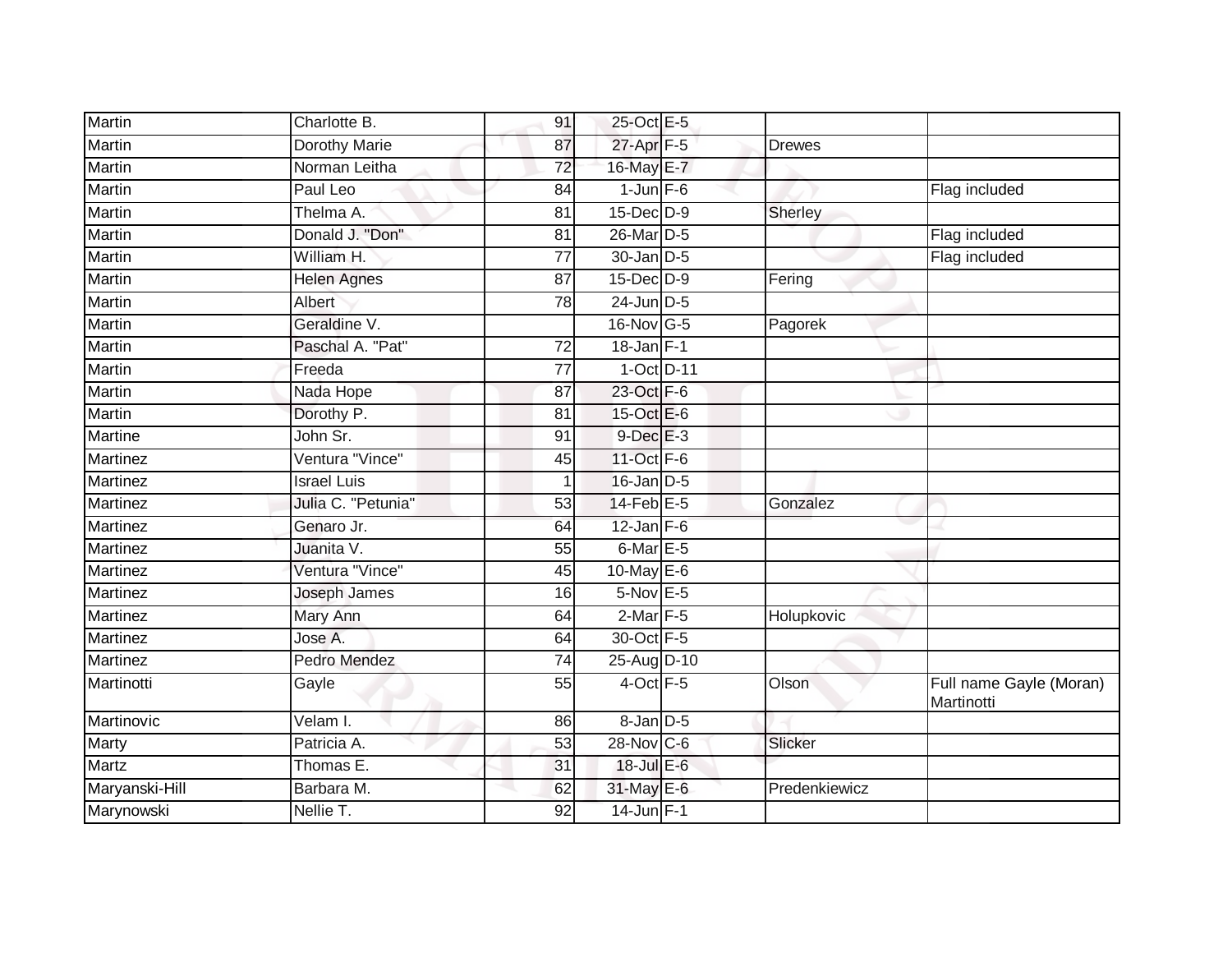| Marynowski      | Nellie P.                    | 92              | $12$ -Jun $E - 5$    |           |                                                |
|-----------------|------------------------------|-----------------|----------------------|-----------|------------------------------------------------|
| Mason           | <b>David Scott</b>           | 52              | 27-Dec G-5           |           |                                                |
| Mason           | Walter S.                    | 91              | 22-Dec D-6           |           | Flag included                                  |
| Mason           | Theodore D. Dr.              | 62              | 25-Oct E-5           |           |                                                |
| Massey          | Larry W.                     | 60              | $4-Nov$ E-3          |           |                                                |
| Massey          | Robert L. Jr.                | 60              | 8-Jun F-5            |           | Flag included                                  |
| Massoth         | Ralph P. Sr.                 | 84              | $1-Nov$ E-6          |           |                                                |
| Masteller       | <b>Catherine Marie Ailes</b> | 67              | $2$ -Nov $E - 5$     | Weinkauff | Full name Catherine Marie<br>Ailes (Weinkauff) |
| <b>Masters</b>  | Anne Kotora                  | 87              | $7-Nov$ G-6          |           |                                                |
| Masters         | Violet Patricia "Fid"        | 80              | $9$ -Dec $E-3$       | Wuletich  |                                                |
| Mastey          | John P. II                   | 80              | $30$ -Jul $D-6$      |           | Flag included                                  |
| Mastohoeff      | Wassell (Basil)              | 85              | 19-Nov E-6           |           |                                                |
| Mater           | Faye W.                      | 75              | $5$ -May $D-7$       |           |                                                |
| <b>Mathis</b>   | <b>Marian Alice</b>          | 97              | 15-Dec D-9           |           |                                                |
| Matovich        | Eli                          |                 | 26-Feb D-5           |           |                                                |
| Matovina        | Helen A.                     | 71              | $29$ -Jan $D$ -6     |           |                                                |
| Matson          | Michael G.                   | 63              | $9$ -Dec $E - 3$     |           | Flag included                                  |
| Matson          | Matthew W. Sr.               | 91              | $12$ -Feb $D-5$      |           |                                                |
| <b>Matthews</b> | James R. "Jim"               | 88              | 22-Jun F-5           |           |                                                |
| <b>Matthews</b> | Brian K.                     | 38              | $26$ -Aug D-4        |           |                                                |
| <b>Matthews</b> | <b>Ann Marie</b>             | 82              | 20-Aug D-5           |           |                                                |
| <b>Matthews</b> | Mary Catherine               | 90              | $27$ -May D-3        |           |                                                |
| Mattull         | Agnes M.                     | 82              | 9-Feb <sup>F-5</sup> |           |                                                |
| <b>Matulis</b>  | Adolph J. "Matt" "Pops"      | 81              | $27$ -May $D-3$      |           | Flag included                                  |
| Matuszak        | Ralph L.                     | $\overline{71}$ | 23-Nov G-5           |           | Flag included                                  |
| Matyjewicz      | Edward S.                    | 83              | 8-Mar E-6            |           | Flag included                                  |
| <b>Matz</b>     | John E.                      | 84              | $25$ -Feb $D-3$      |           |                                                |
| <b>Matzus</b>   | Michael W.                   | 62              | $21$ -May D-6        |           | Flag included                                  |
| Mauder          | Walter J.                    | 74              | $1$ -Jan $D-5$       |           |                                                |
| Maull           | Leonard J.                   | 82              | 6-Oct D-9            |           | Flag included                                  |
| Mavronicles     | George N.                    | 81              | 8-Dec D-9            |           |                                                |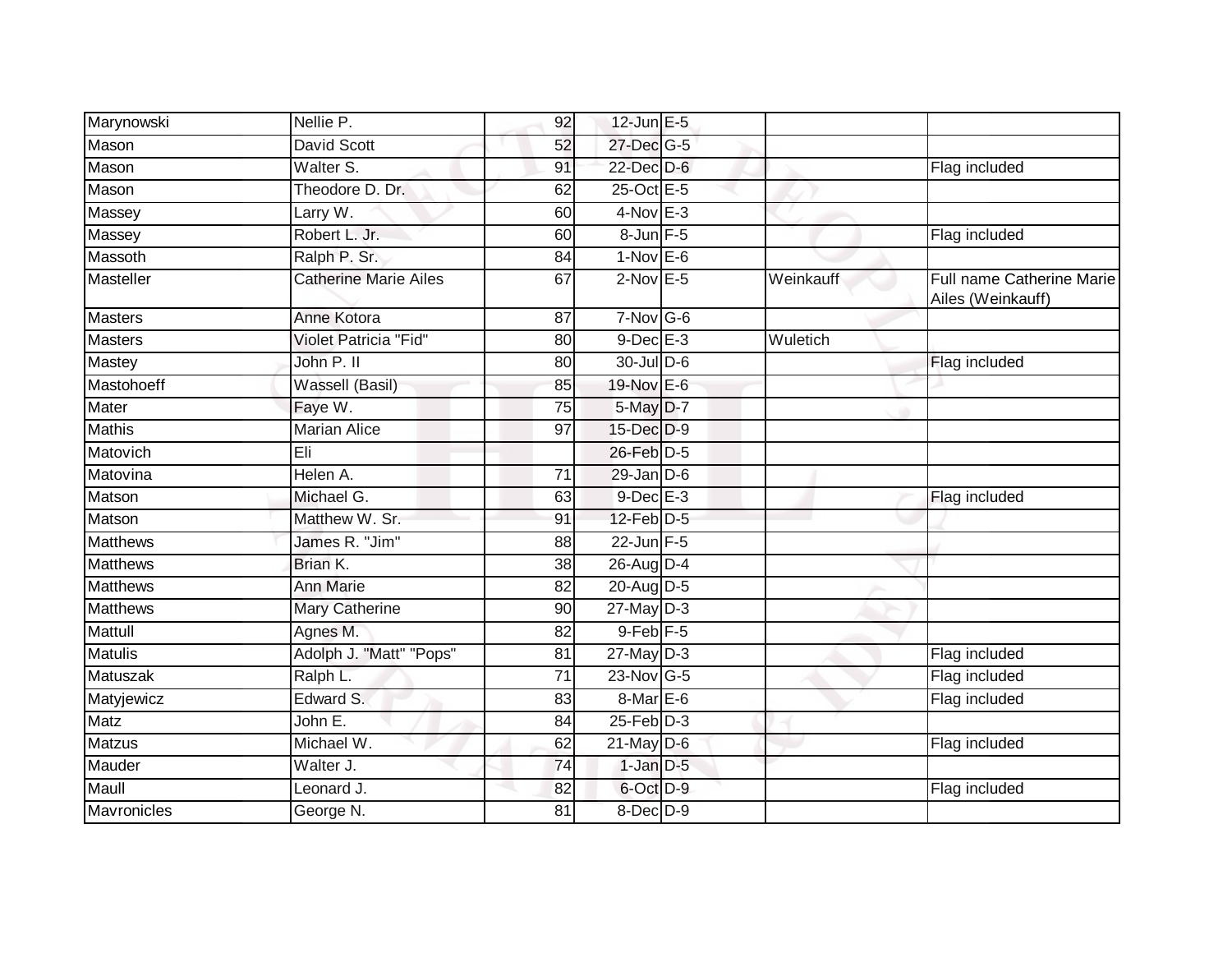| <b>Max</b>      | Olive I.              | 93              | 25-Nov E-5      |           |                                       |
|-----------------|-----------------------|-----------------|-----------------|-----------|---------------------------------------|
| Maxey           | Anna May              | 90              | $9$ -Dec $E-3$  |           |                                       |
| Maxie           | <b>Kenneth Manard</b> | 77              | 6-Dec F-5       |           | Flag included                         |
| May             | Silas W. "Bill"       | 64              | $24$ -Jul E-5   |           | Picture included                      |
| May             | <b>Margaret Vadas</b> | 91              | $4-AugD-9$      |           |                                       |
| Maybaum         | James D. "Bomber"     | 58              | 19-Mar D-6      |           |                                       |
| Mayberry        | Claude N.             | 94              | 18-Apr E-6      |           |                                       |
| Mayen           | Irene P.              | 64              | $3-$ Sep $D-4$  |           | Cross included                        |
| Mayer           | Olive                 |                 | $24$ -Feb $D-7$ | Ashby     |                                       |
| Mayer           | Frances               | 82              | $7-Sep$ F-5     |           | Star of David included                |
| Mayer           | Michael "Max"         | 91              | $3-Aug$ F-6     |           | Star of David included                |
| Mayerik         | Anne                  | 90              | 20-Jul F-5      |           |                                       |
| Mayernik        | Robert J.             | 73              | 25-Mar D-4      |           | Flag included                         |
| Mayernik        | Elizabeth             | 81              | 16-Sep D-4      | Kaplar    |                                       |
| Maylath         | Christopher           | 58              | 3-Mar D-7       |           |                                       |
| Mazan           | Margaret L.           | $\overline{74}$ | 28-Apr D-5      |           |                                       |
| <b>Mazerik</b>  | Wanda M.              | $\overline{77}$ | 28-Mar E-7      | Eley      |                                       |
| Mazibrook       | Jean                  | 82              | $5-Feb$ D-5     |           |                                       |
| Mazonas         | Beverly J.            | 71              | $12$ -Sep $D-5$ | Riesco    |                                       |
| Mazur           | Alphonse J. "Al"      | 89              | $29$ -Jan $D-6$ |           |                                       |
| Mazure          | Anna Grace "Anne"     | 82              | 11-Mar D-4      |           | Full name Anna Grace<br>(Carr) Mazure |
| McArdle         | Kevin C.              | 26              | $9$ -Jan $D$ -6 |           |                                       |
| <b>McAtee</b>   | Lois L.               | $\overline{71}$ | $4$ -Jan E-6    |           |                                       |
| McAvoy          | James M. "Jim'        | 72              | 28-Jul D-9      |           |                                       |
| <b>McBride</b>  | Joseph P. Sr (Chief)  | $\overline{87}$ | $5-Sep$ D-6     |           |                                       |
| McBroom         | Howard R.             | 78              | $2$ -Jan $D-3$  |           |                                       |
| McCann          | <b>Helen Gertrude</b> | 74              | 30-Sep D-13     |           |                                       |
| <b>McCarney</b> | Shirley Joan          | $\overline{70}$ | 14-Sep F-6      | Timmerman |                                       |
| <b>McCarron</b> | Anna                  | 88              | 30-Jan D-5      |           |                                       |
| <b>McCarter</b> | Ruby A.               | 90              | 29-Sep D-10     |           |                                       |
| <b>McCarthy</b> | Daniel J. Jr.         | 58              | 23-May E-5      |           | Flag included                         |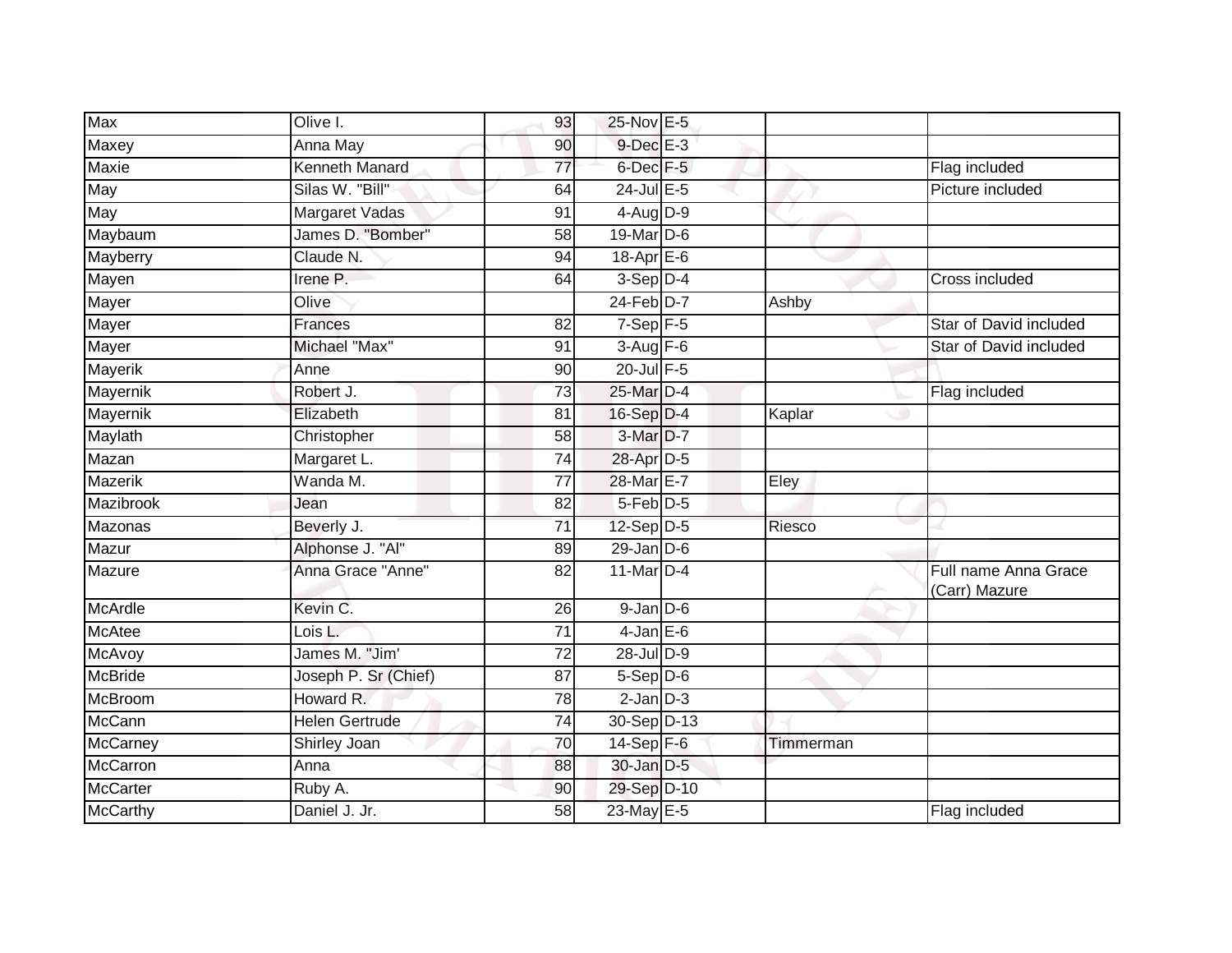| McCarthy          | George B. "Mike"         | 79              | 11-Aug D-11      |         | Flag included                                 |
|-------------------|--------------------------|-----------------|------------------|---------|-----------------------------------------------|
| <b>McCarty</b>    | Martha Ann               | 66              | $4$ -Jun $D$ -6  |         |                                               |
| <b>McCay</b>      | Michael R.               | 42              | $4-SepE-5$       |         |                                               |
| <b>McClain</b>    | John                     | 86              | 25-Oct E-5       |         |                                               |
| McClanahan        | <b>Clarence DeLos</b>    | 82              | $27$ -Apr $F-5$  |         |                                               |
| McClaran          | Jean Rae                 | 64              | $1-Apr$ D-4      |         |                                               |
| McClellan         | Elizabeth J. "Bette"     | 73              | $16$ -Nov G-5    |         |                                               |
| McClelland        | Jeffery R. "Jeff"        | 45              | $29$ -May E-6    |         |                                               |
| <b>McClintock</b> | David E.                 | 61              | 13-May D-4       |         |                                               |
| <b>McCloud</b>    | Mary Ann                 | 52              | $9-Nov$ G-5      |         |                                               |
| <b>McColly</b>    | Ralph "Pappi"            | 76              | $2$ -Jul $D$ -6  |         |                                               |
| McCool            | <b>Edward Neil Sr.</b>   | 72              | $23$ -Jan $D-5$  |         | Flag included                                 |
| McCoskey          | Jean                     | 84              | $19$ -Jan $F-5$  | Mendyk  |                                               |
| McCraine          | Georgia                  |                 | $5-Apr$ F-1      |         | Full name Georgia<br>ە ب<br>Anderson McCraine |
| <b>McCrea</b>     | Helen                    | 84              | 12-May D-7       |         |                                               |
| McCreary          | Vena Mae                 | 79              | $9-Nov$ G-5      | Padgett |                                               |
| McDaniel          | Ollie                    | 89              | 30-Nov G-5       |         |                                               |
| McDaniel          | Elsie                    | 82              | $29$ -Jan $D-6$  |         |                                               |
| McDonald          | Virginia M. "Aunt Ginny" | 79              | $5$ -May $D-7$   |         |                                               |
| McDonald          | Ann                      | $\overline{75}$ | $25$ -Dec $C$ -6 |         | Cross included                                |
| McDonald          | Adam R.                  | 17              | $9$ -Jul $D-7$   |         |                                               |
| McDonald          | Robert Dean "Mac"        | $\overline{74}$ | $27$ -Dec $G$ -6 |         |                                               |
| <b>McDowell</b>   | Gracie M.                | 77              | $15$ -Apr $E$ -5 |         |                                               |
| <b>McElroy</b>    | Marc C.                  | 35              | 21-Mar E-6       |         |                                               |
| McFadden          | Louise I.                | 85              | $24$ -Dec $E-6$  |         |                                               |
| <b>McFall</b>     | Eddie                    | 68              | 21-Jul D-10      |         | Flag included                                 |
| McGahan           | Velma I.                 | 89              | 20-Aug D-5       |         |                                               |
| <b>McGarr</b>     | Judith Sue               | 58              | 24-Aug F-6       | Wood    |                                               |
| <b>McGinnis</b>   | Ann                      | 87              | 16-Apr D-5       | Cleary  |                                               |
| McGinnis-Long     | Kevin                    | 31              | 28-Apr D-6       |         |                                               |
| <b>McGinnity</b>  | George A.                | 82              | $7$ -Jan $D-3$   |         |                                               |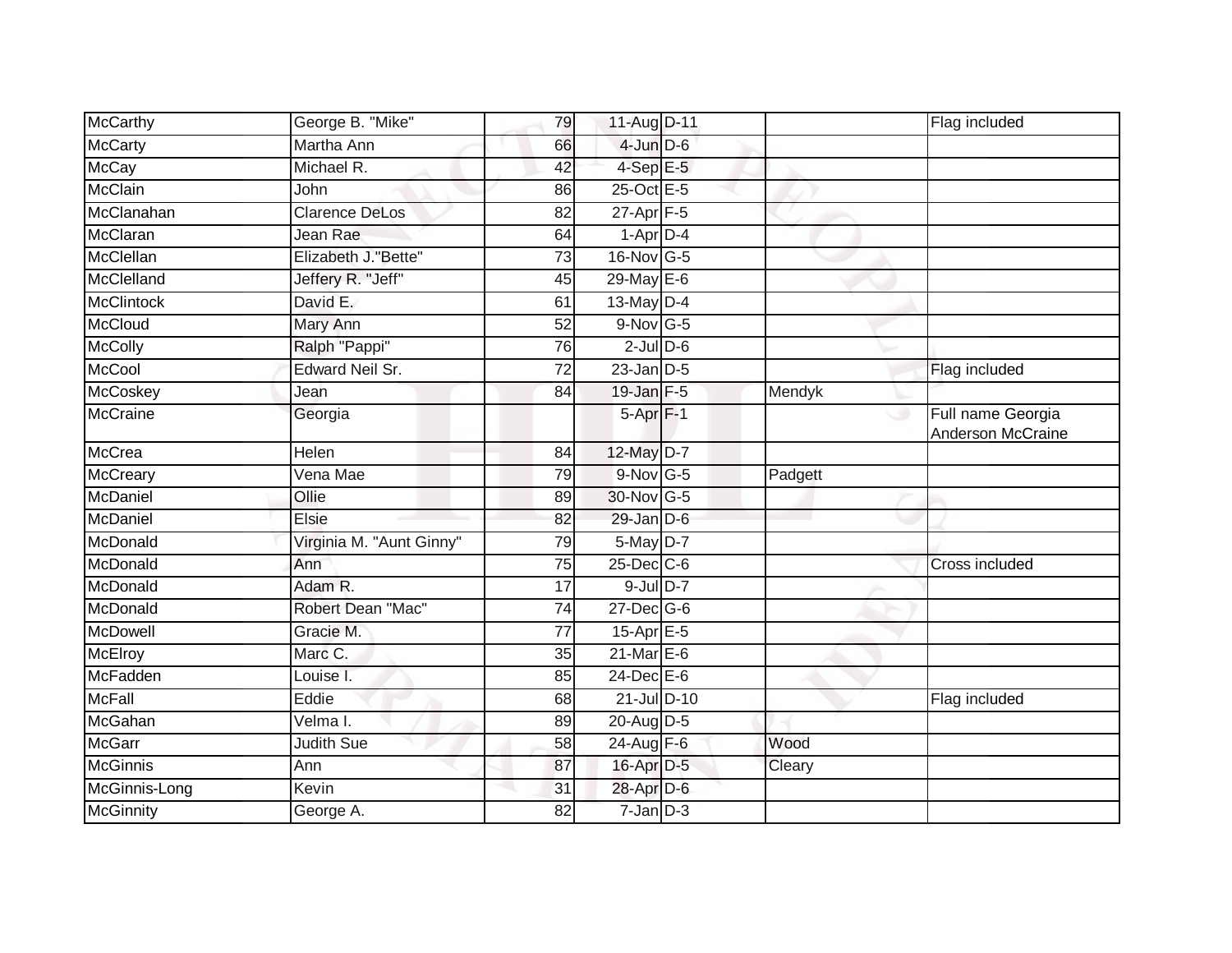| James Robert            | 68              |  |                                                                                                                                                                                                                                                                                                                                                                                                                                                                                                                          |                                             |
|-------------------------|-----------------|--|--------------------------------------------------------------------------------------------------------------------------------------------------------------------------------------------------------------------------------------------------------------------------------------------------------------------------------------------------------------------------------------------------------------------------------------------------------------------------------------------------------------------------|---------------------------------------------|
| Elsie                   | 72              |  |                                                                                                                                                                                                                                                                                                                                                                                                                                                                                                                          |                                             |
| Ralph J. Jr.            | 84              |  |                                                                                                                                                                                                                                                                                                                                                                                                                                                                                                                          | Flag inlcuded                               |
| Juanita                 | 83              |  |                                                                                                                                                                                                                                                                                                                                                                                                                                                                                                                          |                                             |
| Rosemary                | 90              |  | Gorman                                                                                                                                                                                                                                                                                                                                                                                                                                                                                                                   |                                             |
| Lillian                 | 72              |  |                                                                                                                                                                                                                                                                                                                                                                                                                                                                                                                          |                                             |
| Robert E.               | 75              |  |                                                                                                                                                                                                                                                                                                                                                                                                                                                                                                                          | Flag included                               |
| Della L. (Resse)        | 41              |  |                                                                                                                                                                                                                                                                                                                                                                                                                                                                                                                          |                                             |
| Della J.                | 41              |  |                                                                                                                                                                                                                                                                                                                                                                                                                                                                                                                          |                                             |
| Mary Ellen              | 97              |  | Pekar                                                                                                                                                                                                                                                                                                                                                                                                                                                                                                                    |                                             |
| Marzella L. "Marty"     | 79              |  |                                                                                                                                                                                                                                                                                                                                                                                                                                                                                                                          |                                             |
| George Robert "Bob"     | 72              |  |                                                                                                                                                                                                                                                                                                                                                                                                                                                                                                                          |                                             |
| Kenneth                 | 93              |  |                                                                                                                                                                                                                                                                                                                                                                                                                                                                                                                          |                                             |
| Robert A. Sr            | 89              |  |                                                                                                                                                                                                                                                                                                                                                                                                                                                                                                                          | Flag included Picture<br>Included           |
| James "Jack"            | 76              |  |                                                                                                                                                                                                                                                                                                                                                                                                                                                                                                                          | Flag included                               |
| Edna Jewel              | 69              |  |                                                                                                                                                                                                                                                                                                                                                                                                                                                                                                                          | Full name Edna Jewel Mc<br>Kinney Mackenzie |
| Donnell "Mac"           | 65              |  |                                                                                                                                                                                                                                                                                                                                                                                                                                                                                                                          |                                             |
| James T.                | 86              |  |                                                                                                                                                                                                                                                                                                                                                                                                                                                                                                                          | Flag included                               |
| <b>Lester Marie</b>     | 92              |  |                                                                                                                                                                                                                                                                                                                                                                                                                                                                                                                          |                                             |
| John                    | $\overline{87}$ |  |                                                                                                                                                                                                                                                                                                                                                                                                                                                                                                                          |                                             |
| Dorothy C.              | 81              |  |                                                                                                                                                                                                                                                                                                                                                                                                                                                                                                                          |                                             |
| Geraldine H.            | 65              |  | Krol                                                                                                                                                                                                                                                                                                                                                                                                                                                                                                                     |                                             |
| Richard L.              | 59              |  |                                                                                                                                                                                                                                                                                                                                                                                                                                                                                                                          |                                             |
| Ethel M.                | 83              |  |                                                                                                                                                                                                                                                                                                                                                                                                                                                                                                                          |                                             |
| Willie H. "Uncle Billy" | 99              |  |                                                                                                                                                                                                                                                                                                                                                                                                                                                                                                                          |                                             |
| Brookie F.              | 67              |  |                                                                                                                                                                                                                                                                                                                                                                                                                                                                                                                          |                                             |
| Gwenda P.               | 65              |  |                                                                                                                                                                                                                                                                                                                                                                                                                                                                                                                          |                                             |
| Dwight Wayne            | 61              |  |                                                                                                                                                                                                                                                                                                                                                                                                                                                                                                                          |                                             |
| Mabel Louise            |                 |  | Cohoon                                                                                                                                                                                                                                                                                                                                                                                                                                                                                                                   |                                             |
| John J.                 |                 |  |                                                                                                                                                                                                                                                                                                                                                                                                                                                                                                                          |                                             |
| Dorothy M.              | 85              |  |                                                                                                                                                                                                                                                                                                                                                                                                                                                                                                                          |                                             |
|                         |                 |  | 26-Dec G-7<br>29-Apr D-3<br>$6$ -Dec $F-5$<br>$22$ -Jul $D-4$<br>$20$ -Mar $E-4$<br>$7$ -May $D-5$<br>$29$ -Jan $D$ -6<br>$25-Sep$ E-6<br>22-Sep D-10<br>19-Dec F-6<br>28-Jul D-10<br>19-Mar D-6<br>$13$ -Jan $D-6$<br>$8-AugE-6$<br>9-Sep D-4<br>$25$ -Jul $E$ -5<br>$7 - Aug$ $D-6$<br>27-Aug D-5<br>$11-Apr \nE-6$<br>$5$ -May $D-8$<br>$10$ -Jan $ D-6 $<br>8-Oct E-5<br>$1-Feb$ $F-1$<br>16-May E-7<br>$14$ -Jun $F-1$<br>$28$ -Feb $E$ -5<br>$6$ -Dec $F-5$<br>22-May E-6<br>20-Aug E-6<br>3-Feb D-7<br>14-Oct E-3 |                                             |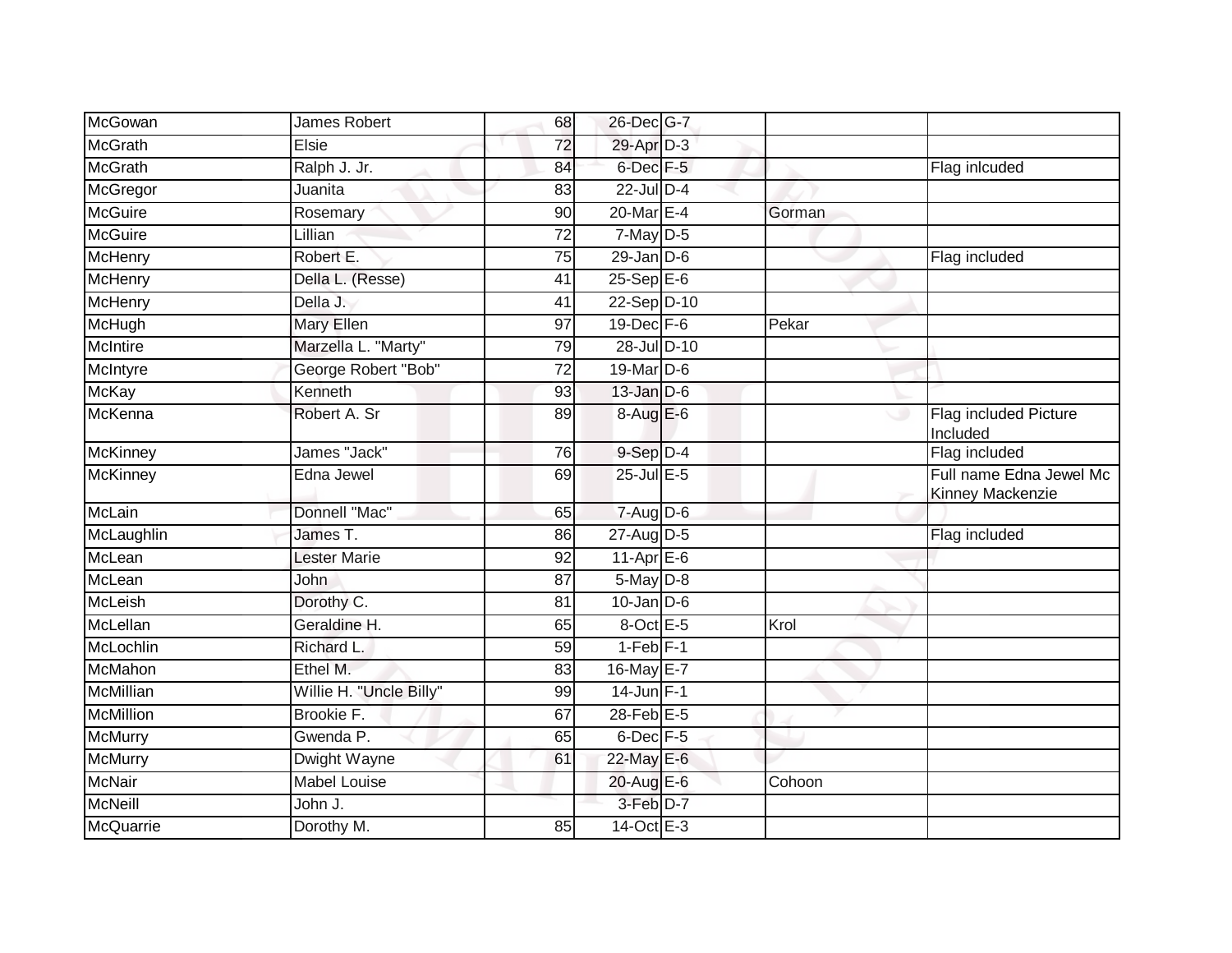| McQueary          | Willis F. "Mac"           | 79              | 27-Aug D-5        |          | Flag included                           |
|-------------------|---------------------------|-----------------|-------------------|----------|-----------------------------------------|
| <b>McSemek</b>    | Ray                       | 77              | 14-Aug D-5        |          |                                         |
| <b>McWhorter</b>  | William W. "Bill" "Porky" | 63              | 6-May D-4         |          |                                         |
| <b>McWilliams</b> | Robert N.                 | 79              | 23-May E-5        |          |                                         |
| Meacham           | Harold W.                 | $\overline{77}$ | $17 - Jan$ $D-6$  |          |                                         |
| Meanovich         | Daniel G.                 | 48              | $22$ -Jul $D-4$   |          |                                         |
| <b>Mears</b>      | Elizabeth                 | 76              | 23-Jun D-10       |          |                                         |
| Meckaroska        | Ziatana                   | 78              | 23-Jun D-10       |          |                                         |
| Meckauskas        | Tadas                     | 85              | $18$ -Jul $E$ -6  |          |                                         |
| <b>Mecklin</b>    | James Lawrence II         | $\overline{53}$ | 10-Oct F-5        |          |                                         |
| Medellin          | Rito Sr.                  | 90              | $5$ -Jul $E-4$    |          |                                         |
| Medina            | Christina Y.              | Infant          | 26-Sep E-6        |          |                                         |
| Medina            | Louis                     | 86              | $24$ -Jul E-5     |          | Cross included                          |
| Medina            | Abel O.                   | 40              | $4$ -Jan $E$ -6   |          |                                         |
| Medina            | Brian D.                  | 40              | 12-Dec G-7        |          |                                         |
| <b>Meeks</b>      | David W.                  | 44              | 10-Dec E-5        |          |                                         |
| Meilaender        | Gilbert Rev.              | 89              | $10$ -Dec $E - 6$ |          |                                         |
| <b>Meiss</b>      | Mary Jeanne               | 76              | $16$ -Nov G-5     |          |                                         |
| Mekola            | <b>Madison Renee</b>      | Infant          | 20-Feb E-5        |          |                                         |
| Melega            | Catherine "Kate"          | 85              | 11-Mar D-4        | Oslawski | Full name Catherine<br>Froncek-Melega   |
| Melendez          | Manuel                    | $\overline{73}$ | 6-Nov F-6         |          |                                         |
| Melgarejo         | Angel                     |                 | $11-Apr \nE-6$    |          |                                         |
| Melnyk            | Julia                     | 78              | $10$ -Apr $E$ -6  | Kun      | Full name Julia Kubida<br><b>Melnyk</b> |
| Melton            | Gerald "Gerry"            | 73              | 22-Aug E-6        |          |                                         |
| Meltzer           | Louis E. Sr.              | $\overline{72}$ | 25-Nov E-5        |          |                                         |
| Melvan            | Margaret L.               |                 | $28$ -Jan $D-4$   | Portal   |                                         |
| Melvan            | Ambrose R.                | 63              | $2$ -Nov G-6      |          |                                         |
| Menclewicz        | Alma                      | 91              | $19$ -Jan $F-5$   | Badyniak |                                         |
| Mendez            | Sofia                     | 69              | $9$ -Feb $F-5$    |          |                                         |
| Mendiola          | Jovita A.                 | 76              | 9-Aug E-6         |          |                                         |
| Mendosa           | Sonja Annemarie           | 77              | $27$ -AugD-5      |          |                                         |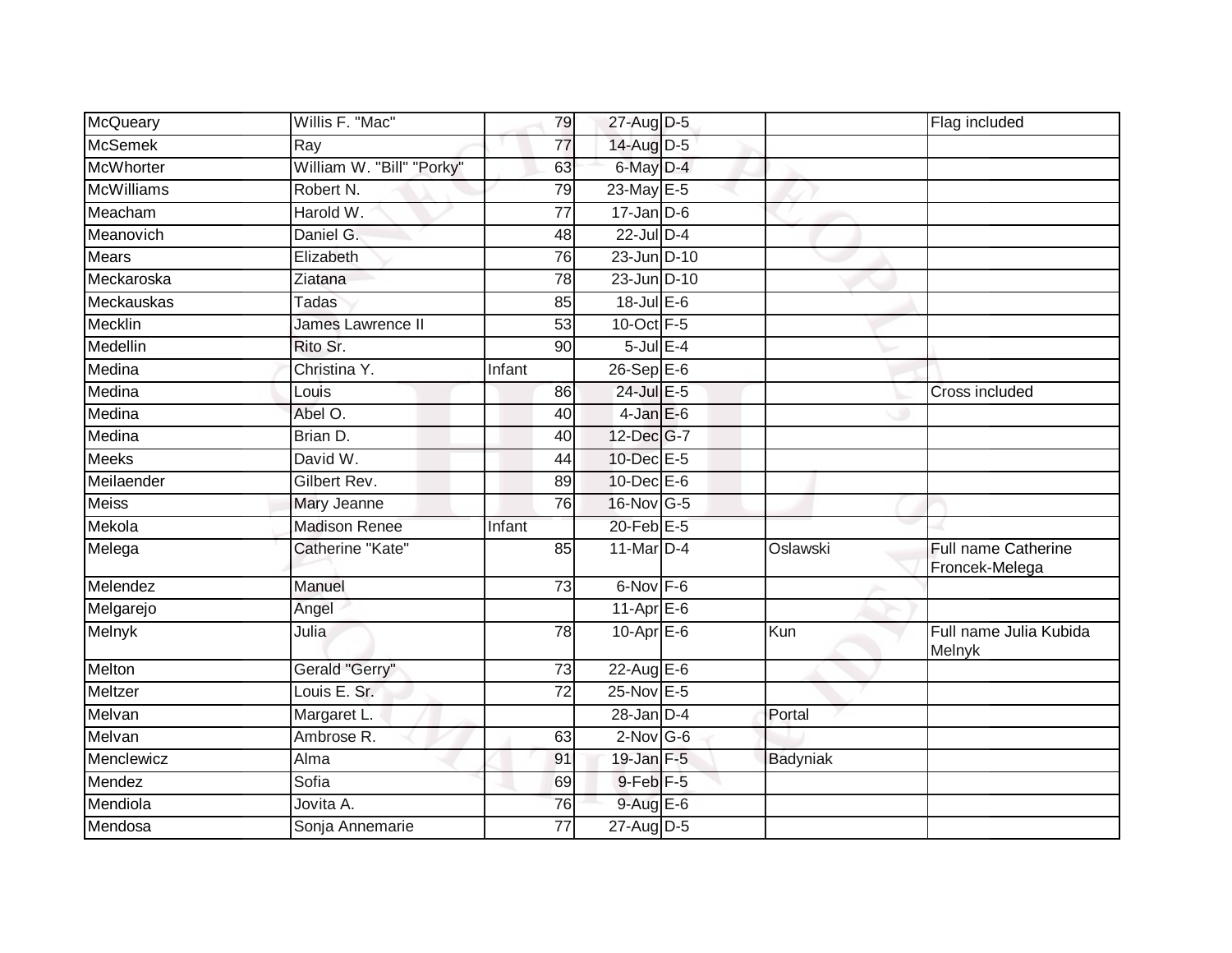| Mendoza         | Luis Angel           | 31              | $17 - \overline{Aug}$ F-5 |       |             |               |
|-----------------|----------------------|-----------------|---------------------------|-------|-------------|---------------|
| Mendoza         | Henry Sr.            | 87              | $24-Sep$ D-6              |       |             |               |
| Menke           | Thomas E.            | 60              | 28-Oct E-4                |       |             |               |
| Menne           | Marilou "Boo"        | 51              | $23$ -Jul $D-6$           |       |             |               |
| Mercer          | Theresa              | $\overline{73}$ | 23-Jun D-10               |       | Slaughter   |               |
| Mercer          | Keith L.             | 35              | $25$ -Jul $E$ -6          |       |             |               |
| Merch           | Gertrude L. "Gertie" | 82              | $9$ -Feb $F - 5$          |       | Chudy       |               |
| Mergenthaler    | Timothy F.           | 58              | $18$ -Jul E-6             |       |             |               |
| Merichko        | John Leo             | 28              | 13-Nov F-6                |       |             |               |
| <b>Merkley</b>  | Elizabeth            | 96              | $14$ -Feb $E-5$           |       |             |               |
| Merola          | James W.             | 86              | 8-Feb <sup>F-3</sup>      |       |             |               |
| Merritt         | Billy "Bill" M.      | 76              | 19-Aug D-3                |       |             |               |
| Merry           | Thomas R.            | 56              | $3$ -Dec $E - 5$          |       |             |               |
| Messmann        | Evalyn R.            | 88              | 28-Sep F-6                |       |             |               |
| Mesterharm      | Marian               |                 | 18-May F-5                |       |             |               |
| <b>Metrick</b>  | Irene                | 80              | $20$ -Jan $D-6$           |       | Kudera      |               |
| Metro           | Edward R. "Ed"       | 76              | 18-Dec F-5                |       |             |               |
| Metz            | Warren W.            | 80              | 14-May D-5                |       |             | Flag included |
| Metzen          | Matthew C. "Charlie' | 87              | 29-Apr D-3                |       |             |               |
| <b>Mewes</b>    | <b>Ernest Sr</b>     | 74              | $20$ -May $D-3$           |       |             |               |
| Meyer           | Leo A. "Robin"       | 79              | $21-Apr D-6$              |       |             |               |
| Meyer           | Alfred O. "Al"       | $\overline{88}$ | $25$ -Feb $D-3$           |       |             |               |
| Meyer           | Jean S.              | 81              | $3$ -Dec $E$ -5           |       |             |               |
| Meyer           | Edna "Dolly"         | 78              | 18-Aug D-10               |       |             |               |
| Meyer           | Catherine B.         | 79              | 26-Aug D-4                |       | Baumgartner |               |
| Meyer           | Edward F.            |                 | 82 Decmeber<br>17         | $E-7$ |             | Flag included |
| Meyers          | Roy                  | 73              | $29$ -Dec $D-6$           |       |             |               |
| Mezacapo        | Albert J.            | 73              | $2$ -Oct $F-3$            |       |             | Flag included |
| Mezydlo-Svetich | Noreen M.            | 47              | 30-Apr D-6                |       |             |               |
| Michael         | Wallace D.           | 73              | 9-Oct F-5                 |       |             |               |
| Michael         | Patricia R.          | 72              | 22-Sep D-10               |       |             |               |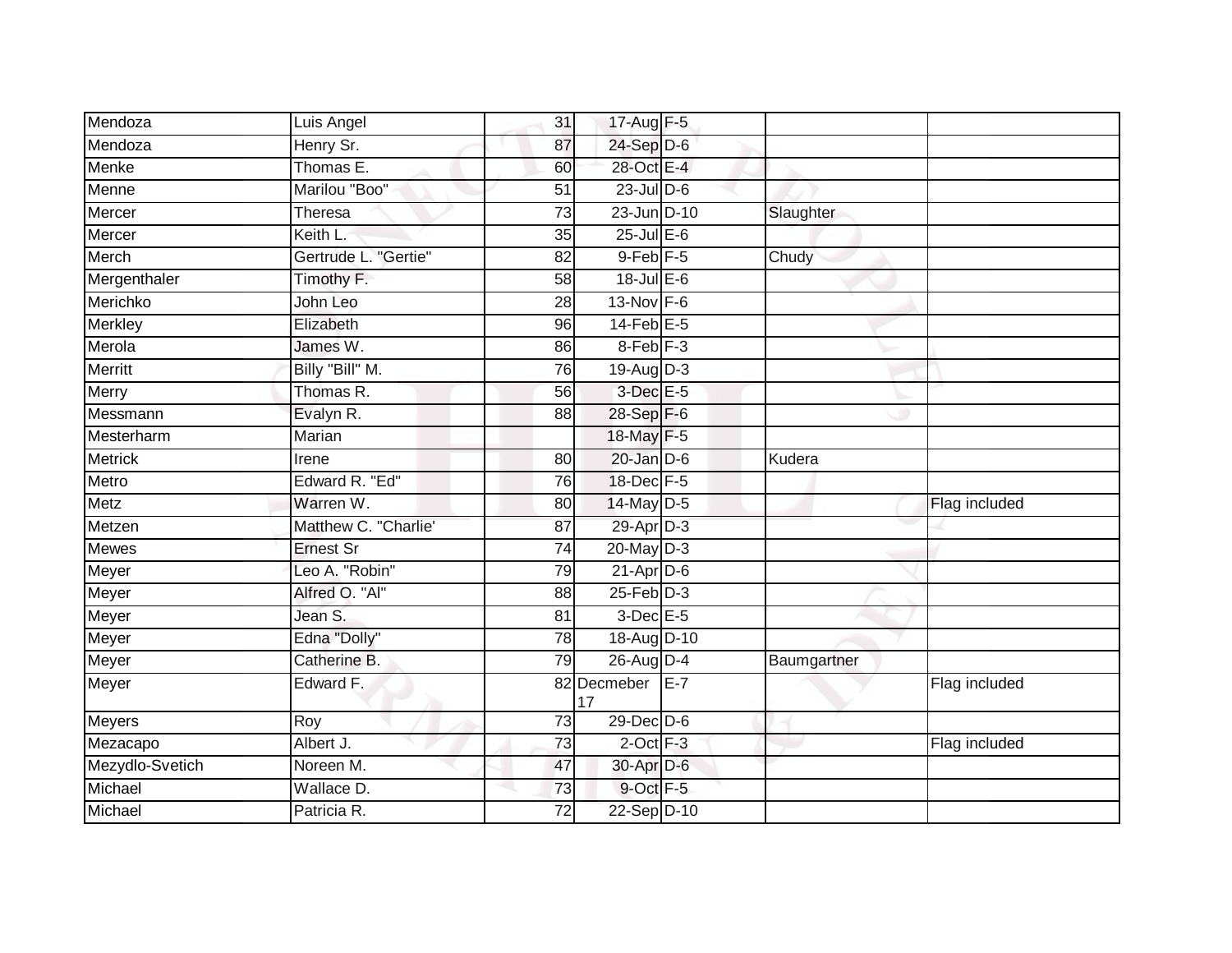| <b>Michaels</b> | Mildred Inez         | 89              | 26-Mar D-5        |                 |                |               |
|-----------------|----------------------|-----------------|-------------------|-----------------|----------------|---------------|
| Michaels        | David P.             | 54              | $2-Sep$ $D-4$     |                 |                |               |
| Michaelson      | Gladys D.            |                 | 19-Oct G-5        |                 | Pokalsey       |               |
| Michalak        | Alfred R.            | 79              | 26-Jul E-6        |                 |                |               |
| Michalak        | Rose J.              | $\overline{77}$ | 14-Oct E-3        |                 |                |               |
| Michalski       | Walter A. Sr.        | 86              | $9$ -Jan $D-7$    |                 |                |               |
| Michau          | Ray E. Sr.           | 80              | 6-Mar $E-5$       |                 |                | Flag included |
| Michel          | Earl R.              | 93              | $7$ -Dec $G$ -5   |                 |                |               |
| Michnal         | Frank "JR" Jr.       | 52              | $7$ -May $D-5$    |                 |                |               |
| Michorczyk      | Kazimierz "Casey"    |                 | 31-Dec E-5        |                 |                |               |
| Micic           | Milan                | 84              | 31-Mar E-4        |                 |                |               |
| Micic           | Ljubo B. "Louie"     | 48              | $31 - Aug$ F-6    |                 |                |               |
| Micic           | Pelagija             | 76              | $5$ -Jul $E-4$    |                 |                |               |
| Micu            | Victor               | 87              | 21-Jul D-10       |                 |                |               |
| Mieczenkowski   | John                 | 66              | 19-Sep E-5        |                 |                |               |
| Miethke         | Lillian $E$ .        | 77              | $1$ -Jan $D-5$    |                 |                |               |
| Mihailovich     | Kathryn "Kosh"       | $\overline{82}$ | $2$ -Jul $D$ -6   |                 |                |               |
| <b>Mihalik</b>  | Steve F.             | 77              | $5 - Jun$ $E - 6$ |                 |                | Flag included |
| Mihalo          | David E.             | 48              | 23-Jun D-11       |                 |                |               |
| Mihalovich      | Kathryn "Kosh"       | $\overline{72}$ | 30-Jun D-10       |                 |                |               |
| <b>Mihich</b>   | Mary                 | 104             | $14$ -Nov F-6     |                 |                |               |
| Mika            | George D.            | 69              | $17$ -Jun $D-5$   |                 |                | Flag included |
| <b>Mikels</b>   | Elsie L.             | 81              | $10$ -Feb $D-6$   |                 |                |               |
| <b>Miklik</b>   | Margaret             | 84              | $9-AugE-7$        |                 |                |               |
| Mikolajczk      | Helen                | 87              | $12-Sep D-5$      |                 |                |               |
| <b>Miksis</b>   | Gerald "Winky"       | 63              | 26-Mar D-5        |                 |                |               |
| <b>Mikuly</b>   | <b>Helen Lucille</b> | 90              |                   | $7$ -Jul $D-10$ | Hrezo          |               |
| Mikuta          | Alden                | $\overline{77}$ | $10$ -Oct $F - 5$ |                 |                |               |
| Milakovic       | Mary                 | 79              | 19-Oct G-5        |                 | <b>Metrick</b> |               |
| Milan           | Charles              | 89              | $2$ -Jan $D-3$    |                 |                |               |
| Milasich        | Rudolph "Rudi"       | 89              | 20-Dec F-5        |                 |                |               |
| Milasich        |                      |                 |                   |                 |                |               |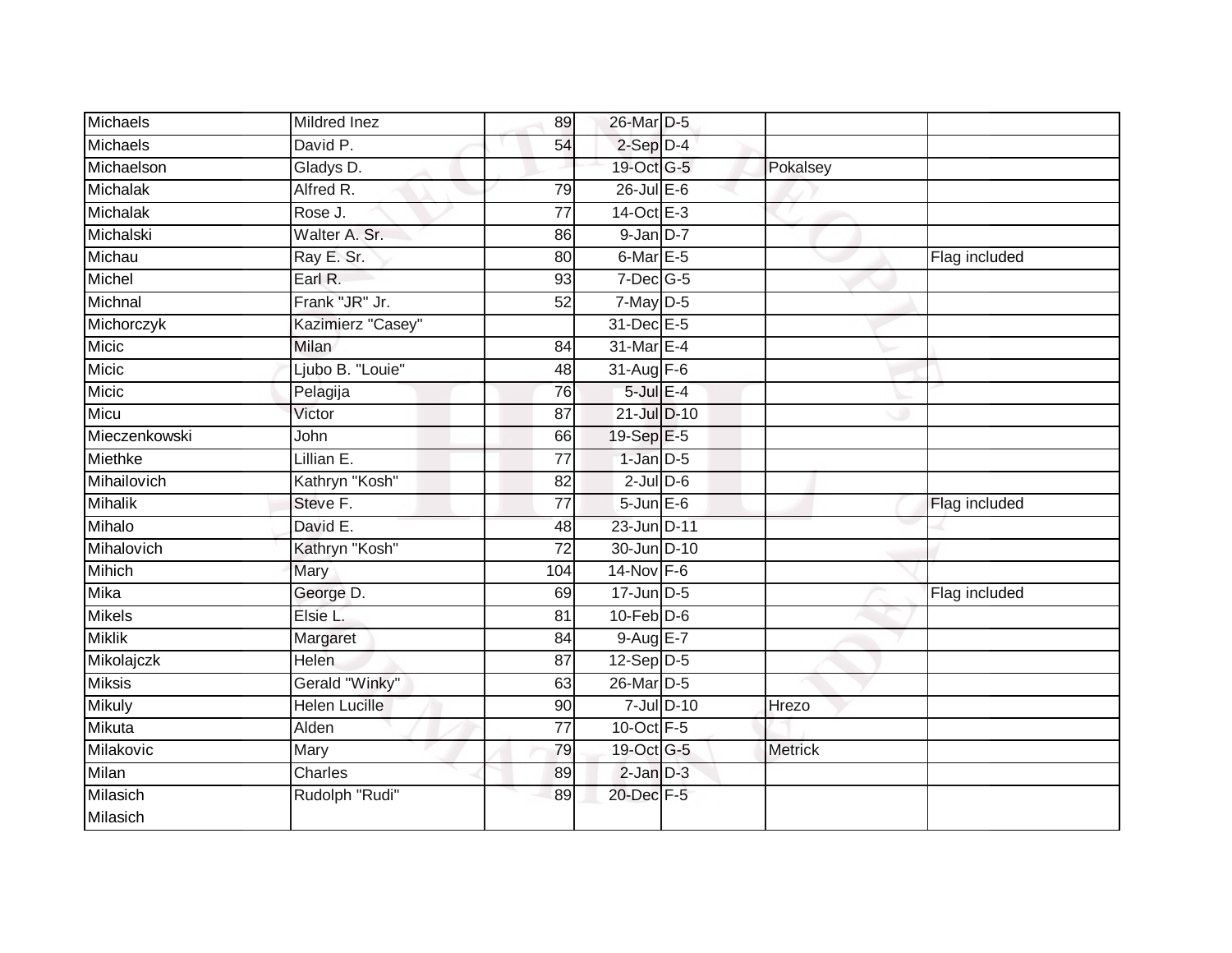| Milausnic     | Irene                     | 88              | $11$ -Jun $D-5$   |             |                                               |
|---------------|---------------------------|-----------------|-------------------|-------------|-----------------------------------------------|
| Milenkoff     | Gwendolyn A.              | 66              | 30-Dec E-3        | Neitzel     | Full name Gwendolyn A.<br>O'Brien (Milenkoff) |
| <b>Miles</b>  | Louise                    | 84              | $4$ -Jan $E$ -6   |             |                                               |
| <b>Miles</b>  | Kenneth A.                | 67              | $21$ -May $D=6$   |             | Picture included                              |
| Miletto       | Margaret Z. "Purple Lady" | 89              | 27-Jul F-5        | v           |                                               |
| Milewski      | Stanley J. Rev.           | 84              | $17$ -Feb $D-6$   |             |                                               |
| Milkowski     | Theophile "Phil"          | 92              | 17-Sep D-5        |             | Flag included                                 |
| <b>Millan</b> | Charles M.                | 89              | $4$ -Jan $E$ -6   |             | Flag included                                 |
| <b>Miller</b> | Lillian U.                | 94              | 20-Aug D-5        |             |                                               |
| Miller        | Kenneth Maynard           |                 | $8-Nov$ E-6       |             |                                               |
| Miller        | Michael                   | 45              | 17-Sep D-5        |             |                                               |
| Miller        | Stephen Glenn             | 18              | 24-Jun D-5        |             |                                               |
| <b>Miller</b> | Richard G.                | 72              | $5$ -Jul $E-4$    |             |                                               |
| Miller        | James B. "Jimmy"          | 19              | 18-Nov E-4        |             |                                               |
| <b>Miller</b> | Grace E.                  | $\overline{87}$ | 8-Jan D-6         |             | Full name Grace E.<br>(Miller) Rubarts        |
| <b>Miller</b> | <b>Mary Louise</b>        | 78              | 3-May F-2         |             |                                               |
| <b>Miller</b> | Lucas Aidan               | 3 Days          | $25$ -Feb $D-3$   |             |                                               |
| <b>Miller</b> | Frances R.                | $\overline{87}$ | 31-May F-1        | Retek       |                                               |
| Miller        | Lyndell W.                | 86              | 19-Aug D-3        |             |                                               |
| Miller        | Loretta A.                | 80              | 17-Mar D-5        |             |                                               |
| Miller        | Germaine Colette          | 62              | 18-Jul E-6        |             |                                               |
| <b>Miller</b> | Mary Josephine            | 90              | $22$ -Feb $E-5$   |             |                                               |
| <b>Miller</b> | Zettie Mae                | 80              | $21$ -Jun $E-5$   |             |                                               |
| Miller        | Robert B. "Bobbie"        | 47              | 16-May E-7        |             |                                               |
| Miller        | Theresa H.                | 85              | 28-Dec G-6        | Hildebrandt |                                               |
| Miller        | Harlan "Junior"           | 63              | $22$ -Mar $E-5$   |             |                                               |
| Miller        | <b>Frances Marlene</b>    | 62              | 11-Mar D-4        | Wilson      |                                               |
| <b>Miller</b> | John H.                   | 73              | $6$ -Jun $E$ -5   |             |                                               |
| <b>Miller</b> | Marjorie Eleanor          | 75              | 5-Feb D-5         | Kunde       |                                               |
| Miller        | Jon $\overline{R}$ .      | 62              | $16$ -Oct $F - 6$ |             |                                               |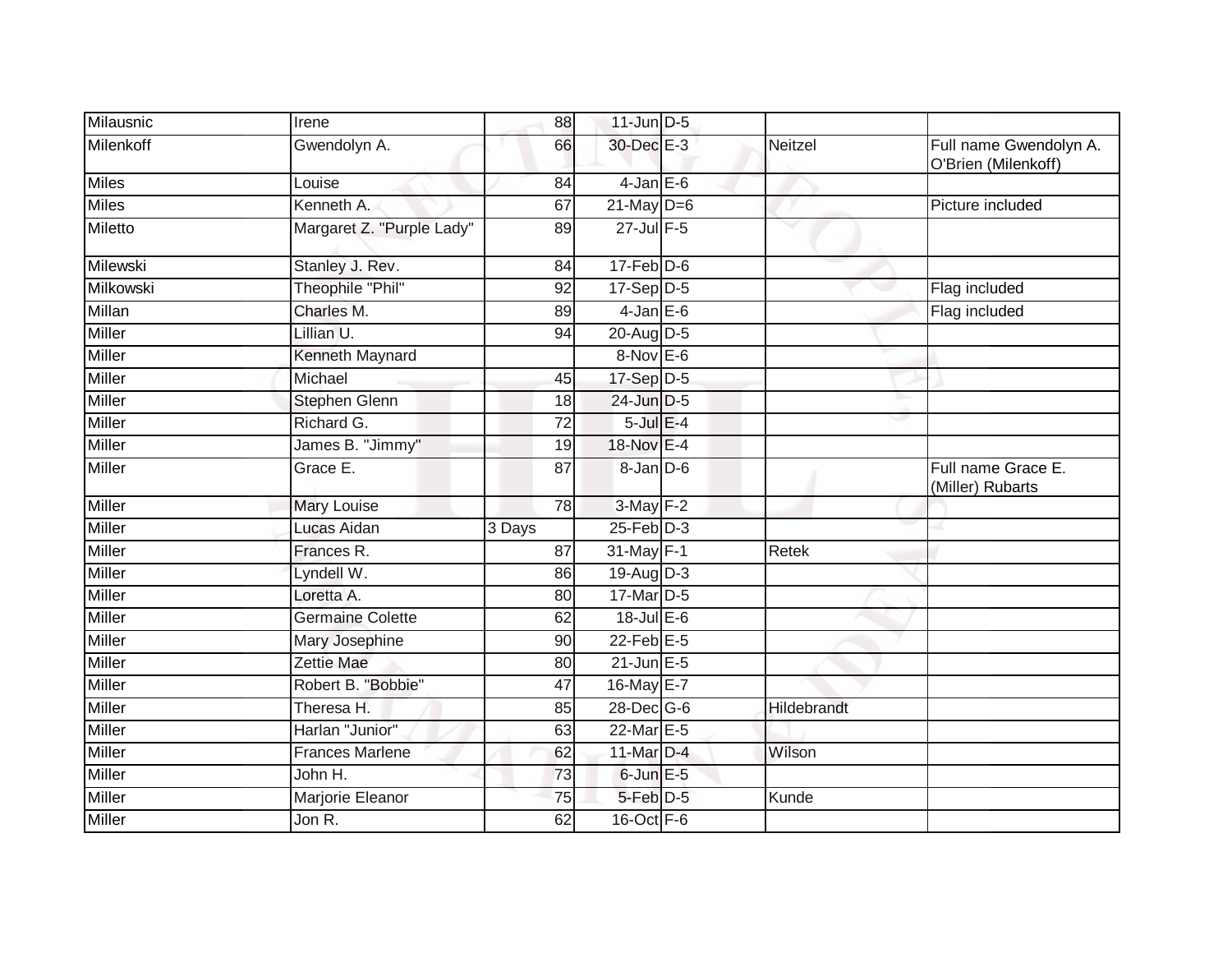| <b>Miller</b>   | Betty L.              | $\overline{78}$ | 30-Jul D-6           |          |                |
|-----------------|-----------------------|-----------------|----------------------|----------|----------------|
| Miller          | Patricia A.           | 57              | $17$ -Feb $D-6$      |          |                |
| <b>Miller</b>   | Gordon L.             | 67              | 3-Dec E-5            |          |                |
| Miller          | Dorothy               | 79              | $31$ -Jul $E-6$      |          |                |
| <b>Millikin</b> | Robert W.             | $\overline{88}$ | 13-Oct D-9           |          |                |
| <b>Millis</b>   | Marie C.              | 82              | $1-Dec$ $D-10$       |          |                |
| <b>Mills</b>    | Amanda F.             | 91              | $20$ -Jan $D-6$      |          |                |
| <b>Mills</b>    | Katherine             | 47              | $31$ -Dec $E-6$      |          |                |
| Milner          | Harry William "Bill"  | 76              | $6$ -Feb $E$ -5      |          |                |
| <b>Milsis</b>   | Gerald "Winky"        | 63              | 26-Mar D-5           |          |                |
| Min             | Joyce H.              | 63              | $2$ -Oct $F-3$       |          |                |
| Minard          | Francis "Frank"       | 53              | 13-Oct D-9           |          |                |
| Minsker         | Joseph T.             | 84              | $6$ -May $D-3$       |          |                |
| <b>Minster</b>  | George R.             | 83              | $1-Nov$ E-6          |          |                |
| Minter          | Elsa                  | 90              | $17 - Jan$ $D-6$     |          |                |
| <b>Mireles</b>  | Tomasa C.             | 68              | 29-Jul D-4           |          | Cross included |
| Miresso         | <b>Rose Marie</b>     | 60              | 15-Oct E-6           |          |                |
| Mirkov          | Robert M.             | $\overline{74}$ | 27-Jul F-6           |          |                |
| Misch           | Joseph J.             | 84              | $21$ -Jun $E-5$      |          |                |
| Misch           | Helen F.              | 92              | $10$ -Jun $D-3$      | Bakala   |                |
| Misch           | Geneva                |                 | 21-Aug E-5           | Wood     |                |
| Misch           | Cora "Kazimiera"      | 86              | $3$ -Jun $D-4$       | Kosinski |                |
| Mischka         | Marita K.             | 46              | $2$ -Nov G-6         |          |                |
| <b>Mishler</b>  | Harold D. "Mish"      |                 | 20-Dec F-5           |          |                |
| Misiewich       | Virginia              | 94              | 17-May E-6           |          |                |
| Miskosky        | William J."Cukes"     | 92              | $7-Feb$ $E-6$        |          |                |
| <b>Miskuf</b>   | Joseph Jr.            | 70              | 1-Mar <sub>F-2</sub> |          |                |
| Misner          | Anna Sue              | 73              | 8-Dec D-9            |          |                |
| Misner          | Rex E.                | 53              | 6-Feb E-5            |          | Flag included  |
| Misovye         | Frances               | 91              | 3-Feb D-7            | Kawiecki |                |
| Mistovich       | Sylvia                | 79              | $3$ -Jul $E$ -5      |          |                |
| Mitchell        | <b>Ruth Elizabeth</b> | $\overline{97}$ | $27$ -Nov F-6        |          |                |
|                 |                       |                 |                      |          |                |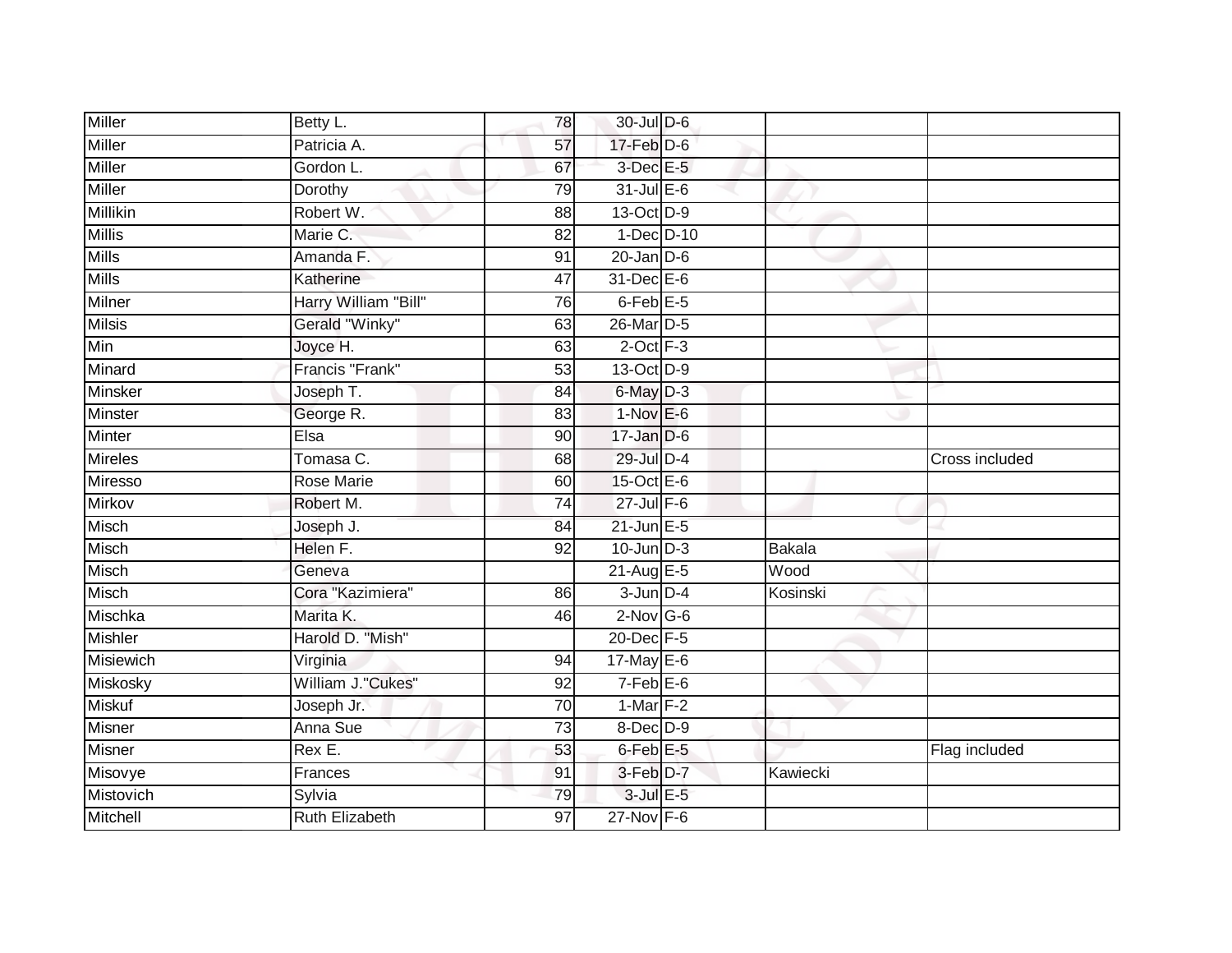| Mitchell       | William Richard Sr.                  | 68              | $2$ -Jul $D$ -6             |                  | Flag included    |
|----------------|--------------------------------------|-----------------|-----------------------------|------------------|------------------|
| Mitchell       | Diane F.                             |                 | $1$ -Jan $D-5$              |                  |                  |
| Mitchell       | Leo J.                               | 98              | $4$ -Jan E-6                |                  |                  |
| Mitchell       | <b>Stella</b>                        | 87              | 22-Sep D-10                 | Liss             | Picture included |
| Mizwicki       | Anna C.                              | $\overline{82}$ | 30-Aug E-6                  | Majchrowicz      |                  |
| Mizwicki       | Sigmond B.                           | 88              | $13$ -Jun $E - 5$           |                  | Flag included    |
| Mizwicki       | Joan C.                              | 85              | 31-May F-1                  | Mazurkiewicz     |                  |
| Moberg         | Carl W.                              | 85              | $4$ -Jan $E$ -6             |                  |                  |
| <b>Mock</b>    | Gertrude G.                          | 81              | $14$ -Apr $D-6$             |                  |                  |
| Mockler        | Patricia Delores                     | 67              | $10$ -Feb $D-6$             |                  |                  |
| Modjeski       | Walter S.                            | 81              | $1$ -Jul $D-4$              |                  | Flag included    |
| Modrak         | Ann                                  | 83              | $9$ -Jan $D-7$              |                  |                  |
| Moe            | Douglas Ford Collonel<br>USAF (Ret.) | 80              | $21$ -Apr $D-6$             |                  |                  |
| Moehl          | Randal E. "Reverend"                 | 47              | 30-Nov G-5                  |                  |                  |
| <b>Moffett</b> | Dean                                 | $\overline{73}$ | 20-Aug E-7                  |                  | Flag included    |
| Moffett        | Inez May                             | 95              | $10$ -May $E-6$             |                  |                  |
| <b>Moffitt</b> | Glen (Pastor)                        | 49              | $18$ -Jun $D-6$             |                  | Picture included |
| Mojzik         | <b>Timothy John</b>                  | 54              | 10-Mar D-6                  |                  |                  |
| Moke           | Ruth L.                              | 83              | $27$ -Feb $E$ -6            |                  |                  |
| Mokol          | Pat                                  | 29              | $8$ -Jan $D$ -5             |                  |                  |
| Moldenhauer    | Howard J.                            | 83              | $19$ -Feb $D-4$             |                  | Flag included    |
| Mole           | Mary C.                              | 93              | $17$ -Feb $\overline{D}$ -6 |                  |                  |
| Mole           | Mary C.                              | 93              | $17$ -Jan D-4               |                  |                  |
| Moliejus       | Alfonsas                             | 88              | $12$ -Jun $E-6$             |                  |                  |
| <b>Moll</b>    | <b>Henry</b>                         | 81              | $6$ -Jul $F-6$              |                  | Flag included    |
| <b>Moll</b>    | George                               | 87              | 19-Mar D-6                  |                  |                  |
| Molnar         | Mary                                 | 105             | 23-Oct F-5                  |                  |                  |
| Molnar         | Anastasia K.                         | 84              | 29-Jul D-4                  |                  |                  |
| Moloney        | Ruby                                 | 99              | 18-Dec F-5                  | <b>Hillstrom</b> |                  |
| Molson         | Amelia M.                            | 83              | 23-Oct F-6                  |                  |                  |
| Molson         | Eugenia M. "Jean"                    | 75              | $9$ -Jun $D-9$              | Zehme            |                  |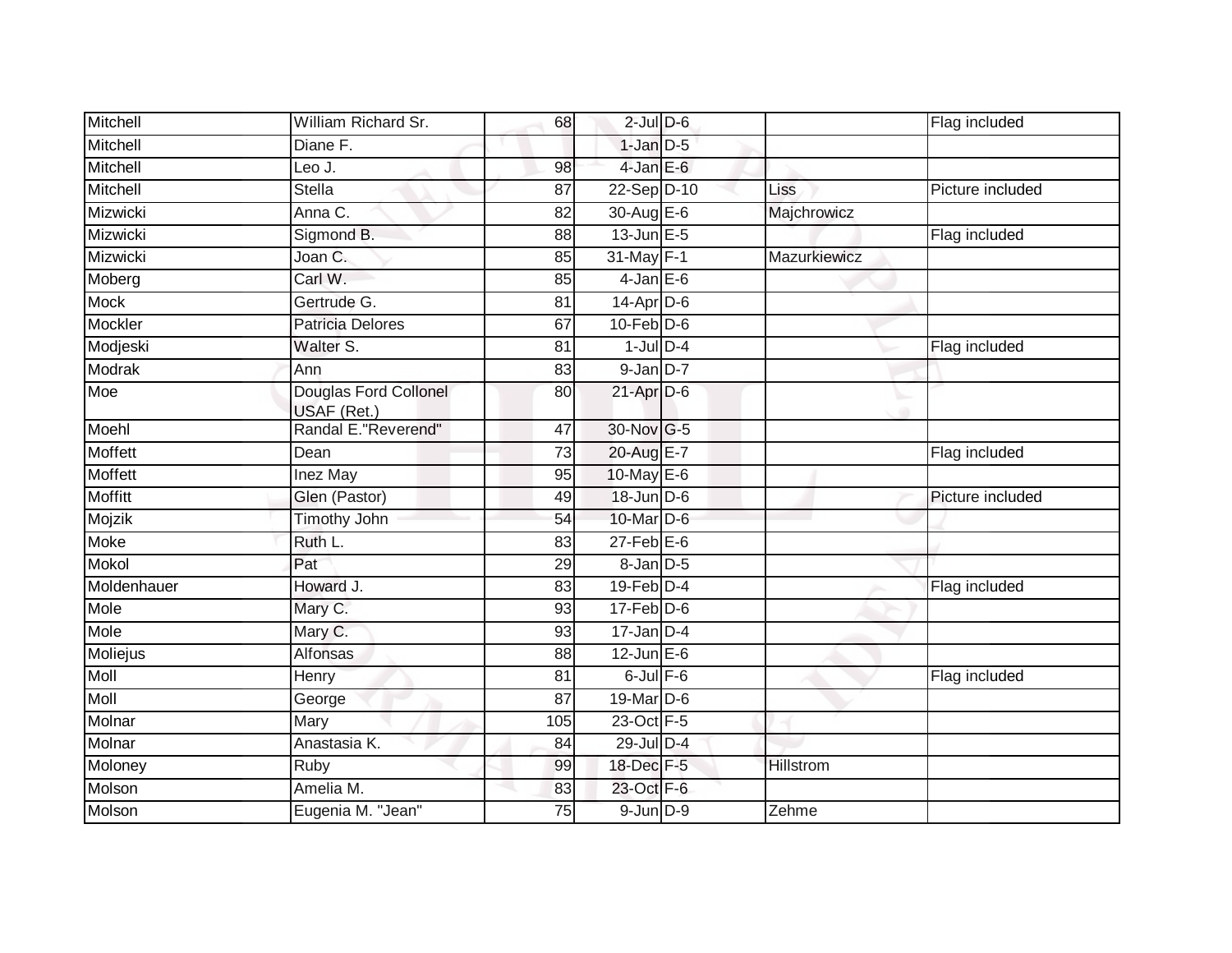| Momcilovic       | <b>Milos</b>         | 74              | 8-Apr D-3         |                    |                                       |
|------------------|----------------------|-----------------|-------------------|--------------------|---------------------------------------|
| Momola           | Dorothy A.           | 80              | $7 - Jan$ $D-3$   |                    |                                       |
| <b>Monbeck</b>   | Verna S.             | 98              | $7$ -Jul $D-9$    | Sutton             |                                       |
| Monestere-Reeves | Nadine I.            | 79              | 19-Mar D-6        | <b>Brittingham</b> |                                       |
| Mongaraz         | Cipriano C.          | $\overline{77}$ | 30-Aug E-6        |                    |                                       |
| Monoagan         | Priscilla M.         | 43              | 18-May F-5        |                    |                                       |
| Monos            | Constantine N. "Gus" | 67              | 26-Apr E-4        |                    | Flag included                         |
| Monroe           | <b>Annette Marie</b> | 47              | $5-Nov$ E-4       |                    |                                       |
| Montemayor       | Alicia               | 72              | $7$ -Jul $D-10$   |                    |                                       |
| Montez           | Guadalupe "Lupe"     | 84              | 15-Nov E-6        | Serna              |                                       |
| Monzulla         | Margaret L.          |                 | 28-Nov C-5        | Hudson             |                                       |
| Moody            | Florence A.          | 89              | 25-Mar D-4        |                    |                                       |
| Moore            | Marie (Bertha)       | 85              | 10-Jul E-6        |                    |                                       |
| Moore            | Laurene Marie        | 32              | $1-Nov$ E-6       |                    |                                       |
| Moore            | Edwin G. Dr.         | 91              | $22$ -Feb $E$ -6  |                    | Flag & Picture included               |
| Moore            | Rita                 | $\overline{52}$ | 16-Aug E-5        | Holmes             | Full name Rita Moore<br><b>Byrum</b>  |
| Moore            | <b>Terry Evan</b>    | 53              | $10$ -Jun $D-3$   |                    | Flag included                         |
| Moore            | Doris Jeanne "Mimi"  | 74              | $1$ -Jul $D$ -5   |                    |                                       |
| Moore            | Gerald J.            |                 | $20$ -Jun $E - 5$ |                    |                                       |
| Moore            | Duane N.             | 78              | 12-Oct G-5        |                    | Flag included                         |
| Moore            | Alta L.              | 98              | $4-Feb$ $D-3$     |                    |                                       |
| Moore            | James R. "Jim"       | 58              | 27-Mar E-6        |                    |                                       |
| Moore            | Donald E.Sr.         | 76              | 24-May F-1        |                    | Picture included                      |
| Moore            | Joan E.              | 59              | 30-Nov G-5        |                    |                                       |
| Moore            | Judith I.            | 45              | $2$ -Nov $E - 5$  | Paraschos          |                                       |
| Moorlag          | Jasper "Jack"        | 77              | 3-Oct E-5         |                    |                                       |
| Mora             | Rafael C.            | $\overline{72}$ | $28 - Jan$ $D-4$  |                    | Flag included                         |
| <b>Morales</b>   | Jose T. Rev.         | 56              | $17-AprE-5$       |                    |                                       |
| <b>Morales</b>   | Manuel V.            | 78              | 21-Mar E-6        |                    | Flag included                         |
| Morales          | Venancio Hernandez   | 72              | 4-Oct F-5         |                    | Flag included                         |
| Moran            | Gayle                | 55              | 4-Oct F-5         | Olson              | Full name Gayle (Moran)<br>Martinotti |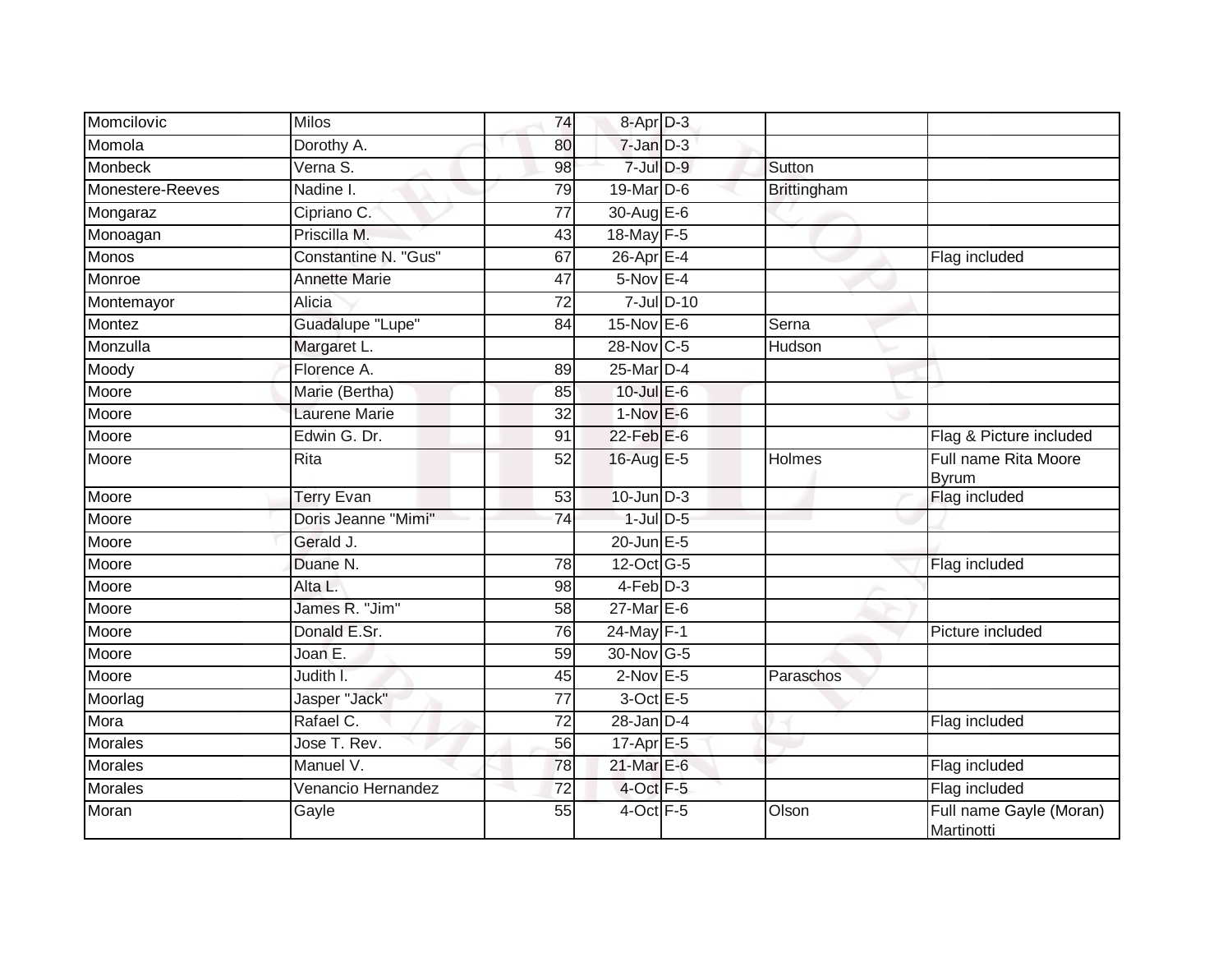| Moran          | Raymond                | 74 | $10$ -Feb $D-6$             |            |                                   |
|----------------|------------------------|----|-----------------------------|------------|-----------------------------------|
| Moreno         | Orlena                 | 83 | 23-Jun D-11                 |            | Full name Orlena Moreno<br>Swider |
| Morenz         | Kevin A. Sr.           | 41 | $27 - SepE-6$               |            |                                   |
| Mores          | Florian C.             | 80 | 6-Dec F-5                   |            | Flag inlcuded                     |
| Morey          | Richard Aubrey "Dick"  | 72 | $19$ -Feb $D-2$             |            |                                   |
| Morfee         | Wilma                  | 87 | $17 -$ Jul E-6              | Adank      |                                   |
| Morfee         | Wilma                  | 87 | $25$ -Jun $D-6$             | Adank      |                                   |
| Morgan         | Edward K.              | 89 | 12-Sep D-5                  |            | Flag included                     |
| Morgan         | James M. "Papa"        | 75 | $15$ -Dec $D-9$             |            | Flag included                     |
| Morgan         | Cynthia L. "Cynthia"   | 44 | $6$ -Aug $D$ -6             | Bertolo    |                                   |
| Morgan         | Richard J. "Dick"      | 78 | $25$ -Jun $\overline{D}$ -6 |            | Flag included                     |
| Morgan         | Donald J.              | 64 | $5$ -Jan $F-5$              |            |                                   |
| Morgan         | Beulah M.              | 79 | 29-May E-6                  | Ayres      |                                   |
| Morley         | Virginia Lee "Ginny"   | 62 | $3-AprE-6$                  | Rohrman    |                                   |
| Morley         | Eileen Sr. O.P.        | 70 | 14-Jul D-10                 |            |                                   |
| Morlock        | <b>Matthew Frank</b>   | 40 | $4$ -Oct $F - 5$            |            |                                   |
| <b>Morris</b>  | Naomi                  | 68 | $4$ -Dec $F-5$              |            |                                   |
| <b>Morris</b>  | Kathryn I. "Kate"      | 88 | 1-Mar $F-2$                 |            |                                   |
| Morrison       | William W.             | 78 | $7$ -Oct E-4                |            | Flag included                     |
| Morrison       | <b>Barbara</b>         | 46 | $24$ -Mar $D-6$             | Lenz       |                                   |
| Morrison       | <b>William Charles</b> | 58 | 5-Nov E-5                   |            |                                   |
| Morrison       | Donald K. "Lefty"      | 64 | $9$ -May $E$ -6             |            |                                   |
| Morrison       | Gerald E. "Jerry"      | 71 | 12-May D-7                  |            | Flag included                     |
| Morrison       | Emily                  | 78 | $14$ -Mar $E$ -6            |            |                                   |
| Morrison       | Edward D.              | 42 | $6$ -May $D-3$              |            |                                   |
| Morrow-Sibbert | V. Emaline             | 88 | 7-Jan D-4                   | Williamson |                                   |
| Morse          | Charles F.             | 64 | $4$ -Apr $E$ -6             |            |                                   |
| Mortier        | Nicholas L.            | 58 | 28-Oct E-4                  |            | Flag included                     |
| Morton         | William R.             | 84 | 27-Jul F-6                  |            |                                   |
| Morton         | James K.               | 73 | 19-Aug D-3                  |            |                                   |
| Mosca          | Ralph L. Sr.           | 79 | 25-Aug D-10                 |            |                                   |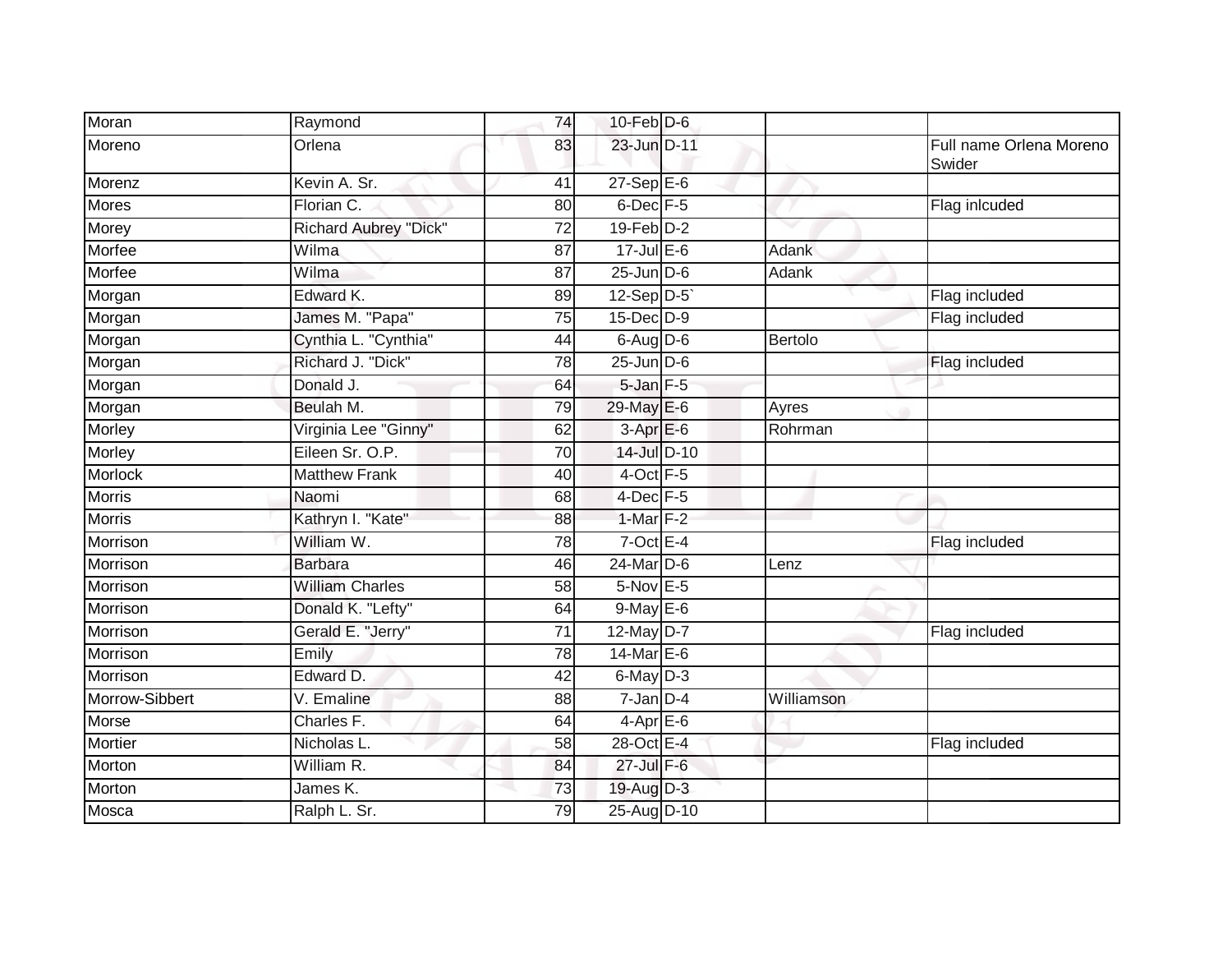| Mose             | Frank E.                | 89              | $21$ -Feb $E$ -6     |            |                                       |
|------------------|-------------------------|-----------------|----------------------|------------|---------------------------------------|
| Moseley          | Rennie L. Sr.           | 57              | 28-Jun F-1           |            |                                       |
| Moser            | Laura M.                | 76              | $13$ -Feb $E$ -6     | Cooper     | Full name Laura M.<br>(DeHaven) Moser |
| <b>Moskalick</b> | Edward L.               | 87              | $11$ -Dec $F-6$      |            |                                       |
| <b>Moskalick</b> | Adolph G.               | 90              | 30-Sep D-13          |            |                                       |
| Mosley           | Paulette                | 48              | $1-AugE-5$           | Cobb       |                                       |
| Mosqueda         | <b>Felcitas "Chita"</b> |                 | $1$ -Jan $D-5$       | Davila     |                                       |
| <b>Moss</b>      | Stella I.               | 60              | 15-Mar $E-6$         | Stage      | <b>Picture Cross included</b>         |
| <b>Moss</b>      | Clarie "Clara"          | 59              | $5$ -Jul $E-4$       |            |                                       |
| Mostello         | Rose                    | 91              | 24-Oct G-5           |            |                                       |
| Mott             | Fredrick R.             | 73              | 10-Mar D-6           |            | Flag included                         |
| Mount            | Margaret H.             | 80              | 20-Aug E-6           | Grand      |                                       |
| Mrkobrada        | Milosh "Eli" "Nick"     | 86              | 6-Apr <sub>F-5</sub> |            | Flag included                         |
| <b>Mrkonich</b>  | Regina                  | 92              | 21-Nov F-6           | Sajack     |                                       |
| Mucha            | Helen                   |                 | 5-May D-8            | Smolinski  |                                       |
| Mucharski        | Joseph A.               | 87              | $11$ -Jan $E-6$      |            |                                       |
| Muchla           | Andrzej (Rev)           | 34              | 19-Nov E-6           |            |                                       |
| Mudd             | Marie E.                | 69              | 25-Jun D-7           | Spelde     |                                       |
| Mudryk           | Frank                   | 74              | $19$ -Dec $F-6$      |            |                                       |
| <b>Mueller</b>   | Valerie R.              | 92              | $2$ -Jun $D-6$       |            |                                       |
| Muha             | Victoria M.             | 90              | 18-Nov E-4           |            |                                       |
| <b>Muller</b>    | LaVonne Carol "Puddy"   | 48              | $28$ -Feb $E-5$      |            |                                       |
| Mulligan         | Edward J.               | 78              | 16-Nov G-5           |            | Flag included                         |
| Munchenburg      | Tim W.                  | 24              | $12$ -Jan F-6        |            |                                       |
| Mundo            | <b>Margaret Mary</b>    | $\overline{75}$ | $9$ -Jan $D-7$       | O'Sullivan |                                       |
| Mundt            | Pat R. "Rocky"          | 55              | $12$ -Jun $E-6$      |            |                                       |
| Muniz            | Manuel D. "Manny"       | 37              | $12$ -Feb $D-5$      |            |                                       |
| Muniz            | Louis                   | 77              | 18-Aug D-10          |            | Flag included                         |
| Munoz            | Ernest "Ernie"          | 82              | 28-Jan D-5           |            |                                       |
| Murach           | Mary R. "Toots"         | 89              | 6-Aug D-6            |            |                                       |
| <b>Murchek</b>   | Paul                    | 74              | 17-Oct F-6           |            |                                       |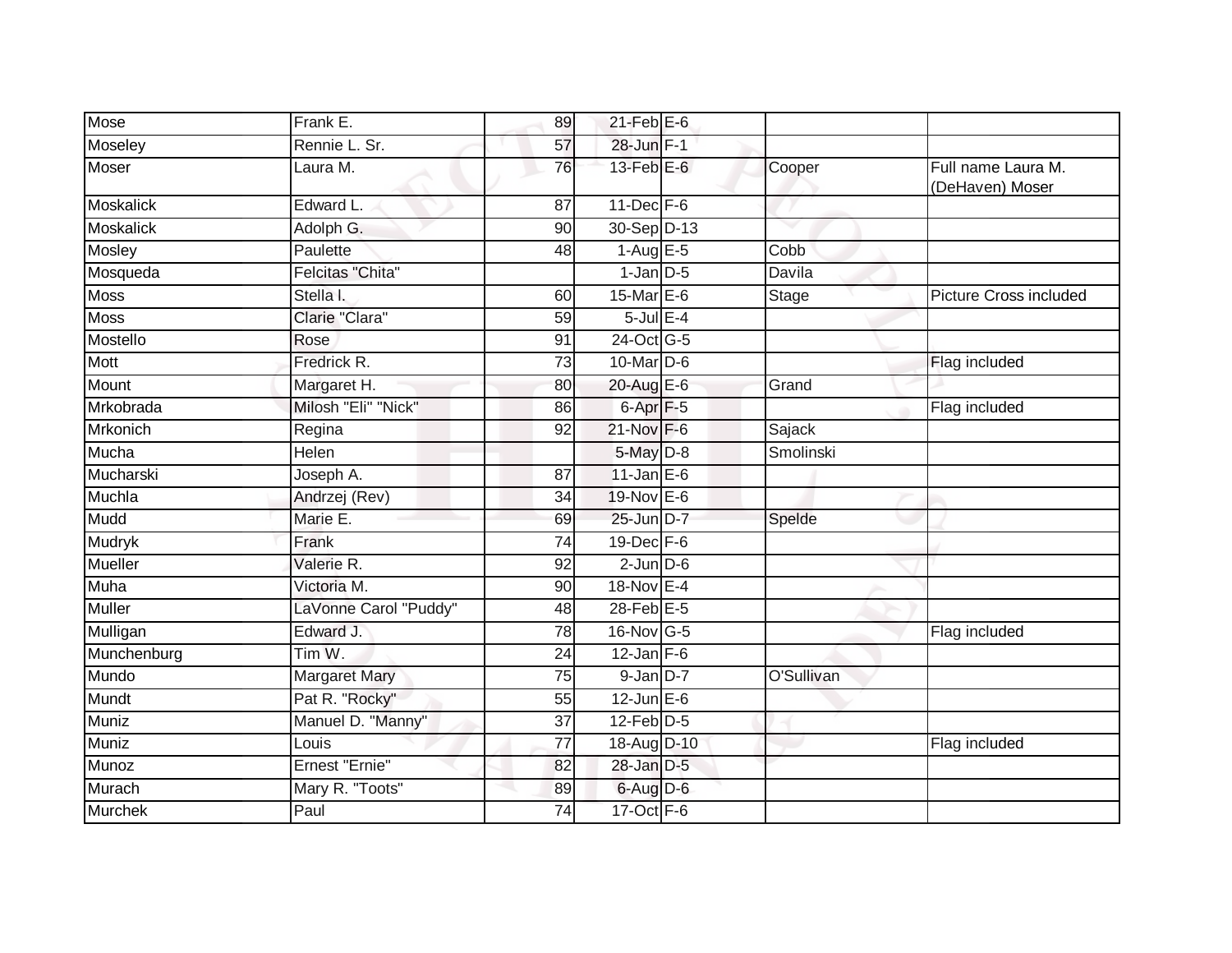| <b>Murchek</b>  | Corinne               | 79 | 27-Feb E-6       |            |            |               |
|-----------------|-----------------------|----|------------------|------------|------------|---------------|
| Muresan         | Irene P.              | 69 | 3-Dec E-5        |            | Barczak    |               |
| Murga           | Loretta H.            | 62 | 25-Jul E-6       |            |            |               |
| Murga           | Anna                  | 94 | $21$ -Jul D-10   |            | Gubanich   |               |
| Murga           | Andrew M. "Muskrat"   | 66 | $3$ -Dec $E$ -6  |            |            | Flag included |
| <b>Murnieks</b> | Joan E.               | 59 | $24$ -Apr $E-6$  |            |            |               |
| Murphy          | William R.            | 79 | $9$ -Jan $D-7$   |            |            | Flag included |
| Murphy          | Peter T.              | 76 | 15-Jul D-4       |            |            |               |
| Murphy          | Thomas E.             | 91 | $22$ -Apr $D-3$  |            |            |               |
| <b>Murray</b>   | Kenneth Alan          | 40 | 16-Dec E-5       |            |            |               |
| Murray          | Francis               | 79 | $21$ -May $D-6$  |            |            |               |
| Murray          | Margaret E.           | 82 | $9-Jun$ $D-9$    |            |            |               |
| Murrietta       | Antonia               | 89 | $9-Apr$ D-5      |            |            |               |
| Muryasz         | Helen M.              | 71 | $9$ -Dec $E-4$   |            | Stachon    |               |
| Murzyn          | Anna A.               | 86 | $7-FebE-6$       |            |            |               |
| <b>Musch</b>    | Joanne G.             | 73 | 9-Jan D-7        |            |            |               |
| <b>Musch</b>    | Barbara A.            | 65 | $7$ -Oct E-4     |            |            |               |
| Mushmushian     | Peter "Pete"          | 71 | 16-Oct F-7       |            |            |               |
| Mussman         | Laura Lee             | 43 | 14-Aug D-5       |            | Heise      |               |
| Muszynski       | Anna Mae              | 73 |                  | 7-Jul D-10 | Prodan     |               |
| Muszynski       | Anna                  | 97 | $11-Nov$ E-3     |            | Michelbach |               |
| <b>Muta</b>     | Catherine             |    | 25-Nov E-5       |            | Justak     |               |
| Mybeck          | Richard R.            | 73 | 15-May E-6       |            |            |               |
| <b>Myers</b>    | <b>Clarence Estel</b> | 96 | $8-Nov$ E-6      |            |            |               |
| Myers           | Leo Lorenzo           | 28 | $27$ -Feb $E$ -6 |            |            |               |
| <b>Myers</b>    | William C.            | 59 | 16-Jun D-10      |            |            |               |
| <b>Myers</b>    | Virginia I.           |    | $9$ -Jul $D-7$   |            | Zaokopny   |               |
| <b>Myers</b>    | Ralph L.Sr.           | 83 | 5-Mar D-5        |            |            |               |
| Myers-Trier     | Thelma                | 93 | 24-Nov D-12      |            |            |               |
| <b>Myres</b>    | <b>Paul Dudley</b>    | 79 | 22-Sep D-10      |            |            | Flag included |
| Mysliviec       | Edward                | 65 | 27-May D-3       |            |            |               |
| Naccarato       | Rosemary              | 81 | 16-Jul D-7       |            |            |               |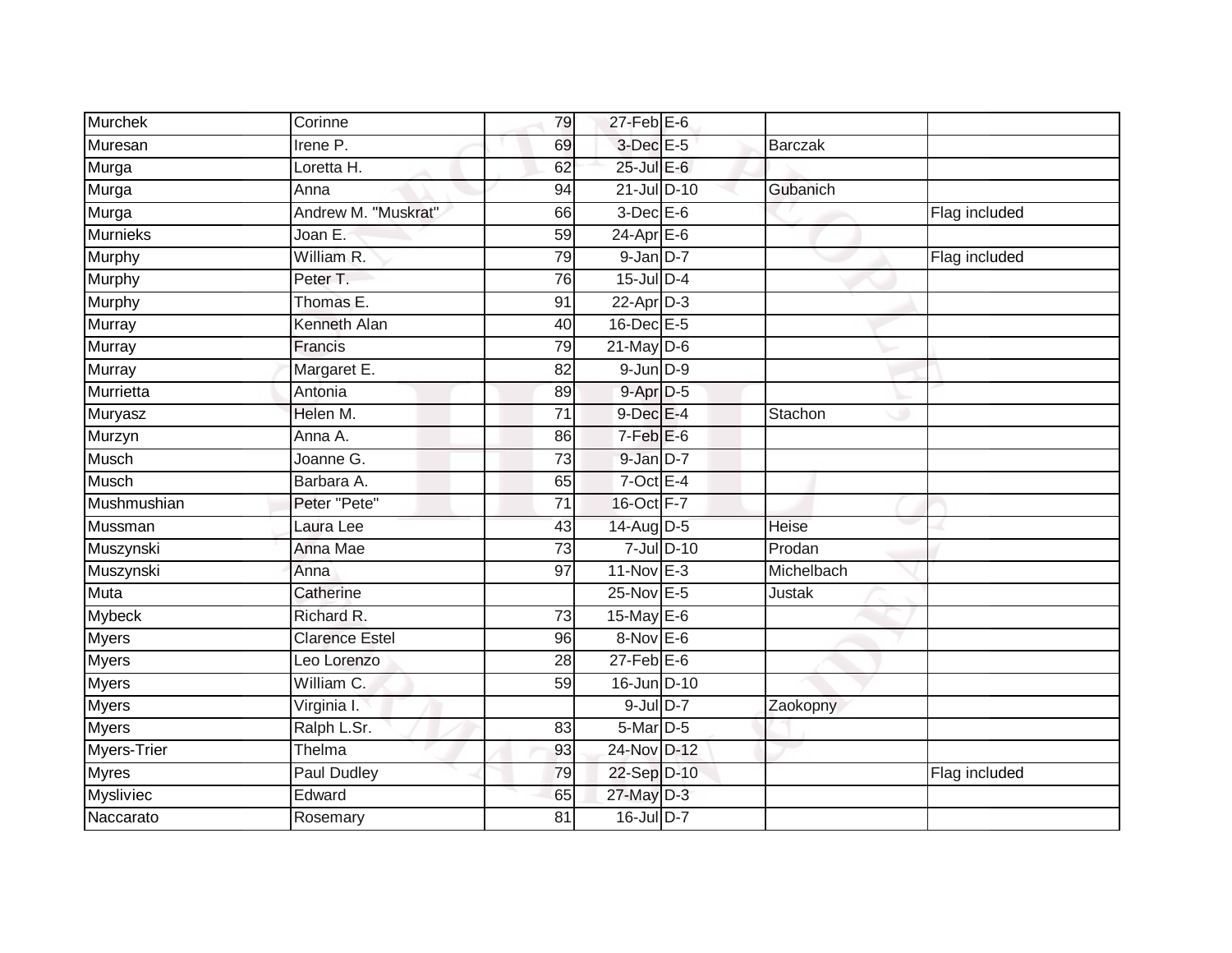| Nafziger       | Marilyn D.         | 66              | 16-Jul D-6        |            |                |
|----------------|--------------------|-----------------|-------------------|------------|----------------|
| Nagel          | Francis "Al"       | 76              | $3$ -Dec $E$ -6   |            |                |
| <b>Nagy</b>    | Susan              | $\overline{96}$ | 12-Oct G-5        |            |                |
| Nagy           | Yolanda            | 97              | 12-Jul E-4        |            |                |
| <b>Nagy</b>    | Michael W. Sr.     | 76              | $4-SepE-6$        |            |                |
| Nagy           | Doris J.           | 75              | 31-Mar E-5        | Atkinson   |                |
| Nagy-Koepsell  | Anne               | 82              | 23-Oct F-5        |            |                |
| Najib          | Judith G. (Dr.)    | 59              | 15-Aug D-7        |            |                |
| Nance          | Willa J.           | 88              | $27$ -Feb $E$ -6  |            |                |
| Napiwocki      | Josephine          | $\overline{72}$ | 31-Oct G-7        | Lavendusky |                |
| Narjes         | Ida F.             | 83              | $25$ -Nov $E-6$   |            |                |
| <b>Nash</b>    | Eve L.             | $\overline{32}$ | $26$ -Jun $E - 5$ | Gauler     |                |
| Nau            | Mary Roma          | 87              | 27-Oct D-9        | Murphy     |                |
| Naugle         | Rose H.            | 88              | 23-Jul D-6        |            |                |
| <b>Nault</b>   | Lorna Lee          | 41              | $4$ -May $F-6$    |            |                |
| Nava           | Frank              | $\overline{81}$ | 4-Oct F-5         |            |                |
| Nava           | Gloria A.          | 58              | $2$ -May $D-7$    | Andrade    | Angel included |
| Nava           | Pedro R.           | 67              | 18-Dec F-5        |            | Flag included  |
| Navarro        | Margarita          | 53              | 17-Mar D-6        |            |                |
| <b>Navicky</b> | Constance "Ruth"   | 79              | $14$ -May D-5     |            |                |
| Nawojski       | Steven F.          | 87              | 24-Oct G-5        |            | Flag included  |
| Nawrocki       | Catherine A.       | 85              | $15$ -Jan $D-5$   |            |                |
| Nazey          | Lewis E. Jr.       | 62              | $9 - Feb$ $F - 6$ |            |                |
| Neace          | Frank Sr.          | 57              | 30-May E-6        |            |                |
| Neal           | Edward C.          | 59              | 18-Nov E-4        |            |                |
| Neal           | Melvin L. (Mel)    | 73              | $8-AugE-6$        |            |                |
| <b>Nebe</b>    | Paul H.            | $\overline{92}$ | $5-Apr$ F-1       |            |                |
| Nebelsiek      | Hilbert J. "Tiny"  | 81              | 13-May D-4        |            |                |
| Nedreau        | Rexford L. "Rex"   | 82              | $10$ -Jun $D-3$   |            | Flag included  |
| Neely          | David L.           | 64              | 12-Oct G-5        |            |                |
| Neff           | Donald "Butch"     | 82              | $3-Nov$ D-9       |            |                |
| <b>Neil</b>    | Margaret."Scottie" | 61              | 13-Apr F-5        | Ryan       |                |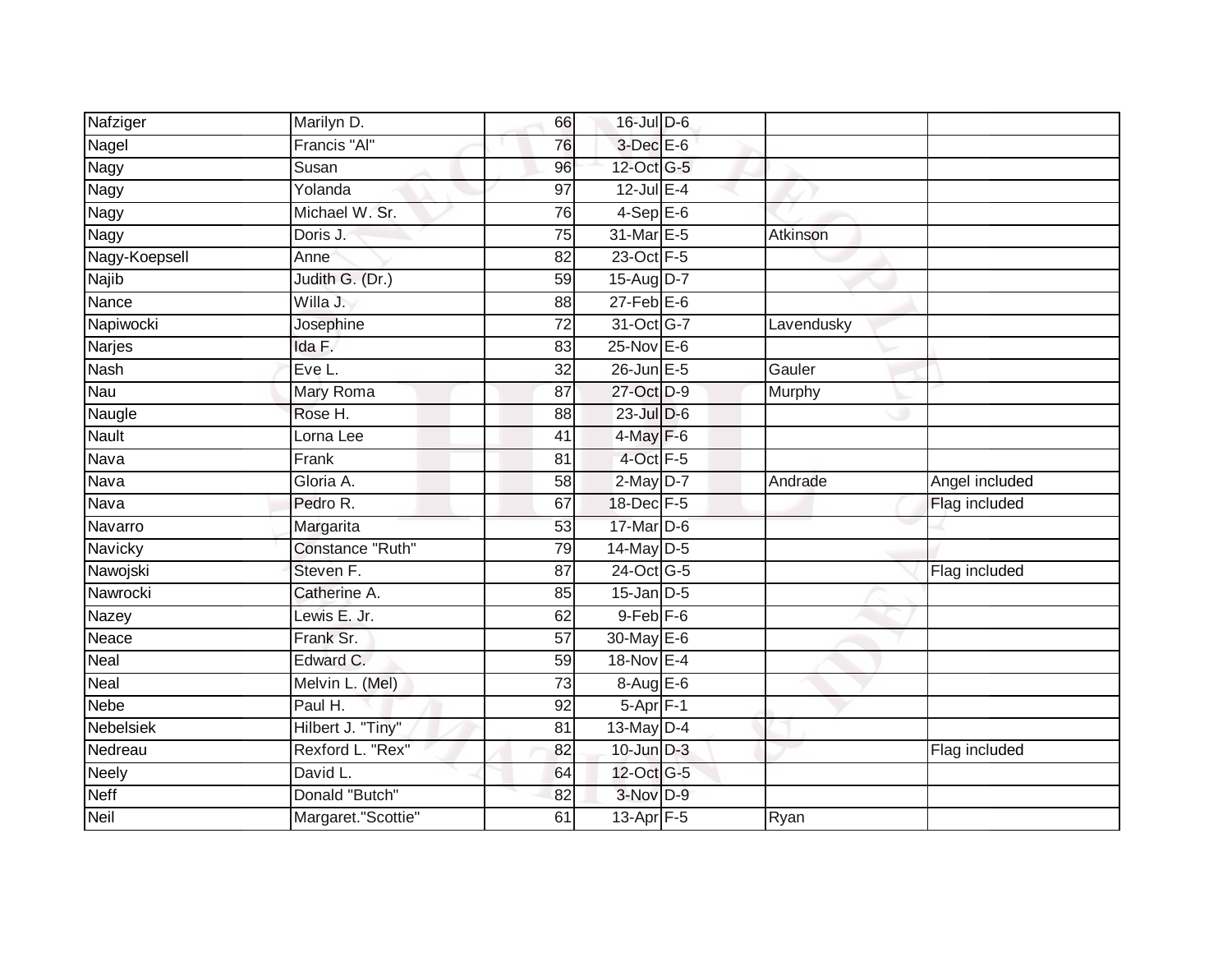| <b>Neises</b>  | Dorothy                 | 90              | 16-Sep D-4      | Huseman    |                                    |
|----------------|-------------------------|-----------------|-----------------|------------|------------------------------------|
| Neitzel        | George P.               | 84              | $12$ -Feb $D-5$ |            | Flag included                      |
| Nelson         | Dorine D.               | 67              | 26-Jul E-6      |            |                                    |
| Nelson         | Jill $E$ .              | $\overline{27}$ | 14-Mar E-7      | Semplinski |                                    |
| Nelson         | Myrtle E.               | 85              | 25-Mar D-4      |            |                                    |
| Nelson         | Michael W.              | 35              | $15$ -Aug $D-6$ |            |                                    |
| Nelson         | Wallace R. "Swede"      |                 | $8$ -Feb $F-3$  |            | Flag included                      |
| Nelson         | Ellen H.                | 90              | $10$ -Feb $D-6$ | Zieger     |                                    |
| Nelson         | George A.               | Infant          | 24-May F-1      |            |                                    |
| Nelson         | <b>Charles L</b>        | 86              | 4-Aug D-9       |            |                                    |
| Nelson         | Fannie Jeanette "Janet" | 85              | $13$ -Dec $F-6$ |            |                                    |
| Nelson         | Mary Lillian            | 92              | $14$ -AugD-6    |            |                                    |
| Nelson         | Joan E.                 | 57              | 28-Dec G-6      |            |                                    |
| Nelson         | Mary J.                 | 82              | 8-Oct E-5       |            |                                    |
| Nelson         | <b>Donald Louis</b>     | $\overline{70}$ | 22-Oct E-5      |            |                                    |
| Nemeth         | Margaret                | 82              | 10-Apr $E-6$    |            |                                    |
| Nemeth         | Ann M.                  |                 | $6$ -Jun $E$ -5 |            |                                    |
| Nemeth         | John Gaza               | 82              | $3-AprE-6$      |            |                                    |
| Nemtuda        | Veronica A.             | 91              | $5-$ Sep $D-6$  |            |                                    |
| Nenadic        | Mladen                  | $\overline{70}$ | $17$ -Mar $D-6$ |            |                                    |
| Netherton      | LeRoy A.                | 62              | $8-Sep D-9$     |            | Flag included                      |
| <b>Neuffer</b> | Margaret M.             | 79              | $7-Nov$ G-6     |            |                                    |
| <b>Nevers</b>  | Loretta G.              | 91              | $31$ -Jul E-6   |            |                                    |
| <b>Nevers</b>  | Doris L.                | 68              | 18-Nov E-4      |            |                                    |
| Nevlida        | <b>Charles</b>          | 90              | $6$ -Aug $D-7$  |            |                                    |
| Newbury        | Lewis C. Sr.            | 71              | 4-Mar D-5       |            |                                    |
| Newman         | Joyce "Joy Baby"        |                 | 24-Nov D-11     |            | Full name Joyce (Harris)<br>Newman |
| <b>Niblick</b> | Jean F.                 | 84              | 24-Feb D-7      |            |                                    |
| Nicholas       | Margaret J. "Marge"     | 92              | 30-Oct F-5      |            |                                    |
| <b>Nichols</b> | George Reese            |                 | 19-Jun E-6      |            | Flag included                      |
| Nicholson      | Ruth M.                 | 86              | 9-Jul D-7       |            |                                    |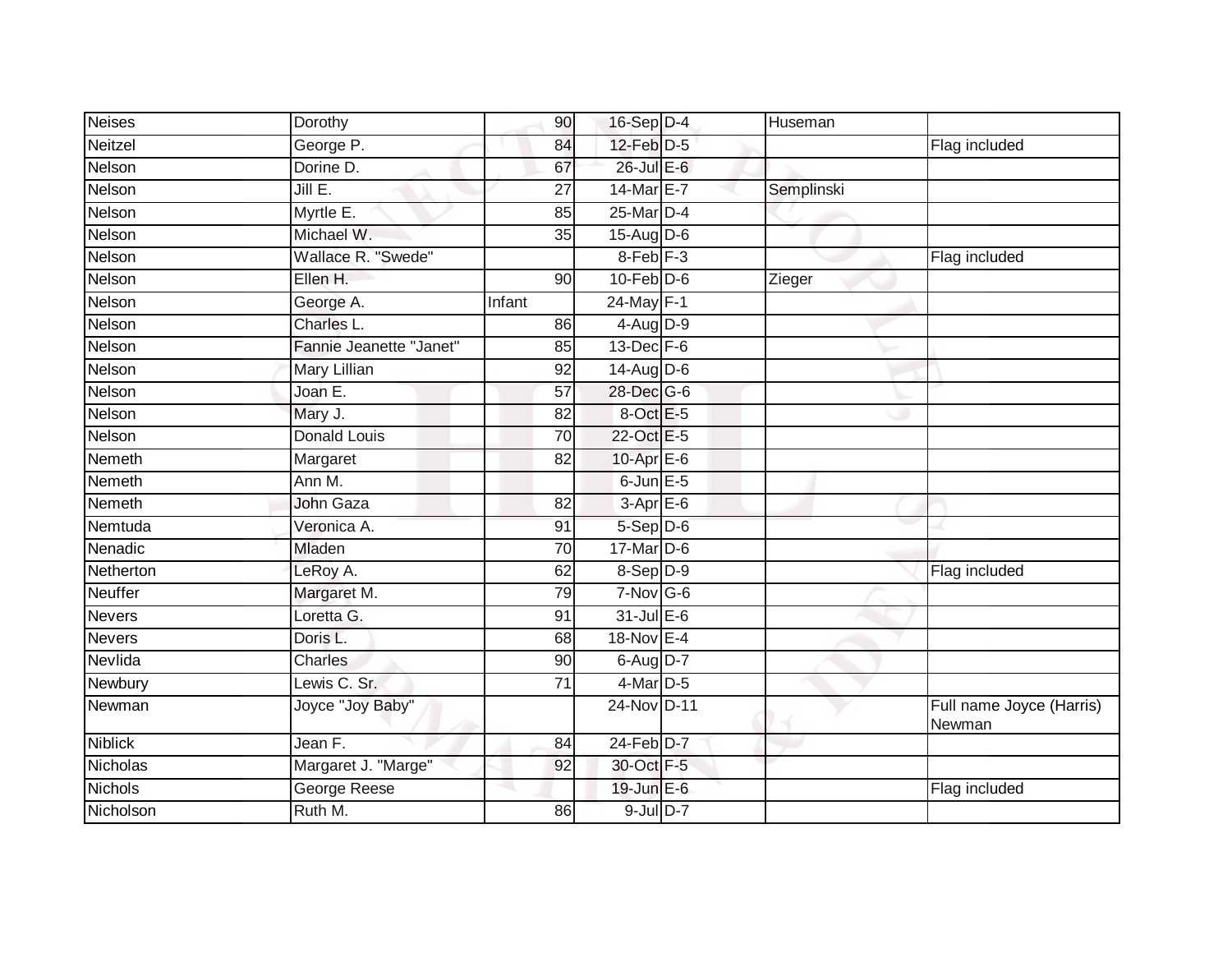| Nichter           | James W.           | 81              | 26-Feb D-5        |               | Flag included                              |
|-------------------|--------------------|-----------------|-------------------|---------------|--------------------------------------------|
| <b>Nicksic</b>    | George L.          | 87              | $13$ -Jun $E - 5$ |               |                                            |
| Nicksic-Sinas     | <b>Beatrice</b>    | 89              | $20$ -Feb $E$ -6  | Marnye        |                                            |
| Niebling          | Andrew F.          | 87              | $1$ -Jun $F - 6$  |               | Flag included                              |
| Niedermeyer       | Josephine M.       | 94              | 19-Nov E-6        |               |                                            |
| Niedert           | Milford            | 90              | $4-AprE-6$        |               |                                            |
| Niegos            | Zofia              | 100             | 20-Aug D-5        |               |                                            |
| Nielsen           | Donald E. "Gravel" | $\overline{74}$ | $28$ -Jan $D-5$   |               |                                            |
| Nielsen           | Esther F.          | 84              | 8-Apr D-3         |               |                                            |
| Niemiec           | Gladys             | 89              | $2$ -Oct $F-2$    |               |                                            |
| Niemiec           | Petronella "Pat"   | 84              | 13-Mar E-7        | Jankauskas    |                                            |
| Nierengarten      | Francis J. "Frank" | 83              | 15-Nov E-6        |               | Flag included                              |
| Nieto             | Vera Phyllis       | 84              | $2$ -Apr $D-5$    | <b>Morris</b> | Picture included                           |
| Nieto             | Louis              | 80              | 30-Jul D-6        |               |                                            |
| Niewinski-Johnson | Kathleen M.        | $\overline{58}$ | 20-Apr F-5        | Bodnar        | Full name Kathleen M.<br>Niewinski-Johnson |
| Niezgoda          | Edward             | 75              | 14-Aug D-6        |               | Flag included                              |
| Nikolich          | Slavko             | 77              | $21-Sep$ F-5      |               |                                            |
| Niksch            | Arnold E. "Dutch"  | 92              | 6-Oct D-9         |               |                                            |
| Nippert           | Carlton            | 57              | $2$ -Oct $F-2$    |               |                                            |
| <b>Nisle</b>      | Shirley J.         | $\overline{71}$ | 13-Mar E-6        |               |                                            |
| <b>Nitz</b>       | Larry A. Jr.       | 33              | 4-Oct F-5         |               |                                            |
| <b>Nix</b>        | Lucille            | 72              | $14$ -Feb $E-5$   |               |                                            |
| <b>Nix</b>        | Ruby D.            | 82              | $12$ -Jul E-5     |               |                                            |
| Noak              | David F.           | 51              | $6$ -Nov $F - 6$  |               |                                            |
| <b>Noak</b>       | Oscar G.           | 83              | 25-Mar D-4        |               | Flag included                              |
| Nondorf           | Alice C.           | 83              | $13$ -Jul $F-6$   | Taylor        |                                            |
| <b>Norkus</b>     | Marcella E.        | 85              | 26-Aug D-5        |               |                                            |
| <b>Norkus</b>     | Marcella E.        | 85              | 26-Aug D-5        |               |                                            |
| Norlin            | Harry P.           |                 | $17 - Jan$ $D-6$  |               |                                            |
| <b>Norris</b>     | John A.            | 87              | 22-Dec D-6        |               |                                            |
| Northup           | Eleanor K.         | 79              | 15-Mar $E-6$      |               |                                            |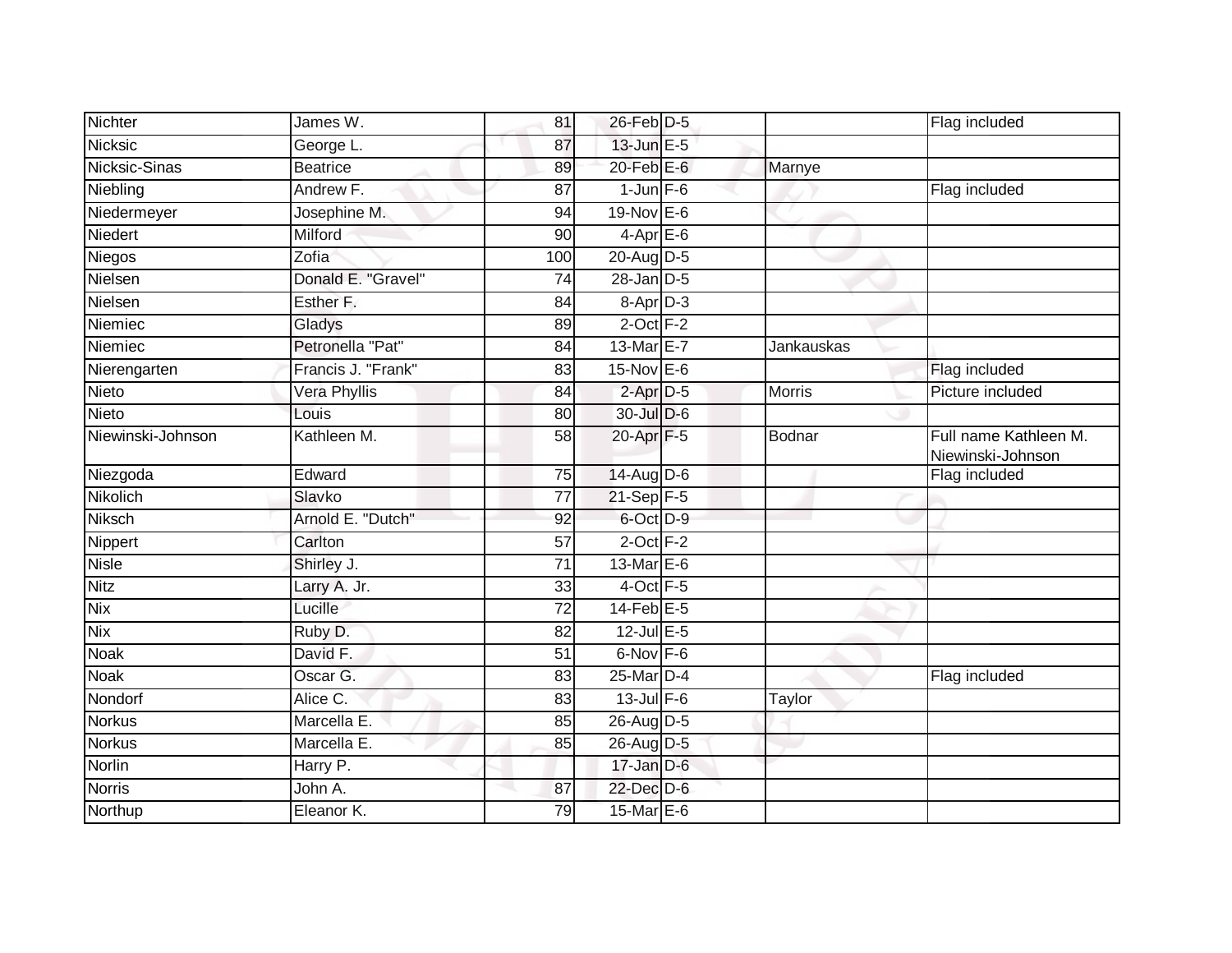| <b>Nosich</b> | Tony "Skip"                                   | 83              | $9$ -Jul $D-7$         |                | Flag included                            |
|---------------|-----------------------------------------------|-----------------|------------------------|----------------|------------------------------------------|
| Nostrant      | <b>Frederick Eugene</b>                       | 84              | 13-Oct D-10            |                |                                          |
| Novacich      | Erna L.                                       | 76              | 8-Apr <sub>D-3</sub>   | Schwarz        |                                          |
| Novak         | Bernice M. "Bea"                              | 87              | 16-Mar F-5             | <b>Block</b>   |                                          |
| Novak         | Caroline                                      | 94              | $20$ -May $D-3$        | Glon           | Full name Caroline Novak<br>Grimm        |
| Novak         | Jessie A.                                     | 81              | $14-Oct$ E-4           | Sroka          |                                          |
| Novak         | George V.                                     | 88              | 8-Oct E-5              |                |                                          |
| Novak         | <b>Stanley</b>                                | $\overline{77}$ | $25$ -Jul $E$ -6       |                | Flag included                            |
| Novak         | Ellsworth C. "Al"                             | 81              | $12-Sep\overline{D-5}$ |                | Flag included                            |
| Novales       | Michael A.                                    | 12              | $17 - Jan$ $D-6$       |                |                                          |
| Novalich      | John Julius                                   |                 | 30-Sep D-13            |                | Flag included                            |
| Novosel       | Julia                                         | 99              | 20-Aug D-5             |                |                                          |
| Nowaczyk      | Viola                                         | 93              | 5-Oct G-5              | Zemrowski<br>ف | Full name Viola<br>Kopczewski (Nowaczyk) |
| Nowak         | Walter A. "Mickey"                            | 80              | $4$ -Jan E-6           |                | Flag included                            |
| <b>Nowak</b>  | <b>Sister Mary Robert SSI-</b><br><b>TDSF</b> | 87              | 18-Oct F-6             |                |                                          |
| Nowak         | Joseph G. (Father)                            | 84              | 9-May E-6              |                | Picture included                         |
| <b>Nowak</b>  | <b>Florence Marie</b>                         | 75              | 31-May F-1             |                |                                          |
| Nowak         | Donna JoAnn                                   | 65              | $29$ -May $E$ -6       |                |                                          |
| <b>Nowak</b>  | Frances                                       | 80              | $1-Mar$ F-2            | Gajda          |                                          |
| Nowakowski    | Alvina L.                                     | 80              | $6$ -Feb $E$ -5        |                |                                          |
| Nowicki       | Estelle T.                                    |                 | $26$ -Jul $E-6$        | Dondzila       |                                          |
| Noy           | Ann C.                                        | 93              | $17 - Jan$ $D-6$       |                |                                          |
| Nozka         | Charles J. "Kayo"                             | $\overline{87}$ | 12-Oct G-5             |                | Flag included                            |
| Nuemeyer      | Robert Clarence "Bob"                         | 49              | $25$ -Nov $E$ -6       |                | Flag included                            |
| Nunez         | Edward                                        | 71              | $2$ -Mar $F-5$         |                | Flag included                            |
| <b>Nunez</b>  | Jason $\overline{G}$ .                        | 29              | $20$ -Dec $F-6$        |                |                                          |
| <b>Nunn</b>   | Martha "Deannie"                              | 74              | $16-Sep$ D-3           |                |                                          |
| Nutini        | Gemma                                         | 88              | $21$ -Jun E-6          | Di Pego        |                                          |
| Nyiri         | Andrew I.                                     | 84              | 15-Nov E-6             |                |                                          |
| Nyland        | Louise B.                                     | $\overline{78}$ | 10-Mar D-6             |                |                                          |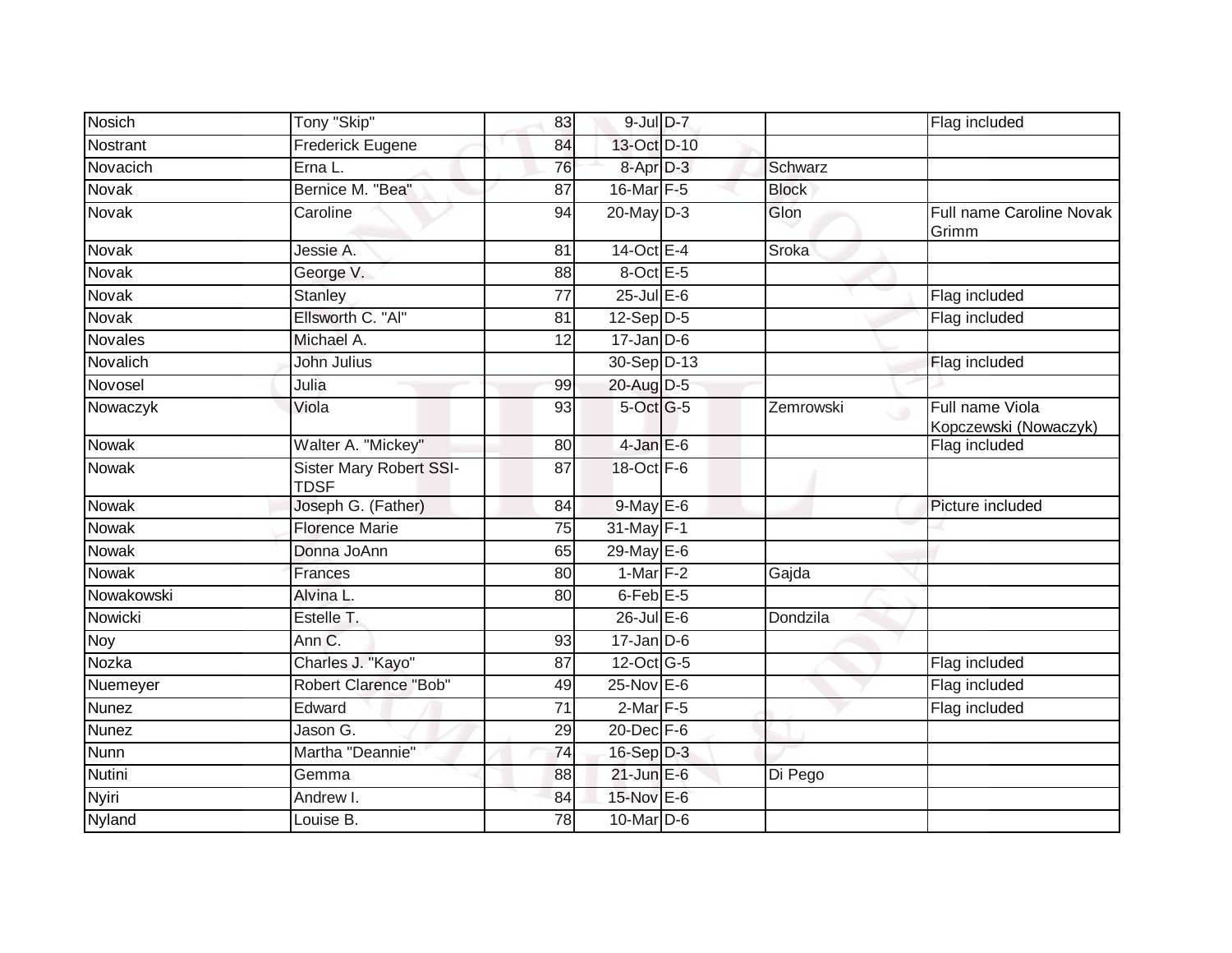| Oberg      | Ruth Elizabeth                            | 79              | $5$ -Dec $G$ -5  |              |                                               |
|------------|-------------------------------------------|-----------------|------------------|--------------|-----------------------------------------------|
| Oblon      | Edward A.                                 | 73              | 9-May E-6        |              | Flag included                                 |
| Obradovich | Mildred "Milly"                           | 83              | 6-Aug D-6        |              |                                               |
| Obren      | Dorothy "Dolly"                           | 81              | $14$ -Nov F-6    |              | Cross included                                |
| O'Brien    | Gwendolyn A.                              | 66              | 30-Dec E-3       | Neitzel      | Full name Gwendolyn A.<br>O'Brien (Milenkoff) |
| O'Brien    | William F.                                | 69              | $19$ -Feb $D-4$  |              |                                               |
| O'Brien    | Vaudine                                   | 62              | 7-Apr D-7        |              |                                               |
| O'Brien    | Donald C.                                 | 91              | 12-Dec G-7       |              |                                               |
| Ochoa      | Jesus                                     | 49              | 28-Jul D-9       |              |                                               |
| Ochota     | Lorraine B.                               | 83              | $12$ -Jun $E-6$  |              |                                               |
| Ocon       | Raul "Stroke"                             | 44              | $17-Sep$ D-5     |              |                                               |
| O'Connell  | Margaret A.                               | 80              | 30-Mar F-4       |              |                                               |
| O'Connell  | <b>Myrtle</b>                             | 97              | 23-Mar F-5       |              |                                               |
| O'Connell  | Richard A. Jr.                            | 67              | 23-Jun D-11      |              | Picture included                              |
| O'Connor   | Robert W.                                 | 63              | 14-Nov F-6       |              |                                               |
| O'Connor   | Martha R.                                 | 75              | $14$ -Feb $E-5$  | Hluska       |                                               |
| O'Connor   | <b>Edward Francis Barrett</b><br>Aloysius | 86              | $9$ -Oct $F - 6$ |              |                                               |
| Odjik      | John P.                                   | 67              | 18-Jul E-6       |              |                                               |
| O'Donnell  | Mildred "Millie                           | 84              | $6-Nov$ $F-6$    | <b>Hudak</b> | Flag included                                 |
| Oedzes     | Charlotte                                 | $\overline{82}$ | 11-Jan $E-4$     | Babiarz      |                                               |
| Oestreich  | Charles Clyde Sr."Charlie"                | 88              | 18-Jun D-6       |              |                                               |
| Ofte       | Ingeborg M.                               | 96              | $14$ -Aug $D-5$  |              |                                               |
| Oglesby    | Lillian                                   | 94              | 30-Aug E-6       |              |                                               |
| O'Hara     | Edith M.                                  | 78              | 10-Oct F-5       |              |                                               |
| Ohlquist   | LaVerne                                   | 73              | 26-May D-7       | Mullenix     |                                               |
| O'Keefe    | John J. III                               | 38              | $10-Apr$ $E-6$   |              |                                               |
| Oa         | Ruth E.                                   | 87              | $7-Feb$ E-6      |              |                                               |
| Olds       | Albert B.                                 | 81              | 18-Sep E-6       |              |                                               |
| Olesh      | Jeffrey R.                                | 19              | 12-Jul E-5       |              |                                               |
| Olin       | Elizabeth                                 | $\overline{91}$ | 20-Aug E-7       |              |                                               |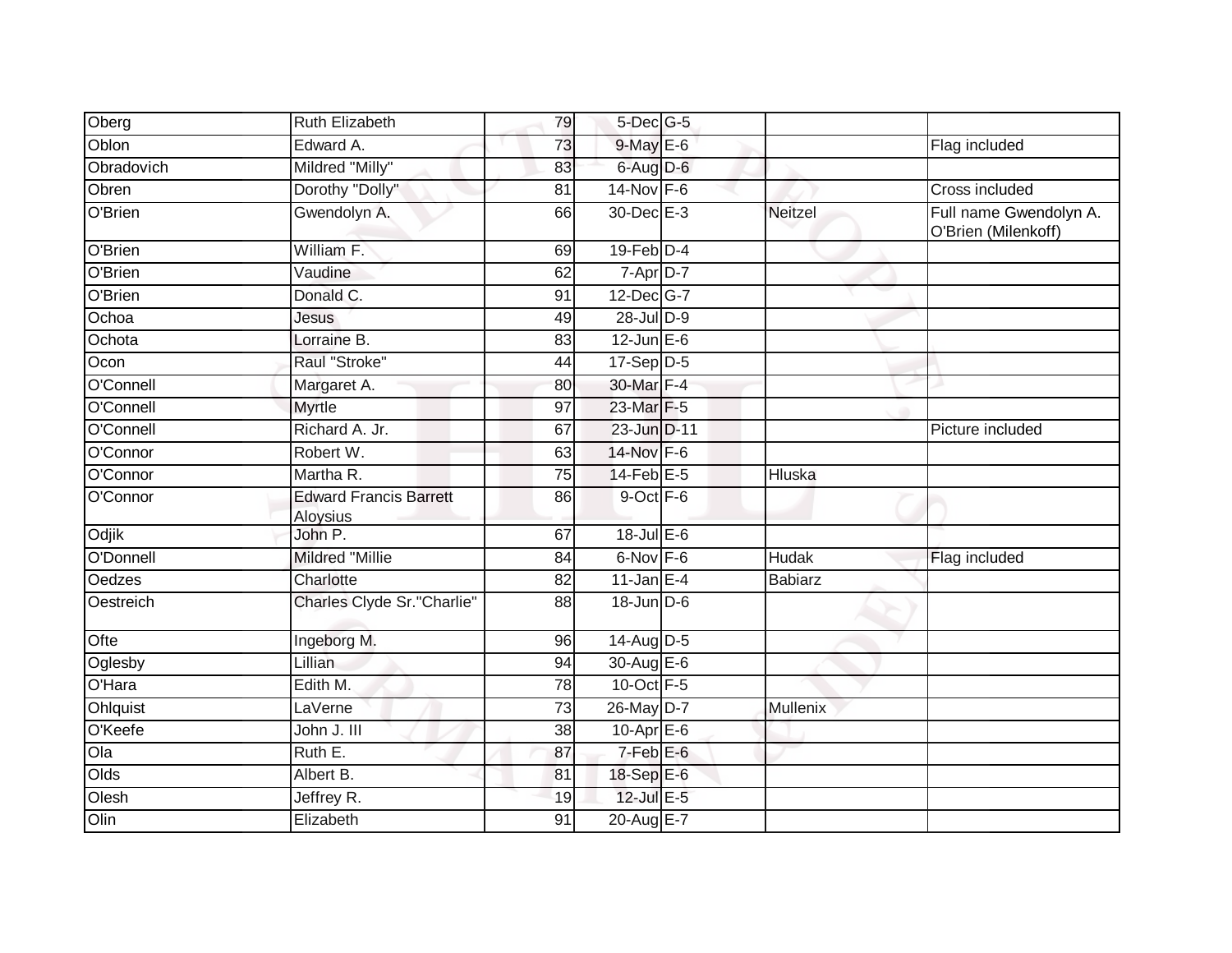| Olin            | Darlene R.            | 70              | 30-Nov G-5            |              |                                            |
|-----------------|-----------------------|-----------------|-----------------------|--------------|--------------------------------------------|
| Olis            | Bernard J.            | 77              | 19-Nov E-7            |              | Flag included                              |
| <b>Olivares</b> | Magdalena             | 46              | 28-Apr D-6            |              |                                            |
| Olley           | Mark F.               | 20              | $6$ -Jul $F-6$        |              |                                            |
| Ols             | Helen V.              | 87              | 30-Jan D-5            |              |                                            |
| Olsen           | Willard A.            | 96              | $1-Apr\overline{D-4}$ |              |                                            |
| Olsen           | Sharon A.             | 60              | $13-Nov$ F-6          | Slankard     |                                            |
| Olsen           | Charlotte             | 86              | $1-Nov$ E-6           |              |                                            |
| Olson           | Alfred D.             | 80              | $26$ -Jan $F-5$       |              |                                            |
| Olson           | Donna L.              | 61              | 6-May D-3             |              |                                            |
| Olson           | Edna                  | 69              | 30-May E-6            |              |                                            |
| Olson           | Victor M.             | 82              | 11-Jan $E-6$          |              |                                            |
| Olszewski       | Stanley E.            | 89              | 1-Dec D-10            |              |                                            |
| Olthof          | John                  | 88              | 8-Jun F-5             |              |                                            |
| Oman            | Lois Marie            | 82              | 14-Mar E-6            |              |                                            |
| Oman            | Carol R.              | 68              | $22$ -Jan $D-3$       | Konopasek    |                                            |
| O'Neal          | Michael J.            | $\overline{55}$ | $11$ -Jun $D-6$       |              | Flag included                              |
| O'Neil          | Ann M."Mary Ann"      | 89              | 10-Mar D-6            |              |                                            |
| O'Neill         | Carisle "Buzze"       | 73              | $9$ -May $E-5$        |              | Flag included                              |
| Ong             | Helen Z.              | 79              | $6$ -Dec $F - 6$      | Novosel      |                                            |
| Opperman        | Shirley R.            | 79              | $10$ -Mar $ D-6$      |              |                                            |
| Opyt            | Connrad John "Corky"  |                 | $20$ -Dec $F-6$       |              |                                            |
| Oquendo         | Ada                   | 51              | $2$ -Jul $D$ -6       |              |                                            |
| Orban           | Elizabeth "Betty"     | 87              | $19$ -Feb $D-4$       | Ruder        |                                            |
| Orcutt          | Frances M.            | 92              | 26-Feb D-5            | Kauchak      |                                            |
| Ordyna          | Virginia              | 89              | 25-Sep E-6            |              |                                            |
| O'Reilly        | Frances M.            | 83              | 14-Mar E-7            |              | Full name Frances M.<br>O'Reilly Reedy     |
| O'Reilly        | Irma K.               | 88              | 9-Oct F-6             |              |                                            |
| Orha            | <b>Elizabeth Mary</b> |                 | $12$ -Jan F-5         | <b>Banfy</b> | Full name Elizabeth Mary<br>Condeux (Orha) |
| Orlich          | Valerie M.            | 80              | 29-Mar E-5            |              |                                            |
| Orlowski        | Peter                 | 89              | $26$ -Jun $E$ -6      |              | Flag included                              |
|                 |                       |                 |                       |              |                                            |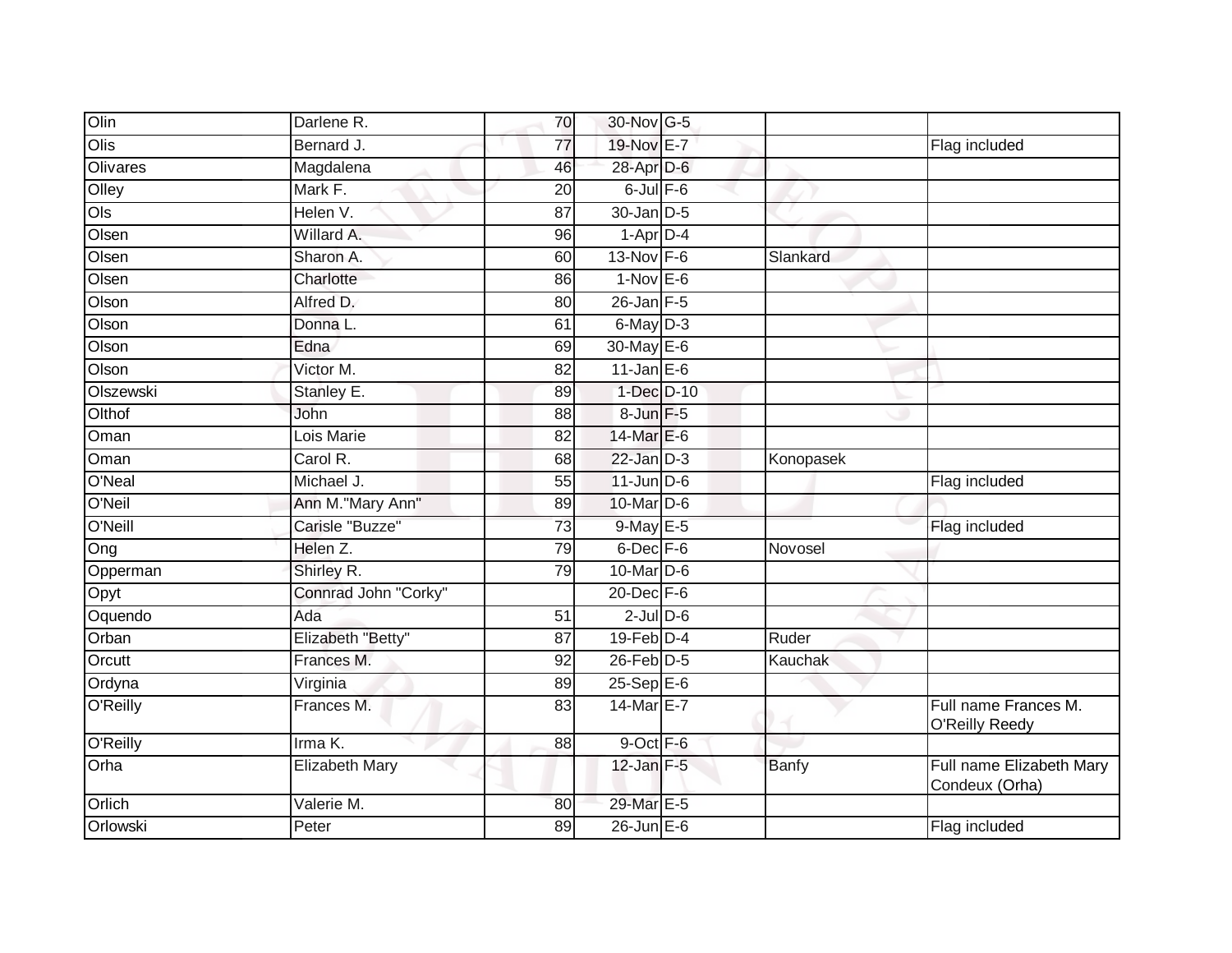| Orndorff         | Conova Freda          | 86              | $13$ -Jan D-6      |                 |                  |
|------------------|-----------------------|-----------------|--------------------|-----------------|------------------|
| Ornelas          | David A.              | $\overline{73}$ | 18-Mar D-4         |                 |                  |
| Oros             | Mylane "Millie"       | 84              | 21-Nov F-6         |                 |                  |
| Oros             | Victor B.             | 88              | $23$ -Jul $D-6$    |                 | Flag included    |
| Orosz            | Frances A.            | 79              | $13-Apr$ F-5       |                 |                  |
| O'Rourke         | John W. "Bill"        | 78              | 6-Mar E-5          |                 | Flag included    |
| Orrell           | Homer M.              | 86              | $5-Nov$ E-5        |                 |                  |
| Ortega           | Mercedes              | 91              | 26-Jun E-5         |                 |                  |
| Ortega           | David A.              | 33              | $2$ -Feb $F-5$     |                 |                  |
| Ortega           | <b>Maria</b>          | 67              | $16 -$ Jul $D - 7$ | Maravilla-Tello |                  |
| Ortiz            | Seferina "Sefe"       | 80              | 24-Oct G-6         | Guerra          | Picture included |
| Ortiz            | Ramona                | 77              | $21$ -Feb $E$ -6   | Medina          |                  |
| Ortiz            | Nicholas G.           | $\overline{77}$ | 10-Nov D-9         |                 | Flag included    |
| Osborn           | Nedra V.              | 75              | 26-May D-7         |                 |                  |
| Osborn           | Susan                 | 49              | $1-Sep$ D-13       | Brazenas        |                  |
| Osborn           | June                  | 69              | $4$ -Apr $E$ -6    |                 |                  |
| O'Shea           | Joe                   | 59              | 8-Nov E-6          |                 |                  |
| Oslan            | Harvey D.             | 76              | $1-Sep$ D-13       |                 |                  |
| Osojnicki        | Thomas M.             | 78              | $7$ -Jan $D-3$     |                 | Flag included    |
| Ospalski         | Dorothy M.            | $\overline{81}$ | 10-May E-6         | Tabernacki      |                  |
| Oster            | William               | 81              | 16-Aug E-7         |                 | Flag included    |
| Osterman         | <b>Ann Marie</b>      | 87              | $9-Apr$ D-5        |                 |                  |
| Ostermeier       | Vernon C.             | 77              | $25$ -Jan $E$ -5   |                 | Flag included    |
| Ostoich          | <b>Steve</b>          | 75              | 19-Nov E-7         |                 |                  |
| Ostrowski        | Raymond J.            | 77              | 28-Mar E-7         |                 | Flag included    |
| Ostrowski        | Edward J. "Eddie" Jr. | 73              | 17-Apr E-5         |                 |                  |
| Ostrowski        | Edward M. Sr.         | 55              | $9-Apr$ D-5        |                 |                  |
| $\overline{Ott}$ | Virginia E.           | 82              | 20-Oct D-9         |                 |                  |
| Overton          | Gladstone J.          | 66              | 16-Jul D-7         |                 |                  |
| Owczarzak        | Bernice R.            | 86              | $15$ -Jul $D-4$    | Bogacz          |                  |
| Owen             | Thomas H.             |                 | 23-Jun D-11        |                 |                  |
| Owen             | <b>Tina Cassandra</b> | 21              | $7-Feb$ $E-6$      |                 |                  |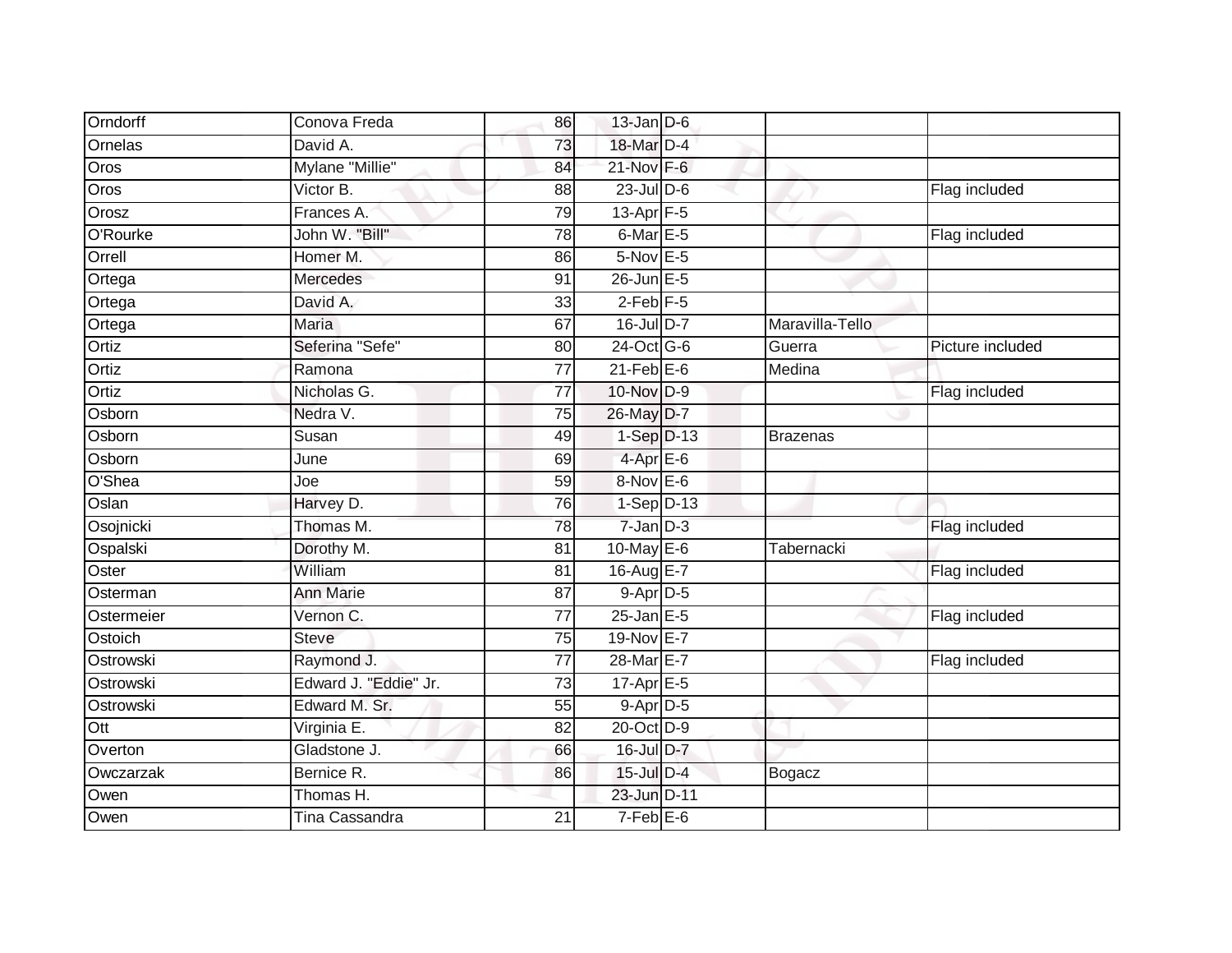| Owen       | Dolores A. "Dee"       | 60              | 30-Jun D-10       |           |               |
|------------|------------------------|-----------------|-------------------|-----------|---------------|
| Owens      | <b>Vivian Temple</b>   | 89              | 14-Apr D-6        | Miller    |               |
| Owens      | <b>Otis</b>            | $\overline{71}$ | 19-Jun E-6        |           |               |
| Owens      | <b>Ida Pearl</b>       | 83              | 25-Sep E-7        | McKeighan |               |
| Pacewicz   | Sara May               | Infant          | $26$ -Jun $E - 5$ |           |               |
| Pacholke   | Lee P.                 | 78              | 19-Jun E-7        |           |               |
| Pacific    | Nunzio O.              | 80              | 19-Mar D-6        |           |               |
| Pack       | <b>Edd Junior</b>      | Infant          | $7$ -Jun $F-1$    |           |               |
| Pack       | Victoria Lea           | Infant          | $7$ -Jun $F-1$    |           |               |
| Pacurar    | Jacqueline             |                 | $1-Nov$ E-6       |           |               |
| Paesel     | Elizabeth T. "Betty"   | 77              | $11$ -Feb $D-4$   |           |               |
| Pagan      | Isabelo F. Sr.         | 72              | $23$ -Aug E-6     |           |               |
| Paganelli  | Richard F.             | 56              | 23-Jun D-11       |           | Flag included |
| Paganelli  | Edward J. Sr.          | 67              | $4-Feb$ $D-3$     |           |               |
| Page       | William H.             | $\overline{74}$ | 30-Aug E-6        |           |               |
| Page       | Esther B.              | 84              | 21-Jul D-10       |           |               |
| Page       | Howard                 | 95              | 20-Nov F-5        |           |               |
| Pajak      | Frank                  | 79              | 23-Mar F-5        |           |               |
| Pakan      | Evelyn                 | 72              | 22-Oct E-5        | Halgas    |               |
| Pala       | Chester J.             | 83              | $12$ -May $D-7$   |           |               |
| Pala       | Olga                   | 83              | $19$ -Aug D-3     | Majka     |               |
| Palacios   | Simon                  | $\overline{71}$ | $21$ -Nov F-6     |           |               |
| Palansky   | Patricia J. "Miss Pat" | 70              | $10$ -Jan $D-6$   |           |               |
| Palasz     | Raymond                | 78              | $9$ -May E-6      |           | Flag included |
| Paleologos | Catherine              | 81              | 23-Aug E-6        |           |               |
| Palikan    | Edward S.              | 62              | $7-Sep$ F-5       |           |               |
| Palko      | Dorothy E.             | 87              | $3-Aug$ F-6       | Potraza   |               |
| Palkovich  | Dan                    | 83              | $15$ -Jun F-5     |           |               |
| Pallante   | Helen M.               | 85              | 28-May D-5        | Moore     |               |
| Pallay     | AI J.                  | 64              | 5-Jan F-5         |           | Flag included |
| Pallo      | Joanne                 | 69              | $26$ -Feb $D-6$   |           |               |
| Pallotto   | Theresa                | 86              | $31$ -Jul $E-6$   | Franker   |               |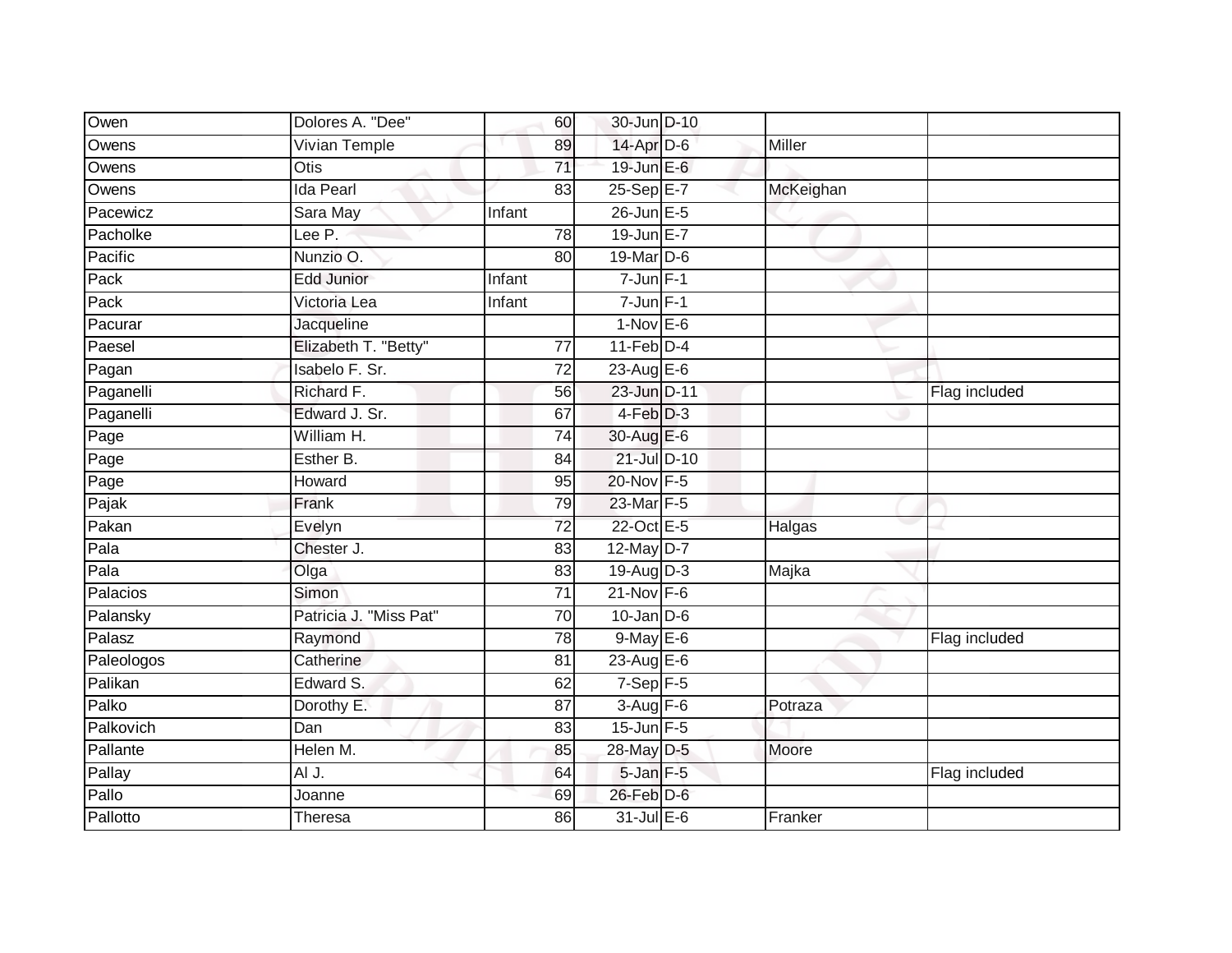| Palmer          | Russell T. "Russ"    |                 | 18-Jul E-6             |         |                               |
|-----------------|----------------------|-----------------|------------------------|---------|-------------------------------|
| Palmer          | Julia J.             | 89              | $15$ -Jan $D-5$        |         |                               |
| <b>Palovick</b> | Rose                 | $\overline{77}$ | 5-Dec G-5              | Hetcel  |                               |
| Paluck          | Martin A.            | 92              | $1-AugE-6$             |         |                               |
| Panares         | Velma Joy            |                 | 26-Mar D-5             | Osborne |                               |
| Pancini         | Joseph G.            | 47              | $24$ -Jan D-6          |         |                               |
| Pandak          | Mary                 | 91              | $4-Apr$ E-6            |         |                               |
| Pandoff         | David R.             | 53              | $2$ -Jun $D-6$         |         |                               |
| Panfil          | Marvin J.            | 60              | $18 - \text{Sep}E - 6$ |         |                               |
| Pankiewicz      | Theodore C.          | 80              | $6-$ Sep $E-6$         |         | Flag included                 |
| Pankiw          | Kazimiera "Katie"    | 80              | 15-Apr E-6             |         |                               |
| Panozzo         | Kenneth A.           | 89              | $28$ -Apr $D$ -6       |         |                               |
| Panozzo         | Linda A.             | 41              | 19-Jun E-7             | Will    |                               |
| Pantalon        | John A.              | 36              | 23-Mar F-5             |         |                               |
| Pantoja         | Carlos Sr.           | 80              | $7$ -Mar $E$ -6        |         | Flag included                 |
| Paolone         | Christine C.         | 46              | 30-Aug E-6             |         |                               |
| Paolucci        | <b>Henry Bruno</b>   | 78              | 10-Mar D-6             |         | Angel and Picture<br>included |
| Papais          | Julius "Pape"        | 84              | $27$ -Jul $F-6$        |         | Flag included                 |
| Papp            | Gizella "Grace"      | 80              | $26$ -Jan $F-5$        |         | Flag included                 |
| Pappas          | John J.              | 80              | 8-Jun F-5              |         |                               |
| Pappas          | Peter                | 63              | $10-Sep$ D-5           |         |                               |
| Pappas          | Mary                 | 74              | $8$ -Jun $F - 5$       |         |                               |
| Paravich        | Sally                | 82              | $28$ -Feb $E-5$        | Abram   |                               |
| Paris           | Melvel               | 78              | $17$ -Apr $E$ -5       |         |                               |
| Parish          | Robert William "Bob" | 61              | $22$ -Aug E-6          |         |                               |
| Parker          | Mary A.              | 76              | 3-Feb D-7              |         |                               |
| Parker          | Elizabeth            | 81              | 22-Aug E-6             |         |                               |
| Parker          | Fank J.              | 40              | $27$ -Feb $E$ -6       |         |                               |
| Parker          | Orbie L.             | 87              | 14-Feb E-5             |         |                               |
| Parker          | Ervin T. "Bud"       | 73              | $9$ -May $E$ -6        |         | Flag included                 |
| Parker          | Glen Lee             | 92              | 10-May $E-6$           |         |                               |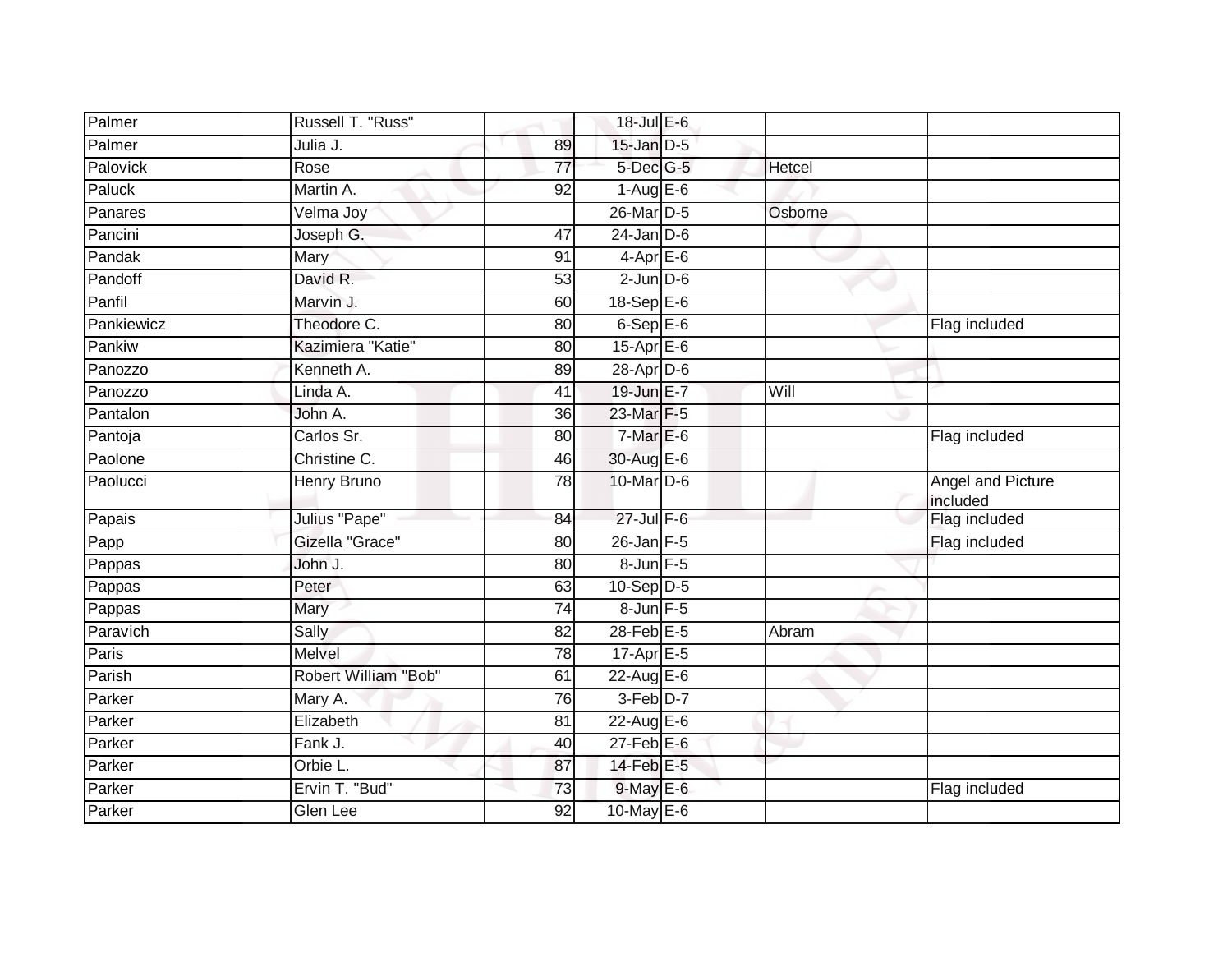| Parker         | Myra J.             | 81              | 27-Oct D-9        |       | Scanzoni |               |
|----------------|---------------------|-----------------|-------------------|-------|----------|---------------|
| Parker         | Alma C.             | 76              | 16-Oct F-7        |       | Roper    |               |
| Parker         | Blaine L.Jr.        | 36              | 8-Sep D-9         |       |          |               |
| Parker         | Carol Ann "Meana"   | 63              | $8$ -Dec $D-9$    |       | Walker   |               |
| Parker         | Amy Ruth            | $\overline{75}$ | $21$ -Feb $E$ -6  |       |          |               |
| Parks          | Fannie 'Fran"       | $\overline{71}$ | 3-Feb D-7         |       |          |               |
| Parks          | Luther "Whitey"     | $\overline{75}$ | $26$ -Jun $E - 6$ |       |          |               |
| Parks          | Harold Lloyd Sr.    | 91              | 12-Dec G-7        |       |          |               |
| Parks          | Donald L. Sr.       | 65              | $9-Sep$ $D-5$     |       |          |               |
| Parris         | <b>Justine</b>      |                 | Januray 3         | $D-6$ |          |               |
| Parskaudas     | Richard A.          | 51              | 24-Nov D-12       |       |          |               |
| Parsons        | Roger C.            | 56              | $1-Dec$ $D-10$    |       |          |               |
| Parsons        | <b>John Michael</b> | 56              | $7$ -Dec $G-5$    |       |          |               |
| Pasko          | Norbert F.          | 66              | 23-Apr D-6        |       |          |               |
| Pasqua         | Dorothy             | $\overline{82}$ | 15-Aug D-7        |       |          |               |
| Passine        | Beverly J.          | 74              | $2$ -Nov $E$ -6   |       | Fraley   |               |
| Pastor         | Jerry G.            | 59              | $23$ -Jan $D-5$   |       |          |               |
| Pastor         | John L.Sr.          | 67              | 23-Jun D-11       |       |          |               |
| Pastor         | Evelyn              | 80              | 13-Apr F-5        |       |          |               |
| Pasztor        | Alice C.            | 79              | $24-Sep$ D-6      |       |          |               |
| Patena         | Cynthia M.          | 52              | 22-Nov E-5        |       |          |               |
| Paterson       | lain W. Sr.         | $\overline{74}$ | $4$ -Jan $E$ -6   |       |          |               |
| Patrick        | Jerome J.           | 71              | $1$ -Jan $D-5$    |       |          |               |
| <b>Patrick</b> | Dorothy C.          | 90              | 29-May E-6        |       | Thomson  |               |
| Patterson      | Carl E.             | 86              | $14$ -Feb $E-5$   |       |          |               |
| Patterson      | Charles E. "Chuck"  | 67              | $10$ -Apr $E-7$   |       |          | Flag included |
| Patterson      | <b>Ollie Mae</b>    |                 | 24-Aug F-6        |       |          |               |
| Patterson      | Paul "Pat"          | 75              | $28$ -Jan $D-5$   |       |          | Flag included |
| Patton         | Jennie M.           | 77              | 30-May E-7        |       |          |               |
| Paul           | Annie Mae           | 70              | 8-Jan D-5         |       | Edwin    |               |
| Pauley         | William N.          | 91              | $27$ -Apr $F-6$   |       |          |               |
| Paulsen        | Arlette E.          |                 | $5 - Jun$ $E-6$   |       | Thompson |               |
|                |                     |                 |                   |       |          |               |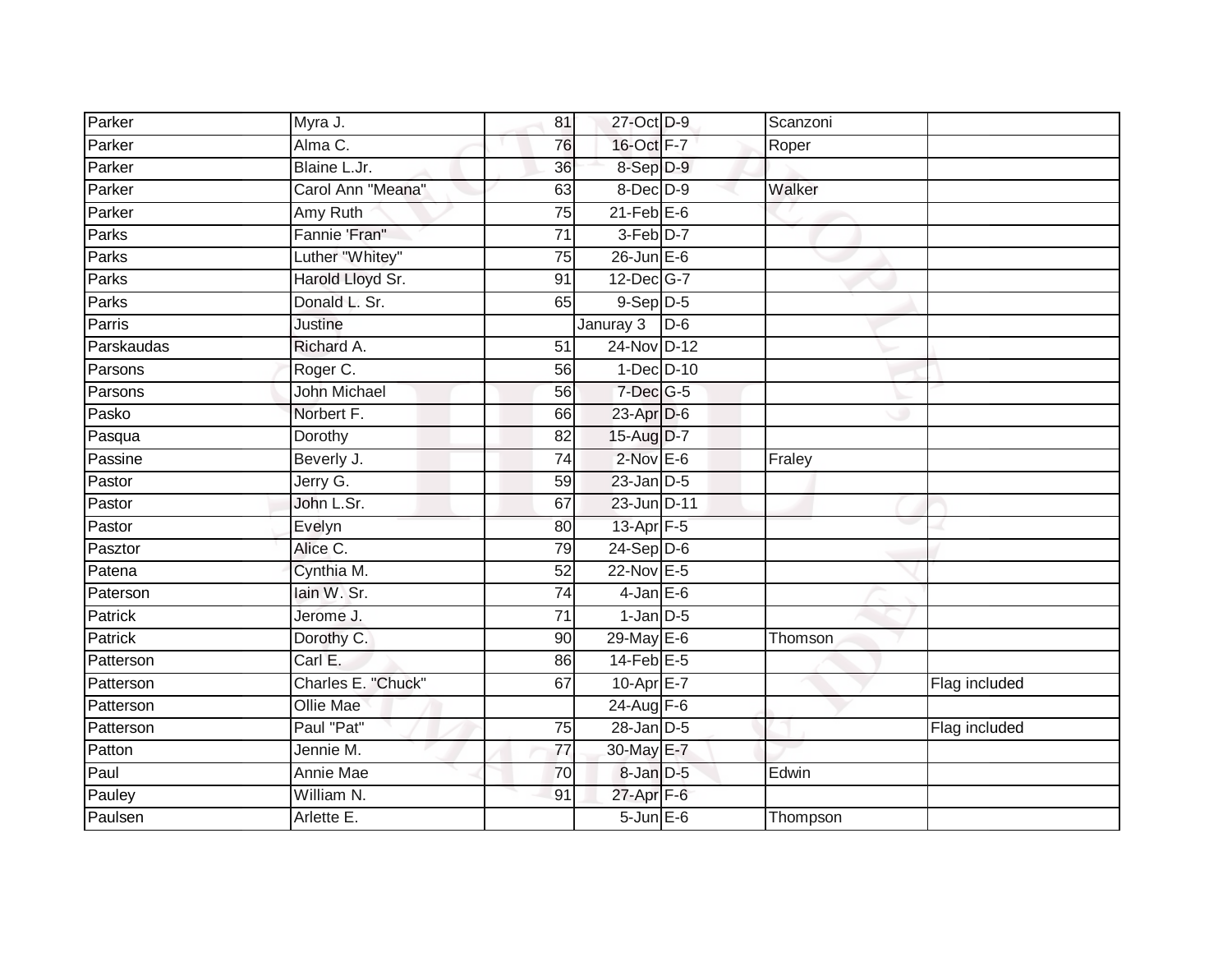| William L.                     | 81              |  |                                                                                                                                                                                                                                                                                                                                                                                                                                                                                                                                      |               |
|--------------------------------|-----------------|--|--------------------------------------------------------------------------------------------------------------------------------------------------------------------------------------------------------------------------------------------------------------------------------------------------------------------------------------------------------------------------------------------------------------------------------------------------------------------------------------------------------------------------------------|---------------|
| John $\overline{\mathsf{S}}$ . | 48              |  |                                                                                                                                                                                                                                                                                                                                                                                                                                                                                                                                      | Flag included |
| Gloria M.                      | 79              |  | Morigi                                                                                                                                                                                                                                                                                                                                                                                                                                                                                                                               |               |
| Peter                          | 83              |  |                                                                                                                                                                                                                                                                                                                                                                                                                                                                                                                                      | Flag included |
| Michael "Bill"                 | $\overline{78}$ |  |                                                                                                                                                                                                                                                                                                                                                                                                                                                                                                                                      |               |
| Jovan 'Jovo"                   | 53              |  |                                                                                                                                                                                                                                                                                                                                                                                                                                                                                                                                      |               |
| Helen M.                       | 90              |  |                                                                                                                                                                                                                                                                                                                                                                                                                                                                                                                                      |               |
| Odilia Marie "Dee"             | 61              |  |                                                                                                                                                                                                                                                                                                                                                                                                                                                                                                                                      |               |
| Ted A.                         | 79              |  |                                                                                                                                                                                                                                                                                                                                                                                                                                                                                                                                      |               |
| Johnny                         | 84              |  |                                                                                                                                                                                                                                                                                                                                                                                                                                                                                                                                      |               |
| Bruno L.                       | 79              |  |                                                                                                                                                                                                                                                                                                                                                                                                                                                                                                                                      | Flag included |
| Toni Lee                       | 23              |  |                                                                                                                                                                                                                                                                                                                                                                                                                                                                                                                                      |               |
| Robert Wayne                   | 65              |  |                                                                                                                                                                                                                                                                                                                                                                                                                                                                                                                                      |               |
| Daniel M.                      | 79              |  |                                                                                                                                                                                                                                                                                                                                                                                                                                                                                                                                      | Flag included |
| Nancy C.                       | 62              |  |                                                                                                                                                                                                                                                                                                                                                                                                                                                                                                                                      |               |
| Cordell                        | 59              |  |                                                                                                                                                                                                                                                                                                                                                                                                                                                                                                                                      |               |
| George                         | $\overline{82}$ |  |                                                                                                                                                                                                                                                                                                                                                                                                                                                                                                                                      |               |
| Ehrline R.                     |                 |  | Rowden                                                                                                                                                                                                                                                                                                                                                                                                                                                                                                                               |               |
| Marie E.                       | 78              |  |                                                                                                                                                                                                                                                                                                                                                                                                                                                                                                                                      |               |
| Helen                          | 83              |  | <b>Jewett</b>                                                                                                                                                                                                                                                                                                                                                                                                                                                                                                                        |               |
| Lucy                           | 49              |  | Michalak                                                                                                                                                                                                                                                                                                                                                                                                                                                                                                                             |               |
| Luella                         |                 |  | Schutt                                                                                                                                                                                                                                                                                                                                                                                                                                                                                                                               |               |
| <b>Bernard</b>                 | 93              |  |                                                                                                                                                                                                                                                                                                                                                                                                                                                                                                                                      | Flag included |
| Marjorie V.                    | 81              |  | Sherman                                                                                                                                                                                                                                                                                                                                                                                                                                                                                                                              |               |
| Nathan Robert                  | 3 months<br>old |  |                                                                                                                                                                                                                                                                                                                                                                                                                                                                                                                                      |               |
| Ruth O.                        | 87              |  |                                                                                                                                                                                                                                                                                                                                                                                                                                                                                                                                      |               |
| Mary I.                        | 78              |  |                                                                                                                                                                                                                                                                                                                                                                                                                                                                                                                                      |               |
| George R.                      | 82              |  |                                                                                                                                                                                                                                                                                                                                                                                                                                                                                                                                      |               |
| <b>Charles</b>                 | 80              |  |                                                                                                                                                                                                                                                                                                                                                                                                                                                                                                                                      |               |
| Michael Jr.                    | 54              |  |                                                                                                                                                                                                                                                                                                                                                                                                                                                                                                                                      |               |
| Oral D.                        | 67              |  |                                                                                                                                                                                                                                                                                                                                                                                                                                                                                                                                      |               |
|                                |                 |  | $14$ -Sep $F-6$<br>20-Mar E-5<br>1-Oct D-11<br>23-Jun D-11<br>$6$ -Jan $D-5$<br>$5-May$ $D-8$<br>4-Feb D-4<br>16-Jun D-10<br>$4$ -Oct $F-5$<br>$14$ -Jan D-4<br>18-Sep $E-6$<br>$13$ -Jan $D-6$<br>$17 - Jan$ $D-6$<br>$12-Apr$ F-1<br>25-Jan E-5<br>$24$ -Apr $E$ -6<br>$2-Apr$ D-5<br>$13$ -Feb $E$ -6<br>$4$ -Jul $E$ -5<br>$6$ -Jul $F$ -6<br>$1$ -Jul $D-5$<br>28-Jun F-1<br>29-Dec D-6<br>28-Aug $E-6$<br>$18$ -Jan F-1<br>$19$ -Jun $E - 6$<br>22-May E-6<br>12-Oct G-5<br>28-Dec G-6<br>$13$ -Feb $E$ -6<br>$14$ -Feb $E$ -5 |               |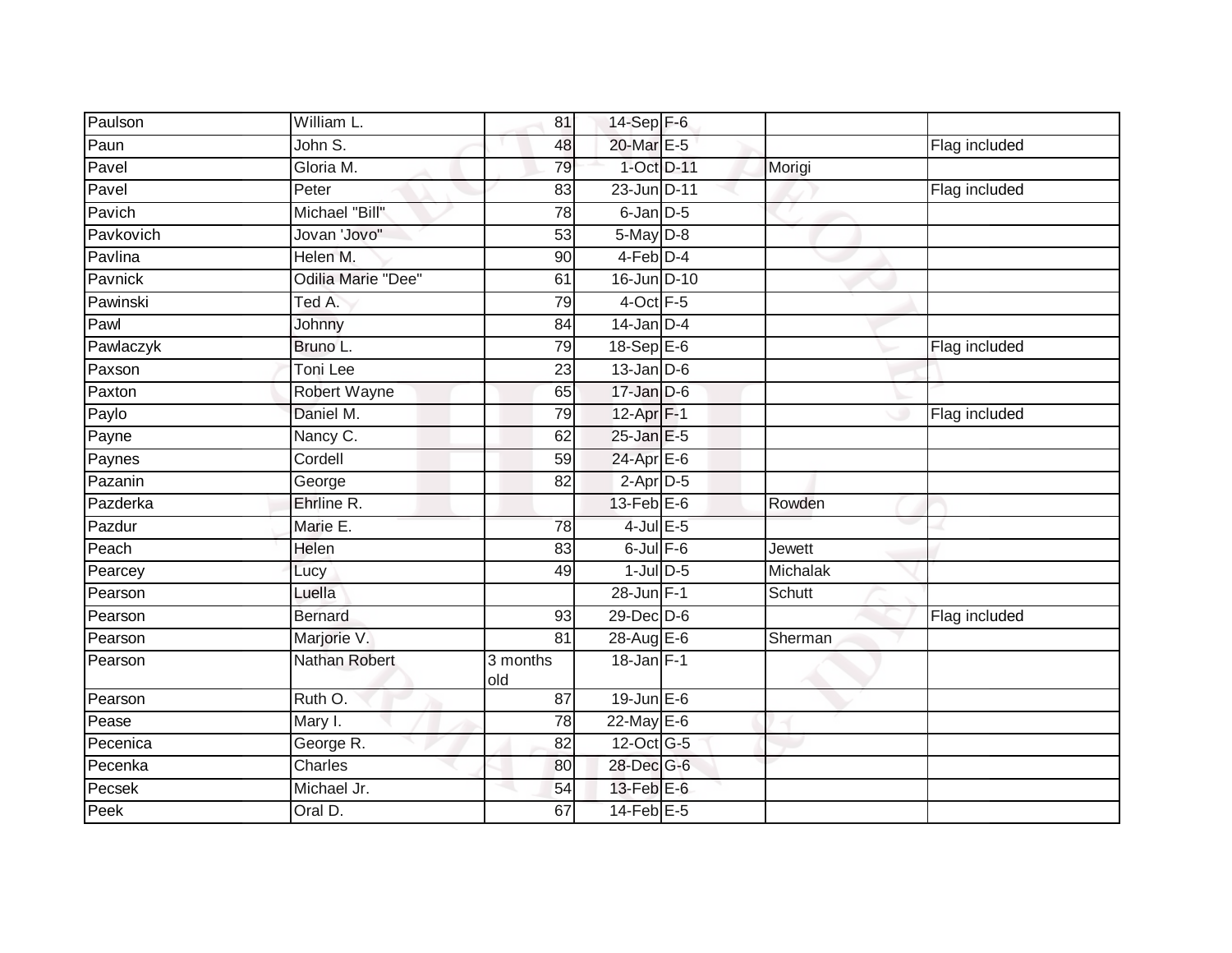| Peeler      | Opal Juanita                     | 81              | 18-Jan F-1       |          |                                                |
|-------------|----------------------------------|-----------------|------------------|----------|------------------------------------------------|
| Peer        | W.David                          | 83              | 9-Aug E-7        |          | Flag included                                  |
| Peery       | Archie L.                        | $\overline{75}$ | 31-Mar E-5       |          |                                                |
| Pekovich    | Zivan                            | 76              | $10-Apr$ $E-7$   |          |                                                |
| Pelhank     | Della L.                         | 91              | $22$ -May $E-6$  |          |                                                |
| Pellar      | Mary                             | 93              | $21$ -May $D-6$  |          |                                                |
| Peloza      | Mary Helen                       | 92              | $25$ -Jul $E$ -6 |          |                                                |
| Pena        | Jesus J. Jr. "Jesse"             | 24              | $10-Sep$ D-6     |          |                                                |
| Penciak     | Edward J. "Penny"                | 77              | $7 - Aug$ $D-6$  |          |                                                |
| Pender      | David "Digger" "White<br>Raisin" | 69              | $27-Sep$ F-1     |          | Flag included                                  |
| Penkala     | Frank J.                         | 90              | $15$ -Jun $F-5$  |          |                                                |
| Penn        | Robert Allan Dr.                 | $\overline{72}$ | 7-Dec G-6        |          |                                                |
| Pennington  | Benjamin "David"                 | 76              | 30-Jun D-10      |          | Flag included                                  |
| Pennington  | Raymond J.                       | 83              | $16-Sep D-4$     |          |                                                |
| Penrod      | Pearl E.                         | 103             | 25-Mar D-4       |          |                                                |
| Pentecost   | Carol Ann                        | 54              | $6$ -Feb $E-4$   | Michaels |                                                |
| Pepelea     | Mary                             | 86              | 11-Apr $E-6$     |          |                                                |
| Pepperdine  | Lucille F.                       |                 | 20-Jul F-5       |          |                                                |
| Peppperdine | Lois                             | 94              | 31-Oct G-7       | Haworth  |                                                |
| Perales     | Juanita                          | $\overline{72}$ | $26-Sep$ $E-6$   |          | <b>Cross included</b>                          |
| Peres       | Dorothy A.                       | 66              | $3$ -Jan $D-6$   | Klein    |                                                |
| Perez       | Sharon                           | 55              | 25-Aug D-10      |          |                                                |
| Perez       | Clementia                        | 80              | $6$ -Mar $E - 5$ |          | Picture included                               |
| Perez       | Francisco "Frank"                | 66              | $15$ -Jan $D-5$  |          |                                                |
| Perez       | AI O. "Lalo"                     | 82              | $4$ -Apr $E$ -6  |          |                                                |
| Perez       | Geraldine                        | 58              | 19-Aug D-3       |          |                                                |
| Perhach     | Mary L.                          | 89              | 30-Jul D-7       | Perhach  | Full name Linda L. Shaffer<br>/Mary L. Perhach |
| Perhach     | Donald J.                        | 59              | 14-Mar E-6       |          | Flag included                                  |
| Perkins     | Anna M.                          | 70              | 21-Oct E-3       |          |                                                |
| Perkins     | Phillipa N.                      | 82              | 30-Oct F-5       |          | Cross included                                 |
| Perniciaro  | Elizabeth J.                     | 78              | 20-Mar E-5       |          |                                                |
|             |                                  |                 |                  |          |                                                |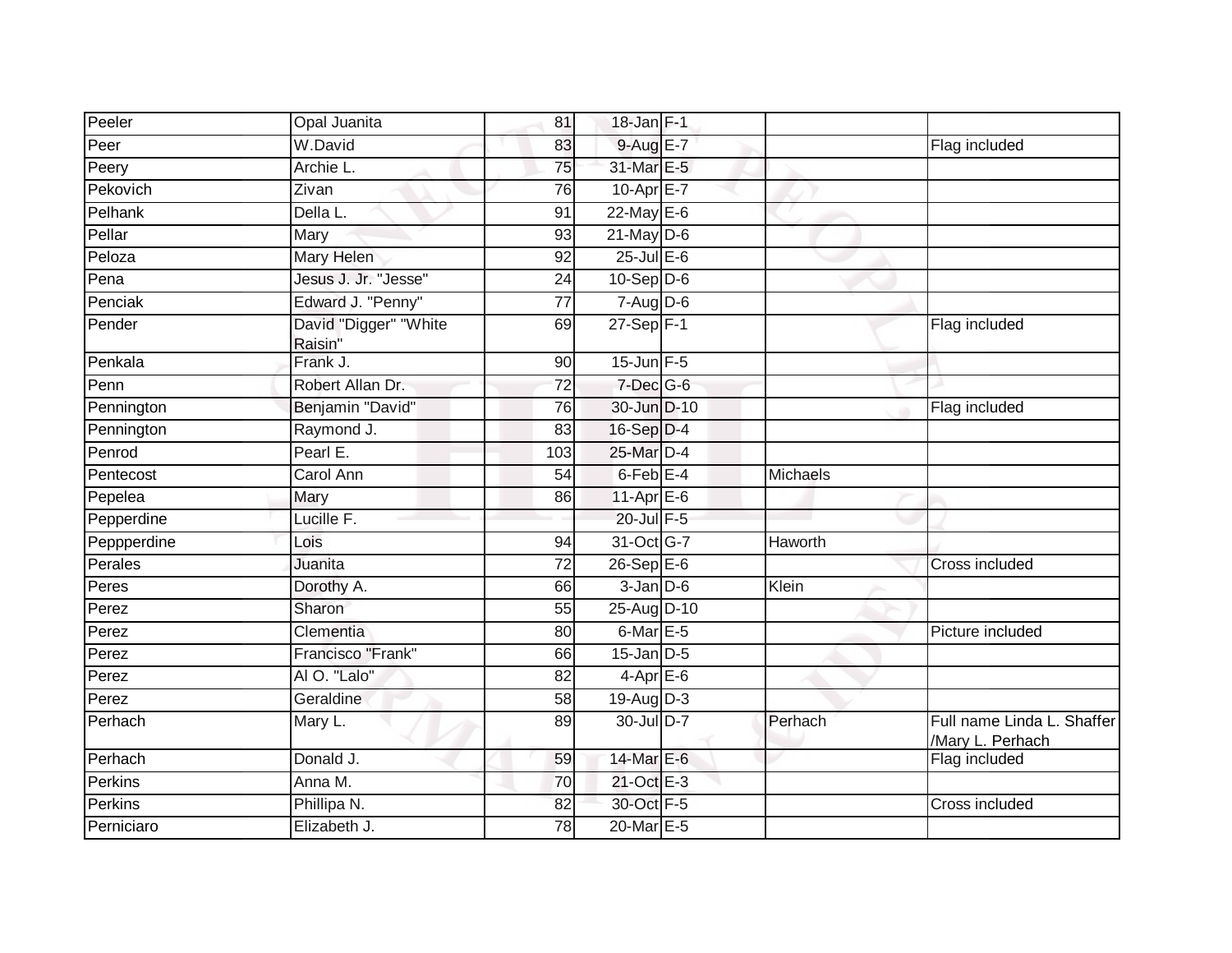| Pernick   | John "Dago"            | 82              | 27-May D-3        |            | Flag included |
|-----------|------------------------|-----------------|-------------------|------------|---------------|
| Perry     | Robert "Lee"           | 82              | 19-Aug D-3        |            |               |
| Persley   | Anne                   | 78              | 5-May D-8         | Glovicko   |               |
| Persley   | Aiva E.                | 78              | 22-Aug E-6        |            |               |
| Perz      | Edmund P.              | 85              | $8$ -Jul $D-4$    |            |               |
| Pesavento | Bruno C.               | 90              | 27-Sep F-1        |            |               |
| Pesovic   | <b>Milic</b>           | 92              | $24$ -Jan D-6     |            |               |
| Pester    | Inez L.                | $\overline{77}$ | 16-May E-7        |            |               |
| Pester    | <b>Robert Lee</b>      | 75              | 24-Feb D-7        |            |               |
| Peters    | Lois I.                | $\overline{77}$ | 19-Nov E-7        | Bielenberg |               |
| Peters    | John "Jack"            |                 | 24-Jul E-5        |            |               |
| Peters    | Rebecca                | 92              | $19-Aug$ D-3      |            |               |
| Peters    | William G.             | 60              | 12-Oct G-5        |            |               |
| Peters    | Eugene A. "Gene"       | 63              | 1-Dec D-10        |            |               |
| Peters    | Alice                  | 89              | $3-Feb$ $D-7$     |            |               |
| Peters    | Martha A               | 96              | 26-Jul E-6        |            |               |
| Petersen  | Joyce E.               | 65              | $10-Apr$ E-7      |            |               |
| Petersen  | Robert C.              | 80              | 8-Oct E-5         |            | Flag included |
| Peterson  | <b>Elizabeth Diane</b> | Infant          | 22-Mar E-5        |            |               |
| Peterson  | Gordon J. "Pete"       | 66              | $16$ -Dec $E$ -6  |            |               |
| Peterson  | Arthur "Jack"          |                 | 30-May E-7        |            |               |
| Peterson  | <b>Mary Ruth</b>       | 78              | $10$ -Dec $E - 6$ |            |               |
| Peterson  | Allen D.               | 32              | 26-Mar D-5        |            |               |
| Peterson  | Muriel Ann             | 73              | $21-Apr$ D-6      | MacNamara  |               |
| Peterson  | Linda S.               | $\overline{57}$ | 23-Jul D-6        | Nance      |               |
| Petrasich | Matthew F. Jr.         | 64              | 17-May E-6        |            |               |
| Petrecca  | Sue A.                 | 67              | $11$ -Dec $F-5$   |            |               |
| Petrick   | John Jr.               | 88              | 30-Jun D-10       |            |               |
| Petrisha  | Shirley                | $\overline{77}$ | 19-Feb D-4        | Blackburn  |               |
| Petro     | Judith                 |                 | 13-Sep F-1        | Quinn      |               |
| Petrucka  | George                 | 89              | $21$ -Jan D-4     |            |               |
| Petrunich | George S.              | 79              | 13-Oct D-9        |            |               |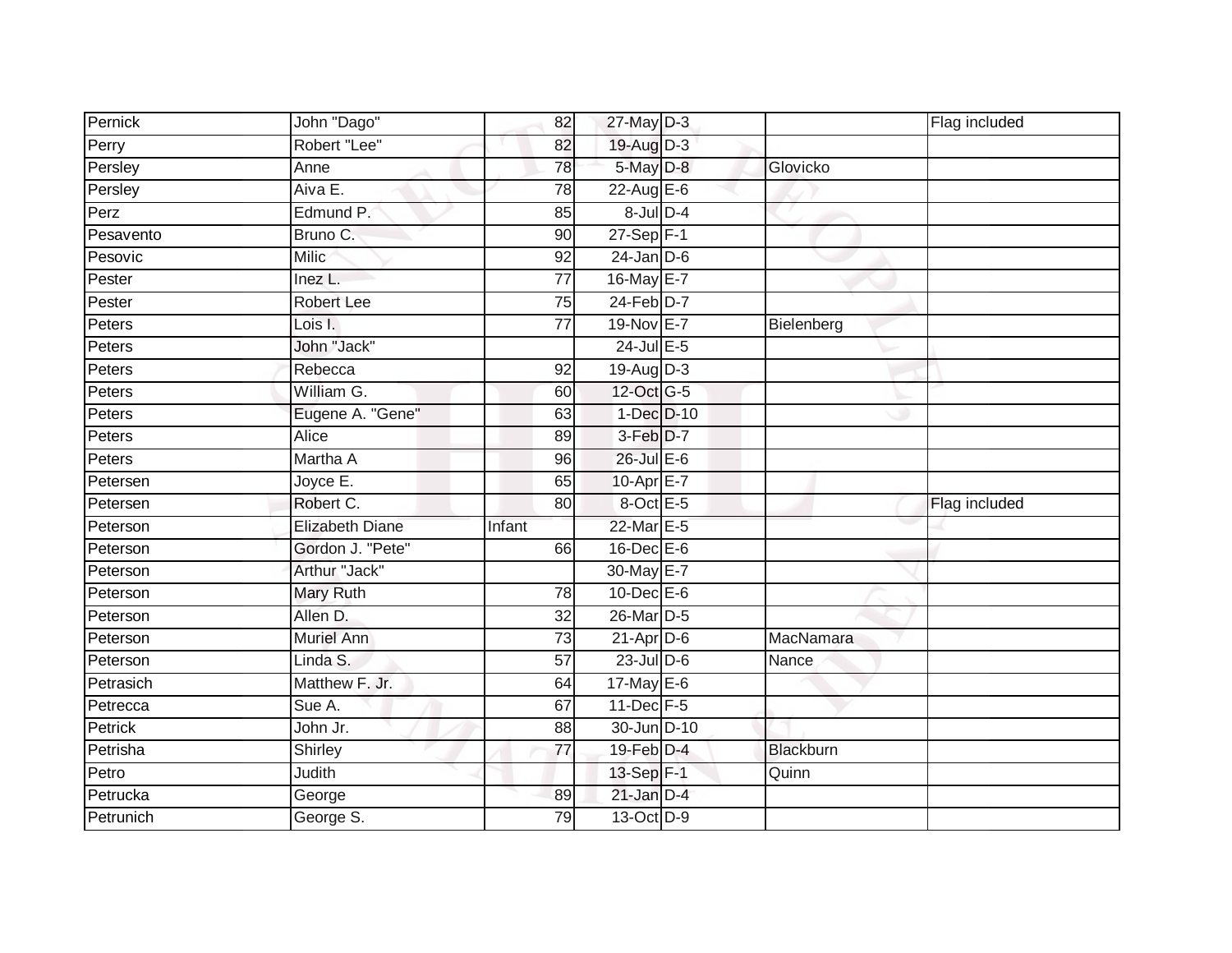| Pettigrew       | Eva Faye               | 93              | $22$ -Jan D-4    |                |                                             |
|-----------------|------------------------|-----------------|------------------|----------------|---------------------------------------------|
| Petty           | Taina Elijahnae'       | 2 months        | 15-Dec D-9       |                |                                             |
| Petty           | <b>Marlon Jarell</b>   | 23              | 16-May E-7       |                |                                             |
| Pfaff           | <b>Richard Dale</b>    | 54              | $17$ -Jan D-4    |                |                                             |
| Pfanzer         | Jeanette               | 93              | 13-Mar E-5       | Van Dyck       | Full name Jeanette<br><b>Pfanzer Gillis</b> |
| Pfishter        | Robert                 | 68              | 12-Oct G-6       |                |                                             |
| Phares          | Ann M.                 | 87              | $24$ -Feb $D-7$  |                |                                             |
| Philbrook       | Winston                | 67              | 30-Apr D-5       |                |                                             |
| Phillips        | Katherine              | 85              | $13-Sep$ F-1     | Behary         |                                             |
| <b>Phillips</b> | Joseph A.              | 90              | $13-Sep$ F-1     |                |                                             |
| Phillips        | Michael Jr.            | 88              | 29-Apr D-3       |                |                                             |
| Phillips        | Catherine Elizabeth    | 95              | $18 - Jan$ F-1   |                |                                             |
| <b>Phillips</b> | Eleanor A.             | $\overline{74}$ | 19-Jun E-7       | <b>Buchler</b> |                                             |
| Phillips        | John                   | 70              | $10-Apr$ $E-6$   |                |                                             |
| Piasecki        | Wayne G.               | 54              | 26-Feb D-5       |                |                                             |
| Piatek          | Joseph P.              | 78              | 26-Mar D-5       |                | Flag included                               |
| Piatkowski      | Alfreda                | 77              | $3$ -Jan $D$ -6  | Lesniewski     |                                             |
| Piazza          | Theodore Ralph 'Sonny" | 81              | $4$ -Oct $F - 5$ |                | Flag included                               |
| Pickard         | Gertrude Margery       | 86              | 22-Sep D-10      |                |                                             |
| Pickett         | Betty R. " Miss Betty" | 80              | $4-Nov$ E-3      | <b>Norris</b>  |                                             |
| Pieczynski      | Frank P.               | 93              | $21$ -Jan D-4    |                |                                             |
| Piekarczyk      | Josephine              | 74              | $17-Sep D-5$     |                |                                             |
| Piekarczyk      | Kazmer "Casey"         | 90              | $21-Sep$ F-5     |                | Flag and Picture included                   |
| Piepenbrink     | Kenton N.              | 46              | 23-Oct F-5       |                |                                             |
| Pierce          | Dorothy E.             | 73              | $17$ -Feb $D-6$  |                |                                             |
| Pierson         | Phyllis                | 76              | 27-Oct D-9       |                |                                             |
| Piest           | Louise M.              | 95              | 30-Jul D-7       |                |                                             |
| <b>Pieters</b>  | <b>Bernice</b>         |                 | $15$ -Jan $D-5$  | Opatkiewicz    |                                             |
| Pietraszak      | Walter <sub>R.</sub>   | 74              | $1$ -Jun $F - 7$ |                | Flag included                               |
| Pietrzycki      | Ronald                 |                 | 11-Jan $E-6$     |                |                                             |
| Pigossi         | Vilola M.              | 96              | 22-Oct E-5       |                |                                             |
|                 |                        |                 |                  |                |                                             |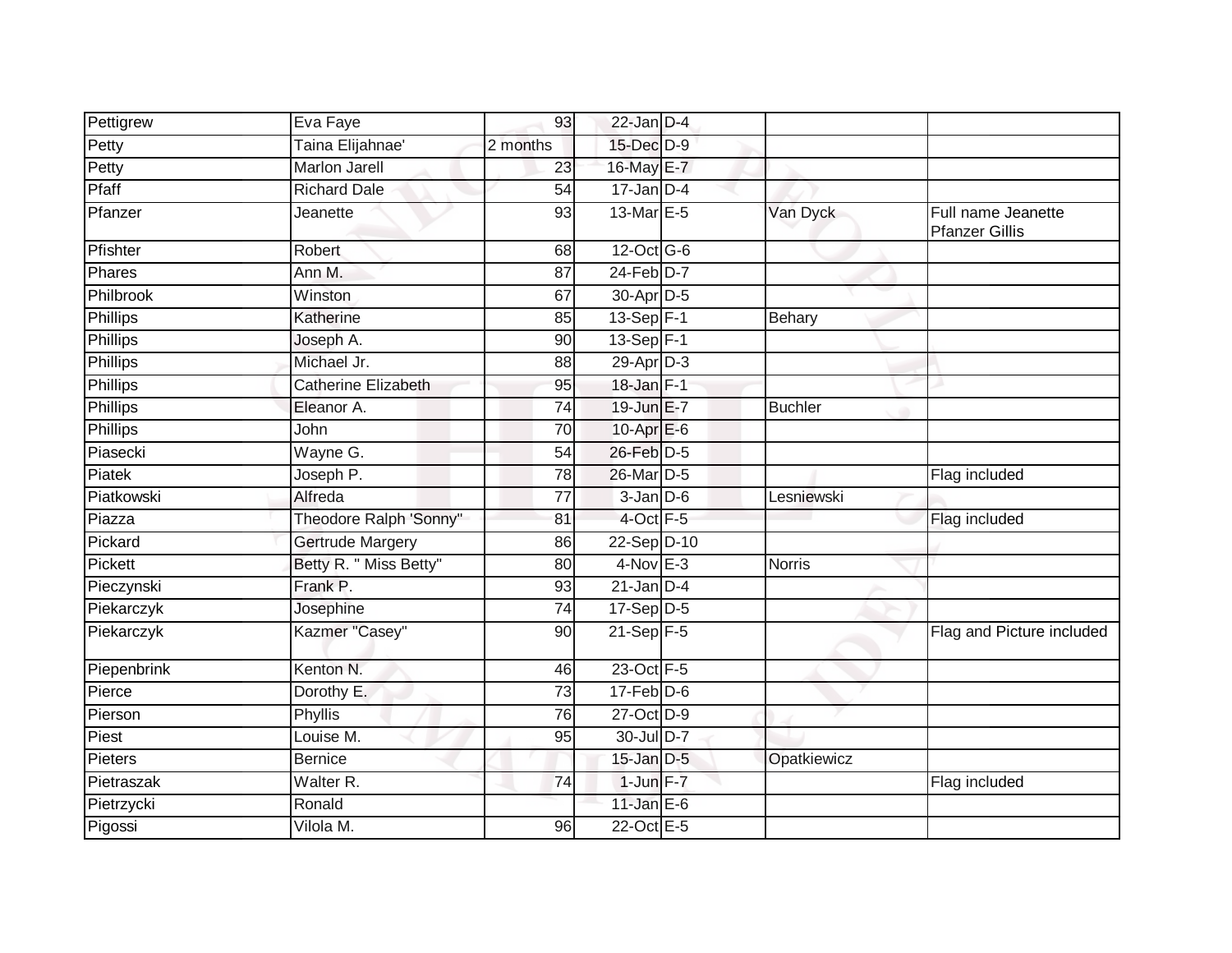|                        |                                                                   |                      |                  |                                                                                                                                                                                                                                                                                                                                                                                                                                                                                                                            | Flag included         |
|------------------------|-------------------------------------------------------------------|----------------------|------------------|----------------------------------------------------------------------------------------------------------------------------------------------------------------------------------------------------------------------------------------------------------------------------------------------------------------------------------------------------------------------------------------------------------------------------------------------------------------------------------------------------------------------------|-----------------------|
|                        |                                                                   |                      |                  |                                                                                                                                                                                                                                                                                                                                                                                                                                                                                                                            | <b>Cross included</b> |
|                        |                                                                   |                      |                  |                                                                                                                                                                                                                                                                                                                                                                                                                                                                                                                            |                       |
| Hector R.              | 86                                                                |                      |                  |                                                                                                                                                                                                                                                                                                                                                                                                                                                                                                                            |                       |
|                        | $\overline{79}$                                                   |                      |                  |                                                                                                                                                                                                                                                                                                                                                                                                                                                                                                                            | Flag included         |
| William J.             | 81                                                                |                      |                  |                                                                                                                                                                                                                                                                                                                                                                                                                                                                                                                            | Flag included         |
| Foch R.                | 84                                                                |                      |                  |                                                                                                                                                                                                                                                                                                                                                                                                                                                                                                                            | Flag included         |
| Rose P.                | 72                                                                |                      |                  |                                                                                                                                                                                                                                                                                                                                                                                                                                                                                                                            |                       |
| <b>Mary Lauretta</b>   |                                                                   |                      |                  | Anello                                                                                                                                                                                                                                                                                                                                                                                                                                                                                                                     |                       |
| Jean                   | 87                                                                |                      |                  | Stanclik                                                                                                                                                                                                                                                                                                                                                                                                                                                                                                                   |                       |
| John                   | 88                                                                |                      |                  |                                                                                                                                                                                                                                                                                                                                                                                                                                                                                                                            |                       |
| Bernard "Pete"         | 87                                                                |                      |                  |                                                                                                                                                                                                                                                                                                                                                                                                                                                                                                                            |                       |
| Dorothy J.             | $\overline{74}$                                                   |                      |                  | <b>Jenkins</b>                                                                                                                                                                                                                                                                                                                                                                                                                                                                                                             |                       |
| <b>Bruce Wayne</b>     | 59                                                                |                      |                  |                                                                                                                                                                                                                                                                                                                                                                                                                                                                                                                            |                       |
| James Robert           | 53                                                                |                      |                  |                                                                                                                                                                                                                                                                                                                                                                                                                                                                                                                            |                       |
| Francisca C.           | $\overline{84}$                                                   |                      |                  |                                                                                                                                                                                                                                                                                                                                                                                                                                                                                                                            |                       |
| Victoria P.            | 74                                                                |                      |                  | Dabrowski                                                                                                                                                                                                                                                                                                                                                                                                                                                                                                                  |                       |
| Lorene A. "Cindy"      | 69                                                                |                      |                  |                                                                                                                                                                                                                                                                                                                                                                                                                                                                                                                            |                       |
| Patrick J.             | 59                                                                |                      |                  |                                                                                                                                                                                                                                                                                                                                                                                                                                                                                                                            |                       |
| <b>Edith Irene</b>     |                                                                   |                      |                  | Williamson                                                                                                                                                                                                                                                                                                                                                                                                                                                                                                                 |                       |
| <b>Kerry Michael</b>   | 41                                                                |                      |                  |                                                                                                                                                                                                                                                                                                                                                                                                                                                                                                                            |                       |
| Theodore J. Sr. "Pivo" | $\overline{74}$                                                   |                      |                  |                                                                                                                                                                                                                                                                                                                                                                                                                                                                                                                            |                       |
| Thomas A.              | 54                                                                |                      |                  |                                                                                                                                                                                                                                                                                                                                                                                                                                                                                                                            | Flag included         |
| Helen                  |                                                                   |                      |                  | Wozniak                                                                                                                                                                                                                                                                                                                                                                                                                                                                                                                    |                       |
| Leonard L.             | 79                                                                |                      |                  |                                                                                                                                                                                                                                                                                                                                                                                                                                                                                                                            |                       |
| Irene J.               | 84                                                                |                      |                  |                                                                                                                                                                                                                                                                                                                                                                                                                                                                                                                            |                       |
| Julia M.               | 97                                                                |                      |                  | Hirtzel                                                                                                                                                                                                                                                                                                                                                                                                                                                                                                                    |                       |
| Emily J.               | 70                                                                |                      |                  |                                                                                                                                                                                                                                                                                                                                                                                                                                                                                                                            |                       |
| Nikola                 | $\overline{71}$                                                   |                      |                  |                                                                                                                                                                                                                                                                                                                                                                                                                                                                                                                            |                       |
| Martin J.              | 82                                                                |                      |                  |                                                                                                                                                                                                                                                                                                                                                                                                                                                                                                                            |                       |
|                        | Julia<br>Carl<br>Kenneth A.<br>April<br>Troy L.<br>"Grandpa Pivo" | 83<br>71<br>39<br>41 | 70 Decemebr<br>8 | $7 - Jan$ $D-3$<br>18-Sep E-6<br>$10-Sep$ D-6<br>$2$ -Jun $D$ -6<br>$11-Nov$ E-3<br>27-Oct D-9<br>$28$ -Jan $D-5$<br>24-Oct G-6<br>$21$ -May $D-6$<br>1-Oct D-11<br>$31$ -Jul $E-6$<br>$29$ -Jun F-5<br>$7$ -Dec $G$ -6<br>19-Nov E-7<br>$21$ -Jan $D-4$<br>15-Aug D-7<br>$4$ -May $F-6$<br>18-Aug D-10<br>$3-Feb$ $D-7$<br>$29$ -Apr $D-3$<br>$D-10$<br>23-Jun D-11<br>20-May D-3<br>31-Jul E-5<br>30-Apr D-5<br>30-Apr D-5<br>$28$ -Jun F-1<br>15-Apr E-6<br>$13$ -Jan $D-6$<br>8-Dec D-10<br>$7 - Jan \overline{D} - 3$ | Veg<br>Jansen         |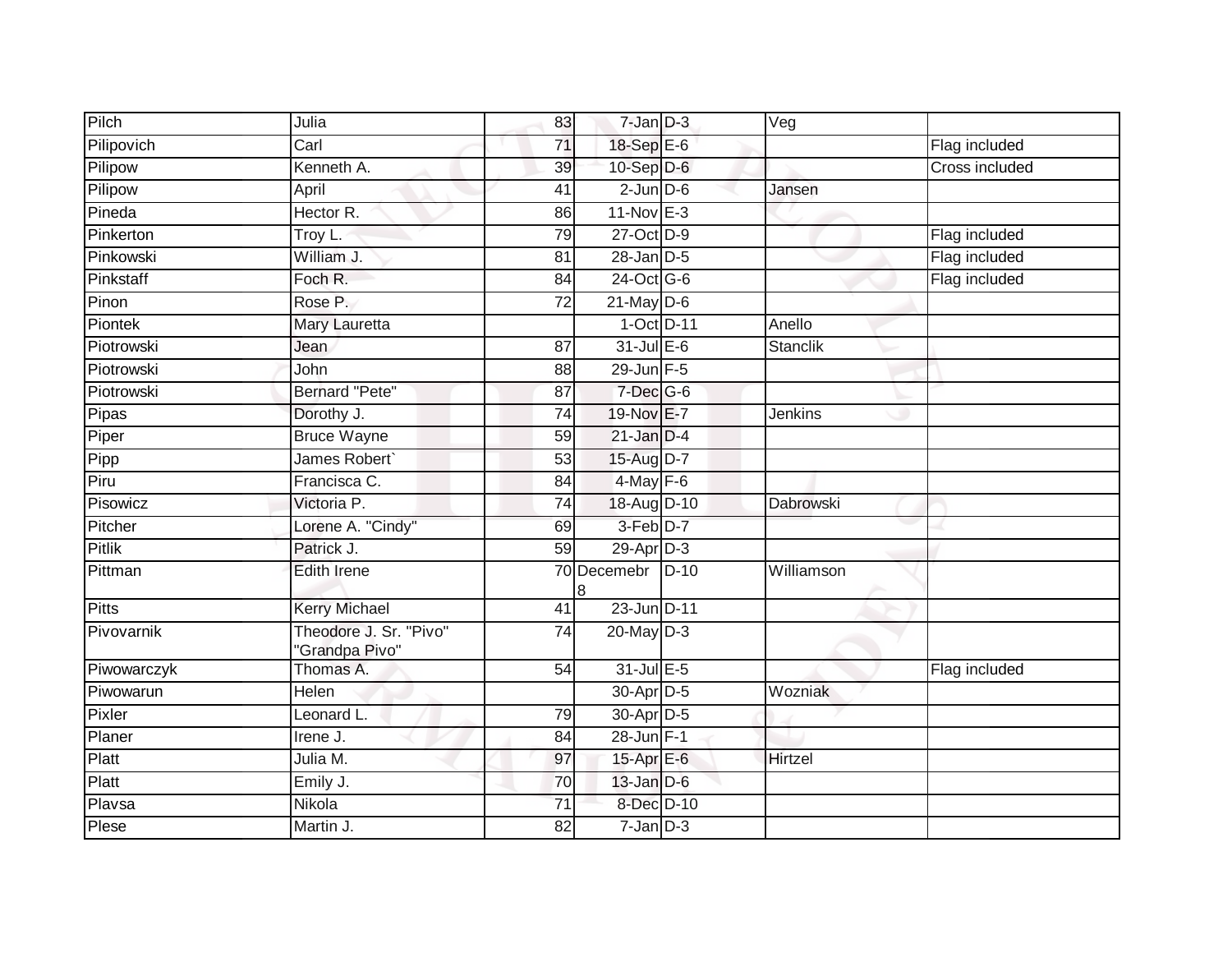| Plesha       | Mark J.                   | 45              | $25$ -Jan E-5     |              | Flag included                    |
|--------------|---------------------------|-----------------|-------------------|--------------|----------------------------------|
| <b>Pless</b> | Forrest D. "Butch"        | 65              | 17-Nov D-9        |              |                                  |
| Ploski       | Victoria M.               | 89              | $17$ -Feb $D-6$   | <b>Dyrek</b> |                                  |
| Plotzki      | Anna I.                   |                 | $7-Nov$ G-6       | Zurawski     |                                  |
| Plowman      | William W.                | 73              | 10-Mar D-6        |              | Flag and Picture included        |
| Plug         | John C.                   | $\overline{77}$ | 13-Mar E-7        |              | Flag included                    |
| Pluim        | Grace "Blondie"           | 87              | $6$ -Jan $D$ -6   | Konings      | Full name Grace Pluim<br>Witvoet |
| Plys         | Joseph J. Jr.             | 65              | $3$ -Dec $E - 5$  |              |                                  |
| Pocialik     | James C. "PO"             | 54              | $19$ -Mar $ D-6$  |              |                                  |
| Podgorny     | John G.                   | 91              | $8-Nov$ E-6       |              |                                  |
| Podobinski   | Walter L.                 | 85              | $13$ -Jan $D-6$   |              | Flag included                    |
| Poe          | Alton L                   | 63              | $21-AugE-6$       |              | Cross included                   |
| Poe          | Elton Eugene Jr. "Duddie" | 20              | 30-May E-7        |              |                                  |
| Pogorzelski  | Eugeniusz (Father)        | 93              | 21-Jul D-10       |              |                                  |
| Pohl         | James Edward              | 30              | $14$ -Jun $F-2$   |              |                                  |
| Pohlplatz    | Jennie                    | 86              | 18-Dec F-6        | VanderNoord  |                                  |
| Pokropinski  | <b>Rose Marie</b>         | 79              | 10-Aug F-5        | Lesniewski   |                                  |
| Polak        | <b>Stanley</b>            | 80              | $9$ -May E-6      |              |                                  |
| Polcuyk      | June                      | 83              | $21$ -Feb $E$ -6  |              |                                  |
| Poldrugach   | Rose M.                   | 92              | $16$ -Jul D-7     |              |                                  |
| Polen        | Grace L.                  | 73              | 18-May F-5        |              |                                  |
| Polinski     | Helen M.                  | 91              | $9 - Feb$ $F - 6$ | Shimkus      |                                  |
| Polisson     | Jessica Lynn              | $\overline{21}$ | 21-Dec G-6        |              |                                  |
| Pollard      | Ruby L.                   | 66              | $25$ -Apr $E$ -6  |              |                                  |
| Pollock      | Sandy                     | 47              | 22-Nov E-5        | Gaz          |                                  |
| Polochak     | Christine M.              | 71              | $15$ -Dec $D-9$   |              |                                  |
| Polys        | Nicole M.                 | 28              | 14-Mar E-6        | <b>Brink</b> |                                  |
| Pomplin      | Alvin R. Sr.              | 69              | 23-May E-5        |              | Flag included                    |
| Ponce        | Carlos                    | 55              | 8-Aug E-6         |              |                                  |
| Ponce        | Mario A.                  | $\overline{57}$ | 26-Nov E-5        |              | Flag included                    |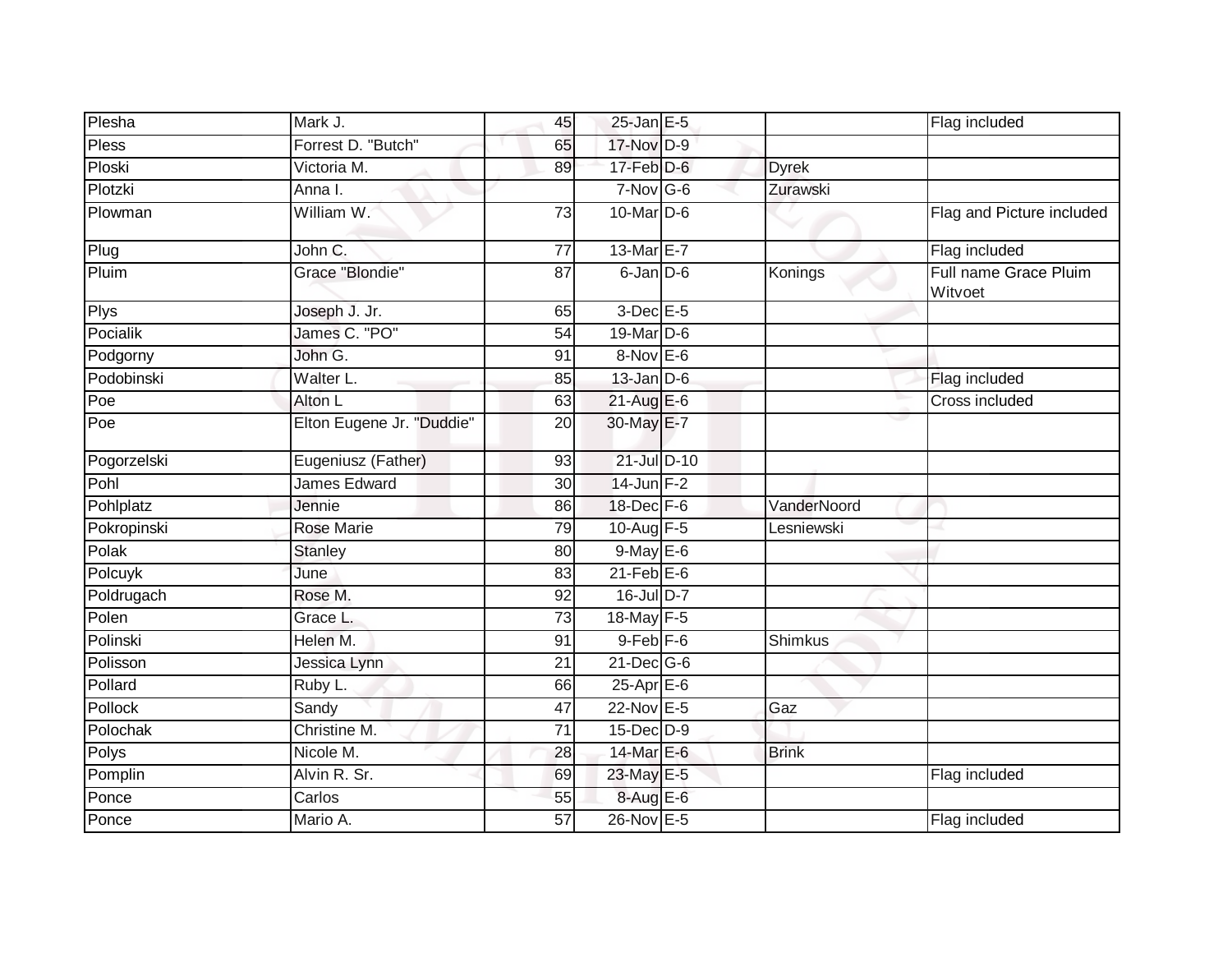| Pond        | Florence F.           | 88              | $2$ -Jul $D$ -5   | <b>Dittner</b> | Full name Florence F.<br><b>Klenz Pond</b> |
|-------------|-----------------------|-----------------|-------------------|----------------|--------------------------------------------|
| Pondo       | Marian T.             | 84              | 24-Apr E-6        |                |                                            |
| Poniatowski | Irene                 | 80              | $13$ -Jul $F-6$   | Hojnacki       |                                            |
| Poninski    | Lydia F.              | 79              | $15$ -Apr $E$ -6  |                |                                            |
| Ponne       | Collette R.           | 60              | 19-Nov E-7        |                |                                            |
| Poortinga   | Tenie                 | 87              | 22-Mar E-5        |                |                                            |
| Pope        | Kenneth Wayne         | 81              | $1-Sep$ D-13      |                |                                            |
| Popescue    | Anna                  | 91              | $17$ -Jun $D-5$   |                |                                            |
| Popiela     | Laura M.              | 26              | $11$ -Jul E-6     | Bacon          |                                            |
| Popiela     | Joseph E.             | 30              | $11$ -Jul $E-6$   |                |                                            |
| Poplawski   | Thomas Joseph         | 53              | $11-Sep$ D-7      |                | Picture included                           |
| Porras      | Antonio               | 54              | $7-Sep$ F-6       |                |                                            |
| Portcheller | Joseph H.             | 75              | 22-Oct E-5        |                |                                            |
| Porter      | <b>Marshel Eugene</b> | 77              | 29-Oct E-7        |                |                                            |
| Porter      | Phillip R.            | $\overline{78}$ | 28-May D-4        |                |                                            |
| Porter      | Roger R II            | 22              | 15-Jul D-4        |                |                                            |
| Posko       | Mary                  | 85              | $15$ -May E-6     | Kacmarczyk     |                                            |
| Post        | Helen C.              | 67              | 5-Sep D-7         | Darcy          |                                            |
| Postma      | <b>Tressa</b>         | $\overline{73}$ | 13-Sep $F-1$      |                |                                            |
| Potosky     | <b>Noah Daniel</b>    | Infant          | $26$ -Jan $F-5$   |                |                                            |
| Potrebic    | Milan S.              | 78              | 22-Sep D-11       |                |                                            |
| Poturalski  | Walter J.             | 67              | $12$ -Aug $D-4$   |                | Flag included                              |
| Poturica    | Rose                  | 83              | 20-May D-3        | Ruza           |                                            |
| Pouch       | Virginia H.           | 78              | $2-Nov$ E-6       | Foster         |                                            |
| Powell      | Edna M.               | 95              | 29-Mar E-5        |                |                                            |
| Powell      | Johnnie Kate          | 71              | $5 - Jan$ $F - 5$ | Pollard        |                                            |
| Powell      | Margaret D.           | 83              | 5-Nov E-5         | Lehocky        |                                            |
| Powell      | Charles C. "Jack"     | 95              | $21$ -Dec $G-6$   |                |                                            |
| Powell      | Erik A. "Uncle E."    | 34              | 24-Jul E-5        |                |                                            |
| Powell      | Debra J.              | 44              | 18-Oct F-6        | Staley         |                                            |
| Powell      | Albert W.             | 55              | 24-Feb D-7        |                |                                            |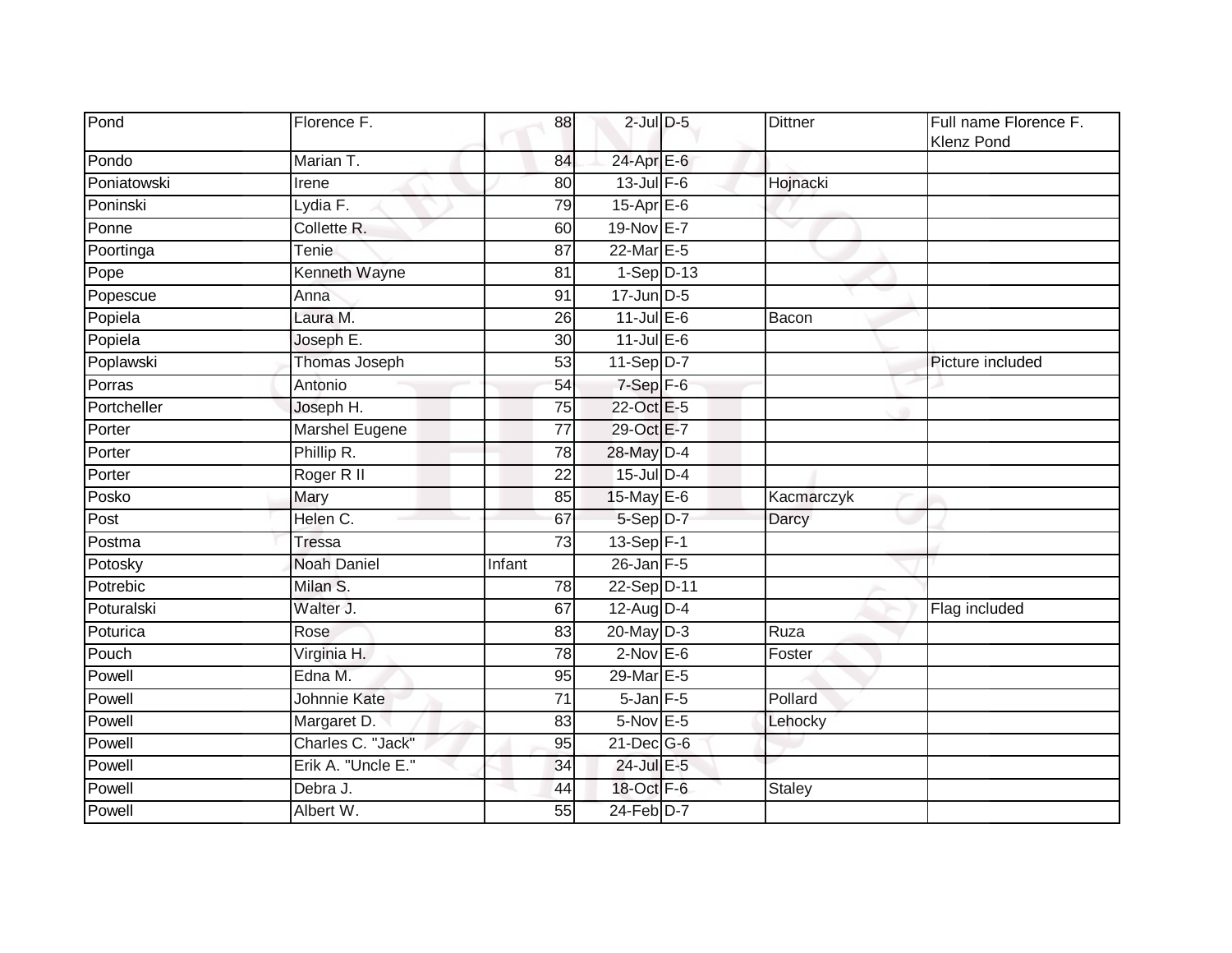| Powenski     | Lauretta A.       | 81              | 16-Jul D-7       |        |            |                                         |
|--------------|-------------------|-----------------|------------------|--------|------------|-----------------------------------------|
| Powers       | Ronald E. "Pud"   | 77              | $3$ -Jul $E$ -6  |        |            |                                         |
| Powers-Bragg | Lou               | 87              | 7-May D-5        |        | Shelmadine |                                         |
| Powoznik     | Irene M.          | 75              | $17-Sep D-5$     |        |            |                                         |
| Pradziak     | Peter Andrew      | 31              | 13-Mar D-6       |        |            |                                         |
| Prasco       | Walter K.         | 59              | $9$ -Jun $D-9$   |        |            | Flag included                           |
| Prassas      | Eleftheria        | 91              | $27$ -Feb $E$ -6 |        |            |                                         |
| Prather      | Laurie            | 44              | 17-Nov D-9       |        |            |                                         |
| Pratt        | Joseph A. III     | 56              | $24$ -Feb $D-7$  |        |            | Flag included                           |
| Prendergast  | Kevin J.          | 11              | $2$ -Mar $F-6$   |        |            |                                         |
| Preslin      | Violet            |                 | 83 Decmeber      | $IF-5$ |            |                                         |
|              |                   | 6               |                  |        |            |                                         |
| Pressley     | Jack              | $\overline{77}$ | $21$ -May D-6    |        |            | Flag included                           |
| Preston      | John S.           | 87              | 21-Dec G-6       |        |            |                                         |
| Priano       | Kristina          |                 | $1-Feb$ $F-1$    |        |            |                                         |
| Price        | Mary Jane         | $\overline{81}$ | $2$ -May $D-7$   |        |            |                                         |
| Price        | Rose              | 90              | 19-Apr F-1       |        |            |                                         |
| Price        | James C. Jr.      | 73              | $1-Oct$ D-11     |        |            |                                         |
| Price        | Donald J.         | 81              | $7$ -Jul $D-10$  |        |            | Flag included                           |
| Price        | Salome A. "Sally" | 93              | $1-Sep D-13$     |        |            |                                         |
| Priest       | <b>Jack</b>       | $\overline{77}$ | 10-May E-7       |        |            | Flag included                           |
| Primer       | Chester S.        | 81              | $14$ -Feb $E-5$  |        |            | Flag included                           |
| Primich      | Katherine         | 85              | 22-Jul D-5       |        |            |                                         |
| Prinz        | Joseph            | 83              | $2-Sep$ $D-4$    |        |            | Flag included                           |
| Prisby       | Marcelle          | 80              | $13$ -Jan $D-6$  |        | Thijs      |                                         |
| Pritchard    | Ora D.            |                 | 17-Aug F-6       |        |            |                                         |
| Pritchett    | James C.          | 78              | $6-$ Sep $E-6$   |        |            |                                         |
| Proctor      | Virginia "Ginger" | 85              | 9-Oct F-5        |        |            |                                         |
| Progar       | Patricia A.       | 67              | 13-Feb $E-6$     |        | Liganr     | Full name Patricia A.<br>Kowalsy-Progar |
| Prokop       | Edward L.         | 82              | 5-Mar D-5        |        |            | Flag included                           |
| Prokop       | Veronica E.       | 79              | 25-Oct E-5       |        | Futocki    |                                         |
| Propeck      | Eileen M.         | 96              | $11$ -Dec $F-6$  |        |            |                                         |
|              |                   |                 |                  |        |            |                                         |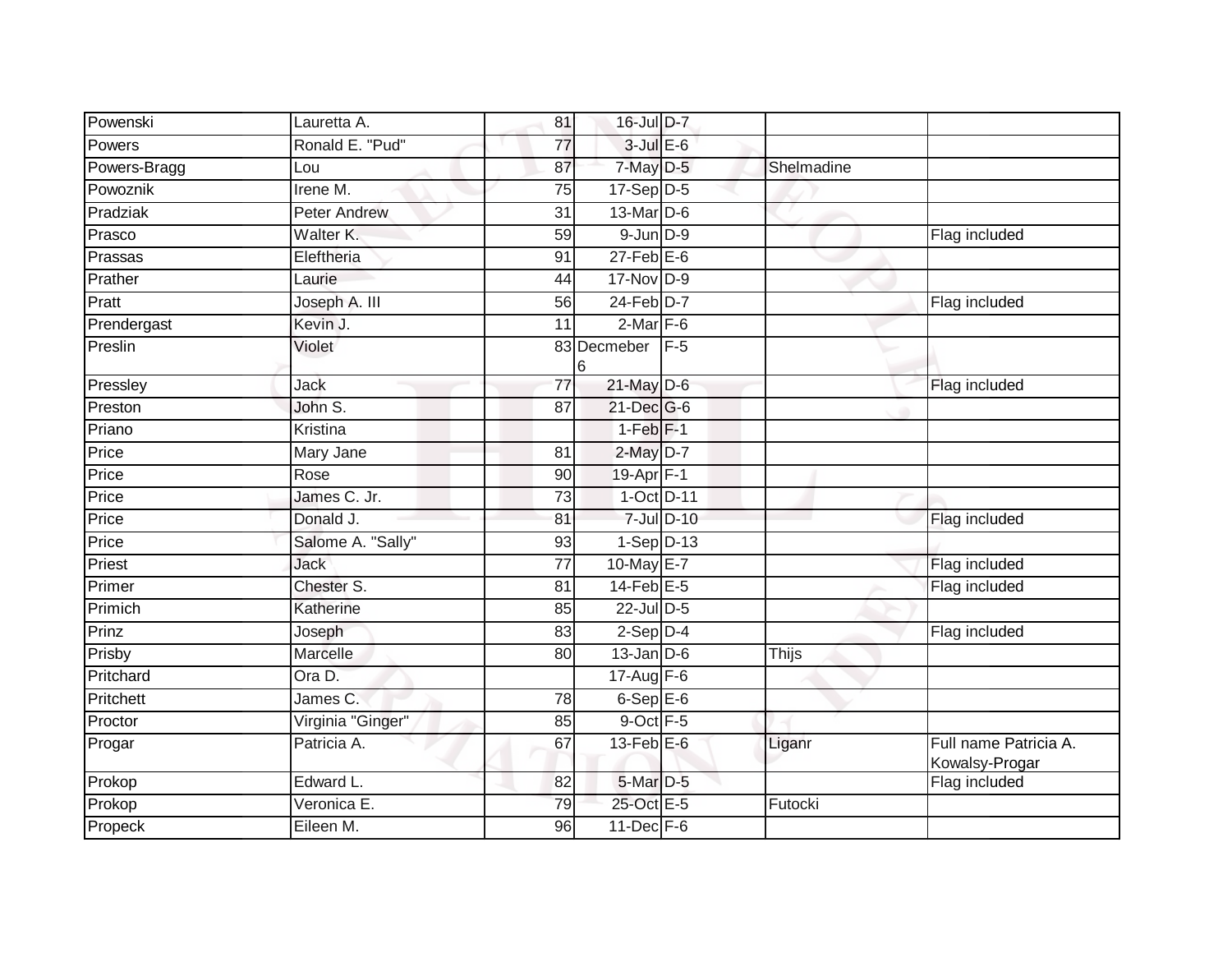| Prosser       | Lloyd M.              | 86              | 29-Dec D-7       |            |               |
|---------------|-----------------------|-----------------|------------------|------------|---------------|
| Province      | Gloria A.             | 49              | 25-Mar D-4       |            |               |
| Prucnal       | Leonard               | 79              | 30-Jun D-10      |            |               |
| Prugh         | Florence A.           | 88              | 17-Nov D-9       |            |               |
| Prusiecki     | Walter                | 80              | 20-Nov F-5       |            | Flag included |
| Pryor         | Margaret Anne         |                 | 25-Oct E-5       |            |               |
| Przbylski     | Robert                | 47              | $3-Nov$ D-9      |            |               |
| Przekwas      | Irene <sub>L</sub>    | 81              | 4-Mar D-5        | Klekowski  |               |
| Przespolewski | Angellena F.          | 3 days          | 27-Dec G-5       |            |               |
| Przewoznik    | <b>Elizabeth Anne</b> | Infant          | $4-Apr$ E-6      |            |               |
| Przybyla      | Chester M.            | 87              | $27$ -Jun $E-6$  |            |               |
| Przybysz      | <b>Steven</b>         | 35              | 22-Jul D-5       |            |               |
| Psimos        | Angelus               | 83              | 21-Mar E-6       |            | Flag included |
| Puaca         | Nikola                | 78              | $21$ -Feb $E$ -6 |            |               |
| Puch          | Helen M.              | 78              | 26-Sep E-6       |            |               |
| Puch          | Louis W.              | 81              | 17-Apr E-6       |            | Flag included |
| Puckett       | Peggy                 |                 | $10$ -Jan $D-6$  |            |               |
| Puckett       | Zelma Mary            | $\overline{71}$ | 6-Oct D-10       |            |               |
| Puhek         | Rudolph M. "Rudy"     | 75              | 19-Aug $D-3$     |            | Flag included |
| Pulliam       | Larry J.              | 24              | $7$ -Jan $D-3$   |            |               |
| Pulliam       | Donna R.              | 91              | 28-Apr D-5       |            |               |
| Pulver        | Robert Edmund         | 90              | 22-Aug E-6       |            |               |
| Pundrich      | <b>Steve</b>          | 64              | $8$ -Jul $D-4$   |            |               |
| Puntillo      | Anthony "Tony"        | 88              | 18-Dec F-6       |            |               |
| Puntillo      | Solomon A. "Sol"      | 78              | 25-Nov E-6       |            | Flag included |
| Pupillo       | Louise                | 86              | $8$ -Jul $D-4$   |            |               |
| Purcell       | Charles D.            | $\overline{71}$ | $5$ -Jan $F$ -5  |            |               |
| Purcell       | Dewey A.              | 77              | 13-Nov F-7       |            |               |
| Purcell       | Mildred               | 83              | 4-Aug D-9        | Huddlestun |               |
| Pursley       | Mary Louise           | 75              | 30-Aug E-6       |            |               |
| Puskas        | William Sr. "Bill"    | 89              | 8-Dec D-10       |            |               |
| Pustek        | Peter J.              | 94              | 6-Aug D-7        |            |               |
|               |                       |                 |                  |            |               |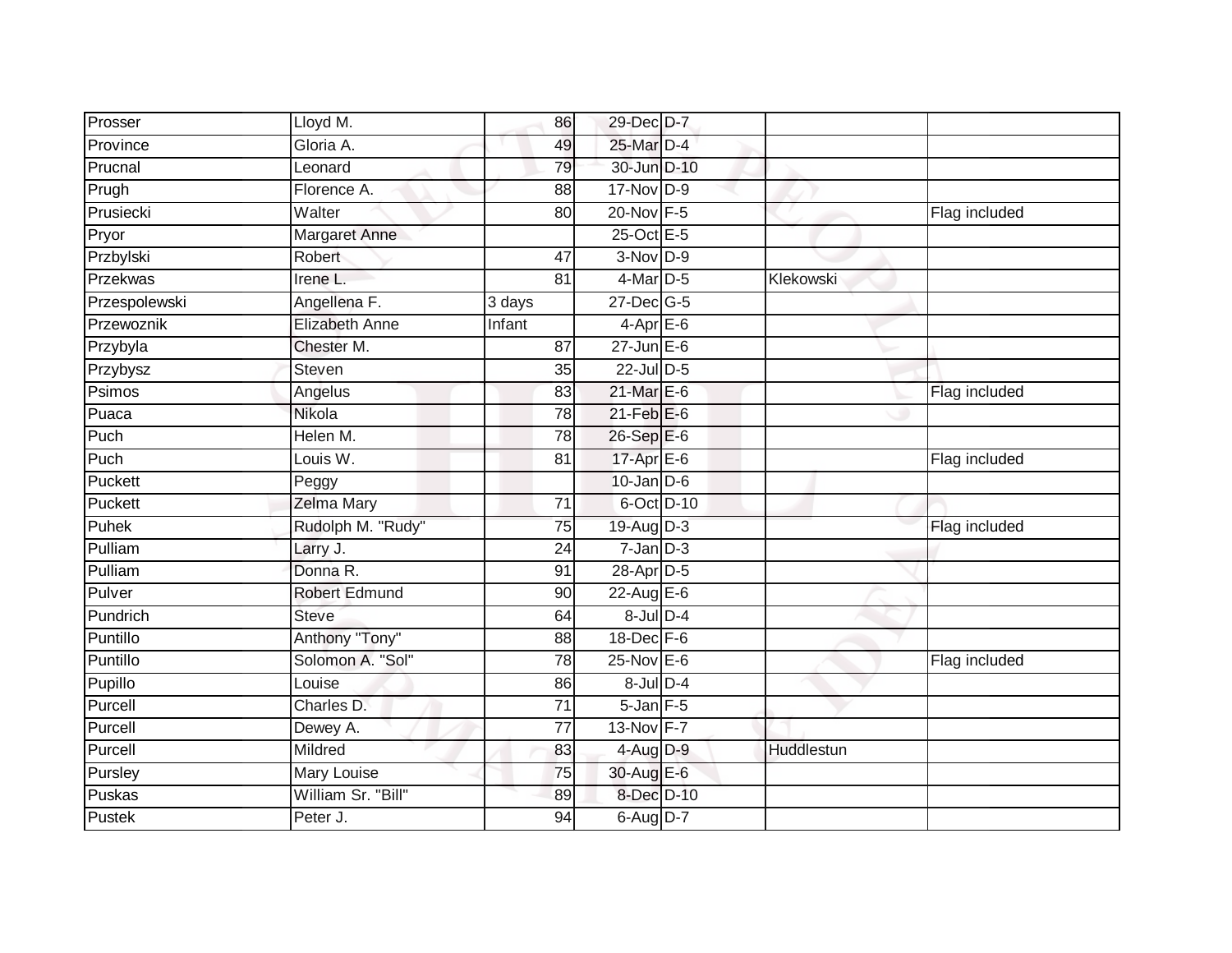| Pusty       | Richard C. "Dick"    | 70              | 14-Apr D-6         |       |                 | Flag included                                  |
|-------------|----------------------|-----------------|--------------------|-------|-----------------|------------------------------------------------|
| Putnam      | June K.              | 77              | 19-Nov E-7         |       |                 |                                                |
| Puza        | <b>Nick</b>          | 49              | 26-Sep E-7         |       |                 |                                                |
| Pykra       | Jeanette M.          | 76              | $1-May$ E-6        |       | Jeglowski       |                                                |
| Qualkinbush | Harry L.             | $\overline{72}$ | 18-Sep E-6         |       |                 |                                                |
| Quigg       | Lewis G.             | 86              | $3$ -Jun $D-4$     |       |                 |                                                |
| Quigg       | Cecelia B.           | 75              | 16-Jul D-7         |       |                 |                                                |
| Quinlan     | Diane Sylvia         | 47              | 21-Jul D-10        |       | Alonzo          |                                                |
| Quinn       | Dorothy G.           | 89              | $10$ -Jan $D-5$    |       | <b>Benoit</b>   | Full name Dorothy G.<br>(Quinn) Hebert         |
| Quinn       | Eugene R.            |                 | $11$ -Jun D-6      |       |                 | Flag included                                  |
| Quintana    | Juan V.              | 70              | 30-Jun D-10        |       |                 |                                                |
| Quiroga     | Virginia G.          |                 | 73 Februrary<br>13 | $E-7$ |                 |                                                |
| Quiroga     | Manuel Martin 'Loni" | $\overline{20}$ | $7$ -Jan $D-3$     |       |                 |                                                |
| Quisinberry | Randy Allan          | 44              | $22$ -May E-6      |       |                 | Full name Randy Allan<br>Johnson (Quisinberry) |
| Raasch      | Albert J.            | 82              | $24$ -Jan $D-7$    |       |                 | Flag included                                  |
| Rabbitt     | Gerald W.            |                 | $17$ -Jun $D-5$    |       |                 | Flag included                                  |
| Rabon       | Herman S.            | 70              | $13$ -Feb $E-7$    |       |                 |                                                |
| Racich      | John J. Jr.          | $\overline{52}$ | $12$ -May $D-7$    |       |                 |                                                |
| Raczkowski  | Elizabeth "Betty"    | $\overline{75}$ | $12$ -Feb $D-5$    |       | <b>Banasiak</b> |                                                |
| Rada        | <b>Shirley Joyce</b> | 47              | $4-SepE-6$         |       |                 |                                                |
| Rada        | Mary                 | 67              | $15$ -Jan $D-5$    |       | Chervenak       |                                                |
| Radas       | Stephanie M.         | 67              | $7-Nov$ G-7        |       |                 |                                                |
| Radcliffe   | Douglas F.           | 50              | 12-Dec G-7         |       |                 |                                                |
| Radelja     | Mary L. "Lori"       | 83              | $2$ -Jul $D$ -6    |       |                 |                                                |
| Radencic    | Mark A.              | 36              | 31-May F-1         |       |                 |                                                |
| Radigan     | John Joseph          | 87              | $3$ -Dec $E$ -6    |       |                 |                                                |
| Radika      | <b>Maria</b>         | 86              | $6-SepE-6$         |       |                 |                                                |
| Radloff     | Viola K.             | 97              | 21-Mar E-6         |       |                 |                                                |
| Radovich    | Rosela M. "Rusty"    | 69              | $22$ -Jun F-6      |       |                 |                                                |
| Radowski    | Elinor E.            | 79              | $23$ -Feb $F-5$    |       | Szymanski       |                                                |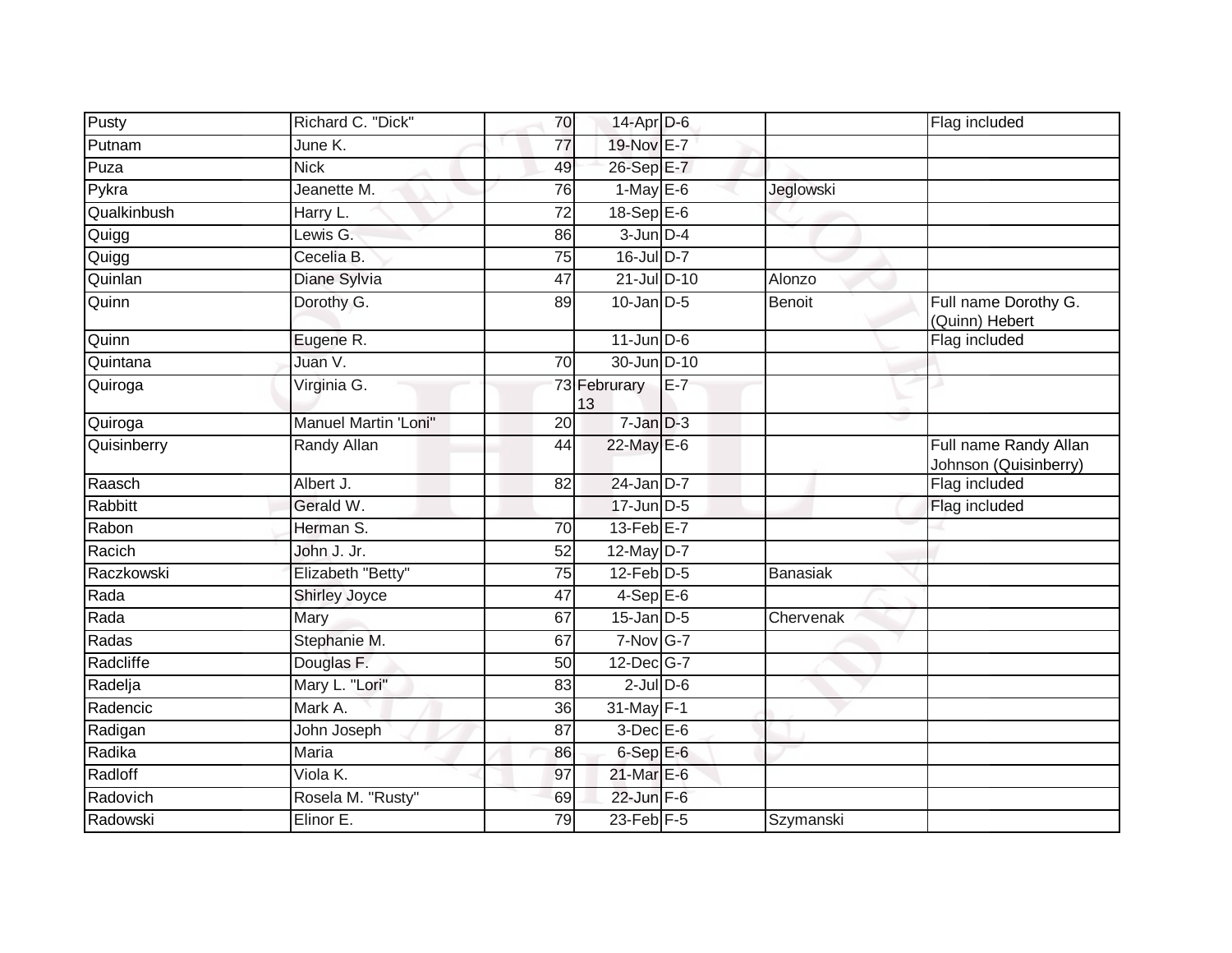| Radwan    | Lawrence A.          | 59 | 25-Dec C-6       |               |                                      |
|-----------|----------------------|----|------------------|---------------|--------------------------------------|
| Rafferty  | <b>Nellie Marie</b>  | 80 | 24-Jul E-5       |               |                                      |
| Rafferty  | Roy H.               | 88 | $2$ -Jul $E$ -6  |               |                                      |
| Ragsdale  | Timothy S. "Tim"     | 19 | $10$ -Jun $D-3$  |               |                                      |
| Raic      | Lazar                | 67 | $8 - Jan$ $D-5$  |               |                                      |
| Raines    | Vera Opal "Opal"     | 83 | $3$ -Jan $D$ -6  |               |                                      |
| Rainford  | Daniel               | 38 | 10-May E-7       |               |                                      |
| Rainford  | Mary Lou             | 71 | 16-Aug $E-5$     | Shelhart      | Full name Mary Lou<br>Rainford Allen |
| Rajkovich | Vladimir             | 84 | 14-Jul D-10      |               |                                      |
| Rajski    | Anthony              | 74 | $3-Apr$ E-6      |               | Flag included                        |
| Rakoczy   | John Joseph          | 87 | 26-Aug D-5       |               |                                      |
| Rakoczy   | Frank                |    | 24-Jul E-6       |               |                                      |
| Ralich    | Jenny Jean           | 81 | $4$ -Jun $D-6$   |               |                                      |
| Ralston   | Charles G. "Charlie" | 68 | 22-Oct E-5       |               |                                      |
| Ramage    | Robert E. Jr. "Bud"  | 78 | $6$ -Jun $E$ -5  |               |                                      |
| Raman     | Bernice M.           | 82 | $4$ -Aug $D-9$   | <b>Budris</b> |                                      |
| Ramirez   | Celia                | 67 | 20-Oct D-9       |               | Picture included                     |
| Ramirez   | Armando              | 54 | $11-AprE-6$      |               | Cross included                       |
| Ramirez   | Marie L. "Mary Lou"  | 71 | $27$ -Feb $E$ -6 |               |                                      |
| Ramon     | <b>Bernadette</b>    | 76 | $4$ -Dec $F-6$   |               |                                      |
| Ramos     | Delia Estelle        | 77 | 5-Feb D-6        |               |                                      |
| Ramsay    | Eleanor Jean "Elly"  | 72 | $17$ -Jan D-4    |               |                                      |
| Ramsay    | Eleanor Jean "Elly"  | 72 | $19$ -Feb $D-4$  |               |                                      |
| Ramsey    | Virginia A.          | 84 | $24$ -Jul E-6    |               |                                      |
| Ramus     | Stephen A.           | 49 | 30-Oct F-5       |               |                                      |
| Randles   | Josephine A.         |    | $14$ -Apr $D-6$  |               |                                      |
| Randovich | Rosella M. "Rusty"   | 69 | $21$ -Jun $E-6$  |               |                                      |
| Rangel    | Gloria Ann           | 59 | $9$ -Feb $F$ -6  |               |                                      |
| Ranger    | Lucille Vera         | 88 | $6$ -Jul $F-6$   |               |                                      |
| Rankin    | Ralph E.             | 72 | 5-Aug D-5        |               |                                      |
| Ransom    | Arnold               |    | 23-Mar F-5       |               |                                      |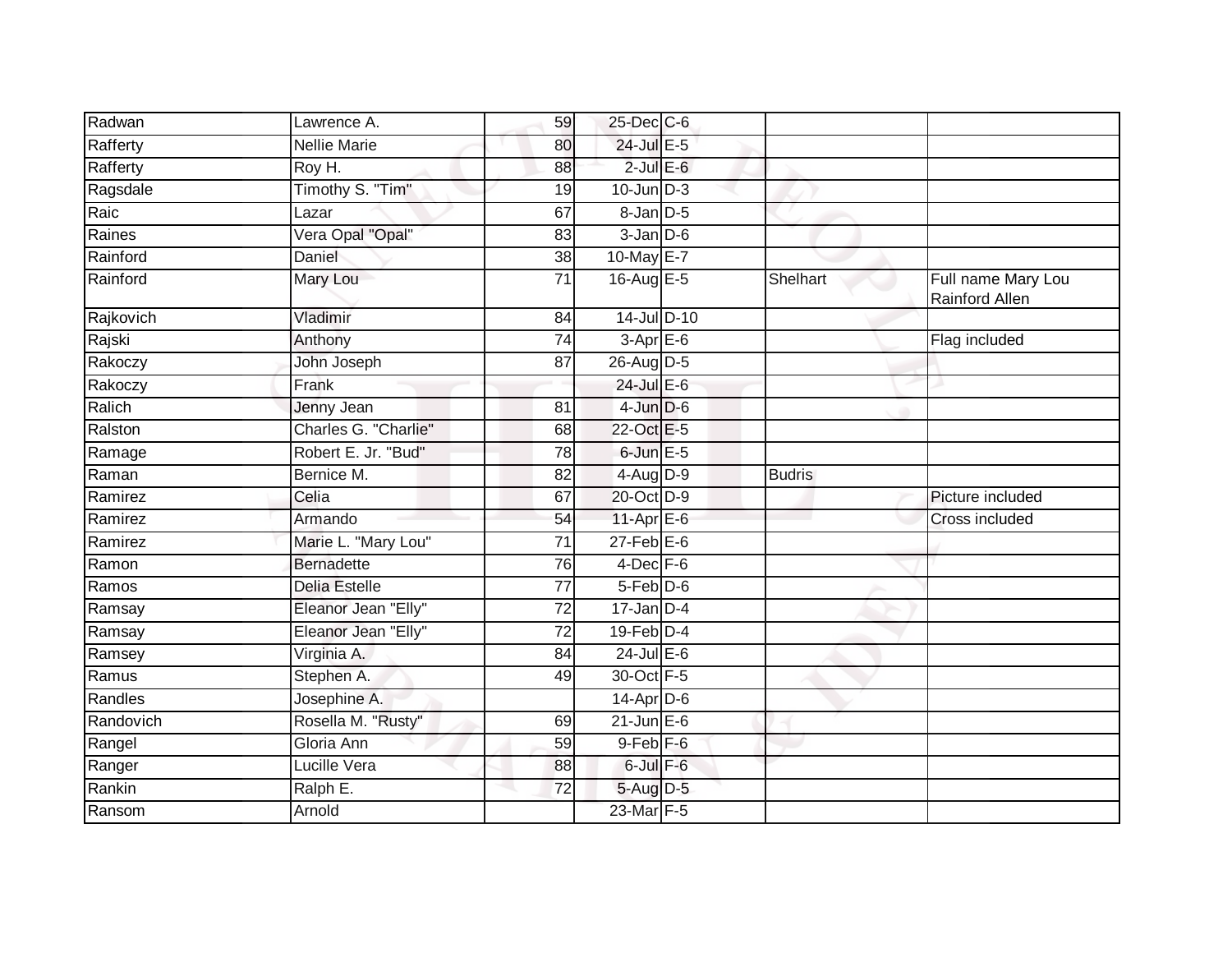| Rastovski              | Grace L.              | 73              | $7-Feb$ $E-6$         |              |                                              |
|------------------------|-----------------------|-----------------|-----------------------|--------------|----------------------------------------------|
| Rastovski              | Thelma                | 79              | $9$ -Feb $F - 5$      |              |                                              |
| Ratajack               | Ferdinand V.          | 80              | 18-Aug D-10           |              | Flag included                                |
| Ratajczak              | Bessie M.             | 87              | $3$ -Jul $E$ -6       |              |                                              |
| Ratky                  | Leonard S. Sr.        | 59              | $13$ -Feb $E$ -7      |              | Flag included                                |
| Rattay                 | Andrew T.             | 82              | 26-Mar D-5            |              | Flag and Masonic emblem<br>included          |
| Ratter                 | Katherine             | 72              | $17$ -Nov $D-9$       |              |                                              |
| Ratz                   | Jonh P.               |                 | $9$ -May $E$ -6       |              |                                              |
| Ray                    | Carmen T.             | 69              | 12-May D-7            | Thureanos    |                                              |
| Ray                    | Myrl                  | 78              | $1$ -Jun $F-6$        |              |                                              |
| Ray                    | Carroll W.            | 73              | 19-Sep E-5            |              |                                              |
| Rayburn                | Virginia              | 68              | 20-Sep E-6            | Kieltyka     |                                              |
| Rayburn                | Mary M.               | 80              | 19-Dec F-6            | <b>Brady</b> |                                              |
| Rayburn                | Hugh J.               | 68              | $2$ -Jan $D-4$        |              |                                              |
| Rayter                 | Rudy                  | 61              | 6-Dec F-5             |              |                                              |
| Razo                   | Maria Socorro         | 89              | $22$ -Jan $D-4$       |              |                                              |
| Rea                    | <b>Herbert James</b>  | 71              | 11-Aug D-10           |              | Flag and Picture included                    |
| Ready                  | <b>Forest Albert</b>  | 83              | $25$ -Apr $E$ -6      |              | Flag included                                |
| Reason                 | Jack P.               | 40              | 31-Oct G-7            |              |                                              |
| Rebeil                 | Andre W.              | $\overline{70}$ | $2$ -Jun $D-7$        |              |                                              |
| Rebollo                | <b>Thomas</b>         | 89              | 27-Mar E-7            |              |                                              |
| <b>Rechlin-Perkins</b> | Alice Theodora        | 70              | $5 - Jun$ $E-6$       | Merten       |                                              |
| Recke                  | Margaret E.           | 79              | $9$ -Feb $ F-4 $      | Doyle        | Full name Margaret E.<br><b>Recke Barney</b> |
| Rector                 | Leah Thelma           | 99              | $29$ -Jun F-6         |              |                                              |
| Reczek                 | Anton H. "Tony"       | 88              | 6-Oct D-10            |              | Flag included                                |
| Reczek                 | Theresa M.            | 53              | 26-Apr <sub>E-5</sub> |              |                                              |
| Reed                   | Nora May              | 86              | $9-Nov$ G-5           |              |                                              |
| Reed                   | <b>Philip Raymond</b> | 73              | 4-Mar D-5             |              | Flag included                                |
| Reed                   | Vetra                 | 65              | 6-Apr <sub>F-5</sub>  |              | Full name Vetra Reed<br>Reel                 |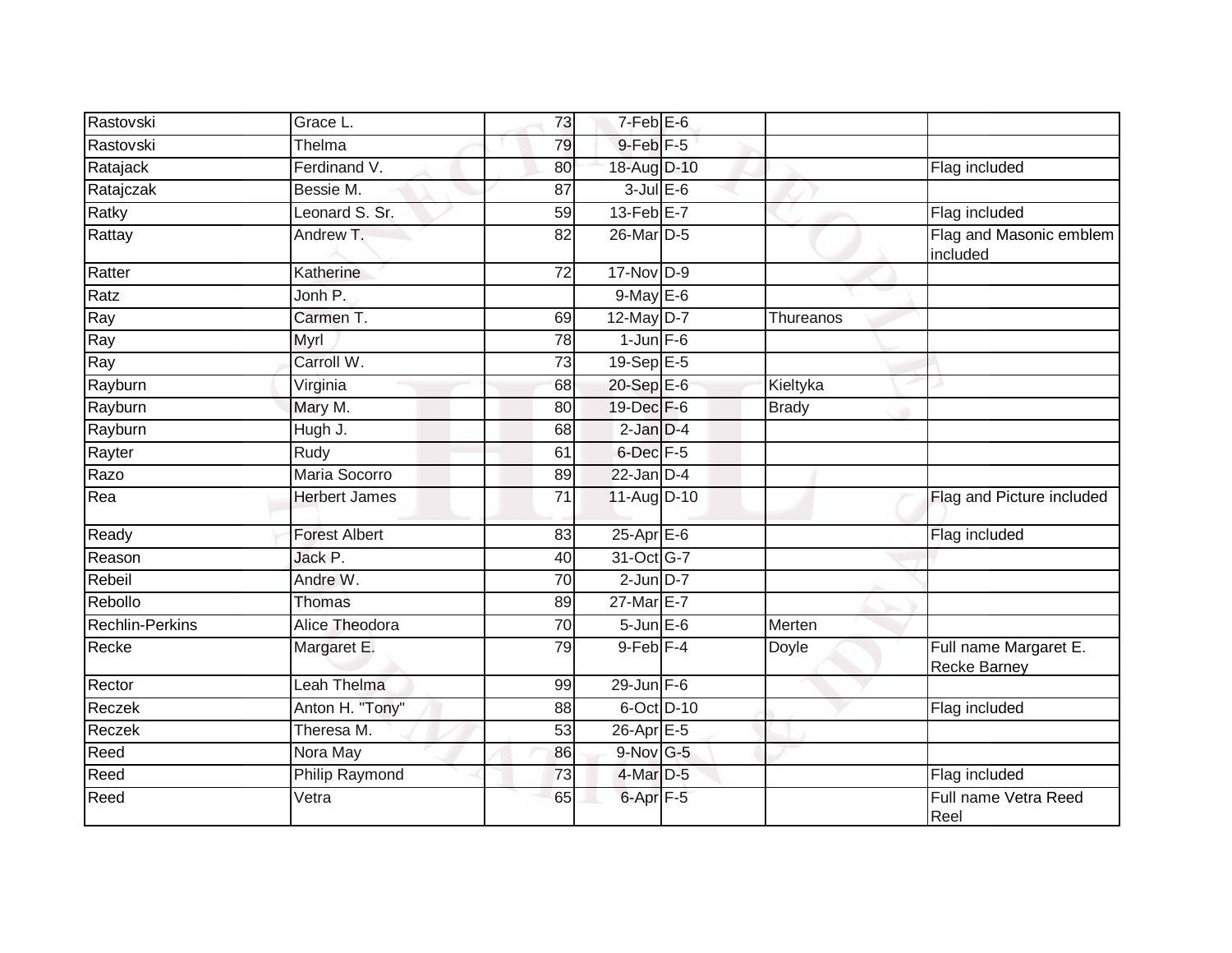| Reed       | Dena M.                    | 88              | 18-Apr E-6                 |              | Full name Dena M. (Reed)<br>Tagg              |
|------------|----------------------------|-----------------|----------------------------|--------------|-----------------------------------------------|
| Reed       | Ronald Riley M.D.          | 69              | 11-Dec F-6                 |              |                                               |
| Reed       | Paula J.                   | 52              | $3 - Jan$ $D-6$            |              |                                               |
| Reeder     | Charlotte S.               | 81              | $10$ -Jan D-6              |              |                                               |
| Reeder     | Barbara J.                 | 85              | 15-Dec D-10                | $\checkmark$ | Full name Barbara J.<br>(Reeder) Tieman       |
| Reedy      | Frances M.                 | $\overline{83}$ | 14-Mar E-7                 |              | Full name Frances M.<br><b>O'Reilly Reedy</b> |
| Reel       | Cleo J.                    | 82              | 6-Mar E-6                  |              |                                               |
| Rees       | Kathryn D.                 | 67              | $16$ -Jul D-5              |              | Full name Kathryn D.<br>(Rees) Flaherty       |
| Reese      | Thelma                     | 74              | $24-Apr \nightharpoonup 6$ |              |                                               |
| Reeves     | Mabel R.                   | 87              | 12-Aug D-4                 |              |                                               |
| Reeves     | Nadine I.                  | 79              | 19-Mar D-6                 | Brittingham  | Full name Nadine I.<br>۰<br>Monestere-Reeves  |
| Reeves     | <b>Violet Catherine</b>    | 93              | 17-Jan D-6                 | Moore        |                                               |
| Regier     | Viola Florence             | 83              | $11-Feb$ D-4               |              |                                               |
| Regnier    | <b>Mary Alice</b>          | $\overline{75}$ | $27$ -Jan $D-6$            | Pennington   |                                               |
| Regnovich  | Anne                       | 85              | 25-Dec C-6                 |              |                                               |
| Rehm       | <b>Mary Louise</b>         | 92              | 31-Oct G-7                 |              |                                               |
| Reichelt   | Marion D.                  | 79              | $12$ -Aug $D-3$            | Townsell     |                                               |
| Reichmuth  | <b>Betty</b>               | 60              | 18-Aug D-10                |              |                                               |
| Reid       | Ronald William Jr          | 20              | $2$ -Dec $E$ -6            |              |                                               |
| Reillo     | William                    | 47              | $5-Nov$ E-6                |              | Flag included                                 |
| Reilly     | <b>Marie</b>               | 94              | $9$ -Jan $D-7$             |              |                                               |
| Reinert    | Lillian R.                 | 96              | $21$ -Mar $E-6$            | Delaney      |                                               |
| Reinert    | Paul V.                    | $\overline{73}$ | $14$ -Apr $D-6$            |              |                                               |
| Reinke     | Dorothy                    | 85              | $27 - Dec$ G-6             |              | Full name Dorothy Schoon<br>Reinke            |
| Reinke     | John W. Sr. "Bill"         | 75              | 22-Aug E-6                 |              |                                               |
| Reischauer | Anna G.                    |                 | 15-Mar E-7                 |              | Picture included                              |
| Reiser     | Henry J. II "Little Henry" | 3               | 22-Oct E-5                 |              | Cross included                                |
| Reiser     | Arthur George              | 95              | $22$ -Jul $D-5$            |              |                                               |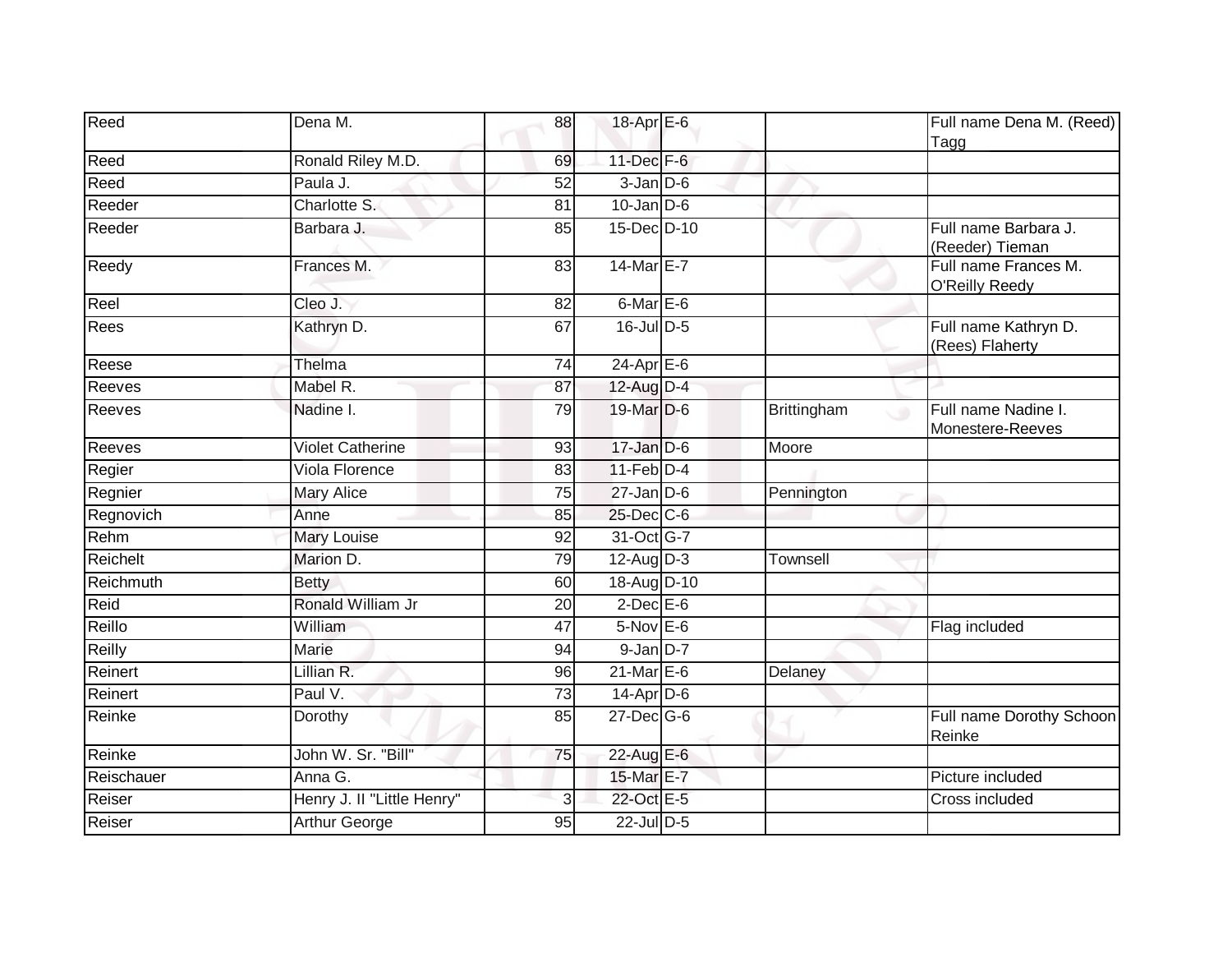| Reiser        | Rachel M.            | 14              | 22-Oct E-5        |            |          | Cross included                                   |
|---------------|----------------------|-----------------|-------------------|------------|----------|--------------------------------------------------|
| Reitz         | John                 | 76              | 16-Sep D-4        |            |          | Flag included                                    |
| Remmers       | <b>Carl Wilber</b>   | 81              | $7$ -May $D-5$    |            |          |                                                  |
| Remmers       | Laura M.             | 83              | 27-Dec G-5        |            | Slussar  |                                                  |
| Rench         | Patricia Mae "Patty" | $\overline{53}$ | $25$ -Apr $E$ -6  |            |          |                                                  |
| Rencich       | Nicholas A.          | 89              | 16-Mar F-5        |            |          |                                                  |
| Rendleman     | Richard H.           | 39              | 24-Dec E-6        |            |          |                                                  |
| Renfro        | Ricky Wayne Jr.      | 20              | $9$ -Jul $D-7$    |            |          |                                                  |
| Rent          | Mike T.              | 78              | $25$ -Feb $D-4$   |            |          | Flag included Full name<br>Mike T. Rent Tanzillo |
| Reppert       | Esther               | 102             | 6-Oct D-10        |            |          |                                                  |
| Resteau       | Robert F.            | 76              | $18$ -Jul $E$ -6  |            |          |                                                  |
| Reuter        | Margaret K.          | 77              | $9-Sep D-5$       |            | Kusecek  |                                                  |
| Reward        | Mark S. III          | 61              | 10-Mar D-6        |            |          |                                                  |
| <b>Rewers</b> | Jane M.              | 89              | 16-May E-7        |            |          |                                                  |
| Reyes         | <b>Rud</b>           | 64              | 10-Mar D-6        |            |          | Flag included                                    |
| Reyes         | Joseph Sr.           | 80              | $1$ -Jul $D-5$    |            |          | Flag included                                    |
| Reyes         | Martin               | 73              | $5-Apr$ F-1       |            |          |                                                  |
| Rhinesperger  | Edna M.              | 96              | 26-Apr E-5        |            | Gehrke   |                                                  |
| Rhoda         | Roy E.               | 82              | 17-Aug F-6        |            |          |                                                  |
| Rhodes        | Suzanne "Sue"        | $\overline{78}$ | $11-Apr \nE-6$    |            |          |                                                  |
| Riadon        | Verna                | 103             | 23-Sep D-4        |            |          |                                                  |
| Ribovich      | John                 | 91              | $25$ -Jul $E$ -6  |            |          |                                                  |
| Rice          | <b>Ronald Lee</b>    | 64              | $7 - Jan$ $D-3$   |            |          | Flag included                                    |
| Rice          | Everette E.          | 80              | 16-Oct F-7        |            |          | Flag included                                    |
| Rice          | Raymond              | 84              | 24-Mar D-6        |            |          |                                                  |
| <b>Rich</b>   | <b>William David</b> | 66              |                   | 7-Jul D-11 |          | Flag included                                    |
| Rich          | Angela M.            | 80              | $8$ -Mar $E$ -6   |            |          |                                                  |
| Richards      | Olga                 | 87              | $17$ -Feb $D-6$   |            |          |                                                  |
| Richards      | Ropert               | 64              | 25-Sep E-7        |            |          |                                                  |
| Richardson    | Jack D.              | 69              | $26$ -Jun $E - 6$ |            |          |                                                  |
| Richey        | Charlene             |                 | 4-Aug D-9         |            | Millwood |                                                  |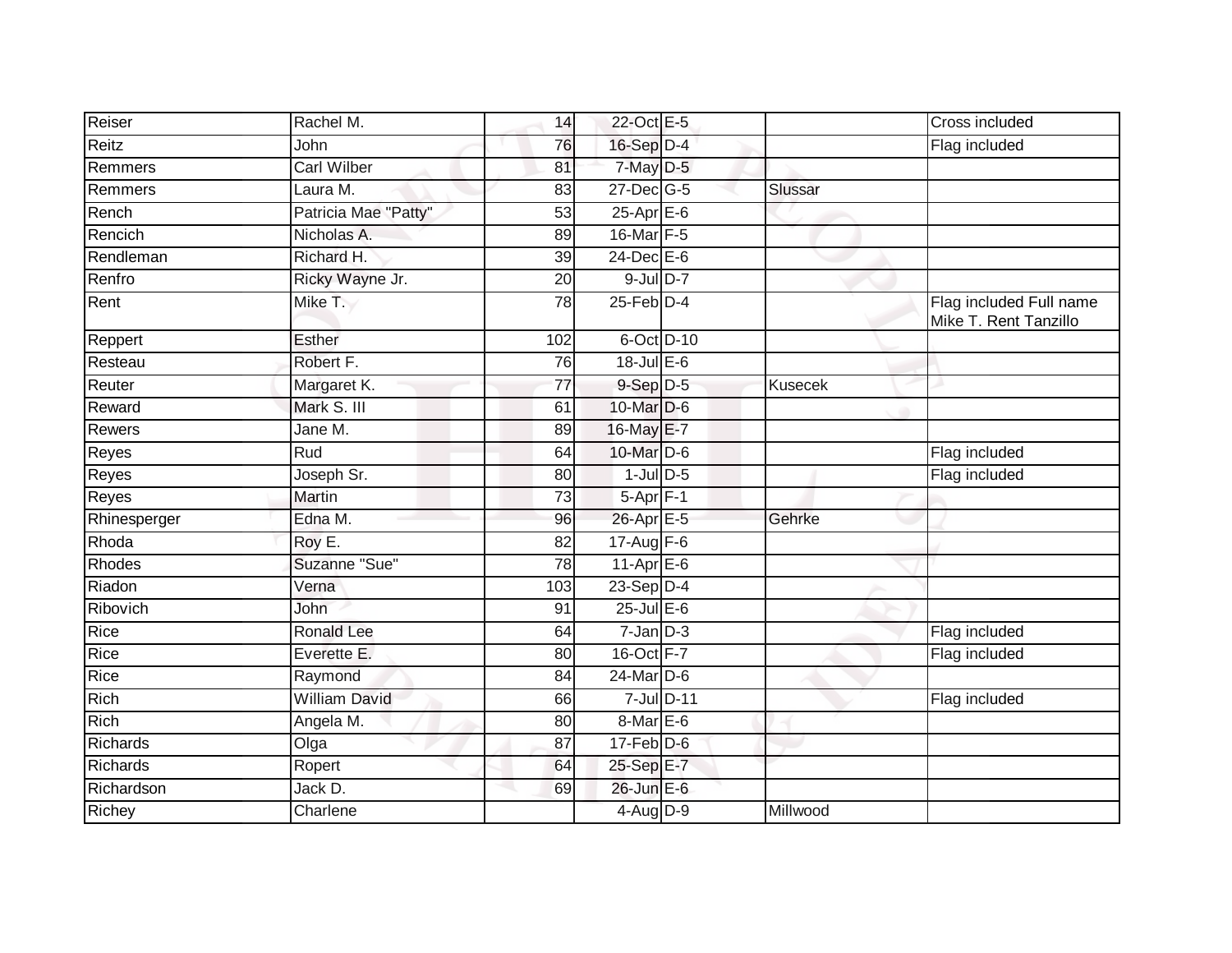| Richmond       | Jessie C.                | 84              | 30-Nov G-6               |           |                         |
|----------------|--------------------------|-----------------|--------------------------|-----------|-------------------------|
| Richwalski     | Frank T.                 | 73              | $3$ -Jul $E$ -6          |           |                         |
| Ricken         | Robert F.                | 80              | 12-Feb D-5               |           | Flag included           |
| <b>Rickert</b> | Raymond Keith            | 58              | $6$ -Mar $E$ -6          |           |                         |
| <b>Rickert</b> | Sue E.                   | 64              | 18-Nov E-4               |           |                         |
| Ridge          | Doris M.                 | 68              | $10-Sep$ D-6             |           |                         |
| Rieck          | Herbert P.               | 91              | $5$ -Nov $E - 5$         |           |                         |
| Rieckhoff      | Harry M. Jr.             | 71              | $29$ -Jan $D-6$          |           |                         |
| Riemerts       | Albert J. "Bud"          | 70              | 15-Sep D-10              |           | Flag included           |
| Rietveld       | Joan                     | 62              | $10$ -Jul $E-6$          |           |                         |
| Rife           | Noah (Wayne)             | 61              | 16-Jul D-7               |           | Masonic emblem included |
| Riffett        | Ruth Virgina             | $\overline{71}$ | 13-May D-4               | Moore     |                         |
| <b>Riffice</b> | Anthony J. "Tony"        | 96              | 29-Dec D-7               |           |                         |
| Rigg           | Linda L.                 | 58              | 30-Apr D-5               |           |                         |
| Riggin         | Eugene                   | 81              | 6-Mar E-6                |           | Flag included           |
| Riley          | Carolyn J.               | 53              | 26-Jun E-5               |           |                         |
| Rimmel         | Alice K.                 | 83              | 30-Oct F-5               |           |                         |
| Rimsky         | Frank J. Sr.             | 84              | 19-Mar D-6               |           |                         |
| Rinsema        | George "Jud"             | 86              | $12$ -Oct $ G-5 $        |           | Flag included           |
| <b>Rios</b>    | Oswaldo                  | 62              | $9$ -Jun $D-9$           |           |                         |
| Rios           | Osvaldo                  | 62              | $9$ -Jun $D-9$           |           |                         |
| Rios           | Herminia Rios            | 84              | $14$ -May D-5            |           |                         |
| Rios           | Manuel J.                | 82              | 5-Mar D-6                |           | Flag included           |
| Rippe          | Jane L.                  | 76              | 6-Mar E-6                |           |                         |
| Rippe          | Howard W.                | 81              | 1-Mar $F-2$              |           | Flag included           |
| Risteski       | Krume                    | 49              | 28-Dec G-6               |           |                         |
| Ritchie        | Kenneth A.               | 74              | $7-Sep$ $\overline{F-6}$ |           |                         |
| Rito           | <b>Michael Christmas</b> | 82              | 8-Dec D-10               |           | Flag included           |
| Ritthaler      | Sophie F.                | 88              | 6-Mar E-6                | Rutkowski |                         |
| Ritz           | Elen M.                  | 87              | 28-Jun F-1               |           |                         |
| Rivera         | Lorenzo Sr.              | 86              | $20$ -Feb $E$ -6         |           |                         |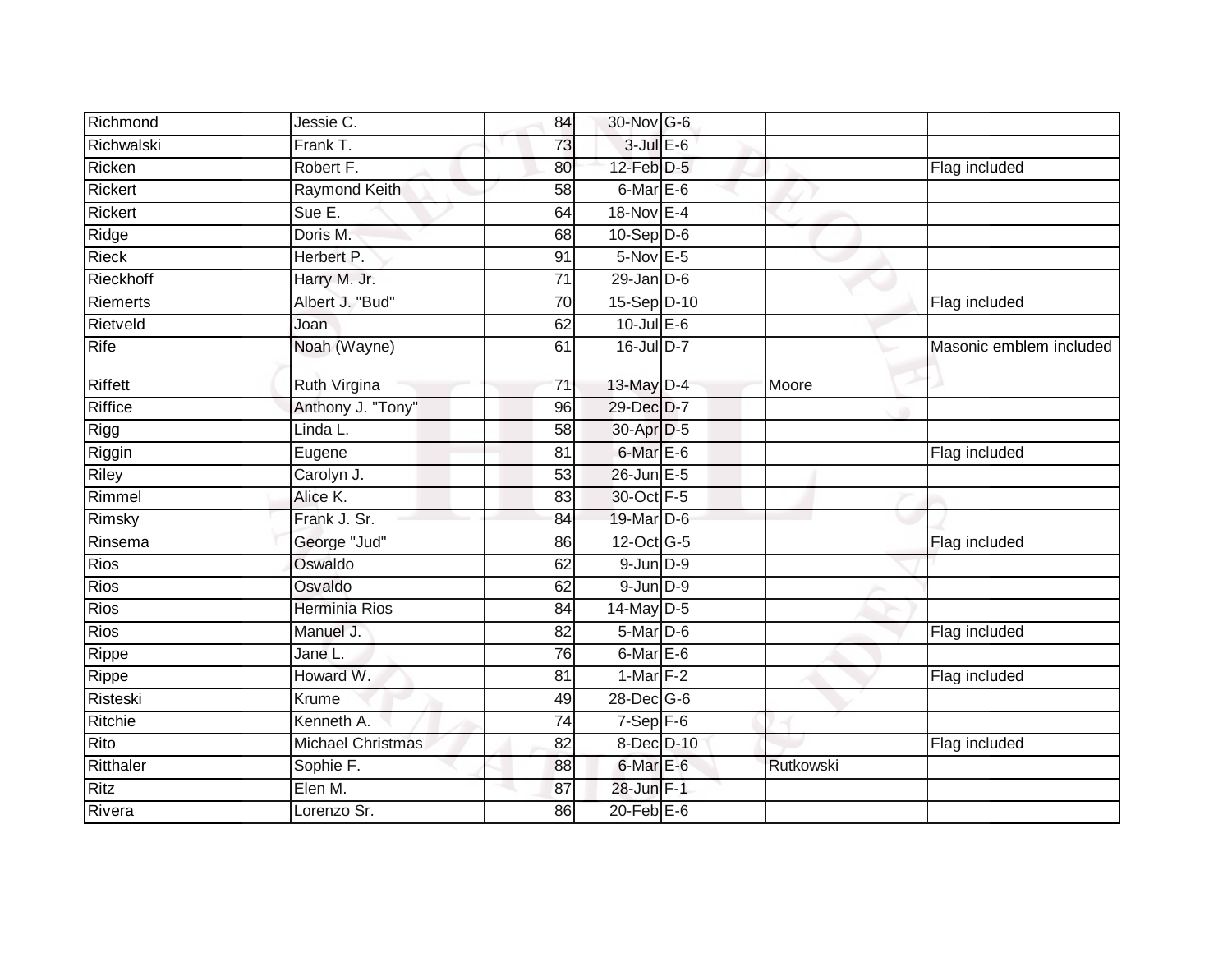| Rivera         | Rosa                   | 60              | 13-Nov F-7       |              |                                               |
|----------------|------------------------|-----------------|------------------|--------------|-----------------------------------------------|
| Rivera         | Shawn A.               | 18              | $7-MarE-6$       |              |                                               |
| Rivera         | Jose R.                | 45              | $12-Sep$ D-5     |              |                                               |
| Rizzardo       | Geno J.                | 75              | $21$ -Jan $D-5$  |              |                                               |
| <b>Rizzo</b>   | Joanne                 | 67              | 16-Jun D-10      |              | Picture included                              |
| Roach          | Grace R. Reverend      | 84              | 27-Oct D-10      |              | Full name Reverend<br>Grace R. (Arnett) Roach |
| Roames         | James L.               | 63              | 8-Mar E-6        |              | Flag included                                 |
| <b>Robbins</b> | Merrill Laverne        | 75              | $4$ -Jan $E$ -6  |              | Picture included                              |
| Robbins        | Helen D.               | 81              | 17-Nov D-9       |              |                                               |
| <b>Robbins</b> | <b>Charles</b>         | 88              | 15-Mar E-7       |              |                                               |
| <b>Robbins</b> | Barbara J.             | 68              | 28-Oct E-4       |              |                                               |
| <b>Robbins</b> | Rod H.                 | 51              | $4$ -Dec $F-6$   |              |                                               |
| <b>Robbins</b> | Marian                 | 89              | $12$ -Jun $E-6$  | <b>Kokos</b> |                                               |
| <b>Robbins</b> | Donald Henry           | 61              | $7-Aug$ D-6      |              |                                               |
| <b>Roberts</b> | Pauline C.             | $\overline{88}$ | 16-Oct F-7       |              |                                               |
| <b>Roberts</b> | Jean                   | 86              | $17$ -Jan D-6    |              |                                               |
| <b>Roberts</b> | David W.               | 55              | 28-Mar E-7       |              |                                               |
| <b>Roberts</b> | Ruby                   | 90              | 11-Dec F-7       | Wood         |                                               |
| <b>Roberts</b> | Clyde E.               | 97              | 16-Feb F-5       |              |                                               |
| <b>Roberts</b> | Cecelia D.             | $\overline{83}$ | $15$ -Nov $E$ -6 |              |                                               |
| <b>Roberts</b> | Lillian                | $\overline{77}$ | $22$ -Jan $D-2$  | Choncoff     |                                               |
| Roberts        | <b>Thomas Harrison</b> | 95              | 13-Apr $F-5$     |              |                                               |
| <b>Roberts</b> | Byron Eli              | 83              | $2-Aug$ E-6      |              |                                               |
| Robinson       | Josetta C. "Jo"        | 67              | 20-Dec F-6       |              |                                               |
| Robinson       | Iona                   | 102             | $4-Aug$ $D-9$    |              | <b>Cross and Picture</b><br>included          |
| Robinson       | <b>Bennie Lee</b>      | 54              | $10$ -Jan $D-6$  |              |                                               |
| Robinson       | Melanie                | 45              | $27$ -Nov F-6    |              |                                               |
| Robison        | Thelma L.              | 86              | 12-Mar D-6       | <b>Hicks</b> |                                               |
| Robledo        | Crispen <sub>R.</sub>  | 78              | 29-Jun F-6       |              |                                               |
| Roccia         | Charles F. "Chuck"     | 86              | $31$ -Jan $D-6$  |              |                                               |
| Rochester      | Ray Norman             | 53              | 29-Mar E-5       |              |                                               |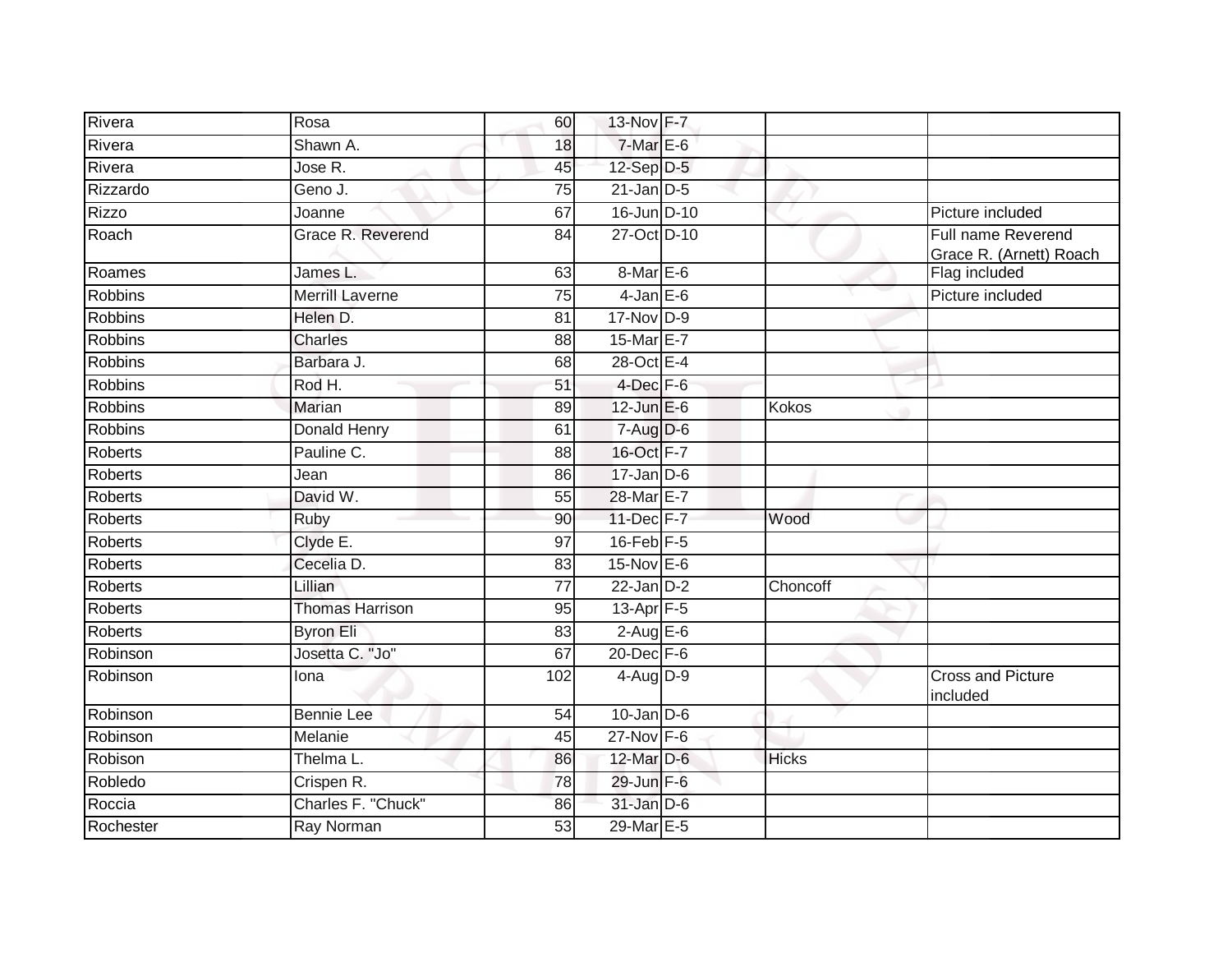| Rock            | Louise Esther H.     |                 | $27$ -Jun $E-6$   |                 |                                         |
|-----------------|----------------------|-----------------|-------------------|-----------------|-----------------------------------------|
| Rock            | Amy M.               | 76              | $4$ -Dec $F-6$    | Paolucci        |                                         |
| <b>Roderick</b> | Thomas W.            | 83              | 15-Apr E-6        |                 | Flag inccluded                          |
| Rodich          | Kathe "Nevenka"      | 76              | $10$ -Dec $E$ -6  | <b>Batschun</b> | Cross included                          |
| Rodman          | Vincent R.           | $\overline{74}$ | $26$ -Jan $F-5$   |                 | Flag included                           |
| Rodriguez       | Silvestre "Sly"      | 32              | 17-Oct F-7        |                 |                                         |
| Rodriguez       | George               | 55              | $2$ -Dec $E$ -6   |                 |                                         |
| Rodriguez       | Manuel M.            | 88              | $27$ -May $D-3$   |                 |                                         |
| Rodriguez       | Ricardo              | 43              | $7$ -Oct E-4      |                 |                                         |
| Rodriguez       | Ignacio 'Nacho"      | 66              | 18-Mar D-4        |                 |                                         |
| Rodriguez       | <b>Steven Geremy</b> | 14              | 13-Feb E-7        |                 |                                         |
| Rodriquez       | Aristides "Quajiro"  | 54              | $16$ -Nov G-6     |                 |                                         |
| Rodriquez       | Cipriano "Poppi"     | 83              | 14-Oct E-4        |                 |                                         |
| Rodriquez       | Lucila               | 69              | 30-Apr D-5        |                 |                                         |
| Roe             | Thomas J.            | 42              | 17-Mar D-6        |                 |                                         |
| Roehm           | Vera                 | 90              | 23-Feb F-5        |                 |                                         |
| Rogala          | Violet V.            |                 | $20$ -Jan $D-6$   | Zawitowski      |                                         |
| Rogalny         | Joseph               | 86              | $20$ -Jan $D-6$   |                 | Flag included                           |
| Rogers          | <b>Charles David</b> | 66              | 30-Aug E-6        |                 | Flag included                           |
| Rogers          | Michael S.           | 45              | 8-Mar E-6         |                 |                                         |
| Rogers          | Harold J.            | 74              | $20$ -Feb $E-6$   |                 |                                         |
| Rogers          | Dorothy E.           | 82              | 22-Dec D-7        |                 |                                         |
| Rogerson        | Thelma M.            | 91              | 23-Jun D-11       |                 | Full name Thelma M.<br>Karsten Rogerson |
| Rohde           | Donald H.            | 58              | $21$ -Dec $G-6$   |                 |                                         |
| Rokosz          | Joseph S.            | 86              | $19$ -Jul $E$ -6  |                 | Flag included                           |
| Rokosz          | Marie A. "Mania"     | 78              | $13$ -Jun $E - 5$ | Bugajski        |                                         |
| Roland          | Gloria J.            | $\overline{84}$ | $17-Sep$ D-6      |                 |                                         |
| Rollen          | Jewel L.             | 87              | $24-Sep$ D-6      |                 | Flag included                           |
| Roman           | Ramiro L.            | 56              | 10-Apr E-7        |                 | Picture included                        |
| Romaniak        | Helen                | 90              | $3$ -Jan $D$ -6   | Kulasa          |                                         |
| Romano          | Joseph R.            | 60              | $16$ -Apr $D$ -6  |                 | Flag included                           |
|                 |                      |                 |                   |                 |                                         |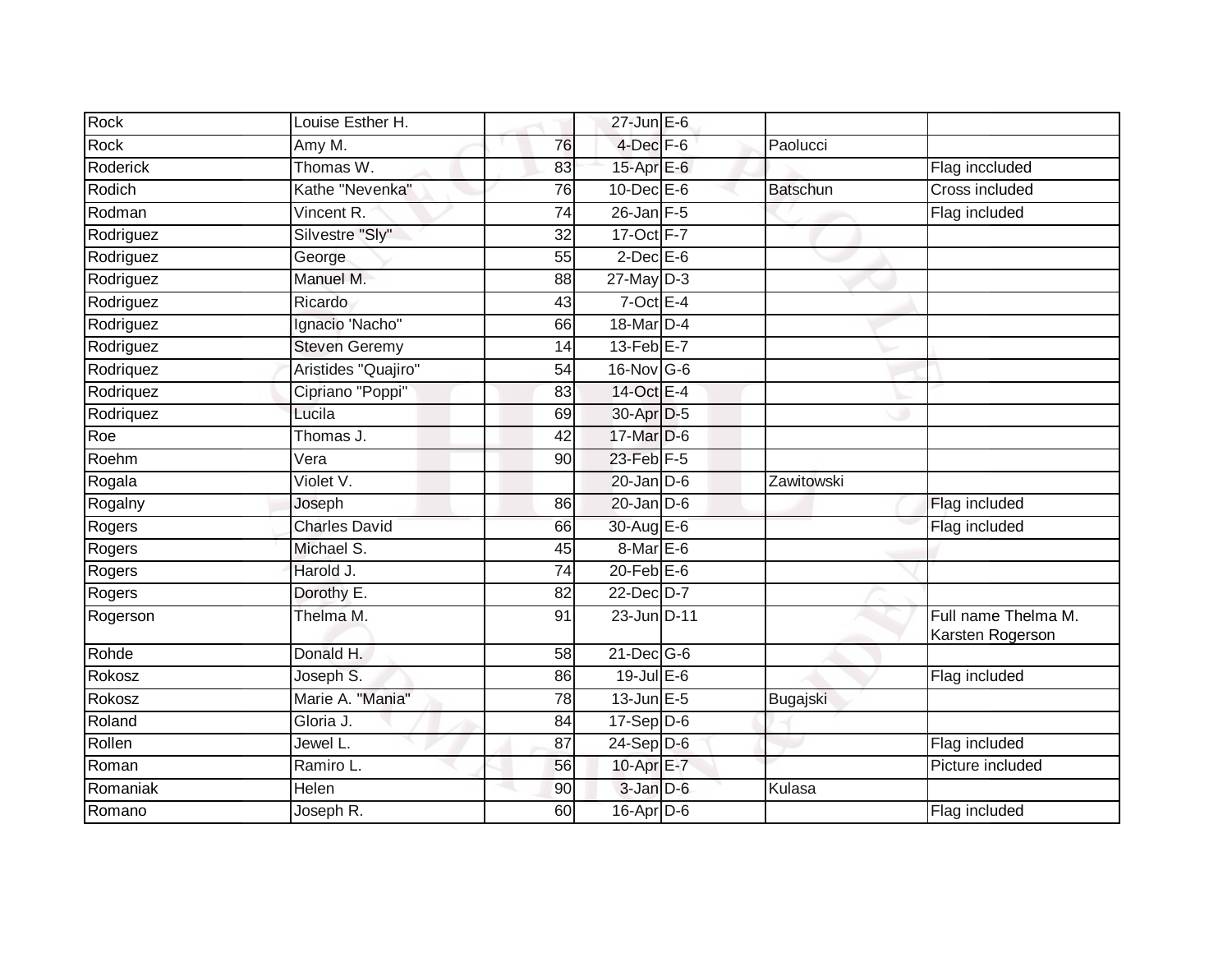| Romeli      | Gaudenzio "Enzo"     | 81              | 14-May D-5              |            |                                                  |
|-------------|----------------------|-----------------|-------------------------|------------|--------------------------------------------------|
| Romeo       | Samuel P. Sr.        | 75              | 6-Jan D-6               |            | Flag included                                    |
| Romero      | Elvira               | 68              | 16-Oct F-7              |            | <b>Cross included</b>                            |
| Romero      | Jessie               | 82              | $25-Apr \n\mathsf{E-6}$ | Valdez     |                                                  |
| Ronchak     | Vera Katherine       | 90              | $2$ -Mar $F-6$          |            |                                                  |
| Rooda       | Harriet L.           | 85              | $18$ -Jan $F-2$         |            |                                                  |
| Roper       | Helen M.             | 85              | 19-Oct G-6              |            |                                                  |
| Ropert      | Richard              | 64              | $24-Sep D-6$            |            |                                                  |
| Roque       | Mary                 | 88              | $28$ -Apr $D$ -6        |            |                                                  |
| Rosckes     | Adeline E.           | 78              | $24-Apr \nE-6$          | Woerdehoff |                                                  |
| Roscoe      | <b>Matthew Milo</b>  | 21              | $21-Nov$ F-7            |            | Picture included                                 |
| Rose        | Louise Delle         | 93              | 24-Nov D-11             |            |                                                  |
| Rosen       | Burton H.            | 79              | $5-Mar$ D-6             |            |                                                  |
| Rosenau     | Hazel P.             | 96              | $24$ -Jul $E-6$         |            |                                                  |
| Rosenbaum   | Mary Frances         | 93              | 18-Nov E-4              |            |                                                  |
| Rosenbaum   | Ruth A.              | 85              | $21$ -Jun $E-5$         |            |                                                  |
| Rosenbaum   | Cathryn M.           | $\overline{84}$ | $31$ -Jan D-6           |            |                                                  |
| Rosenbaum   | Dale H.              | 68              | $16$ -Feb $F-5$         |            |                                                  |
| Rosenkranz  | <b>Brett Max</b>     | 25              | 15-Jul D-4              |            |                                                  |
| Rosenow     | Elizabeth V. 'Betty" | 86              | $7$ -Mar $E$ -6         | Olson      |                                                  |
| Rosenthal   | <b>Karl Jack</b>     |                 | $21$ -May D-6           |            |                                                  |
| Rosenwinkel | Pearl V.             | 102             | 22-Dec D-7              |            | Full name Pearl V. Woods<br>(Rosewinkel) (Apple) |
| Rospond     | Mary                 | 89              | $11-Feb$ D-4            |            |                                                  |
| Ross        | Arliss               | $\overline{72}$ | 22-May E-7              | Zahrndt    |                                                  |
| Ross        | Robert H.            | 89              | $5-Nov$ E-5             |            | Flag included                                    |
| Ross        | Edward F.            |                 | $8-Nov$ E-6             |            | Flag included                                    |
| Ross        | Charles C. Jr.       | 59              | $2$ -Apr $D-5$          |            | Flag included                                    |
| Ross        | Helen                | 82              | 16-Nov G-6              | Kozicki    | Full name Helen (Bolde)<br>Ross                  |
| Ross        | Mary Lynn            | 6               | 11-Sep D-7              |            |                                                  |
| Rosser      | Mollie               | 88              | 23-Apr D-5              |            |                                                  |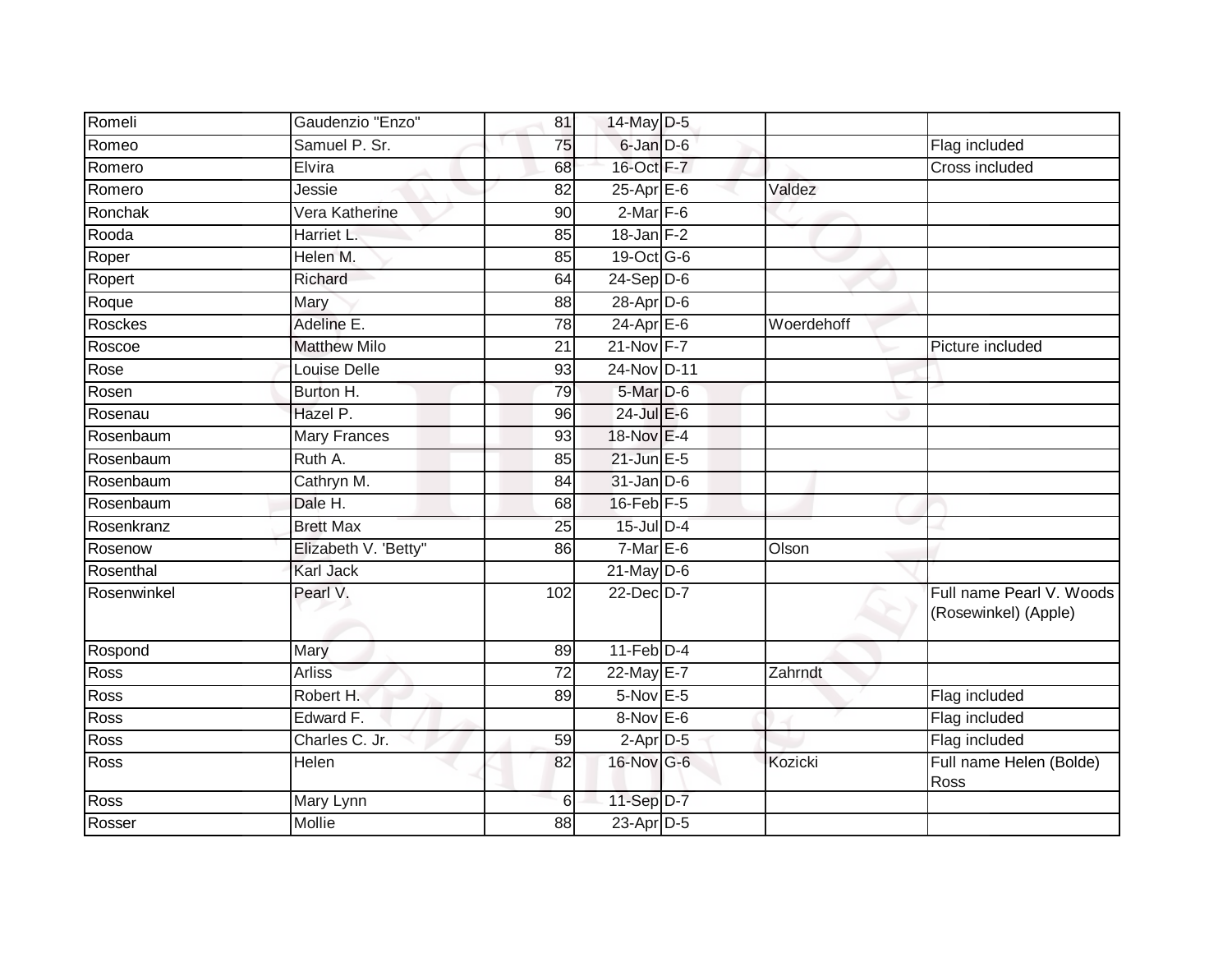| Rossi           | Margaret C.          |                 | 18-Aug D-10          | Van Heel       |                                        |
|-----------------|----------------------|-----------------|----------------------|----------------|----------------------------------------|
| Rostin          | Patrick J. Jr.       | 72              | 22-Sep D-11          |                |                                        |
| Roszkowski      | Vernice              | 91              | 16-Oct F-7           |                |                                        |
| Roszkowski      | Jane B.              | 82              | $6$ -Jan $D$ -6      | Nadolski       |                                        |
| Rotas           | Georgia              | 99              | $10 - Jan$ $D-6$     |                |                                        |
| Rotas           | James                | 61              | 11-Apr $E-6$         |                |                                        |
| Roth (Rowe)     | Dorothy Virgina      | 88              | 5-Mar D-6            |                |                                        |
| Rotzien         | Thomas D.            | 59              | $3$ -Jan $D-7$       |                |                                        |
| Rouhselange     | Paul R.Jr.           | 26              | $7-MarE-6$           |                |                                        |
| Rouhselange     | Vernon J.            | 76              | 14-Apr D-7           |                |                                        |
| Royal           | Charles E.           | $\overline{74}$ | $24$ -Feb $D-7$      |                | Flag and Masonic emlem<br>included     |
| Roytan          | John $N$ .           |                 | $1-AprD-4$           |                | Picture included                       |
| Rozdelsky       | Matushka Ann         | 79              | 17-Apr E-6           |                |                                        |
| Rozin           | <b>Stella</b>        | $\overline{78}$ | 25-Mar D-4           |                |                                        |
| Rozynek         | Joseph F.            | 75              | 23-Jun D-11          |                | Flag included                          |
| <b>Rubarts</b>  | Grace E.             | 87              | $8 - Jan$ $D-6$      |                | Full name Grace E.<br>(Miller) Rubarts |
| Rubesha         | Joseph M.            | 79              | $12$ -Jan $F-6$      |                | Flag included                          |
| Rubesha         | Grace M.             | 78              | $19-Sep$ $E-6$       |                |                                        |
| Rucinksi        | Richard R. "Dick"    | 76              | 23-Apr D-6           |                | Flag included                          |
| Rucinski        | Dorothy              | $\overline{73}$ | $9$ -Dec $E-4$       |                |                                        |
| Rucker          | Edward A. "Eddie"    | 53              | 22-Oct E-5           |                |                                        |
| Rucoba          | <b>Ruth</b>          | $\overline{73}$ | 27-Aug D-5           | Flores         |                                        |
| <b>Rudelius</b> | William C.           | 59              | $2$ -Jun $D-7$       |                |                                        |
| Ruder           | Karen Lynn           | 38              | 19-Mar D-6           |                |                                        |
| <b>Rudick</b>   | Roland C.            | $\overline{54}$ | 20-Aug D-5           |                |                                        |
| Rudnicki        | Michael V.           | 88              | 18-May F-5           |                |                                        |
| Rueter          | Margaret K.          | $\overline{77}$ | $10-Sep$ D-6         | <b>Kusecek</b> |                                        |
| Ruff            | Elizabeth F. "Betty" | 82              | 10-Mar D-6           |                |                                        |
| Ruiter          | Mitchell P.          | 78              | 7-Dec <sup>G-6</sup> |                | Flag included                          |
| <b>Ruiz</b>     | Gelacio "Chico"      | 58              | 7-Apr D-7            |                |                                        |
| Ruiz            | Irma                 | 64              | $20$ -Jan $D-6$      |                |                                        |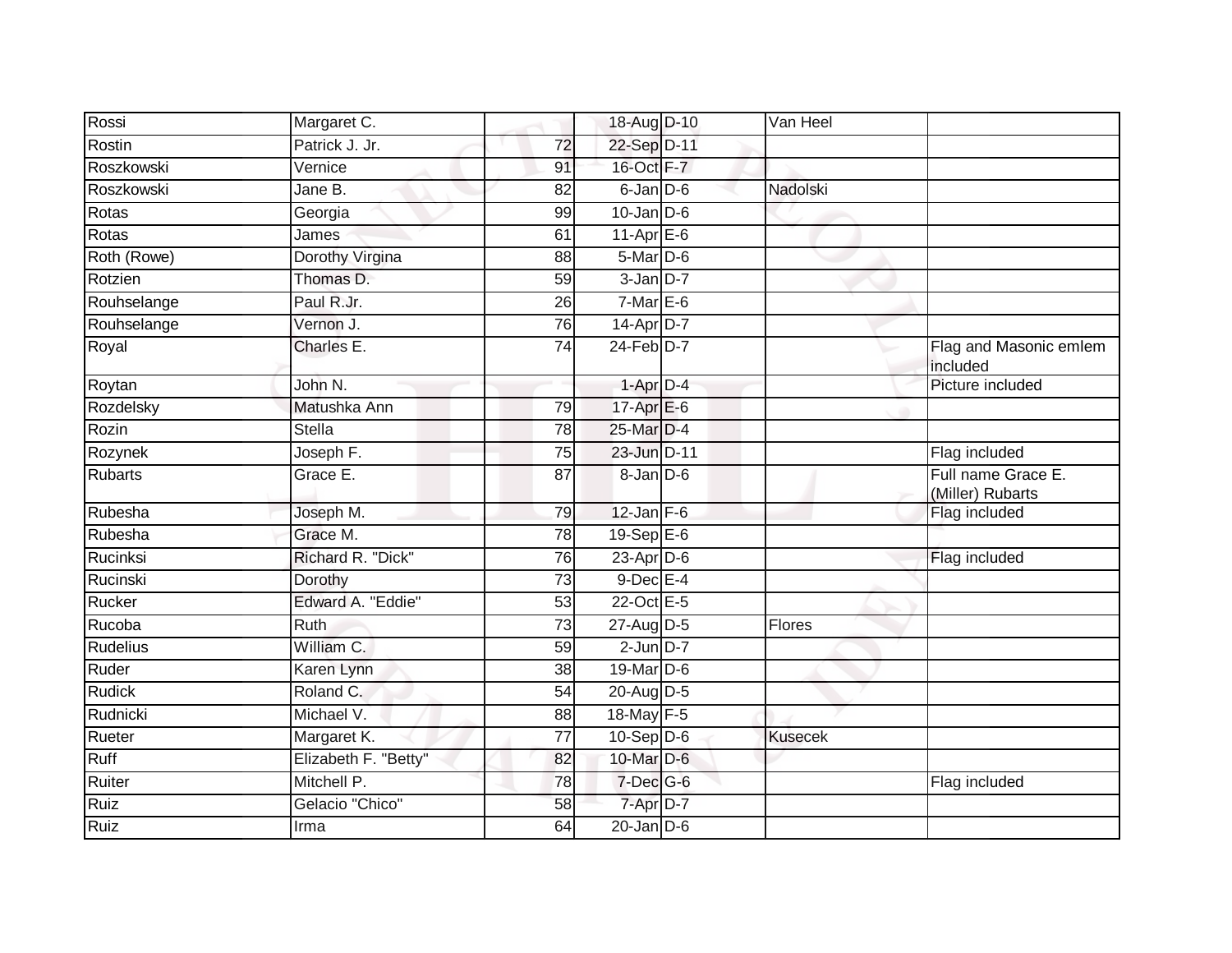| <b>Ruley</b>    | Norma Joyce           | 77              | $21$ -Aug E-6    |            |                |
|-----------------|-----------------------|-----------------|------------------|------------|----------------|
| Ruman           | Jeanne                | 74              | $23$ -Jul $D-6$  | Madden     |                |
| Rumbaugh        | Edward E.             | 79              | 23-Dec E-3       |            | Flag included  |
| Rumbut          | Jefffery Wayne        | 42              | $21$ -Mar $E$ -6 |            |                |
| Rumer           | Frances               | 80              | $19$ -Jul E-6    |            |                |
| Rumford         | Thomas R.             | 69              | 10-Mar D-6       |            |                |
| Runge           | Elmer H.              | 79              | $8-Sep D-9$      |            | Flag included  |
| Runyan          | William W.            | 78              | $9$ -May E-7     |            |                |
| Ruoff           | Adelyne J.            | 91              | 13-Oct D-10      |            |                |
| Rusbasan        | Anna M.               | 86              | $26$ -Jun $E-6$  | Zbuska     |                |
| Rush            | <b>Aubrey Carl</b>    | 68              | $12$ -Jul E-5    |            |                |
| Rusher          | Steven R.             | 17              | $23-Sep$ D-4     |            |                |
| Rushin          | Joseph A.             | 93              | 25-Apr E-7       |            |                |
| Rushing         | Jesse B.              | 74              | $2$ -Nov $E-6$   |            | Cross included |
| Rusich (Ruscik) | Violet                | 69              | 17-Dec E-7       |            |                |
| Russell         | Michael R. II "Mikie" | 24              | 20-Apr F-6       |            |                |
| Russell         | <b>David DeForest</b> | $\overline{83}$ | 26-Dec G-7       |            |                |
| Russell         | Andrew Jr. "Andy"     |                 | $7-Sep$ F-6      |            | Flag included  |
| Russnogle       | Ralph A.              | 94              | 3-Apr E-6        |            |                |
| <b>Rutke</b>    | Charles F. "Chick"    | 87              | 31-Oct G-7       |            | Flag included  |
| Rutkowski       | Stanley J.            | 87              | 30-Oct F-5       |            |                |
| Rutledge        | <b>Tommie Sue</b>     | 58              | 22-Nov E-5       |            |                |
| Ryba            | Shelia "Kaye"         | 61              | $3-Sep$ D-4      |            |                |
| Ryback          | Peter                 | 85              | $17$ -May F-1    |            | Flag included  |
| Rybarczyk       | Edward                | 82              | $13$ -Dec $F-6$  |            |                |
| Rybarski        | Walter J.             | 78              | $27$ -Jun $E-6$  |            |                |
| Rybinski        | Frances V.            |                 | 6-Oct D-10       | Swiderski  |                |
| Rydzewski       | Walter E. "Wally"     | 80              | 23-Feb $F-6$     |            | Flag included  |
| Rye             | Seth J.               | 81              | 30-Apr D-6       |            |                |
| <b>Rys</b>      | Helen                 | 89              | 5-Jan F-6        | Krzanowski |                |
| Rzepczynski     | Harry A.              | 85              | 6-May D-4        |            | Flag included  |
| Saberniak       | Dorothy J.            | 69              | $17$ -Feb $D-7$  |            |                |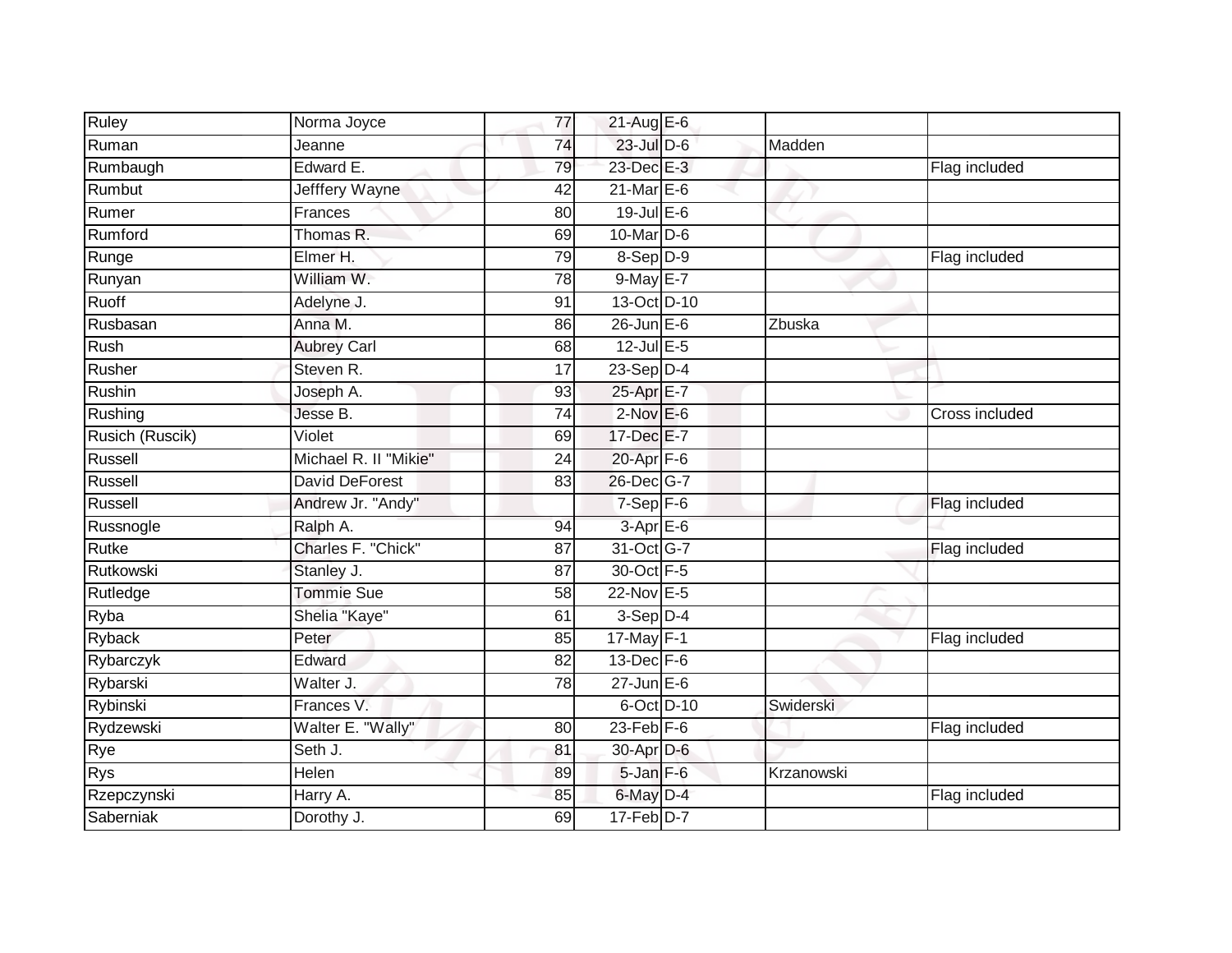| Saberniak | Dorothy A.             | 71 | $23$ -Jul $D-6$  | Beckman       |                  |
|-----------|------------------------|----|------------------|---------------|------------------|
| Saberniak | Henry M.               | 50 | $12$ -Sep $D-6$  |               |                  |
| Sabernik  | Albert J.              | 79 | 16-Nov G-6       |               |                  |
| Sabik     | Adolph J.              | 91 | 20-Mar E-5       |               |                  |
| Sabinski  | Pauline                | 83 | $11$ -Dec $F-6$  |               |                  |
| Sable     | Clare F. "Ozzie"       | 68 | $27$ -Feb $E$ -6 |               |                  |
| Sabol     | Mary L.                | 83 | $24$ -Jan D-7    | Phegley       |                  |
| Sacco     | Anthony "Tony"         | 76 | $24$ -Jul E-6    |               |                  |
| Sackie    | Joseph C.              | 61 | $7 - Aug$ $D-6$  |               |                  |
| Sadowski  | Daniel S.              | 69 | $21$ -Feb $E$ -6 |               | Flag included    |
| Sadzak    | Peggy L.               | 73 | 17-Oct F-7       | Lowery        |                  |
| Saeger    | Debra Florence Lillian | 44 | 19-Oct G-6       |               |                  |
| Saenz     | Lenore "Cat Lady"      | 67 | 24-Dec E-6       |               |                  |
| Saenz     | Jose A. "Pickle"       | 54 | 20-Nov F-5       |               | Flag included    |
| Sagendorf | Douglas                | 81 | 28-Apr D-5       | Flag included |                  |
| Saitta    | Judith                 | 60 | $11$ -Jul $E$ -6 |               |                  |
| Sakal     | Marjorie L.            | 59 | 10-Mar $D-6$     |               | Picture included |
| Sakelaris | George D.              | 72 | $8$ -Jan $D$ -6  |               | Flag included    |
| Saker     | Roy E. Jr.             | 89 | $15$ -Jun $F-6$  |               |                  |
| Saldana   | Rosa                   | 81 | $4$ -Dec $F-6$   |               |                  |
| Salinas   | Henry G.               | 72 | 13-Mar E-7       |               | Flag included    |
| Salinas   | Caroline E. "Carrie"   | 84 | 30-May E-7       |               |                  |
| Salyer    | June H.                | 77 | $1-May$ E-6      |               |                  |
| Salyer    | Carole R.              | 63 | $21$ -Apr $D-6$  |               |                  |
| Samaniego | Maria                  | 86 | 29-Nov F-4       | de Falcone    |                  |
| Samelak   | Anthony T.             | 80 | 8-Oct E-5        |               |                  |
| Sampias   | Rose                   | 89 | 21-Jul D-10      | Repka         |                  |
| Samuel    | Lois E.                | 88 | 24-Nov D-12      |               |                  |
| Samuel    | Frank                  |    | $1$ -May $E$ -6  |               |                  |
| Samuels   | Helen A.               | 75 | 25-Mar D-5       |               |                  |
| Samuels   | Robert C. Jr.          | 95 | 11-Nov E-3       |               |                  |
| Samuels   | Jerome Sr.             | 86 | 25-Mar D-5       |               |                  |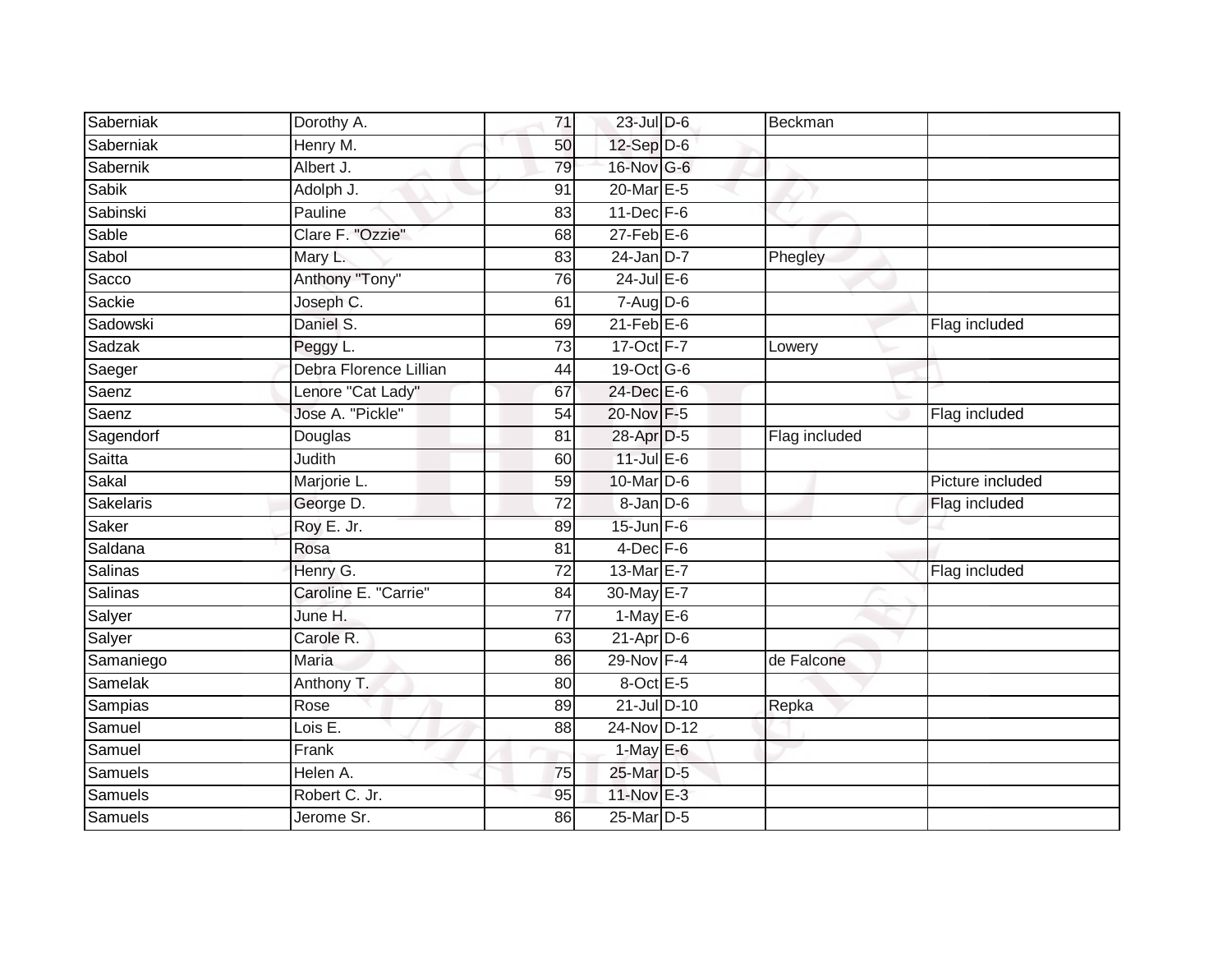| Sanabria       | Hector Jr.             | 13     | 4-Jan E-7        |                 |                                         |
|----------------|------------------------|--------|------------------|-----------------|-----------------------------------------|
| Sanchez        | Santa Vallejo "Tanito" | 86     | 7-Jul D-11       |                 |                                         |
| Sanchez        | Salvador G.            | 81     | $17$ -Jul $E-6$  |                 |                                         |
| Sanchez        | Francisco "Pancho"     | 85     | 28-Sep F-6       |                 | Picture included                        |
| Sandala        | Michael Jr.            |        | $7 - Jan$ $D-3$  |                 |                                         |
| Sandberg       | John A.                | 59     | $13-Apr$ F-6     |                 |                                         |
| <b>Sanders</b> | <b>Ruth Lorraine</b>   | 44     | $5-Apr$ $F-2$    | Lackey          |                                         |
| <b>Sanders</b> | Robert C. Sr.          | 88     | $6$ -Oct $D$ -10 |                 |                                         |
| <b>Sanders</b> | Joanna R.              | 69     | 21-Nov F-7       |                 |                                         |
| <b>Sanders</b> | Cathyline              | 80     | $22$ -Nov $E-6$  | Modglin         | Picture included                        |
| <b>Sanders</b> | Mary Essie             |        | 6-Jun $E-5$      |                 |                                         |
| <b>Sanders</b> | Denzil                 | 68     | $14$ -Jan D-5    |                 |                                         |
| <b>Sanders</b> | Michael Cameron Sr.    | 50     | 5-Dec G-6        |                 |                                         |
| <b>Sanders</b> | Marie                  | 58     | 16-Mar F-5       | <b>Bailey</b>   | Full name Marie Manns<br>ى<br>Sanders   |
| <b>Sanders</b> | Jack W.                | 44     | 11-Mar D-4       |                 |                                         |
| <b>Sanders</b> | Jean Rae               | 54     | $25$ -Dec $C$ -6 |                 |                                         |
| <b>Sanders</b> | Melvin                 | 80     | $4-Nov$ E-3      |                 |                                         |
| Sanderson      | Elsie                  | 101    | $4$ -Oct $F - 5$ |                 |                                         |
| Sandine        | Ralph O. "Bud"         | 84     | $31$ -Jan D-6    |                 |                                         |
| Sanow          | Charley R. Sr.         | 61     | 15-May $E-6$     |                 | Flag included                           |
| Sansone        | Gina                   |        | 17-Nov D-9       |                 |                                         |
| Santangelo     | Cosimo J. "Cos"        | 78     | 30-Oct F-5       |                 | Flag included                           |
| Santay         | Estelle "Stella"       | 96     | $3-Feb$ D-7      |                 |                                         |
| Santefort      | Grace                  | 88     | 11-Nov E-3       | <b>DeVries</b>  |                                         |
| Santiago       | Jose Samuel Sr.        | 83     | $5$ -Mar $D$ -6  |                 | Flag included                           |
| Santiago       | Joshua Cody            | Infant | $3$ -Jan $D$ -6  |                 | Picture included                        |
| Santiago       | Francisco              | 72     | 14-Dec G-9       |                 | Cross included                          |
| Santina        | liaria                 |        | 14-Aug D-4       | <b>Bozzetti</b> | Full name liiaria Santian<br>Bertossi   |
| Santoro        | <b>Elizabeth Pearl</b> | 94     | 31-Oct G-7       | Tedrow          |                                         |
| Santucci       | Kimberly               | 43     | 29-Sep D-11      | Schuyler        | Full name Kimberly<br>Schuyler-Santucci |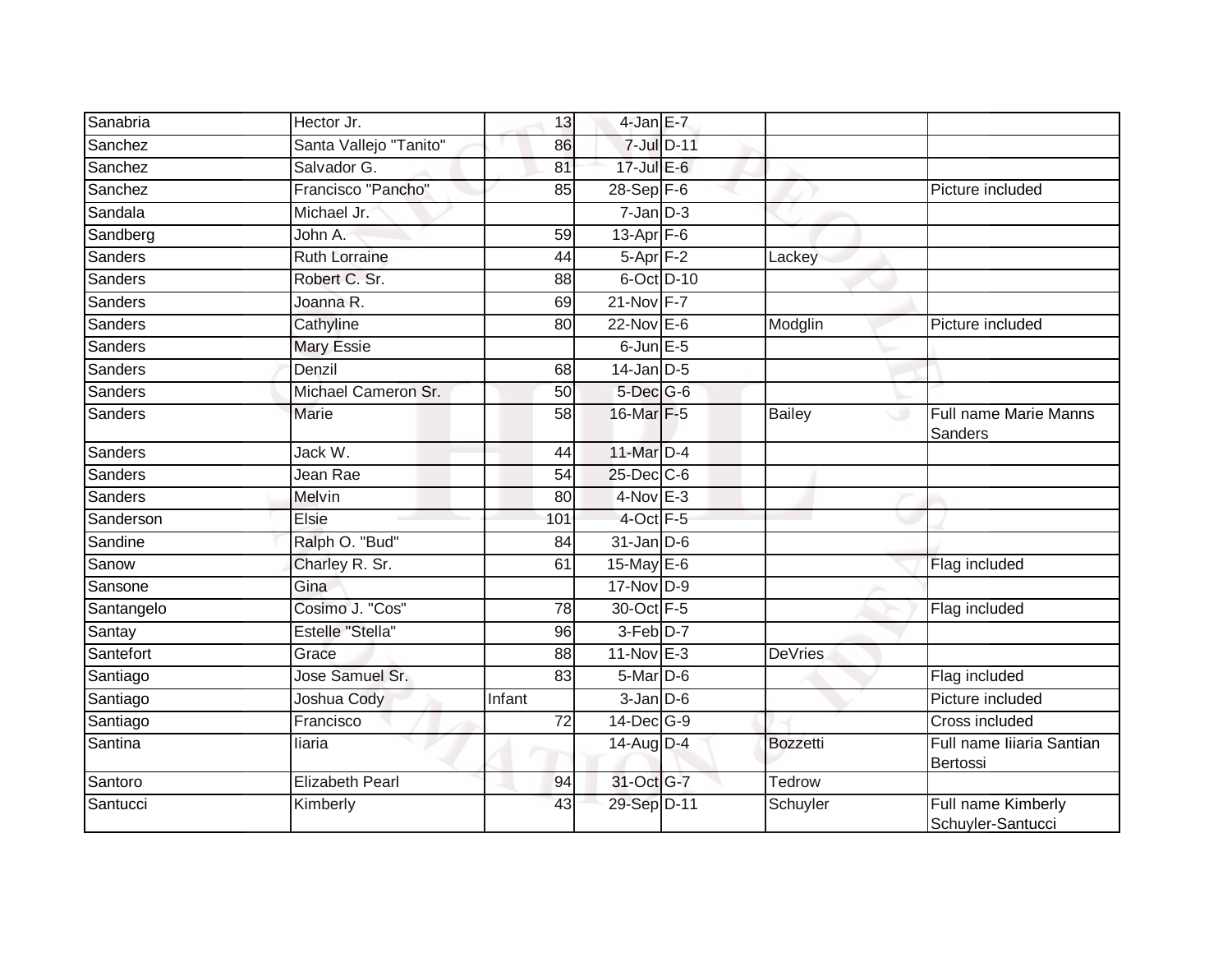| Sanye           | Joseph C.            | 91 | 8-Sep D-9         |        |         |               |
|-----------------|----------------------|----|-------------------|--------|---------|---------------|
| Sapino          | Ida C.               | 84 | 8-Jan D-6         |        |         |               |
| Sapinski        | Judith               | 62 | $21$ -Feb $E$ -6  |        |         |               |
| Sapper          | Carl                 | 90 | $16$ -Nov G-6     |        |         |               |
| Sapper          | <b>Ernest Frank</b>  | 78 | $8-Nov$ E-6       |        |         |               |
| Sarbiewski      | Raymond G.           | 86 | 23-Mar F-6        |        |         |               |
| Sargent         | Marie A.             | 77 | $6$ -Dec $F - 6$  |        | Novosel |               |
| Sargovetz       | Irene J.             | 83 | 23-May E-5        |        |         |               |
| Sarkesian       | Walter Jr.           | 78 | $19$ -Dec $F-6$   |        |         |               |
| Sarkotich       | Peter                | 63 | $15$ -Jan $D-5$   |        |         |               |
| Sarlea          | <b>Ruby May</b>      | 82 | 5-Nov E-6         |        |         |               |
| Sarnecki        | Joseph J.            | 88 | $4$ -Aug $D-9$    |        |         | Flag included |
| Sarwacinski     | Chester A.           | 76 | 15-Oct $E-6$      |        |         | Flag included |
| Sasic           | George               |    | 8-Oct E-5         |        |         |               |
| Sassin          | Roger I.             | 60 | $5 - Apr$ $F-2$   |        |         |               |
| Satkoski        | Charles R. Jr.       | 26 | $10$ -Jun $D-4$   |        |         |               |
| Savageau        | Henry J.             | 93 | $5 - Jan$ $F - 6$ |        |         | Flag included |
| Savarese        | Vincent J. Jr.       | 48 | $2$ -Jul $D$ -6   |        |         |               |
| Savia           | Victor B. Sr.        | 78 | $27$ -Jan D-6     |        |         | Flag included |
| Savic           | <b>Milos</b>         | 88 | 6-May D-4         |        |         |               |
| Sawicki         | <b>Blanche</b>       | 90 | $21$ -Mar $E$ -6  |        |         |               |
| Sawicki         | Emily T.             |    | 82 Sepember<br>30 | $D-13$ | Nowak   |               |
| Sawyer          | William C.           | 79 | $5 - Jan$ $F-6$   |        |         | Flag included |
| Sawyer          | Elizabeth M. "Betty" | 84 | $2$ -Oct $F-2$    |        | Sulich  |               |
| Sax             | <b>Samuel James</b>  | 90 | $16$ -Apr $D-6$   |        |         | Flag included |
| Saxe            | Cornelia M. "Connie" | 74 | 25-Oct E-5        |        |         |               |
| Sayger          | Richard E.           | 67 | 25-May F-5        |        |         |               |
| Sayka           | Dorothy              | 84 | 20-Oct D-9        |        | Kopach  |               |
| Saylor          | Paul                 |    | $7-Nov$ G-6       |        |         |               |
| <b>Scarlett</b> | Paul Arthur          | 84 | 26-Mar D-6        |        |         |               |
| Schafbuch       | Alan                 | 48 | 18-Dec F-6        |        |         |               |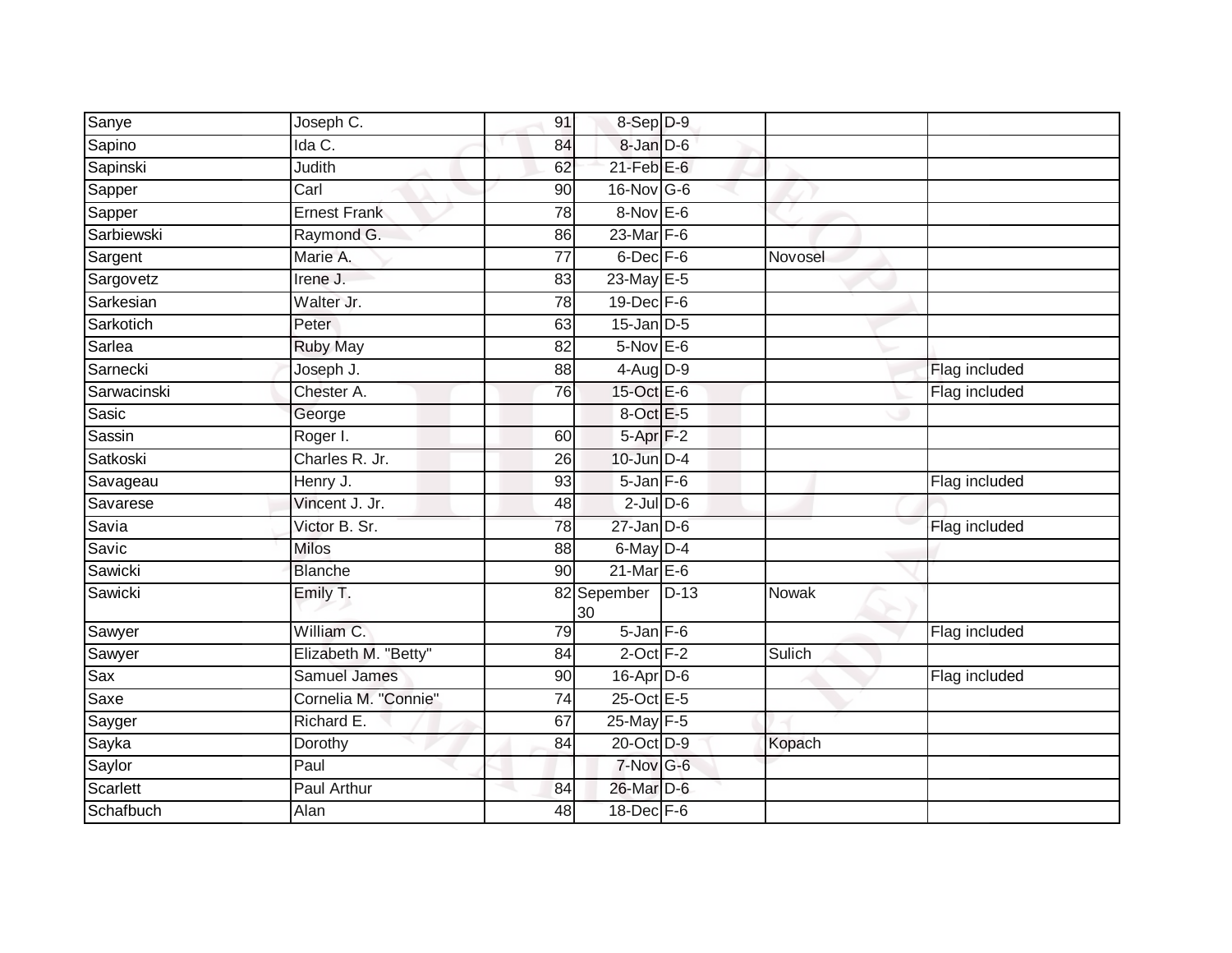| Schafer         | Thomas               | 58              | 27-Sep F-1        |                |                           |
|-----------------|----------------------|-----------------|-------------------|----------------|---------------------------|
| Schaffer        | Allen "Maggie"       | 83              | 28-Jul D-11       |                |                           |
| Schaller        | <b>Rose Mary</b>     | 86              | 22-Mar E-6        |                |                           |
| Schau           | Sheila Ann           | 45              | $3-Aug$ F-6       |                |                           |
| Schaub          | Olga                 | 90              | $8 - Jun$ $F-6$   |                |                           |
| Scheeringa      | Joan                 | 65              | $11$ -Jun D-6     | VanderGiessen  |                           |
| Scheid          | <b>Warren Arthur</b> |                 | $3-Nov$ D-9       |                |                           |
| Scheidler       | Paula                | 83              | 17-Mar D-6        |                |                           |
| Scheidt         | Richard F. "Dick"    | 82              | $16$ -Apr $D$ -6  |                |                           |
| Schelfo         | Deborah L.           | 47              | 17-Jun D-5        | <b>Belcher</b> |                           |
| Scher           | Daryl Eric           | 26              | 18-Sep E-7        |                |                           |
| Scherer         | Sheri                | 40              | $11$ -Jul $E-6$   | Friedman       |                           |
| Scherer         | Rachel               | $6\phantom{.}6$ | $11$ -Jul $E-6$   |                |                           |
| Schieb          | Fred John            | 77              | $26$ -Apr $E$ -6  | ◡              | Flag and Picture included |
| <b>Schiek</b>   | Kenneth E.           | $\overline{75}$ | 20-Mar E-5        |                |                           |
| Schiesser       | John "Farmer John"   | 74              | $16$ -Nov G-6     |                |                           |
| Schipper        | Paul                 | 75              | 19-Nov E-7        |                |                           |
| Schiralli       | Beatriz D.           | 61              | 13-Jun E-5        | Micciche       |                           |
| Schleff         | Donald E.            | 71              | 30-Dec E-3        |                |                           |
| Schlesinger     | Annette              | 83              | 20-Oct D-10       | Inlander       |                           |
| Schlinger       | Paul W.              | 53              | 21-Jul D-10       |                | Flag included             |
| Schmidt         | Fredrick H.          | 71              | $19$ -Dec $F-6$   |                |                           |
| Schmidt         | Elvera L.            | 80              | $1-Apr$ D-4       |                |                           |
| Schmidt         | Wilfred "Bill"       | 66              | 26-Oct G-5        |                |                           |
| Schmidt         | Patricia M.          | 64              | $26$ -Nov $E - 6$ | Setlak         |                           |
| Schmidt         | Jeffery F.           | 59              | 14-Jul D-11       |                | Flag included             |
| <b>Schmuck</b>  | Oma Lee              |                 | $2-Apr$ D-6       |                |                           |
| Schneckenburger | Virgil E.            | 79              | 22-Jul D-5        |                |                           |
| Schneider       | John L.              |                 | $5$ -Dec $G$ -6   |                |                           |
| Schneider       | Rose M.              | 88              | $23$ -Jan $D-5$   | Szalbierz      |                           |
| Schoeler        | Betty L.             | 76              | $1-AugE-6$        |                | Flag included             |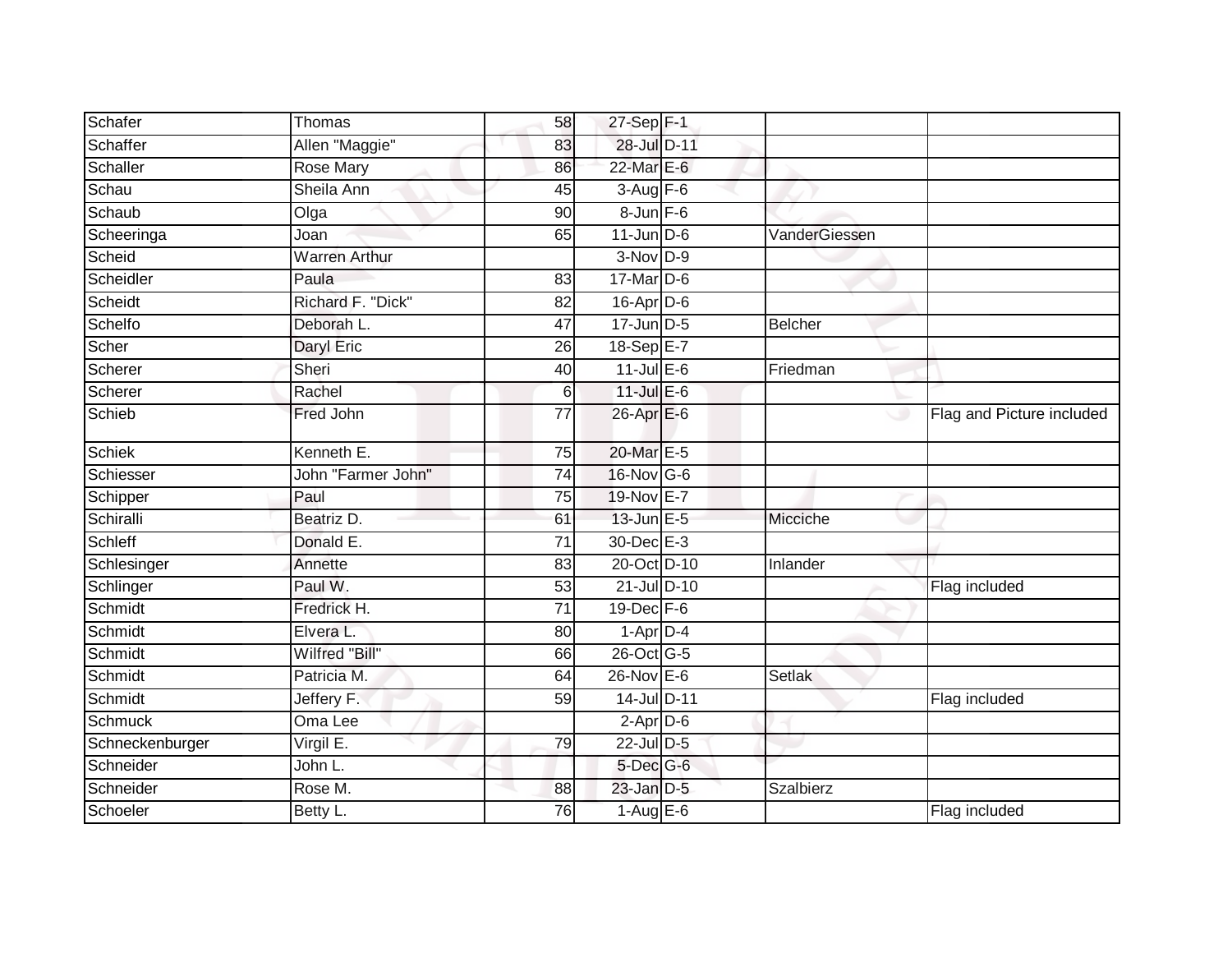| Schoen    | Lila                   | 81              | 8-Feb <sup>F-3</sup> |            |                                    |
|-----------|------------------------|-----------------|----------------------|------------|------------------------------------|
| Schonert  | Paul Joseph "Joe"      | 61              | 27-Mar E-7           |            |                                    |
| Schoon    | Margaret L.            | 87              | 30-May E-7           | Hollopeter |                                    |
| Schoon    | Dorothy                | 85              | 28-Dec G-6           |            | Full name Dorothy Schoon<br>Reinke |
| Schoon    | Kathryn H.             | 84              | $8$ -Jun $F-6$       |            |                                    |
| Schrader  | Grant L. "Lou"         | $\overline{74}$ | $14$ -Nov F-6        |            |                                    |
| Schreiber | Raymond A.             | 56              | $21$ -Dec $G-6$      |            |                                    |
| Schreiner | Edna M.                |                 | 15-Sep D-10          |            |                                    |
| Schreiner | Edna M.                |                 | 11-Aug D-11          |            |                                    |
| Schroeder | Charles W. Sr. "Chuck" | 56              | 22-Jul D-5           |            |                                    |
| Schroeder | Dan A.                 | 43              | $10$ -Jan D-7        |            |                                    |
| Schroeder | Wilma L.               | 86              | 6-Aug D-7            | Winters    |                                    |
| Schrum    | Peter N. Jr.           | $\overline{87}$ | 10-Oct F-6           |            | Flag included                      |
| Schrum    | Viloa Ruth "Ollie"     | 91              | $2$ -Nov $E - 6$     | Steinbach  |                                    |
| Schuljjak | George M.              | $\overline{71}$ | 8-Oct E-5            |            |                                    |
| Schulp    | Julia L.               | $\overline{76}$ | 8-Jan D-6            |            |                                    |
| Schulte   | Edwin F. "Frank"       | 90              | $9$ -Jan $D-7$       |            |                                    |
| Schultz   | Agnes K.               | 84              | 31-Mar E-5           |            |                                    |
| Schultz   | Helen C.               | 78              | $27$ -Aug $D-6$      |            |                                    |
| Schultz   | Arnold W. "Tib"        | 67              | 20-Nov F-5           |            |                                    |
| Schultz   | Paul A.                | 59              | 26-Mar D-6           |            |                                    |
| Schultz   | Wilbur A.              | $\overline{77}$ | $16$ -Jan D-6        |            |                                    |
| Schultz   | Lillian E.             | 87              | 26-Oct G-6           | Stefanski  |                                    |
| Schultz   | Janice A.              | 57              | 6-Aug D-7            | Smith      |                                    |
| Schultz   | Donald J.              | 79              | 7-Jul D-11           |            |                                    |
| Schultz   | Dorothy                | 85              | 27-Oct D-10          |            |                                    |
| Schulz    | Loretta E.             | 83              | 16-May E-7           |            |                                    |
| Schulz    | <b>Bonnie Rae</b>      | 67              | 28-Feb E-5           |            |                                    |
| Schulze   | Florence Lozich        | 76              | $3-Aug$ F-6          |            |                                    |
| Schumann  | Herbert                | 91              | 16-Mar F-5           |            |                                    |
| Schupp    | Margaret               |                 | $11$ -Jun $D-6$      | Wilson     |                                    |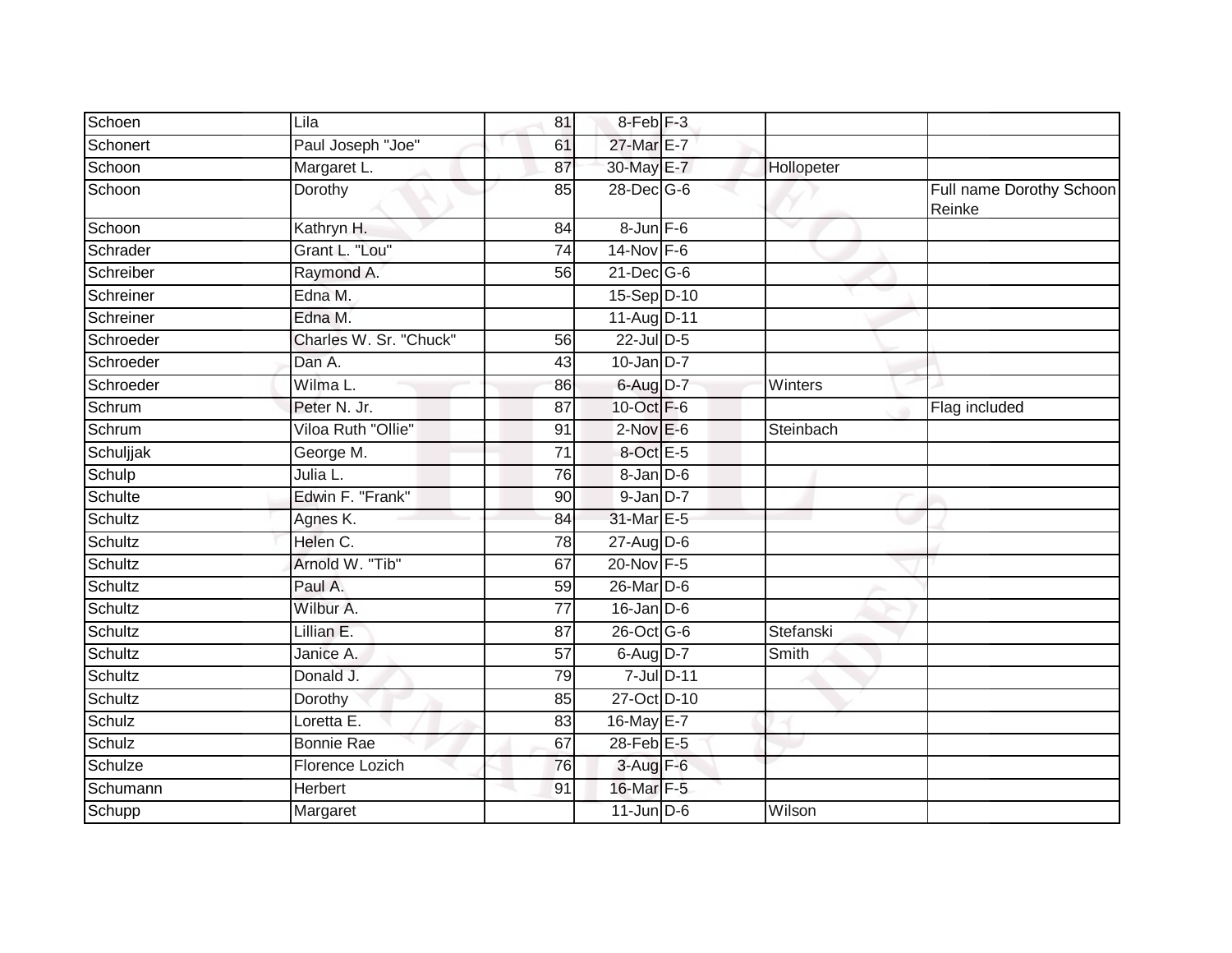| Schurg           | Agnes "Toots"       | 72              | 14-Oct E-4        | Oresik |               |
|------------------|---------------------|-----------------|-------------------|--------|---------------|
| Schuster         | Marlene J.          | 70              | $2$ -Nov $E$ -6   | Hansen |               |
| Schuster         | John Edward. "Jack" | $\overline{72}$ | $26$ -Jul $E-6$   |        |               |
| Schuster         | Ryan A.             | 22              | $18-Apr$ $E-6$    |        |               |
| Schutter-Wilyard | Phyllis C.          | 83              | $24$ -Jan D-7     |        |               |
| Schuttinga       | Herman A.           | 91              | $7$ -Dec $G$ -6   |        |               |
| Schutz           | Thomas              | 51              | 30-Jun D-11       |        |               |
| Schutz           | Herbert N.          | 85              | $3-Nov$ D-9       |        | Flag included |
| Schwader         | Raymond W.          | 62              | 18-Apr E-6        |        |               |
| Schweisthal      | <b>John</b>         | 79              | $10$ -Dec $E - 6$ |        |               |
| Schweitzer       | Herbert             | 68              | $15$ -Jan $D-5$   |        |               |
| Schwinkendorf    | Peter A.            |                 | 14-Oct E-4        |        |               |
| Scott            | Evelyn Louise       | 73              | 13-Jan D-7        |        |               |
| Scott            | Cheryl L. "Spoucie" | 41              | 7-Nov G-7         |        |               |
| Scott            | Anna P.             | 86              | 20-Aug E-7        |        |               |
| Scott            | Myrtle E.           | 91              | 25-Sep E-7        |        |               |
| Scruggs          | William L. "Larry"  | 60              | 29-May E-6        |        |               |
| Scully           | David W.            | 45              | 15-May E-6        |        |               |
| Scully           | William M.          | 90              | 4-Nov E-3         |        |               |
| Seale            | Joseph J.           | 89              | 20-Aug E-7        |        | Flag included |
| Seaman           | Cleo                | 89              | $9$ -Jul $D-7$    |        |               |
| Seamon           | Paul                | 88              | $2-Jun$ $D-7$     |        |               |
| Seamples         | Anne                | 83              | 30-Nov G-6        |        |               |
| Sebahar          | Edward J. "W9RQP"   | $\overline{72}$ | $9$ -Dec $E-4$    |        | Flag included |
| Seberger         | Marie E.            | 91              | $31$ -Jul E-6     |        |               |
| Seebold          | Charles             | 65              | 15-May E-6        |        | Flag included |
| Seefurth         | Ronald E.           | 69              | 30-Oct F-6        |        | Flag included |
| Seely            | Raymond P.          | 56              | $10$ -Feb $D$ -6  |        | Flag included |
| Seeman           | Robert              | 74              | 9-Dec E-4         |        |               |
| Sefton           | George Jr.          | 63              | 20-Nov F-6        |        |               |
| Segert           | Warren A. "Spike"   | 65              | 30-Dec E-3        |        | Flag included |
| Seibel           | Thomas P.           | 59              | $25$ -Nov E-6     |        |               |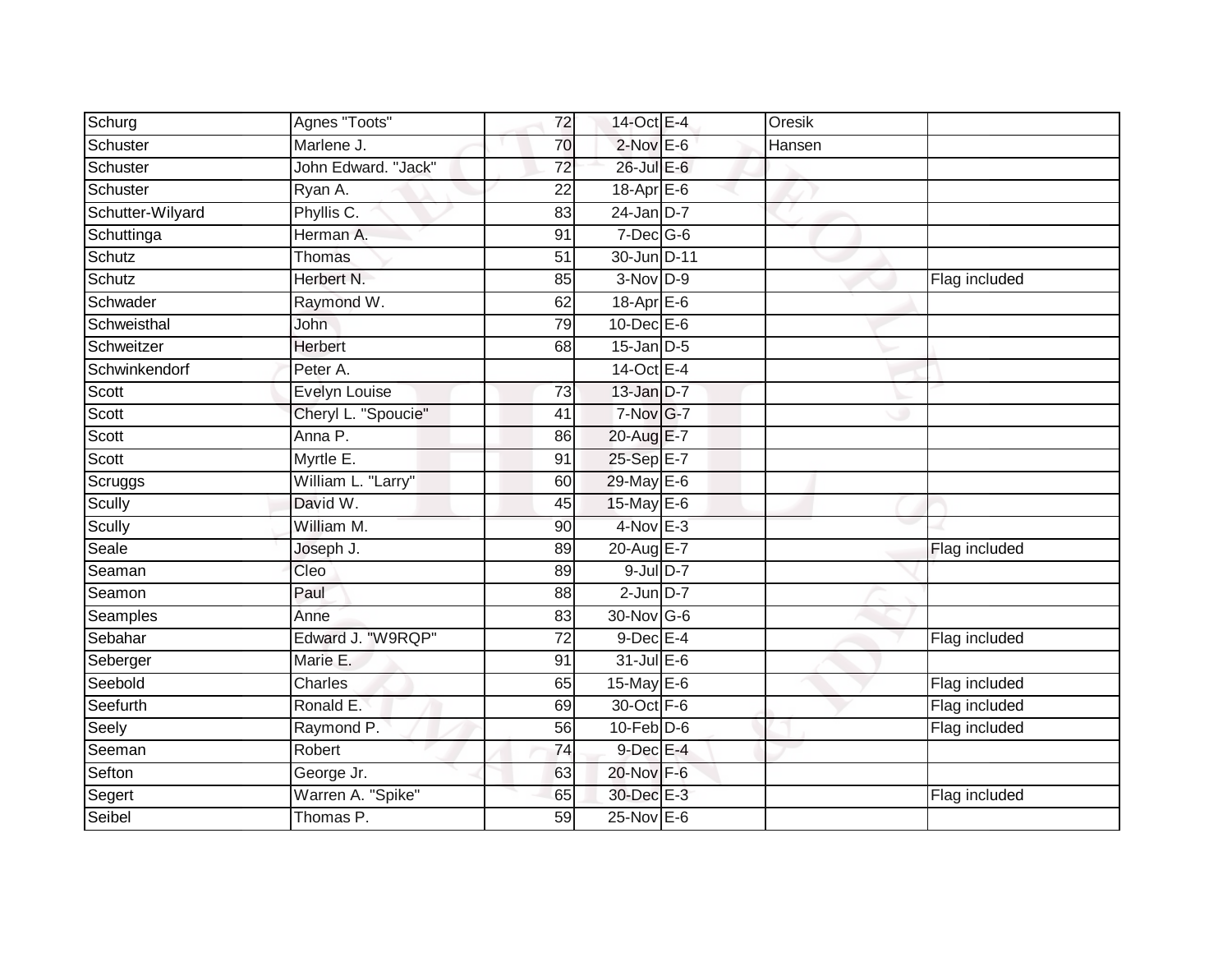| Seifred    | John               | 81      | 18-May F-6        |                |                                                          |
|------------|--------------------|---------|-------------------|----------------|----------------------------------------------------------|
| Seifrig    | John H.            | 74      | 19-Dec F-6        |                | Flag included                                            |
| Seitzinger | James Burns        | 72      | 8-Aug E-6         |                |                                                          |
| Sekmar     | Slyvia R.          | 90      | 18-Oct $F-6$      | Rajchinetz     |                                                          |
| Selby      | Lois K.            | 67      | $26$ -Nov $E-6$   |                |                                                          |
| Selling    | Shirley J.         | 75      | $2$ -Nov G-6      |                |                                                          |
| Selman     | Ray A.             | 86      | $19$ -Jun $E - 7$ |                |                                                          |
| Selva      | Robert A.          | 61      | 19-Dec F-6        |                | Flag included                                            |
| Semon      | Ethlyn F. " Midge" | 86      | $3-Aug$ F-6       | Schmittel      |                                                          |
| Semrau     | Eleanor            | 77      | $29$ -Jan $D-6$   | Olczyk         |                                                          |
| Sera       | Clarene M.         | 90      | $2$ -May $D-7$    |                |                                                          |
| Serapin    | Gloria             | 73      | 23-Mar F-6        | <b>Triller</b> |                                                          |
| Serrano    | Ramona A.          | 78      | $7$ -Oct E-4      |                |                                                          |
| Servin     | Evelyn J.          | 85      | 24-Dec E-6        | Manista<br>ري  | Full name Evelyn J.<br>Servin (Dobrolecki)               |
| Sessum     | Lee R.             | 45      | 24-Apr E-6        |                |                                                          |
| Sestan     | <b>Karen Sue</b>   | 55      | $25$ -Feb $D-4$   | <b>Birt</b>    |                                                          |
| Seto       | Josephine M.       | 84      | 16-May E-7        | James          |                                                          |
| Sevcik     | Ann                | 78      | $17$ -Aug $F-6$   |                |                                                          |
| Sever      | Jean "Jagoda"      | 78      | 14-Mar E-7        |                |                                                          |
| Seward     | Faye               | 66      | $5-Feb$ $D-6$     |                |                                                          |
| Sexton     | Homer              |         | 80 Janaury 28 D-5 |                |                                                          |
| Sexton     | Bill D.            | 78      | $7 - Jan$ $D-3$   |                | Flag included                                            |
| Seydel     | Edward J.          | 87      | 9-Oct F-6         |                |                                                          |
| Seydel     | Guy A. Sr. "Sy"    | 82      | 9-May E-7         |                | Flag included                                            |
| Shabi      | Paul               | 84      | $10$ -Jul $E$ -6  |                |                                                          |
| Shadwell   | Lillian            | 77      | 5-Sep D-7         |                |                                                          |
| Shaffer    | Linda L.           | 89<br>m | 30-Jul D-7        | Perhach        | Mary L. Perhach / Linda L.<br>Shaffer / Picture included |
| Shalapsik  | Michael E.         | 82      | 5-Nov E-5         |                |                                                          |
| Shantz     | Diana Alexis       | 49      | 11-Dec F-6        | Hussey         |                                                          |
| Shapiro    | Charles V.         | 49      | 18-Apr $E-6$      |                |                                                          |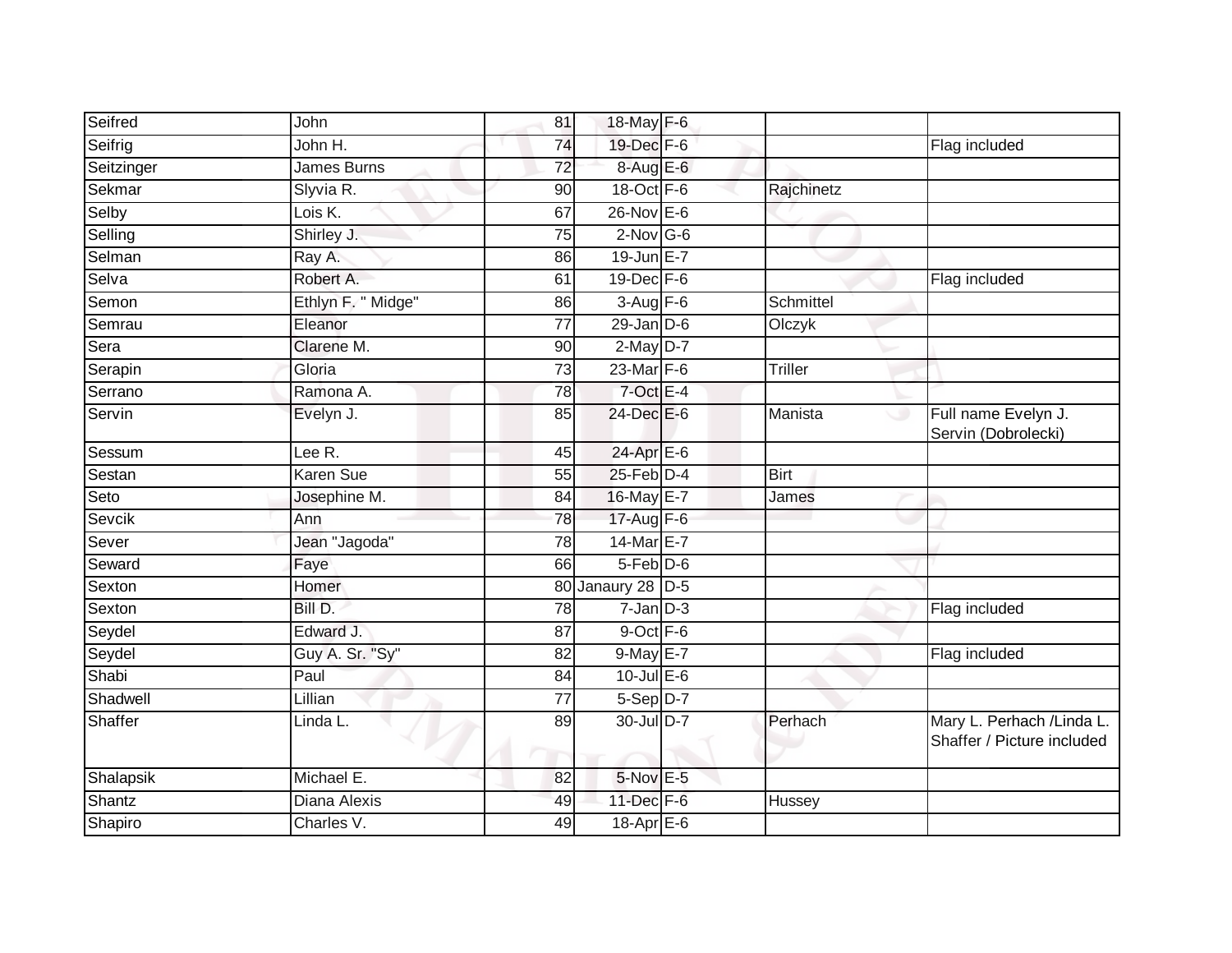| Sharbak           | Florence                 | 77 | 30-May E-7           | Soja      |                  |
|-------------------|--------------------------|----|----------------------|-----------|------------------|
| Sharp             | Jeannie R.               | 46 | $6$ -Apr $F-5$       |           |                  |
| Sharp             | Verna M.                 | 85 | 18-Nov E-5           |           |                  |
| Sharpe            | Mary Frances             | 62 | 20-Mar E-5           |           |                  |
| Shaw              | <b>Richard Earl</b>      | 66 | $19$ -Jul E-6        |           |                  |
| Shaw              | Robert F. 'Bob"          | 83 | $7-Sep$ $F-6$        |           | Flag included    |
| Shay              | Victoria P.              | 86 | 18-Nov E-5           |           |                  |
| Shcumann          | Herbert A.               | 91 | 16-Mar F-5           |           |                  |
| Shearer           | Judith A. "Judy"         | 61 | 18-May F-6           | Hornickel |                  |
| Shedd             | Robert R.                | 86 | 30-Oct F-6           |           |                  |
| Shedd             | Robert H.                | 86 | $3-Nov$ D-10         |           |                  |
| <b>Sheets</b>     | Roland B. Randy" "Coach" | 83 | 8-Sep D-10           |           | Flag included    |
| <b>Sheets</b>     | H. Miley                 | 87 | 13-Jun E-5           |           |                  |
| Sheffer           | Mildred                  | 91 | $14$ -Feb $E$ -6     |           |                  |
| Sheffield         | <b>Bernice</b>           | 93 | 5-Sep D-7            |           |                  |
| Shelby            | James G.                 | 61 | $9-Apr$ D-5          |           |                  |
| Sheldahl          | David B.                 | 89 | 5-Sep D-7            |           | Picture Included |
| Shell             | Mary Aphedene            | 83 | $5$ -May $D-8$       |           |                  |
| Shelpton          | Ronald W. "Squirrel"     | 62 | $9-Apr$ D-5          |           |                  |
| Shemen            | Josef                    | 56 | $2$ -Dec E-6         |           |                  |
| Shepard           | Ruby June                | 73 | 8-Feb <sup>F-3</sup> | Kinnerly  |                  |
| Shepard           | Robert "Bob"             | 79 | $5$ -Dec $G$ -6      |           |                  |
| Shepelak          | Elizabeth L. "Betty"     | 81 | 24-Oct G-6           |           |                  |
| Shepherd          | <b>Patrick</b>           | 22 | 9-May E-7            |           |                  |
| Shepherd          | Stephani Amber "Stevie"  | 18 | $1$ -Jun $F - 7$     |           |                  |
| Shepherd          | Jack E.                  | 72 | $8$ -May $E$ -6      |           |                  |
| Shepitka          | Anna                     | 77 | $20$ -Jan $D-6$      | Haffman   |                  |
| Sheridan          | Ronald L.                | 64 | 23-Apr D-5           |           |                  |
| Sheridan          | Mary Eva                 | 83 | 29-Jun F-6           |           |                  |
| Sheridan          | Ron E.                   | 62 | 29-Apr D-3           |           | Flag included    |
| Sherman (Shurman) | Mary                     |    | 6-Dec F-6            | Payer     |                  |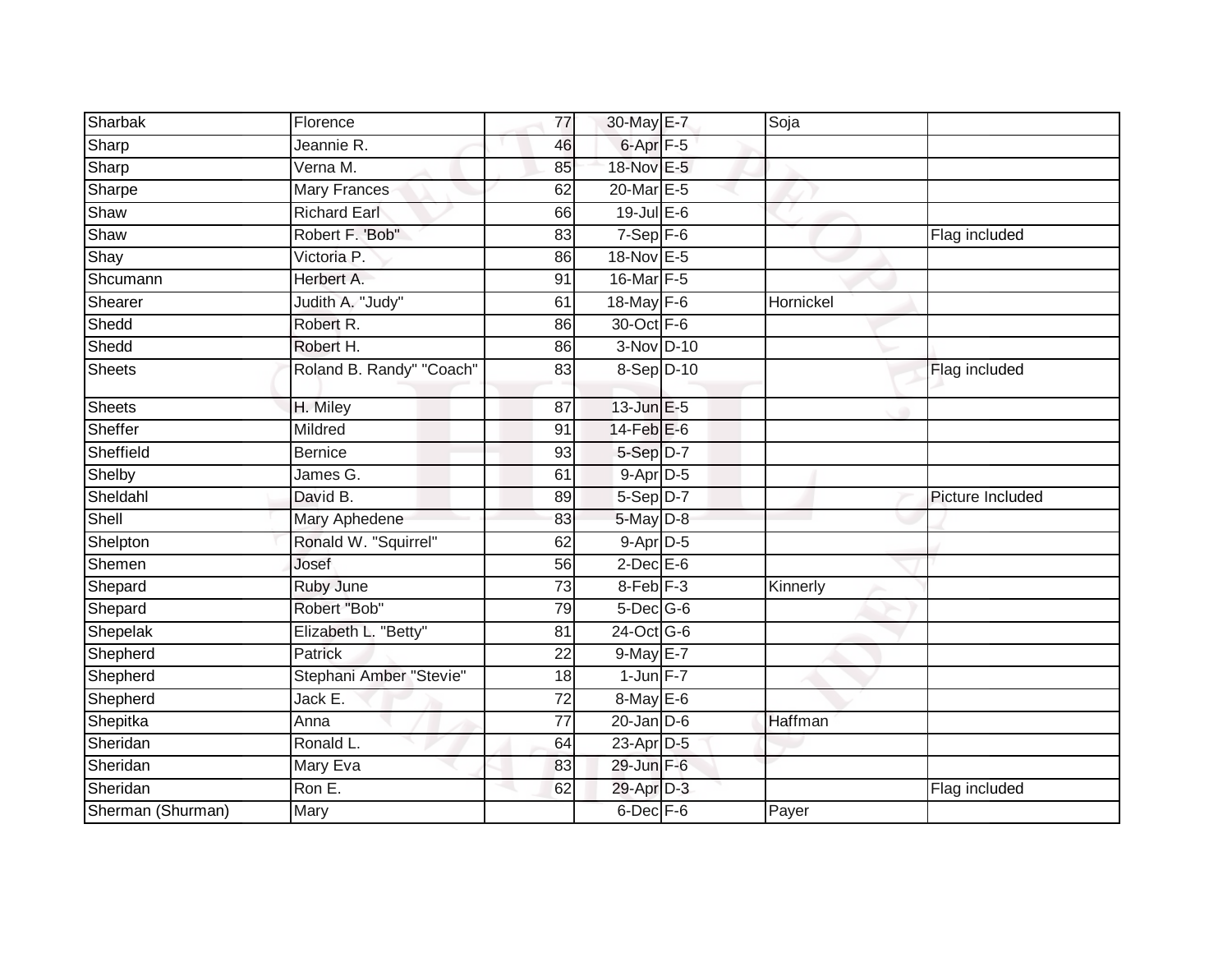| Sherrer       | Frances             | 77              | 7-Jul D-11        | Reid     |                                                |
|---------------|---------------------|-----------------|-------------------|----------|------------------------------------------------|
| Sherrick      | Patricia J.         | 65              | 11-Dec F-6        | Milligan |                                                |
| Shield        | <b>John Ernest</b>  | 63              | 3-May F-2         |          |                                                |
| Shields       | Herbert A.          | 84              | $12$ -Dec $ G-8$  |          | Flag included                                  |
| Shikany       | Edward M.           | $\overline{83}$ | $6$ -Jun $E$ -5   |          |                                                |
| Shinabargar   | <b>Robert Gene</b>  | 73              | $15$ -Jun F-6     |          |                                                |
| Shinall       | Sperlin L.          | 87              | 8-Apr D-4         |          |                                                |
| Shingle       | Emil                | 74              | $12$ -Feb $D-5$   |          |                                                |
| Shipe         | Roger O.            | 58              | $3$ -Jul $E$ -6   |          |                                                |
| Shipley       | June L.             | 81              | $5 - Jan$ $F-6$   |          |                                                |
| Shipley       | Jerry E.            | $\overline{70}$ | $2$ -Dec $E$ -6   |          | Flag included                                  |
| Shirley       | Robert Louis "Bob"  | 56              | 19-Dec F-7        |          |                                                |
| Shneider      | Norman              |                 | 82 Nobember G-6   |          |                                                |
| <b>Shock</b>  | Harry L.            | 83              | 15-Dec D-10       |          | Flag included                                  |
| Shoemaker     | Shirley L.          | 68              | $1-Nov$ E-6       | Wicklund |                                                |
| Shoemaker     | Loretta             |                 | $29$ -Jun F-6     |          | Full name Loretta<br><b>Shoemaker Spratley</b> |
| Sholar        | Winona Bella        | 82              | 18-Oct F-6        | Carr     |                                                |
| Shook         | Agnes M.            | 88              | $4$ -Jan $E-7$    |          |                                                |
| Shooter       | Richard E. "Dick"   | 58              | 10-Jul E-7        |          |                                                |
| Shorter       | Helen               | $\overline{87}$ | 30-Apr D-6        | Dennis   |                                                |
| Shoup         | Mary                | 87              | $14$ -Dec $ G-9 $ | Schmidt  |                                                |
| Shreffler     | Dona Mae L.         | $\overline{77}$ | $3-Mar$ D-7       |          |                                                |
| Shreve        | <b>Harry Andrew</b> | 54              | 12-Jul E-5        |          |                                                |
| Shubat        | Helen M.            | 87              | $20$ -Feb $E-6$   |          |                                                |
| Shudick       | Elizabeth "Betty"   | $\overline{87}$ | 26-Sep E-7        |          |                                                |
| Shulte        | Edwin F. "Frank"    | 90              | 8-Jan D-6         |          |                                                |
| <b>Shults</b> | Ethel M.            | 86              | 12-Dec G-8        |          |                                                |
| <b>Shultz</b> | <b>Harry Neal</b>   | 69              | 5-Feb D-6         |          |                                                |
| Shurr         | Mary V.             | 83              | 17-Jul E-6        |          | Picture included                               |
| Shurr         | Harvey M.           | 86              | 30-Mar F-4        |          |                                                |
| Shwedas       | Vera B.             | 83              | $3$ -Jul $E$ -6   |          |                                                |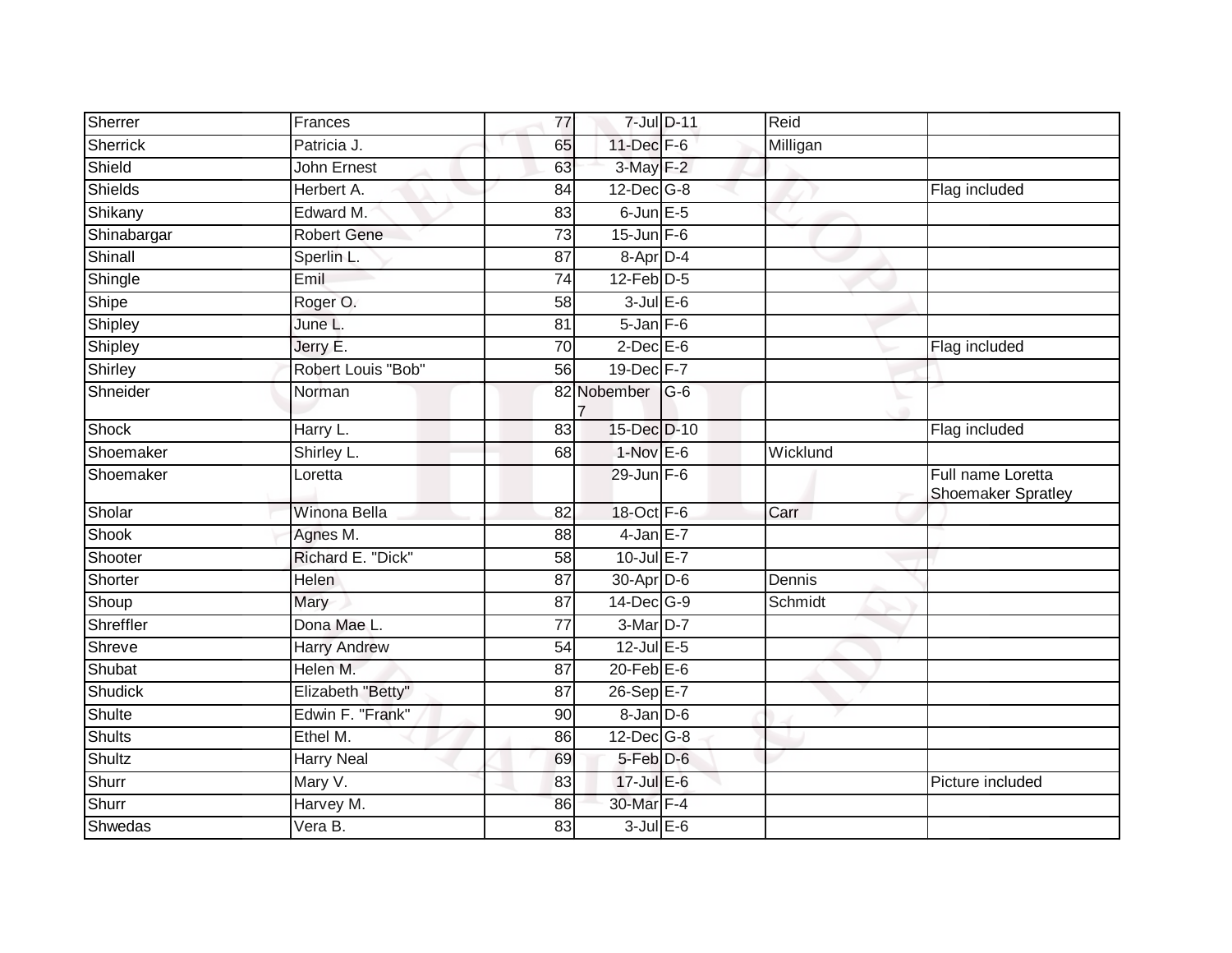| Siatta         | Salvatore J.                          | 49              | 28-Jan D-5        |            |                                                |
|----------------|---------------------------------------|-----------------|-------------------|------------|------------------------------------------------|
| Sibbert        | V. Emaline                            | 88              | 7-Jan D-4         | Williamson | Full name V. Emaline<br>Morrow-Sibbert         |
| <b>Sickles</b> | Clarence A.                           | $\overline{71}$ | 8-May E-6         |            | Flag included                                  |
| <b>Sickles</b> | Rosemary                              | 73              | 22-Nov E-6        |            |                                                |
| Sideritch      | Rose C.                               | 80              | 20-Oct D-10       |            |                                                |
| Sieber         | Elda V.                               | 75              | $19$ -Dec $F - 7$ |            |                                                |
| Siegle         | <b>Ruth</b>                           | 87              | $4-Sep$ E-5       | Epstein    | Star of David included                         |
| Sieja          | Genevieve (M. Sr.<br>Agnella, O.S.F.) | 78              | 19-May D-10       |            |                                                |
| Siekman        | Leroy                                 | 77              | $26$ -Jun $E-6$   |            | Flag included                                  |
| Sieracke       | Laura I.                              | 39              | $10$ -Jan D-7     | Harrigan   |                                                |
| Sierzega       | Mattie R.                             | 75              | $20$ -Feb $E$ -6  | Harbin     | Full name Mattie R.<br><b>Tidwell Sierzega</b> |
| Sikanovski     | Milan                                 | 70              | $20$ -Dec $F-6$   |            | Cross included                                 |
| Sikora         | William C. Sr.                        | 78              | 12-Oct G-6        |            |                                                |
| Sikora         | Leonard B.                            | 75              | $7-Sep$ $F-6$     |            |                                                |
| Sikorski       | Lois J.                               | 68              | 8-Sep D-10        | Gibbons    |                                                |
| Silich         | <b>Diane Michelle</b>                 | 40              | 29-Jul D-4        |            |                                                |
| Silverman      | Ina                                   | 78              | 22-Sep D-11       |            |                                                |
| Simac          | George M.                             | $\overline{75}$ | 20-Aug D-5        |            |                                                |
| Simac          | Michael W.                            | 42              | $6$ -Jul $F$ -6   |            |                                                |
| Simko          | Frank J.                              | 64              | 6-Nov F-7         |            |                                                |
| Simmons        | Richard L. 'Doc"                      | 68              | $11$ -Feb $D-4$   |            | Flag included                                  |
| Simms          | James V.                              | 77              | $6$ -Feb $E$ -6   |            |                                                |
| Simnick        | Penelope                              | 44              | $20 - Sep$ F-1    |            |                                                |
| Simon          | Darlene E.                            | 66              | $17-Sep$ D-6      | Gatlin     |                                                |
| Simonetto      | Marjorie E.                           | 78              | 30-Nov G-6        |            |                                                |
| Simpson        | Dagna                                 | 72              | 15-Dec D-10       |            |                                                |
| <b>Sims</b>    | <b>Estelle</b>                        | 82              | 19-Apr E-5        | Wilson     | Full name Estelle (Sims)<br>Collier            |
| <b>Sims</b>    | Ella Mae                              | 79              | 22-Aug E-6        |            |                                                |
| Sims           | Dorothy L. "Dottie"                   | 74              | 8-Apr D-3         |            |                                                |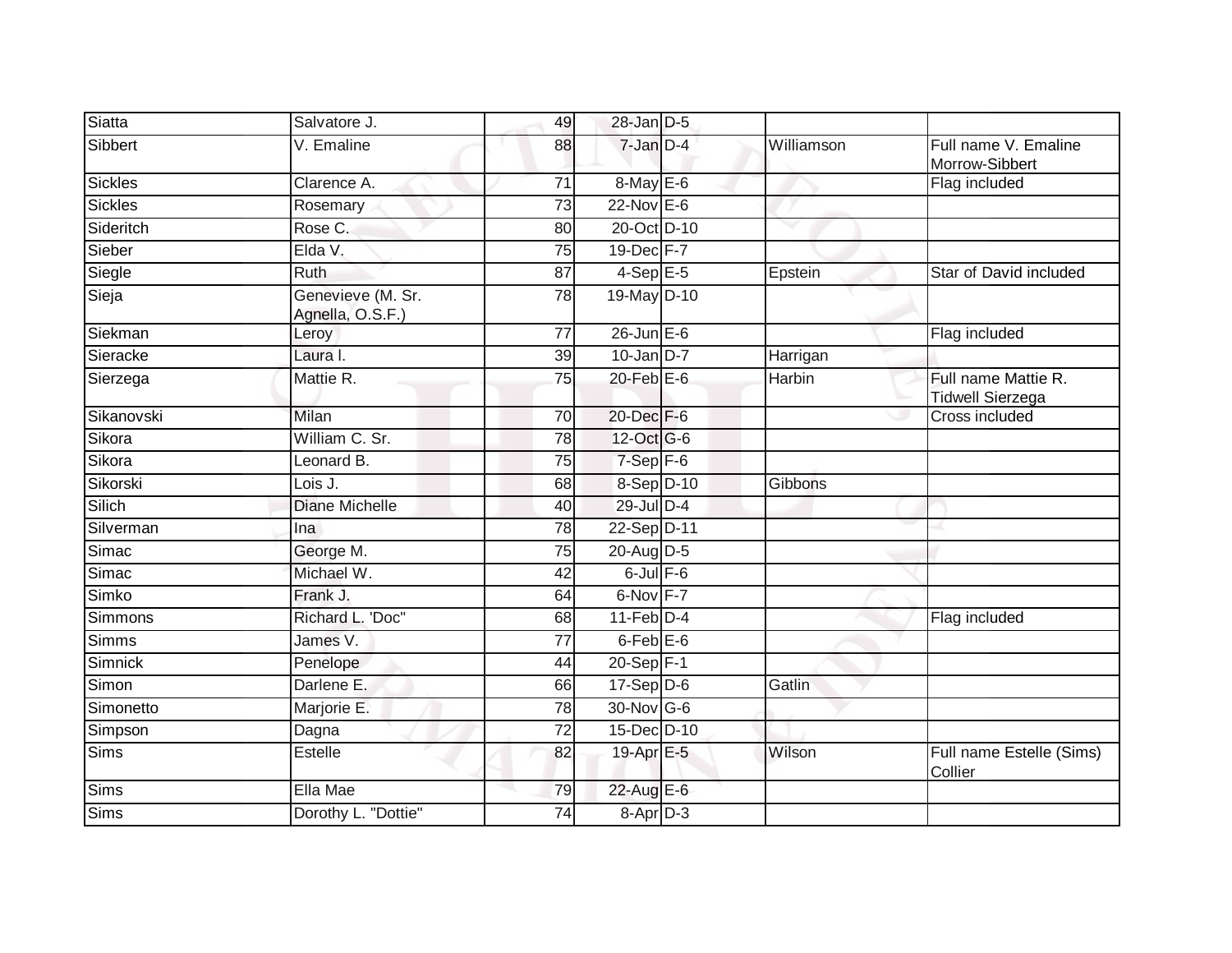| Sinal           | Mary Helen        | 87              | 6-Nov F-7        | Kasarda       |                                             |
|-----------------|-------------------|-----------------|------------------|---------------|---------------------------------------------|
| Sinal           | <b>Mary Helen</b> | 87              | 30-Oct F-6       | Kasarda       |                                             |
| Sinas           | <b>Beatrice</b>   | 89              | $20$ -Feb $E$ -6 | Marnye        | Full name Beatrice Nicksic-<br><b>Sinas</b> |
| Singlar         | George            | 79              | $11$ -Jul E-6    |               |                                             |
| <b>Sinks</b>    | Warren E.         | 66              | 24-Mar D-7       |               |                                             |
| Sipes           | James Jr.         | 76              | 3-Mar D-8        |               |                                             |
| Sipich          | John Jr.          | 79              | $11-Feb$ D-4     |               |                                             |
| Sipiora         | Anthony           | $\overline{82}$ | 18-Aug D-10      |               |                                             |
| Sisabaugh       | Bertis "Burt"     | 89              | $23$ -Dec $E-4$  |               |                                             |
| Sisco           | Lendell Ray       | 52              | 28-Dec G-6       |               |                                             |
| Sisk            | Eva Mae           | 82              | $25$ -Dec $C$ -6 | Moore         |                                             |
| <b>Siska</b>    | Bernadine J.      | 65              | 21-May D-7       | Modjeski      |                                             |
| <b>Siska</b>    | John A.           | $\overline{76}$ | 29-Dec D-7       |               | Flag included                               |
| Siska           | Clara L.          | 80              | $2-Mar$ F-6      |               |                                             |
| <b>Sitton</b>   | <b>Sheari Lee</b> | 43              | $6-SepE-6$       | Andres        |                                             |
| Sivak           | Irene S.          | 78              | $2$ -Jan $D-4$   |               |                                             |
| Siwinski        | Helen A.          | 75              | 25-Mar D-5       | <b>Dulsky</b> |                                             |
| Six             | Andrew (Tom)      | 56              | 15-Aug D-5       |               |                                             |
| Skaff           | Catherine E.      | 89              | 6-Oct D-10       |               |                                             |
| Skarwecki       | Alfreda M.        | $\overline{76}$ | 13-Apr F-6       | Blejski       |                                             |
| Skeen           | Lillian E.        | 82              | $21-AprD-6$      |               |                                             |
| Skertich        | Ann               | 86              | $2-Sep$ $D-5$    |               |                                             |
| Skertich        | Rudolph Anthony   | 84              | $27$ -Jun $E-6$  |               | Flag included                               |
| Skertich        | Joseph J. "Jake"  | 82              | 23-May E-6       |               | Flag included                               |
| <b>Skertich</b> | Ann E.            | 82              | 20-Mar E-5       | Smolen        |                                             |
| Skierge         | Irene             | 78              | $11$ -Jul $E-6$  | Emrick        |                                             |
| Skinner         | Gloria Eva        | $\overline{70}$ | 28-Dec G-5       |               | Full name Gloria Elva<br>Houx (Skinner)     |
| Skomp           | Velma             | 91              | 15-Mar E-7       |               |                                             |
| Skonieczny      | Brian G.          | 28              | $2$ -Dec $E$ -6  |               |                                             |
| Skorupa         | Rudolph G.        | $\overline{74}$ | 16-May E-7       |               | Flag included                               |
| Skorupa         | Mildred F.        | 94              | 13-Feb E-7       |               |                                             |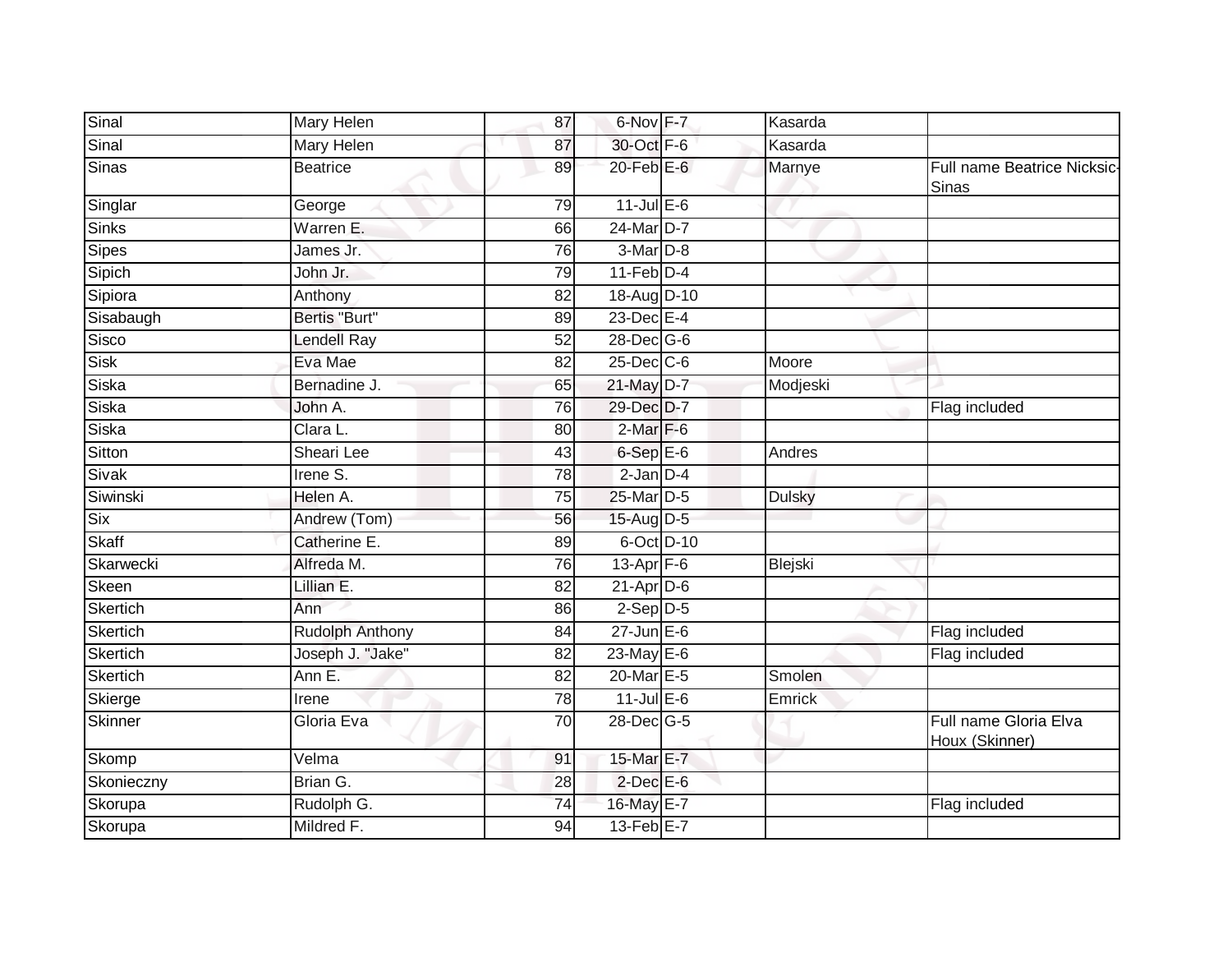| Skorupa       | <b>Betty Ann</b>     | 68              | 23-Apr D-6        |       | Gronala    |                  |
|---------------|----------------------|-----------------|-------------------|-------|------------|------------------|
| Skowronek     | Alexis               |                 | 56 Octoberf<br>17 | $F-7$ | Godzinski  |                  |
| Skripac       | Louise C.            | 76              | $17$ -Mar $D-6$   |       | Kuruzovich |                  |
| <b>Skutle</b> | Howard E.            | 88              | $2-Sep$ $D-3$     |       |            | Flag included    |
| Slankard      | Rita A.              | 68              | $5-Aug$ $D-5$     |       |            |                  |
| Slater        | Amos                 | 60              | 3-Oct E-5         |       |            | Cross included   |
| Slaughter     | John                 | 77              | 8-Dec D-10        |       |            |                  |
| Slaviero      | Irene M.             | 84              | 29-Mar E-5        |       |            |                  |
| Slawniak      | Stanley B.           | 93              | $5$ -Dec $G$ -5   |       |            |                  |
| Slease        | Alva L. III          | 55              | $1-May$ E-6       |       |            |                  |
| Sleeper       | Michele M.           | 48              | $2$ -Jul $D-7$    |       |            |                  |
| Slipcheck     | <b>John Charles</b>  | 90              | 16-Aug E-6        |       |            |                  |
| Sliwinski     | Sister Lucy SSJ-TOSF | $\overline{82}$ | 8-Jan D-6         |       |            |                  |
| Slominski     | George A. Rev.       |                 | $11$ -Feb $D-4$   |       |            | Picture included |
| Slont         | Oliver A.            | $\overline{77}$ | 23-Feb F-6        |       |            | Flag included    |
| Slussar       | Iris                 | 87              | 16-Nov G-6        |       |            |                  |
| Slusser       | Edwin R. Jr.         | 81              | 25-Apr E-7        |       |            | Flag included    |
| Smagon        | Louise               | 89              | 13-Feb E-7        |       |            |                  |
| Smaltz        | Mary Ann             | 74              | $8-Nov$ E-6       |       |            |                  |
| Smederovac    | Matthew G. Jr.       | 67              | 24-Oct G-6        |       |            |                  |
| Smederovac    | Matthew G.           |                 | $9$ -Jun $D-9$    |       |            |                  |
| Smederovac    | <b>Matthew G</b>     |                 | $24$ -Feb $D-7$   |       |            |                  |
| Smeding       | Carol L.             | 61              | $3-May$ F-3       |       |            |                  |
| Smedley       | <b>Wilma Frances</b> | 92              | 25-Dec C-6        |       |            |                  |
| <b>Smiith</b> | Gloria Jean          | $\overline{75}$ | $25$ -Nov $E-6$   |       |            |                  |
| Smiley        | Irma                 | 82              | 22-Sep D-11       |       | Suto       |                  |
| Sminchak      | Patricia L.          | 67              | $1-May$ E-6       |       |            |                  |
| Smith         | Helen I. "Nana"      | 87              | $5$ -Jun $E$ -6   |       |            |                  |
| Smith         | Ruth E.              | 83              | 3-Mar D-8         |       |            |                  |
| Smith         | William A. Jr.       | 60              | 29-Dec D-7        |       |            |                  |
| Smith         | Henry "Al"           | 73              | 6-Aug D-7         |       |            | Flag included    |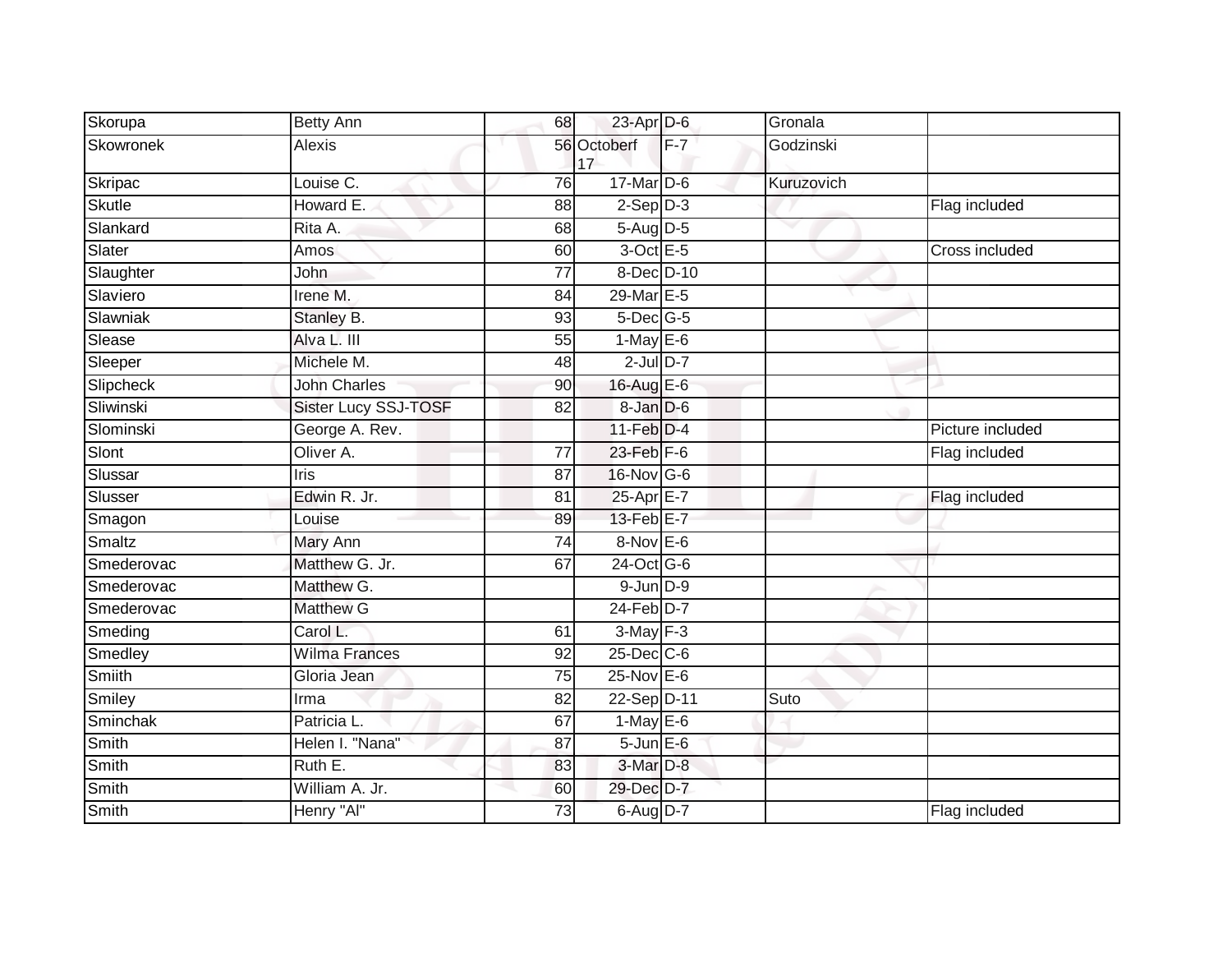| <b>Smith</b> | Eugene                 |        | 76              | 19-Feb D-4        |            |                  |
|--------------|------------------------|--------|-----------------|-------------------|------------|------------------|
| Smith        | Carol Ann              |        | 51              | 14-Aug D-6        | Suroviak   |                  |
| Smith        | Robert J.              |        | 67              | 6-Aug D-7         |            |                  |
| Smith        | Jacomina "Jackie"      |        | 84              | 16-Nov G-6        |            |                  |
| Smith        | Elizabeth S.           |        |                 | 28-Nov C-6        | Shipley    |                  |
| Smith        | Mildred "Mitzie"       |        | 82              | $2$ -Jul $D-7$    | Zegorac    |                  |
| Smith        | Evelyn                 |        | 87              | $2$ -Oct $F-2$    |            |                  |
| Smith        | Geraldine "Deanie"     |        | 63              | $2$ -Dec $E$ -6   |            |                  |
| Smith        | James H.               |        | 82              | 10-Oct $F-6$      |            |                  |
| Smith        | Henry G. "Smitty"      |        | $\overline{87}$ | $30 - Jan$ $D-6$  |            | Flag included    |
| Smith        | <b>Annie Ramelle</b>   |        | 74              | 16-Jun D-10       | Hendley    |                  |
| Smith        | Tyshaun Eugene         | Infant |                 | 17-Jul E-6        |            |                  |
| Smith        | Stanley F.             |        | 73              | $6 - Apr$ $F - 5$ |            | Flag included    |
| Smith        | Thomas G.              |        | 74              | 22-May E-7        |            | Flag included    |
| <b>Smith</b> | Russell W. "Rusty"     |        | $\overline{38}$ | 30-Apr D-6        |            |                  |
| <b>Smith</b> | <b>Roland Holmes</b>   |        | 100             | 22-Aug E-6        |            |                  |
| Smith        | Walter T. "Shiner"     |        | 91              | 30-Apr D-6        |            |                  |
| Smith        | James "Jim"            |        | 55              | 8-May E-6         |            |                  |
| Smith        | Mary M.                |        | 69              | 20-Apr F-6        | <b>Rys</b> |                  |
| Smith        | <b>Mack</b>            |        | 65              | 26-Aug D-5        |            |                  |
| Smith        | Dorothy D.             |        | 72              | $12-Sep$ $D-6$    |            |                  |
| Smith        | James A.               |        | 52              | 20-Mar E-5        |            |                  |
| Smith        | David George           |        | 44              | 8-Sep D-10        |            |                  |
| Smith        | Wallace Irvin Jr.      |        | 50              | 27-Oct D-10       |            |                  |
| Smith        | Roger L.               |        | 71              | 29-Mar E-6        |            |                  |
| Smith        | <b>Mabel Lindstrom</b> |        | 97              | $10$ -Feb $D-6$   |            | Picture included |
| Smith        | James A.               |        | 49              | 30-Aug E-7        |            |                  |
| Smith        | Eugene                 |        | 76              | $17$ -Jan D-4     |            |                  |
| Smith        | George A.              |        | 96              | $4$ -Jan E-7      |            |                  |
| Smith        | Rosemary               |        | 75              | 10-Mar D-6        |            |                  |
| Smith        | Antwan C. "Twan"       |        | 22              | $3$ -Dec $E$ -6   |            |                  |
| Smith        | James David Jr.        |        | 50              | $6-SepE-6$        |            |                  |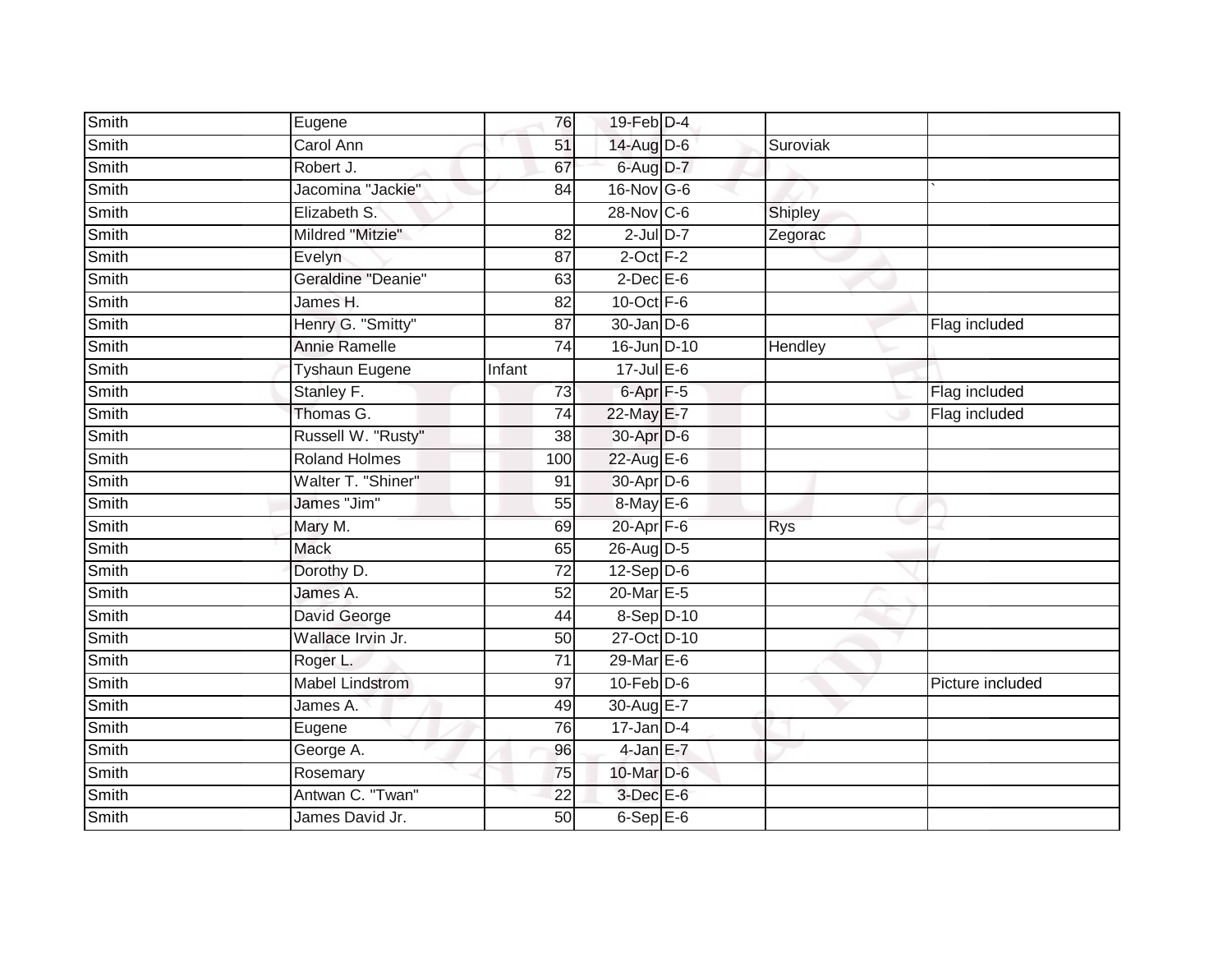| Smith        | Patricia L.           | 45              | 22-Sep D-11      | Murphy         |                                      |
|--------------|-----------------------|-----------------|------------------|----------------|--------------------------------------|
| Smith        | Gertrude M.           | 82              | 10-Oct F-6       |                |                                      |
| Smith        | Pete A.               | 86              | 10-Apr E-7       |                | Flag included                        |
| Smith        | Michael A. "Mick"     | 50              | $2$ -Feb $F-5$   |                |                                      |
| <b>Smith</b> | <b>Jerry Donald</b>   | $\overline{38}$ | 16-Oct F-7       |                |                                      |
| Smith        | Marian J.             | 85              | $7-Feb$ E-6      |                |                                      |
| <b>Smits</b> | Alice                 | 91              | $26$ -Jun $E-6$  |                |                                      |
| Smock        | Hazel E.              | 90              | 29-Oct E-7       |                |                                      |
| Smolinski    | Genevieve M.          | 76              | 29-Dec D-7       | Burkowski      |                                      |
| Smolinski    | Frank                 | 86              | $21$ -Oct $E-4$  |                | Flag included                        |
| Smolinski    | <b>Helen</b>          | 84              | $8-AugE-6$       | Zapalski       |                                      |
| Smoljan      | Charles N.            | 81              | $29$ -Jun F-6    |                | Flag included                        |
| Smothers     | <b>Wallace Errol</b>  | 79              | 12-Oct G-6       |                |                                      |
| Smotrilla    | Patricia              | 63              | 15-Sep D-10      | Lewandowski    |                                      |
| <b>Smuck</b> | Oma Lee               |                 | $1-Apr$ D-5      |                |                                      |
| Snell        | Emmagene              | 79              | $4-SepE-6$       |                |                                      |
| Snider       | <b>Nola</b>           | 83              | $22$ -Jan $D-4$  |                | Full name Nola Bentley<br>Snider     |
| Snopel       | Joan M.               | 88              | $10$ -Jan $D-7$  | Mikolajizak    |                                      |
| Snowton      | Alexander "Pookie"    | 50              | $14$ -Feb $E$ -6 |                | Praying hands included               |
| Snyder       | V. Joan               | $\overline{72}$ | $2$ -Nov G-6     |                |                                      |
| Snyder       | Janet A.              | 57              | $23$ -Jan $D-5$  |                |                                      |
| Snyder       | Carol M.              | 78              | 20-Oct D-10      | Sliz           |                                      |
| Snyder       | Warren E.             | 86              | $23$ -Oct $F-6$  |                |                                      |
| Snyder       | Edward J.             | 91              | $5$ -Dec $G$ -6  |                |                                      |
| Sobczak      | Theodore J.           | 83              | 29-Sep D-11      |                |                                      |
| Sobczyk      | Mary Alverna SSI-TOSF | 89              | 3-Nov D-10       |                |                                      |
| Sobota       | James J.              | 65              | $4$ -Mar $D-5$   |                |                                      |
| Socha        | Victoria              | 93              | 8-Jan D-6        | <b>Szumlas</b> |                                      |
| Solano       | Pablo "Paul"          | 81              | $2$ -Aug E-6     |                |                                      |
| Soliday      | Patty L.              | 75              | 20-Dec F-6       |                | Full name Patty L. (Levy)<br>Soliday |
| Solivais     | Andrew Sr. "Tom"      | 76              | 22-Apr D-3       |                | Flag included                        |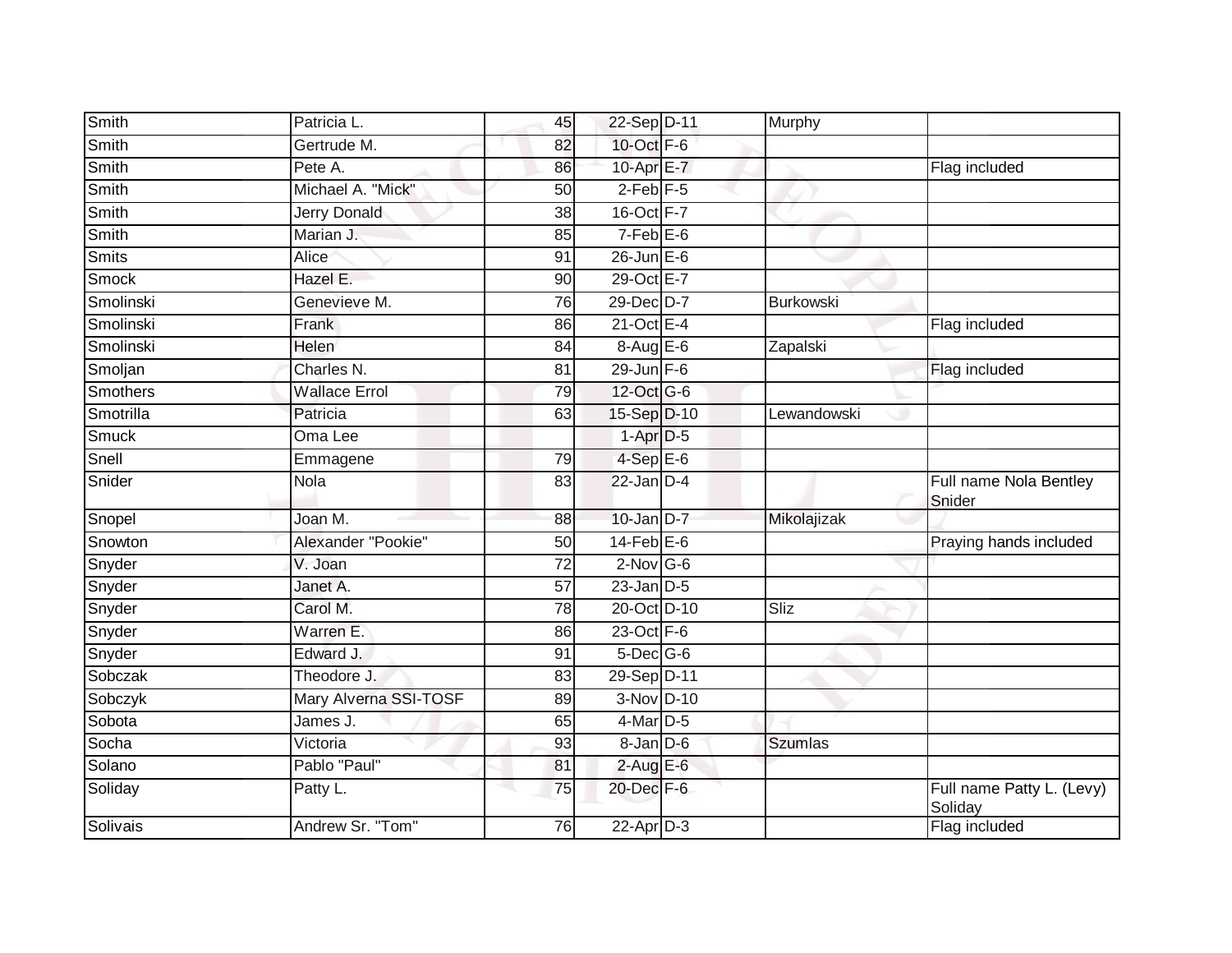| Solyom        | Helen                  | 98              | 6-Feb <sup>E-6</sup>  |            | Picture included |
|---------------|------------------------|-----------------|-----------------------|------------|------------------|
| <b>Somers</b> | Jo Ann                 | 70              | 10-Nov D-10           |            |                  |
| Somerville    | Patsy Jean             | 62              | $4$ -May $F-6$        |            |                  |
| Sonaty        | Steve Jr. 'Jocko"      | 85              | 19-May D-10           |            | Flag included    |
| Sonntag       | Fred O.                | 80              | 30-Sep D-13           |            |                  |
| Sons          | Floyd N. "Red"         | 75              | $10$ -Mar $D-6$       |            |                  |
| Sons          | LeRoy "Bud"            | 69              | 14-Dec G-9            |            |                  |
| Sons          | Georgia M.             | $\overline{73}$ | $9$ -Jul $D-7$        |            |                  |
| Sopo          | Mary Ann               | 76              | 19-Oct G-6            | Fekete     |                  |
| Soria         | Alberto                | $\overline{88}$ | 18-Dec F-6            |            |                  |
| Sosnowski     | Richard A.Sr.          | 66              | 18-Mar <sub>D-5</sub> |            |                  |
| Sotak         | Albert M.              | 67              | 29-May E-6            |            | Flag included    |
| Sotak-Harvey  | Barbara Gayle          |                 | 28-Apr D-5            |            |                  |
| Soto          | George Ralph           | 65              | 13-Oct D-10           |            |                  |
| South         | Antonette              | $\overline{81}$ | 28-May D-4            |            |                  |
| Southers      | Grace B.               | 74              | $27$ -Jun $E-6$       | Redford    |                  |
| Sovich        | Mary                   | 89              | $4-SepE-6$            |            |                  |
| Sovich        | George 'Slab"          | 79              | $15$ -Nov $E$ -6      |            | Flag included    |
| Sowa          | John J.                | 47              | $15$ -Jun $F-6$       |            | Flag included    |
| Sowa          | Joanne T.              | 58              | 20-Aug E-7            |            | Seale            |
| Sowa          | Lillian J.             | 81              | $21-Sep$ F-5          | Kozlowski  |                  |
| Spagnola      | Gildo "Choppy"         | $\overline{77}$ | 11-May $F-4$          |            |                  |
| Spain         | Bert A.                | 86              | $21$ -May D-7         |            |                  |
| Spaliaras     | Tom G.                 | 83              | $5-Feb$ D-6           |            |                  |
| <b>Sparks</b> | Evelyn L.              | 90              | $8$ -Jul $D-4$        |            |                  |
| <b>Sparks</b> | <b>Betty Jane</b>      | 75              | $21$ -Mar $E-6$       | Lesmeister |                  |
| <b>Sparks</b> | <b>Thomas Raymond</b>  | 90              | $10$ -Jan $D-7$       |            |                  |
| <b>Sparks</b> | <b>James Courtland</b> | 82              | $26$ -Jan $F-6$       |            |                  |
| Sparr         | John W. III            | 38              | $20 - Apr$ F-5        |            |                  |
| Spasoff       | Nancy A.               | 69              | 27-Mar E-7            | Nowaczyk   |                  |
| Spear         | Louis J.               | 78              | 8-Apr D-4             |            | Flag included    |
| Spears        | Timmy                  | 42              | 10-Dec E-6            |            |                  |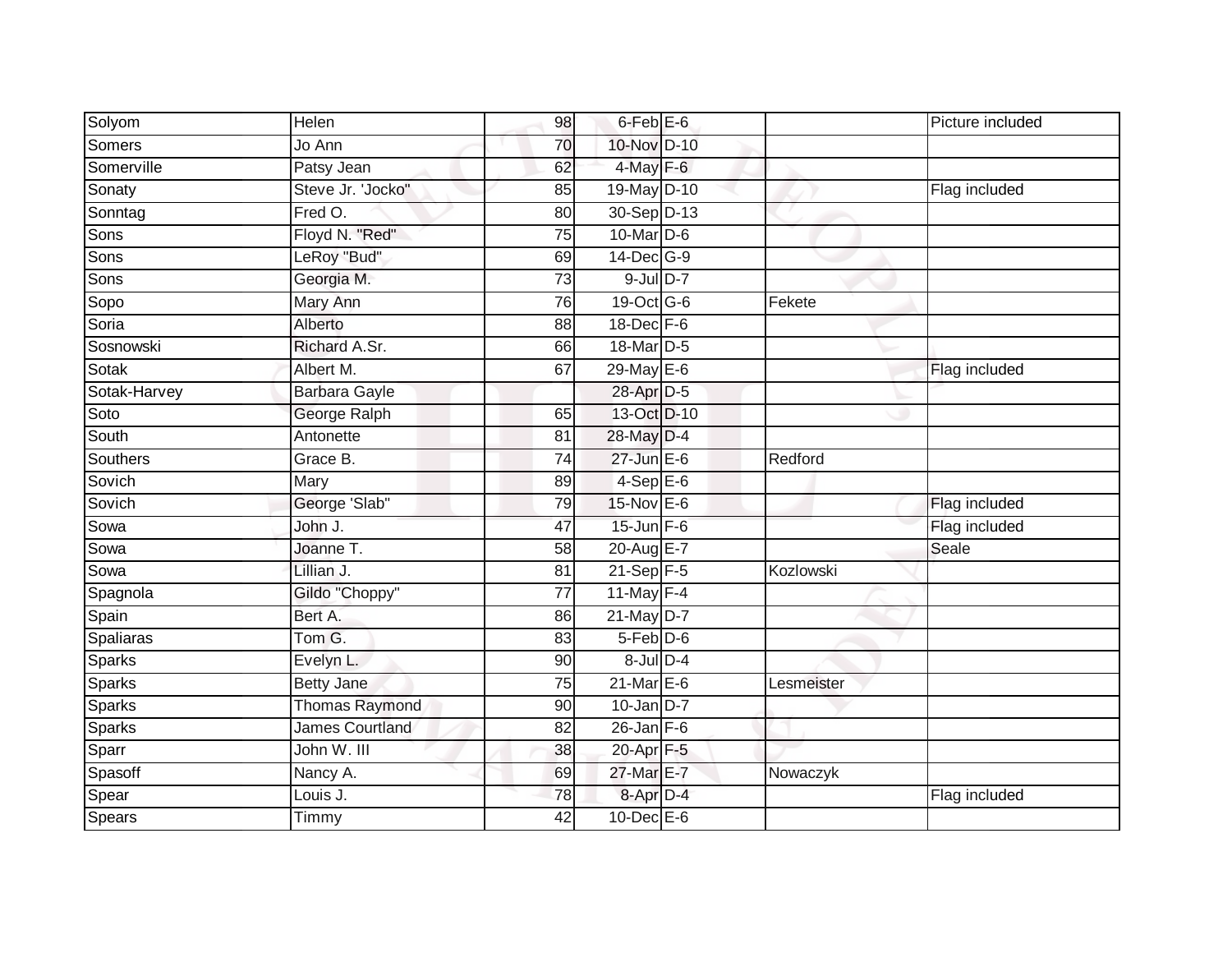| Speed     | Richard T.              | 60              | 30-Mar F-4           |         | Flag included                      |
|-----------|-------------------------|-----------------|----------------------|---------|------------------------------------|
| Speese    | Albert P.Jr.            | 78              | $2$ -Oct $F-2$       |         | Flag included                      |
| Spellman  | Ella                    | 94              | 19-Feb D-4           | Hetzer  | Full name Ella Carlyle<br>Spellman |
| Spence    | Lorene $\overline{D}$ . | 87              | $9$ -Dec E-4         |         |                                    |
| Spence    | Georgia M.              | 91              | $29$ -Jun F-6        |         |                                    |
| Spencer   | Richard J. "Dick"       |                 | 30-Oct F-6           |         |                                    |
| Spencer   | William A. "Spence"     | 81              | $5$ -May $D-8$       |         |                                    |
| Spencer   | <b>Ashley Nicole</b>    | $\overline{13}$ | $24$ -Jan D-7        |         |                                    |
| Spencer   | Allexus L.              |                 | 30-Sep D-13          |         |                                    |
| Speranza  | Bernard E.              | 71              | 24-Nov D-12          |         |                                    |
| Spicer    | Clarence Sr.            | 70              | 8-Oct E-6            |         |                                    |
| Spielman  | Charles <sub>F.</sub>   | 73              | $2$ -Aug E-6         |         |                                    |
| Spiess    | Lila Mae                | 86              | 16-Oct F-7           |         |                                    |
| Spiess    | Margaret J.             | 67              | $1$ -Jun $F-7$       |         |                                    |
| Spillman  | John A.                 | 78              | 29-Dec D-7           |         | Flag included                      |
| Spilly    | Helen H.                | 89              | 20-May D-3           | Zaleski |                                    |
| Spires    | R. Jack                 | 79              | 9-May E-7            |         |                                    |
| Spires    | R. Jack                 | 79              | $7 - Jun$ $F-1$      |         |                                    |
| Spisak    | Andrew                  | 94              | $2$ -Jan $D-4$       |         | Flag included                      |
| Spisak    | John "Jack"             | 73              | $22$ -Aug E-6        |         |                                    |
| Spitler   | Manda M.                | 20              | $2-Apr$ D-6          |         | Picture included                   |
| Spitler   | Thomas G.               | 88              | 28-Mar E-7           |         |                                    |
| Spivak    | Grace                   | 86              | $2$ -Nov $E$ -6      |         |                                    |
| Spivey    | Gwen                    | 50              | 14-Aug D-5           | Walker  |                                    |
| Spoljaric | Joseph Jr.              | $\overline{75}$ | 16-Nov G-6           |         | Flag included                      |
| Spoljoric | Alberta E. "Bertie"     | 84              | 25-Mar D-5           |         |                                    |
| Spoolstra | Ann                     | 92              | 26-May D-7           |         |                                    |
| Spoolstra | August M.               |                 | $5$ -Oct G-6         |         |                                    |
| Sporinsky | Stephen M.              | 75              | 8-Apr <sub>D-4</sub> |         | Flag included                      |
| Spornic   | Elsie E.                | 87              | $4-SepE-6$           |         |                                    |
| Sposito   | John                    | 47              | 29-Oct E-7           |         |                                    |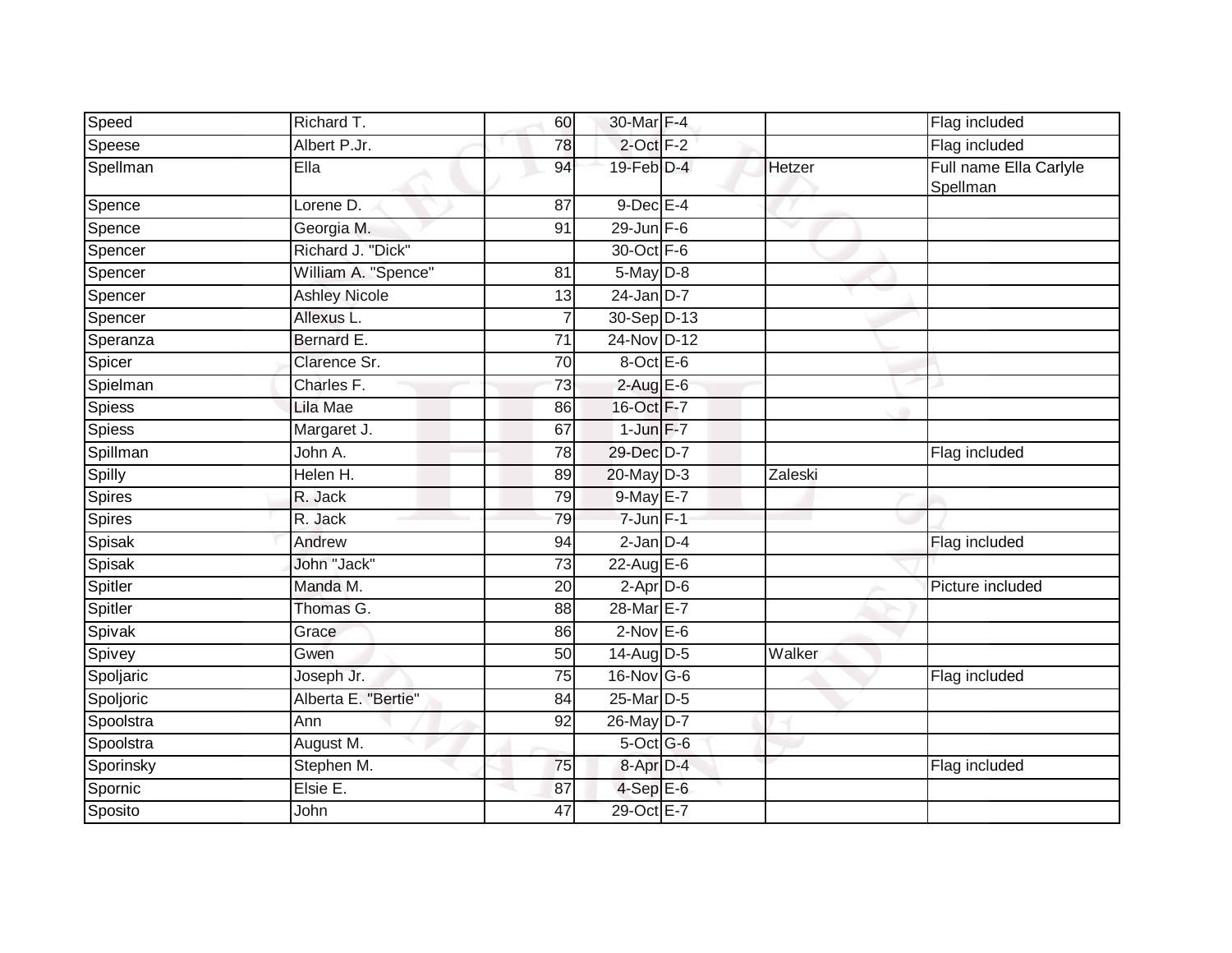| Spratley       | Loretta                    |                 | 29-Jun F-6              |                | Full name Loretta<br><b>Shoemaker Spratley</b> |
|----------------|----------------------------|-----------------|-------------------------|----------------|------------------------------------------------|
| Springer       | Jack E.                    | 75              | 14-Nov F-6              |                | Flag included                                  |
| Springman      | Ruth M.                    | 80              | $1-May E-6$             |                | Flag included                                  |
| Spry           | Claribel                   | 89              | 18-Mar D-5              | Mason          |                                                |
| Spudville      | Joseph R.                  | 37              | 28-Dec G-5              |                |                                                |
| Spudville      | Carole A.                  | 58              | 15-Mar E-7              |                |                                                |
| Spurr          | Ruth Lillian               | 80              | 15-Dec D-10             |                |                                                |
| Spytek         | John I.                    | 84              | $25$ -Jan E-6           |                |                                                |
| Squire         | Irma M. (Hillery)_         | 91              | $12-Au\overline{g}D-4$  |                |                                                |
| Sroka          | Charlotte Josephine        |                 | 30-Nov G-6              | Rendak         |                                                |
| St. Clair      | Anna E.                    | 89              | $3$ -Jan $D-7$          |                |                                                |
| St.Arnaud      | Vivian                     | 94              | 20-Aug E-7              |                |                                                |
| Staab          | <b>Grace Grahm</b>         | $\overline{90}$ | 17-Aug F-6              |                |                                                |
| Stabler        | Albert A. "Pete"           | 88              | 23-Jul D-6              |                |                                                |
| Stadler        | Anna Louise                | $\overline{92}$ | $4$ -Feb $D-4$          | Gunderson      |                                                |
| Stafford       | Mary Ruth                  | 94              | 24-Mar D-7              | <b>McCarty</b> | Full name Mary Ruth<br>Darrah Stafford         |
| Stahl          | F. Richard                 | 63              | 1-Dec D-10              |                |                                                |
| <b>Staley</b>  | <b>Clara Sue</b>           | 65              | $9$ -Jan $D-7$          |                |                                                |
| Stan           | Ann T.                     | 87              | $26-SepE-7$             |                |                                                |
| Standefer      | William R. Sr. "Bill"      | 84              | $3$ -Dec $E - 6$        |                |                                                |
| Standefer      | William Richard Jr. "Dick" | 50              | 15-May E-7              |                |                                                |
| <b>Stanek</b>  | Gregory F.                 | 76              | $5$ -Jul $E-4$          |                | Flag included                                  |
| Stange         | Lucille E.                 | $\overline{88}$ | 29-Oct E-7              | Keepin         |                                                |
| Stangel        | <b>John David Sr</b>       | 74              | $5 - Aug$ $D-5$         |                | Flag included                                  |
| Stanish        | Richard "Rich"             | 37              | $13-\overline{Aug}$ D-6 |                |                                                |
| Stankovich     | Simo                       | 93              | $20$ -Jan $D-6$         |                |                                                |
| Stanley        | Lucille M.                 | 86              | 17-Oct F-7              |                |                                                |
| <b>Stanley</b> | <b>Nettie Cate</b>         | 78              | 31-Oct G-7              |                |                                                |
| Stano          | Jerome S.                  | 66              | 24-Sep D-6              |                | Flag included                                  |
| Stansberry     | Chester A.                 | 94              | $20$ -May $D-3$         |                |                                                |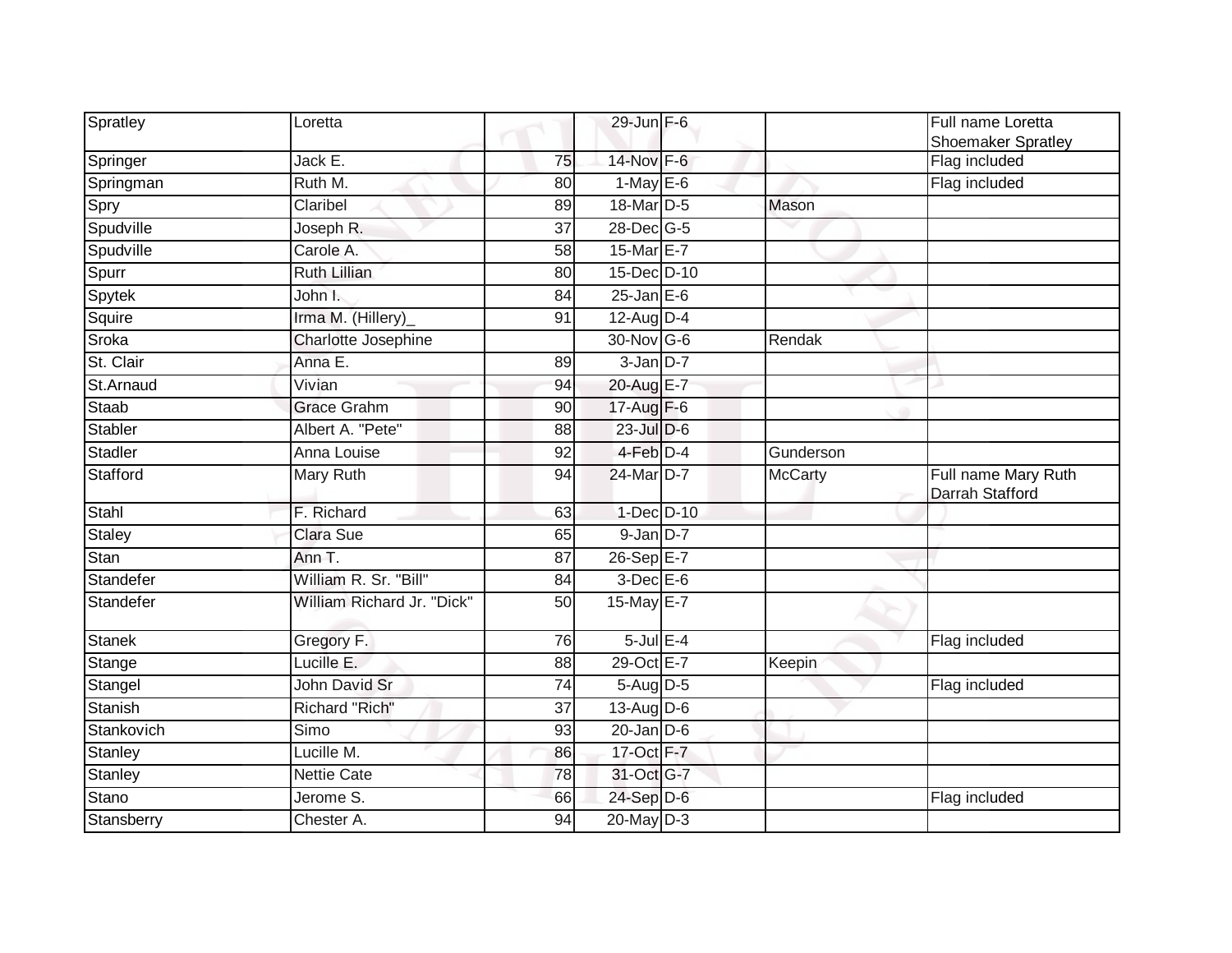| Stanton          | James Farrell       | 70              | 8-Sep D-10         |            |                                         |
|------------------|---------------------|-----------------|--------------------|------------|-----------------------------------------|
| Starcevich       | Elsie               | 96              | $2$ -May $D-7$     | Laich      |                                         |
| Starcevich       | John G.             | 73              | $27 - Jan$ $D-6$   |            | Flag incided                            |
| Starcevich       | Charles A.          | 81              | $18$ -Apr $E$ -6   |            | Flag included                           |
| <b>Stark</b>     | Richard O.          | 66              | 21-Jul D-11        |            |                                         |
| <b>Stark</b>     | David R.            | 49              | $26$ -Mar $D-6$    |            |                                         |
| Starkey          | Delbert W.          | 65              | $2$ -Nov G-6       |            |                                         |
| Starkisian       | Martin              | 75              | $17 - Dec$ $E - 7$ |            |                                         |
| Starman          | Mary M.             | 86              | 26-Nov E-6         |            | Full name Mary M. (Walz)<br>Starman     |
| <b>Stasik</b>    | Phillip J.          | 43              | 6-Feb D-6          |            | Flag included                           |
| Stassin          | Patricia Ann        | 61              | 19-Oct G-6         |            |                                         |
| <b>Stassis</b>   | Pete                | 87              | 5-Mar D-6          |            |                                         |
| Staton           | James A.            | 76              | $5-Nov$ E-5        |            |                                         |
| <b>Stawitcke</b> | Beatrice H.         | 88              | 25-Feb D-4         |            |                                         |
| Stazzone         | Nick N.             | 84              | 15-Jul D-4         |            |                                         |
| <b>Stearns</b>   | Elizabeth           | 93              | $28-Sep$ F-6       |            |                                         |
| Stech            | <b>Mary Frances</b> | 58              | 20-Oct D-10        |            |                                         |
| <b>Steele</b>    | June                | 50              | 16-May E-7         | Brandvold  |                                         |
| Stefanko         | Joseph Sr.          | 78              | 19-Apr $F-1$       |            |                                         |
| Steffan          | Mary                | 83              | $7 - Jun$ $F-1$    |            |                                         |
| Steffano         | Mary T.             | 81              | $12$ -Jun $E-6$    | Zivkovich  |                                         |
| <b>Stein</b>     | Joan "Jovanka"      | 55              | 3-Oct E-4          | Zukanovich |                                         |
| Steinhilber      | Lillian E.          | 87              | $22$ -Jan $D-4$    |            |                                         |
| Stelmaszek       | Edward              | 78              | $27 - Dec$ G-6     |            | Flag included                           |
| Stelow           | Alice M.            | 97              | $10$ -Dec $E$ -6   |            |                                         |
| Stelow           | Alfred Charles Jr.  | 82              | 25-Sep E-7         |            |                                         |
| Stepanovic       | Nadezda "Nada"      | $\overline{82}$ | 27-Dec G-6         |            |                                         |
| Stepanovich      | Robert G.           | 35              | 3-Oct E-5          |            | Cross included                          |
| Stepcih          | Frank               | 78              | 11-Dec F-6         |            | Flag included                           |
| Stephan          | Olive M.            | 84              | 15-Dec D-9         |            | Full name Olive M.<br>(Stephen) Grigsby |
| Stephen          | Alfred D.           | 79              | $17-Sep$ D-6       |            | Flag included                           |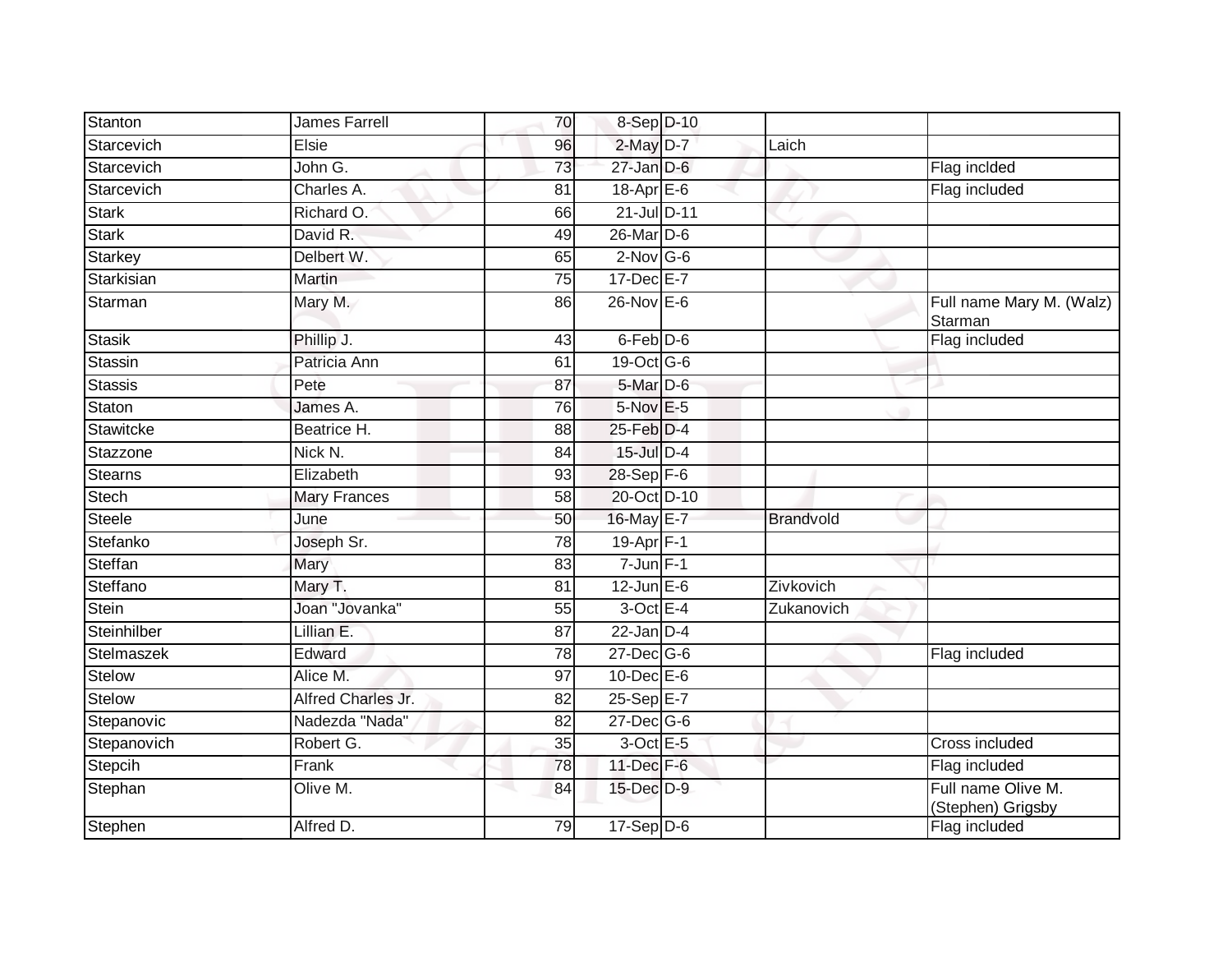| Patricia A.<br>23-May E-5<br>70<br>Jack F.<br>14-Jan D-5<br>83<br>Stephenson<br>R. Judith<br>$5$ -Oct G-6<br>Kaufman<br>63<br>$\overline{73}$<br>30-Mar F-4<br>Colin<br>Mackenzie<br>Flag included<br>$17-Apr \nightharpoonup 6$<br>Ardice<br>80<br>$14$ -Nov $F-6$<br>Sophia A.<br>90<br>Carmel R.<br>22<br>$12$ -Aug $D-4$<br>Star of David included<br><b>Stevens</b><br>79<br>$27$ -Dec $G$ -6<br>Peter<br>included<br>$24-Sep D-6$<br>Harry E.<br>52<br>30-Mar F-4<br>Mattie R.<br>71<br>$21$ -Mar $E-6$<br>Leona B.<br>45<br>16-Sep D-4<br>Stevenson<br>63<br>Simich<br>Irene<br>23-Jan D-5<br>Thomas M.<br>Flag included<br>80<br>Kyle Jovan<br>31/2<br>28-Apr D-5<br>Weeks<br>$7 - Jan$ $D-3$<br>John D.<br>85<br>Flag included<br>$10$ -Jul $E - 7$<br>Beverly Jean<br>66<br>Morton<br><b>Melinda Dee</b><br>$13-Aug$ D-6<br>33<br>Beach<br>$4$ -Jul $E$ -6<br>Emma<br>87<br>Stigger<br>$17-Aug$ F-6<br>August M. Jr. "Michael"<br>46<br>56<br>18-Apr $E-5$<br><b>Stinnett</b><br><b>James</b><br>87<br>$4-SepE-6$<br>Marion A.<br>$17$ -Jan D-4<br>Elsie E.<br>86<br>Stipp<br>$22$ -Jan $D-4$<br>73<br>Phyllis M.<br><b>Stites</b><br>$15$ -Oct $E$ -6<br>Virginia<br>84<br>Hays<br>Stockman<br>30-May E-7<br><b>Walter Lee</b><br>$\overline{71}$<br>Stoehr<br>$5 - Jan$ $F-6$<br>Evelyn E.<br>85<br>Picture included<br>Stoehr<br>Ardella<br>21-Jul D-11<br>75<br>Peter Thomas<br>$25$ -Jan $E-5$<br>24-Nov D-12<br>Rudolph S. "Rudy"<br>69<br>78<br>3-Oct E-5<br>Joseph | Stephen        | Teresa C. | 86 | 13-Apr F-6 |  |                         |
|--------------------------------------------------------------------------------------------------------------------------------------------------------------------------------------------------------------------------------------------------------------------------------------------------------------------------------------------------------------------------------------------------------------------------------------------------------------------------------------------------------------------------------------------------------------------------------------------------------------------------------------------------------------------------------------------------------------------------------------------------------------------------------------------------------------------------------------------------------------------------------------------------------------------------------------------------------------------------------------------------------------------------------------------------------------------------------------------------------------------------------------------------------------------------------------------------------------------------------------------------------------------------------------------------------------------------------------------------------------------------------------------------------------------------------------------------------------------------------------|----------------|-----------|----|------------|--|-------------------------|
|                                                                                                                                                                                                                                                                                                                                                                                                                                                                                                                                                                                                                                                                                                                                                                                                                                                                                                                                                                                                                                                                                                                                                                                                                                                                                                                                                                                                                                                                                      | Stephen        |           |    |            |  |                         |
|                                                                                                                                                                                                                                                                                                                                                                                                                                                                                                                                                                                                                                                                                                                                                                                                                                                                                                                                                                                                                                                                                                                                                                                                                                                                                                                                                                                                                                                                                      | Stephens       |           |    |            |  |                         |
|                                                                                                                                                                                                                                                                                                                                                                                                                                                                                                                                                                                                                                                                                                                                                                                                                                                                                                                                                                                                                                                                                                                                                                                                                                                                                                                                                                                                                                                                                      |                |           |    |            |  |                         |
|                                                                                                                                                                                                                                                                                                                                                                                                                                                                                                                                                                                                                                                                                                                                                                                                                                                                                                                                                                                                                                                                                                                                                                                                                                                                                                                                                                                                                                                                                      | Stephenson     |           |    |            |  |                         |
|                                                                                                                                                                                                                                                                                                                                                                                                                                                                                                                                                                                                                                                                                                                                                                                                                                                                                                                                                                                                                                                                                                                                                                                                                                                                                                                                                                                                                                                                                      | Stephenson     |           |    |            |  |                         |
|                                                                                                                                                                                                                                                                                                                                                                                                                                                                                                                                                                                                                                                                                                                                                                                                                                                                                                                                                                                                                                                                                                                                                                                                                                                                                                                                                                                                                                                                                      | Stergios       |           |    |            |  |                         |
|                                                                                                                                                                                                                                                                                                                                                                                                                                                                                                                                                                                                                                                                                                                                                                                                                                                                                                                                                                                                                                                                                                                                                                                                                                                                                                                                                                                                                                                                                      | Stern          |           |    |            |  |                         |
|                                                                                                                                                                                                                                                                                                                                                                                                                                                                                                                                                                                                                                                                                                                                                                                                                                                                                                                                                                                                                                                                                                                                                                                                                                                                                                                                                                                                                                                                                      |                |           |    |            |  | Flag and Masonic emblem |
|                                                                                                                                                                                                                                                                                                                                                                                                                                                                                                                                                                                                                                                                                                                                                                                                                                                                                                                                                                                                                                                                                                                                                                                                                                                                                                                                                                                                                                                                                      | <b>Stevens</b> |           |    |            |  |                         |
|                                                                                                                                                                                                                                                                                                                                                                                                                                                                                                                                                                                                                                                                                                                                                                                                                                                                                                                                                                                                                                                                                                                                                                                                                                                                                                                                                                                                                                                                                      | <b>Stevens</b> |           |    |            |  |                         |
|                                                                                                                                                                                                                                                                                                                                                                                                                                                                                                                                                                                                                                                                                                                                                                                                                                                                                                                                                                                                                                                                                                                                                                                                                                                                                                                                                                                                                                                                                      | Stevenson      |           |    |            |  |                         |
|                                                                                                                                                                                                                                                                                                                                                                                                                                                                                                                                                                                                                                                                                                                                                                                                                                                                                                                                                                                                                                                                                                                                                                                                                                                                                                                                                                                                                                                                                      |                |           |    |            |  |                         |
|                                                                                                                                                                                                                                                                                                                                                                                                                                                                                                                                                                                                                                                                                                                                                                                                                                                                                                                                                                                                                                                                                                                                                                                                                                                                                                                                                                                                                                                                                      | Stevenson      |           |    |            |  |                         |
|                                                                                                                                                                                                                                                                                                                                                                                                                                                                                                                                                                                                                                                                                                                                                                                                                                                                                                                                                                                                                                                                                                                                                                                                                                                                                                                                                                                                                                                                                      | <b>Stewart</b> |           |    |            |  |                         |
|                                                                                                                                                                                                                                                                                                                                                                                                                                                                                                                                                                                                                                                                                                                                                                                                                                                                                                                                                                                                                                                                                                                                                                                                                                                                                                                                                                                                                                                                                      | Stewart        |           |    |            |  |                         |
|                                                                                                                                                                                                                                                                                                                                                                                                                                                                                                                                                                                                                                                                                                                                                                                                                                                                                                                                                                                                                                                                                                                                                                                                                                                                                                                                                                                                                                                                                      | Stewart        |           |    |            |  |                         |
|                                                                                                                                                                                                                                                                                                                                                                                                                                                                                                                                                                                                                                                                                                                                                                                                                                                                                                                                                                                                                                                                                                                                                                                                                                                                                                                                                                                                                                                                                      | Stewart        |           |    |            |  |                         |
|                                                                                                                                                                                                                                                                                                                                                                                                                                                                                                                                                                                                                                                                                                                                                                                                                                                                                                                                                                                                                                                                                                                                                                                                                                                                                                                                                                                                                                                                                      | Stiener        |           |    |            |  |                         |
|                                                                                                                                                                                                                                                                                                                                                                                                                                                                                                                                                                                                                                                                                                                                                                                                                                                                                                                                                                                                                                                                                                                                                                                                                                                                                                                                                                                                                                                                                      |                |           |    |            |  |                         |
|                                                                                                                                                                                                                                                                                                                                                                                                                                                                                                                                                                                                                                                                                                                                                                                                                                                                                                                                                                                                                                                                                                                                                                                                                                                                                                                                                                                                                                                                                      |                |           |    |            |  |                         |
|                                                                                                                                                                                                                                                                                                                                                                                                                                                                                                                                                                                                                                                                                                                                                                                                                                                                                                                                                                                                                                                                                                                                                                                                                                                                                                                                                                                                                                                                                      | Stinson        |           |    |            |  |                         |
|                                                                                                                                                                                                                                                                                                                                                                                                                                                                                                                                                                                                                                                                                                                                                                                                                                                                                                                                                                                                                                                                                                                                                                                                                                                                                                                                                                                                                                                                                      | Stinson        |           |    |            |  |                         |
|                                                                                                                                                                                                                                                                                                                                                                                                                                                                                                                                                                                                                                                                                                                                                                                                                                                                                                                                                                                                                                                                                                                                                                                                                                                                                                                                                                                                                                                                                      |                |           |    |            |  |                         |
|                                                                                                                                                                                                                                                                                                                                                                                                                                                                                                                                                                                                                                                                                                                                                                                                                                                                                                                                                                                                                                                                                                                                                                                                                                                                                                                                                                                                                                                                                      |                |           |    |            |  |                         |
|                                                                                                                                                                                                                                                                                                                                                                                                                                                                                                                                                                                                                                                                                                                                                                                                                                                                                                                                                                                                                                                                                                                                                                                                                                                                                                                                                                                                                                                                                      |                |           |    |            |  |                         |
|                                                                                                                                                                                                                                                                                                                                                                                                                                                                                                                                                                                                                                                                                                                                                                                                                                                                                                                                                                                                                                                                                                                                                                                                                                                                                                                                                                                                                                                                                      |                |           |    |            |  |                         |
|                                                                                                                                                                                                                                                                                                                                                                                                                                                                                                                                                                                                                                                                                                                                                                                                                                                                                                                                                                                                                                                                                                                                                                                                                                                                                                                                                                                                                                                                                      |                |           |    |            |  |                         |
|                                                                                                                                                                                                                                                                                                                                                                                                                                                                                                                                                                                                                                                                                                                                                                                                                                                                                                                                                                                                                                                                                                                                                                                                                                                                                                                                                                                                                                                                                      | Stoffregen     |           |    |            |  |                         |
|                                                                                                                                                                                                                                                                                                                                                                                                                                                                                                                                                                                                                                                                                                                                                                                                                                                                                                                                                                                                                                                                                                                                                                                                                                                                                                                                                                                                                                                                                      | Stofko         |           |    |            |  |                         |
|                                                                                                                                                                                                                                                                                                                                                                                                                                                                                                                                                                                                                                                                                                                                                                                                                                                                                                                                                                                                                                                                                                                                                                                                                                                                                                                                                                                                                                                                                      | Stojan         |           |    |            |  |                         |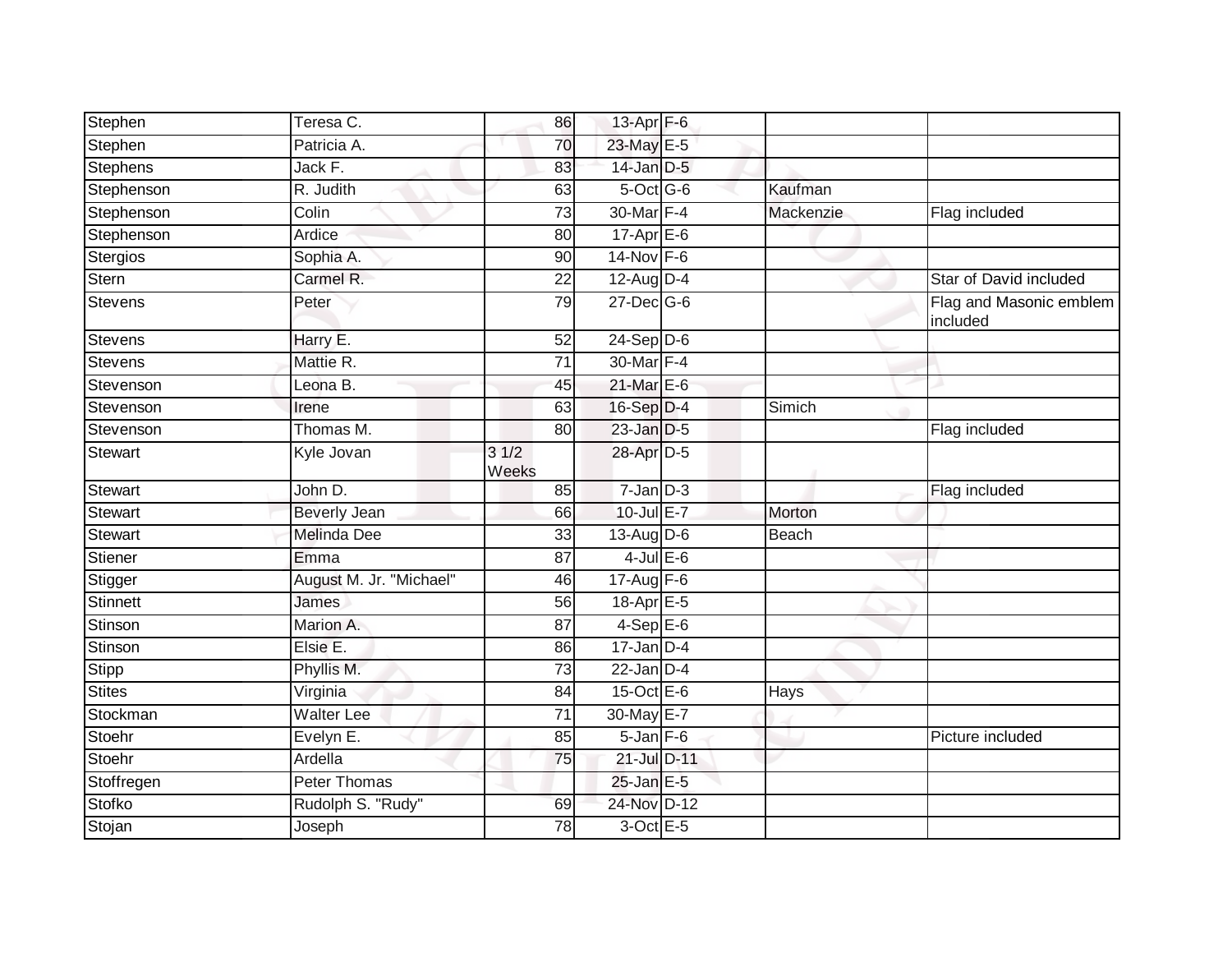| <b>Stokes</b> | Gladys M.         | 87 | 17-Mar D-6      |          |                                     |
|---------------|-------------------|----|-----------------|----------|-------------------------------------|
| Stokes        | John F. "Jack"    | 86 | 16-Feb F-5      |          | Flag included                       |
| Stoltz        | Ruby D.           | 87 | 22-Nov E-6      |          |                                     |
| <b>Stone</b>  | Gladys            | 72 | $10$ -Feb $D-6$ |          |                                     |
| <b>Stone</b>  | Kenneth J.        | 75 | $3-Feb$ D-7     |          |                                     |
| Stone         | Harvey L.         | 68 | $11$ -Jan E-6   |          | Flag included                       |
| Stone         | <b>Dolores</b>    | 70 | 11-Aug D-11     | Kowalski |                                     |
| Stookey       | Nancy Lee         | 40 | 16-Nov G-6      |          |                                     |
| Storey        | Billy E.          | 70 | 29-Dec D-7      |          |                                     |
| Storey        | Isabel K.         | 89 | $22$ -Jan $D-4$ |          |                                     |
| Stout         | Minnie C.         | 88 | $11-Sep D-7$    |          |                                     |
| Stowell       | Lewis             | 82 | 24-Nov D-12     |          |                                     |
| Strader       | Nestor G.         | 79 | 13-Oct D-10     |          |                                     |
| Straka        | Paul P.           | 79 | $2$ -May $D-7$  |          |                                     |
| Straker       | Vera J.           | 82 | 8-Oct E-5       |          |                                     |
| Straker       | Joseph J.         | 89 | $10$ -Feb $D-6$ |          |                                     |
| Strapon       | Daniel Dr. D.D.S. | 80 | 30-Jul D-5      |          | Flag included                       |
| Strasser      | William J.        | 89 | 28-Jul D-11     |          |                                     |
| Strattan      | Leonard M.        | 78 | 26-Sep E-7      |          |                                     |
| Stratton      | Rosalind C.       | 79 | $1-Sep$ D-13    |          | Flag included                       |
| Strawhun      | Edith C.          | 81 | $29$ -Apr $D-3$ |          |                                     |
| <b>Strbac</b> | Louis P.          | 76 | $21$ -Jun $E-6$ |          | Flag included                       |
| <b>Street</b> | Homer             | 81 | $5-Nov$ E-5     |          | Flag and Masonic emblem<br>included |
| Strode        | Claudie M.        | 81 | 6-Oct D-10      |          |                                     |
| <b>Strom</b>  | Henry J.          | 90 | $31$ -Jan $D-5$ |          | Flag included                       |
| Strom         | Ethel V.          | 87 | $31$ -Jan $D-6$ |          |                                     |
| Strong        | Harold R.         | 55 | $9$ -Feb $F$ -6 |          |                                     |
| Strong        | Beatchre L. "Bea" | 62 | 24-Dec E-6      |          | Cross included                      |
| Stropke       | Paul J.           | 74 | 16-Sep D-4      |          | Flag included                       |
| Stropke       | Marie             |    | 23-Feb F-6      |          |                                     |
| Strouse       | Anna              | 76 | 24-Feb D-7      |          |                                     |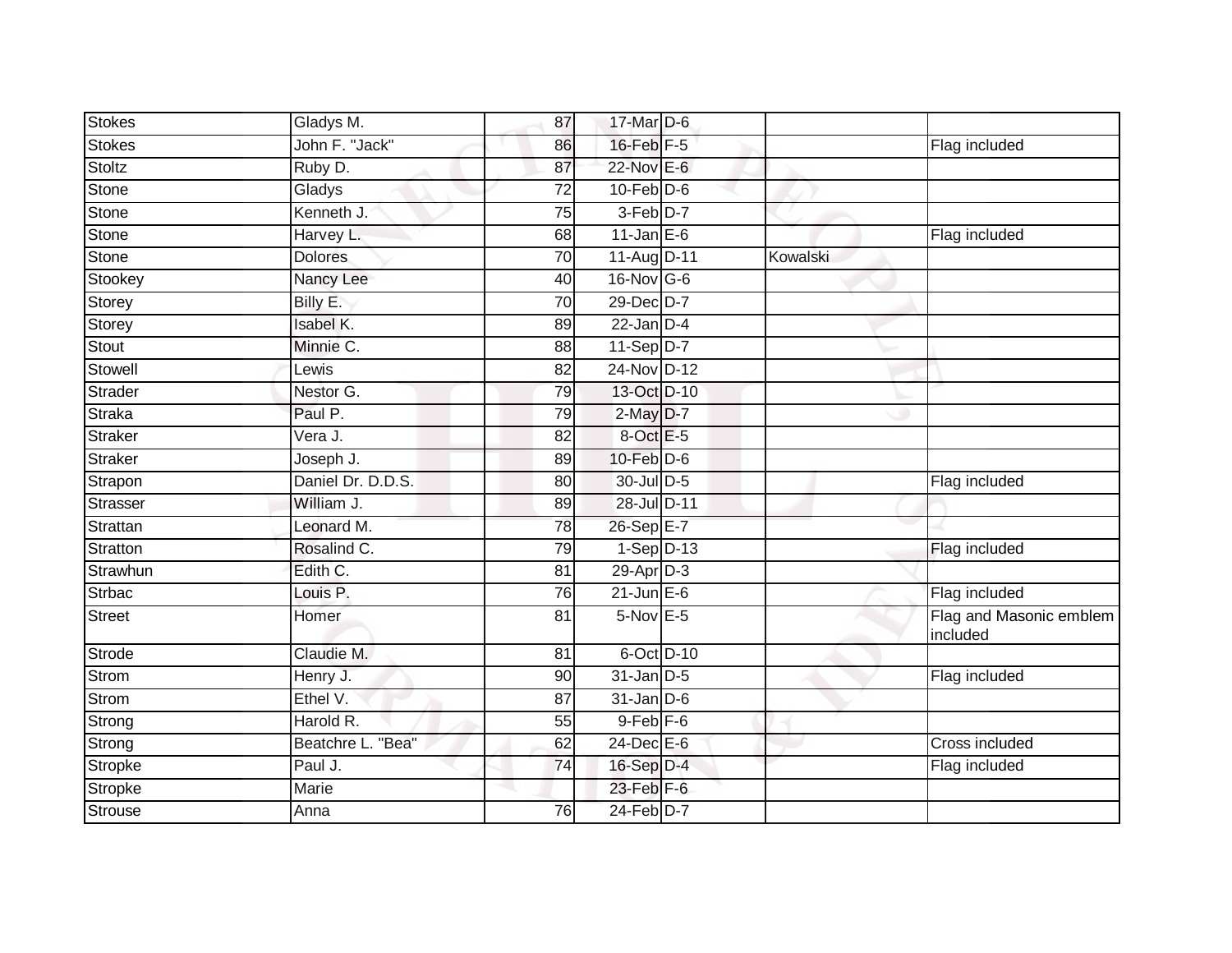| Strouse      | Leland (Pelie)         | 83              | $27$ -Jan D-6        |               |                                                     |
|--------------|------------------------|-----------------|----------------------|---------------|-----------------------------------------------------|
| Strouse      | Anna                   | 84              | $7-MarE-6$           |               |                                                     |
| Strozier     | Ralph                  | 70              | 19-Dec F-7           |               |                                                     |
| Strubel      | <b>Tracy Ann</b>       |                 | $21$ -Aug $E-6$      |               |                                                     |
| Struebig     | Theresa J.             | 76              | $9-$ Sep $D-5$       |               |                                                     |
| Struven      | Bernard H.             | 76              | 15-Sep D-10          |               | Flag included                                       |
| Struzik      | Katherine "Kay"        | 79              | $17 -$ Jul $E - 6$   | Jania         |                                                     |
| Stubblefield | Geraldine              | 65              | $10$ -Oct $F - 6$    |               |                                                     |
| Stull        | Jack L.                | 66              | $20 - Apr$ F-6       |               |                                                     |
| Stuppy       | <b>Rachel Lauretta</b> | 89              | $21-AprD-7$          | Hale          |                                                     |
| Stur         | Martha "Irene"         | 87              | 29-Oct E-7           |               |                                                     |
| Sturtevant   | Florence               | 86              | $20$ -Apr $F-6$      | Whisnand      | Full name Florence<br>Evelyn Coolman-<br>Sturtevant |
| Stynski      | Roberta S.             | 68              | $3-Sep$ $D-4$        |               |                                                     |
| Suarez       | Gustavo                | 50              | 19-Mar D-7           |               |                                                     |
| Suarez       | Adelilna               | 95              | $10-Sep D-7$         |               |                                                     |
| Sublett      | Charles E.             | 80              | $3$ -Jan $D-7$       |               | Flag included                                       |
| Suchala      | Regina "Rae"           | 87              | 16-Sep D-4           | Koscielski    |                                                     |
| Sufak        | Alice J.               | 81              | 19-Dec F-7           |               |                                                     |
| Suggs        | Margaret Amy           |                 | $14$ -Aug $D-6$      |               |                                                     |
| Suheski      | Mary A. "Marie"        | 91              | 28-Sep F-6           | Pinkowski     |                                                     |
| Sukopp       | Frances M.             | 61              | $8 - Jan$ $D-6$      | Schulte       | Full name Frances M.<br>Koedyker Sukopp             |
| Sukup        | Susan                  | 80              | 8-Feb <sup>F-3</sup> | <b>Balash</b> |                                                     |
| Suleski      | Mary Jo                | 46              | $12-Sep D-6$         |               |                                                     |
| Sulich       | Peter M.               | 85              | 11-Oct F-5           |               | K of C Symbol included                              |
| Sulkowski    | Regina R.              | 91              | $27$ -Aug $D-6$      |               |                                                     |
| Sullenger    | Jesse L.               | $\overline{74}$ | 19-May D-10          |               |                                                     |
| Sullivan     | Ralph                  | 83              | 24-Jun D-5           |               | Flag included                                       |
| Sullivan     | Rose M.                | 67              | 18-Jun D-6           | Repasi        |                                                     |
| Sullivan     | Anne L.                | 79              | $11-Feb$ D-4         |               |                                                     |
| Summer       | Clorine                |                 | 30-Sep D-13          | Scott`        |                                                     |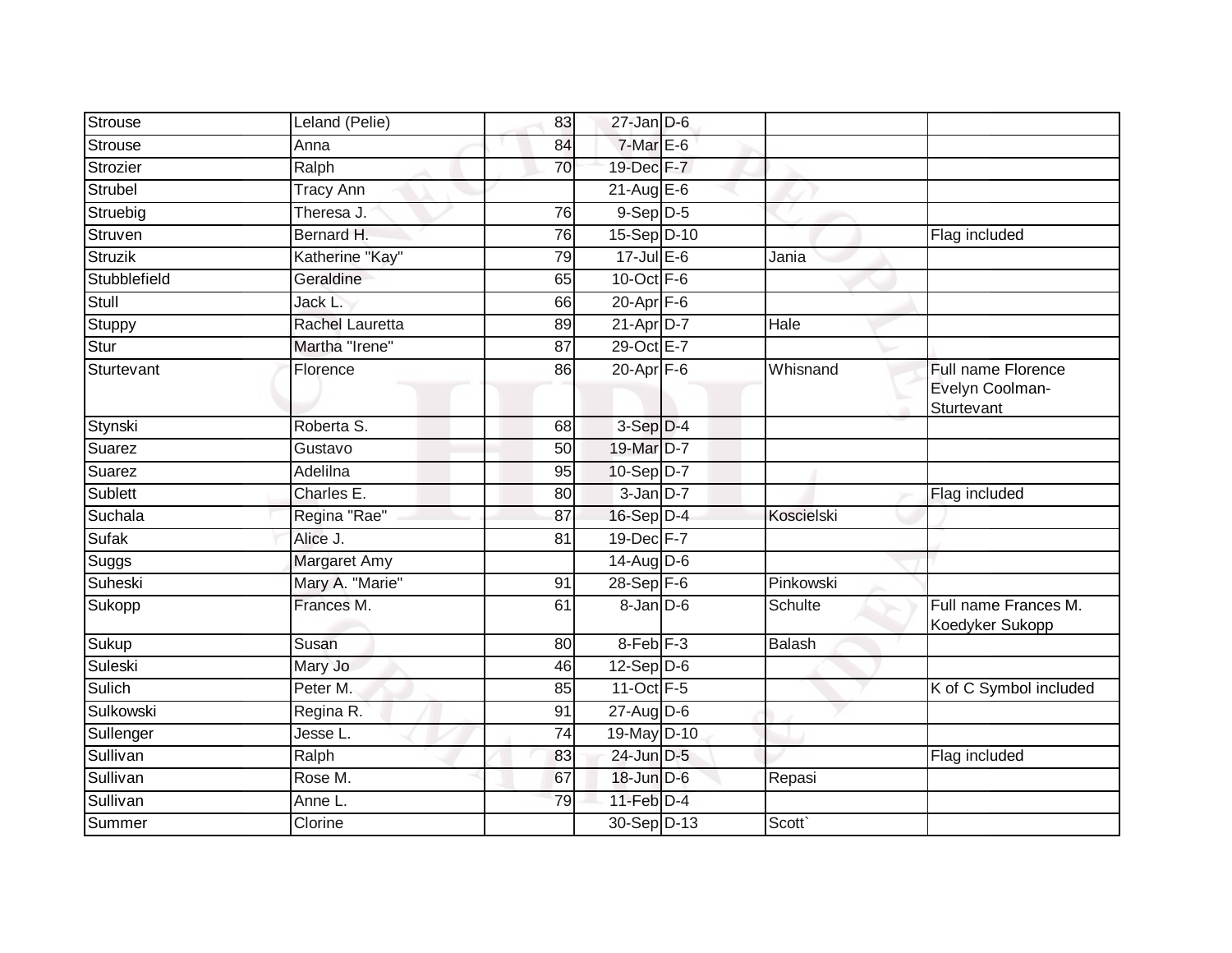| Summers        | Ryan M.               | 25              | $1$ -Jan $D-6$    |            |                                       |
|----------------|-----------------------|-----------------|-------------------|------------|---------------------------------------|
| Summers        | Arthur Arnold Jr.     | 59              | 14-May D-5        |            |                                       |
| Summers        | Charles A.            | 87              | 22-Oct E-6        |            |                                       |
| Summers        | Dorothy O.            | 78              | $21$ -Oct $E - 4$ |            |                                       |
| Surber         | <b>John Robert</b>    | 68              | $15-Aug$ D-6      |            |                                       |
| Surdyk         | Mickey M.             | 78              | $24$ -Feb $D-7$   |            |                                       |
| Susdorf        | O. Wade               | 90              | $23$ -Jan $D-5$   |            |                                       |
| Sut            | Michael               | 83              | $16-Sep$ D-4      |            |                                       |
| Sutherland     | Clara M.              | 93              | $20$ -Jan $D-6$   |            |                                       |
| Sutkowski      | Peter                 | 93              | 25-Aug D-10       |            |                                       |
| Sutter         | Minnie                | 87              | 16-Oct F-7        |            |                                       |
| Sutton         | Jean F.               | 92              | 22-Dec D-7        |            |                                       |
| Sutton         | Robert (Pastor)       | 75              | 3-Jan D-7         |            |                                       |
| Sutton         | Mary W.               | 40              | $24$ -Jul E-6     |            |                                       |
| Svetic         | Naomi R.              | 68              | $22$ -Jan $D-4$   | Austin     |                                       |
| Svetich        | Noreen M.             | 47              | 30-Apr D-6        |            | Full name Noreen<br>M.Mezydlo-Svetich |
| Svetlin        | Henry A.              | 83              | $1-Mar$ F-2       |            | Flag included                         |
| Swaim          | Robert G. "Bob"       | 38              | 23-Jul D-6        |            |                                       |
| Swanson        | Ralph L.              | $\overline{74}$ | $3-Apr$ E-6       |            | Flag included                         |
| Swardson       | Eric                  | 30              | $3$ -Dec $E$ -6   |            |                                       |
| Swartzenberger | Walburga "Wallie"     | 93              | 26-Sep E-7        |            |                                       |
| Swasko         | Helen                 | 87              | $4$ -Jul $E$ -6   |            |                                       |
| Swayne         | Charles Lt. Col.      | 69              | 18-Dec F-6        |            |                                       |
| Swedberg       | LaVonne W.            | 81              | $4$ -Jan $E-7$    |            |                                       |
| Sweeney        | Roseanne P.           | $\overline{73}$ | $4$ -Dec $F-6$    |            |                                       |
| Swelfer        | Louis E.              | 80              | 10-Nov D-10       |            |                                       |
| Swenson        | Rueben A.             | 96              | $7 - Apr$ $D-7$   |            |                                       |
| Swenson        | Reuben A.             | 96              | 24-Feb D-7        |            |                                       |
| Swetlik        | Bernadine A. "Bernie" | 68              | 16-Feb F-6        |            |                                       |
| Swets          | James M.              | 63              | $2$ -Apr $D-6$    |            |                                       |
| Swickard       | Mary Louise           | 76              | $15$ -Jun F-6     | Chappelear |                                       |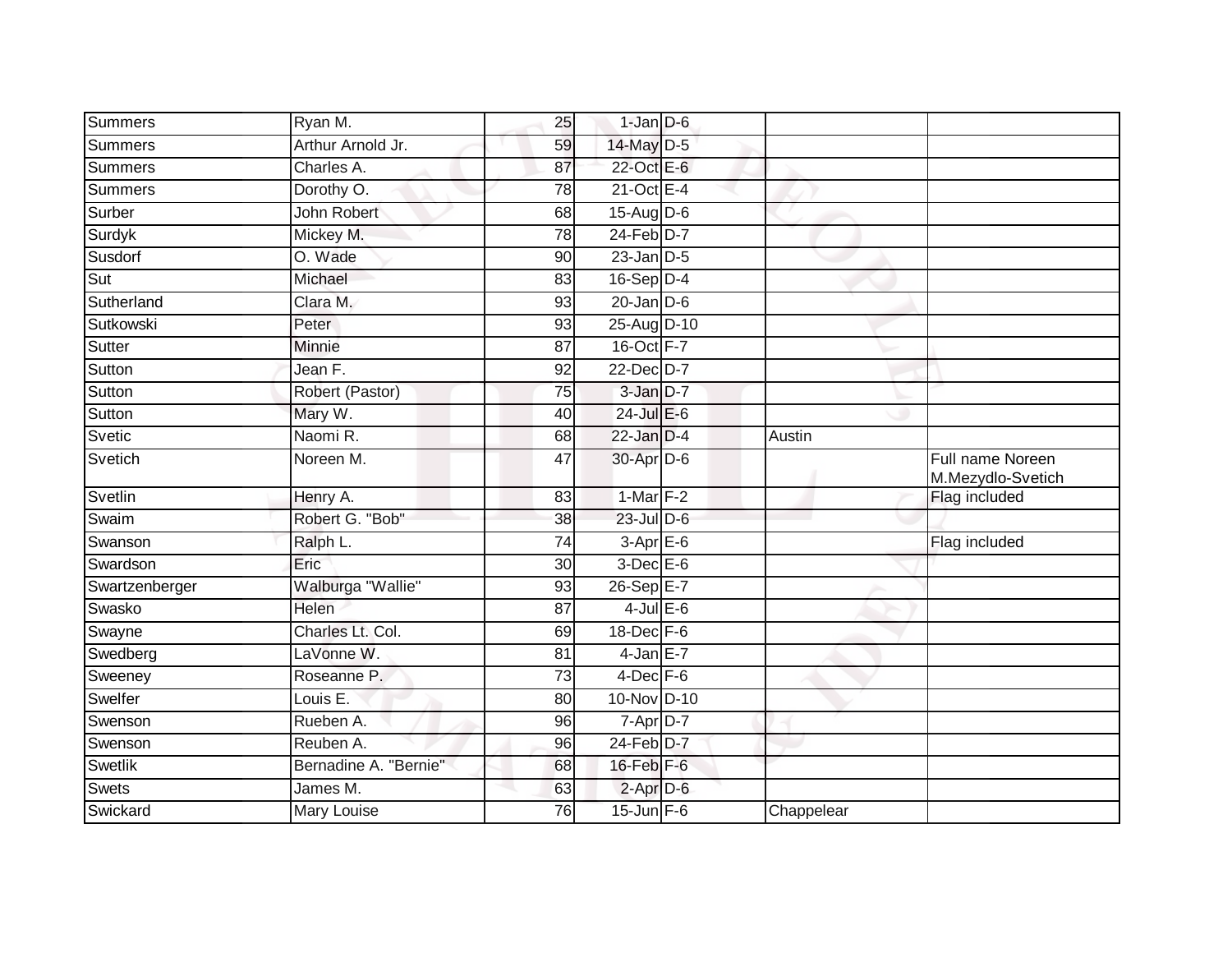| Swider           | Orlena                 | 83              | 23-Jun D-11          |         | Full name Orlena Moreno<br>Swider     |
|------------------|------------------------|-----------------|----------------------|---------|---------------------------------------|
| Swiderski        | Helen "Grandma"        | 99              | 4-Jun D-6            |         |                                       |
| Swierc           | John M.                | 50              | 15-Sep D-10          |         | Flag included                         |
| Swieringa        | Charles L.             | 54              | 31-May F-2           |         |                                       |
| Swindle          | <b>Todd Ryan</b>       | 26              | 13-May D-4           |         |                                       |
| Swing            | Pearl A.               | 93              | $13$ -Jan D-7        | Peters  |                                       |
| Swisher          | <b>Betty Joan</b>      | 73              | $23$ -Dec $E-4$      |         |                                       |
| Swisshelm        | William K.             | 62              | $16$ -Feb $F-6$      |         |                                       |
| Switzer          | Ralph                  | 90              | 21-Jul D-11          |         |                                       |
| Switzer          | Florence C.            | 82              | 25-Aug D-10          |         |                                       |
| Sydes            | Leigh B.               | 84              | 9-Mar F-5            |         |                                       |
| Symons           | Leona M.               | 84              | 10-Jul E-5           |         | Full name Leona M.<br>Symons Blystone |
| Sypien           | Laura                  | 92              | 25-Dec C-6           | Gryzik  |                                       |
| Sypult           | Lane O.                | 61              | $10$ -Jun $D-4$      |         |                                       |
| Sytnik           | Shirley K.             | 78              | 30-Oct F-6           | Turpin  |                                       |
| Szablewski       | Frank "Dalton"         | 75              | 11-Mar D-4           |         | Flag included                         |
| Szajko           | Wenceslaus             | 86              | 5-Oct G-6            |         | (Brother Benignus) O.F.M.             |
| <b>Szakacs</b>   | Andrew W.              | $\overline{74}$ | $28$ -Feb $E-5$      |         | Flag included                         |
| <b>Szakatits</b> | Irene J.               | 77              | 14-Dec G-9           | Nemeth  |                                       |
| Szalbierz        | Helen A.               | 85              | $2$ -Apr $D-6$       |         |                                       |
| Szambelan        | <b>Mary Theresa</b>    | 85              | 22-Mar E-6           | Ksiazek |                                       |
| Szany            | Louis S.               | 59              | $27$ -Jul $F-6$      |         |                                       |
| Szany            | Sue A.                 | 54              | $7 - Aug$ $D-6$      |         |                                       |
| Szanyi           | John L.                | 70              | 3-Feb D-7            |         | Flag included                         |
| Szarmach         | Frances A.             | 78              | 3-Feb D-7            |         |                                       |
| <b>Szasz</b>     | <b>Victor Nicholas</b> | 87              | $12-Sep D-6$         |         |                                       |
| Szatkowski       | Edwin "George"         | 76              | 18-May F-6           |         |                                       |
| Szcur            | Anne S.                | 84              | 19-Feb D-4           |         |                                       |
| Szczepanski      | <b>Marcus Bruno</b>    | 20              | 6-Nov F-7            |         | <b>Our Shining Star</b>               |
| Szczepkowski     | Edward                 | 89              | 8-Feb <sup>F-3</sup> |         | Flag included                         |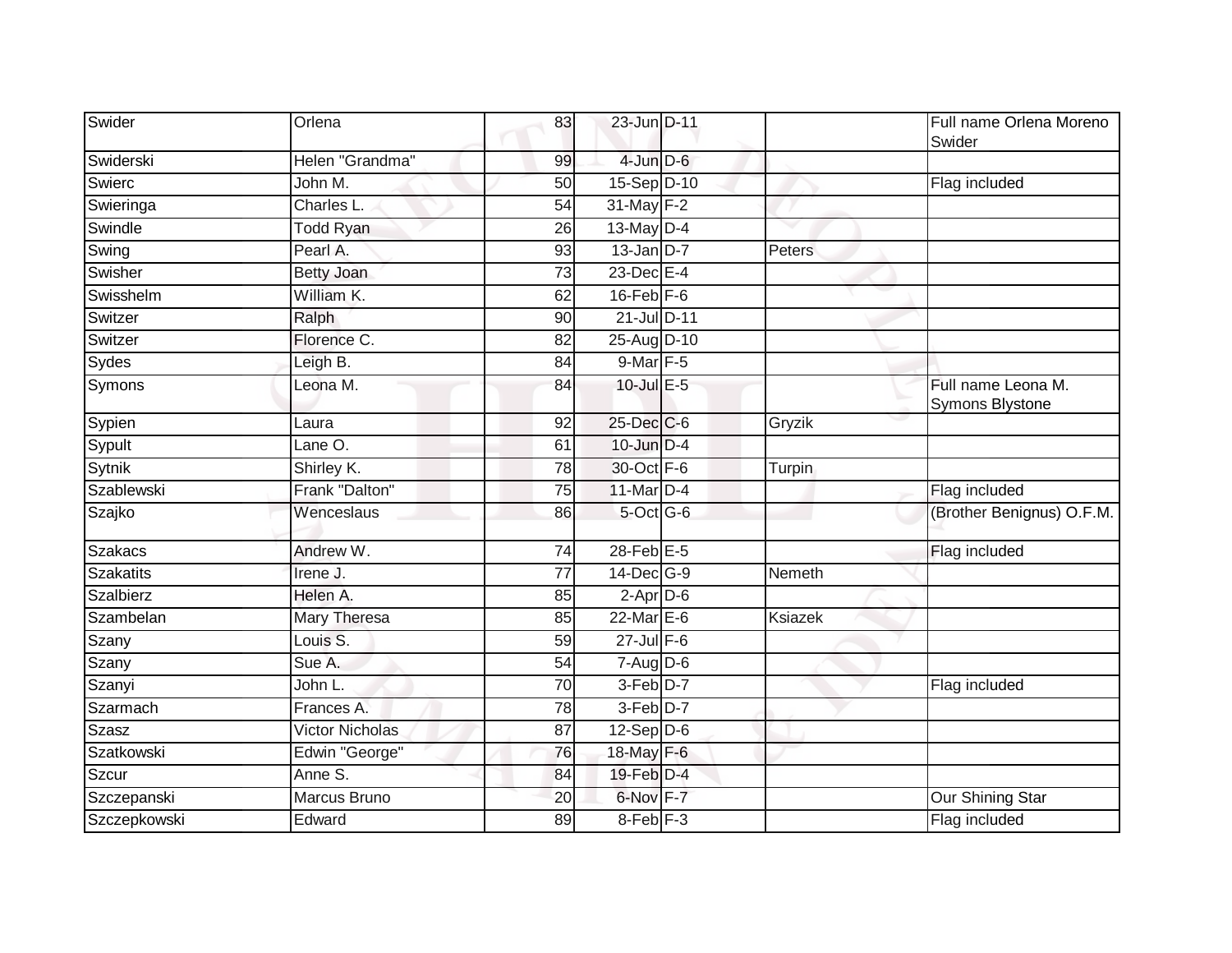| Szczur             | Anne S.                  | 84              | $17$ -Jan D-4    |           |                                         |
|--------------------|--------------------------|-----------------|------------------|-----------|-----------------------------------------|
| Szimakowski        | <b>Anna Marie</b>        |                 | $11$ -Jun $D-6$  | Bonadurer |                                         |
| <b>Szklarski</b>   | Norbert S. "Tex"         | 68              | $1-Nov$ E-6      |           |                                         |
| Szot               | Virginia L.              | 73              | $27$ -Dec $G$ -6 |           |                                         |
| <b>Szuflita</b>    | Richard J.               | 34              | $2$ -May $D-7$   |           |                                         |
| Szuflita           | Robert                   | 34              | $3-May$ F-3      |           |                                         |
| <b>Szumilas</b>    | Peter Paul M.D.          | 73              | $28$ -Feb $E$ -6 |           |                                         |
| Szurgot            | Joseph A.                | 93              | 12-Oct G-6       |           |                                         |
| <b>Szwet</b>       | <b>Stanley</b>           | 78              | 10-Apr E-7       |           | Flag included                           |
| Szymanski          | Genevieve B.             | 84              | 11-Apr E-7       |           |                                         |
| Szymanski          | Pearl                    | 81              | $1$ -Jul $D$ -5  | Arendziak |                                         |
| Szymanski          | Judi Ann                 | 39              | $20 - Apr$ F-6   |           |                                         |
| Szymanski          | Patricia V. "Pat"        | 62              | $16$ -Dec $E$ -6 | Gathof    |                                         |
| Szymczak           | Lawrence "Larry" "Rocky" | 63              | 24-Oct G-6       |           | Flag included<br>پ                      |
| Taapken            | Jess                     | 62              | 10-Nov D-10      |           |                                         |
| Taber              | Esther                   | 76              | 30-Jun D-11      |           |                                         |
| Taber              | Richard M. Sr.           | 79              | 28-Apr D-7       |           | Flag included                           |
| Tabla              | Elias Vargas             | 79              | $5-Apr$ F-2      |           |                                         |
| Tachar             | <b>Barbara Stella</b>    | 64              | 29-May E-7       |           |                                         |
| Tack               | Elizabeth A. "Bunny"     | $\overline{39}$ | $2-Nov$ E-6      | Regan     |                                         |
| Tafelski           | MaryAnn                  |                 | 4-Oct F-6        | Wadis     |                                         |
| Tagg               | Dena M.                  | 88              | 18-Apr E-6       |           | Full name Dena M. (Reed)<br>Tagg        |
| Taliaferro         | Selena M.                | 81              | $10$ -Jan $D-7$  |           |                                         |
| Tamborski          | <b>Stanley</b>           | 88              | 19-Dec F-7       |           |                                         |
| Tamminga           | George                   | 93              | 16-Aug F-1       |           |                                         |
| Tangel             | Violet                   | 84              | $17$ -Jan $D-4$  |           | Full name Violet Aller<br>Hosszu-Tangel |
| <b>Tanis</b>       | Grace                    | 85              | 19-Aug D-4       |           |                                         |
| Tanis <sup>®</sup> | Cornelius                | 95              | 14-Aug D-6       |           | Flag included                           |
| Tanner             | Anne                     | 79              | 4-Aug D-10       |           |                                         |
| Tanner             | Michael S. "Mike"        | $\overline{40}$ | $10-Sep$ D-7     |           |                                         |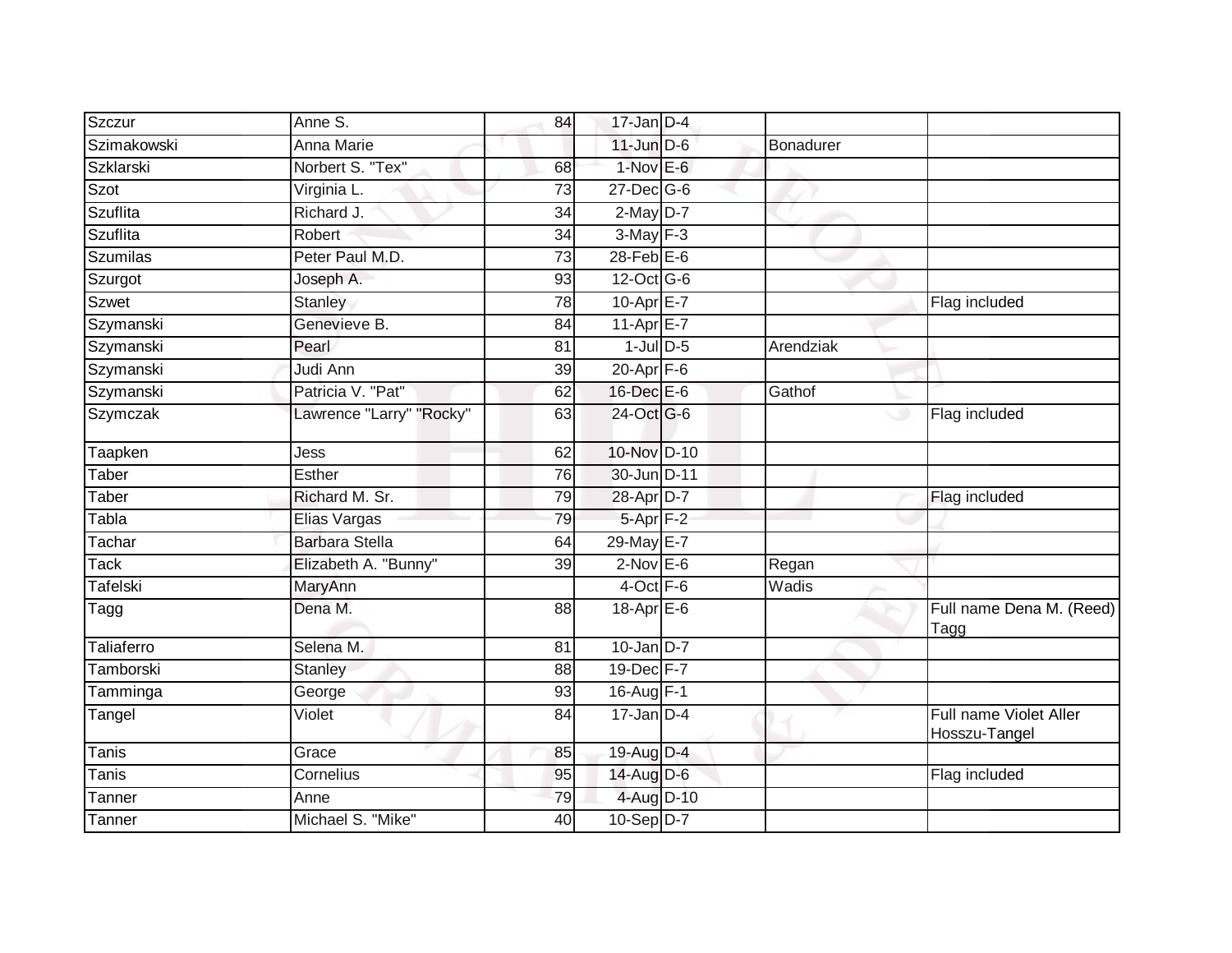| Tanzillo                  | Mike T                | 78              | $25$ -Feb $D-4$        |                 | Flag included Full name<br>Mike T. Rent Tanzillo   |
|---------------------------|-----------------------|-----------------|------------------------|-----------------|----------------------------------------------------|
| <b>Tapley</b>             | Isabella C.           | 97              | 21-Mar E-6             |                 |                                                    |
| $\overline{\mathsf{Tar}}$ | Cynthia M.            | 54              | $13$ -Jun $E-6$        | Osborne         |                                                    |
| Tarjan                    | Katherine             | 93              | 4-Feb D-4              |                 |                                                    |
| Tarney                    | <b>Edward Joseph</b>  | 100             | $17$ -May $F-1$        | ▽               |                                                    |
| Tassi                     | Ronald V.             | 52              | $6$ -Apr $F$ -6        |                 | Flag included                                      |
| Tassone                   | Lee A.                | 42              | $1-Apr$ D-5            |                 |                                                    |
| Tatge                     | Bonnie "Nanny"        | 58              | $6-$ Sep $E-6$         | Swinford        |                                                    |
| Taylor                    | <b>Rafe Silas</b>     | 81              | $12-Sep\overline{D-6}$ |                 |                                                    |
| Taylor                    | Charlotte             | 81              | $16$ -Jan $D-6$        |                 |                                                    |
| Taylor                    | Betty I.              | 54              | $14$ -Jan D-5          |                 |                                                    |
| Taylor                    | Cecil C.              | 83              | $15$ -Jan $D-6$        |                 |                                                    |
| Taylor                    | Timothy Wayne "Timmy" | 28              | 13-Aug D-7             |                 |                                                    |
| <b>Taylor</b>             | Rudolph "Rudy"        | 67              | 26-Mar D-6             |                 |                                                    |
| Taylor                    | Arlene E.             | 67              | 4-Feb D-4              |                 |                                                    |
| Taylor                    | Margaret Violet       |                 | 10-Apr E-7             | Sinkovitz/Orock | Picture included                                   |
| Taylor                    | Warren H.             | 59              | 18-Mar D-5             |                 |                                                    |
| Taylor                    | Tamarra L. "Precious" | 25              | $3 - Jun$ $D-4$        |                 |                                                    |
| Taylor                    | Christopher           | 39              | 27-Oct D-10            |                 |                                                    |
| Taylor                    | Annadel M.            | $\overline{81}$ | 15-Oct $E-6$           |                 |                                                    |
| Taylor                    | Troy R.               | $\overline{77}$ | $2-Apr\overline{D-6}$  |                 | Flag included                                      |
| Taylor                    | Paula                 |                 | $20$ -Jun $E-4$        | <b>Bridges</b>  | Full name Paula (Taylor)<br>Boles / Cross included |
| Teegardern                | <b>Betty Jane</b>     | 79              | $6-Apr$ $F-6$          |                 |                                                    |
| Teller                    | Emily J. "Busia"      | 85              | $31$ -Jan $D-6$        |                 |                                                    |
| Teller                    | Richard G.            | 57              | $7-Nov$ G-7            |                 |                                                    |
| Tellez                    | Lisa M.               | 35              | $21$ -Dec $G-6$        |                 | Cross included                                     |
| Tellez                    | Eugene                | 55              | $15-AugD-7$            |                 | Cross included                                     |
| Tenorio                   | Mary L. "Lu-Lu"       | 52              | 29-Jan D-6             |                 |                                                    |
| Terandy                   | Doug                  |                 | 19-Oct G-6             |                 |                                                    |
| Termunde                  | Beverly A.            | 70              | $2$ -Feb $F-5$         |                 |                                                    |
| Terpstra                  | Marvin D.             | 68              | 30-Oct F-6             |                 |                                                    |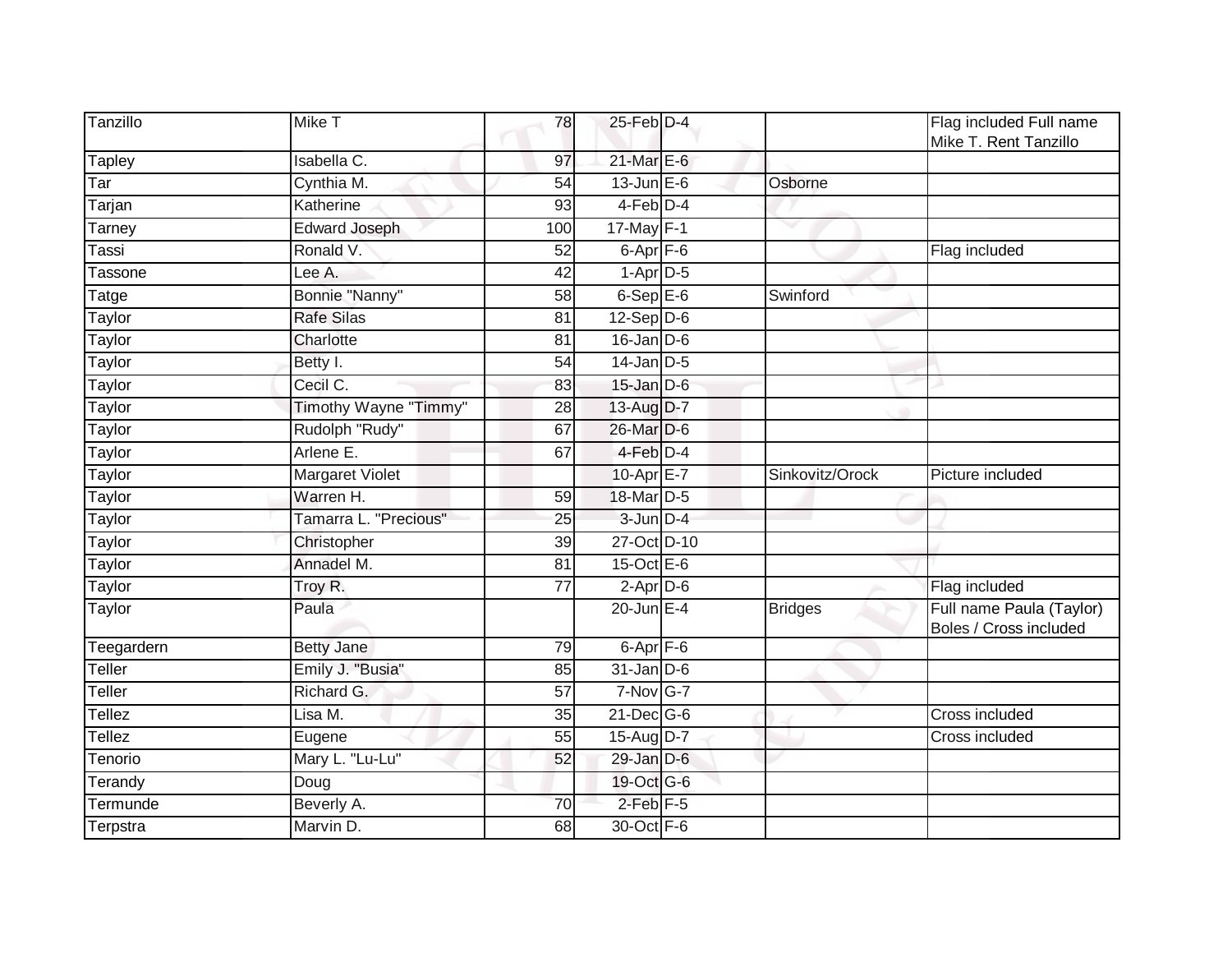| Terranova | Marie J.               | 90              | 19-May D-10             |       |               |                                           |
|-----------|------------------------|-----------------|-------------------------|-------|---------------|-------------------------------------------|
| Terry     | Thomas J. Sr.          | 80              | 27-Mar E-7              |       |               | Flag included                             |
| Terry     | Elizabeth "Betty"      | 91              | 22-Apr D-4              |       |               |                                           |
| Textor    | James William          | 58              | $28-Nov$ <sub>C-6</sub> |       |               |                                           |
| Thanos    | Dean                   |                 | 73 Decmeber<br>11       | $F-7$ |               |                                           |
| Thiel     | Michael J.             | $\overline{50}$ | 15-Sep D-10             |       |               |                                           |
| Thill     | Robert A. "Bob"        | 92              | 26-Aug D-5              |       |               |                                           |
| Thomas    | Patricia J.            | 63              | 9-Oct F-6               |       |               |                                           |
| Thomas    | John D. "Tut"          | 95              | 18-Aug D-10             |       |               |                                           |
| Thomas    | <b>Mattie Lucielle</b> | 92              | $22$ -Oct $E-6$         |       |               |                                           |
| Thomas    | James G.               | 56              | $27$ -May $D-3$         |       |               | Flag included                             |
| Thomas    | Joseph K. "Joe"        | 64              | 29-May E-7              |       |               |                                           |
| Thomas    | Frances L.             | $\overline{75}$ | 24-Sep D-5              |       | <b>Rellis</b> |                                           |
| Thomas    | Eddie W.               | 73              | 21-Dec G-7              |       |               |                                           |
| Thomas    | <b>Mary Alice</b>      | 79              | 26-Sep E-7              |       |               |                                           |
| Thomas    | Suzanne K.             | 51              | $15$ -Jan $D-6$         |       |               |                                           |
| Thomas    | Mildred J.             | 80              | 12-Jun E-6              |       |               |                                           |
| Thomas    | Frances A.             | 72              | $22$ -Jan $D-4$         |       |               | Full name Frances A.<br>(Witka) Thomas    |
| Thomas    | <b>Grace Margaret</b>  | 64              | $8$ -Jul $D-4$          |       |               |                                           |
| Thomas    | George W. Sr.          | 85              | $12$ -Jan $F-6$         |       |               |                                           |
| Thomas    | Barbara Ann            |                 | $12$ -Jun $E-6$         |       |               |                                           |
| Thomas    | Gracie Mae             | 94              | 20-Mar E-5              |       |               |                                           |
| Thompson  | Mary Ann               | 40              | $29$ -Jan $D-7$         |       | Anderson      |                                           |
| Thompson  | Doris J.               | 64              | 17-Nov D-10             |       |               |                                           |
| Thompson  | Reasy Evelyn           | $\overline{93}$ | 31-May F-1              |       |               |                                           |
| Thompson  | Julia J.               | 84              | 25-Apr E-7              |       | Sum           |                                           |
| Thompson  | <b>Ellen Mary</b>      | 83              | $27$ -Jan D-6           |       |               |                                           |
| Thompson  | Lori Annette           | 37              | $11$ -Jul E-6           |       |               | Full name Lori Annette<br>Thompson Vaughn |
| Thompson  | Esther M.              | 78              | 15-Jul D-4              |       |               |                                           |
| Thompson  | Earl Vern              | 85              | $5$ -Dec $G$ -6         |       |               |                                           |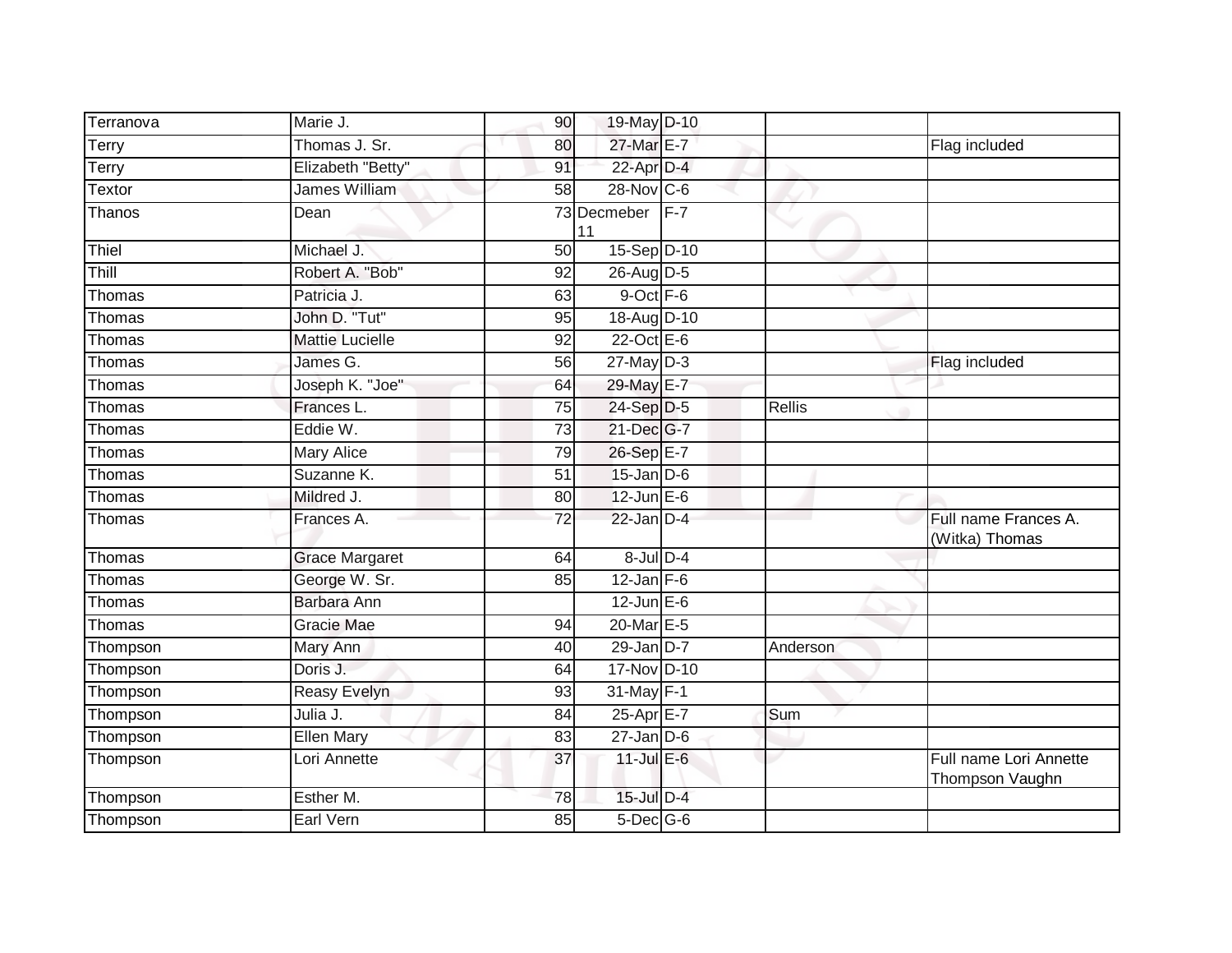| Thorgren       | Robert G.                | 84 | 20-Mar E-5        |                  | Picture included                               |
|----------------|--------------------------|----|-------------------|------------------|------------------------------------------------|
| Thorp          | Violet                   | 84 | 10-Aug F-5        | Walerowicz       |                                                |
| Tiberi         | Salvatore                | 86 | $16$ -Feb $F-6$   |                  |                                                |
| Ticgelaor      | Winifred                 | 90 | $21$ -Dec $ G-5 $ | Rosier           | Full name Winifred<br>Eldrenkamp (Ticgelaor)   |
| Tidwell        | Mattie R.                | 75 | $20$ -Feb $E-6$   | Harbin           | Full name Mattie R,<br><b>Tidwell Sierzega</b> |
| Tieman         | Barbara J.               | 85 | $12$ -Dec $G-8$   | Reeder           |                                                |
| <b>Tiemens</b> | Deanna L                 | 43 | 28-Aug E-6        | <b>Boss</b>      |                                                |
| Tienda         | Anthony M. Sr.           | 81 | $12$ -Feb $D-6$   |                  | Flag included                                  |
| Tilden         | Myrle M.                 | 86 | 19-Mar D-7        |                  |                                                |
| Tilden         | Paul A. Sr."Pat"         | 69 | 29-May E-7        |                  |                                                |
| Tilev          | Ahmet Osman              | 90 | 30-Dec E-3        |                  |                                                |
| <b>Tilka</b>   | William G.               | 76 | 31-Mar E-5        |                  |                                                |
| Tilton         | Lottie Hester "Big Mama" | 99 | 8-Jan D-6         |                  |                                                |
| Timberman      | <b>Warren David</b>      | 58 | 25-Aug D-10       |                  | Flag included                                  |
| Timm           | Donald W.                | 78 | 25-Mar D-5        |                  |                                                |
| Timmernan      | Ronald Ray               | 53 | $4$ -Oct $F-6$    |                  |                                                |
| <b>Tinsley</b> | Evelyn K. "Punk"         | 51 | $5$ -Dec $G$ -6   | Ringer           |                                                |
| Tinsley        | Guldia Mae               | 84 | 18-Aug D-11       |                  |                                                |
| Tittle         | Genevieve                | 88 | 29-Apr D-4        | <b>McGinnity</b> |                                                |
| <b>Tkacs</b>   | Anna E.                  | 75 | 25-Dec C-6        | <b>Banks</b>     |                                                |
| Tobias         | Jessie A.                | 86 | $27$ -May $D-3$   |                  |                                                |
| Tobinski       | Evelyn                   | 73 | 25-Nov E-6        | Krynicki         |                                                |
| Todd           | Vandetta                 | 51 | 19-Sep E-6        |                  | Cross included                                 |
| Todd           | Glenn R.                 | 77 | $7$ -Oct $E$ -5   |                  | Flag included                                  |
| Todd           | <b>Eloise Annette</b>    | 95 | 24-Oct G-6        |                  |                                                |
| Todd           | John U.                  | 63 | $2-Feb$ $F-6$     |                  | Flag included                                  |
| Todorofski     | Vera                     | 59 | 12-Aug D-4        |                  |                                                |
| Todorovich     | Milenko                  | 48 | $21$ -Jan $D-5$   |                  |                                                |
| <b>Tokarz</b>  | Leonard J. Sr.           | 77 | 24-Oct G-6        |                  | Flag included                                  |
| Tolbert        | Lydia M.                 | 96 | 8-Nov E-6         |                  |                                                |
| Tomczak        | John Sr.                 | 78 | $21$ -May D-7     |                  | Flag included                                  |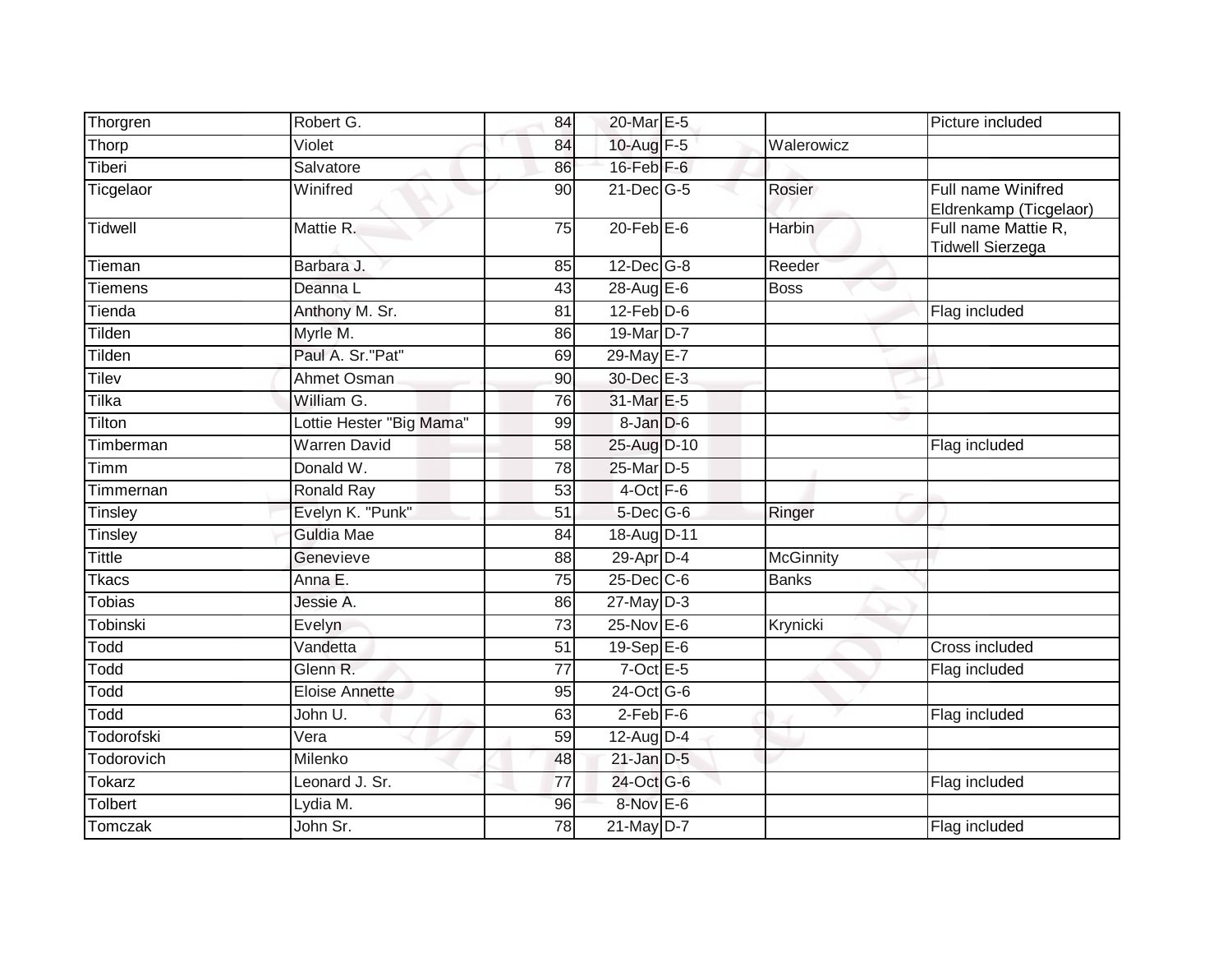| Tomera        | Ann                | 79              | $7-MarE-6$        | Murzyn    |                                                  |
|---------------|--------------------|-----------------|-------------------|-----------|--------------------------------------------------|
| Tomera        | <b>Stanley</b>     | 83              | $10$ -Jul $E - 7$ |           | Flag included                                    |
| Tometczak     | Sharon M.          | 50              | 26-Jul E-6        | Widstrand |                                                  |
| Tomko         | Gregory A.         | 64              | 4-Oct F-6         |           |                                                  |
| Tomlison      | Charlotte S.       | $\overline{29}$ | 19-Apr F-1        | Anderson  | Picture included                                 |
| Tompkins      | Lorin "Lee"        | 83              | $26$ -Jun $E$ -6  |           |                                                  |
| Tomy          | Paul G.            |                 | $26$ -Nov $E-6$   |           |                                                  |
| Tomzcak       | Lawrence J.        | 97              | $12$ -Jun $E-6$   |           |                                                  |
| Tonegal       | Craig E.           | 33              | $5$ -Dec $G-4$    |           |                                                  |
| Tonestski     | Walter G.          | $\overline{87}$ | 28-Nov C-6        |           |                                                  |
| Tonkovich     | Emil               | 81              | $11$ -Feb $D-4$   |           |                                                  |
| Topete        | Irene              | 85              | 28-Aug E-6        | Klamecki  |                                                  |
| Topp          | Marianne           | 69              | $1$ -Jan $D-6$    | Kolish    |                                                  |
| Topper        | Elizabeth M.       | 89              | 10-Jun D-4        |           |                                                  |
| Torchia       | Julia Jo Ann       | 52              | $6 -$ Apr $F - 6$ |           |                                                  |
| <b>Torok</b>  | Albert F.          | 82              | 16-Mar F-6        |           | Flag included                                    |
| Torphy        | Jane               | 74              | 9-Mar F-5         |           | Full name Jane (Torphy)<br>Bertalan              |
| Torres        | Reinaldo S. Sr.    | 53              | $4-Sep$ E-6       |           |                                                  |
| <b>Torres</b> | <b>Nicolas</b>     | 101             | $21$ -Mar $E - 7$ |           | <b>Full name Nicolas Lasaro</b><br><b>Torres</b> |
| <b>Torres</b> | Marina             | 90              | $1$ -Jun $F-7$    |           |                                                  |
| <b>Torres</b> | Arturo V.          | 66              | $13$ -Jun $E - 6$ |           |                                                  |
| <b>Torres</b> | Angelina           | 73              | 31-Mar E-5        |           |                                                  |
| Torrez        | Christopher J.     | 28              | $7-Aug$ $D-6$     |           |                                                  |
| Toth          | Bernarda Josephine | $\overline{77}$ | $3$ -Dec $E$ -6   |           |                                                  |
| Toth          | Janine M.          | 51              | $3-Sep$ $D-5$     | Procter   |                                                  |
| Toth          | Charles E.         | 71              | $21$ -Sep $F-5$   |           | Flag included                                    |
| Tovsen        | Gerald P.          | 61              | 25-Apr E-7        |           |                                                  |
| <b>Towers</b> | Charles A.         | $\overline{72}$ | 10-Mar D-7        |           | Flag included                                    |
| Townsend      | Rodney Paul        | 50              | 27-Mar E-7        |           |                                                  |
| Tozer         | Evalena            | $\overline{70}$ | 19-Mar D-7        |           |                                                  |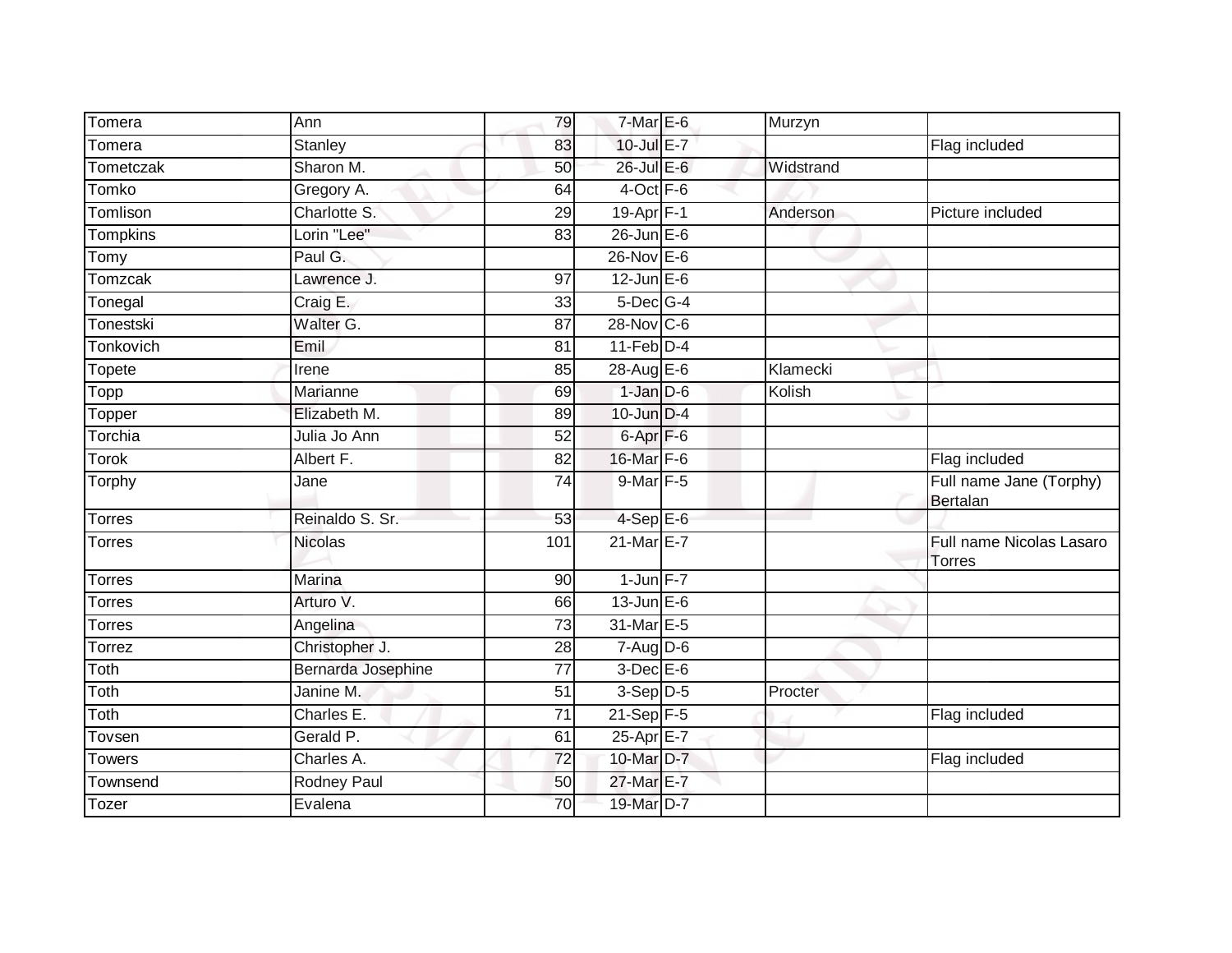| <b>Tracy</b>          | Elizabeth                      | 92              | 28-Apr D-7       | Bahus      | Full name Elizabeth<br>(Demo) Tracy |
|-----------------------|--------------------------------|-----------------|------------------|------------|-------------------------------------|
| Traina                | Ann                            | 87              | $3$ -Oct E-4     |            |                                     |
| <b>Trapp</b>          | Lillian                        | 77              | $6$ -Jul $F$ -6  | Golder     |                                     |
| <b>Traster</b>        | Rodella C.                     | 61              | $22$ -Nov $E-6$  |            |                                     |
| Trautmann             | Robert                         | 55              | 30-Sep D-13      | w          | Flag included                       |
| Trayne                | John                           | 85              | 24-Nov D-12      |            |                                     |
| Trbojevic             | Trivo                          | 93              | $21$ -May $D-6$  |            |                                     |
| Treece                | Phillip J. "Pete"              | 72              | $14$ -Jan $D-5$  |            |                                     |
| Treib                 | Erna K.                        |                 | $9-Nov$ G-6      |            |                                     |
| Trembczynski          | Joseph A.                      | 53              | $30 - Jan$ $D-6$ |            |                                     |
| Trenshaw              | Thomas T.                      | 65              | 10-Oct $F-6$     |            | Flag included                       |
| Tresnowski            | Josphine L.                    | 88              | $10$ -Jan $D-7$  | Wrzalinski |                                     |
| Trevisol              | <b>Robert</b>                  | $\overline{78}$ | 10-Nov D-10      |            |                                     |
| Trgovich              | Robert W.                      | 62              | 30-Apr D-6       |            | Flag included                       |
| Trier                 | Thelma                         | 93              | 24-Nov D-12      |            | Full name Thelma Myers-<br>Trier    |
| Trimble               | Effie L.                       | 80              | $5-Nov$ E-6      |            | <b>Cross included</b>               |
| <b>Trimmel</b>        | Margaret L. "Grandma<br>Marge" | 81              | $2$ -Nov G-6     |            |                                     |
| <b>Tripp</b>          | John L.                        | $\overline{82}$ | $18$ -Jun $D-6$  |            |                                     |
| Trojanowski           | Walter                         | 83              | $27$ -Feb $E$ -6 |            |                                     |
| Troup                 | Clifford W.                    | 78              | $16$ -Feb $F$ -6 |            | Flag included                       |
| Troupos               | Andrew N.                      | 96              | $23$ -Jul $D-6$  |            |                                     |
| Trowbridge            | Perry L.                       | 67              | 21-May D-7       |            |                                     |
| Troxel                | Harriet H.                     | 85              | 20-Mar E-5       |            |                                     |
| <b>Truckey-Morris</b> | Beatrice I.                    | 86              | 15-Apr E-6       |            |                                     |
| <b>Trzeciak</b>       | Frank                          | $\overline{77}$ | $9 - Apr$ $D-6$  |            |                                     |
| <b>Trzupek</b>        | Theresa                        | 70              | $20-Sep$ F-1     |            |                                     |
| <b>Trzupek</b>        | Walter H.                      | 86              | $7$ -May $D-5$   |            |                                     |
| <b>Tsankaris</b>      | Clara                          | 84              | 6-Mar E-6        |            |                                     |
| Tsiakopoulos          | Angelos                        | 96              | 30-Mar F-4       |            |                                     |
| Tubay                 | Joan A.                        |                 | $11$ -Feb $D-4$  | Opiola     |                                     |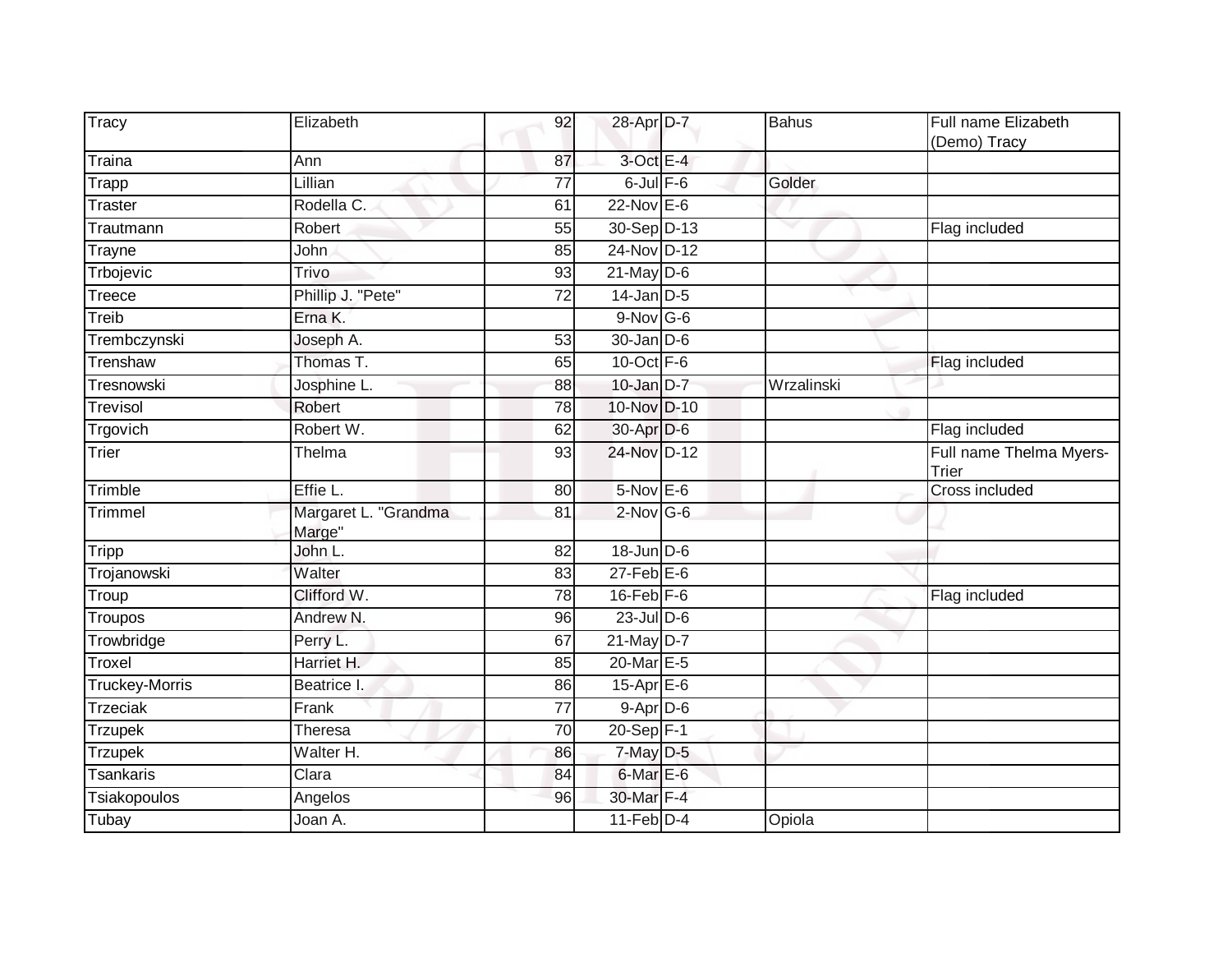| <b>Tucker</b>      | Perry                  | 79              | 13-Dec F-5                |              |                                        |
|--------------------|------------------------|-----------------|---------------------------|--------------|----------------------------------------|
| Tucker             | Elizabeth A.           | 62              | 17-May F-1                |              |                                        |
| Tucker             | Hazen R.               | 28              | 8-Apr D-4                 |              |                                        |
| Tucker             | <b>Geraldine Alice</b> | 65              | $12$ -Dec $G-8$           | <b>Sink</b>  |                                        |
| Tucker             | Kevin D.               | 30              | $4$ -Jan E-7              |              | Picture included                       |
| Tuel               | Dewey A.               | $\overline{77}$ | $13$ -Jun $E-6$           |              | Flag included                          |
| Tuley              | Joanne                 | 79              | 24-Mar D-7                | Guise        |                                        |
| Tuley              | Helen B.               | 85              | 10-Mar D-7                | <b>Bruhn</b> |                                        |
| Tunnell            | Robert M.              | 72              | $25$ -Jan $E$ -6          |              |                                        |
| <b>Tunstall</b>    | Ruby Josephine         | $\overline{83}$ | $23$ -Oct $F-6$           |              |                                        |
| Turbyfill          | Jimmy G.               | 44              | $13$ -Dec $F-6$           |              |                                        |
| Turczynowskyj      | Hildegard              | 81              | $19$ -Jan $F-6$           |              |                                        |
| Turgi              | Ann C.                 | 80              | $8 - Jan$ $D-6$           |              |                                        |
| Turgurian          | Joseph H.              | 62              | 16-Sep D-4                |              |                                        |
| Turnbull           | Dorothy                | 88              | $13$ -Jan $D-7$           |              |                                        |
| Turner             | <b>Nicholas</b>        | 22              | 26-Mar D-6                |              |                                        |
| Turnpaugh          | Margretta E.           | 93              | $22$ -Apr $D-4$           |              |                                        |
| Turpin             | E. Craig               | 55              | $9$ -Jul $D-7$            |              |                                        |
| Turpin             | Mildred "Millie"       |                 | 7-Nov G-7                 | Dragash      |                                        |
| <b>Turrubiates</b> | Quadalupe M. "Chief"   | $\overline{53}$ | 18-May F-6                |              | Flag included                          |
| Turzia             | <b>Carrie Louise</b>   | 77              | $9$ -Oct $F - 6$          |              |                                        |
| Tuthill            | Verlin E.              | $\overline{71}$ | $27$ -Apr $F-6$           |              |                                        |
| <b>Tuttle</b>      | Barbara S.             | 47              | 25-Dec C-5                | Horn         | Full name Barbara S.<br>(Tuttle) Henry |
| <b>Tuttle</b>      | Laura                  | 94              | $27 - \overline{Apr}$ F-6 |              |                                        |
| Tweedle            | Mildred                |                 | $7-Feb$ $E-6$             |              |                                        |
| Twohig             | William F. Jr.         | 84              | $4$ -Apr $E$ -6           |              | Flag included                          |
| Twyman             | Frances T.             | 82              | 14-Mar E-7                |              |                                        |
| Tylenda            | Edwin A. Sr.           | 79              | 19-Apr F-1                |              | Flag included                          |
| Tyler              | Elizabeth I.           | 97              | 19-Feb D-4                |              |                                        |
| Tylka              | Justin R.              | 18              | $22$ -Jun $F-6$           |              |                                        |
| <b>Tymkow</b>      | Michael                | 84              | 20-Aug E-7                |              |                                        |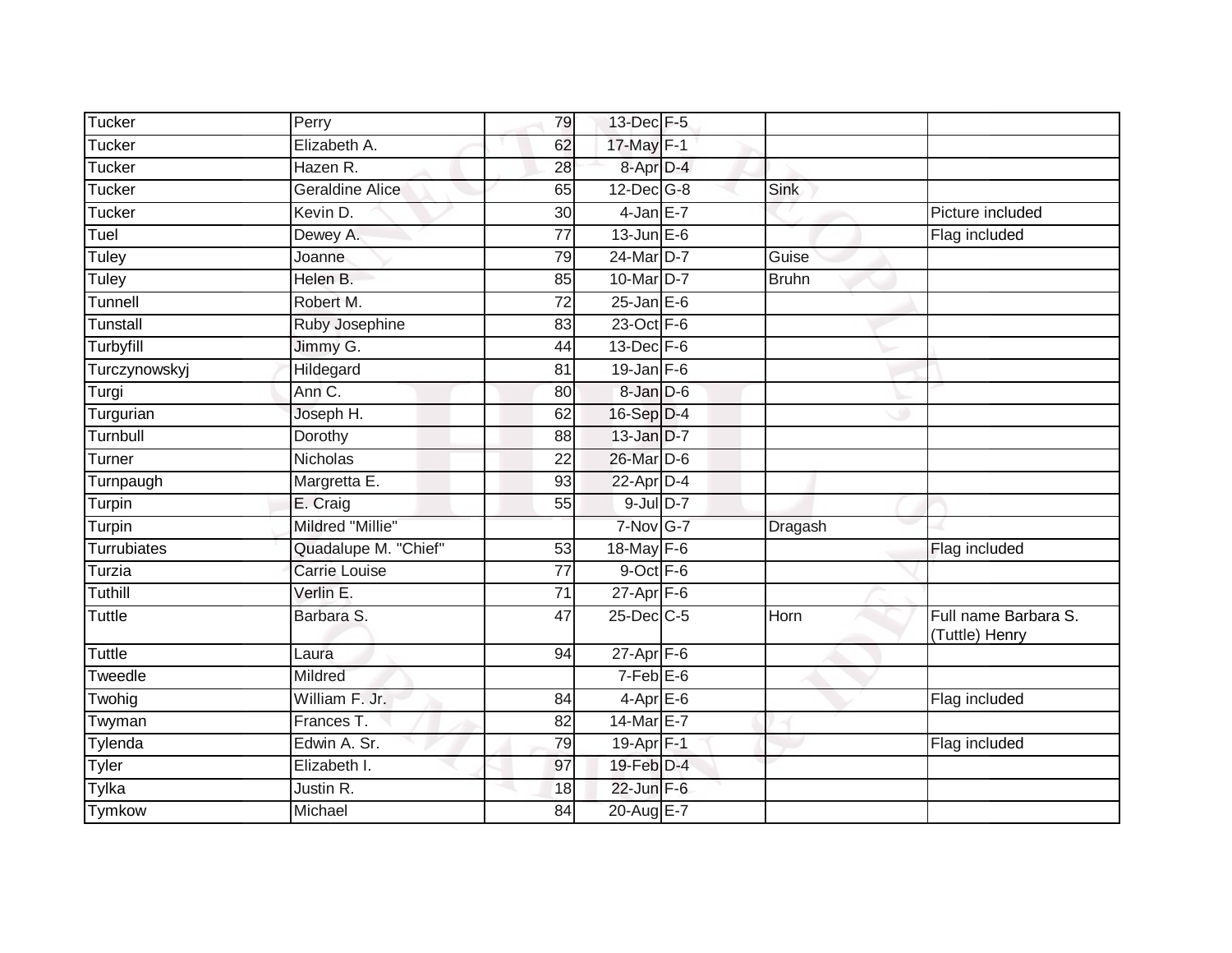| Tyndorf           | Waclaw                 | 90              | 29-Jan D-7       |                |                  |
|-------------------|------------------------|-----------------|------------------|----------------|------------------|
| <b>Udowski</b>    | Madlyn L.              | $\overline{77}$ | 14-Oct E-4       |                |                  |
| <b>Uebelhoer</b>  | Priscilla L.           | 93              | 20-Mar E-6       |                |                  |
| <b>U'Halie</b>    | Anne                   | 89              | $2$ -Jun $D-7$   | Puchek         |                  |
| Uhlemann          | Mary Jane              | 73              | 30-Jan D-6       |                |                  |
| Ujeski            | Helen C.               | 88              | 11-Apr E-7       | Kwieczka       |                  |
| Ulaszek           | Adele M.               | 82              | $27 - Dec$ G-6   |                |                  |
| Ulaszek           | Harry "Coaxer"         | 78              | $1-Apr$ D-5      |                | Flag included    |
| Ulicni            | Albert                 | $\overline{73}$ | $12$ -Dec $G-8$  |                |                  |
| <b>Ulinski</b>    | Edwin A.               | 85              | 13-Aug D-7       |                |                  |
| Ulman             | Mitchell A. Sr.        | 84              | $22$ -May E-7    |                |                  |
| Underwood         | <b>Curtis Burdette</b> | 85              | $26$ -Jul $E-6$  |                |                  |
| Upchurch          | Virginia               | $\overline{72}$ | 20-May D-4       | <b>Dewes</b>   |                  |
| Uram              | Richard "Ducky"        | 78              | 23-Feb F-6       |                | Flag included    |
| Urban             | W. Ruth Maslanka       | $\overline{84}$ | 30-Mar F-6       |                |                  |
| <b>Urbanik</b>    | Henry F.               | 74              | $7-Sep$ F-6      |                |                  |
| <b>Uskuraitis</b> | Anna S.                | 78              | 9-May E-7        |                |                  |
| <b>Utecht</b>     | Calvin                 | 77              | 19-Jun E-7       |                | Flag included    |
| <b>Utermark</b>   | Lillian "Lyla"         | 71              | 9-May E-7        |                |                  |
| Uzelac            | <b>Mildred</b>         | 96              | $27-Sep$ F-1     | Lovrich        |                  |
| Uzelac            | Michael M.             | 75              | $27$ -Apr $F$ -6 |                | Flag included    |
| Vaccaro           | Concettina "Tina"      | 76              | 21-Oct E-4       | Muffoletto     |                  |
| Vacko             | Thomas R.              | 75              | $28-Sep$ F-6     |                | Flag included    |
| Vagenas           | Alex                   | $\overline{74}$ | 28-Jul D-11      |                | Flag included    |
| Valade            | <b>Donald Lewis</b>    | 87              | 15-Mar E-7       |                | Picture included |
| Valandingham      | Marcella L.            | 54              | 15-Dec D-10      |                |                  |
| Vale              | Gerald                 | 88              | $11-Apr$ $E-7$   |                |                  |
| Valek             | <b>Helen</b>           | 98              | $11$ -Jan $E-6$  |                | c/o Gelon        |
| Valich            | Matthew J.             | 76              | 12-Aug D-4       |                |                  |
| Valpitta          | Marie L.               | 76              | 13-Mar E-7       |                |                  |
| Van Dellen        | Carol Joan             | 69              | 28-Nov C-6       | Van Essendelft |                  |
| Van Der Veen      | <b>Nellie</b>          | 82              | $7$ -Oct $E - 5$ |                |                  |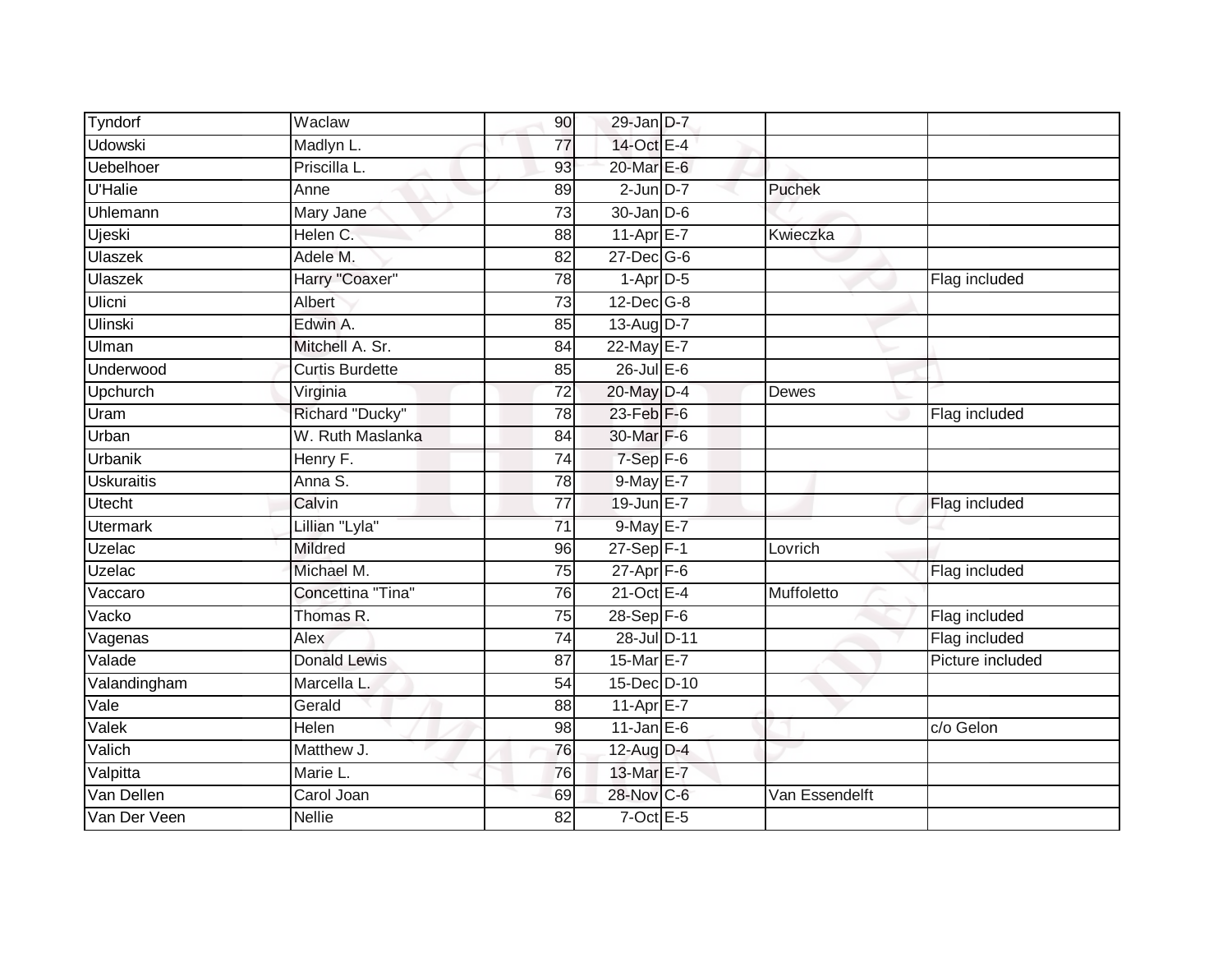| Van Dreel         | Marion                | 67              |                      | 7-Jul D-11 | Wiltjer  |                |
|-------------------|-----------------------|-----------------|----------------------|------------|----------|----------------|
| Van Dyk           | Arthur                | 77              | $31$ -Jul $E-6$      |            |          | Flag included  |
| Van Houten        | Robert J.             | 79              | 15-Mar E-7           |            |          | Flag included  |
| Van Keppel        | Gretchen Eileen       | 68              | $13$ -Dec $F-6$      |            |          |                |
| Van Kley          | Arthur E.             | 86              | 25-May F-5           |            |          | Flag included  |
| Van Meter         | Richard E. Sr.        | 90              | $6$ -Mar $E$ -6      |            |          |                |
| Van Ramshorst     | Joanne                | 87              | $23$ -Jan $D-6$      |            | Pals     |                |
| Van Schouwen      | Harry J.              | 86              | $24$ -Feb $D-8$      |            |          |                |
| Vande Berg        | Trayton "Terry"       | 56              | $17-Sep$ D-6         |            |          |                |
| VanDenburgh       | Eugene "Van"          | 85              | $21$ -May D-7        |            |          |                |
| Vander Pol        | John                  | 76              | 23-Oct F-6           |            |          | Flag included  |
| Vanderberg        | Susan L.              | 56              | 21-Dec G-7           |            | Copeland |                |
| Vanderbilt        | Sandra Jean           | 58              | $16$ -Feb $F-6$      |            | Mikrut   |                |
| Vanderhoek        | John O.               | 52              | 5-Apr <sub>F-2</sub> |            |          |                |
| <b>VanderMeer</b> | <b>Myrtle Mae</b>     | 88              | 27-Jul F-6           |            |          |                |
| Vandiver          | Terry R.              | 41              | 13-Oct D-10          |            |          |                |
| VanDyke           | <b>Wilson Orville</b> | $\overline{87}$ | 13-Apr F-6           |            |          |                |
| Vanecek           | Elizabeth A.          | 78              | $24$ -Jul $E-6$      |            |          |                |
| Vaneck            | Sylvia                | 81              | 15-Sep D-10          |            |          | Cross included |
| Vanniere          | Josephine D.          | 93              | 6-Nov F-7            |            |          |                |
| VanRosendale      | Theresa C.            | 84              | $14$ -Jan D-5        |            |          |                |
| VanSessen         | Iolene L.             | 80              | $4$ -Jul $E$ -5      |            |          |                |
| Vara              | Kyle                  | 3 Weeks         | $17-Apr$ $E-6$       |            |          |                |
| Varellas          | Peter                 | 82              | 29-May E-7           |            |          |                |
| Vargas            | Jason W.              | 16              | $12$ -Jun $E-6$      |            |          | Cross included |
| Vargas            | Leonardo L.           | 84              | $9$ -Jan $D-7$       |            |          | Flag included  |
| Vargo             | Mary                  | 87              | 13-Mar D-6           |            |          |                |
| Vargo             | Frank L.              | $\overline{77}$ | $27$ -Feb $E$ -6     |            |          | Flag included  |
| Varichak          | Patricia              | 65              | 24-Sep D-6           |            |          |                |
| Varlan            | John                  | 81              | 13-Mar E-7           |            |          | Flag included  |
| Varlan            | John                  |                 | 18-Apr E-5           |            |          |                |
| Varner            | Posher                | 79              | 11-Dec F-7           |            |          |                |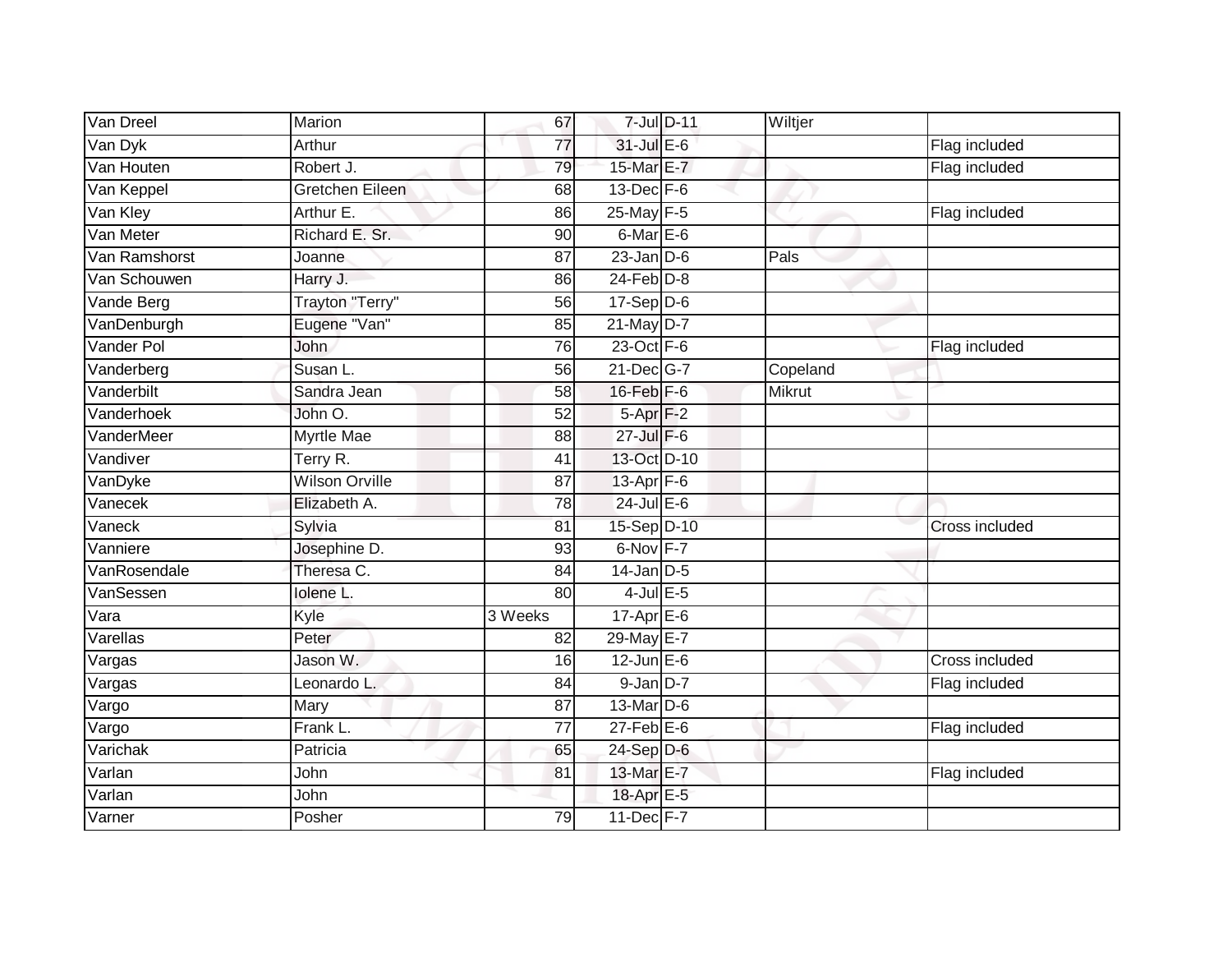| Varney                  | <b>Jason David</b>       | 23              | $2$ -Oct $F-2$   |        |                                           |
|-------------------------|--------------------------|-----------------|------------------|--------|-------------------------------------------|
| Vasilak                 | Jacqueline A. "Jackie"   | 50              | 18-Mar D-4       | Haney  |                                           |
| Vasojevic               | Paulina                  | 78              | 22-Oct E-6       |        |                                           |
| Vasquez                 | Charles V. "Chuck"       | 84              | $25$ -Jul $E$ -6 |        | Flag and Picture included                 |
| Vasquez                 | <b>Michael Anthony</b>   | 34              | 30-Sep D-13      |        |                                           |
| Vasquez                 | Florence                 | 83              | 26-Sep E-7       |        |                                           |
| Vasquez (Galvan)        | Sierra Maria Elena       | Infant          | 9-Oct F-6        |        |                                           |
| Vaughn                  | Lori Annette             | $\overline{37}$ | $11$ -Jul E-6    |        | Full name Lori Annette<br>Thompson Vaughn |
| Vaughn                  | James M. "Jim"           | 74              | $2$ -Oct $F-2$   |        |                                           |
| Vaverek                 | Virginia                 | 89              | 8-Dec D-10       |        |                                           |
| Vechey                  | Joseph A.                | 72              | $10$ -Jun $D-4$  |        | Flag included                             |
| Veenstra                | Judith Lynn              | 60              | 10-Nov D-10      |        |                                           |
| Veenstra                | Jennie                   | 99              | 14-May D-5       |        |                                           |
| Vega                    | <b>Richard John</b>      | 42              | 20-May D-4       |        |                                           |
| Vehmeyer                | Nancy Lee                | 74              | $2$ -Apr $D-6$   | Fabing |                                           |
| Vela                    | Simon Jr                 | 59              | 18-Sep E-7       |        |                                           |
| Velez-Moore             | Jordan lan               | Infant          | 11-Apr $E-6$     |        | Angel included                            |
| Vendl                   | Deacon Leslie "Bud"      | 84              | $13$ -Jan D-7    |        |                                           |
| Venema                  | Jennie F.                | 88              | $7 - Apr$ $D-6$  | Feyen  |                                           |
| Vensel                  | <b>Jack Russell</b>      | 82              | $18$ -Jan $F-2$  |        | Flag included                             |
| Venzke                  | John R. "Jack"           | 43              | $14$ -Feb $E$ -6 |        |                                           |
| Verbich                 | <b>Matther Tanner</b>    | 12              | 22-Mar E-6       |        |                                           |
| Verdeyen                | Eileen E.                | 82              | 19-Nov E-7       | Morse  |                                           |
| Vernier                 | Loretta O.               | 60              | $1-Feb$ $F-2$    |        |                                           |
| Vernigor                | William                  | 92              | 31-Oct G-7       |        |                                           |
| Vesa                    | Theodore Sr.             | 87              | $16$ -Feb $F-6$  |        |                                           |
| $\overline{\text{Via}}$ | <b>Billy Paul "Bill"</b> | 54              | 8-May E-6        |        |                                           |
| Vicari                  | Virginia "June"          | 81              | 21-Mar E-7       |        |                                           |
| Vieweg                  | Richard A. "Rick"        | 56              | 16-Dec E-6       |        |                                           |
| Villalobos              | Juanita                  | 80              | $21$ -Apr $D-7$  |        |                                           |
| Villarreal              | Dolores B. 'Dora"        | 60              | $1-Sep$ D-13     |        |                                           |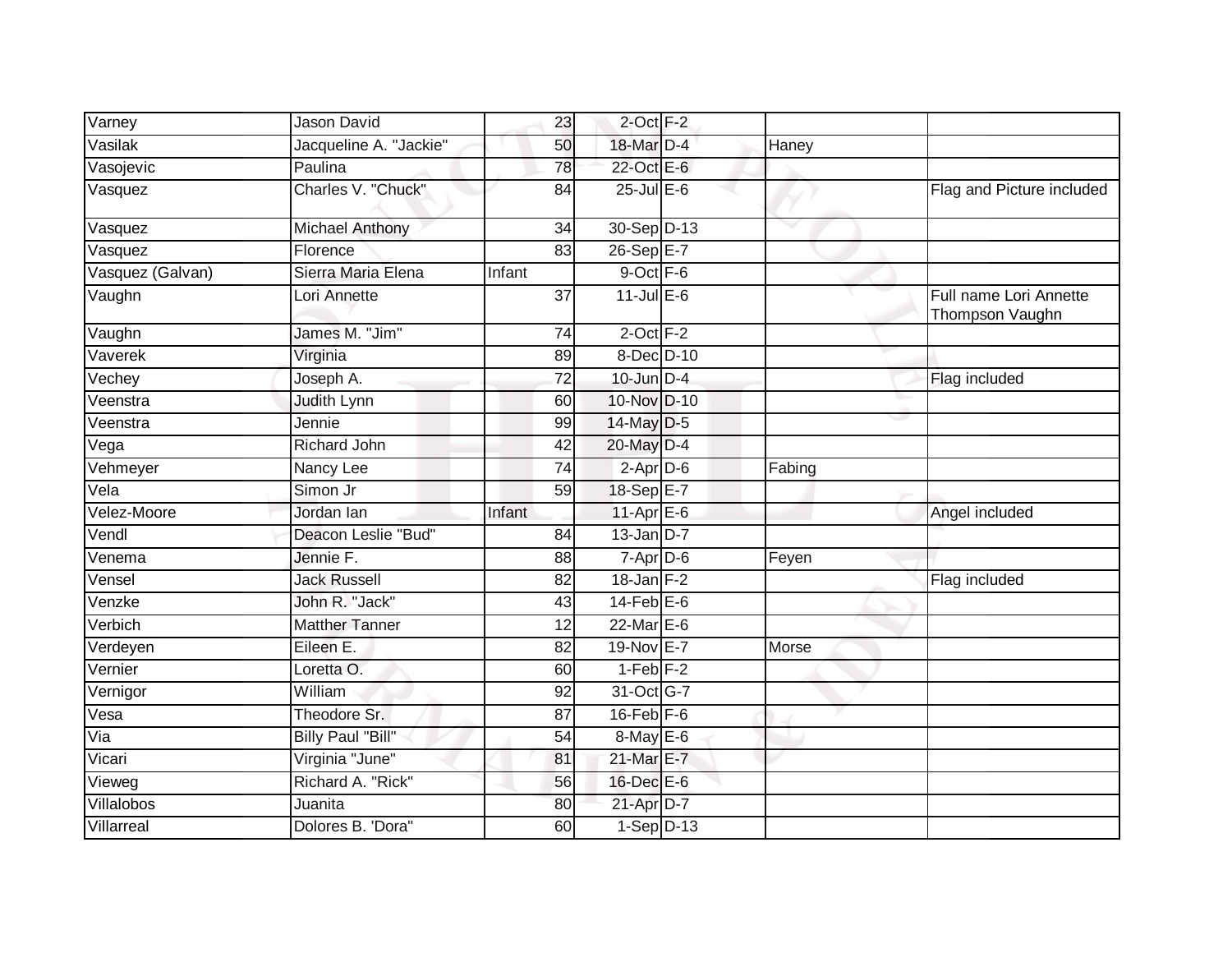| Villarreal | Richard J.           | 71              | $20$ -Feb $E$ -6     |                 | Flag included |
|------------|----------------------|-----------------|----------------------|-----------------|---------------|
| Villarruel | Maria Carmen         | 79              | 11-Dec F-7           |                 |               |
| Vincent    | Agnes Barbara        | 69              | $4-SepE-6$           |                 |               |
| Vincent    | William C.           | 71              | $17 -$ Jul E-7       |                 | Flag included |
| Virgin     | Frank C.             | $\overline{87}$ | 4-Feb <sup>D-4</sup> |                 |               |
| Visscher   | Aaltje               |                 | $13$ -Jan D-7        | <b>Stoffers</b> |               |
| Vith       | Anna T.              | 85              | $26$ -Feb $ D-6$     |                 |               |
| Vitkovich  | Robert               | 86              | 22-Jul D-5           |                 | Flag included |
| Vitkus     | Myles J.             | 77              | 28-Dec G-6           |                 |               |
| Vitoux     | <b>Raymond Allen</b> | 65              | $16$ -Jan D-6        |                 |               |
| Vlahos     | Anastasios J. "Tom"  | 62              | $21$ -Feb $E-7$      |                 |               |
| Vlietstra  | Andrew               | 83              | 20-Aug E-5           |                 |               |
| Vogtin     | Robert A.            | 75              | 27-Apr F-6           |                 |               |
| Vojvoda    | Frances P.           | 97              | $8-Feb$ $F-3$        | Plesha          |               |
| Volbrecht  | Richard E. Sr.       | 85              | 20-Jan D-7           |                 |               |
| Volcsko    | Ethel R.             | 78              | 19-May D-10          |                 |               |
| Volk       | Robert W.            | 72              | $16$ -Dec $E$ -6     |                 |               |
| Volk       | Robert E.            | 81              | $26$ -Jan $F-6$      |                 | Flag included |
| Volom      | Linda Louise         | 54              | 19-Mar D-7           | Crozier         |               |
| Voorhees   | Donna K.             | 52              | 18-Sep E-7           | Van Bruggen     |               |
| Vossos     | Louise M.            | 94              | $17$ -May F-1        |                 |               |
| Vrabel     | Anna E.              | 85              | $1$ -Jun $F-7$       | Tokoly          |               |
| Vrabel     | Ann L.               | 91              | $3$ -Oct E-4         | Poracky         |               |
| Vranic     | Milan                | 79              | 23-May E-6           |                 |               |
| Vrdolyak   | Ruth                 | 68              | 31-Oct G-7           | Visinick        |               |
| Vrehas     | George J.            | 77              | $22$ -Apr $D-4$      |                 |               |
| Vrlik      | Elizabeth A.         | 89              | $27$ -Feb $E$ -6     | Hucik           |               |
| Vucich     | Beverly R.           | 72              | 21-Mar E-7           |                 |               |
| Vucko      | Thomas R.            | 75              | 29-Sep D-11          |                 | Flag included |
| Vuicich    | Helen (Draga)        | 92              | 22-Oct E-6           | <b>Beshir</b>   |               |
| Vujosevic  | Djordje              | 93              | 29-Jul D-4           |                 |               |
| Vukelic    | Rade                 |                 | 19-Jun E-7           |                 | Flag included |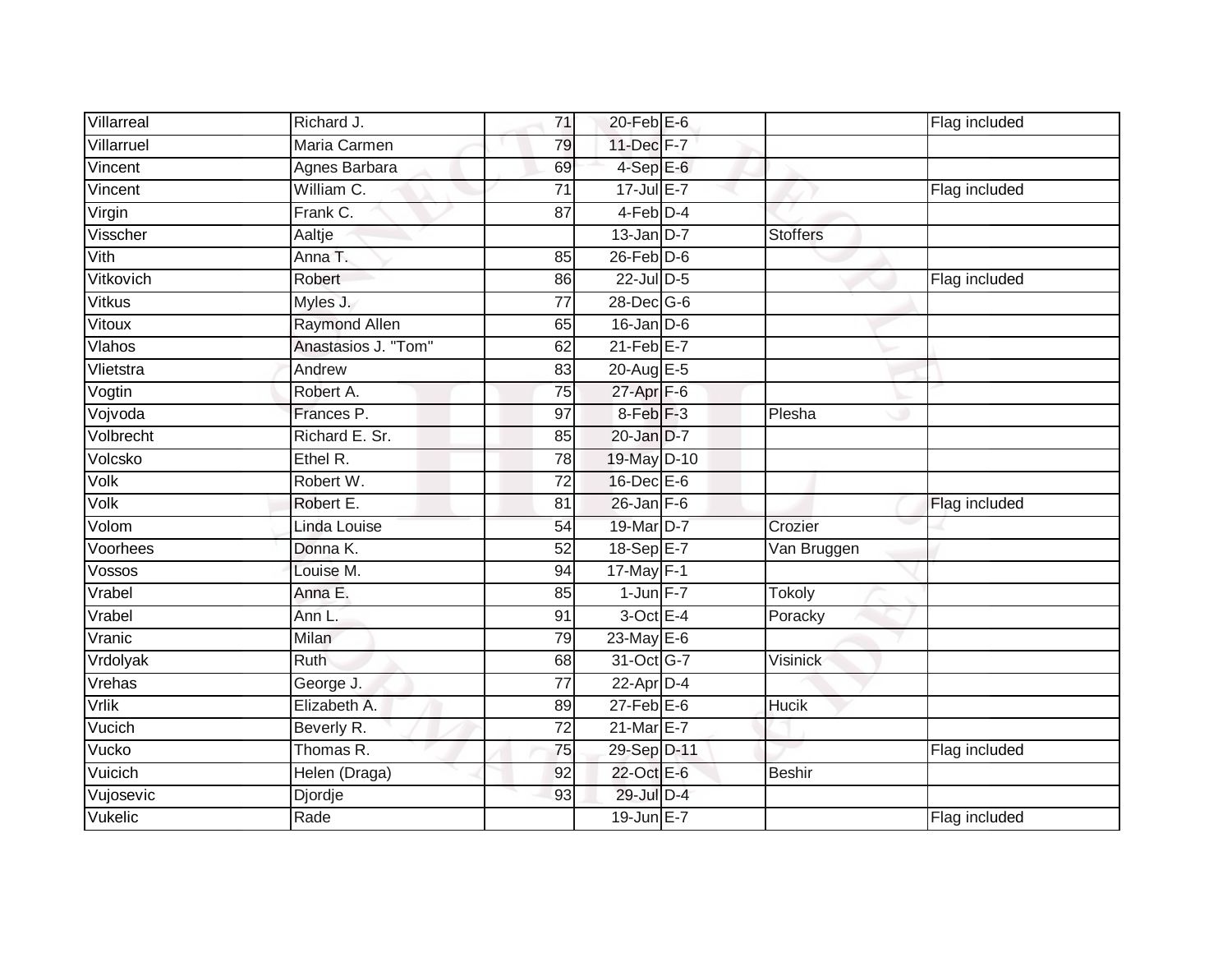| Vukosavljevic | Ljiljana               |                 | 19-Dec F-7           |                 |               |
|---------------|------------------------|-----------------|----------------------|-----------------|---------------|
| Vukovich      | Thomas                 | 47              | $20$ -Jul $F-5$      |                 |               |
| Vulpitta      | Marie L.               | 76              | 13-Mar D-7           |                 |               |
| Vuyakovich    | Nancy L.               | 68              | $10-Sep D-7$         |                 |               |
| Vytlacil      | George C. Sr.          | 83              | $28-Sep$ F-6         | Vitkovich       |               |
| Wachel        | Joseph Frank           | 96              | $9$ -Jun $D-9$       |                 |               |
| Wachter       | Anna                   | 89              | 25-Apr E-7           |                 |               |
| Wachter       | Blanche J. "T"         | 88              | $2$ -Aug E-6         |                 |               |
| Wade          | <b>Kenneth Maurice</b> | $\overline{77}$ | 6-Apr <sub>F-6</sub> |                 |               |
| Wadsworth     | <b>William Edward</b>  | 74              | 22-May E-7           |                 |               |
| Wagner        | Carl M.                | 87              | $10$ -Jan D-7        |                 |               |
| Wagner        | Patricia Rose          | 58              | 17-Mar D-6           |                 |               |
| Wagner        | Alice M.               | 74              | $7-Sep$ F-6          | Kemp            |               |
| Wagner        | Anton F.               | 82              | 17-Mar D-6           |                 |               |
| Wagoner       | Jessie M.              | 85              | 18-Dec F-6           |                 |               |
| Walenga       | Lottie F.              | 89              | $30$ -Jan $D-6$      |                 |               |
| Walker        | Gertrude P. "Pearl"    |                 | $13$ -Jul $F-6$      |                 |               |
| Walker        | James L.               | 66              | 16-Aug F-1           |                 |               |
| Walker        | Helen M.               | 90              | $15$ -Feb $E$ -6     |                 |               |
| Walker        | Eddie C.               | 77              | $9$ -Feb $F$ -6      |                 |               |
| Walker        | Lois                   | $\overline{73}$ | 12-Mar D-7           | Resler          |               |
| Walker        | Phillip D. "Denny"     | $\overline{57}$ | $5-$ Apr $F-2$       |                 |               |
| Walker        | <b>Frances Mae</b>     | 82              | 29-May E-7           |                 |               |
| Walker        | John S. Sr.            | 86              | $29$ -Mar $E-6$      |                 |               |
| Walker        | Margaret               | 80              | $9-AugE-7$           |                 |               |
| Wall          | Lawrence "Laurie"      | 70              | $12-Sep$ D-6         |                 | Flag included |
| Walla         | Mary P.                | 83              | $21$ -Oct $E-4$      |                 |               |
| Walsh         | Anna                   | 88              | $6$ -Jul $F-6$       |                 |               |
| Walsh         | Rolland E.             | 96              | $8$ -Feb $F-3$       |                 |               |
| Walsko        | Mary C.                | 96              | 18-Apr E-5           | <b>Dvorscak</b> |               |
| Walstra       | Ruth L.                | 85              | $23$ -Jan $D-6$      |                 |               |
| Walstra       | Barbara Jean           | 69              | $1$ -Jan $D-6$       |                 |               |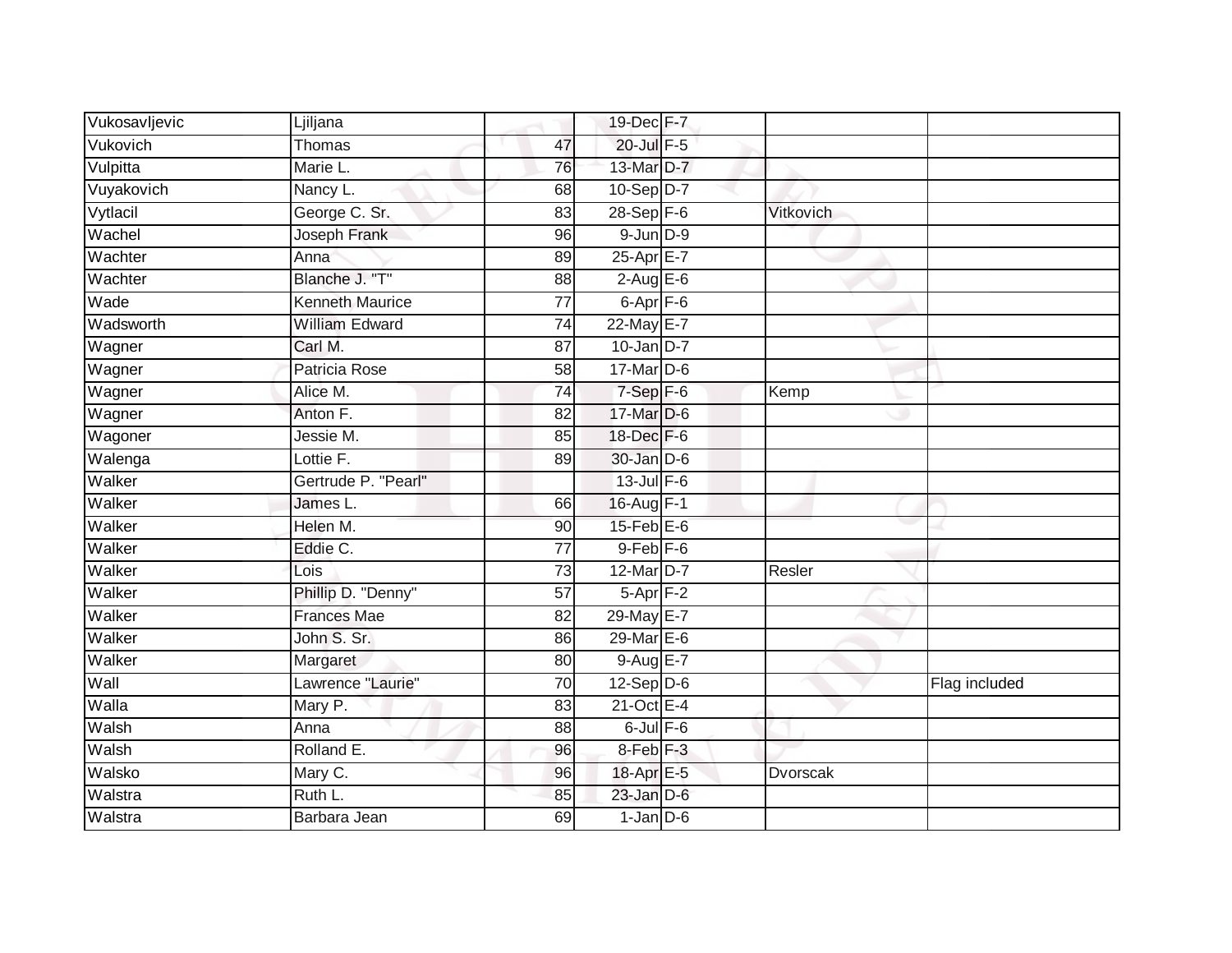| Walter     | Bertha R.                 | 90              | 28-Mar E-7        |          |                                     |
|------------|---------------------------|-----------------|-------------------|----------|-------------------------------------|
| Walter     | <b>Gerard Louis</b>       | 59              | 23-May E-6        |          |                                     |
| Walter     | Loretta I.                | 98              | 20-Sep F-1        |          |                                     |
| Walter     | Robert L.                 | 80              | 17-Oct F-7        |          |                                     |
| Walters    | Ella A.                   | 95              | $24$ -Jan D-7     |          |                                     |
| Walz       | Mary M.                   | 86              | $26$ -Nov $E - 6$ |          | Full name Mary M. (Walz)<br>Starman |
| Wanak      | Gerald T. "Jerry"         | 64              | $10$ -Jun $D-4$   |          | Flag included                       |
| Wanat      | Robert                    | 55              | 19-Aug D-4        |          |                                     |
| Waninski   | <b>Stella</b>             | 84              | $18$ -Dec $F-6$   |          |                                     |
| Wapinski   | Casmer J.                 | 86              | 31-May F-1        |          |                                     |
| Wapinski   | Casmer J.                 | 86              | $14$ -Jun $F-2$   |          |                                     |
| Ward       | Eloise Annette            | 95              | 25-Oct E-6        |          |                                     |
| Ward       | Anne B.                   | 80              | $15$ -Jun $F-6$   | Dremonas |                                     |
| Ward       | Francis                   | 83              | $6$ -Jun $E$ -5   | Rumas    |                                     |
| Ward       | Glen M.                   | 84              | 9-Dec E-4         |          |                                     |
| Ward       | Steven A.                 | 41              | 3-Jan D-7         |          |                                     |
| Ward       | Lillian A.                | 82              | 22-Aug E-7        | Heyden   |                                     |
| Ward       | Francine                  | 83              | $7 - Jun$ $F-1$   | Rumas    |                                     |
| Ward       | Kenneth J.                | 49              | 30-Jun D-11       |          |                                     |
| Ware       | Joseph L. Jr.             | 46              | 31-Dec E-6        |          | <b>Cross included</b>               |
| Warieka    | Anne P.                   | 53              | $24$ -Apr $E$ -6  | Nuzzo    | Picture included                    |
| Warner     | Susan A.                  | 44              | $20$ -Dec $F-6$   |          |                                     |
| Warot      | Leo                       | 97              | 24-Oct G-6        |          |                                     |
| Warshol    | <b>Tressa Rose "Tess"</b> | 80              | $7$ -Dec $G$ -6   | Gorscak  |                                     |
| Warwick    | Robert B.                 | 70              | $11-Sep$ D-7      |          |                                     |
| Warzyniak  | William "Bird"            | 61              | $5-Nov$ $E-6$     |          |                                     |
| Warzynski  | <b>Henry Joseph</b>       | $\overline{78}$ | $21$ -Jan $D-5$   |          |                                     |
| Washington | Samuel L.                 | 64              | 26-Mar D-6        |          |                                     |
| Wasik      | Bernice "Betty"           | 89              | 23-Mar F-6        |          |                                     |
| Wasil      | Lucille                   | 85              | $26$ -Jul $E-6$   | Macko    |                                     |
| Waszak     | Clara M.                  | 99              | $7$ -Dec $G$ -6   | Przystas |                                     |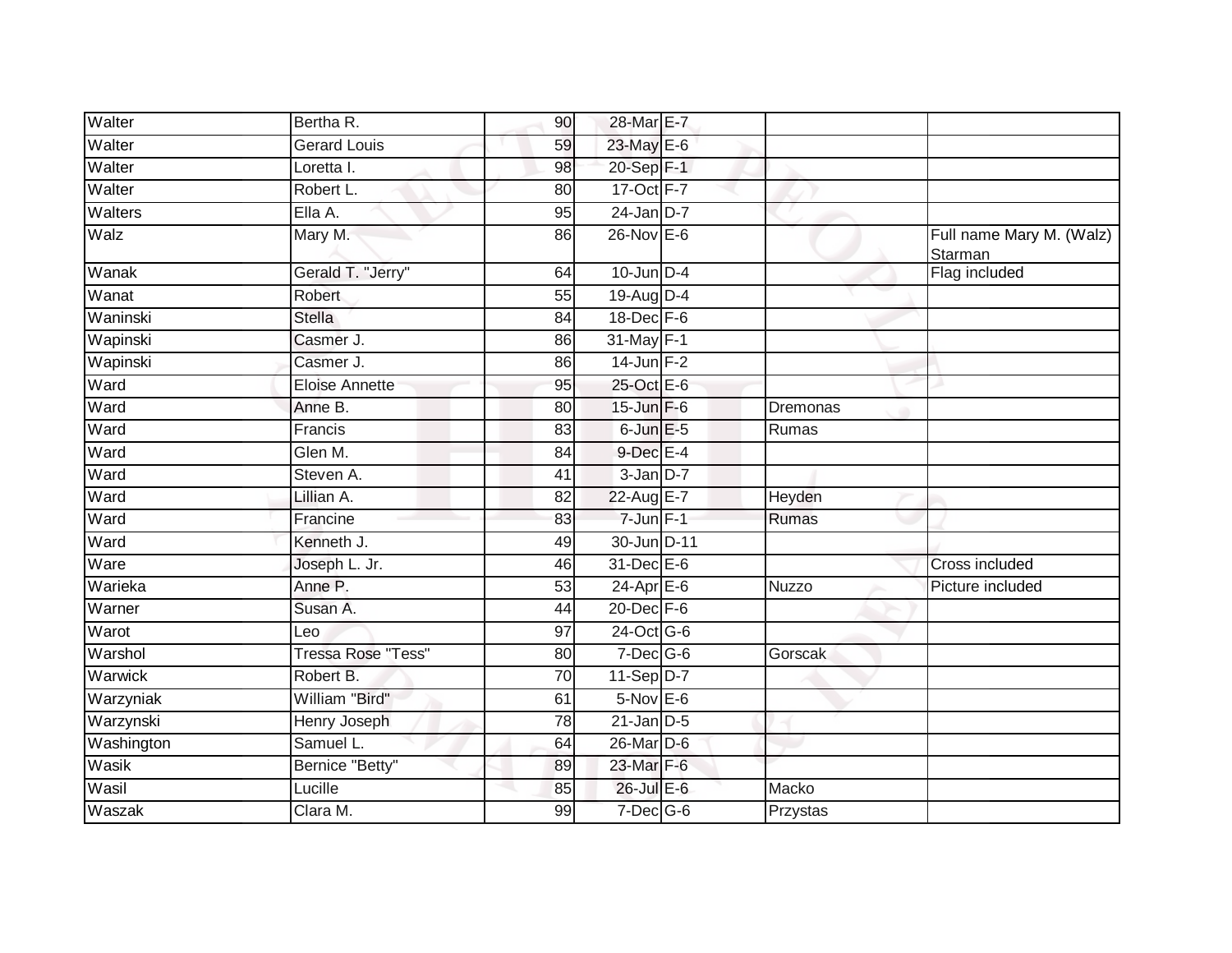| Watkins        | Mary                   |                 | 16-May E-7            |          | <b>Cross and Picture</b><br>included             |
|----------------|------------------------|-----------------|-----------------------|----------|--------------------------------------------------|
| <b>Watkins</b> | Michael G.             | 16              | $27$ -Jun $E-6$       |          |                                                  |
| Watson         | <b>Melissa Marie</b>   | 17              | 13-Aug D-7            |          |                                                  |
| Watson         | James K.               | 42              | $12$ -Jul E-5         |          |                                                  |
| Watson         | William "Bill"         | 50              | $2-Apr\overline{D-6}$ | w        |                                                  |
| Watson         | Paul D.                | 79              | $17-Sep$ D-6          |          |                                                  |
| Watson         | Helen C.               | 87              | 22-Nov E-6            |          |                                                  |
| Watson         | Carolyn Diane          | 47              | $21$ -Feb $E-7$       | Paschal  |                                                  |
| Watson         | <b>Robert Lee</b>      | 69              | $25$ -Jan $E$ -6      |          |                                                  |
| Watterson      | William D.             | 81              | 25-Mar D-5            |          |                                                  |
| Wattez         | Adrianna               | 93              | 31-May F-2            | Snoop    |                                                  |
| <b>Watts</b>   | Shelly W.              | 83              | $2$ -Mar $F-6$        |          | Picture included                                 |
| <b>Watts</b>   | Erwin R. "Mike"        | $\overline{74}$ | $14$ -Jan $D-5$       |          |                                                  |
| <b>Watts</b>   | <b>Isabelle Nicole</b> | Infant          | 13-Dec F-6            |          |                                                  |
| <b>Watts</b>   | Donald Wayne 'Donnie"  | 39              | 6-Nov F-5             |          |                                                  |
| Watts          | Josephine E. "Jo"      | 71              | 20-Mar E-6            |          |                                                  |
| Waugaman       | <b>Debbie</b>          | 42              | 14-Mar E-7            |          |                                                  |
| Wawrzyniak     | George A.              | 62              | 14-Apr D-7            |          |                                                  |
| Wawrzyniak     | Sandra I.              | 61              | $2$ -May $D-7$        | Dvorscak |                                                  |
| Weathers       | Pearl                  | 79              | $27$ -Apr $F-6$       |          |                                                  |
| Weathers       | John Jr.               | 78              | 30-May E-7            |          | Flag included                                    |
| Weaver         | <b>Bobby Lee</b>       | 66              | 5-Feb D-6             |          |                                                  |
| Weaver         | Wilfred Jr. "Buck"     | 74              | $31$ -Jul $E-6$       |          | Flag included                                    |
| Webb           | Anneliese G.           | 88              | 26-May D-7            |          |                                                  |
| Webb           | Kenneth W.             | 88              | $27$ -May $D-3$       |          |                                                  |
| Webber         | <b>Kathleen Marie</b>  | 61              | $9$ -Jan $D-7$        |          | Picture included Kathleen<br>MarieWinkler-Webber |
| Weber          | Roberta Ann            |                 | 24-Jun D-4            | Johansen |                                                  |
| Weber          | John $\overline{S}$ .  | 78              | 17-Mar D-6            |          |                                                  |
| Weber          | Mary Alice "Pepper"    | 85              | 20-Nov F-6            |          |                                                  |
| Weber          | Donald E.              | 71              | $13$ -May $D-4$       |          | Flag included                                    |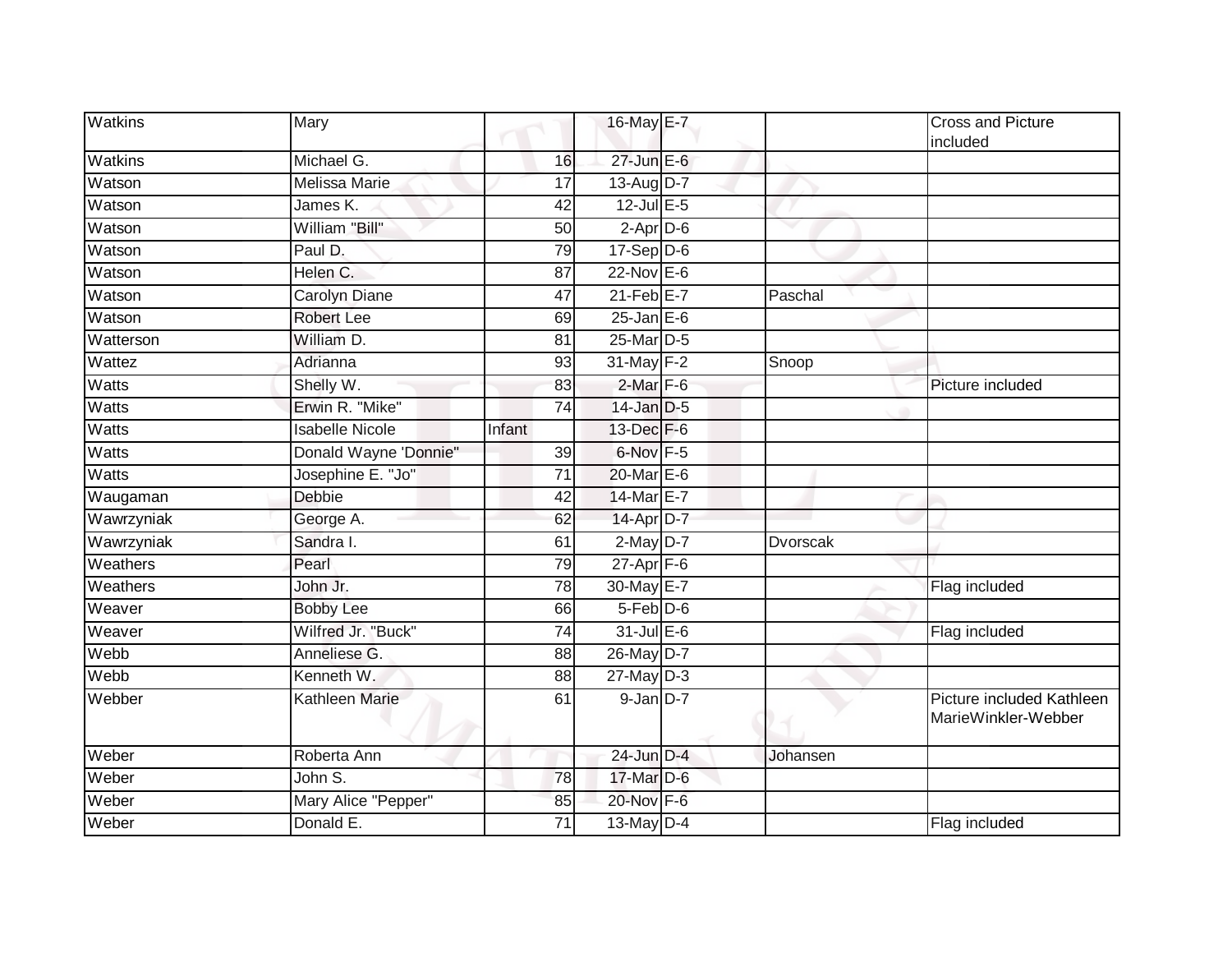| Weber    | Helen A.              | 88              | $23$ -Apr $D-4$       |                 |                  |
|----------|-----------------------|-----------------|-----------------------|-----------------|------------------|
| Webster  | <b>Mark Steven</b>    | 43              | $6$ -Jun $E$ -6       |                 |                  |
| Wedding  | Maebelle              | 73              | $13$ -Jul $F-6$       | Davenport       |                  |
| Weddle   | Craig                 | 85              | $13$ -Dec $F-6$       |                 |                  |
| Weems    | Pearl C.              | 80              | 20-Aug E-7            | Cagle           |                  |
| Weems    | Jimmy L.              |                 | $19-Apr$ F-1          |                 |                  |
| Weerts   | <b>Terry Allen</b>    | 48              | 28-Jun F-1            |                 |                  |
| Wegrzyn  | Walter S.             | 79              | 19-Dec F-7            |                 |                  |
| Weidman  | Carol J.              | 69              | 14-Dec G-9            | Hirschfield     |                  |
| Weidner  | Minnie M.             | 91              | $12$ -May $D-8$       |                 |                  |
| Weiland  | Margaret "Maggie"     | 61              | 12-Dec G-8            |                 |                  |
| Weiner   | Myra                  | $\overline{75}$ | 18-Mar D-5            |                 |                  |
| Weirich  | Alice C.              | 90              | $4$ -Nov $E-4$        | Bachman         | Cross included   |
| Weis     | Chet A.               | 30              | $11$ -Feb $D-4$       |                 |                  |
| Weis     | Erich F.              | 83              | 20-Oct D-10           |                 |                  |
| Weiss    | Helen                 | 69              | $20$ -Feb $E$ -6      | Goldman         |                  |
| Welch    | Mary D.               | 89              | $3$ -Oct $E-4$        |                 |                  |
| Welch    | Phyllis L.            | 77              | $4-Feb$ D-4           |                 |                  |
| Welch    | Marjorie N.           | 90              | $26$ -Feb $D-6$       |                 |                  |
| Wells    | David O.              | $\overline{77}$ | $4$ -Oct $F-6$        |                 | Flag included    |
| Wells    | <b>Bonnie Rae</b>     | 47              | 30-Apr <sub>D-6</sub> | Fowler          | Picture included |
| Wendes   | Rosemary C.           | $\overline{71}$ | 11-Aug D-11           | Paylo           |                  |
| Wendling | Caroline N.           |                 | 11-Sep D-7            |                 |                  |
| Werner   | Janis Sue             | 62              | 22-Dec D-7            |                 |                  |
| Werner   | Veree Ellen           | 67              | 22-Dec D-7            | <b>Trippeer</b> |                  |
| Werner   | <b>Gladys Laurine</b> | 91              | $5-Nov$ E-6           | Pietsch         |                  |
| Werner   | Leola "Ivy"           | 76              | 28-Mar E-7            |                 |                  |
| Werts    | Shirley               | 83              | $23$ -Jan $D-6$       | <b>Brackett</b> |                  |
| Wertz    | Florence              | 94              | 27-Jun E-7            | Ogel            |                  |
| Wescher  | Larry P.              | 61              | 22-Aug E-7            |                 |                  |
| Wescott  | Mary Ann              | 75              | 21-Sep F-5            |                 |                  |
| Wescott  | Charles "Chick"       | $\overline{78}$ | 18-Oct F-6            |                 | Flag included    |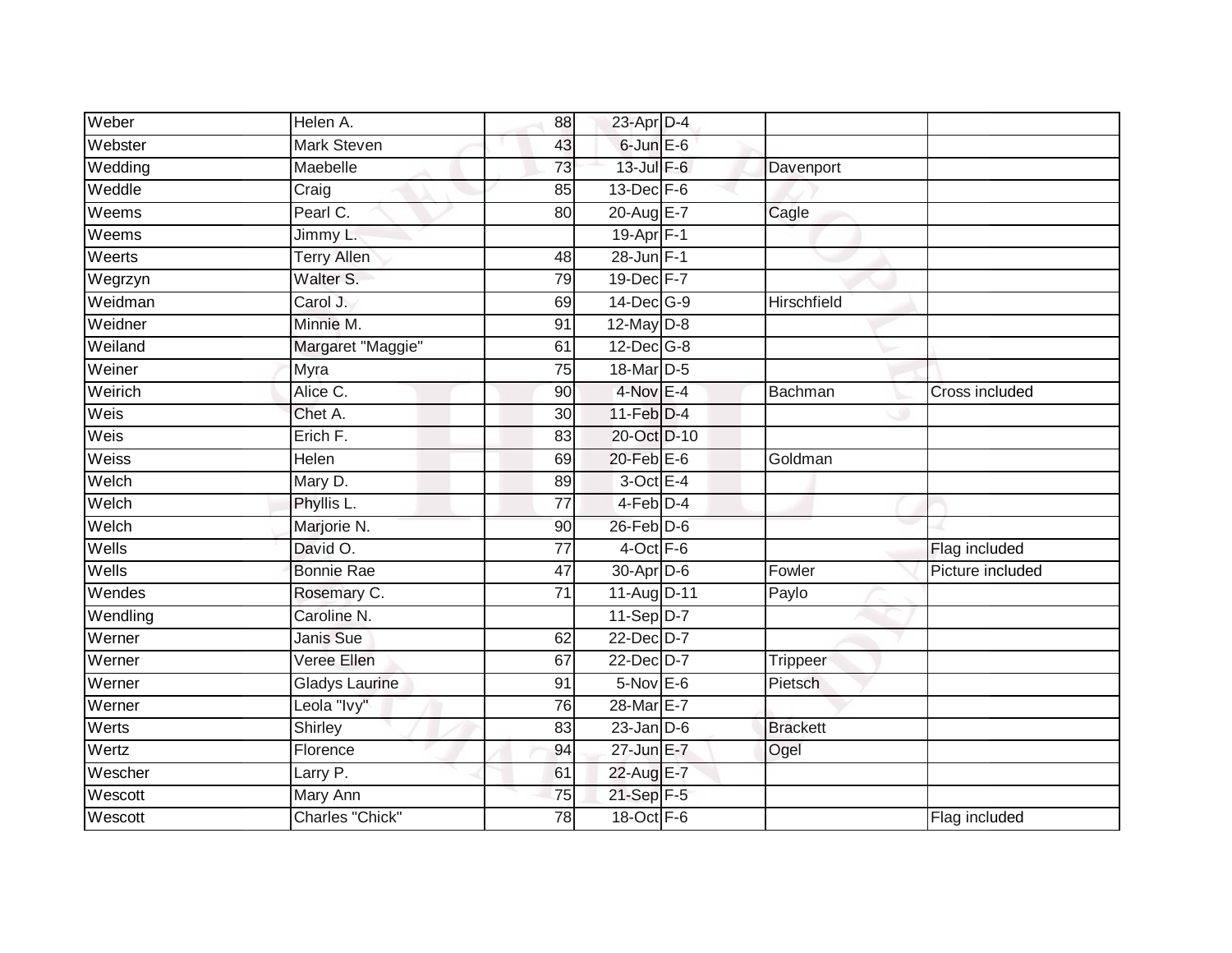| Wesley          | Geneva Lucinda         |                 | 12-Aug D-4      |                 |                                            |
|-----------------|------------------------|-----------------|-----------------|-----------------|--------------------------------------------|
| West            | <b>Elsie Elizabeth</b> | 80              | 10-Apr E-7      |                 |                                            |
| Westbrook       | <b>Willie Mae</b>      | 87              | 15-Mar E-7      |                 |                                            |
| Wexelberg       | Ida                    | 96              | $7$ -Oct E-5    | Rietveld        |                                            |
| Whalen          | Barbara J.             | 63              | $6$ -Jun $E$ -6 | <b>Buettner</b> |                                            |
| Wheeler         | Donna Mae              | 74              | $20$ -Mar $E-6$ | Maier           |                                            |
| Whitaker        | Marie                  | 90              | $7 - Aug   D-5$ | <b>Hutchens</b> | Full name Marie Whitaker<br><b>Burnett</b> |
| Whitaker        | Laurel K.              | 62              | $26$ -Nov $E-6$ |                 | Picture included                           |
| Whitaker        | Kay                    | 72              | $7 - Jun$ $F-1$ |                 |                                            |
| Whitaker        | <b>Joan Mary</b>       | 69              | 4-Feb D-4       |                 |                                            |
| Whitcomb        | Evelyn M.              | 88              | $8 - Jun$ $F-6$ | Gottlieb        |                                            |
| White           | Louis R.               | 72              | 17-Dec E-7      |                 |                                            |
| White           | Emma                   | 87              | 23-Feb F-6      |                 |                                            |
| White           | Gill                   | 84              | 22-Apr D-4      |                 |                                            |
| White           | <b>Hattie</b>          | 79              | 13-Feb E-7      |                 |                                            |
| White           | Walter Jr.             | 89              | 28-Feb E-6      |                 |                                            |
| White           | Jospeh M.              | 88              | 17-Dec E-7      |                 |                                            |
| Whitelaw        | Jean M.                | 76              | 20-Jun E-5      | <b>Matthews</b> |                                            |
| Whiteley        | Thelma B.              | 74              | $1$ -Jul $D-5$  |                 |                                            |
| <b>Whitlock</b> | Margie L.              |                 | $3$ -Jan $D-6$  |                 |                                            |
| Whitlow         | Lester <sub>C.</sub>   | 82              | 28-Dec G-6      |                 |                                            |
| Whitney         | Sheryl T.              | 52              | 19-Mar D-7      | Czechanski      |                                            |
| Whitten         | Melba J.               | 75              | $8$ -Jan $D$ -6 |                 |                                            |
| Whitten         | Andrew J.              | 71              | $24$ -Feb $D-8$ |                 |                                            |
| Whitton         | Maria E.               | 46              | $23-Sep$ D-4    |                 |                                            |
| Whitworth       | David Alton Sr.        | 66              | 3-Mar D-8       |                 |                                            |
| Whobrey         | Wilma E.               | $\overline{81}$ | 9-Oct F-6       |                 |                                            |
| Widiger         | Richard E.             | $\overline{75}$ | 13-Nov F-7      |                 | Flag included                              |
| Widstrand       | Edward                 | 80              | 18-Jul E-6      |                 | Flag included                              |
| Wieclaw         | Loretta P.             | 80              | 10-Mar D-7      |                 |                                            |
| Wiegand         | <b>Ethel Marie</b>     | 94              | $17$ -May F-1   | <b>McKinley</b> |                                            |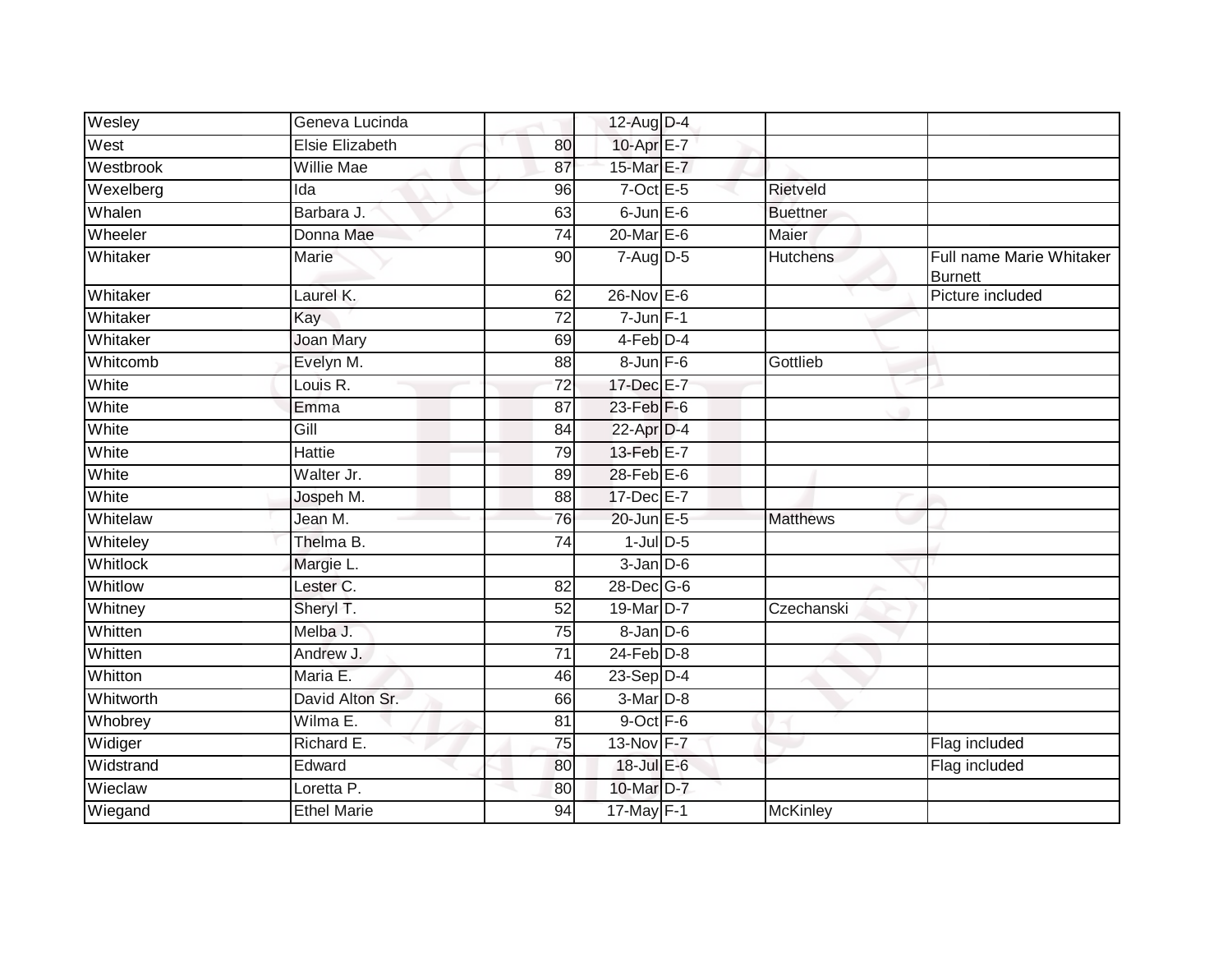| Wielgos         | Donald J.                 | 69              | 10-Sep D-7       |                 |               |
|-----------------|---------------------------|-----------------|------------------|-----------------|---------------|
| Wienc           | <b>Marion Carolyn</b>     | 81              | 23-Sep D-4       |                 |               |
| Wieringa        | <b>Burnett "Louie"</b>    | 80              | $9$ -Dec $E-4$   |                 |               |
| Wiersbe         | <b>Edward Fred</b>        | 78              | $9$ -Feb $F$ -6  |                 | Flag included |
| Wietbrock       | Harold H.                 | 80              | 19-Dec F-7       |                 |               |
| Wigmore         | Mary                      | 92              | $5$ -Feb $D$ -6  | Likavec         |               |
| Wigsmoen        | Alice                     | 53              | $4$ -Oct $F-6$   | Pizano          |               |
| Wiitos          | Rudolph "Rudy"' Sr.       | 82              | 31-Mar E-5       |                 | Flag included |
| Wikel           | William O.                | 79              | $16-Sep$ D-3     |                 | Flag included |
| Wilcox          | <b>Robert Dean</b>        | $\overline{73}$ | $4-AprE-6$       |                 |               |
| Wilcoxon        | Glenda S.                 | 64              | $2$ -May $D-7$   |                 |               |
| Wiler           | Bonnie I.                 | 73              | $3-Mar$ D-8      |                 |               |
| Wilfinger       | Judy C.                   | 62              | $20$ -Jan $D-7$  | Kamradt         |               |
| Wilinski        | <b>Kylie Morgan</b>       | 5 days          | 17-Nov D-10      |                 |               |
| Wilkinson       | Gary D.                   | 51              | 23-Feb F-6       |                 |               |
| Willbarger      | James R. Sr. "Jungle Jim" | 73              | 13-Sep F-1       |                 | Flag included |
| Willette        | Gladys                    | 90              | 10-Apr $E-7$     | Miller          |               |
| <b>Williams</b> | Agnes M.                  | 86              | $9-$ Sep $D-5$   | Poehnelt        |               |
| Williams        | Gerald L. "Jerry"         | 68              | $25$ -Oct $E$ -6 |                 |               |
| <b>Williams</b> | Anna D.                   | 85              | 3-Nov D-10       | Germann         |               |
| Williams        | Isabell                   | 72              | $24-AprEE-6$     |                 |               |
| Williams        | James "Bill"              | 82              | 28-Aug E-6       |                 |               |
| <b>Williams</b> | <b>Bryce</b>              | 86              | $22$ -Mar $E-6$  |                 |               |
| Williams        | Jeffery T.                | 38              | 22-May E-7       |                 |               |
| <b>Williams</b> | Walter O.                 | 68              | $29$ -Jan $D-7$  |                 | Flag included |
| <b>Williams</b> | George                    | 83              | 29-Nov F-4       |                 | Flag included |
| <b>Williams</b> | James "Trees"             | 67              | $14$ -Feb $E$ -6 |                 |               |
| Williams        | James Ray                 | 73              | 4-Apr E-6        |                 |               |
| <b>Williams</b> | Beatrice G.               | 81              | $2$ -Dec $E$ -6  | <b>Bereolos</b> |               |
| Williams        | Thelda "Mae"              | 60              | 18-Aug D-11      | Ard             |               |
| Williams        | DeWayne R.                | 25              | 29-Sep D-11      |                 |               |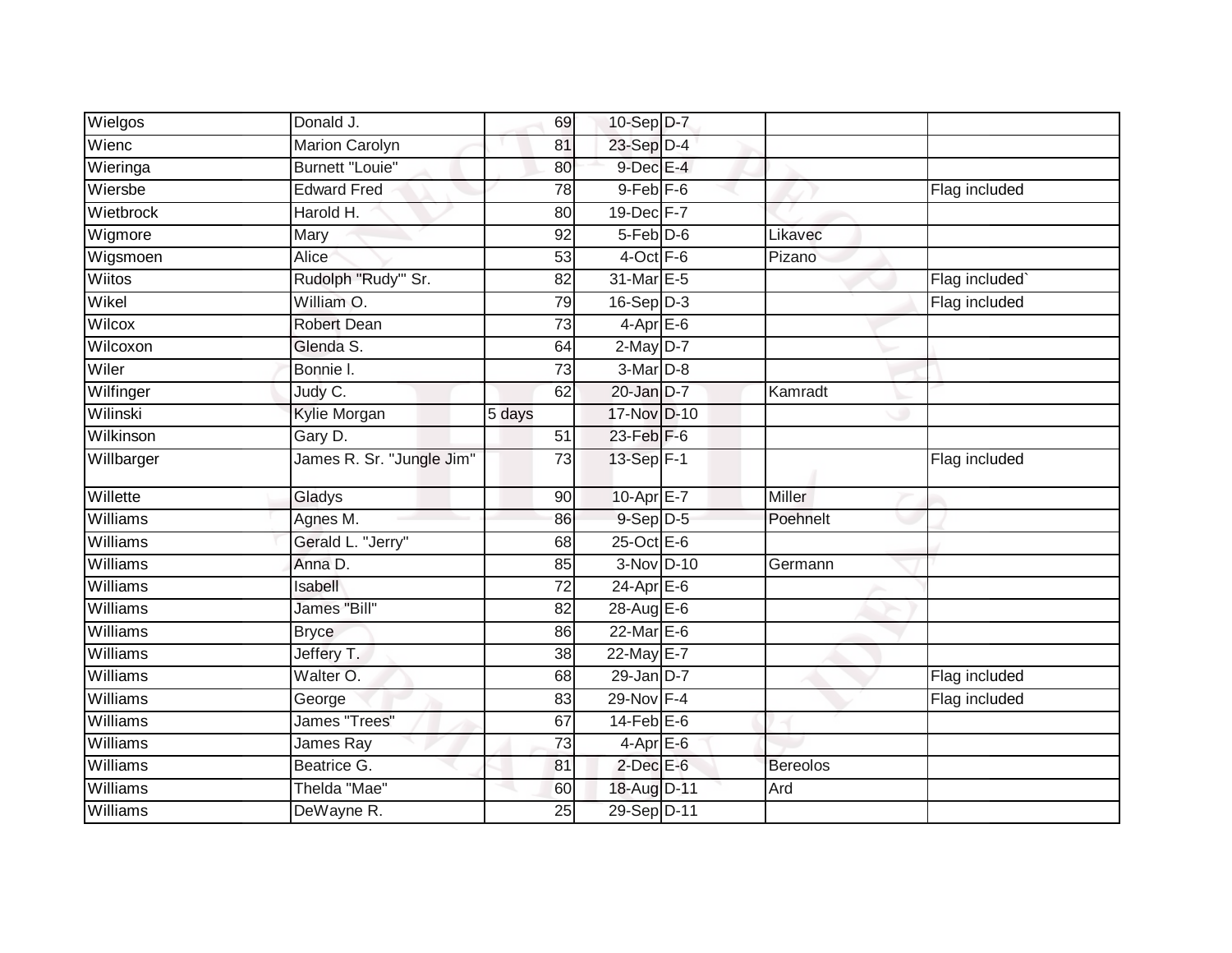| Williams      | Emma B.              | 82              | 27-Dec G-6        |         |                                     |
|---------------|----------------------|-----------------|-------------------|---------|-------------------------------------|
| Williams      | James "Jimmie"       | 75              | $5$ -May $D-8$    |         | Cross included                      |
| Williams      | David C.             | 45              | $9$ -Dec E-4      |         |                                     |
| Williams      | Bobby G.             | 74              | $10$ -Oct $F - 6$ |         |                                     |
| Williams      | Louis                | 70              | $15$ -Feb $E$ -6  |         |                                     |
| Williams      | Miles E. Sr. "Mike"  | 74              | $4-Sep$ E-6       |         |                                     |
| Williamson    | <b>Grace Alberta</b> | 78              | 17-Nov D-10       |         | Picture included                    |
| Williamson    | Dorothy B.           | 69              | $27$ -Jul $F-6$   |         |                                     |
| Williford     | Belva F.             | 82              | 31-Oct G-7        |         |                                     |
| <b>Willis</b> | Russell A.Jr.        | 80              | $22$ -Oct $E-6$   |         | Picture included                    |
| Willison      | Fred L.              | 52              | $21$ -Oct $E - 4$ |         | Flag included                       |
| Willman       | <b>John Harold</b>   | 62              | $26$ -Jan F-6     |         |                                     |
| Willy         | Donald L.            | 68              | 31-Jul E-6        |         |                                     |
| Willy         | Dwayne G.            | 70              | 16-Jul D-7        |         | Flag included                       |
| Wilmore       | Kathleen T. "Kathy"  | 59              | 22-Mar E-6        |         |                                     |
| Wilsens       | John P.              | 44              | 10-Mar D-7        |         |                                     |
| Wilson        | Thelma W.            | 90              | 20-Aug E-7        |         |                                     |
| Wilson        | Joan L.              | 59              | 31-Mar E-4        |         | Full name Joan L.<br>Cooskey-Wilson |
| Wilson        | Jean (Mr.)           | 84              | 16-Aug E-7        |         |                                     |
| Wilson        | Charles R. "Bob"     | $\overline{71}$ | 25-Apr E-7        |         |                                     |
| Wilson        | Maxine A.            | 91              | $5-Apr$ F-2       |         |                                     |
| Wilson        | Susie C.             | 87              | 23-Oct F-6        |         |                                     |
| Wilson        | Oma D.               | 87              | 6-Nov F-7         |         |                                     |
| Wilson        | Annie L.             | 90              | $9$ -Jun $D-9$    | Nichols |                                     |
| Wilson        | Richard J.           | 76              | 8-Mar E-6         |         | Flag included                       |
| Wilson        | Viola Gertrude       | 88              | $2$ -Jun $D-7$    |         |                                     |
| Wilson        | Clara E.             | 94              | 16-Nov G-6        |         | Cross included                      |
| Wilson        | Charles O.           | 90              | 12-Aug $D-4$      |         |                                     |
| Wilson        | Linda Marie          | 49              | 26-Apr E-6        | Chontos |                                     |
| Wiltfong      | Lloyd A.             | 91              | 19-Aug D-4        |         |                                     |
| Wilton        | Hilda                | 97              | 27-Nov F-6        |         |                                     |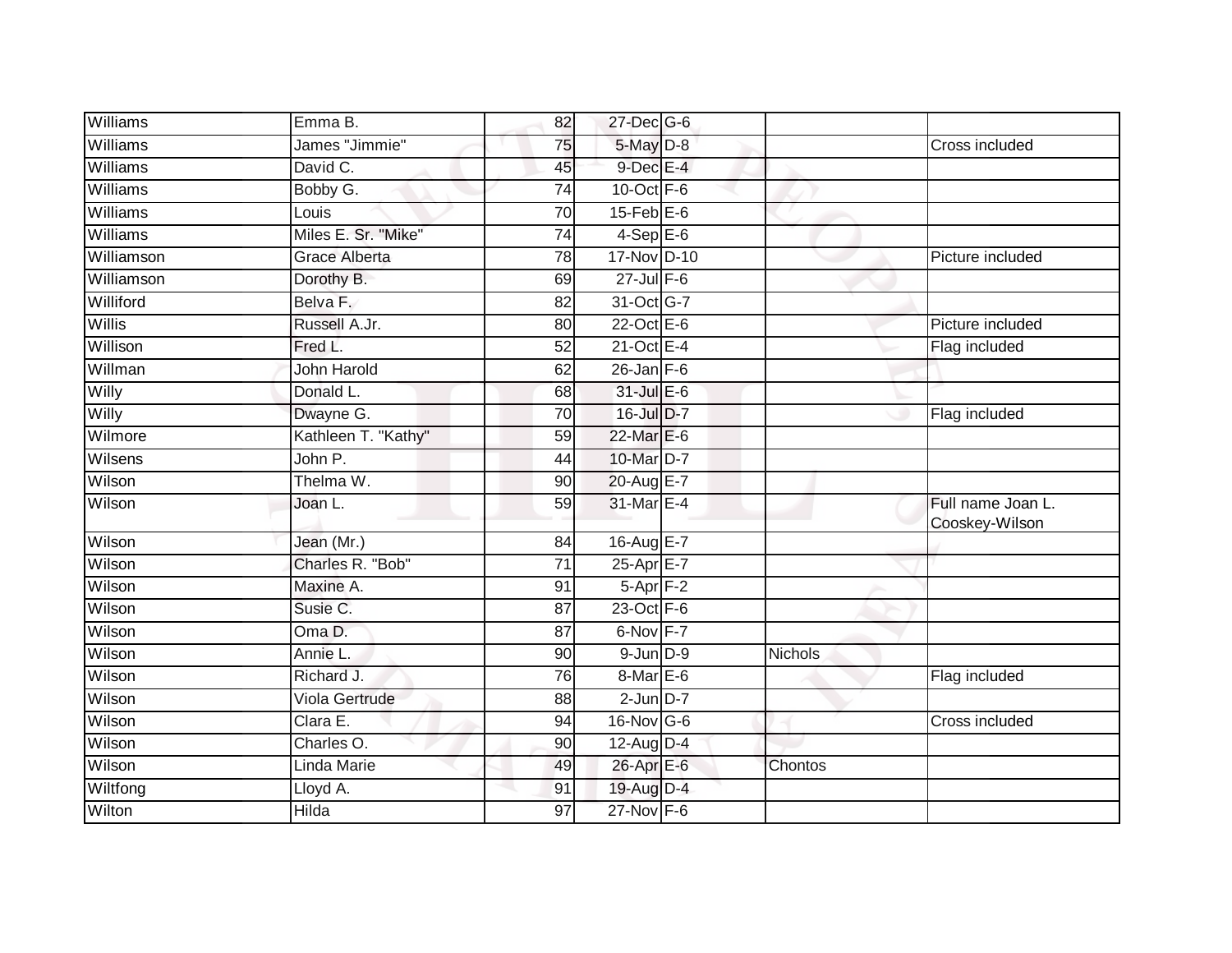| Wilyard        | Paul E.               | 89              | $13$ -Jun $E - 6$     |       |          | Flag included                            |
|----------------|-----------------------|-----------------|-----------------------|-------|----------|------------------------------------------|
| Wilyard        | Phyllis C.            | 83              | 24-Jan D-7            |       |          | Full name Phyllis C.<br>Schutter-Wilyard |
| Wimmer         | Elizabeth L. "Bettye" | $\overline{73}$ | 29-Nov F-4            |       |          |                                          |
| Winiarczyk     | Ted                   | 79              | 23-Oct F-6            |       |          | Flag included                            |
| Winkler-Webber | Kathleen Marie        | 61              | $9$ -Jan $D-7$        |       |          | Picture included                         |
| Winland        | Opal                  | 87              | 17-Mar D-7            |       |          |                                          |
| Winland        | $H.$ Opal             | 87              | 15-Mar E-7            |       |          |                                          |
| Wins           | Frank                 | $\overline{77}$ | $15$ -Feb $E$ -6      |       |          | Flag included                            |
| Winters        | Jeannette Lee Sgt.    | 25              | $23$ -Jan $D-6$       |       |          | Picture included                         |
| Wireman        | Lavonne K.            | 52              | 25-Sep E-7            |       |          |                                          |
| <b>Wirick</b>  | Guy O. Jr.            | 80              | 15-Apr E-6            |       |          |                                          |
| Wirth          | Margie F.             | 81              | 13-Nov F-7            |       |          |                                          |
| Wirth          | Margie F.             | $\overline{81}$ | $2$ -Nov $E-6$        |       |          |                                          |
| Wirtz          | <b>Bernard "Buck"</b> | $\overline{78}$ | 3-Aug F-6             |       |          | Flag included                            |
| Wirtz          | Vernon R.             | 76              | 8-May E-6             |       |          | Flag included                            |
| Wise           | Charles J. "Chuck"    | 79              | 18-Aug D-11           |       |          | Flag included                            |
| Wise           | Herschel M.           | 94              | 10-Dec E-6            |       |          |                                          |
| Wise           | Charles J. "Wise"     |                 | 79 Augsut 17          | $F-6$ |          | Flag included                            |
| Wislocki       | Louis J.              |                 | $6$ -Dec $F-6$        |       |          | Flag included                            |
| Wisnewski      | Richard J.            | 76              | 4-Oct F-6             |       |          | Flag included                            |
| Wisniewski     | Joseph A.             | $\overline{53}$ | $24$ -Feb $D-8$       |       |          |                                          |
| Wisniewski     | Stanley W.            | 83              | $20$ -Feb $E$ -6      |       |          | Flag included                            |
| Wisowaty       | Albert S.             | 75              | $21$ -May D-7         |       |          | Flag included                            |
| Wisowaty       | Leonard J. Sr.        | 82              | $10$ -Dec $E$ -6      |       |          |                                          |
| Witcher        | Richard A.            | 84              | $26$ -Nov $E-6$       |       |          |                                          |
| Withergton     | Barbara Jean          | 48              | 14-Mar <sub>E-7</sub> |       | Kodat    |                                          |
| Witka          | Frances A.            |                 | 72 Janaury 22 D-4     |       |          | Full name Frances A.<br>(Witka) Thomas   |
| Witkowski      | Donald L.             | 62              | 1-Mar F-3             |       |          | Flag included                            |
| Witos          | Ruloph "Rudy" Sr.     | 82              | $1-Apr$ D-5           |       |          | Flag included                            |
| Witt           | Helen                 | 87              | $20$ -Feb $E-6$       |       | Baranyos |                                          |
| Witt           | Laura L. "Lori"       | 40              | $23$ -Feb $F-6$       |       | Midkiff  |                                          |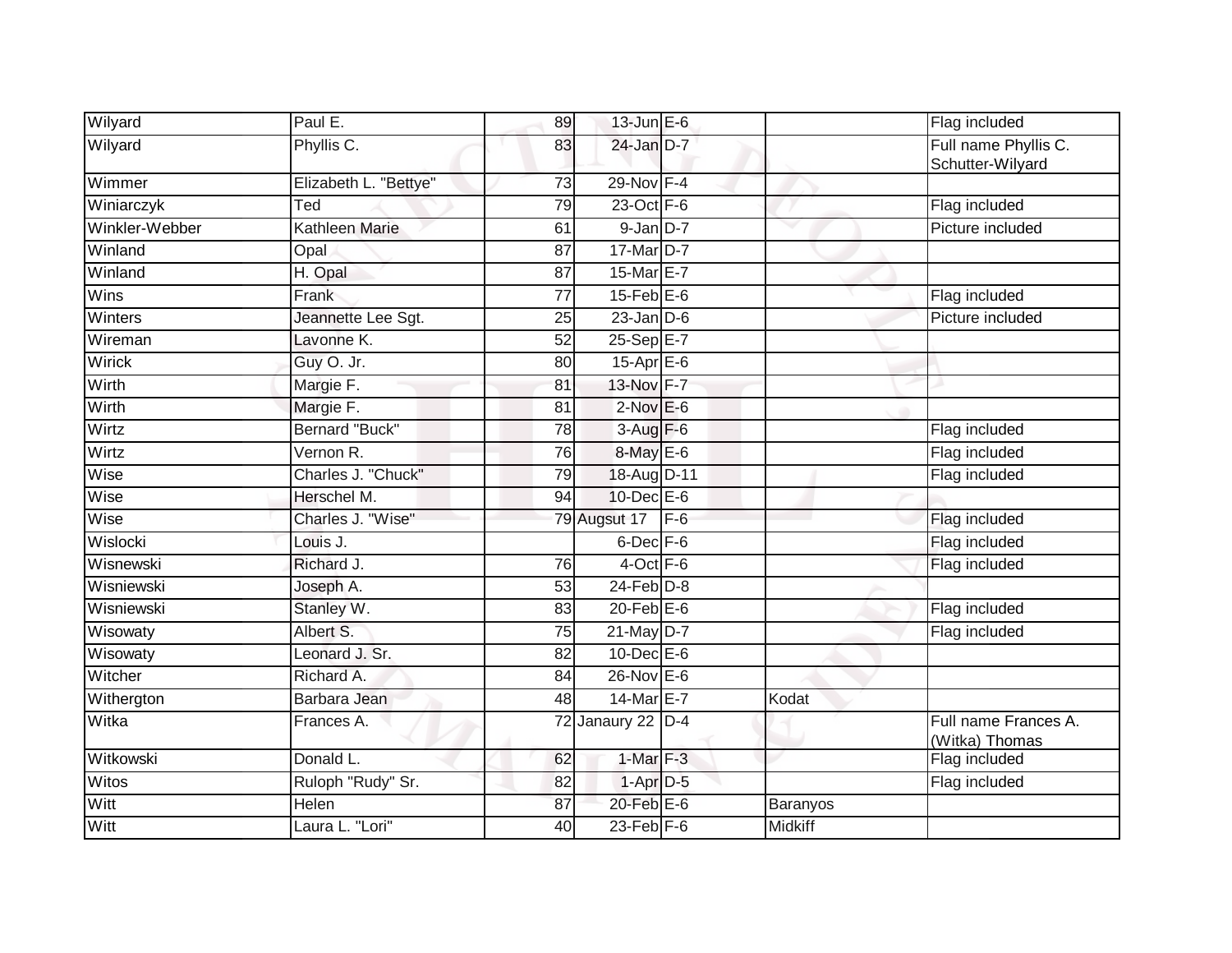| Witt         | V. Dianne              | 60              | $1-Nov$ E-6          | Snyder         |                                               |
|--------------|------------------------|-----------------|----------------------|----------------|-----------------------------------------------|
| Witten       | <b>Martha Sue</b>      | 78              | $26$ -Jan $F-6$      |                |                                               |
| Witten       | <b>Hillard "Red"</b>   | 81              | 12-Dec G-8           |                | Flag included                                 |
| Witvoet      | Charlene E.            | 58              | $13$ -Jun $E - 6$    |                |                                               |
| Witvoet      | Sharon                 | $\overline{72}$ | $5-Sep$ D-7          |                |                                               |
| Witvoet      | Grace "Blondie"        | 87              | $6$ -Jan $D$ -6      | Konings        | Full name Grace Pluim<br>Witvoet              |
| Wognum       | <b>Tunis Paarlberg</b> | 95              | 17-May F-1           |                |                                               |
| Wohler       | William                |                 | $19-Sep$ $E-6$       |                |                                               |
| Wohllaib     | Jan                    | 42              | $17$ -Apr $E$ -6     | Madajczk       |                                               |
| Woituk       | Anne                   | 86              | $2-Sep$ $D-4$        |                |                                               |
| Wojciehowski | Leonard T.             | 74              | $6 - Apr$ $F - 6$    |                | Flag included                                 |
| Wojcik       | Jeffrey S.             | 35              | 25-Aug D-10          |                |                                               |
| Wojnicz      | Agnes M                | 89              | 19-Oct G-6           | <b>Simchak</b> |                                               |
| Wojtysiak    | Joseph "Caddy Joe"     | 81              | 22-Dec D-7           |                | Flag included                                 |
| Wolak        | Raymond A.             | 76              | 28-Dec G-6           |                | Flag included                                 |
| Wolak        | Janet                  | 87              | 28-Nov C-6           |                |                                               |
| Wolan        | Adam J.                | 74              | $3$ -Jul $E$ -6      |                | Flag included                                 |
| Wolf         | Elizabeth A.           | 59              | 9-Feb <sup>F-6</sup> |                |                                               |
| Wolf         | Joseph E.              | 83              | $2$ -Nov $E$ -6      |                |                                               |
| Wolf         | Victor K.              | 84              | 29-Dec D-7           |                | Flag included                                 |
| Wolf         | Ruth G.                |                 | $18$ -Jun $D-6$      |                |                                               |
| Wolfe        | Florence S.            | 80              | 30-Nov G-6           |                |                                               |
| Wolfe        | Robert C.              | 67              | $5$ -Jan $F$ -6      |                |                                               |
| Wolfe        | Ethel A.               | 92              | 19-May D-8           | Williamson     | Full name Ethel A. (Wolfe)<br><b>Blastick</b> |
| Wolff        | Thomas Jr.             | 80              | 31-Dec E-6           |                | Flag included                                 |
| Wolff        | Arthur W.Jr.           | 55              | 17-Dec E-7           |                |                                               |
| Wolfgang     | Joseph "Joey"          | 72              | 21-May D-7           |                |                                               |
| Wolford      | Norman L.              |                 | 6-Nov F-7            |                | Flag included                                 |
| Wolpink      | Laverne                | 72              | $2-Sep$ D-5          |                |                                               |
| Wombwell     | Thom                   | 59              | 25-Apr E-7           |                |                                               |
| Wonn         | Janet S.               | 59              | $18$ -Jan $F-2$      | Lucas          |                                               |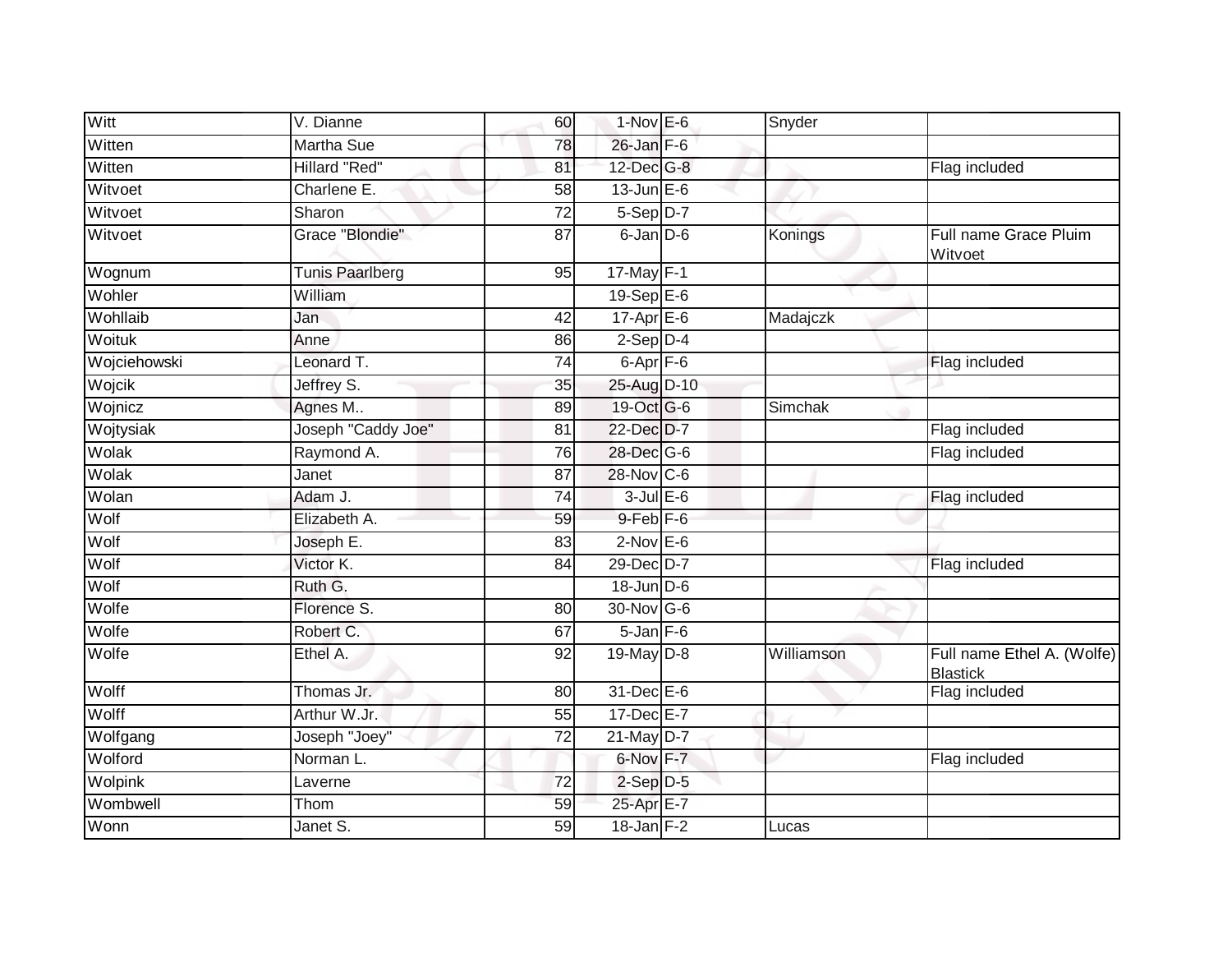| Wonnacott   | Rosemary             | 82              | 27-Nov F-6        |             |                                                  |
|-------------|----------------------|-----------------|-------------------|-------------|--------------------------------------------------|
| Wood        | Lamar C. " Bud"      | 83              | $19$ -Feb $D-4$   |             |                                                  |
| Wood        | Eileen L.            | 54              | 24-Oct G-6        |             |                                                  |
| Wood        | Sam Jr.              | 68              | $16$ -Jul D-7     |             |                                                  |
| Woodard     | George E.            | 75              | $9-$ Sep $D-5$    |             | Flag included                                    |
| Woodrick    | Edwin H. "Woody"     | 57              | $20$ -Jun $E - 5$ |             |                                                  |
| Woods       | Pearl V.             | 102             | 22-Dec D-7        |             | Full name Pearl V. Woods<br>(Rosewinkel) (Apple) |
| Woods       | Helen M.             | 83              | $26$ -Nov $E-6$   |             |                                                  |
| Woodworth   | Lindsay Rae          | 19              | $15$ -Jan $D-6$   |             |                                                  |
| Woody       | Hoyt M.              | 69              | $1-Mar$ F-3       |             |                                                  |
| Wooldridge  | Lena                 | 60              | $8-AugE-6$        |             |                                                  |
| Wools       | Woodrow              | 87              | 12-Oct G-6        |             |                                                  |
| Woolsey     | Lillian M.           | 75              | 25-Jun D-7        | Semancik    |                                                  |
| Woosley     | Edward M.            | 68              | 10-Nov D-10       |             |                                                  |
| Woosley     | Ruby "Granny"        | 88              | 28-Feb E-6        | Duncan      |                                                  |
| Woosley     | <b>Dwight</b>        | 70              | $5-Feb$ D-6       |             | Flag included                                    |
| Wotherspoon | Laura Belle          | 84              | 8-Nov E-6         |             |                                                  |
| Wotkun      | <b>Ruth Lorraine</b> | 72              | 24-Mar D-7        |             |                                                  |
| Wozniak     | Allen E.             | 82              | $23$ -Dec $E-4$   |             |                                                  |
| Wozniak     | Walter M. "Wally"    | 51              | 30-Mar F-6        |             |                                                  |
| Wright      | Jay P.               | $\overline{83}$ | $4-Sep$ E-6       |             |                                                  |
| Wright      | Exter L. Sr.         | 76              | $31$ -Dec $E$ -6  |             |                                                  |
| Wright      | James Hubert         | $\overline{77}$ | 19-Jun E-7        |             | Flag and Picture included                        |
| Wright      | Mary Deloma          | 69              | 28-Jul D-11       |             |                                                  |
| Wright      | Arnold Jr.           | 31              | $9-AugE-7$        |             |                                                  |
| Wright      | Kyle D.              | $\overline{22}$ | $23$ -May $E-6$   |             | Flag included                                    |
| Wriston     | Karla M.             | 33              | 8-Dec D-10        | <b>Bell</b> |                                                  |
| Wrobel      | John J.              | 53              | 22-Nov E-6        |             |                                                  |
| Wroblewski  | George R.            | 76              | 28-Jul D-11       |             | Flag included                                    |
| Wrolen      | Celeste C. "Sis"     | 84              | 16-Aug F-1        |             |                                                  |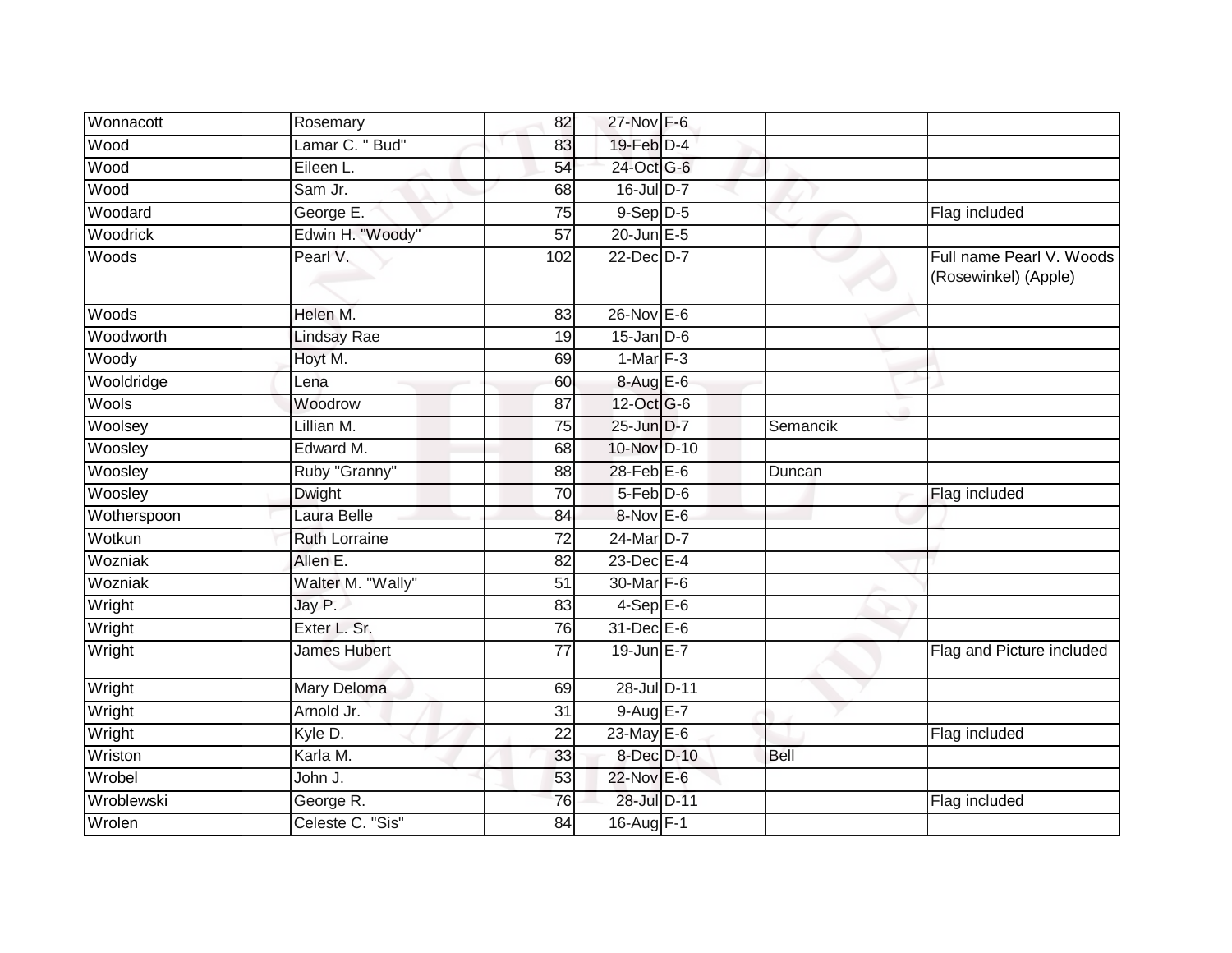| Wrzalinski        | Virginia L.             | 86              | 5-Dec G-6            |               |               |
|-------------------|-------------------------|-----------------|----------------------|---------------|---------------|
| Wunderlich        | <b>Phyllis</b>          |                 | $13$ -Jan $D-7$      | <b>Banker</b> |               |
| Wyatt             | Helen M.                | 71              | 29-Apr D-4           |               |               |
| Wyckoff           | Raymond C.              | 88              | 12-Oct G-6           |               |               |
| Wykel             | Dorothy                 | $\overline{75}$ | $2$ -Feb $F-6$       |               |               |
| Wysocki           | Gertrude M.             | 87              | 28-Mar E-7           |               |               |
| Yacko             | Mary                    | 77              | $15$ -Jun $F-6$      |               |               |
| Yakel             | <b>Richard William</b>  | 58              | $3-Dec$ $E-6$        |               |               |
| Yakim             | William J.              | 81              | 30-Jun D-11          |               |               |
| Yamada            | Betty M.                | 75              | 28-Mar E-8           |               |               |
| Yanez             | Roberto G. "Beto"       | 57              | 21-Nov F-7           |               | Flag included |
| Yankauskas        | Benedict John Jr.       | 74              | 8-Apr D-4            |               |               |
| Yarborough Brogan | Ellen I. "Jackie"       | 79              | $2$ -Feb $F-5$       |               |               |
| Yards             | Frank                   | 88              | 10-Nov D-10          |               | Flag included |
| Yaro              | Paul J.                 | 90              | $18$ -Jan $F-2$      |               |               |
| Yarovsky          | Christ G.               | 89              | $10$ -Jun $D-4$      |               |               |
| Yates             | Charles R.              | 77              | 6-Apr <sub>F-6</sub> |               | Flag included |
| Yeargin           | <b>William LeRoy</b>    | 83              | $15$ -Apr $E$ -6     |               | Flag included |
| Yelenak           | Susan                   | 97              | $1-Feb$ $F-2$        | Palco         |               |
| Yengich           | Nicholas R. "Nicky Ray" | 66              | $12 - Sep/D-6$       |               |               |
| Yercine           | William W.              | 43              | 8-May E-6            |               |               |
| Yochem            | Rose M.                 | 87              | $10$ -Feb $D-6$      | Cozza         |               |
| Yoldash           | Andrew N.               | 9               | $16$ -Jan $ D-6 $    |               |               |
| Yoldash           | Diana Louise            | 33              | $16$ -Jan $D-6$      |               |               |
| Yonkman           | Evelyn Kay              | 55              | 13-Aug $D-7$         |               |               |
| York              | Joyce Ann               | 61              | $8 - Jan$ $D-6$      |               |               |
| York              | Grace P.                | 83              | $17-Sep$ D-5         |               |               |
| Young             | Madison Leigh           | Infant          | 25-Apr E-7           |               |               |
| Young             | Kenneth H.              | 86              | 14-Oct E-4           |               |               |
| Young             | Bobe L.                 | 66              | $11$ -Jan $E$ -6     |               |               |
| Young             | Violet                  | 93              | 20-Jul F-5           |               |               |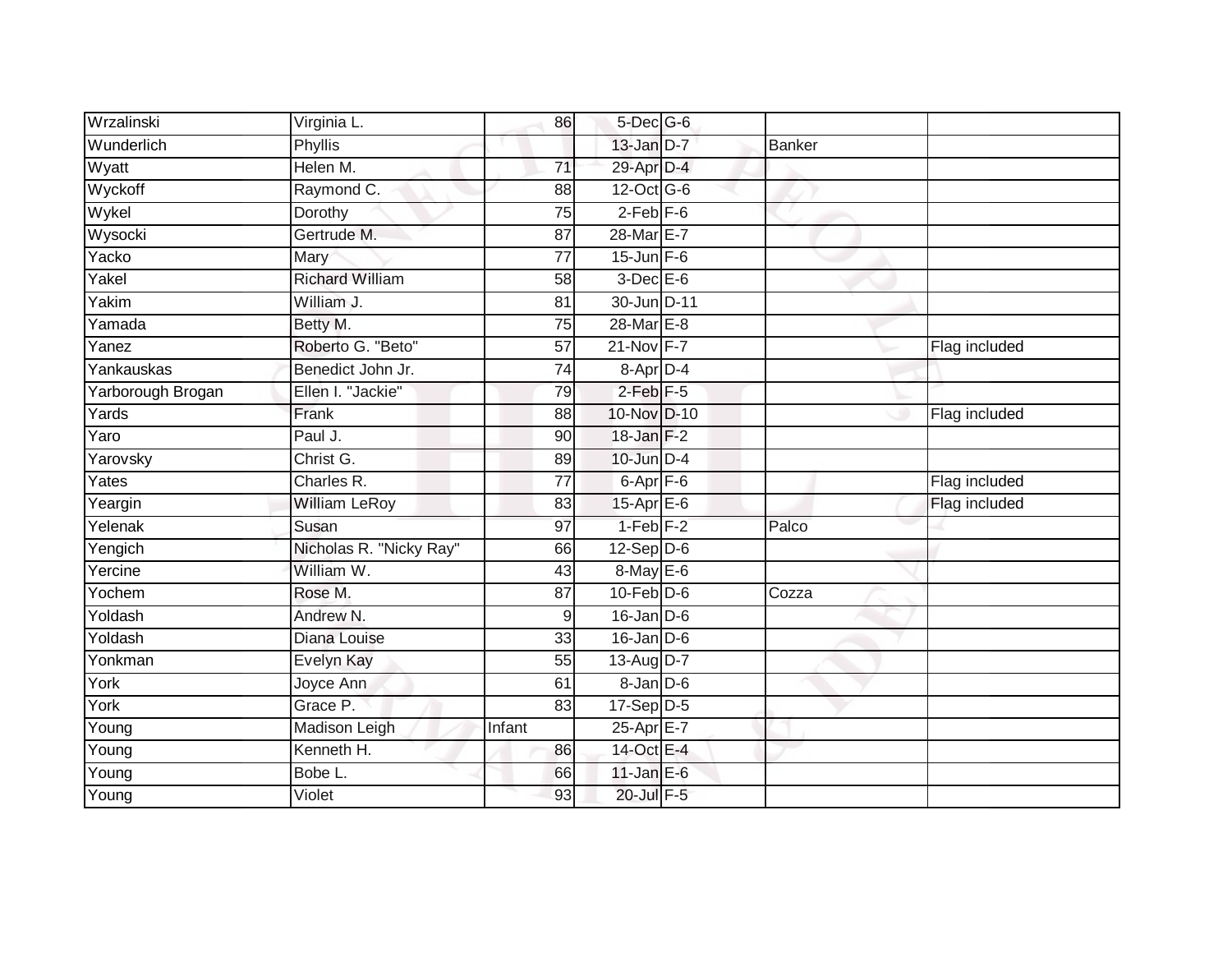| Young       | Robert C.                | 89              | 8-Jan D-6        |              | Masonic emblem included               |
|-------------|--------------------------|-----------------|------------------|--------------|---------------------------------------|
| Young       | William S.               | 85              | 30-Oct F-6       |              |                                       |
| Young       | Ruth H.                  | 86              | $27 - Aug$ $D-6$ | King         |                                       |
| Young       | Valera M.                | 90              | $15$ -Feb $E$ -6 |              |                                       |
| Young       | Larry Harold             | 52              | $4$ -Oct $F-6$   | ▽            |                                       |
| Youwer      | Evelyn                   | 83              | 20-Mar E-6       |              |                                       |
| Yura        | Mary K.                  | 88              | $17-Sep$ D-6     |              |                                       |
| Yurkus      | Joseph C.                | $\overline{53}$ | $5 - Jan$ $F-6$  |              | Flag included                         |
| Zabek       | Virginia C.              | 86              | $14-Sep$ F-6     |              |                                       |
| Zablo       | Dorothy M.               | 74              | 16-Oct F-7       |              |                                       |
| Zabrecky    | Paula Marie              | 54              | $28 - Jan$ $D-5$ | <b>Dybel</b> | Picture included                      |
| Zacharias   | Mary                     |                 | 25-Sep E-7       |              |                                       |
| Zahn        | Stella M.                | $\overline{97}$ | $12-Sep$ D-6     |              |                                       |
| Zajac       | Stephen J.               | 88              | 25-Oct E-6       |              | Flag included                         |
| Zajac       | <b>Alice</b>             | 91              | 6-May D-4        | Corner       |                                       |
| Zajac       | Dennie CPD               | 57              | $2$ -Jun $D-7$   |              | Flag included                         |
| Zajac       | Bert J. Jr. "Papa"       | 64              | $2$ -Aug E-6     |              | Flag included                         |
| Zajac       | Joseph A.                | 86              | 8-Oct E-5        |              | Flag included                         |
| Zajicek     | <b>Tilor Christopher</b> | 2 months        | $22$ -Oct $E-6$  |              |                                       |
| Zamarocy    | Rudolph J.               | 76              | 8-Sep D-10       |              |                                       |
| Zandstra    | Arthur                   | 81              | 16-Aug F-1       |              | Flag included                         |
| Zapinski    | Irene                    | 88              | 15-Nov E-6       | Syrkiewicz   |                                       |
| Zapp        | Bernard D.               | 82              | 20-Jun E-5       |              |                                       |
| Zappia      | Joseph J. "Zap"          | 80              | $16$ -Dec $E$ -6 |              | Flag included                         |
| Zaramboukas | Georgia                  | 85              | 4-Aug D-10       |              |                                       |
| Zarik       | Bernice H.               | 80              | $6$ -Jan $D$ -6  |              |                                       |
| Zart        | Sharon K.                | $\overline{40}$ | 22-Oct E-6       |              |                                       |
| Zatkulak    | Rose M.                  | 75              | $6$ -Jun $E$ -6  | Shimala      |                                       |
| Zavala      | Maria De "Tita"          | 87              | $3$ -Jun $D-3$   |              | Full name Maria De<br>Zavala Carranza |
| Zavesky     | Anthony                  | 76              | $30 - Jan$ $D-6$ |              |                                       |
| Zbur        | John A.                  | 89              | $12$ -May $D-8$  |              |                                       |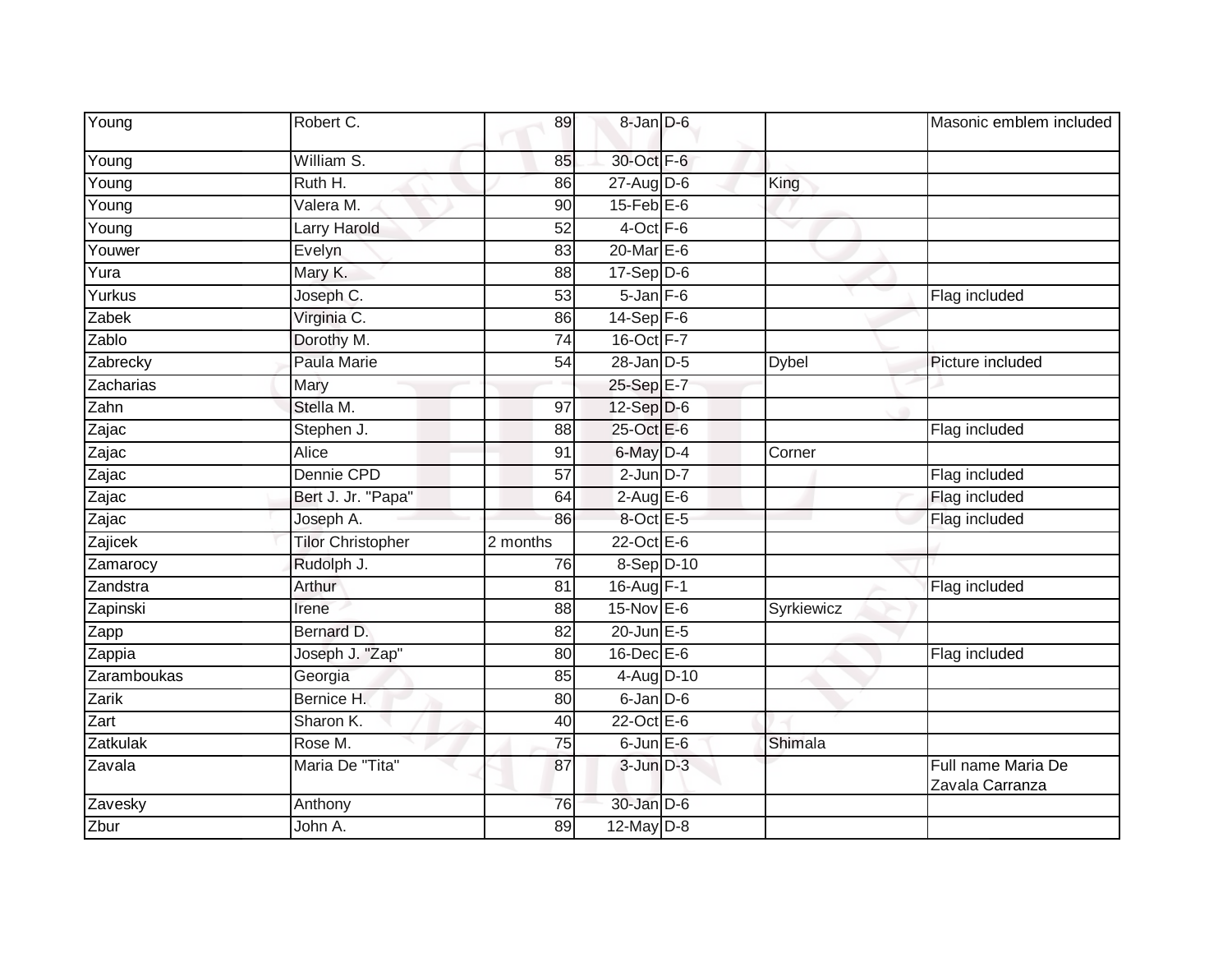| Zeilenga      | Nellie M.              | 73              | $24$ -Feb $D-8$   | <b>Stuis</b> |               |
|---------------|------------------------|-----------------|-------------------|--------------|---------------|
| Zeilstra      | Nila M.                | 68              | $1-AugE-6$        | Gatewood     |               |
| Zelenick      | Helen A.               | 83              | 28-Oct E-4        | Orlovsky     |               |
| Zelinka       | Mary M.                | 72              | $16$ -Jan D-6     |              |               |
| Zeljkovich    | Anneliese G.           | $\overline{71}$ | 26-May D-7        |              |               |
| Zeller        | Charles T.             | 53              | $26$ -Feb $D-6$   |              |               |
| Zellers       | <b>Myrtle Mae</b>      |                 | 29-May E-7        | Misner       |               |
| Zembillas     | Skevos (Steve)         | 79              | $26$ -Nov $E - 6$ |              |               |
| Zentz         | Russell J.             | 84              | $5 - Jun$ $E-6$   |              |               |
| Zerites       | Tony                   | $\overline{81}$ | 16-Mar F-6        |              | Flag included |
| Zervas        | John "Camel"           |                 | $12-Sep D-6$      |              | Flag included |
| Zervos        | Anthony P. "Tony"      | 65              | $7$ -Oct E-5      |              |               |
| Ziak          | Mary Elizabeth         | 77              | 30-May E-7        | Dvorscak     |               |
| Ziatarich     | Joseph                 | 88              | 31-May F-2        |              |               |
| Ziemkowski    | John M. "Jack"         |                 | 21-Jul D-11       |              |               |
| Zima          | Lucsa "Lucy"           | 65              | $21$ -Aug E-6     |              |               |
| Zimmer        | Thomas M.              | 83              | $27$ -Jul $F-6$   |              |               |
| Zimmerman     | Albert J. Rev.         | 83              | 26-May D-7        |              |               |
| Zimmerman     | Edward F.              | 85              | 25-Sep E-7        |              |               |
| Zimmerman     | Della K.               | $\overline{42}$ | $12$ -Feb $D-6$   |              |               |
| Zivich        | Laudis Andrew "Loddie" | 83              | 22-Aug E-7        |              | Flag included |
| Znavor        | John "Jack"            | 76              | $17$ -Apr $E$ -6  |              |               |
| Znika         | Max Jr.                | 75              | $31$ -Jan D-6     |              |               |
| Zolmer        | Theodore F. "Ted"      | 82              | $20$ -Mar $E-6$   |              |               |
| Zorbas        | Rick S.                | 46              | $9$ -Jul $D-7$    |              |               |
| Zromkowski    | Henry M                | 84              | 17-Jul E-7        |              |               |
| Zubrycki      | Charlotte S.           | 80              | $31$ -May $F-2$   | Kosiba       |               |
| <b>Zufall</b> | Jacquelyn Louise       | 83              | 21-Jul D-11       | VanderVort   |               |
| Zumik         | Elizabeth              | 83              | 19-Jun E-7        |              |               |
| Zunich        | Mildred A.             | 90              | $17$ -Jan $D-6$   |              |               |
| Zuniga        | Joe Ruben Sr. "Batman" | 66              | 22-Jul D-5        |              | Flag included |
| Zurawski      | Walter F.              | 87              | $12$ -Dec $G-8$   |              |               |